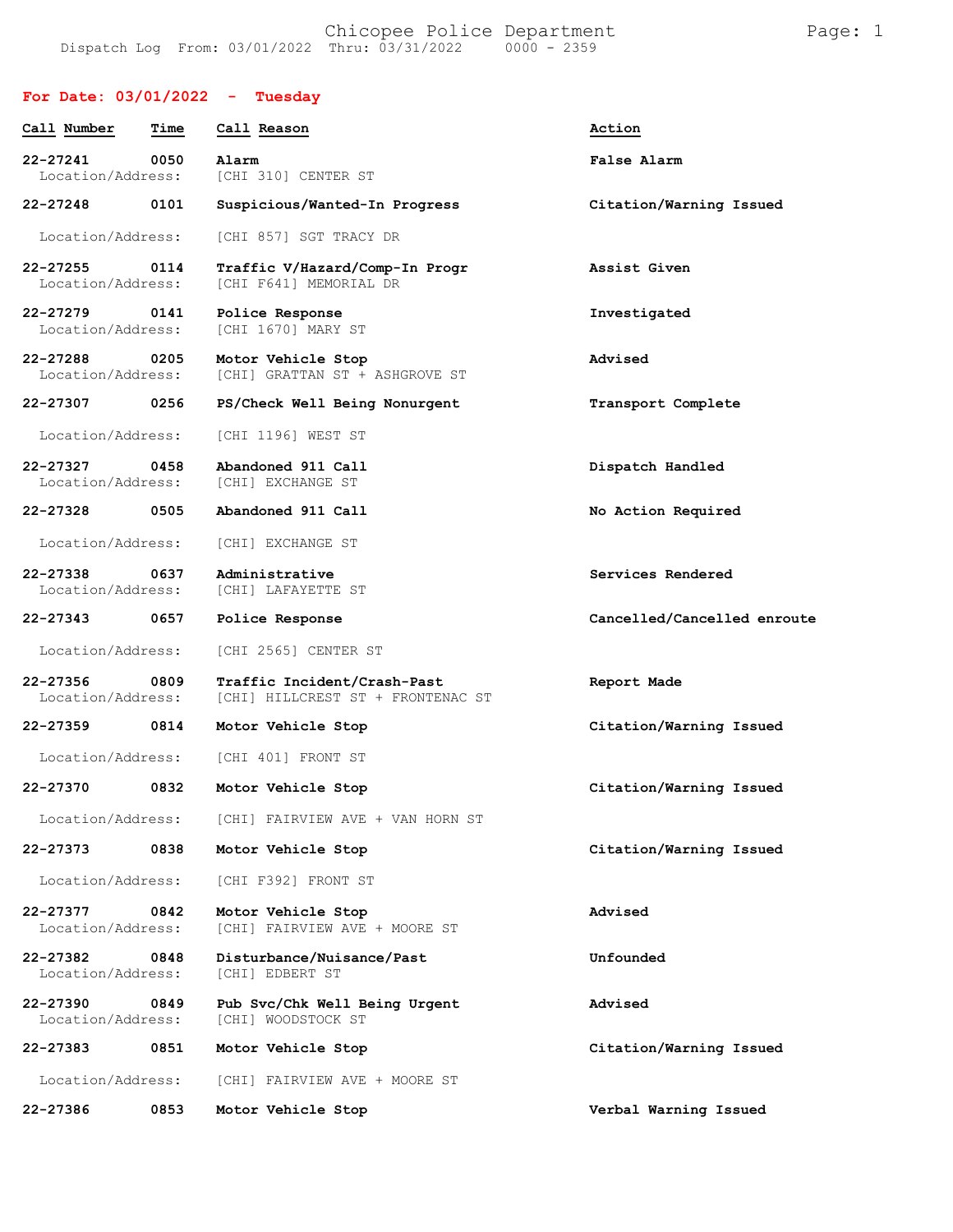|                                   |      | Chicopee Police Department<br>Dispatch Log From: 03/01/2022 Thru: 03/31/2022 | $0000 - 2359$           | Page: 2 |
|-----------------------------------|------|------------------------------------------------------------------------------|-------------------------|---------|
| Location/Address:                 |      | [CHI] CELESTINE ST                                                           |                         |         |
| 22-27393<br>Location/Address:     | 0901 | Motor Vehicle Stop<br>[CHI] FAIRVIEW AVE + VAN HORN ST                       | Advised                 |         |
| 22-27394                          | 0905 | Motor Vehicle Stop                                                           | Citation/Warning Issued |         |
| Location/Address:                 |      | [CHI 37] BROADWAY                                                            |                         |         |
| 22-27396                          | 0905 | Traffic V/Hazard/Comp-Past                                                   | Parking Ticket Issued   |         |
| Location/Address:                 |      | [CHI] CHARBONNEAU TER                                                        |                         |         |
| 22-27398                          | 0908 | Traffic Incident/Crash-Past                                                  | No Action Required      |         |
| Location/Address:                 |      | [CHI] SHERIDAN ST + FULLER RD                                                |                         |         |
| 22-27399<br>Location/Address:     | 0913 | Motor Vehicle Stop<br>[CHI] FAIRVIEW AVE + MOORE ST                          | Advised                 |         |
| 22-27401                          | 0914 | Motor Vehicle Stop                                                           | Citation/Warning Issued |         |
| Location/Address:                 |      | [CHI] GRATTAN ST                                                             |                         |         |
| 22-27402<br>Location/Address:     | 0919 | Motor Vehicle Stop<br>[CHI] FAIRVIEW AVE + MOORE ST                          | Advised                 |         |
| 22-27406                          | 0929 | Motor Vehicle Stop                                                           | Citation/Warning Issued |         |
| Location/Address:                 |      | [CHI] GRANBY RD                                                              |                         |         |
| $22 - 27411$<br>Location/Address: | 0933 | Alarm<br>[CHI 39] BROADWAY                                                   | Unfounded               |         |
| 22-27409                          | 0934 | Warrant Service                                                              | No Action Required      |         |
| Location/Address:                 |      | [CHI] FOREST ST                                                              |                         |         |
| 22-27413                          | 0937 | Motor Vehicle Stop                                                           | Citation/Warning Issued |         |
| Location/Address:                 |      | [CHI] FAIRVIEW AVE + MOORE ST                                                |                         |         |
| $22 - 27417$<br>Location/Address: | 0948 | Motor Vehicle Stop<br>[CHI] FAIRVIEW AVE + MOORE ST                          | Advised                 |         |
| 22-27424<br>Location/Address:     | 1005 | Motor Vehicle Stop<br>[CHI 1938] MEADOW ST                                   | Advised                 |         |
| $22 - 27428$<br>Location/Address: | 1005 | Service of a Summons<br>[CHI] EAST MAIN ST                                   | Served in Hand          |         |
| 22-27426                          | 1008 | Motor Vehicle Stop                                                           | Citation/Warning Issued |         |
| Location/Address:                 |      | [CHI] MEMORIAL DR + PENDLETON AVE                                            |                         |         |
| 22-27429                          | 1018 | Motor Vehicle Stop                                                           | Citation/Warning Issued |         |
| Location/Address:                 |      | [CHI 829] BROADWAY                                                           |                         |         |
| 22-27430                          | 1020 | Motor Vehicle Stop                                                           | Citation/Warning Issued |         |
| Location/Address:                 |      | [CHI] MONTGOMERY ST                                                          |                         |         |
| 22-27431<br>Location/Address:     | 1021 | Pub Svc/Chk Well Being Urgent<br>[CHI 844] MEMORIAL AVE                      | Assist Given            |         |
| 22-27433<br>Location/Address:     | 1022 | Service of a Summons<br>[CHI] COCHRAN ST                                     | Served in Hand          |         |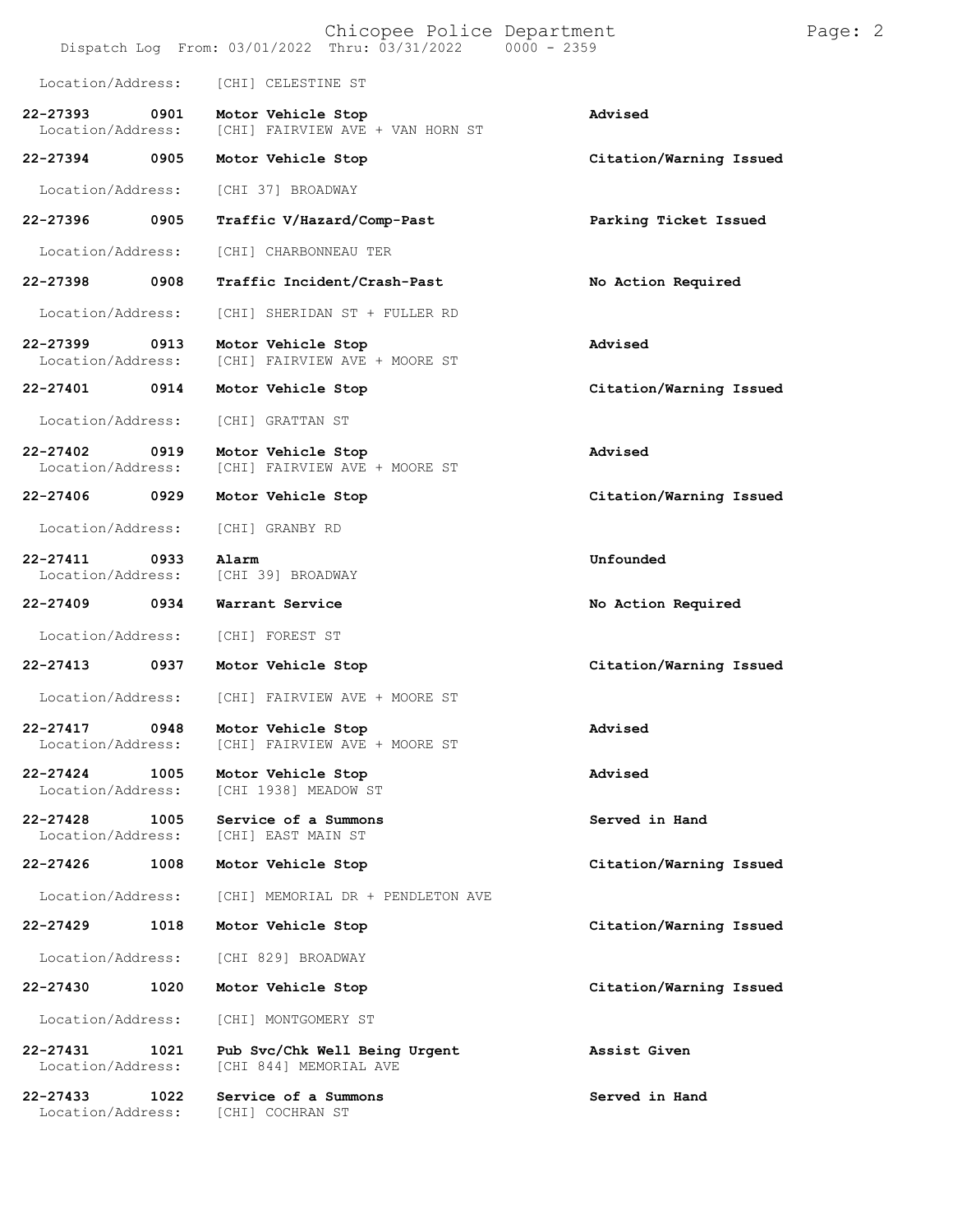|                                   |      | Dispatch Log From: 03/01/2022 Thru: 03/31/2022<br>$0000 - 2359$ |                         |
|-----------------------------------|------|-----------------------------------------------------------------|-------------------------|
| 22-27434                          | 1027 | Motor Vehicle Stop                                              | Citation/Warning Issued |
| Location/Address:                 |      | [CHI] MCKINSTRY AVE                                             |                         |
| 22-27442<br>Location/Address:     | 1041 | Theft/Larceny-Past<br>[CHI] GRANBY RD                           | Advised                 |
| 22-27443<br>Location/Address:     | 1044 | Theft/Larceny-Past<br>[CHI] LESLIE ST                           | Report Made             |
| 22-27444                          | 1046 | Motor Vehicle Stop                                              | Citation/Warning Issued |
| Location/Address:                 |      | [CHI 651] MONTGOMERY ST                                         |                         |
| 22-27447<br>Location/Address:     | 1056 | Harassment/Stalk/Threat-In Pro<br>[CHI] MARION ST               | Report Made             |
| $22 - 27449$<br>Location/Address: | 1104 | Motor Vehicle Stop<br>[CHI] FAIRVIEW AVE + MOORE ST             | Advised                 |
| 22-27452<br>Vicinity of:          | 1109 | Abandoned 911 Call<br>[CHI] PROSPECT ST                         | Dispatch Handled        |
| $22 - 27455$<br>Location/Address: | 1109 | Service of a Summons<br>[CHI] DALE ST                           | Advised                 |
| 22-27453                          | 1112 | Motor Vehicle Stop                                              | Citation/Warning Issued |
| Location/Address:                 |      | [CHI] FAIRVIEW AVE + VAN HORN ST                                |                         |
| 22-27454                          | 1112 | Administrative                                                  | No Action Required      |
| Location/Address:                 |      | [CHI F1104] FAIRVIEW AVE                                        |                         |
| 22-27461<br>Location/Address:     | 1124 | Assist Other Agency/Non Urgent<br>[CHI] SMITH ST                | Unfounded               |
| $22 - 27466$<br>Location/Address: | 1138 | Disturbance/Nuisance/Past<br>[CHI] EDBERT ST                    | Advised                 |
| 22-27467<br>Location/Address:     | 1147 | Police Response<br>[CHI] FRONT ST                               | Assist Given            |
| 22-27469<br>Location/Address:     | 1147 | Abandoned 911 Call<br>[CHI] CHICOPEE ST                         | Dispatch Handled        |
| 22-27470                          | 1149 | Motor Vehicle Stop                                              | Citation/Warning Issued |
| Location/Address:                 |      | [CHI] MEMORIAL DR + PENDLETON AVE                               |                         |
| 22-27472<br>Location/Address:     | 1154 | Alarm<br>[CHI 844] MEMORIAL AVE                                 | False Alarm             |
| 22-27475                          | 1209 | Damage/Vand/Mischief/Past                                       | No Action Required      |
| Location/Address:                 |      | [CHI F1223] GRATTAN ST                                          |                         |
| 22-27477                          | 1221 | Motor Vehicle Stop                                              | Citation/Warning Issued |
| Location/Address:                 |      | [CHI F84] BURNETT RD                                            |                         |
| 22-27480<br>Vicinity of:          | 1232 | Traffic V/Hazard/Comp-Past<br>[CHI] GILMORE ST                  | Assist Given            |
| 22-27481                          | 1234 | Motor Vehicle Stop                                              | Verbal Warning Issued   |
| Location/Address:                 |      | [CHI] FRONT ST                                                  |                         |
| 22-27484                          | 1244 | Motor Vehicle Stop                                              | Citation/Warning Issued |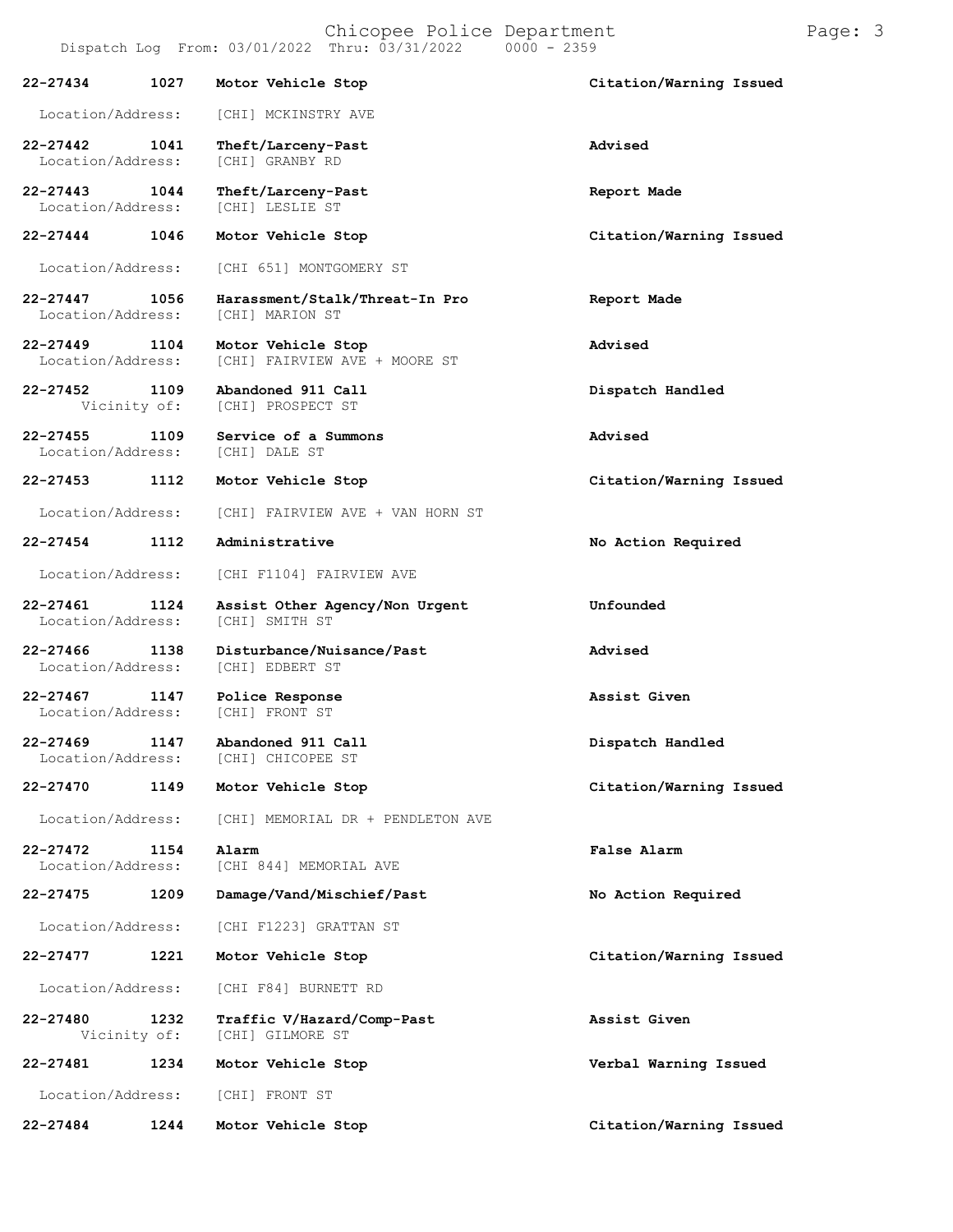## Chicopee Police Department Page: 4 Dispatch Log From:  $03/01/2022$  Thru:  $03/31/2022$

Location/Address: [CHI] BURNETT RD **22-27487 1254 Traffic V/Hazard/Comp-Past Dispatch Handled** [CHI] PENDLETON AVE + MEMORIAL DR **22-27492 1305 Alarm False Alarm** Location/Address: [CHI] GRAPE ST **22-27491 1306 Motor Vehicle Stop Citation/Warning Issued** Location/Address: [CHI] BURNETT RD **22-27493 1310 Traffic Incident/Crash-Past Report Made** [CHI] POPLAR ST + OLD FIELD RD **22-27497 1314 Traffic Incident/Crash-Past Report Made** [CHI 638] MONTGOMERY ST **22-27496 1316 Motor Vehicle Stop Citation/Warning Issued** Location/Address: [CHI] BURNETT RD **22-27500 1319 Abandoned 911 Call Could not Locate** [CHI] NEW LOMBARD RD **22-27505 1329 Robbery In Progress Report Made** [CHI 1213] PLAINFIELD ST **22-27506 1330 Motor Vehicle Stop Citation/Warning Issued** Location/Address: [CHI F1177] BURNETT RD **22-27508 1333 Alarm False Alarm** Location/Address: [CHI] PUFFIN DR **22-27520 1351 Motor Vehicle Stop Citation/Warning Issued** Location/Address: [CHI 842] FRONT ST **22-27527 1406 Motor Vehicle Stop Citation/Warning Issued** Location/Address: [CHI 385] FRONT ST **22-27530 1411 Motor Vehicle Stop Verbal Warning Issued** Location/Address: [CHI] MEADOW ST **22-27537 1415 Abandoned 911 Call Unfounded** [CHI] SOUTHERN DR **22-27545 1425 Abandoned 911 Call Dispatch Handled** [CHI 887] MEMORIAL DR **22-27548 1431 Pub Svc/Chk Well Being Urgent Advised** [CHI] PELOQUIN DR **22-27551 1438 Traffic Incident/Crash-Past Report Made** Location/Address: **22-27552 1439 Drugs-In Progress Complaint Taken Care Of**

Location/Address: [CHI] RIVERVIEW TER

**22-27561 1508 Abandoned 911 Call Could not Locate** [CHI 495] JAMROG DR

**22-27562 1512 Motor Vehicle Stop Citation/Warning Issued**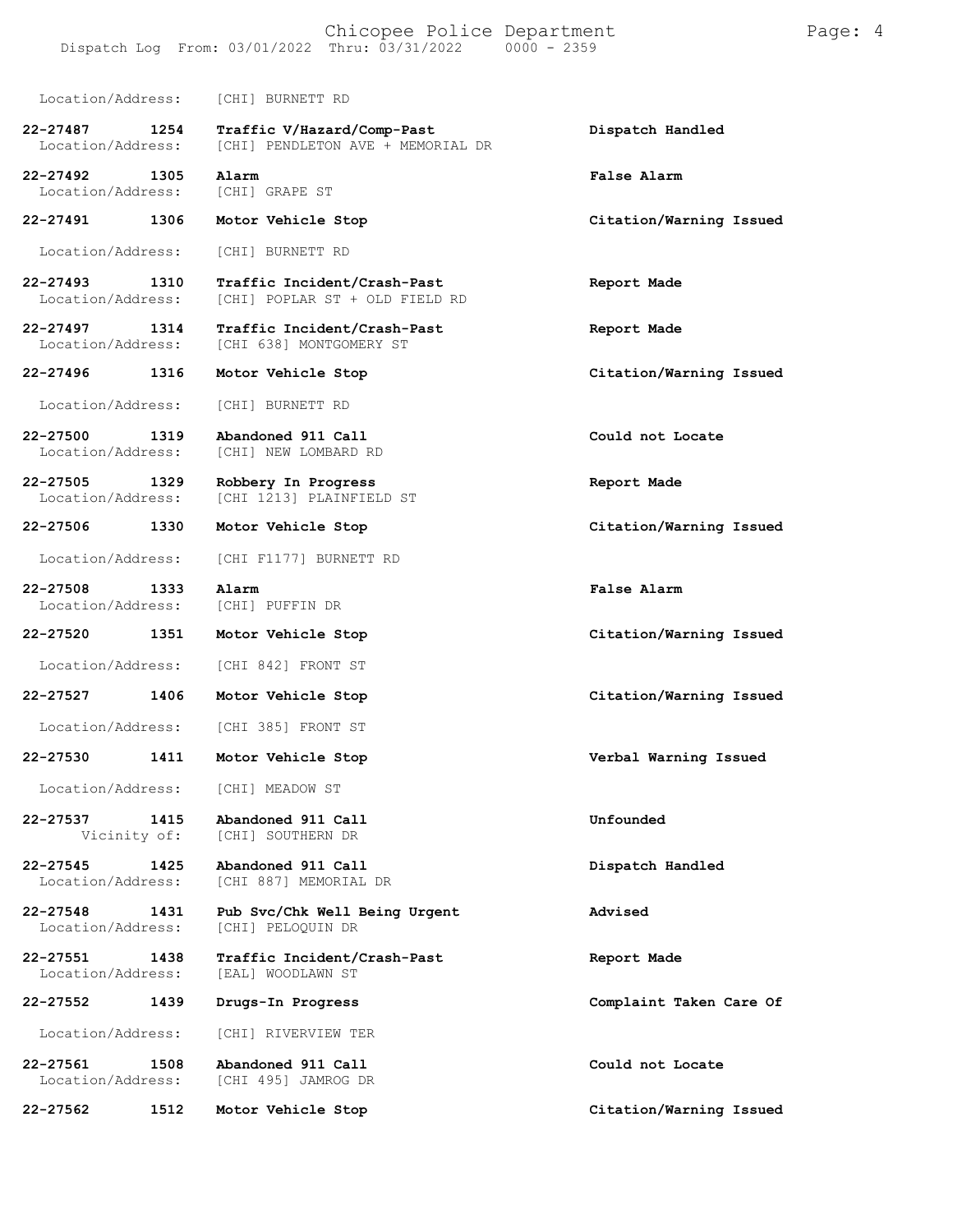- Dispatch Log From:  $03/01/2022$  Thru:  $03/31/2022$
- Location/Address: [CHI] GRANBY RD
- **22-27571 1532 Police Response Advised** [CHI] GREEN ST + JAMES ST
- **22-27575 1548 Abandoned 911 Call Dispatch Handled** Location/Address:
- **22-27580 1559 Police Response Advised**
- **22-27579 1602 Traffic V/Hazard/Comp-Past Assist Given**
- **22-27582 1609 Police Response Dispatch Handled**
- **22-27599 1631 Service of a Summons Served in Hand** Location/Address:
- **22-27605 1643 Abandoned 911 Call Dispatch Handled**
- 
- 
- **22-27626 1718 Traffic Incident/Crash-Past Report Made**
- Location/Address:
- **22-27628 1726 Police Response Dispatch Handled** Location/Address:
- Location/Address:
- 
- Location/Address:
- 
- 
- -
- 
- 
- 
- -
- **22-27696 2242 Transport Service Transport Complete**
- Location/Address: [LUD 1] RANDALL RD
- **22-27698 2243 Police Response Dispatch Handled**

[CHI] MCKINSTRY AVE

[CHI 292] EXCHANGE ST

[CHI F641] MEMORIAL DR

- [CHI 1222] BURNETT RD
- **22-27616 1657 Pub Svc/Chk Well Being Urgent No Action Required**
- Location/Address: [CHI] WALLACE AVE
	- [CHI] CENTRAL AVE
- **22-27627 1723 Harassment/Stalk/Threat-In Pro Advised**
	-
- **22-27632 1752 Service of a Summons Not Served**
- **22-27638 1821 Pub Svc/Chk Well Being Urgent Advised** [CHI] MONTGOMERY ST
- **22-27648 1909 Investigation/Follow Up Advised**
- **22-27654 1931 Fraud/Deception Report Made** Location/Address: [CHI F1556] EAST MAIN ST
- **22-27655 1933 Pub Svc/Chk Well Being Urgent Unfounded** [CHI F641] MEMORIAL DR
	-
- Location/Address: [CHI F10] HAYNES CIR
- **22-27670 2039 Damage/Vand/Mischief/In Prog Arrest Made** Location/Address: [CHI] EXCHANGE ST
- **22-27676 2115 Harassment/Stalk/Threat-Past Report Made** [CHI] NONOTUCK AVE
- **22-27678 2127 Motor Vehicle Stop Verbal Warning Issued**
	- Location/Address: [CHI F740] FRONT ST
- 
- 
- 
- 
- 
- 
- 
- 
- 
- 
- 
- 
- 
- 
- 
- **22-27662 1956 Alarm Appears Secure After Check**
	-
	-
	-
	-
	-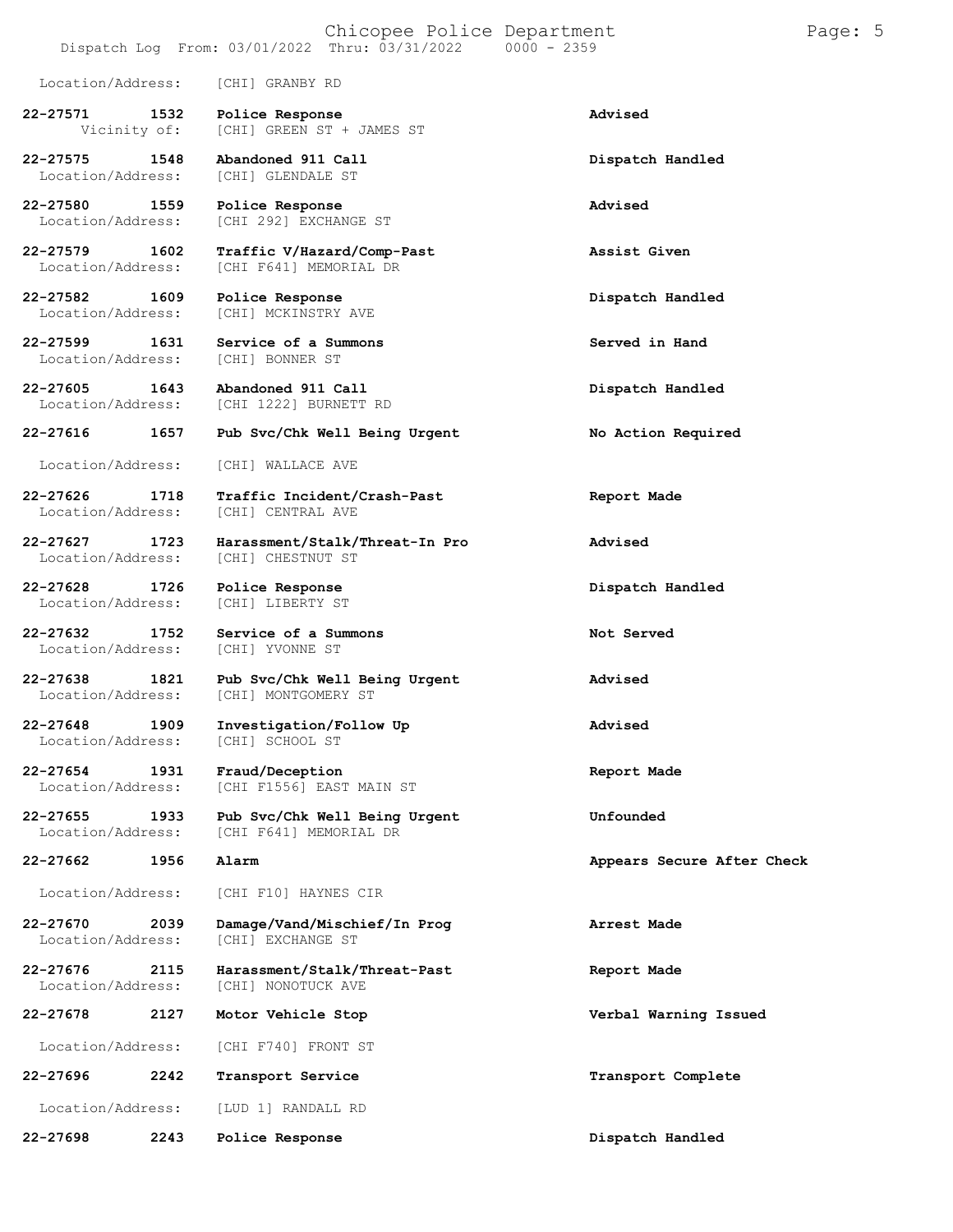|                                   |           | Dispatch Log From: 03/01/2022 Thru: 03/31/2022<br>$0000 - 2359$ |                            |
|-----------------------------------|-----------|-----------------------------------------------------------------|----------------------------|
|                                   |           | Location/Address: [CHI] EXCHANGE ST + CENTER ST                 |                            |
|                                   |           | For Date: $03/02/2022 -$ Wednesday                              |                            |
| 22-27717                          | 0015      | Motor Vehicle Stop                                              | Criminal Complaint Request |
| Location/Address:                 |           | [CHI] CHICOPEE ST + MEETINGHOUSE RD                             |                            |
| $22 - 27746$<br>Location/Address: | 0103      | Disturbance/Nuisance In Progre<br>[CHI F542] MEADOW ST          | Services Rendered          |
| 22-27751<br>Location/Address:     | 0111      | Investigation/Follow Up<br>[CHI 188] CHICOPEE ST                | Investigated               |
| 22-27752 0114                     |           | Motor Vehicle Stop                                              | Verbal Warning Issued      |
| Location/Address:                 |           | [CHI] EAST MAIN ST                                              |                            |
| 22-27757                          | 0121      | Traffic V/Hazard/Comp-In Progr                                  | Citation/Warning Issued    |
| Location/Address:                 |           | [CHI 817] EAST MAIN ST                                          |                            |
| 22-27769                          | 0138      | Administrative                                                  | No Action Required         |
|                                   | Location: | [CHI] 520 MAIN ST, MALDEN, MA                                   |                            |
| 22-27787<br>Location/Address:     | 0219      | Investigation/Follow Up<br>[CHI] BURTON ST                      | Advised                    |
| 22-27797<br>Location/Address:     | 0237      | Disturbance/Nuisance/Past<br>[CHI] ABBEY ST                     | Advised                    |
| 22-27834<br>Location/Address:     | 0600      | Abandoned 911 Call<br>[CHI] ASHGROVE ST                         | Unfounded                  |
| 22-27837<br>Location/Address:     | 0608      | Alarm<br>[CHI F1393] MEMORIAL DR                                | False Alarm                |
| $22 - 27842$<br>Location/Address: | 0634      | Traffic Incident/Crash<br>[CHI] EAST MAIN ST                    | Report Made                |
| 22-27848<br>Location/Address:     | 0708      | Disturbance/Nuisance/Past<br>[CHI] EDBERT ST                    | Advised                    |
| 22-27852<br>Location/Address:     | 0722      | Traffic V/Hazard/Comp-Past<br>[CHI] EAST ST                     | Assist Given               |
| 22-27855<br>Location/Address:     | 0736      | Alarm<br>[CHI 1380] GRATTAN ST                                  | False Alarm                |
| 22-27857<br>Location/Address:     | 0737      | Traffic V/Hazard/Comp-Past<br>[CHI] OUARTUS ST                  | Assist Given               |
| 22-27873<br>Location/Address:     | 0814      | Traffic Incident/Crash-Past<br>[CHI] MEMORIAL DR + WESTOVER RD  | Dispatch Handled           |
| 22-27874<br>Location/Address:     | 0823      | Abandoned 911 Call<br>[CHI F696] SPRINGFIELD ST                 | Dispatch Handled           |
| 22-27884<br>Location/Address:     | 0836      | Trespass/Unwanted-In Progress<br>[CHI F2500] WEST MAIN ST       | Served in Hand             |
| 22-27890<br>Location/Address:     | 0845      | Damage/Vand/Mischief/Past<br>[CHI] CENTER ST                    | Investigated               |
| 22-27893<br>Location/Address:     | 0850      | Suspicious/Wanted-In Progress<br>[CHI 838] DARE WAY             | Assist Given               |
| 22-27900                          | 0854      | Assault Past                                                    | Advised                    |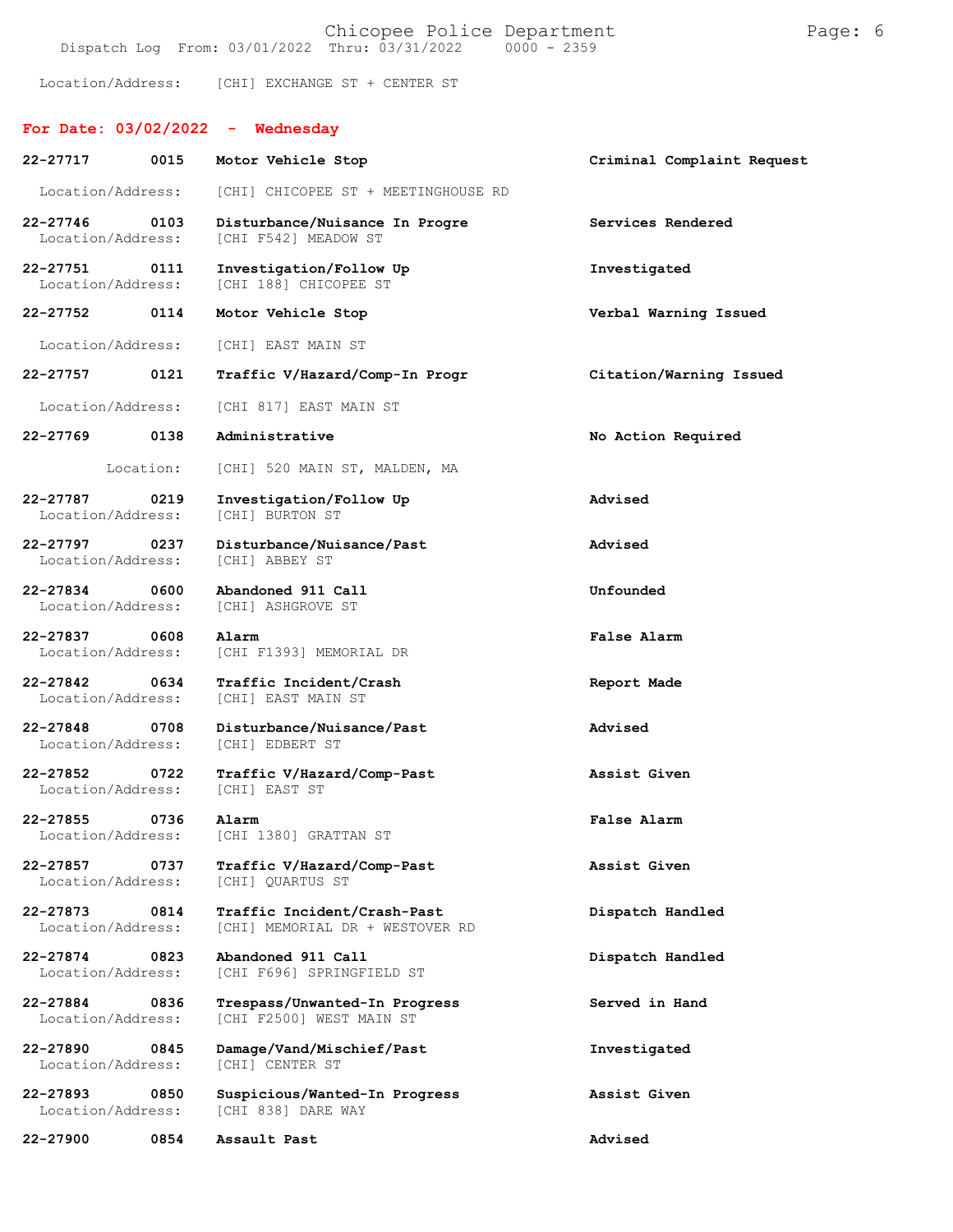|                                   |      | Chicopee Police Department<br>Dispatch Log From: 03/01/2022 Thru: 03/31/2022 | $0000 - 2359$           | Page: 7 |
|-----------------------------------|------|------------------------------------------------------------------------------|-------------------------|---------|
| Location/Address:                 |      | [CHI] CHICOPEE ST                                                            |                         |         |
| 22-27904                          | 0909 | Traffic V/Hazard/Comp-Past                                                   | Parking Ticket Issued   |         |
| Location/Address:                 |      | [CHI] ARTISAN ST                                                             |                         |         |
| 22-27905<br>Location/Address:     | 0914 | Motor Vehicle Stop<br>[CHI F402] FRONT ST                                    | Advised                 |         |
| 22-27906<br>Location/Address:     | 0916 | Suspicious/Wanted-In Progress<br>[CHI F464] PARK ST                          | Advised                 |         |
| 22-27907<br>Location/Address:     | 0919 | Alarm<br>[CHI F734] MONTGOMERY ST                                            | False Alarm             |         |
| 22-27908                          | 0922 | Motor Vehicle Stop                                                           | Citation/Warning Issued |         |
| Location/Address:                 |      | [CHI] FAIRVIEW AVE + VAN HORN ST                                             |                         |         |
| 22-27911<br>Location/Address:     | 0927 | Theft/Larceny-In Progress<br>[CHI F1342] CENTER ST                           | Advised                 |         |
| $22 - 27913$<br>Location/Address: | 0935 | Motor Vehicle Stop<br>[CHI] FAIRVIEW AVE + VAN HORN ST                       | Advised                 |         |
| 22-27914<br>Location/Address:     | 0936 | Administrative<br>[CHI 833] DARE WAY                                         | Assist Given            |         |
| 22-27919                          | 0945 | Motor Vehicle Stop                                                           | Citation/Warning Issued |         |
| Location/Address:                 |      | [CHI] FAIRVIEW AVE + MOORE ST                                                |                         |         |
| 22-27921                          | 0951 | Administrative                                                               | No Action Required      |         |
| Location/Address:                 |      | [CHI] CENTER ST                                                              |                         |         |
| 22-27925                          | 0957 | Motor Vehicle Stop                                                           | Citation/Warning Issued |         |
| Location/Address:                 |      | [CHI] FAIRVIEW AVE + MOORE ST                                                |                         |         |
| 22-27926<br>Location/Address:     | 0957 | Abandoned 911 Call<br>[CHI 671] MEMORIAL DR                                  | Dispatch Handled        |         |
| 22-27927                          | 1007 | Motor Vehicle Stop                                                           | Citation/Warning Issued |         |
| Location/Address:                 |      | [CHI] FAIRVIEW AVE + MOORE ST                                                |                         |         |
| 22-27929                          | 1012 | Warrant Service                                                              | Transport Complete      |         |
| Location/Address:                 |      | [CHI] EAST MAIN ST                                                           |                         |         |
| 22-27931                          | 1018 | Motor Vehicle Stop                                                           | Citation/Warning Issued |         |
| Location/Address:                 |      | [CHI] FAIRVIEW AVE + HAFEY ST                                                |                         |         |
| 22-27934<br>Location/Address:     | 1025 | Alarm<br>[CHI 1586] FALMOUTH RD                                              | False Alarm             |         |
| 22-27938                          | 1043 | Motor Vehicle Stop                                                           | Citation/Warning Issued |         |
| Location/Address:                 |      | [CHI] CHICOPEE ST                                                            |                         |         |
| $22 - 27944$<br>Location/Address: | 1107 | Disturbance/Nuisance/Past<br>[CHI 644] MEMORIAL DR                           | Report Made             |         |
| $22 - 27943$<br>Location/Address: | 1108 | Motor Vehicle Stop<br>[CHI] CHICOPEE ST                                      | Advised                 |         |
| 22-27955                          | 1125 | Motor Vehicle Stop                                                           | Advised                 |         |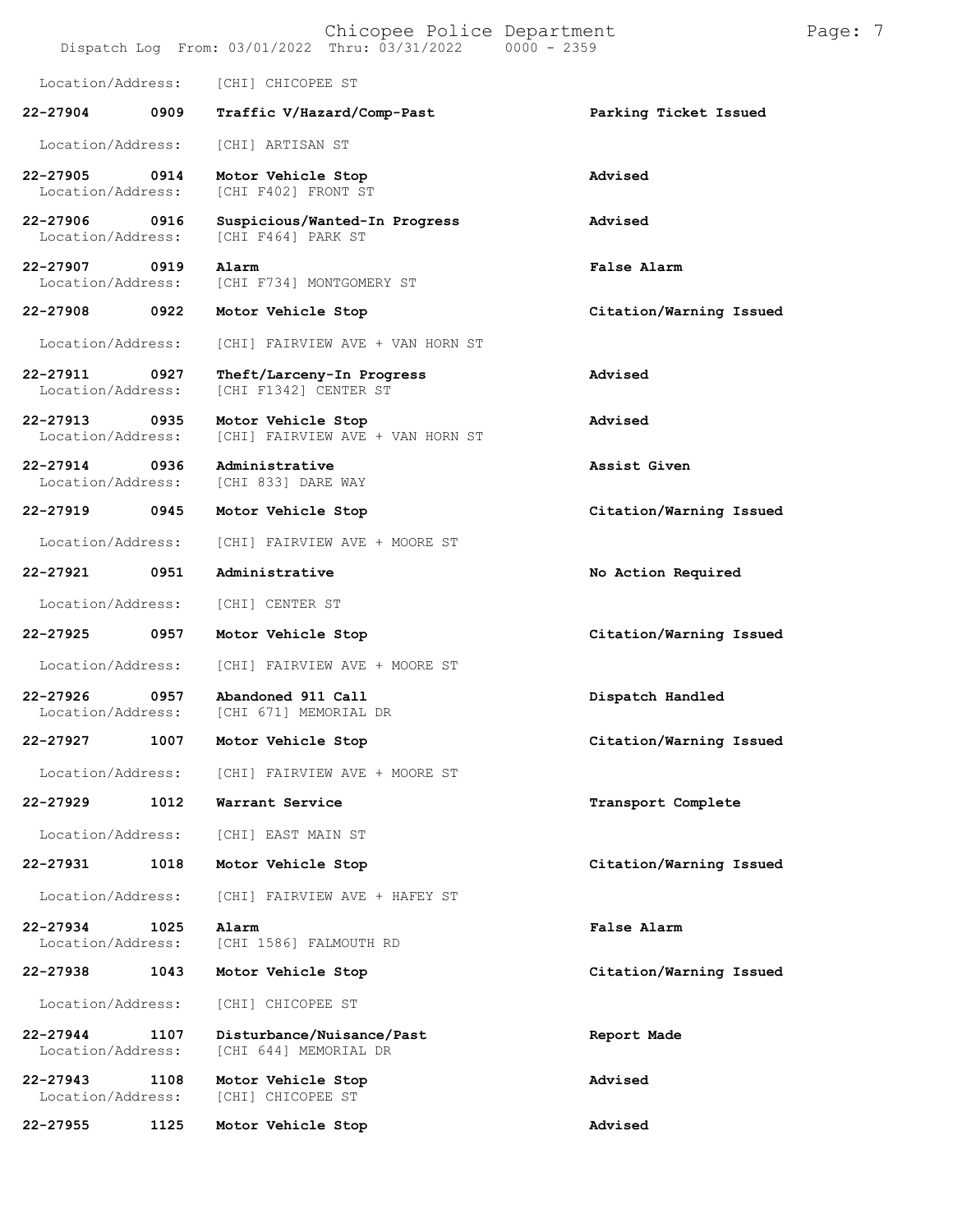|                               |      | Chicopee Police Department<br>Dispatch Log From: 03/01/2022 Thru: 03/31/2022 | $0000 - 2359$           | Page: 8 |
|-------------------------------|------|------------------------------------------------------------------------------|-------------------------|---------|
| Location/Address:             |      | [CHI] GRANBY RD + BEESLEY AVE                                                |                         |         |
| 22-27960                      | 1139 | Police Response                                                              | Complaint Taken Care Of |         |
| Location/Address:             |      | [CHI 1686] OLEA ST                                                           |                         |         |
| 22-27962                      | 1147 | Motor Vehicle Stop                                                           | Citation/Warning Issued |         |
| Location/Address:             |      | [CHI 829] BROADWAY                                                           |                         |         |
| 22-27964<br>Location/Address: | 1157 | Disturbance/Nuisance In Progre<br>[CHI] FAIRVIEW AVE                         | Report Made             |         |
| 22-27968<br>Location/Address: | 1208 | Abandoned 911 Call<br>[CHI 832] PENDLETON AVE                                | False Alarm             |         |
| 22-27970<br>Location/Address: | 1213 | Motor Vehicle Stop<br>[CHI] MARION ST                                        | Advised                 |         |
| 22-27976<br>Location/Address: | 1222 | Police Response<br>[CHI] MONTCALM ST                                         | Advised                 |         |
| 22-27978<br>Location/Address: | 1225 | SAFETY HAZARD/PRIORITY 2<br>[CHI] MONTCALM ST                                | Dispatch Handled        |         |
| 22-27982<br>Location/Address: | 1229 | Administrative<br>[CHI] EXCHANGE ST                                          | Dispatch Handled        |         |
| 22-27980<br>Location/Address: | 1230 | Service of a Summons<br>[CHI] SHAW PARK AVE                                  | Not Served              |         |
| 22-27983<br>Location/Address: | 1236 | Service of a Summons<br>[CHI] MEETINGHOUSE RD                                | Not Served              |         |
| 22-27985<br>Location/Address: | 1238 | Alarm<br>[CHI] SAMPSON ST                                                    | <b>False Alarm</b>      |         |
| 22-27991<br>Location/Address: | 1258 | Alarm<br>[CHI] SAMPSON ST                                                    | Dispatch Handled        |         |
| 22-27993<br>Location/Address: | 1320 | B&E/Burglary/Past<br>[CHI] MARTEN ST                                         | Report Made             |         |
| 22-27996                      | 1332 | Traffic V/Hazard/Comp-Past                                                   | No Action Required      |         |
| Location/Address:             |      | [CHI] MEMORIAL DR                                                            |                         |         |
| 22-28000<br>Location/Address: | 1359 | Traffic Incident/Crash-Past<br>[CHI 574] MONTGOMERY ST                       | Report Made             |         |
| 22-28008                      | 1409 | Traffic V/Hazard/Comp-Past                                                   | Complaint Taken Care Of |         |
| Location/Address:             |      | [CHI F1057] MEMORIAL DR                                                      |                         |         |
| 22-28021<br>Location/Address: | 1511 | Suspicious/Wanted-In Progress<br>[CHI 563] MEADOW ST                         | Unfounded               |         |
| 22-28022<br>Location/Address: | 1514 | Harassment/Stalk/Threat-Past<br>[CHI] CENTRAL AVE                            | Advised                 |         |
| 22-28027<br>Location/Address: | 1545 | Police Response<br>[CHI 289] DALE ST                                         | Report Made             |         |
| 22-28032<br>Location/Address: | 1602 | Motor Vehicle Stop<br>[CHI] BRIDGE ST                                        | Advised                 |         |
| 22-28040<br>Location/Address: | 1612 | Traffic Incident/Crash-Past<br>[CHI] WESTPORT DR                             | Report Made             |         |
| 22-28042                      | 1618 | Traffic Incident/Crash                                                       | Report Made             |         |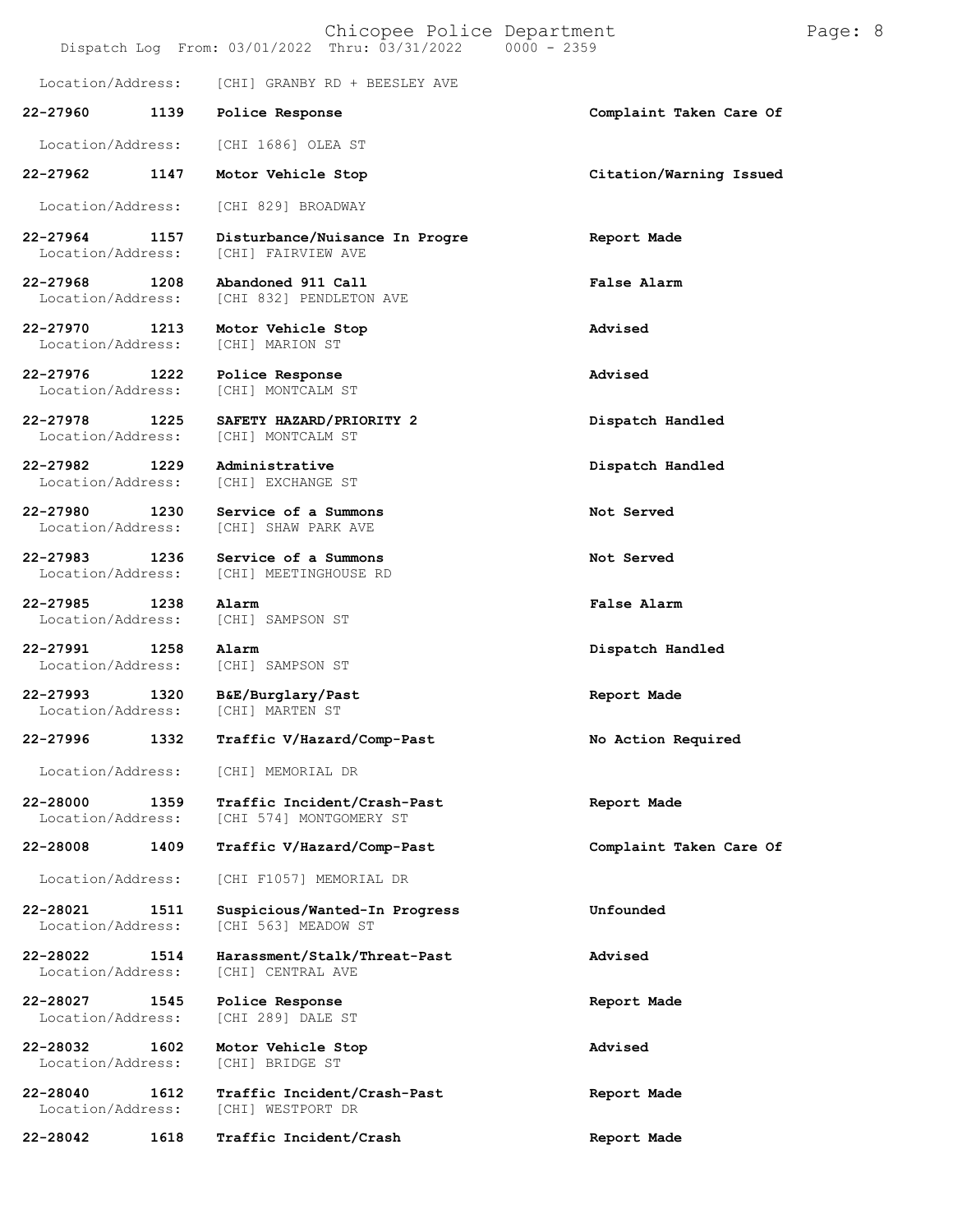|                                   |                   |                                               | Chicopee Police Department<br>Dispatch Log From: 03/01/2022 Thru: 03/31/2022 | $0000 - 2359$ |                            | Page: 9 |  |
|-----------------------------------|-------------------|-----------------------------------------------|------------------------------------------------------------------------------|---------------|----------------------------|---------|--|
| Location/Address:                 |                   | [CHI] HAMPDEN ST                              |                                                                              |               |                            |         |  |
| 22-28044<br>Location/Address:     | 1625              | Abandoned 911 Call<br>[CHI] LARIVIERE DR      |                                                                              |               | Dispatch Handled           |         |  |
| 22-28048                          | 1634              | Investigation/Follow Up                       |                                                                              |               | Criminal Complaint Request |         |  |
| Location/Address:                 |                   | [CHI] EMPIRE ST                               |                                                                              |               |                            |         |  |
| $22 - 28053$<br>Location/Address: | 1642              | [CHI 638] MEMORIAL DR                         | Traffic V/Hazard/Comp-In Progr                                               |               | Report Made                |         |  |
| 22-28078<br>Location/Address:     | 1734              | Investigation/Follow Up<br>[CHI] STONINA DR   |                                                                              |               | Advised                    |         |  |
| 22-28076                          | 1737              | Motor Vehicle Stop                            |                                                                              |               | Citation/Warning Issued    |         |  |
| Location/Address:                 |                   | [CHI 1289] MEMORIAL DR                        |                                                                              |               |                            |         |  |
| 22-28079<br>Location/Address:     | 1743              | Investigation/Follow Up<br>[CHI] ONDRICK DR   |                                                                              |               | Could not Locate           |         |  |
| 22-28084                          | 1753              | Motor Vehicle Stop                            |                                                                              |               | Citation/Warning Issued    |         |  |
| Location/Address:                 |                   |                                               | [CHI] GRATTAN ST + COLUMBA ST                                                |               |                            |         |  |
| 22-28089                          | 1801              | Motor Vehicle Stop                            |                                                                              |               | Criminal Complaint Request |         |  |
| Location/Address:                 |                   | [CHI 1328] MEMORIAL DR                        |                                                                              |               |                            |         |  |
| 22-28092                          | 1811              | Abandoned 911 Call                            |                                                                              |               | No Action Required         |         |  |
| Vicinity of:                      |                   | [CHI] MONTELLO RD                             |                                                                              |               |                            |         |  |
| 22-28104                          | 1852<br>Location: | [CHI] I-90 EAST EXIT 51                       | Traffic V/Hazard/Comp-In Progr                                               |               | Could not Locate           |         |  |
| 22-28105<br>Location/Address:     | 1857              | [CHI] WELLINGTON AVE                          | Suspicious/Wanted-In Progress                                                |               | Assist Given               |         |  |
| 22-28106                          | 1857              | Alarm                                         |                                                                              |               | Appears Secure After Check |         |  |
| Location/Address:                 |                   | [CHI] FRONT ST                                |                                                                              |               |                            |         |  |
| 22-28113<br>Location/Address:     | 1921              | Assault In Progress<br>[CHI F621] EXCHANGE ST |                                                                              |               | Report Made                |         |  |
| 22-28114                          | 1922              | Abandoned 911 Call                            |                                                                              |               | No Action Required         |         |  |
| Location/Address:                 |                   | [CHI 37] BROADWAY                             |                                                                              |               |                            |         |  |
| 22-28126                          | 1947              | Motor Vehicle Stop                            |                                                                              |               | Verbal Warning Issued      |         |  |
| Location/Address:                 |                   | [CHI 287] EAST ST                             |                                                                              |               |                            |         |  |
| 22-28134<br>Location/Address:     | 2006              | Police Response<br>[CHI] WESTERN AVE          |                                                                              |               | Unfounded                  |         |  |
| 22-28141<br>Location/Address:     | 2032              | Abandoned 911 Call<br>[CHI] CHAPIN ST         |                                                                              |               | Dispatch Handled           |         |  |
| 22-28144                          | 2040              | Motor Vehicle Stop                            |                                                                              |               | Citation/Warning Issued    |         |  |
| Location/Address:                 |                   |                                               | [CHI] BROADWAY CT + PAINE AVE                                                |               |                            |         |  |
| 22-28148<br>Location/Address:     | 2100              | Motor Vehicle Stop<br>[CHI F1526] BEMIS ST    |                                                                              |               | Arrest Made                |         |  |
| 22-28155                          | 2127              |                                               | Disturbance/Nuisance In Progre                                               |               | Advised                    |         |  |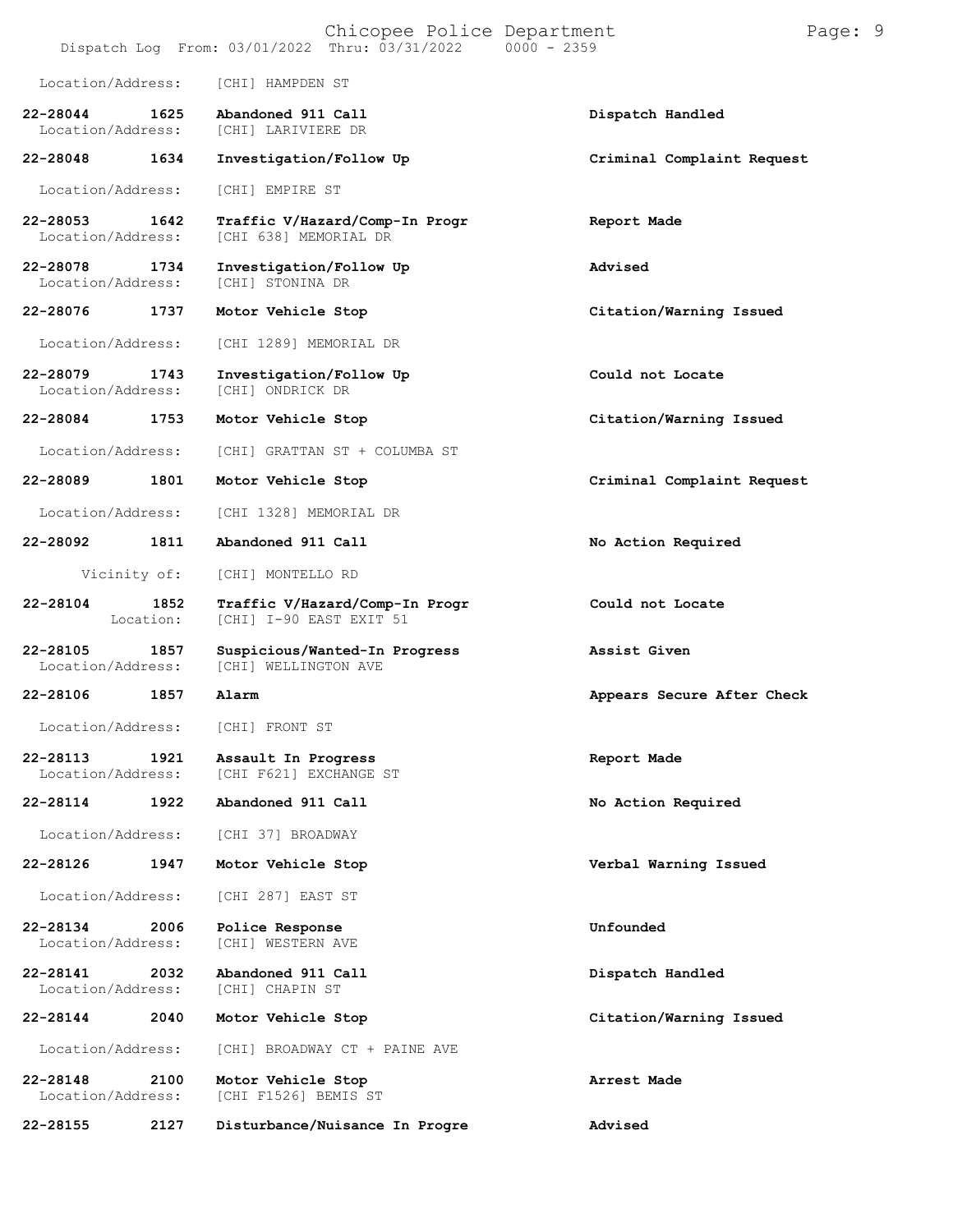|                                   |      | Chicopee Police Department<br>Dispatch Log From: 03/01/2022 Thru: 03/31/2022 | $0000 - 2359$           | Page: 10 |  |
|-----------------------------------|------|------------------------------------------------------------------------------|-------------------------|----------|--|
| Location/Address:                 |      | [CHI] MONTCALM ST                                                            |                         |          |  |
| 22-28176<br>Location/Address:     | 2245 | Abandoned 911 Call<br>[CHI] PONDVIEW DR                                      | Investigated            |          |  |
| 22-28184<br>Location/Address:     | 2338 | Weapons/Firearms-In Progress<br>[CHI 276] CHICOPEE ST                        | Report Made             |          |  |
| 22-28185                          | 2341 | Police Response                                                              | No Action Required      |          |  |
| Location/Address:                 |      | [CHI 2498] CHURCH ST                                                         |                         |          |  |
| For Date: $03/03/2022$            |      | Thursday<br>÷                                                                |                         |          |  |
| 22-28217                          | 0052 | Motor Vehicle Stop                                                           | Citation/Warning Issued |          |  |
| Location/Address:                 |      | [CHI] SHAWINIGAN DR + FULLER RD                                              |                         |          |  |
| 22-28225                          | 0114 | Fire Response                                                                | No Action Required      |          |  |
| Location/Address:                 |      | [CHI 2613] SPRINGFIELD ST                                                    |                         |          |  |
| 22-28236                          | 0142 | Motor Vehicle Stop                                                           | Citation/Warning Issued |          |  |
| Location/Address:                 |      | [CHI F620] YELLE ST                                                          |                         |          |  |
| 22-28242<br>Location/Address:     | 0149 | Suspicious/Wanted-In Progress<br>[CHI] ROSE ST                               | Advised                 |          |  |
| 22-28268<br>Location/Address:     | 0317 | Theft/Larceny-Past<br>[CHI 1875] HAYNES CIR                                  | Report Made             |          |  |
| 22-28282<br>Location/Address:     | 0444 | Alarm<br>[CHI F734] MONTGOMERY ST                                            | <b>False Alarm</b>      |          |  |
| 22-28284<br>Location/Address:     | 0450 | Suspicious/Wanted-In Progress<br>[CHI] SHERIDAN ST                           | Unfounded               |          |  |
| 22-28291                          | 0558 | Motor Vehicle Stop                                                           | Citation/Warning Issued |          |  |
| Location/Address:                 |      | [CHI] FAIRVIEW AVE + BONNEVILLE AVE                                          |                         |          |  |
| 22-28292<br>Location/Address:     | 0558 | Motor Vehicle Stop<br>[CHI] MEADOW ST + GRATTAN ST                           | Advised                 |          |  |
| $22 - 28293$<br>Location/Address: | 0603 | Motor Vehicle Stop<br>[CHI 48] BROADWAY                                      | Vehicle Towed           |          |  |
| 22-28297<br>Location/Address:     | 0618 | Animal In Progress/Dangerous<br>[CHI 847] WORTHINGTON ST                     | Advised                 |          |  |
| 22-28304<br>Location/Address:     | 0658 | Service of a Summons<br>[CHI] FRONT ST                                       | Served in Hand          |          |  |
| 22-28307<br>Location/Address:     | 0719 | Service Call Response<br>[CHI] JAMES ST                                      | Services Rendered       |          |  |
| 22-28308<br>Location/Address:     | 0720 | Service of a Summons<br>[CHI 2126] ORCHARD ST                                | Served in Hand          |          |  |
| 22-28318                          | 0749 | Theft/Larceny-Past                                                           | No Action Required      |          |  |
| Location/Address:                 |      | [CHI 1875] HAYNES CIR                                                        |                         |          |  |
| 22-28323<br>Vicinity of:          | 0812 | Abandoned 911 Call<br>[CHI] FRONT ST                                         | Unfounded               |          |  |
| 22-28329                          | 0820 | Traffic Incident/Crash-Past                                                  | Assist Given            |          |  |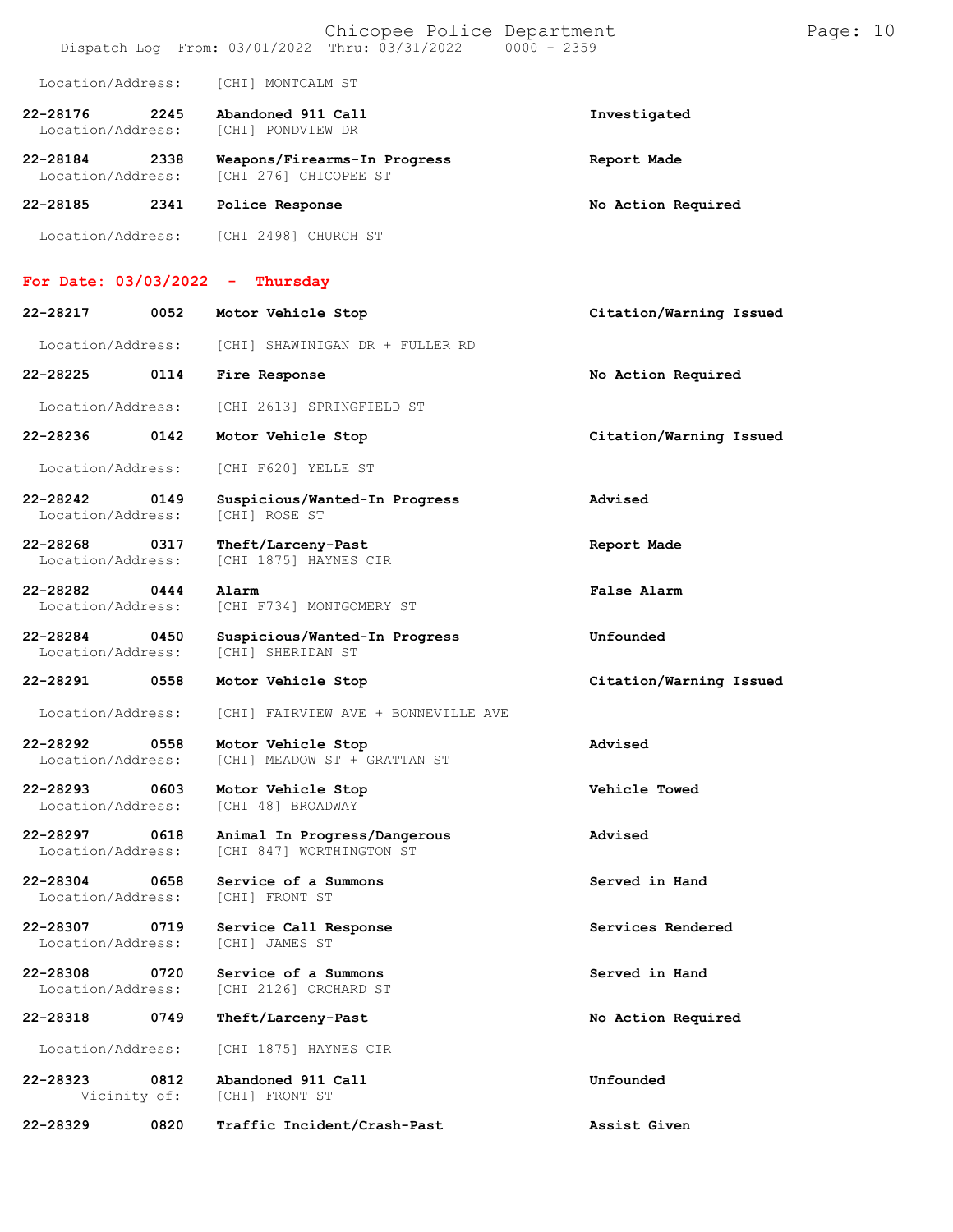**22-28342 0840 Motor Vehicle Stop Verbal Warning Issued** Vicinity of: [CHI 1761] MEMORIAL DR **22-28345 0843 Motor Vehicle Stop Citation/Warning Issued** Location/Address: [CHI] FAIRVIEW AVE + MOORE ST **22-28349 0851 Motor Vehicle Stop Advised** [CHI 660] MEMORIAL DR **22-28353 0854 B&E/Burglary/Past Report Made** [CHI] MONTGOMERY ST **22-28354 0858 Motor Vehicle Stop Advised** [CHI] FAIRVIEW AVE + ACADEMY ST **22-28355 0902 Abandoned 911 Call Dispatch Handled** [CHI 902] LEMAY ST **22-28359 0903 Traffic V/Hazard/Comp-Past Complaint Taken Care Of** Location/Address: [CHI] BRITTON ST **22-28358 0905 Motor Vehicle Stop Citation/Warning Issued** Location/Address: [CHI] FAIRVIEW AVE + ACADEMY ST **22-28363 0914 Motor Vehicle Stop Citation/Warning Issued** Location/Address: [CHI] MCKINSTRY AVE **22-28364 0915 Motor Vehicle Stop Advised** [CHI] FAIRVIEW AVE + MOORE ST **22-28367 0920 Abandoned 911 Call Unfounded** [CHI 1191] MEMORIAL DR **22-28371 0926 Motor Vehicle Stop Advised** [CHI] FAIRVIEW AVE + MOORE ST **22-28374 0932 Administrative No Action Required** Location/Address: [CHI] CENTER ST **22-28375 0933 Motor Vehicle Stop Citation/Warning Issued** Location/Address: [CHI] FAIRVIEW AVE + MOORE ST **22-28382 0947 Motor Vehicle Stop Citation/Warning Issued** Location/Address: [CHI] FAIRVIEW AVE + MOORE ST **22-28384 0953 Motor Vehicle Stop Citation/Warning Issued** Location/Address: [CHI 257] GRANBY RD **22-28386 0959 B&E/Burglary/In Prog Advised** Location/Address: **22-28388 1005 Motor Vehicle Stop Advised** [CHI] SHERIDAN ST + MEMORIAL DR **22-28393 1013 Motor Vehicle Stop Citation/Warning Issued** Location/Address: [CHI F1485] MEMORIAL DR

**22-28394 1013 Motor Vehicle Stop Advised**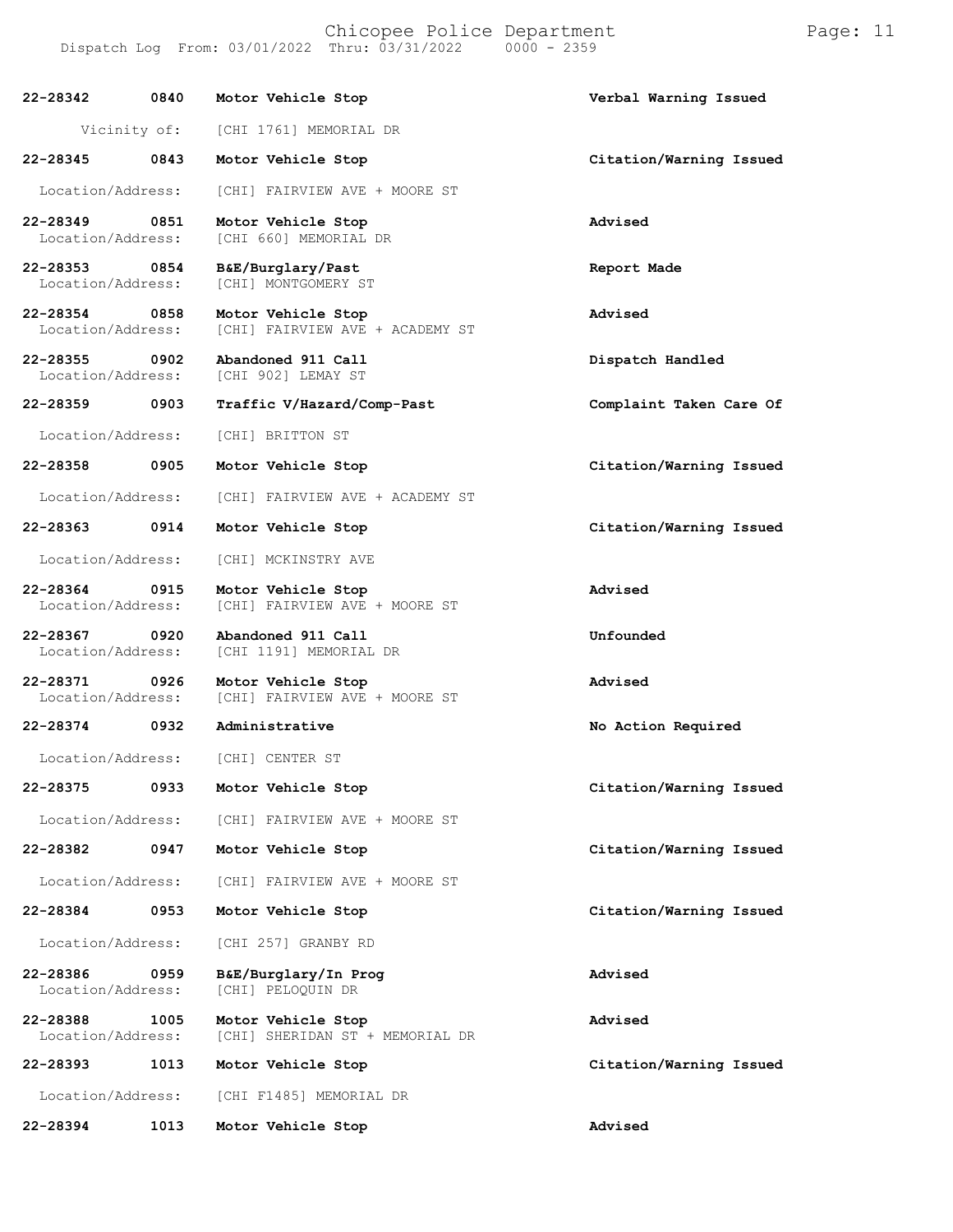|                                   |      | Chicopee Police Department<br>Dispatch Log From: 03/01/2022 Thru: 03/31/2022 | $0000 - 2359$              | Page: 12 |  |
|-----------------------------------|------|------------------------------------------------------------------------------|----------------------------|----------|--|
| Location/Address:                 |      | [CHI] FAIRVIEW AVE + MOORE ST                                                |                            |          |  |
| 22-28396                          | 1026 | Motor Vehicle Stop                                                           | Criminal Complaint Request |          |  |
| Location/Address:                 |      | [CHI 818] MEMORIAL DR                                                        |                            |          |  |
| 22-28398<br>Location/Address:     | 1027 | Fraud/Deception<br>[CHI] LOMBARD ST                                          | Report Made                |          |  |
| 22-28400<br>Location/Address:     | 1032 | Abandoned 911 Call<br>[CHI 426] MEMORIAL DR                                  | Dispatch Handled           |          |  |
| 22-28408<br>Location/Address:     | 1055 | Traffic Incident/Crash-Past<br>[CHI 44] BROADWAY                             | Report Made                |          |  |
| 22-28411                          | 1101 | Abandoned 911 Call                                                           | No Action Required         |          |  |
| Location/Address:                 |      | [CHI 426] MEMORIAL DR                                                        |                            |          |  |
| 22-28416<br>Location/Address:     | 1104 | Suspicious/Wanted-In Progress<br>[CHI] EAST MAIN ST                          | Dispatch Handled           |          |  |
| 22-28430<br>Location/Address:     | 1125 | PS/Check Well Being Nonurgent<br>[CHI] MONTGOMERY ST                         | Could not Locate           |          |  |
| 22-28427<br>Location/Address:     | 1127 | Theft/Larceny-In Progress<br>[CHI 2498] CHURCH ST                            | test                       |          |  |
| 22-28429<br>Location/Address:     | 1128 | Suspicious/Wanted-Past<br>[CHI] LAFAYETTE ST                                 | Report Made                |          |  |
| 22-28440<br>Location/Address:     | 1203 | Suspicious/Wanted-In Progress<br>[CHI] CHATEAUGAY ST                         | Advised                    |          |  |
| $22 - 28441$<br>Location/Address: | 1204 | Bomb/CBRN/Product Threat<br>[CHI 2498] CHURCH ST                             | test                       |          |  |
| $22 - 28447$<br>Location/Address: | 1230 | Service of a Summons<br>[CHI] PENDLETON AVE                                  | Not Served                 |          |  |
| $22 - 28455$<br>Location/Address: | 1241 | Abandoned 911 Call<br>[CHI 1366] MEADOW ST                                   | Unfounded                  |          |  |
| 22-28456<br>Location/Address:     | 1242 | Disturbance/Nuisance In Progre<br>[CHI] MILLER ST                            | Advised                    |          |  |
| 22-28460                          | 1251 | Investigation/Follow Up                                                      | Complaint Taken Care Of    |          |  |
| Location/Address:                 |      | [CHI] CHARBONNEAU TER                                                        |                            |          |  |
| $22 - 28469$<br>Location/Address: | 1318 | Administrative<br>[CHI 1041] JAMES ST                                        | Assist Given               |          |  |
| 22-28472                          | 1322 | Theft/Larceny-In Progress                                                    | No Action Required         |          |  |
| Location/Address:                 |      | [CHI F1342] CENTER ST                                                        |                            |          |  |
| 22-28478<br>Vicinity of:          | 1338 | Abandoned 911 Call<br>[CHI] VALIER AVE                                       | Dispatch Handled           |          |  |
| 22-28481<br>Location/Address:     | 1342 | Alarm<br>[CHI] BOULAY CIR                                                    | Unfounded                  |          |  |
| 22-28486<br>Location/Address:     | 1355 | Investigation/Follow Up<br>[CHI] PELOQUIN DR                                 | Report Made                |          |  |
| 22-28488                          | 1357 | Animal Complaint                                                             | No Action Required         |          |  |
| Vicinity of:                      |      | [CHI] COCHRAN ST                                                             |                            |          |  |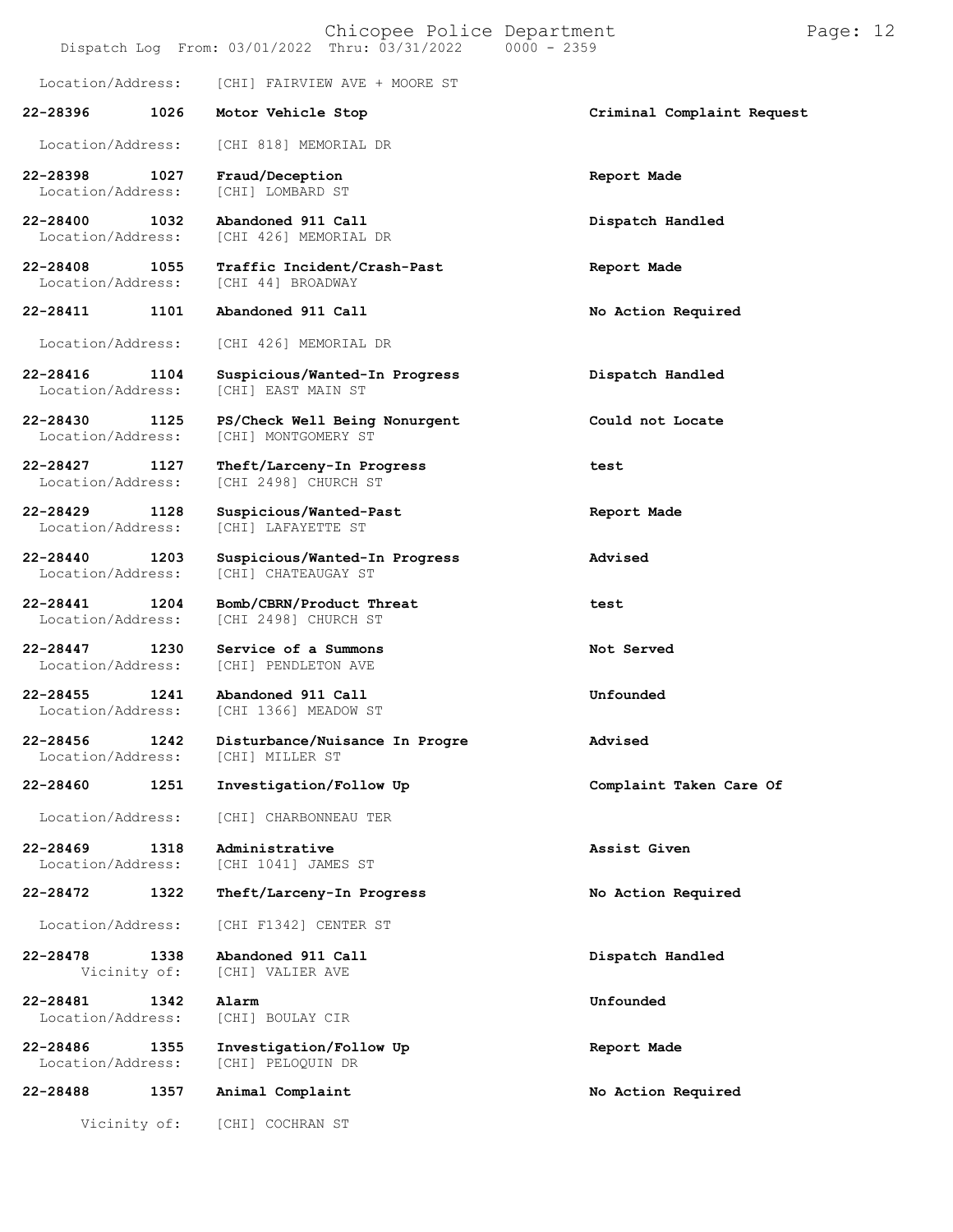## Chicopee Police Department Page: 13 Dispatch Log From:  $03/01/2022$  Thru:  $03/31/2022$

[CHI F1440] MEMORIAL DR

[CHI 306] ST JAMES AVE

**22-28489 1359 Pub Svc/Chk Well Being Urgent Services Rendered**

**22-28490 1412 Abandoned 911 Call False Alarm** Location/Address:

**22-28497 1426 Theft/Larceny-In Progress Report Made**

**22-28504 1429 SAFETY HAZARD/PRIORITY 3 Advised** Location/Address:

**22-28500 1430 Abandoned 911 Call Services Rendered** Location/Address:

**22-28513 1448 Assault In Progress Report Made** Location/Address:

**22-28523 1505 Motor Vehicle Stop Criminal Complaint Request**

**22-28533 1520 Alarm Services Rendered** Location/Address:

**22-28536 1524 Misc-Non Urgent Assist Given** Location/Address:

Location/Address:

Location/Address:

Location/Address:

Location/Address:

**22-28540 1540 Traffic Incident/Crash-Past Report Made** Location/Address: [CHI 146] ASINOF AVE

**22-28548 1557 Pub Svc/Chk Well Being Urgent Could not Locate** [CHI] PELOQUIN DR

[CHI] EAST MAIN ST

**22-28580 1644 Trespass/Unwanted-In Progress Advised**

**22-28586 1651 Administrative Services Rendered**

**22-28587 1651 Misc-Urgent Assist Given**

**22-28595 1706 Disturbance/Nuisance In Progre Advised** Location/Address:

## **22-28600 1721 Administrative Complaint Taken Care Of**

Location/Address: [CHI 1402] MONTGOMERY ST

**22-28528 1515 Traffic Incident/Crash-Past Report Made** [CHI 2104] BRIDGE ST

**22-28531 1515 Disturbance/Nuisance In Progre Advised** [CHI] FAIRVIEW AVE

**22-28534 1521 Abandoned 911 Call Could not Locate** [CHI] NEW LOMBARD RD

**22-28552 1602 Suspicious/Wanted-In Progress Advised**

**22-28554 1605 Abandoned 911 Call Dispatch Handled**

**22-28583 1642 Service of a Summons Served in Hand**

[CHI 75] BURNETT RD

**22-28585 1651 Theft/Larceny-In Progress Services Rendered** [CHI 938] MEMORIAL DR

Location/Address: [CHI 2498] CHURCH ST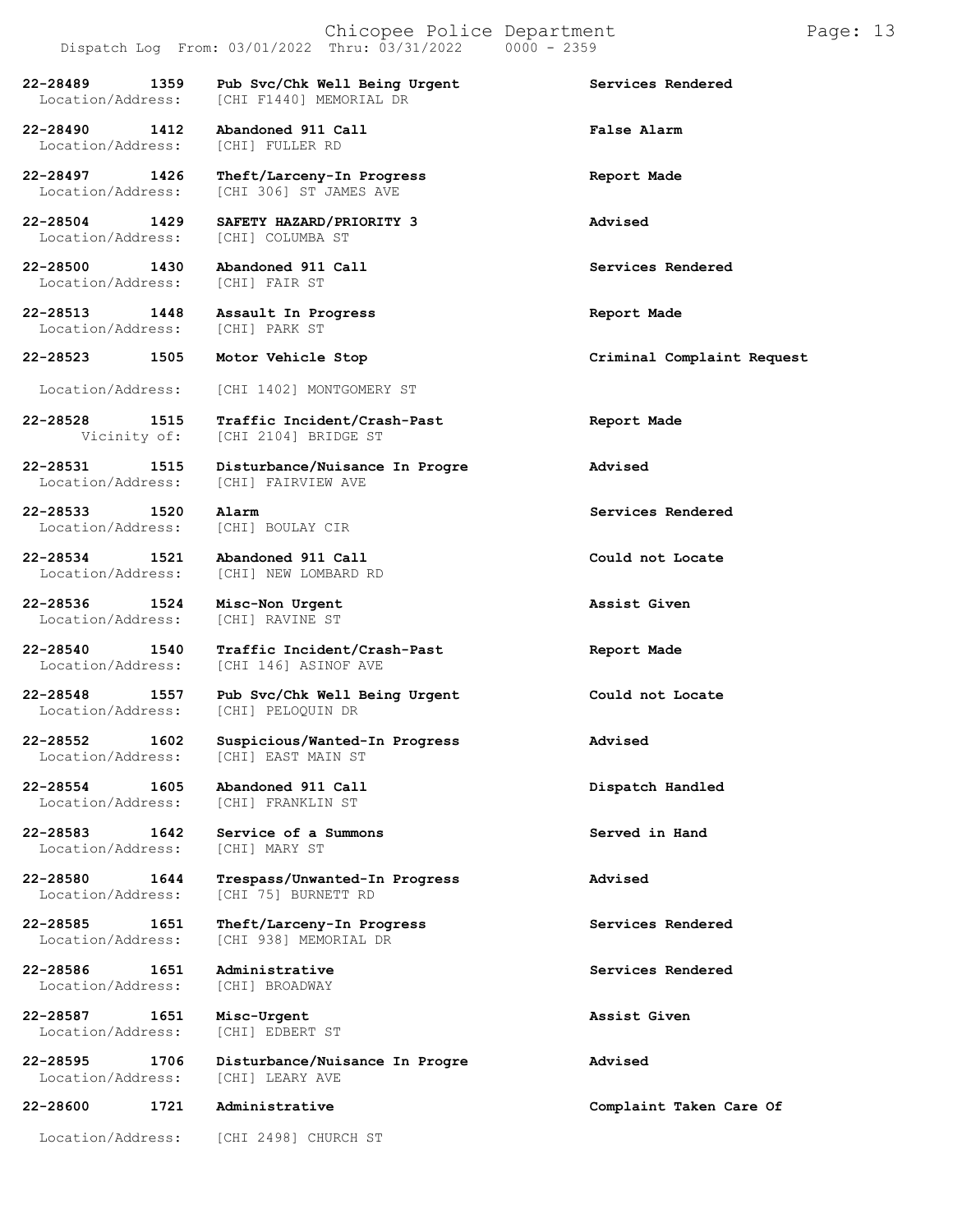**22-28603 1735 Motor Vehicle Stop Citation/Warning Issued** Location/Address: [CHI 644] MEMORIAL DR **22-28605 1739 Pub Svc/Chk Well Being Urgent Advised** [CHI 1191] MEMORIAL DR **22-28607 1742 Suspicious/Wanted-In Progress Unfounded** [CHI 105] BURNETT RD **22-28609 1742 Administrative Dispatch Handled** [CHI] SHAW PARK AVE **22-28614 1744 Service of a Summons Served in Hand** Location/Address: **22-28621 1800 Service of a Summons Not Served** Location/Address: **22-28623 1805 Traffic Incident/Crash No Action Required** Location/Address: [CHI 1027] MEMORIAL DR **22-28631 1820 Fraud/Deception Report Made** Location/Address: **22-28638 1851 Abandoned 911 Call Could not Locate** [CHI 561] MEADOW ST **22-28644 1856 Disturbance/Nuisance/Past Report Made** Location/Address: **22-28642 1858 Disturbance/Nuisance/Past Unfounded** [CHI 1208] ST JAMES AVE **22-28655 1944 Pub Svc/Chk Well Being Urgent Advised** Location/Address: **22-28657 2003 Fraud/Deception Report Made** [CHI 2498] CHURCH ST **22-28662 2014 Service of a Summons Served in Hand** [CHI 2381] TENNEY ST **22-28665 2027 Motor Vehicle Stop Citation/Warning Issued** Location/Address: [CHI 1191] MEMORIAL DR **22-28667 2031 Suspicious/Wanted-In Progress No Action Required**

Location/Address: [CHI] MARY ST

**22-28670 2049 Abandoned 911 Call Unfounded** [CHI] GREENWICH ST

## **22-28672 2052 Pub Svc/Chk Well Being Urgent Transport Complete**

Location/Address: [CHI F207] WESTOVER RD

**22-28676 2103 Disturbance/Nuisance/Past Dispatch Handled** [CHI] EAST MAIN ST

**22-28680 2113 Suspicious/Wanted-In Progress Could not Locate** [CHI F1120] EAST MAIN ST

**22-28681 2116 Trespass/Unwanted-In Progress Advised** [CHI 639] MEMORIAL DR

**22-28694 2154 Traffic Incident/Crash-Past Dispatch Handled**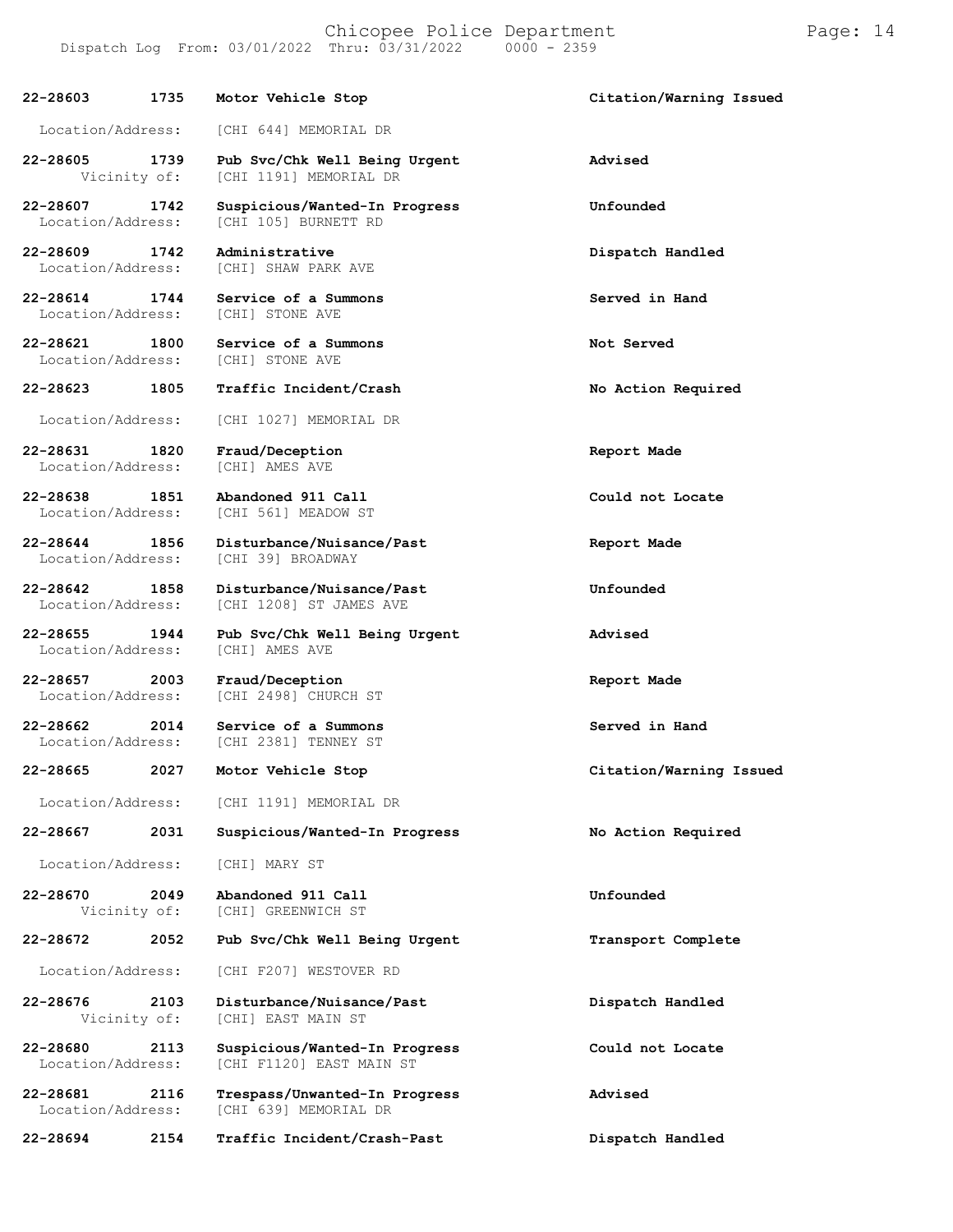|                                 |      | Chicopee Police Department<br>Dispatch Log From: 03/01/2022 Thru: 03/31/2022 0000 - 2359 |                         | Page: 15 |  |
|---------------------------------|------|------------------------------------------------------------------------------------------|-------------------------|----------|--|
| Location/Address:               |      | [CHI XF1621] MEMORIAL DR                                                                 |                         |          |  |
| 22-28696<br>Location/Address:   | 2203 | Assault Past<br>[CHI] HARRINGTON RD                                                      | Advised                 |          |  |
| 22-28697                        | 2212 | Motor Vehicle Stop                                                                       | Verbal Warning Issued   |          |  |
| Location/Address:               |      | [CHI 735] GRANBY RD                                                                      |                         |          |  |
| 22-28699<br>Location/Address:   | 2216 | Harassment/Stalk/Threat-In Pro<br>[CHI] DWIGHT ST                                        | Report Made             |          |  |
| 22-28707<br>Location/Address:   | 2235 | Abandoned 911 Call<br>[CHI 2613] SPRINGFIELD ST                                          | Dispatch Handled        |          |  |
| 22-28712<br>Location/Address:   | 2253 | Suspicious/Wanted-In Progress<br>[CHI] DWIGHT ST                                         | Dispatch Handled        |          |  |
| 22-28713<br>Location/Address:   | 2253 | Suspicious/Wanted-In Progress<br>[CHI] DWIGHT ST                                         | Dispatch Handled        |          |  |
| 22-28717<br>Location/Address:   | 2302 | Administrative<br>[CHI 2498] CHURCH ST                                                   | Report Made             |          |  |
| 22-28719                        | 2315 | Pub Svc/Chk Well Being Urgent                                                            | Complaint Taken Care Of |          |  |
| Location/Address:               |      | [CHI 639] MEMORIAL DR                                                                    |                         |          |  |
| 22-28725                        | 2344 | Misc-Urgent                                                                              | No Action Required      |          |  |
| Location/Address:               |      | [CHI] GROCKI DR                                                                          |                         |          |  |
| For Date: $03/04/2022 -$ Friday |      |                                                                                          |                         |          |  |
| 22-28738                        | 0021 | Motor Vehicle Stop                                                                       | Citation/Warning Issued |          |  |
| Location/Address:               |      | [CHI] SHAWINIGAN DR                                                                      |                         |          |  |
| 22-28739                        | 0021 | Motor Vehicle Stop                                                                       | Citation/Warning Issued |          |  |
| Location/Address:               |      | [CHI 671] MEMORIAL DR                                                                    |                         |          |  |
| 22-28766                        | 0119 | Transport Service                                                                        | Transport Complete      |          |  |
| Location/Address:               |      | [LUD 1] RANDALL RD                                                                       |                         |          |  |
| 22-28771<br>Location/Address:   | 0125 | Motor Vehicle Stop<br>[CHI] CHICOPEE ST + PARKER ST                                      | Advised                 |          |  |
| 22-28793<br>Location/Address:   | 0236 | Disturbance/Nuisance In Progre<br>[CHI] DALE ST                                          | Advised                 |          |  |
| 22-28794<br>Location/Address:   | 0243 | Motor Vehicle Stop<br>[CHI] MARY ST                                                      | Report Made             |          |  |
| 22-28803                        | 0326 | Transport Service                                                                        | Transport Complete      |          |  |
| Location/Address:               |      | [LUD 1] RANDALL RD                                                                       |                         |          |  |
| 22-28808<br>Location/Address:   | 0409 | Theft/Larceny-In Progress<br>[CHI] MOORE ST                                              | Report Made             |          |  |
| 22-28812                        | 0448 | Motor Vehicle Stop                                                                       | Citation/Warning Issued |          |  |
| Location/Address:               |      | [CHI] GRANBY RD + MCKINSTRY AVE                                                          |                         |          |  |
| 22-28813<br>Location/Address:   | 0452 | Theft/Larceny-In Progress<br>[CHI] EAST MAIN ST                                          | Report Made             |          |  |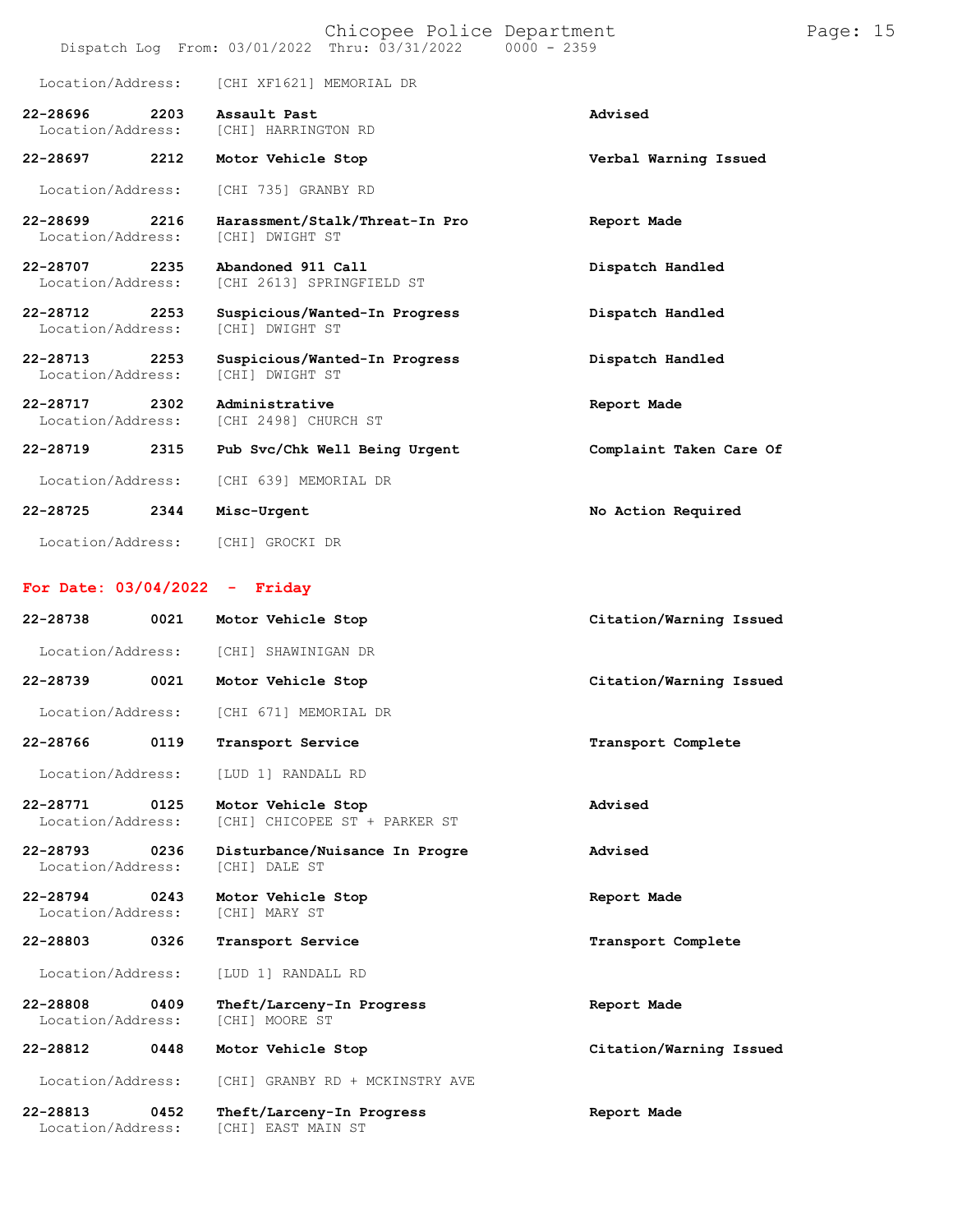## Chicopee Police Department Page: 16 Dispatch Log From: 03/01/2022 Thru: 03/31/2022

**22-28818 0602 Disturbance/Nuisance In Progre Advised** [CHI] MCKINSTRY AVE **22-28819 0604 Motor Vehicle Stop Citation/Warning Issued** Location/Address: [CHI 1938] MEADOW ST **22-28830 0716 Disturbance/Nuisance/Past Unfounded** [CHI 242] CHICOPEE ST **22-28837 0737 Traffic Incident/Crash Report Made** [CHI 842] ACADEMY ST **22-28839 0739 Traffic Incident/Crash-Past Dispatch Handled** [CHI 842] FRONT ST **22-28841 0751 B&E/Burglary/Past Report Made** Location/Address: **22-28844 0805 Damage/Vand/Mischief/Past Report Made** [CHI] SHERIDAN ST **22-28849 0809 Suspicious/Wanted-In Progress Dispatch Handled** [CHI 561] MEADOW ST **22-28855 0822 Motor Vehicle Stop Citation/Warning Issued** Location/Address: [CHI 842] FRONT ST **22-28862 0838 Motor Vehicle Stop Citation/Warning Issued** Location/Address: [CHI F740] FRONT ST **22-28872 0852 Disturbance/Nuisance In Progre Advised** Location/Address: **22-28876 0854 Abandoned 911 Call Unfounded** [CHI F53] MONTGOMERY ST **22-28877 0858 Warrant Service Assist Given** [CHI] EXCHANGE ST **22-28879 0903 Disturbance/Nuisance In Progre No Action Required** Location/Address: [CHI] FRONT ST **22-28882 0914 Motor Vehicle Stop Citation/Warning Issued** Location/Address: [CHI] DALE ST + RIVEST CT **22-28884 0919 Theft/Larceny-Past Report Made** Location/Address: **22-28886 0921 Abandoned 911 Call Dispatch Handled** Location/Address: **22-28885 0923 Motor Vehicle Stop Citation/Warning Issued**

Location/Address: [CHI] DALE ST

**22-28892 0931 Damage/Vand/Mischief/Past No Action Required** Location/Address: [CHI] SHEPHERD ST

**22-28891 0934 Motor Vehicle Stop Citation/Warning Issued**

Location/Address: [CHI] DALE ST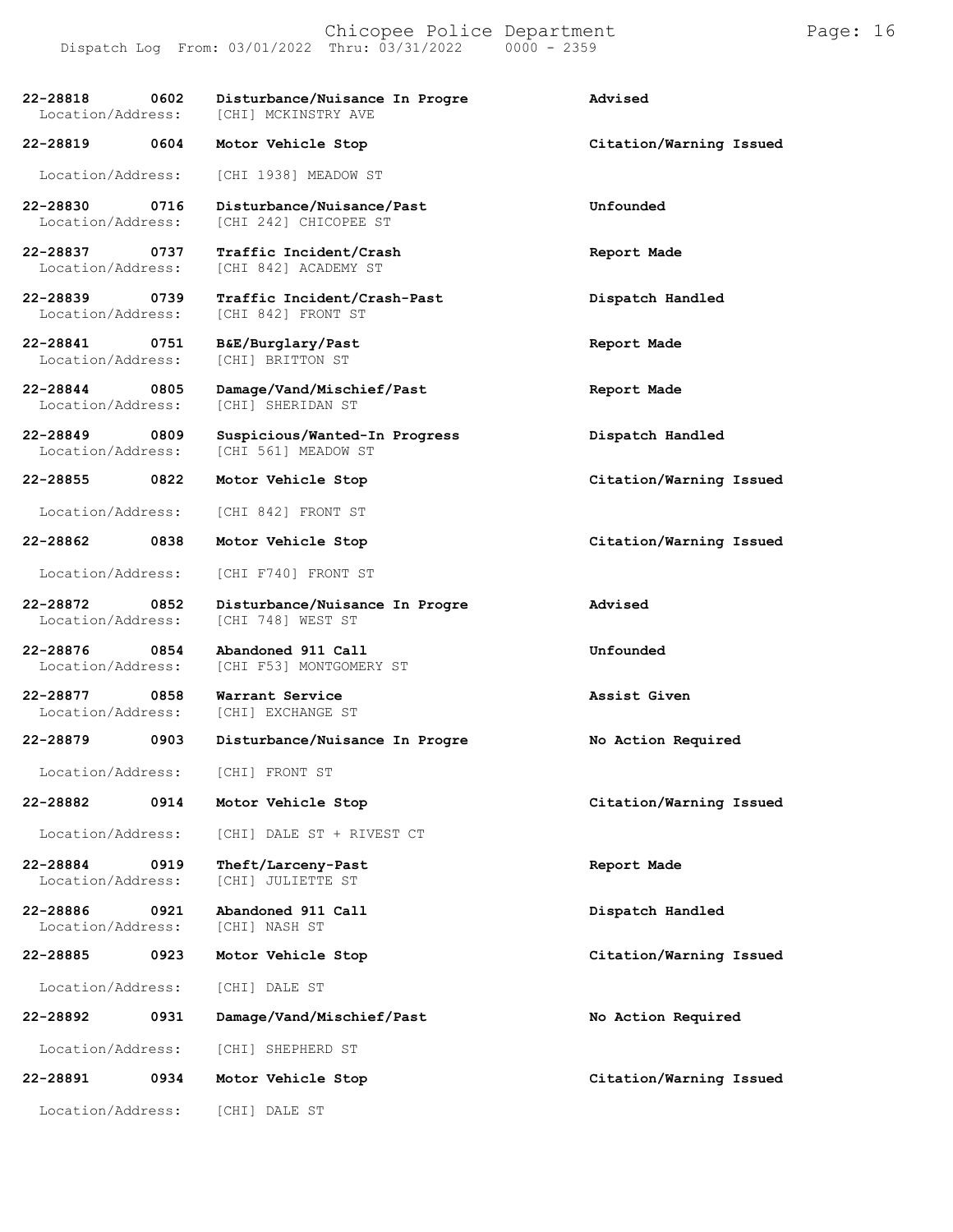|                               |      | Dispatch Log From: 03/01/2022 Thru: 03/31/2022       | $0000 - 2359$             |
|-------------------------------|------|------------------------------------------------------|---------------------------|
| 22-28898<br>Location/Address: | 0942 | Abandoned 911 Call<br>[CHI] LOMBARD ST               | Dispatch Handled          |
| 22-28895 0943                 |      | Motor Vehicle Stop                                   | Citation/Warning Issued   |
| Location/Address:             |      | [CHI] DALE ST                                        |                           |
| 22-28905<br>Vicinity of:      | 0945 | Abandoned 911 Call<br>[CHI] FRONT ST                 | Could not Locate          |
| 22-28906                      | 0952 | Motor Vehicle Stop                                   | Citation/Warning Issued   |
| Location/Address:             |      | [CHI] DALE ST + MONTGOMERY ST                        |                           |
| 22-28912<br>Location/Address: | 1008 | Abandoned 911 Call<br>[CHI F815] NEW LOMBARD RD      | Dispatch Handled          |
| 22-28919                      | 1026 | Fire Alarm Testing                                   | Restore Fire Alarm System |
| Location/Address:             |      | [CHI] FULLER ST                                      |                           |
| 22-28926                      | 1047 | Motor Vehicle Stop                                   | Citation/Warning Issued   |
| Location/Address:             |      | [CHI 263] MONTCALM ST                                |                           |
| 22-28927<br>Location/Address: | 1049 | Fraud/Deception<br>[CHI] YORKTOWN CT                 | Advised                   |
| 22-28929                      | 1055 | Motor Vehicle Stop                                   | Citation/Warning Issued   |
| Location/Address:             |      | [CHI 263] MONTCALM ST                                |                           |
| 22-28935<br>Location/Address: | 1105 | Fire Alarm Testing<br>[CHI F602] MCKINSTRY AVE       | Dispatch Handled          |
| 22-28937<br>Location/Address: | 1110 | Harassment/Stalk/Threat-In Pro<br>[CHI 748] WEST ST  | Could not Locate          |
| 22-28950<br>Location/Address: | 1142 | Suspicious/Wanted-In Progress<br>[CHI 839] MEADOW ST | Advised                   |
| 22-28956<br>1151              |      | Motor Vehicle Stop                                   | Citation/Warning Issued   |
|                               |      | Location/Address: [CHI] SHERIDAN ST                  |                           |
| 22-28958<br>Location/Address: | 1155 | Trespass/Unwanted-In Progress<br>[CHI 1196] WEST ST  | Served in Hand            |
| 22-28960<br>Location/Address: | 1157 | Abandoned 911 Call<br>[CHI] ARLMONT ST               | Could not Locate          |
| 22-28963                      | 1200 | Traffic V/Hazard/Comp-Past                           | Complaint Taken Care Of   |
| Location/Address:             |      | [CHI 1170] N CHICOPEE ST                             |                           |
| 22-28967<br>Location/Address: | 1224 | Abandoned 911 Call<br>[CHI 1191] MEMORIAL DR         | Dispatch Handled          |
| 22-28972<br>Location/Address: | 1242 | Pub Svc/Chk Well Being Urgent<br>[CHI] ABBEY ST      | Assist Given              |
| 22-28980<br>Location/Address: | 1258 | Service of a Summons<br>[CHI] ELLERTON ST            | Served in Hand            |
| 22-28981<br>Vicinity of:      | 1302 | Damage/Vand/Mischief/Past<br>[CHI] MARY ST           | Report Made               |
| 22-28983                      | 1305 | Motor Vehicle Stop                                   | Citation/Warning Issued   |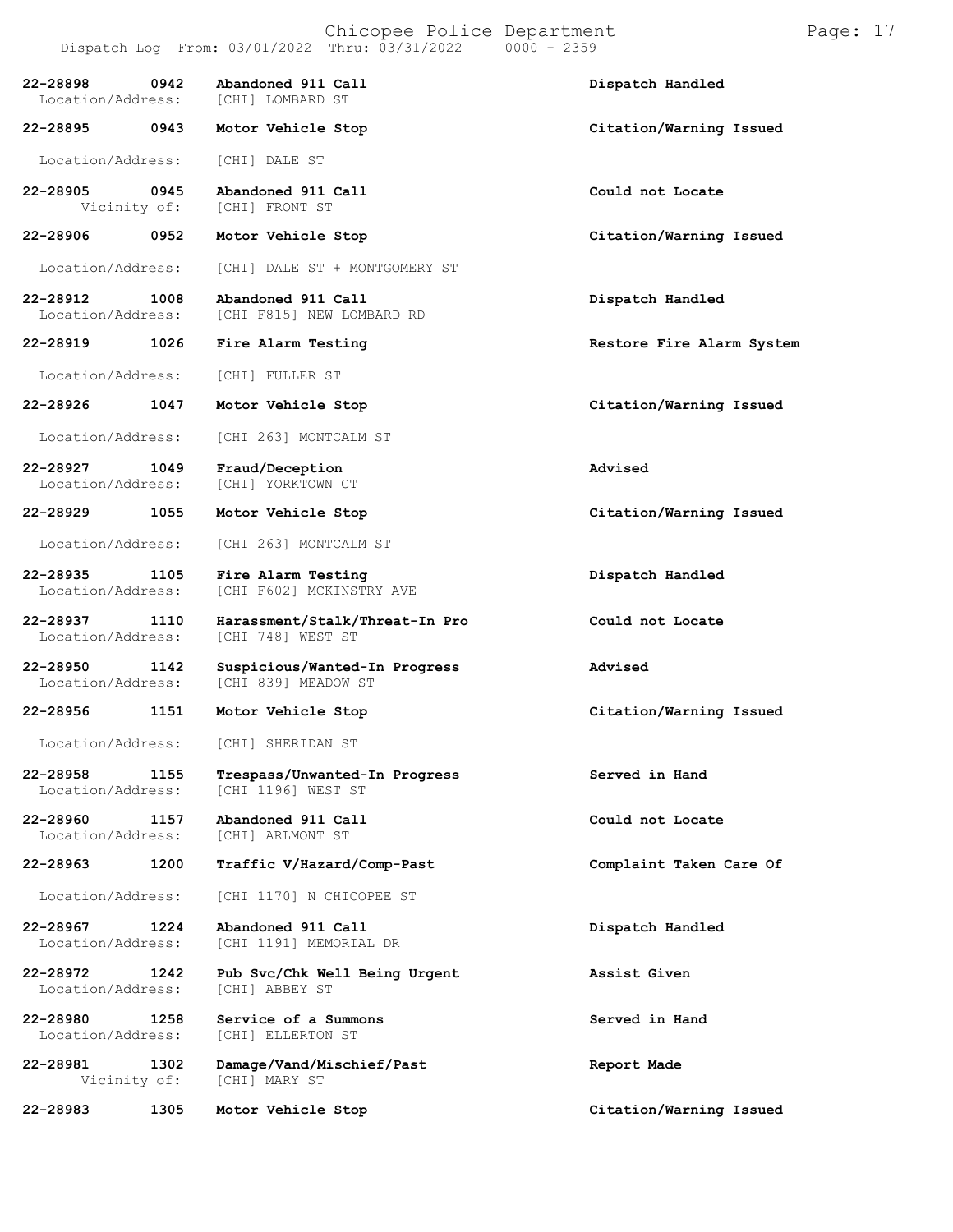| Page: 18<br>Chicopee Police Department<br>Dispatch Log From: 03/01/2022 Thru: 03/31/2022<br>$0000 - 2359$ |      |                                                       |                             |  |
|-----------------------------------------------------------------------------------------------------------|------|-------------------------------------------------------|-----------------------------|--|
| Location/Address:                                                                                         |      | [CHI] YELLE ST + MASSACHUSETTS AVE                    |                             |  |
| 22-28987                                                                                                  | 1315 | Motor Vehicle Stop                                    | Citation/Warning Issued     |  |
| Location/Address:                                                                                         |      | [CHI 1396] BUCKLEY BLVD                               |                             |  |
| 22-28989                                                                                                  | 1322 | Traffic Incident/Crash                                | Complaint Taken Care Of     |  |
| Location/Address:                                                                                         |      | [CHI 715] MEMORIAL DR                                 |                             |  |
| 22-28990<br>Location/Address:                                                                             | 1322 | Abandoned 911 Call<br>[CHI 838] DARE WAY              | Dispatch Handled            |  |
| 22-28993<br>Location/Address:                                                                             | 1329 | Abandoned 911 Call<br>[CHI] WESTOVER RD               | Dispatch Handled            |  |
| 22-28995<br>Location/Address:                                                                             | 1336 | Harassment/Stalk/Threat-Past<br>[CHI] JAMES ST        | Advised                     |  |
| 22-28996<br>Location/Address:                                                                             | 1339 | Abandoned 911 Call<br>[CHI] MEADOW ST                 | Dispatch Handled            |  |
| 22-28997                                                                                                  | 1341 | Motor Vehicle Stop                                    | Citation/Warning Issued     |  |
| Location/Address:                                                                                         |      | [CHI 832] PENDLETON AVE                               |                             |  |
| 22-28999                                                                                                  | 1353 | Motor Vehicle Stop                                    | Citation/Warning Issued     |  |
| Location/Address:                                                                                         |      | [CHI] PENDLETON AVE                                   |                             |  |
| 22-29000<br>Location/Address:                                                                             | 1354 | Abandoned 911 Call<br>[CHI 605] MEETINGHOUSE RD       | Dispatch Handled            |  |
| 22-29005<br>Location/Address:                                                                             | 1408 | Administrative<br>[CHI XP2053] BURNETT RD             | Assist Given                |  |
| 22-29006                                                                                                  | 1411 | Motor Vehicle Stop                                    | Citation/Warning Issued     |  |
| Location/Address:                                                                                         |      | [CHI] PENDLETON AVE                                   |                             |  |
| 22-29009<br>Location/Address:                                                                             | 1422 | Motor Vehicle Stop<br>[CHI] PENDLETON AVE             | Advised                     |  |
| 22-29013                                                                                                  | 1430 | Motor Vehicle Stop                                    | Citation/Warning Issued     |  |
| Location/Address:                                                                                         |      | [CHI] PENDLETON AVE                                   |                             |  |
| 22-29018                                                                                                  | 1441 | Motor Vehicle Stop                                    | Citation/Warning Issued     |  |
| Location/Address:                                                                                         |      | [CHI] PENDLETON AVE                                   |                             |  |
| 22-29019<br>Location/Address:                                                                             | 1441 | Disturbance/Nuisance In Progre<br>[CHI 1036] FRONT ST | Advised                     |  |
| 22-29023                                                                                                  | 1446 | Fire Alarm                                            | Cancelled/Cancelled enroute |  |
| Location/Address:                                                                                         |      | [CHI] ROSE ST                                         |                             |  |
| 22-29024                                                                                                  | 1449 | Motor Vehicle Stop                                    | Citation/Warning Issued     |  |
| Location/Address:                                                                                         |      | [CHI] PENDLETON AVE                                   |                             |  |
| 22-29028<br>Location/Address:                                                                             | 1459 | Traffic Incident/Crash-Past<br>[CHI 1191] MEMORIAL DR | Report Made                 |  |
| 22-29030<br>Location/Address:                                                                             | 1500 | Harassment/Stalk/Threat-In Pro<br>[CHI] FRONT ST      | Advised                     |  |
| 22-29029                                                                                                  | 1502 | Traffic Incident/Crash-Past                           | Dispatch Handled            |  |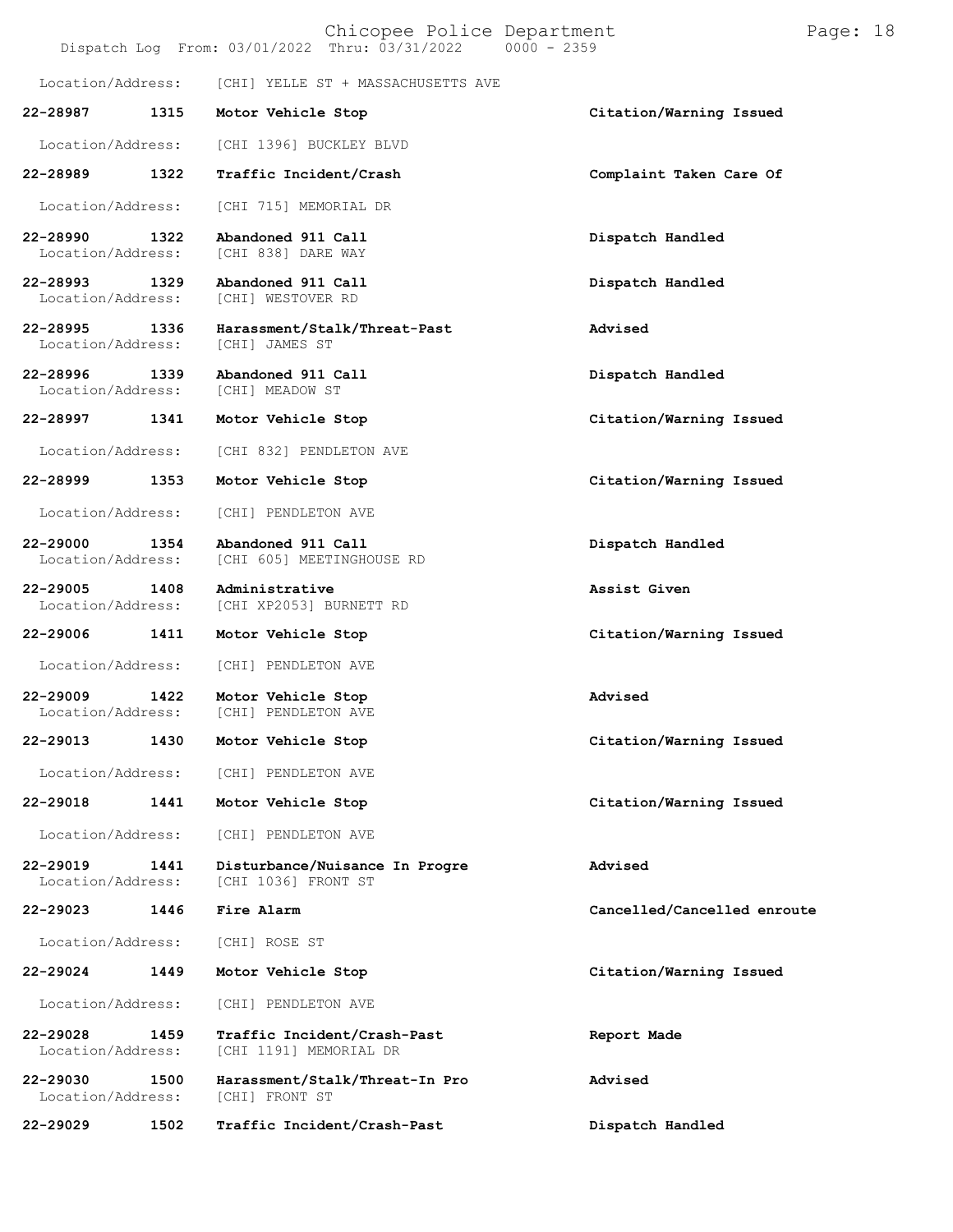| Page: 19<br>Chicopee Police Department<br>Dispatch Log From: 03/01/2022 Thru: 03/31/2022<br>$0000 - 2359$ |                      |                                                                   |                         |  |
|-----------------------------------------------------------------------------------------------------------|----------------------|-------------------------------------------------------------------|-------------------------|--|
| Location/Address:                                                                                         |                      | [CHI 1191] MEMORIAL DR                                            |                         |  |
| 22-29037<br>Location/Address:                                                                             | 1510                 | Abandoned 911 Call<br>[CHI] NEW LOMBARD RD                        | False Alarm             |  |
| $22 - 29045$<br>Location/Address:                                                                         | 1529                 | Abandoned 911 Call<br>[CHI] MONTGOMERY ST                         | Could not Locate        |  |
| 22-29049<br>Location/Address:                                                                             | 1531                 | Trespass/Unwanted-In Progress<br>[CHI] MILLER ST                  | Advised                 |  |
| 22-29046                                                                                                  | 1533                 | Motor Vehicle Stop                                                | Citation/Warning Issued |  |
| Location/Address:                                                                                         |                      | [CHI] GRANBY RD + GRATTAN ST                                      |                         |  |
| 22-29051<br>Location/Address:                                                                             | 1546                 | Fire Alarm Testing<br>[CHI F558] MEADOW ST                        | Services Rendered       |  |
| 22-29073<br>Location/Address:                                                                             | 1615                 | Traffic Incident/Crash-Past<br>[CHI] CENTER ST                    | Services Rendered       |  |
| 22-29078                                                                                                  | 1624                 | Misc-Non Urgent                                                   | Complaint Taken Care Of |  |
| Location/Address:                                                                                         |                      | [CHI] FAIRVIEW AVE                                                |                         |  |
| 22-29080<br>Location/Address:                                                                             | 1631                 | Service of a Summons<br>[CHI] CAREW ST                            | Not Served              |  |
| $22 - 29079$<br>Location/Address:                                                                         | 1632                 | Abandoned 911 Call<br>[CHI] CASEY DR                              | Services Rendered       |  |
| 22-29084                                                                                                  | 1638                 | Traffic V/Hazard/Comp-In Progr                                    | Complaint Taken Care Of |  |
| Location/Address:                                                                                         |                      | [CHI] ACADEMY ST                                                  |                         |  |
| 22-29097                                                                                                  | 1709                 | Misc-Urgent                                                       | No Action Required      |  |
| Location/Address:                                                                                         |                      | [CHI 273] MEMORIAL DR                                             |                         |  |
| 22-29099                                                                                                  | 1718                 | Investigation/Follow Up                                           | Complaint Taken Care Of |  |
| Location/Address:                                                                                         |                      | [CHI 273] MEMORIAL DR                                             |                         |  |
| 22-29109<br>Location/Address:                                                                             | 1756                 | Disturbance/Nuisance In Progre<br>[CHI] MILLER ST                 | Advised                 |  |
| 22-29111<br>Location/Address:                                                                             | 1807                 | Traffic Incident/Crash-Past<br>[CHI] BEAUCHAMP TER                | Report Made             |  |
| 22-29116                                                                                                  | 1809<br>Vicinity of: | Drugs-In Progress<br>[CHI 1473] MEMORIAL DR                       | Could not Locate        |  |
| 22-29117                                                                                                  | 1814                 | Fire Alarm                                                        | No Action Required      |  |
| Location/Address:                                                                                         |                      | [CHI] EDBERT ST                                                   |                         |  |
| 22-29122<br>Location/Address:                                                                             | 1821                 | Investigation/Follow Up<br>[CHI] FRONT ST                         | Services Rendered       |  |
| 22-29124<br>Location/Address:                                                                             | 1826                 | Administrative<br>[CHI 2498] CHURCH ST                            | Services Rendered       |  |
| 22-29125                                                                                                  | 1830                 | Motor Vehicle Stop                                                | Citation/Warning Issued |  |
| Location/Address:                                                                                         |                      | [CHI F122] SHAWINIGAN DR                                          |                         |  |
| 22-29134                                                                                                  | 1855<br>Location:    | Traffic V/Hazard/Comp-In Progr<br>[CHI] MASS PIKE TOWARDS THE BJS | Assist Given            |  |
| 22-29137                                                                                                  | 1900                 | Traffic Incident/Crash-Past                                       | Report Made             |  |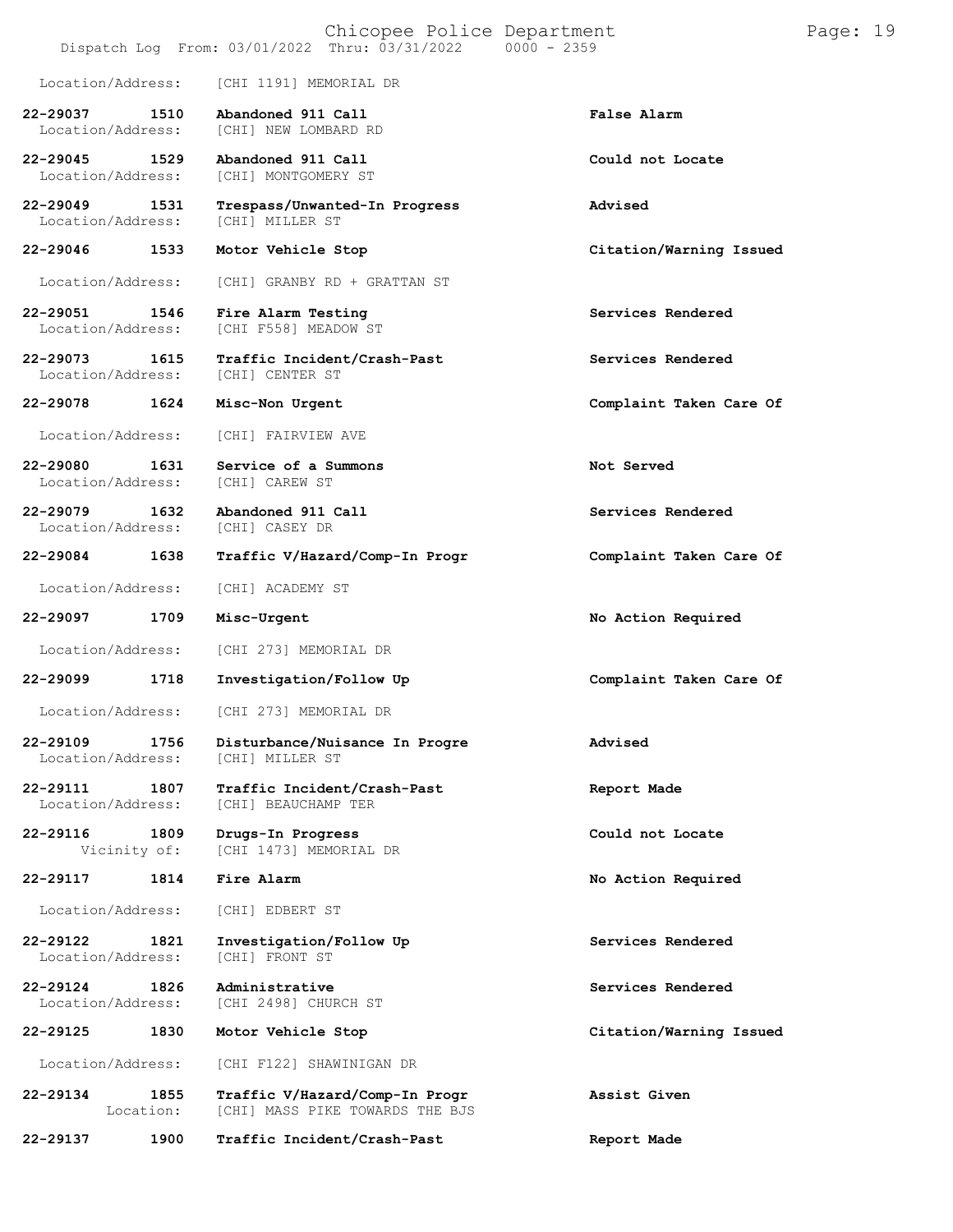|                               |                   | Chicopee Police Department<br>Dispatch Log From: 03/01/2022 Thru: 03/31/2022<br>$0000 - 2359$ | Page: 20                     |  |
|-------------------------------|-------------------|-----------------------------------------------------------------------------------------------|------------------------------|--|
| Location/Address:             |                   | [CHI 305] MONTCALM ST                                                                         |                              |  |
| 22-29139<br>Location/Address: | 1903              | Traffic V/Hazard/Comp-Past<br>[CHI 235] CHICOPEE ST                                           | Unfounded                    |  |
| 22-29140                      | 1906              | Traffic Incident/Crash                                                                        | Taken/Referred /Other/Agency |  |
| Location/Address:             |                   | [CHI] CHICOPEE ST                                                                             |                              |  |
| 22-29141                      | 1907<br>Location: | Traffic Incident/Crash-Past<br>[CHI] BY THE 22 NEWS NEAR THE HIGHWAY EXIT                     | Services Rendered            |  |
| 22-29142<br>Location/Address: | 1913              | Motor Vehicle Stop<br>[CHI] PROVIDENCE ST                                                     | Advised                      |  |
| 22-29147                      | 1927              | Motor Vehicle Stop                                                                            | Citation/Warning Issued      |  |
| Location/Address:             |                   | [CHI] BURNETT RD                                                                              |                              |  |
| 22-29149                      | 1928              | Motor Vehicle Stop                                                                            | Citation/Warning Issued      |  |
| Location/Address:             |                   | [CHI 958] MEMORIAL DR                                                                         |                              |  |
| 22-29151<br>Location/Address: | 1930              | Suspicious/Wanted-Past<br>[CHI 2498] CHURCH ST                                                | Services Rendered            |  |
| 22-29158<br>Location/Address: | 1950              | Alarm<br>[CHI XF1653] GRATTAN ST                                                              | False Alarm                  |  |
| 22-29159                      | 1951              | Suspicious/Wanted-In Progress                                                                 | No Action Required           |  |
| Location/Address:             |                   | [CHI 1126] DARTMOUTH ST                                                                       |                              |  |
| 22-29162<br>Location/Address: | 1956              | Harassment/Stalk/Threat-In Pro<br>[CHI] TREMONT ST                                            | Advised                      |  |
| 22-29164<br>Location/Address: | 2005              | Disturbance/Nuisance In Progre<br>[CHI] ORCHARD ST                                            | Report Made                  |  |
| 22-29173<br>Location/Address: | 2039              | Abandoned 911 Call<br>[CHI] FRONT ST                                                          | Could not Locate             |  |
| 22-29177<br>Location/Address: | 2053              | Suspicious/Wanted-In Progress<br>[CHI 842] FRONT ST                                           | Advised                      |  |
| 22-29189<br>Location/Address: | 2135              | Harassment/Stalk/Threat-Past<br>[CHI] MUZZY ST                                                | Advised                      |  |
| 22-29198<br>Location/Address: | 2224              | Abandoned 911 Call<br>[CHI 2057] MEMORIAL DR                                                  | Services Rendered            |  |
| 22-29201<br>Location/Address: | 2234              | Theft/Larceny-Past<br>[CHI F955] MEMORIAL DR                                                  | Assist Given                 |  |
| 22-29203<br>Location/Address: | 2245              | Suspicious/Wanted-In Progress<br>[CHI 854] VIVIAN ST                                          | Advised                      |  |
| 22-29207                      | 2306              | Traffic V/Hazard/Comp-In Progr                                                                | Complaint Taken Care Of      |  |
| Location/Address:             |                   | [CHI] ASINOF AVE + SPRINGFIELD ST                                                             |                              |  |
| 22-29212                      | 2342              | Motor Vehicle Stop                                                                            | Citation/Warning Issued      |  |
| Location/Address:             |                   | [CHI] CHICOPEE ST + WILSON AVE                                                                |                              |  |
| 22-29213<br>Location/Address: | 2345              | Alarm<br>[CHI] DOBEK AVE                                                                      | False Alarm                  |  |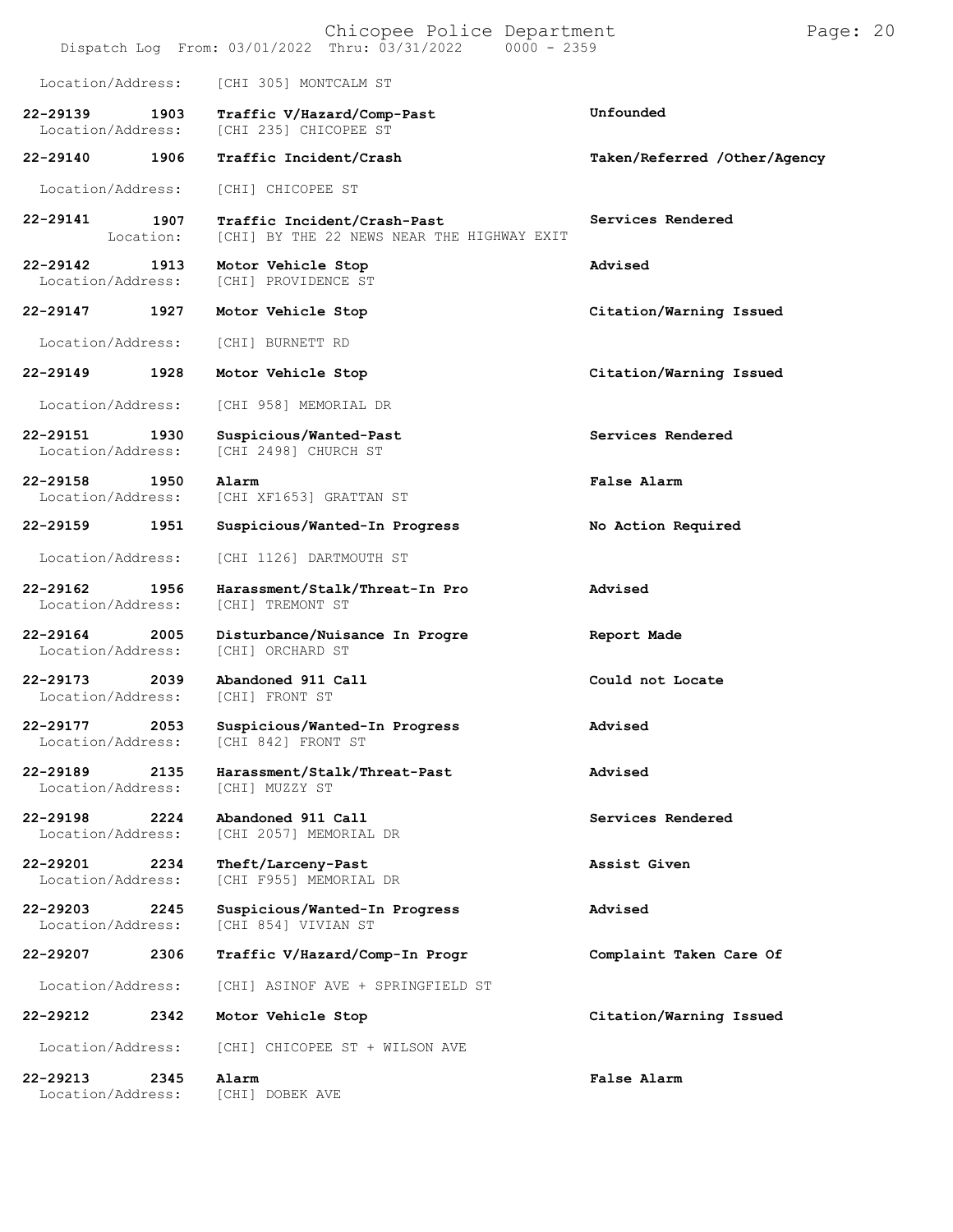Chicopee Police Department Page: 21 Dispatch Log From:  $03/01/2022$  Thru:  $03/31/2022$ 

**22-29257 0102 Motor Vehicle Stop Criminal Complaint Request** Vicinity of: [CHI] BUCKLEY BLVD **22-29259 0104 Transport Service Transport Complete** Location/Address: [CHI] CENTRAL AVE **22-29261 0114 Motor Vehicle Stop Citation/Warning Issued** Location/Address: [CHI 907] MEMORIAL DR **22-29274 0136 Traffic V/Hazard/Comp-In Progr Criminal Complaint Request** Location/Address: [CHI 2106] FULLER RD **22-29279 0207 Motor Vehicle Stop Citation/Warning Issued** Location/Address: [CHI] CHICOPEE ST **22-29282 0215 Assist Other Agency/Non Urgent Taken/Referred /Other/Agency** Location: [CHI] RIVERDALE RD, WEST SPRINGFIELD **22-29319 0347 Motor Vehicle Stop Advised** Location/Address: [CHI] BURNETT RD + BLANAN DR **22-29320 0348 Motor Vehicle Stop Arrest Made** Location/Address: **22-29321 0353 Investigation/Follow Up Services Rendered** Location/Address: **22-29322 0404 Motor Vehicle Stop Citation/Warning Issued** Location/Address: [CHI] BURNETT RD + SAND TRAP WAY **22-29325 0458 Abandoned 911 Call Dispatch Handled** [CHI 1330] VALIER AVE **22-29327 0507 Suspicious/Wanted-In Progress Unfounded** [CHI 1938] MEADOW ST **22-29338 0712 Abandoned 911 Call Dispatch Handled** [CHI 718] MEMORIAL DR **22-29339 0715 Alarm False Alarm** [CHI] ACADEMY ST **22-29374 0912 Traffic V/Hazard/Comp-Past Parking Ticket Issued** Location/Address: [CHI] CHARBONNEAU TER **22-29376 0914 Traffic V/Hazard/Comp-Past Unfounded** Location/Address: [CHI 529] GRATTAN ST **22-29379 0925 Disturbance/Nuisance In Progre Investigated** Location/Address: **22-29380 0928 Disturbance/Nuisance/Past Advised** Location/Address: **22-29384 0933 Service of a Summons Served in Hand** Location/Address: **22-29385 0944 Transport Service Transport Complete** Location/Address: [CHI F182] CENTER ST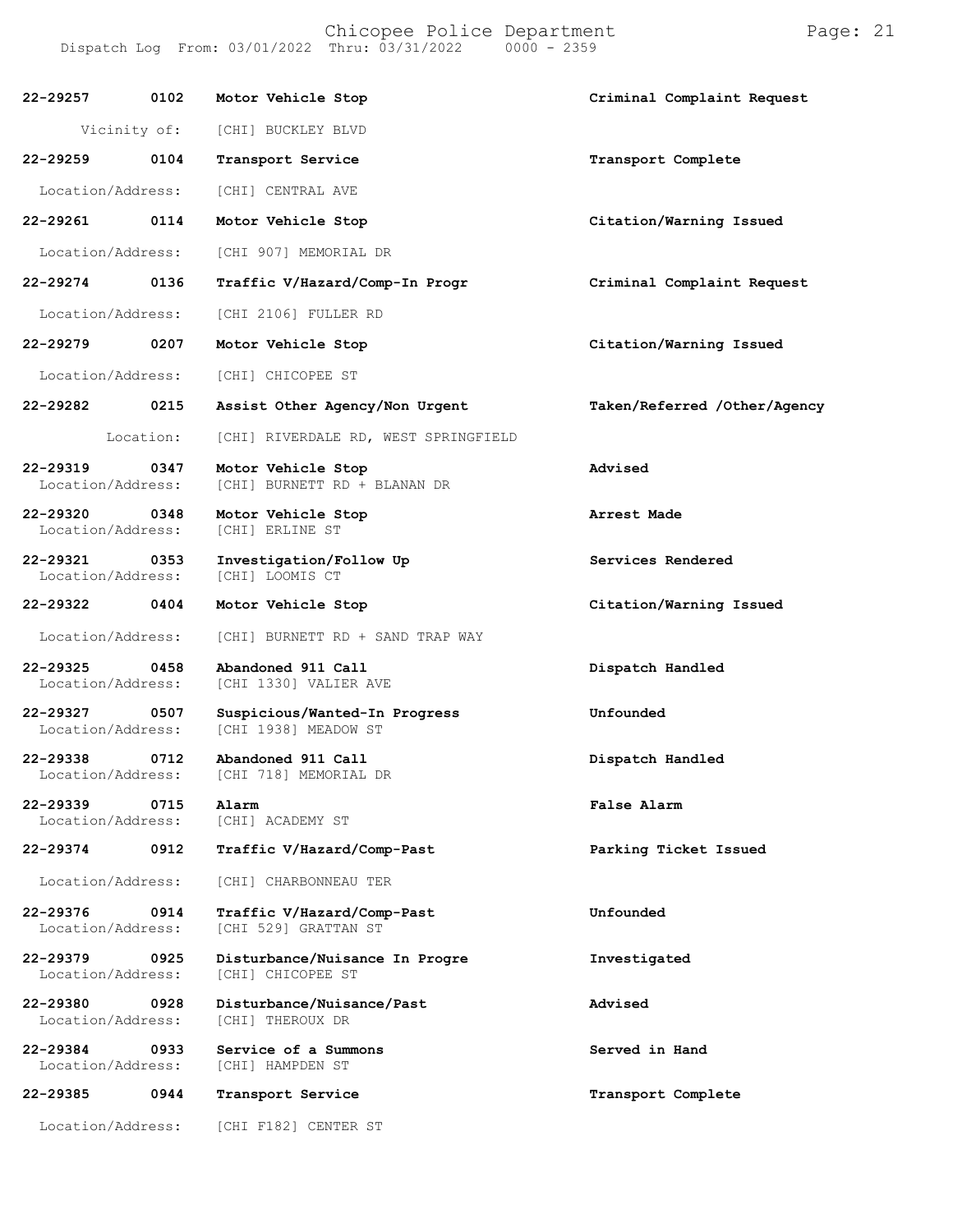**22-29388 0953 Motor Vehicle Stop Citation/Warning Issued** Location/Address: [CHI] BURNETT RD **22-29396 1016 Alarm False Alarm** Location/Address: [CHI F1209] WESTOVER RD **22-29398 1020 Disturbance/Nuisance In Progre Advised** [CHI 497] JOHNNY CAKE HOLLOW RD **22-29400 1024 Alarm False Alarm** [CHI XF1632] OUTER DR **22-29409 1053 Disturbance/Nuisance In Progre Advised** [CHI] EAST MAIN ST **22-29415 1124 Alarm False Alarm** Location/Address: [CHI F335] FULLER RD **22-29416 1126 Traffic V/Hazard/Comp-In Progr Could not Locate** [CHI 563] MEADOW ST **22-29417 1132 Abandoned 911 Call Investigated** [CHI 241] CHICOPEE ST **22-29424 1152 Motor Vehicle Stop Citation/Warning Issued** Location/Address: [CHI] BURNETT RD **22-29426 1200 Traffic Incident/Crash-Past** [CHI 82] BURNETT RD **Report Made 22-29442 1306 Abandoned 911 Call** Location/Address: **Investigated 22-29443 1312 Fire Alarm Investigated** Locatio n/Address: [CHI] SCHOOL ST **22-29445 1314** Location: **Fire Alarm** [CHI] 3739 SCHOOL ST - SCHOOL ST APTS **Dispatch Handled 22-29446 1319 Transport Service Transport Complete** Location/Address: [LUD 1] RANDALL RD **22-29447 1328 Transport Service Transport Complete** Location/Address: [CHI F182] CENTER ST **22-29454 1359 Theft/Larceny-Past Report Made** Location/Address: **22-29460 1417 Traffic V/Hazard/Comp-In Progr Complaint Taken Care Of** Location/Address: [CHI 1818] DEBRA DR **22-29470 1503 Theft/Larceny-Past Advised** [CHI] FAIRVIEW AVE **22-29477 1517 Traffic V/Hazard/Comp-In Progr Advised** [CHI] MEMORIAL DR **22-29478 1520 Trespass/Unwanted-In Progress Taken/Referred /Other/Agency** Location/Address: [CHI 1037] BURNETT RD

**22-29502 1626 Theft/Larceny-In Progress Advised** [CHI 1196] WEST ST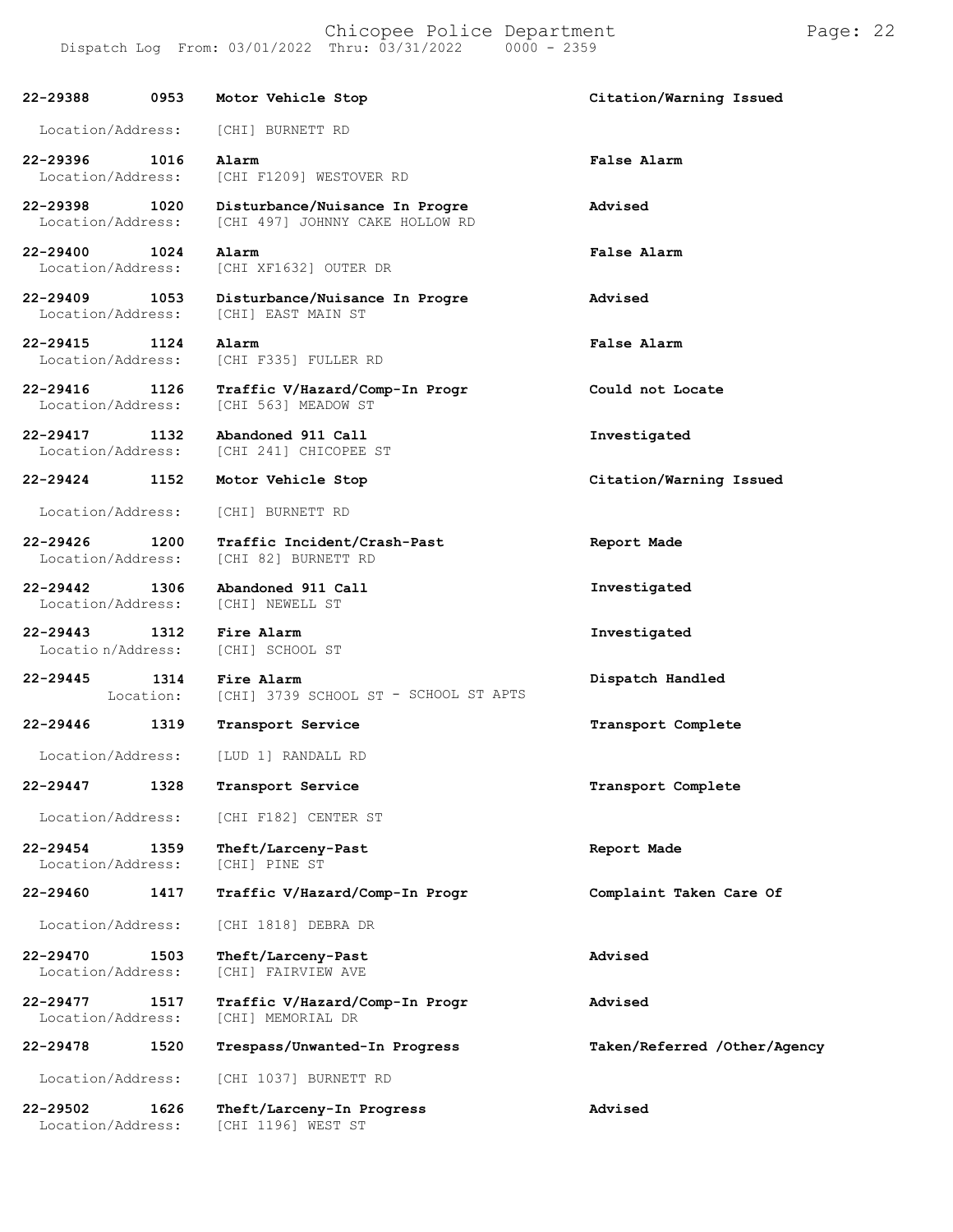Chicopee Police Department Page: 23 Dispatch Log From:  $03/01/2022$  Thru:  $03/31/2022$ **22-29503 1629 Motor Vehicle Stop Advised** [CHI F894] WESTOVER RD **22-29506 1635 Service of a Summons Served in Hand** [CHI 692] MEMORIAL DR **22-29507 1637 Harassment/Stalk/Threat-Past Report Made** Location/Address: [CHI 2498] CHURCH ST **22-29509 1640 Theft/Larceny-In Progress Report Made** [CHI F25] BRITTON ST **22-29510 1643 Motor Vehicle Stop Citation/Warning Issued** Location/Address: [CHI] EMPIRE ST **22-29511 1646 Abandoned 911 Call No Action Required** Location/Address: [CHI] RIVERDALE RD **22-29520 1650 Abandoned 911 Call Dispatch Handled** [CHI] FRONTENAC ST **22-29514 1651 Abandoned 911 Call Unfounded**

Location/Address:

**22-29529 1718 Service Call Response Served in Hand** Location/Address:

**22-29530 1723 Motor Vehicle Stop Citation/Warning Issued**

Location/Address: [CHI 78] MEADOW ST

Location/Address:

Location/Address: [CHI 1037] BURNETT RD

**22-29537 1743 Warrant Service Unfounded** Location/Address:

**22-29538 1743 Abandoned 911 Call Dispatch Handled** Location/Address:

**22-29548 1813 B&E/Burglary/In Prog Advised** [CHI 242] CHICOPEE ST

**22-29551 1818 Motor Vehicle Stop Report Made**

Location/Address: [CHI 2498] CHURCH ST

**22-29565 1904 Suspicious/Wanted-In Progress Advised** Location/Address:

Location/Address: [CHI F1545] EXCHANGE ST

**22-29571 1918 Motor Vehicle Stop Citation/Warning Issued**

Location/Address: [CHI 1658] SPRINGFIELD ST

**22-29574 1920 Traffic V/Hazard/Comp-In Progr Report Made** Location/Address:

**22-29575 1922 Traffic Incident/Crash-Past No Action Required**

**22-29534 1727 Alarm Taken/Referred /Other/Agency**

**22-29555 1826 Administrative Complaint Taken Care Of**

**22-29566 1906 Motor Vehicle Stop Citation/Warning Issued**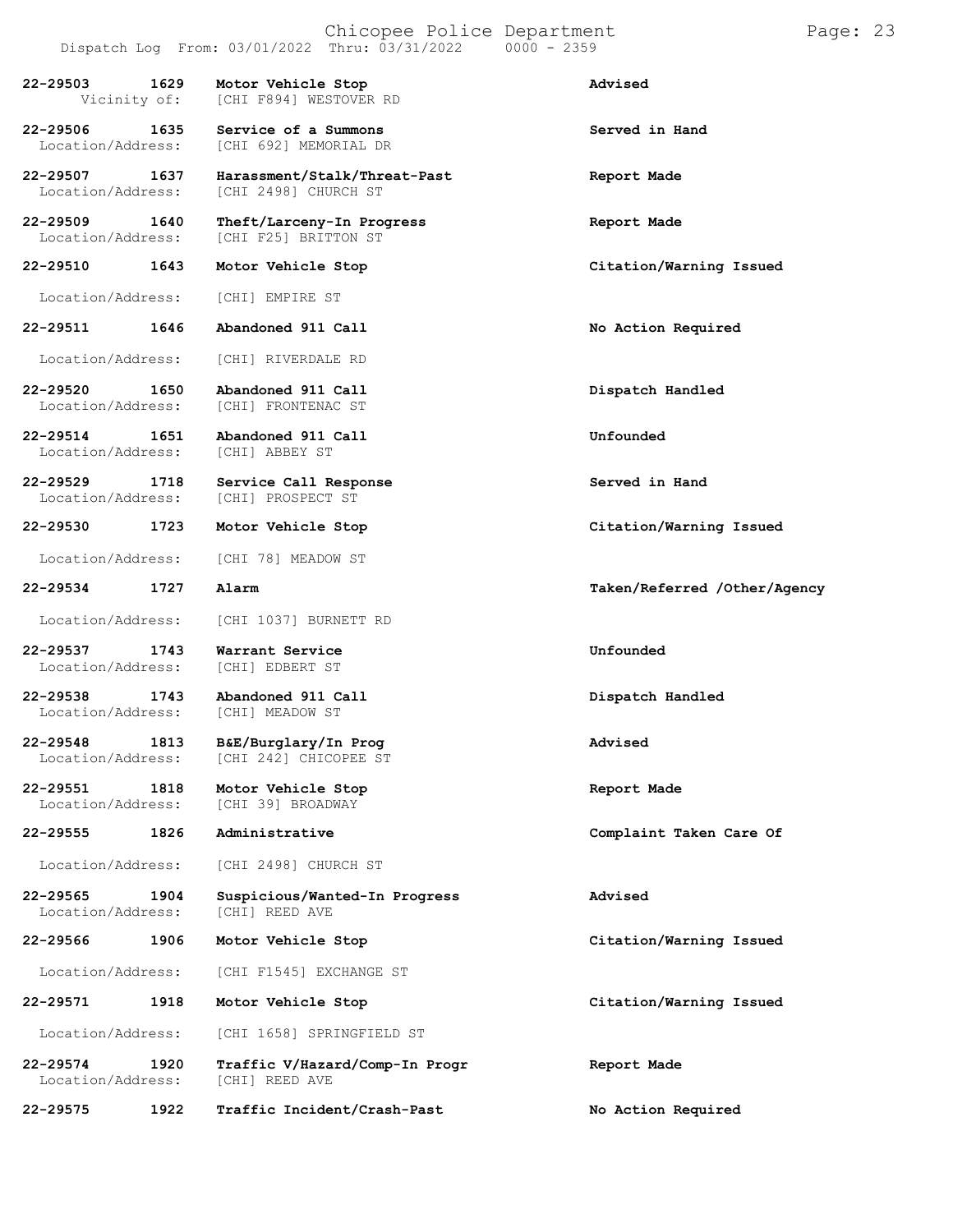|                                           | Chicopee Police Department<br>$0000 - 2359$<br>Dispatch Log From: 03/01/2022 Thru: 03/31/2022 | Pa                      |
|-------------------------------------------|-----------------------------------------------------------------------------------------------|-------------------------|
| Location/Address:                         | [CHI 670] MEMORIAL DR                                                                         |                         |
| 22-29580<br>1935                          | Investigation/Follow Up                                                                       | Complaint Taken Care Of |
| Location/Address:                         | [CHI] THEROUX CT                                                                              |                         |
| 22-29581<br>1938<br>Location/Address:     | Motor Vehicle Stop<br>[CHI] GRANBY RD + CHICOPEE ST                                           | Advised                 |
| 22-29586<br>1950<br>Location/Address:     | Harassment/Stalk/Threat-In Pro<br>[CHI] FAIRVIEW AVE                                          | Advised                 |
| 22-29591<br>2001                          | Administrative                                                                                | Complaint Taken Care Of |
| Location/Address:                         | [CHI 2498] CHURCH ST                                                                          |                         |
| 22-29592<br>2008<br>Location/Address:     | Motor Vehicle Stop<br>[CHI] MCKINSTRY AVE + EASTERN DR                                        | Advised                 |
| 22-29595<br>2027<br>Vicinity of:          | Suspicious/Wanted-In Progress<br>[CHI F111] VETERANS DR                                       | Advised                 |
| 22-29600<br>2035<br>Location/Address:     | Suspicious/Wanted-In Progress<br>[CHI 153] FRONT ST                                           | Report Made             |
| 22-29603<br>2043                          | Motor Vehicle Stop                                                                            | Verbal Warning Issued   |
| Location/Address:                         | [CHI F641] MEMORIAL DR                                                                        |                         |
| 22-29604<br>2049<br>Location/Address:     | Abandoned 911 Call<br>[CHI] MOUNTAINVIEW ST                                                   | Dispatch Handled        |
| 22-29605<br>2051<br>Location/Address:     | Traffic Incident/Crash-Past<br>[CHI 334] FULLER RD                                            | Report Made             |
| 22-29615<br>2128<br>Location/Address:     | Motor Vehicle Stop<br>[CHI] MEETINGHOUSE RD + MEADOW ST                                       | Advised                 |
| 22-29628<br>2156<br>Location/Address:     | Disturbance/Nuisance In Progre<br>[CHI F318] EXCHANGE ST                                      | Unfounded               |
| 22-29634<br>2211<br>Vicinity of:          | Traffic V/Hazard/Comp-In Progr<br>[CHI] FRONT ST + SPRINGFIELD ST                             | Assist Given            |
| 22-29637<br>2236<br>Location/Address:     | Suspicious/Wanted-In Progress<br>[CHI] NEILL AVE                                              | Unfounded               |
| 22-29644<br>2317<br>Location/Address:     | Motor Vehicle Stop<br>[CHI 276] CHICOPEE ST                                                   | Advised                 |
| $22 - 29645$<br>2318<br>Location/Address: | Motor Vehicle Stop<br>[CHI 1839] MEMORIAL DR                                                  | Advised                 |
| For Date: $03/06/2022 -$ Sunday           |                                                                                               |                         |
| 22-29669<br>0019<br>Location/Address:     | Suspicious/Wanted-In Progress<br>[CHI 857] SGT TRACY DR                                       | Advised                 |
| 22-29701<br>0057<br>Vicinity of:          | Suspicious/Wanted-In Progress<br>[CHI 1614] FRONT ST                                          | Advised                 |
| 22-29703<br>0058<br>Location/Address:     | Motor Vehicle Stop<br>[CHI] DALE ST + MCKINSTRY AVE                                           | Advised                 |
| 22-29715<br>0114<br>Location/Address:     | Disturbance/Nuisance In Progre<br>[CHI 1191] MEMORIAL DR                                      | Could not Locate        |
| 22-29723<br>0127<br>Location/Address:     | Disturbance/Nuisance In Progre<br>[CHI] ELCON DR                                              | Advised                 |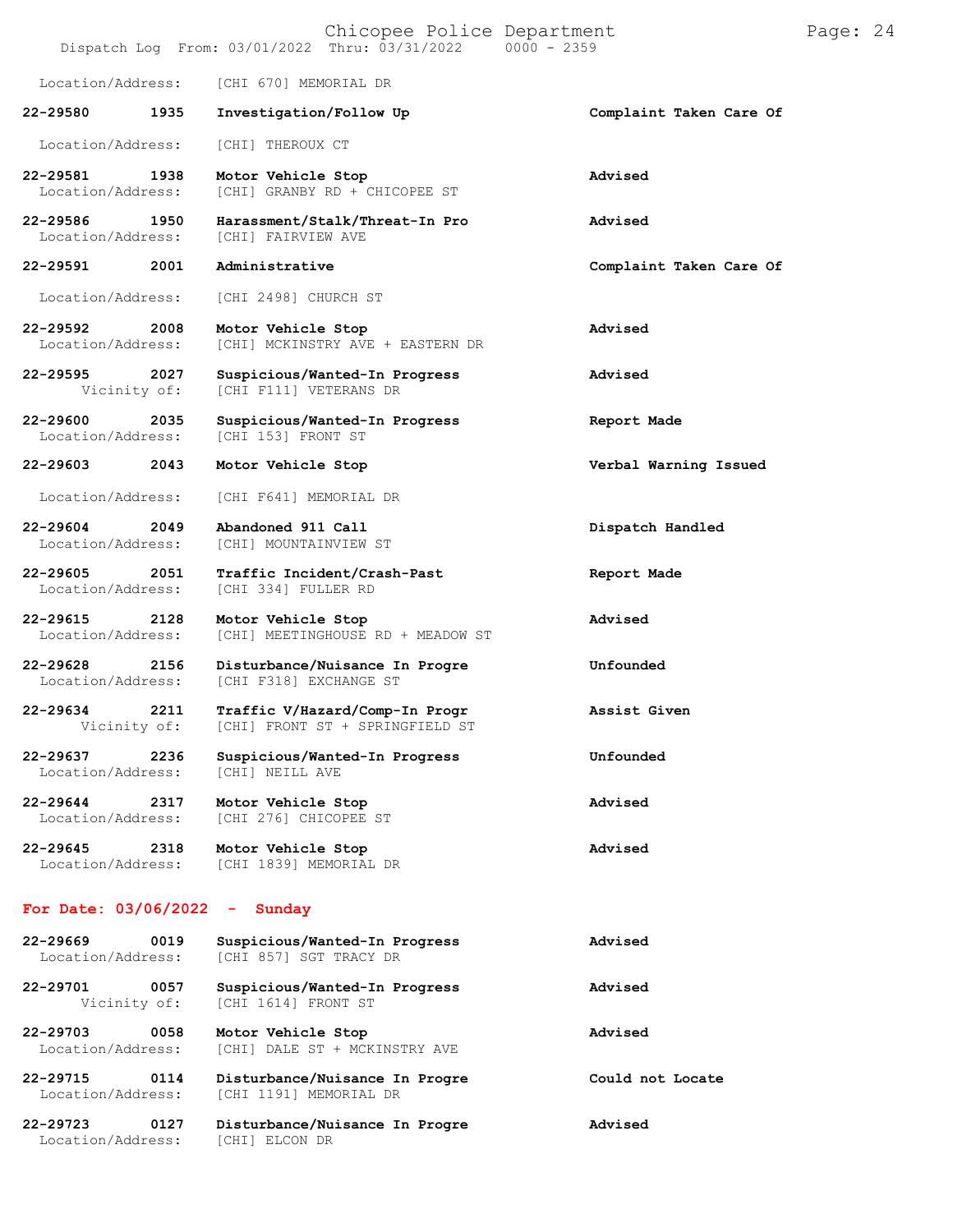| 22-29727<br>0131<br>Location/Address: | Disturbance/Nuisance/Past<br>[CHI] ELCON DR                  | Advised                    |
|---------------------------------------|--------------------------------------------------------------|----------------------------|
| 0204<br>22-29745                      | Pub Svc/Chk Well Being Urgent                                | Complaint Taken Care Of    |
| Vicinity of:                          | [CHI 1672] EAST ST                                           |                            |
| 22-29761<br>0241                      | Motor Vehicle Stop                                           | Criminal Complaint Request |
| Location/Address:                     | [CHI] MEETINGHOUSE RD                                        |                            |
| 22-29763<br>0251<br>Vicinity of:      | Motor Vehicle Stop<br>[CHI 1972] MEMORIAL DR                 | Advised                    |
| 22-29770<br>0334<br>Vicinity of:      | Motor Vehicle Stop<br>[CHI 958] MEMORIAL DR                  | Arrest Made                |
| 22-29781<br>0528                      | Motor Vehicle Stop                                           | Citation/Warning Issued    |
| Location/Address:                     | [CHI 1583] BROADWAY                                          |                            |
| 22-29784<br>0548                      | Motor Vehicle Stop                                           | Citation/Warning Issued    |
| Location/Address:                     | [CHI 1938] MEADOW ST                                         |                            |
| 22-29787<br>0601                      | Abandoned 911 Call                                           | No Action Required         |
| Location/Address:                     | [CHI 565] MEADOW ST                                          |                            |
| 22-29790<br>0615                      | Motor Vehicle Stop                                           | Citation/Warning Issued    |
| Vicinity of:                          | [CHI] CHICOPEE ST                                            |                            |
| 22-29796<br>0650<br>Location/Address: | Traffic Incident/Crash<br>[CHI F1138] NEW LOMBARD RD         | Report Made                |
| 22-29802<br>0756<br>Location/Address: | Transport Service<br>[CHI 449] GRANBY RD                     | Services Rendered          |
| 22-29807<br>0816<br>Location/Address: | Alarm<br>[CHI 1065] FRONT ST                                 | False Alarm                |
| 22-29817<br>0907<br>Location/Address: | Alarm<br>[CHI] MCKINSTRY AVE                                 | False Alarm                |
| 22-29824<br>0955<br>Location/Address: | Animal In Progress/Dangerous<br>[CHI] SPRINGFIELD ST         | Advised                    |
| 22-29826<br>1006<br>Location/Address: | Traffic Incident/Crash-Past<br>[CHI] EAST MAIN ST + CAREW ST | Report Made                |
| 22-29827<br>1007<br>Location/Address: | Traffic Incident/Crash<br>[CHI] MCKINSTRY AVE                | Report Made                |
| 22-29829<br>1013<br>Location/Address: | Suspicious/Wanted-In Progress<br>[CHI] JAMES ST              | Investigated               |
| 22-29837<br>1036<br>Location/Address: | Disturbance/Nuisance/Past<br>[CHI] ROBERTS POND LN           | Unfounded                  |
| 22-29840<br>1105<br>Location/Address: | Trespass/Unwanted-In Progress<br>[CHI 1938] MEADOW ST        | Advised                    |
| 22-29847<br>1202<br>Location/Address: | Abandoned/Found Property<br>[CHI] WOODCREST CIR              | Report Made                |
| 22-29848<br>1202<br>Location/Address: | Damage/Vand/Mischief/Past<br>[CHI] BONNER ST                 | Report Made                |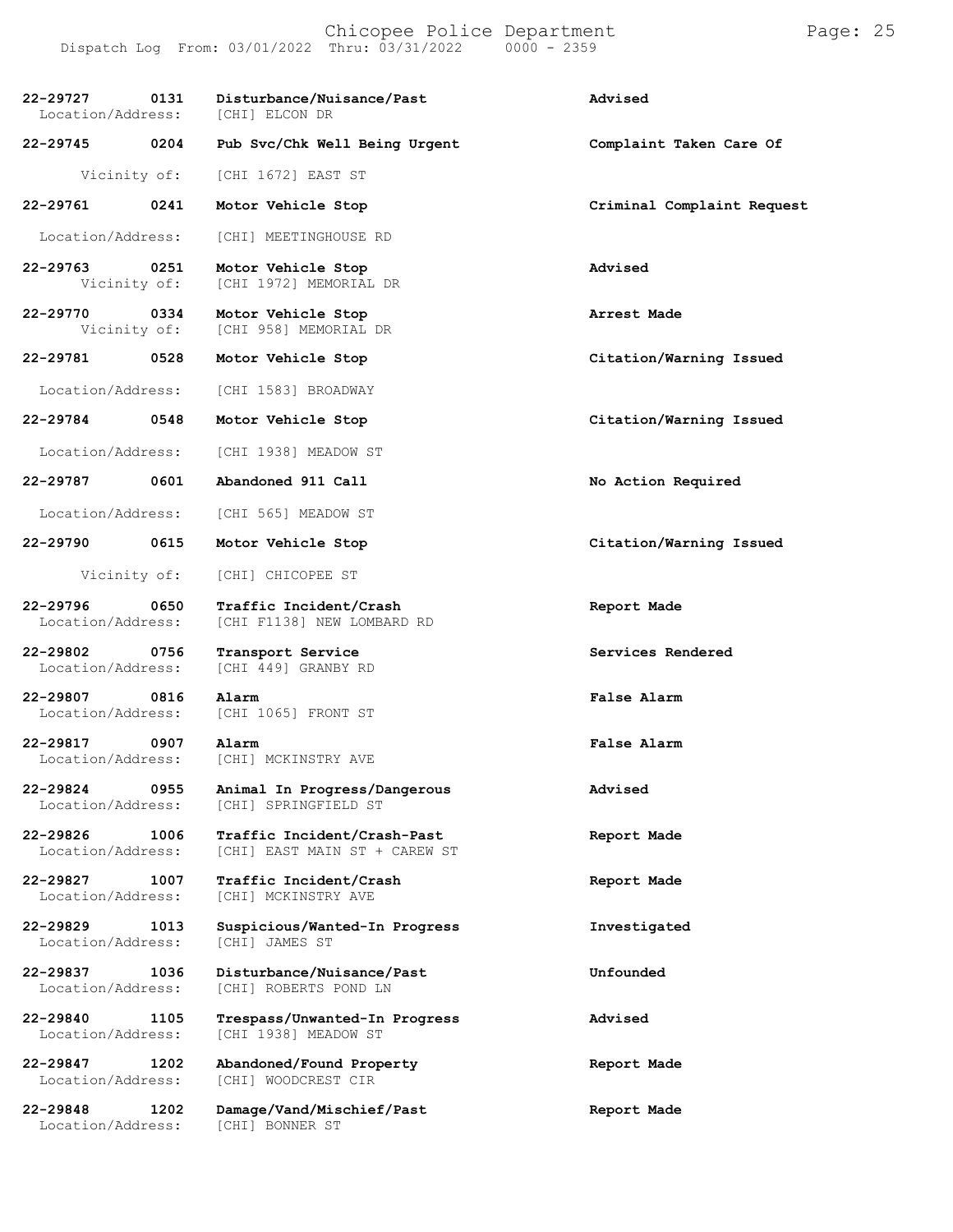Dispatch Log From:  $03/01/2022$  Thru:  $03/31/2022$ **22-29854 1229 Abandoned 911 Call False Alarm** Location/Address: **22-29858 1249 Traffic Incident/Crash-Past Advised** Location/Address: **22-29866 1325 Abandoned 911 Call Dispatch Handled** Location/Address: [CHI 942] MEMORIAL DR **22-29867 1325 Abandoned 911 Call Dispatch Handled** Location/Address: **22-29870 1344 Motor Vehicle Stop Citation/Warning Issued** Location/Address: [CHI 1252] MEMORIAL DR **22-29877 1415 Traffic V/Hazard/Comp-In Progr Could not Locate** [CHI 919] MEMORIAL DR **22-29883 1443 Alarm Appears Secure After Check** Location/Address: [CHI 1189] PADGETTE ST

Location/Address:

**22-29889 1457 Alarm Dispatch Handled**

**22-29894 1514 Alarm False Alarm**

**22-29924 1632 Service of a Summons Served in Hand**

Location/Address:

Location/Address:

**22-29940 1722 Motor Vehicle Stop Verbal Warning Issued**

Location/Address: [CHI] SHAWINIGAN DR

**22-29884 1445 Damage/Vand/Mischief/Past Report Made**

**22-29886 1452 Abandoned 911 Call False Alarm** Location/Address: [CHI] HENRY HARRIS ST

Location/Address: [CHI 1189] PADGETTE ST

Location/Address: [CHI 1189] PADGETTE ST

**22-29896 1520 Alarm False Alarm** Location/Address: [CHI F1488] FRONT ST

**22-29907 1557 Abandoned 911 Call Unfounded** Location/Address: [CHI F184] FRONT ST

**22-29912 1603 Abandoned 911 Call No Action Required**

Location/Address: [CHI] MEMORIAL DR

**22-29914 1605 Abandoned 911 Call No Action Required**

Location/Address: [CHI] MEMORIAL DR

**22-29921 1625 Abandoned 911 Call Dispatch Handled** [CHI] SPRINGFIELD ST

**22-29923 1628 Harassment/Stalk/Threat-In Pro Advised** [CHI 252] MEADOW ST

Location/Address: [CHI] BLANCHE ST

**22-29926 1636 Motor Vehicle Stop Advised** Location/Address: [CHI 958] MEMORIAL DR

**22-29932 1636 Assist Other Agency/Non Urgent Could not Locate**

**22-29938 1657 Service of a Summons Not Served**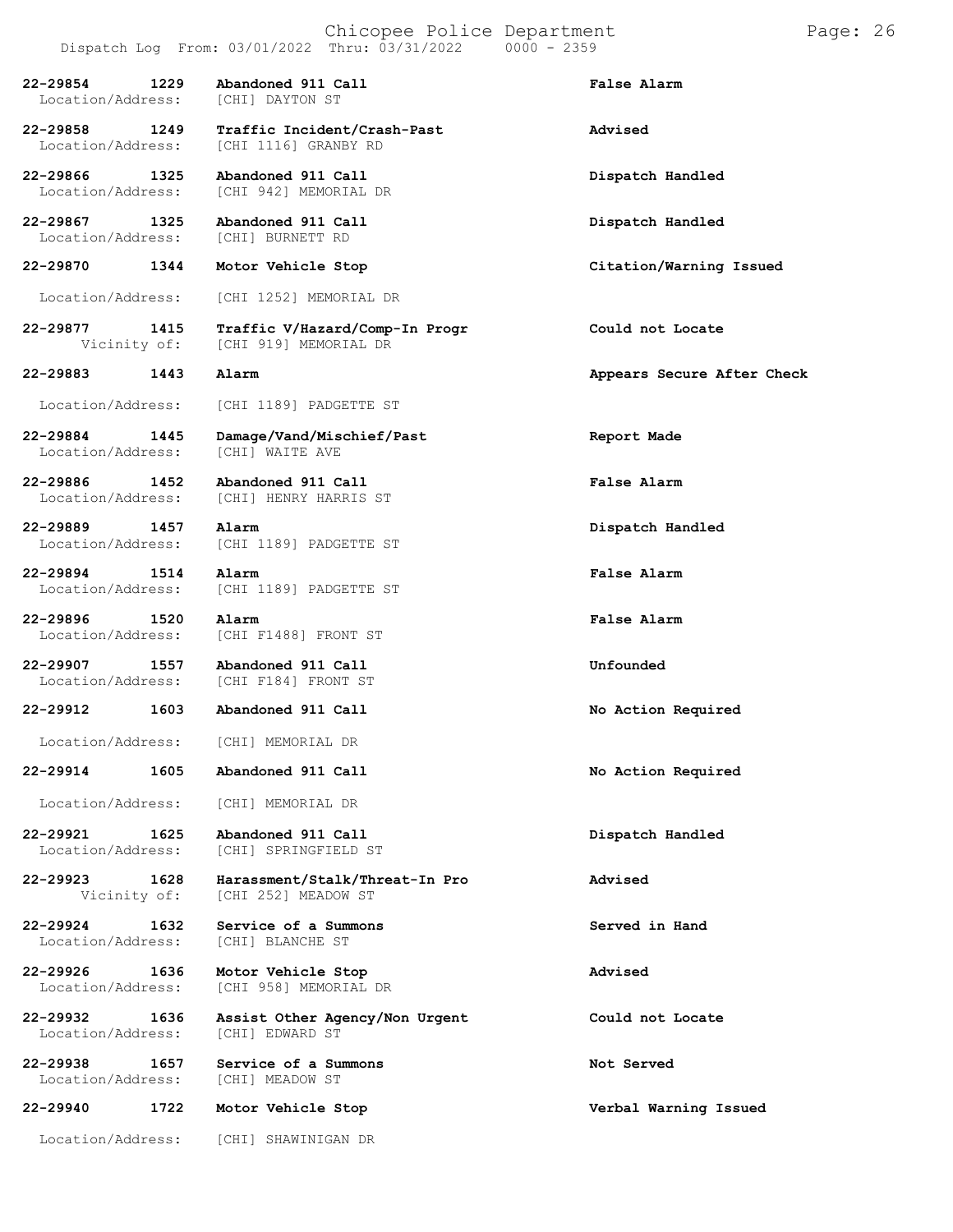**22-29942 1725 Traffic V/Hazard/Comp-In Progr Could not Locate** Location/Address: **22-29943 1726 Alarm False Alarm** [CHI 1816] FIRST AVE **22-29945 1731 Assist Other Agency/Urgent Investigated** Location/Address: [CHI] EDWARD ST **22-29949 1748 Suspicious/Wanted-In Progress Advised** Location/Address: **22-29953 1811 Warrant Service Not Served** Location/Address: **22-29960 1814 Drugs-Past Unfounded** Location/Address: **22-29956 1817 Disturbance/Nuisance In Progre Advised** Location/Address: **22-29961 1838 Traffic Incident/Crash-Past Report Made** [CHI] PROSPECT ST **22-29962 1839 Motor Vehicle Stop Verbal Warning Issued** Location/Address: [CHI] MEMORIAL DR **22-29963 1840 Motor Vehicle Stop Advised** [CHI] CHRISTOPHER ST + TRILBY AVE **22-29966 1846 Disturbance/Nuisance In Progre Advised** Vicinity of: [CHI F1434] BURNETT RD **22-29968 1848 Disturbance/Nuisance In Progre Dispatch Handled** Location/Address: [CHI F1434] BURNETT RD **22-29974 1914 Disturbance/Nuisance/Past Complaint Taken Care Of** Location/Address: [CHI] GRANBY RD **22-29980 1953 Abandoned 911 Call No Action Required** Location/Address: [CHI] PEACE ST **22-29983 1957 Administrative Dispatch Handled** Location/Address: **22-29984 1959 Structure Fire Extinguished** Location/Address: **22-29986 2000 Fire Response Dispatch Handled** Location/Address: **22-29987 2001 Abandoned 911 Call No Action Required** Location/Address: [CHI 2053] GELINAS DR

**22-29988 2008 Administrative Advised** Location/Address:

**22-29993 2028 Abandoned 911 Call Unfounded** [CHI] TERRANCE AVE

**22-29994 2030 Trespass/Unwanted-In Progress No Action Required** Location/Address: [CHI F3001] MCKINSTRY AVE **22-29998 2045 Disturbance/Nuisance/Past Could not Locate**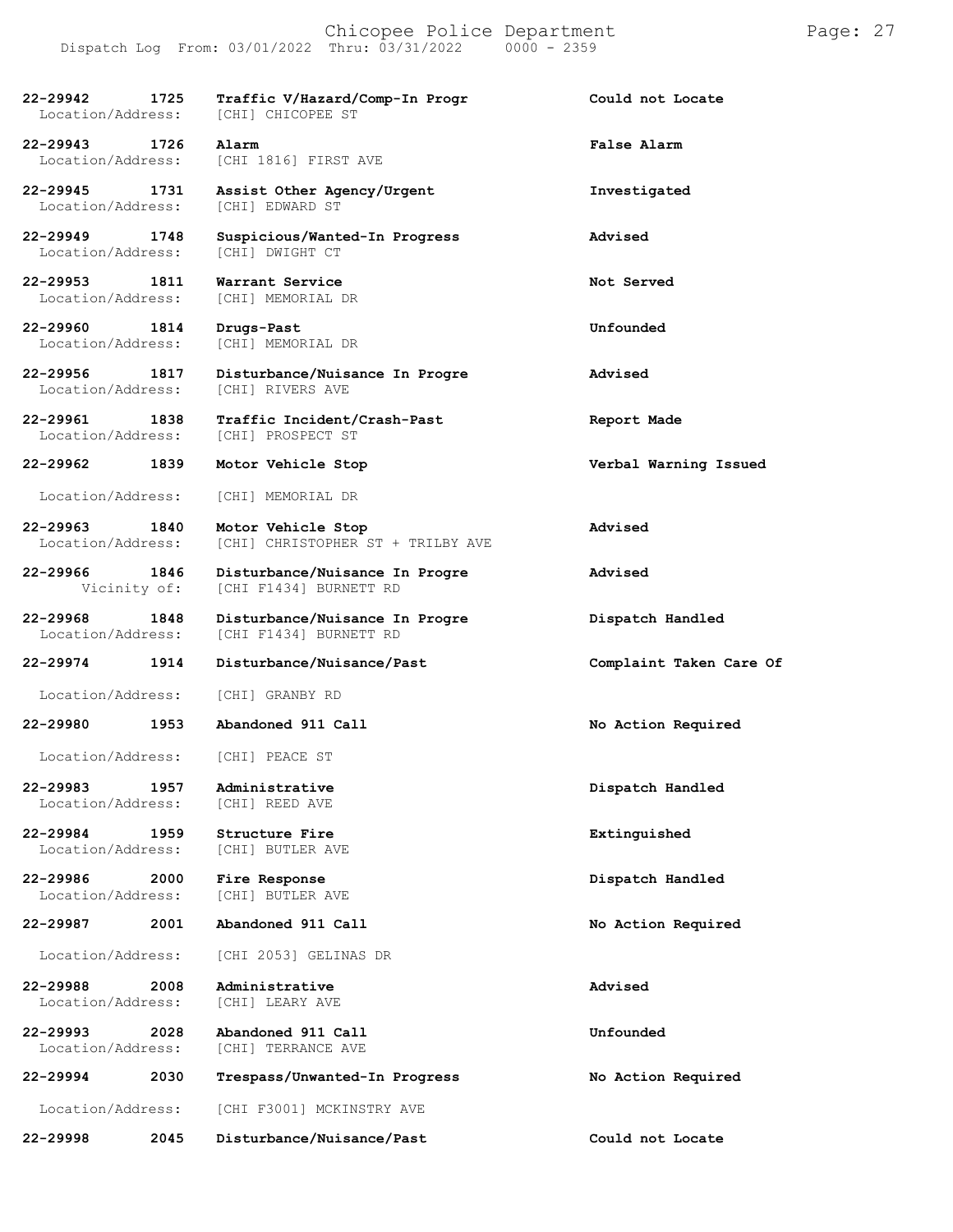|                                           | Chicopee Police Department<br>Dispatch Log From: 03/01/2022 Thru: 03/31/2022 | $0000 - 2359$              | Page: 28 |
|-------------------------------------------|------------------------------------------------------------------------------|----------------------------|----------|
| Location/Address:                         | [CHI] QUEBEC ST                                                              |                            |          |
| 22-29999<br>2058<br>Location/Address:     | Motor Vehicle Stop<br>[CHI] CHICOPEE ST + MELVIN ST                          | Advised                    |          |
| 22-30002<br>2117<br>Location/Address:     | Trespass/Unwanted-In Progress<br><b>[CHI] YALE ST</b>                        | Advised                    |          |
| 22-30004<br>2117<br>Location/Address:     | Suspicious/Wanted-In Progress<br>[CHI F186] CYMAN DR                         | Advised                    |          |
| 22-30009<br>2129                          | Motor Vehicle Stop                                                           | Verbal Warning Issued      |          |
| Location/Address:                         | [CHI] SOUTH ST                                                               |                            |          |
| 22-30017<br>2155                          | Motor Vehicle Stop                                                           | Verbal Warning Issued      |          |
| Location/Address:                         | [CHI] COCHRAN ST                                                             |                            |          |
| 22-30018<br>2201                          | Motor Vehicle Stop                                                           | Verbal Warning Issued      |          |
| Location/Address:                         | [CHI F113] CAREW ST                                                          |                            |          |
| 22-30020<br>2218                          | Motor Vehicle Stop                                                           | Criminal Complaint Request |          |
| Location/Address:                         | [CHI 426] MEMORIAL DR                                                        |                            |          |
| 22-30022<br>2238<br>Location/Address:     | Structure Fire<br>[CHI] FIFTH AVE                                            | Investigated               |          |
| 22-30026<br>2250<br>Location/Address:     | Traffic Incident/Crash<br>[CHI 730] MEMORIAL DR                              | Report Made                |          |
| 22-30028<br>2259<br>Location/Address:     | Investigation/Follow Up<br>[CHI 1438] MURPHY LN                              | Could not Locate           |          |
| For Date: 03/07/2022                      | Monday<br>$\sim$ $-$                                                         |                            |          |
| $22 - 30049$<br>0026<br>Location/Address: | Traffic V/Hazard/Comp-Past<br>[CHI 448] GRANBY RD                            | Assist Given               |          |
| 22-30070<br>0054<br>Location/Address:     | Motor Vehicle Stop<br>[CHI] MEMORIAL DR                                      | Advised                    |          |
| $22 - 30094$<br>0120<br>Location/Address: | Motor Vehicle Stop<br>[CHI] PROSPECT ST + YVETTE ST                          | Advised                    |          |
| 22-30096<br>0124                          | Motor Vehicle Stop                                                           | Citation/Warning Issued    |          |
| Location/Address:                         | [CHI F122] SHAWINIGAN DR                                                     |                            |          |
| 22-30107<br>0143<br>Location/Address:     | Disturbance/Nuisance/Past<br>[CHI] AIRLIFT DR                                | Assist Given               |          |
| 22-30136<br>0300<br>Location/Address:     | Motor Vehicle Stop<br>[CHI 507] GRATTAN ST                                   | Advised                    |          |
| 22-30145<br>0312<br>Vicinity of:          | Abandoned 911 Call<br>[CHI XP2001] BONNER ST                                 | Could not Locate           |          |
| 22-30159<br>0424<br>Location/Address:     | Alarm<br>[CHI] MEMORIAL DR                                                   | <b>False Alarm</b>         |          |
| 22-30165<br>0551<br>Location/Address:     | Abandoned 911 Call<br>[CHI] SPRINGFIELD ST                                   | Dispatch Handled           |          |
| 22-30177<br>0649<br>Location/Address:     | Supplemental<br>[CHI F876] MEADOW ST                                         | Advised                    |          |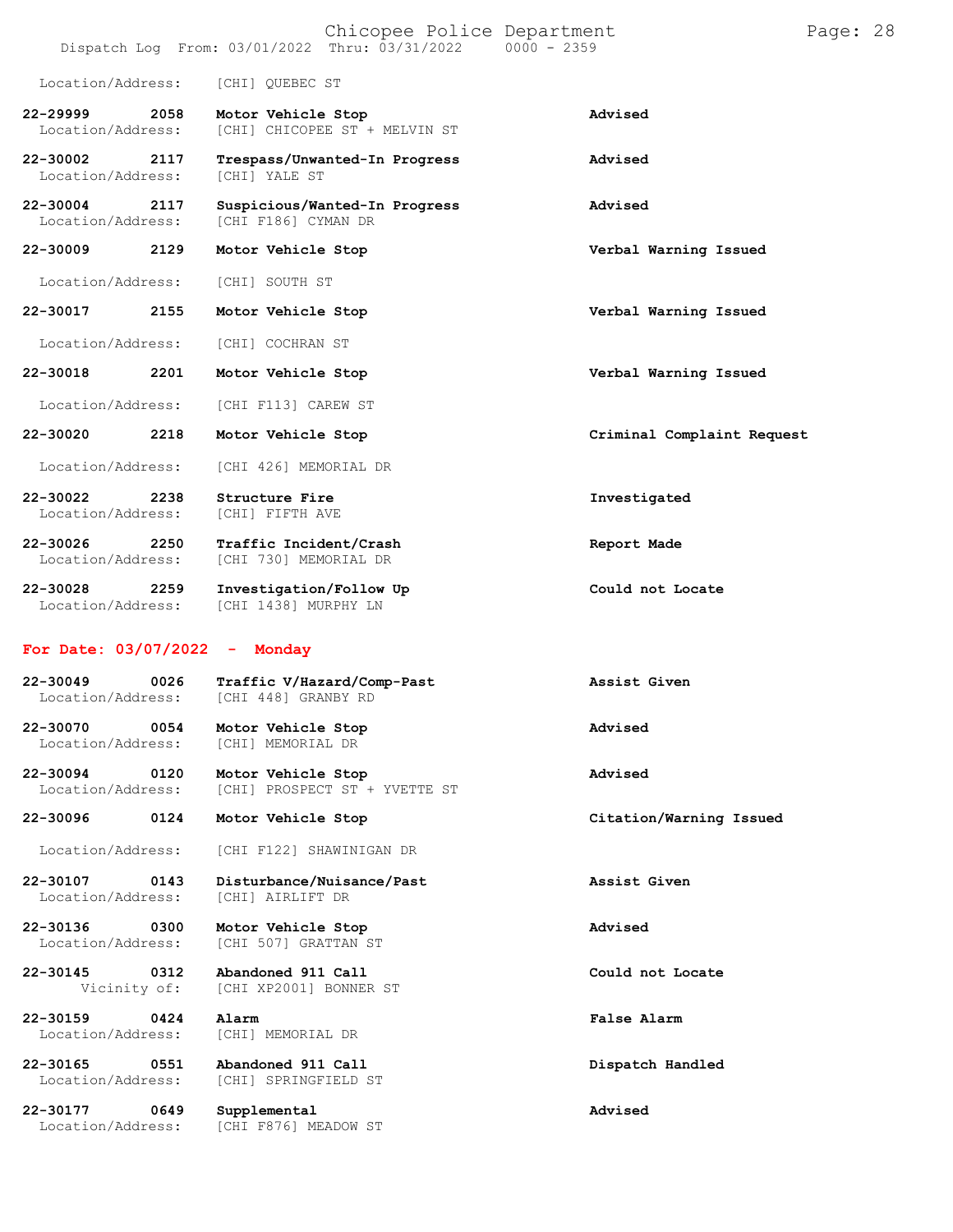Chicopee Police Department Page: 29 Dispatch Log From: 03/01/2022 Thru: 03/31/2022 0000 - 2359

| 22-30182                          | 0716                 | Animal In Progress/Dangerous                           | No Action Required      |
|-----------------------------------|----------------------|--------------------------------------------------------|-------------------------|
| Location/Address:                 |                      | [CHI] WORTHINGTON ST                                   |                         |
| 22-30183                          | 0721                 | Transport Service                                      | Transport Complete      |
|                                   | Location:            | [CHI] HOLYOKE HOSPITAL                                 |                         |
| 22-30194<br>Location/Address:     | $\overline{0804}$    | Alarm<br>[CHI 931] MEADOW ST                           | <b>False Alarm</b>      |
| 22-30209                          | 0825<br>Vicinity of: | Administrative<br>[CHI 1912] MCKINSTRY AVE             | Assist Given            |
| 22-30211 0830                     |                      | Motor Vehicle Stop                                     | Citation/Warning Issued |
| Location/Address:                 |                      | [CHI F740] FRONT ST                                    |                         |
| 22-30215                          | 0834                 | Motor Vehicle Stop                                     | Citation/Warning Issued |
| Location/Address:                 |                      | [CHI] MAIN ST                                          |                         |
| 22-30217<br>Location/Address:     | 0838                 | Traffic V/Hazard/Comp-In Progr<br>[CHI] FRONT ST       | Assist Given            |
| 22-30222 0845                     |                      | Motor Vehicle Stop                                     | Citation/Warning Issued |
| Location/Address:                 |                      | [CHI] MAIN ST + GROVE ST                               |                         |
| 22-30226                          | 0853                 | Motor Vehicle Stop                                     | Verbal Warning Issued   |
| Location/Address:                 |                      | [CHI] GROVE ST + MAIN ST                               |                         |
| 22-30232                          | 0902                 | Motor Vehicle Stop                                     | Citation/Warning Issued |
| Location/Address:                 |                      | [CHI] GROVE ST + MAIN ST                               |                         |
| 22-30238                          | 0916                 | Motor Vehicle Stop                                     | Citation/Warning Issued |
| Location/Address:                 |                      | [CHI] GROVE ST + MAIN ST                               |                         |
| $22 - 30241$<br>Location/Address: | 0924                 | Abandoned/Found Property<br>[CHI 857] SGT TRACY DR     | Report Made             |
| 22-30244                          | 0929                 | Motor Vehicle Stop                                     | Citation/Warning Issued |
| Location/Address:                 |                      | [CHI] SHERIDAN ST                                      |                         |
| 22-30246                          | 0932                 | Motor Vehicle Stop                                     | Citation/Warning Issued |
| Location/Address:                 |                      | [CHI] GROVE ST + MAIN ST                               |                         |
| 22-30258<br>Location/Address:     | 0950                 | Traffic V/Hazard/Comp-In Progr<br>[CHI] CHICOPEE ST    | Unfounded               |
| 22-30259                          | 0952<br>Location:    | Traffic V/Hazard/Comp-In Progr<br>[CHI] OFF EXIT 3 391 | Unfounded               |
| 22-30268                          | 1008                 | Motor Vehicle Stop                                     | Citation/Warning Issued |
| Location/Address:                 |                      | [CHI] PENDLETON AVE + MEMORIAL DR                      |                         |
| 22-30371<br>Location/Address:     | 1009                 | Assault Past<br>[CHI 1065] FRONT ST                    | Report Made             |
| 22-30271                          | 1012                 | Motor Vehicle Stop                                     | Citation/Warning Issued |
| Location/Address:                 |                      | [CHI] MAIN ST                                          |                         |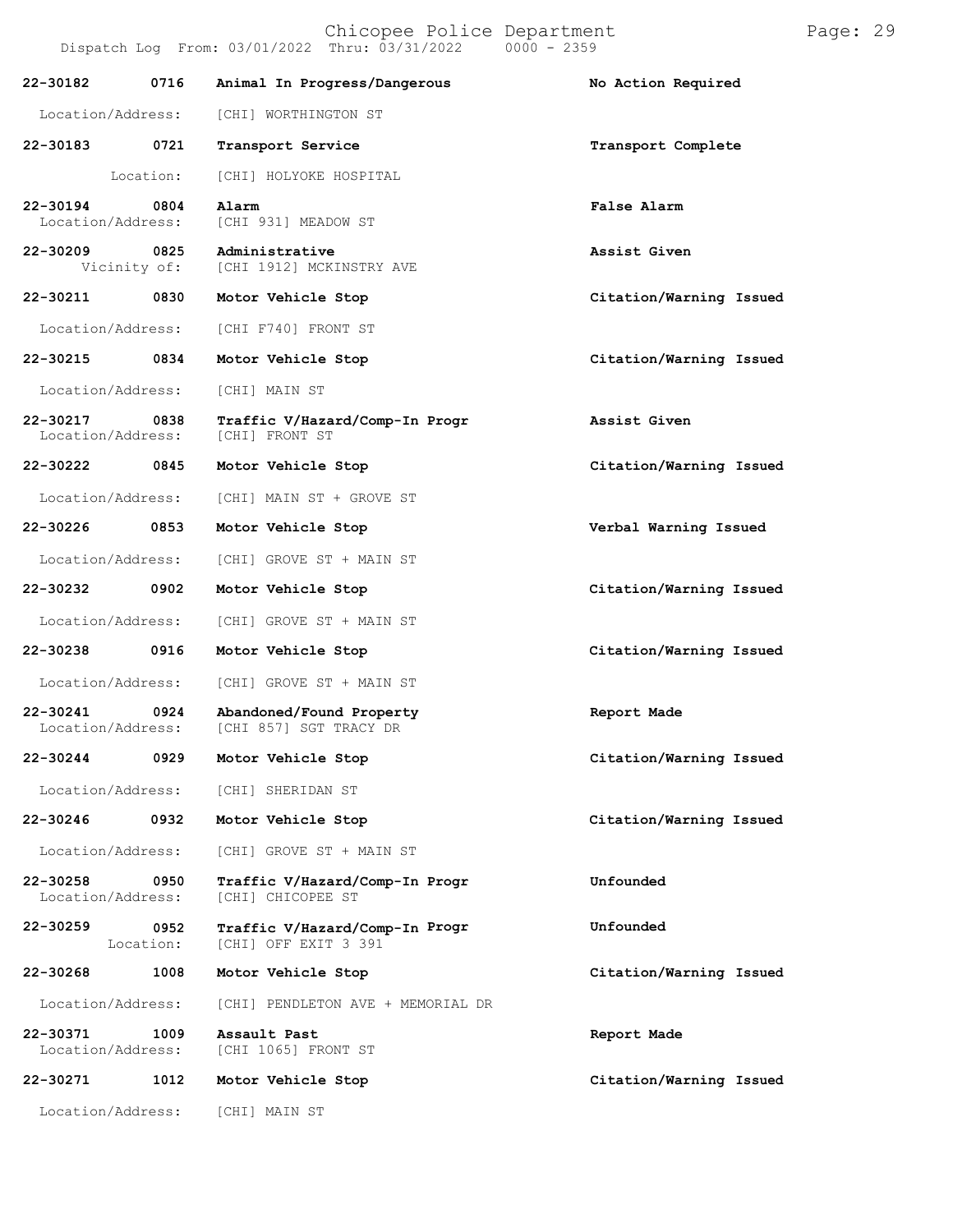## Chicopee Police Department Page: 30 Dispatch Log From: 03/01/2022 Thru: 03/31/2022 0000 - 2359

**22-30278 1015 Harassment/Stalk/Threat-Past Report Made**

Location/Address: [CHI] RIVERS AVE

| 22-30273                      | 1018 | Motor Vehicle Stop                                  | Citation/Warning Issued |  |
|-------------------------------|------|-----------------------------------------------------|-------------------------|--|
| Location/Address:             |      | [CHI] MONTGOMERY ST                                 |                         |  |
| 22-30274                      | 1019 | Motor Vehicle Stop                                  | Citation/Warning Issued |  |
| Location/Address:             |      | [CHI] GROVE ST + MAIN ST                            |                         |  |
| 22-30276                      | 1024 | Motor Vehicle Stop                                  | Citation/Warning Issued |  |
| Location/Address:             |      | [CHI] CENTER ST + ASH ST                            |                         |  |
| 22-30279                      | 1027 | Motor Vehicle Stop                                  | Citation/Warning Issued |  |
| Location/Address:             |      | [CHI] MAIN ST                                       |                         |  |
| 22-30280<br>Location/Address: | 1028 | Service of a Summons<br>[CHI] ELMER DR              | Not Served              |  |
| 22-30283<br>Location/Address: | 1032 | Service of a Summons<br>[CHI] MCKINSTRY AVE         | Not Served              |  |
| 22-30282                      | 1033 | Motor Vehicle Stop                                  | Citation/Warning Issued |  |
| Location/Address:             |      | [CHI F620] YELLE ST                                 |                         |  |
| 22-30284<br>Location/Address: | 1034 | Service of a Summons<br>[CHI] ELMER DR              | Served in Hand          |  |
| 22-30286 1039                 |      | Motor Vehicle Stop                                  | Citation/Warning Issued |  |
| Location/Address:             |      | [CHI] MAIN ST                                       |                         |  |
| 22-30288                      | 1040 | Traffic V/Hazard/Comp-Past                          | Parking Ticket Issued   |  |
| Location/Address:             |      | [CHI] CHARBONNEAU TER                               |                         |  |
| 22-30289                      | 1045 | Motor Vehicle Stop                                  | Citation/Warning Issued |  |
| Location/Address:             |      | [CHI 865] PROSPECT ST                               |                         |  |
| 22-30290<br>Location/Address: | 1045 | Administrative<br>[CHI] PENDLETON AVE + MEMORIAL DR | Dispatch Handled        |  |
| 22-30294                      | 1051 | Motor Vehicle Stop                                  | Verbal Warning Issued   |  |
| Location/Address:             |      | [CHI] MAIN ST + GROVE ST                            |                         |  |
| 22-30295                      | 1056 | Motor Vehicle Stop                                  | Citation/Warning Issued |  |
| Location/Address:             |      | [CHI 1396] BUCKLEY BLVD                             |                         |  |
| 22-30300<br>Location/Address: | 1100 | Suspicious/Wanted-In Progress<br>[CHI] CORA AVE     | Services Rendered       |  |
| 22-30301<br>Location/Address: | 1100 | Theft/Larceny-Past<br>[CHI 300] FIRST AVE           | Report Made             |  |
| 22-30299<br>Location/Address: | 1101 | Service of a Summons<br>[CHI] NELSON ST             | Not Served              |  |
| 22-30303                      | 1106 | Motor Vehicle Stop                                  | Citation/Warning Issued |  |
| Location/Address:             |      | [CHI] GROVE ST + MAIN ST                            |                         |  |
| 22-30307                      | 1108 | Motor Vehicle Stop                                  | Citation/Warning Issued |  |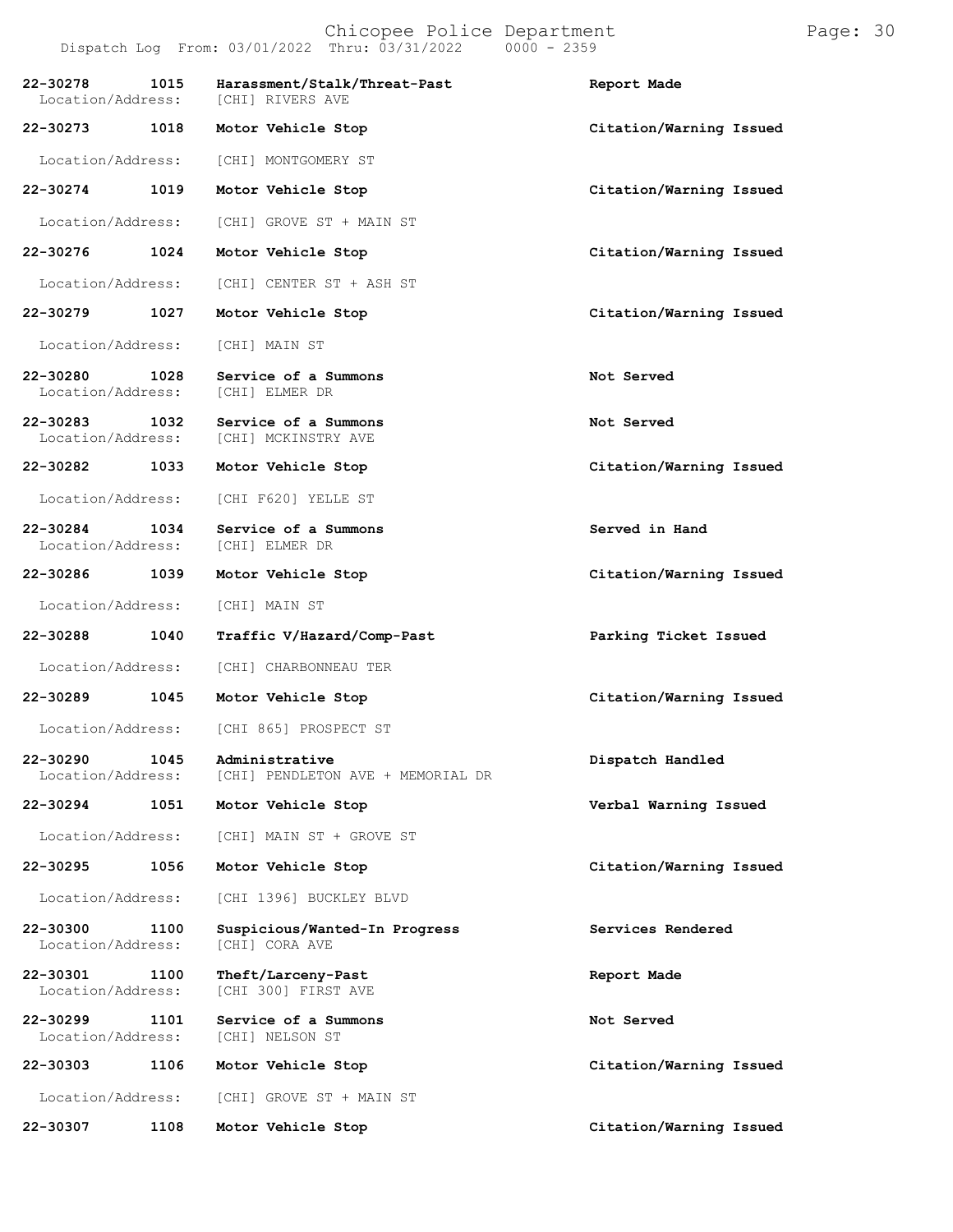## Chicopee Police Department Page: 31 Dispatch Log From:  $03/01/2022$  Thru:  $03/31/2022$

[CHI] CHICOPEE ST + OLIVINE ST

Location/Address: [CHI] PENDLETON AVE **22-30309 1111 Disturbance/Nuisance In Progre Arrest Made** Location/Address: **22-30313 1121 Abandoned 911 Call Could not Locate**

[CHI] SPRINGFIELD ST

**22-30314 1121 Abandoned 911 Call Dispatch Handled** [CHI] SHAWINIGAN DR

**22-30326 1143 Fraud/Deception Report Made** [CHI 1562] VETERANS DR

**22-30328 1146 Misc-Urgent Advised** Location/Address: [CHI 854] VIVIAN ST

**22-30330 1151 Traffic V/Hazard/Comp-In Progr Unfounded**

**22-30339 1210 Motor Vehicle Stop Citation/Warning Issued**

Location/Address: [CHI] DALE ST

**22-30343 1212 Theft/Larceny-Past Report Made** Location/Address:

**22-30351 1228 Abandoned 911 Call Advised** [CHI] BRENTWOOD TER

Location/Address: [CHI F825] CHURCH ST

**22-30356 1245 Motor Vehicle Stop Citation/Warning Issued**

Location/Address: [CHI] MCKINSTRY AVE

**22-30357 1251 Weapons/Firearms-In Progress Could not Locate** Location/Address:

**22-30359 1259 Traffic Incident/Crash-Past Report Made** [CHI 39] BROADWAY

**22-30358 1301 Motor Vehicle Stop Citation/Warning Issued**

Location/Address: [CHI] DALE ST

**22-30373 1312 Motor Vehicle Stop Citation/Warning Issued**

Location/Address: [CHI] DALE ST + ROLF AVE

**22-30374 1320 Abandoned 911 Call Dispatch Handled** [CHI 1065] FRONT ST

**22-30384 1347 Motor Vehicle Stop Citation/Warning Issued**

Location/Address: [CHI] PENDLETON AVE

**22-30386 1350 Pub Svc/Chk Well Being Urgent Unfounded** [CHI F1257] EDBERT ST

**22-30390 1355 Abandoned 911 Call Dispatch Handled** [CHI F1581] LINDEN ST

**22-30401 1413 Motor Vehicle Stop Citation/Warning Issued**

Location/Address: [CHI 1797] FRONT ST

**22-30354 1233 Transport Service Transport Complete**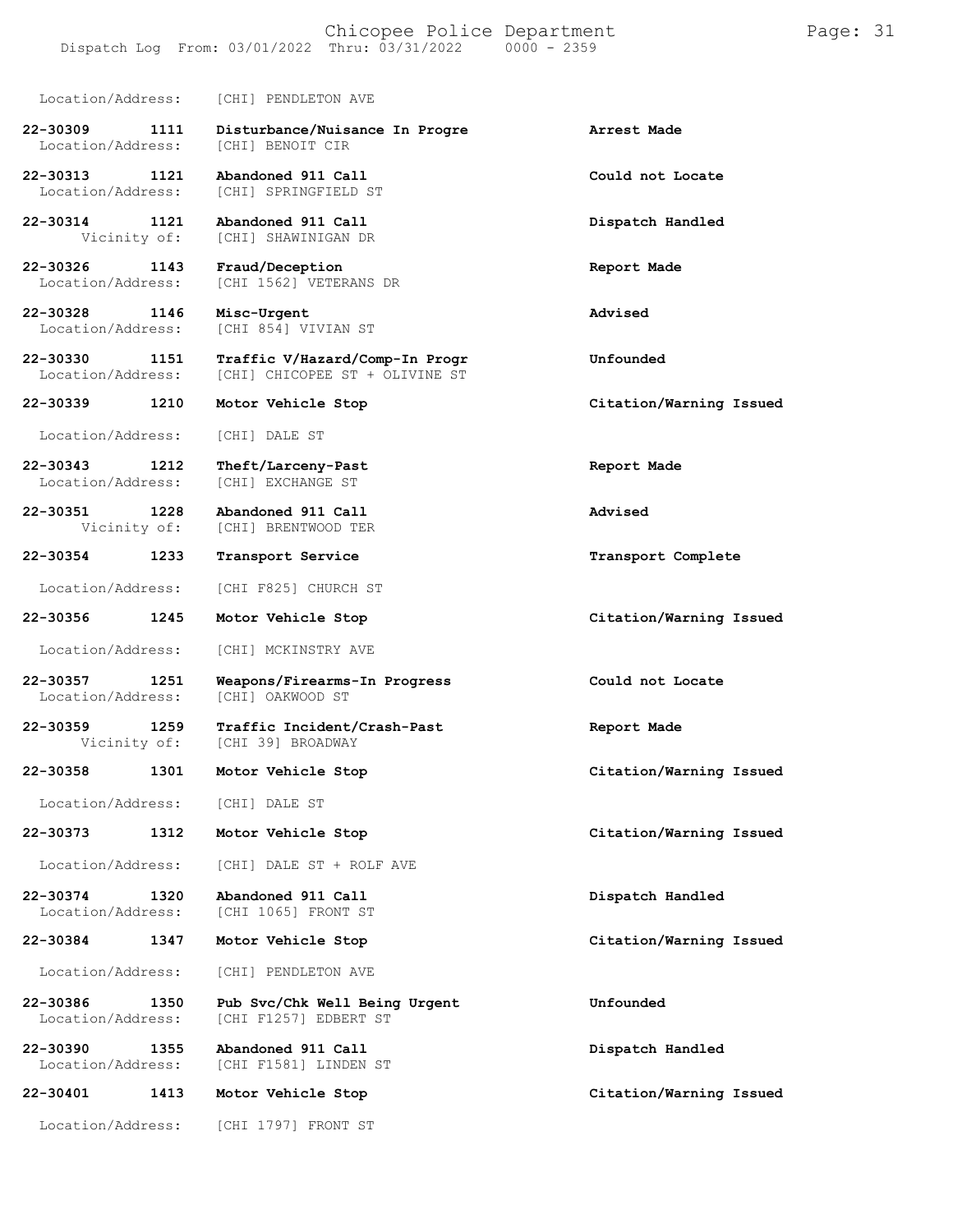| 22-30405<br>1436                      | Alarm                                                         | Cancelled/Cancelled enroute |
|---------------------------------------|---------------------------------------------------------------|-----------------------------|
| Location/Address:                     | [CHI] MONTAUK RD                                              |                             |
| 22-30406<br>1439<br>Location/Address: | Investigation/Follow Up<br>[CHI] WORTHINGTON ST               | Advised                     |
| 22-30407 1439<br>Location/Address:    | Service of a Summons<br>[CHI] ELMER DR                        | Served in Hand              |
| 22-30410 1442<br>Location/Address:    | Pub Svc/Chk Well Being Urgent<br>[CHI] LIMA CT                | Advised                     |
| 22-30408<br>1443                      | Motor Vehicle Stop                                            | Citation/Warning Issued     |
| Location/Address:                     | [CHI 287] EAST ST                                             |                             |
| 22-30418<br>1458                      | Motor Vehicle Stop                                            | Citation/Warning Issued     |
| Location/Address:                     | [CHI 287] EAST ST                                             |                             |
| 22-30421<br>1506<br>Location/Address: | Theft/Larceny-In Progress<br>[CHI 919] MEMORIAL DR            | Advised                     |
| 22-30425 1526<br>Location/Address:    | Misc-Non Urgent<br>[CHI 1709] FRONT ST                        | Advised                     |
| 22-30429<br>1540<br>Location/Address: | Abandoned/Found Property<br>[CHI 919] MEMORIAL DR             | Report Made                 |
| 22-30430<br>1543<br>Location/Address: | Suspicious/Wanted-In Progress<br>[CHI 323] EXCHANGE ST        | Advised                     |
| 22-30432<br>1549<br>Location/Address: | Theft/Larceny-Past<br>[CHI] HOLIDAY CIR                       | Report Made                 |
| 22-30434<br>1555<br>Location/Address: | Theft/Larceny-In Progress<br>[CHI F1342] CENTER ST            | Report Made                 |
| 22-30436<br>1556<br>Vicinity of:      | Abandoned 911 Call<br>[CHI] CENTER ST                         | Dispatch Handled            |
| 22-30441<br>1604<br>Location/Address: | Assault In Progress<br>[CHI] ORCHARD ST                       | Advised                     |
| 22-30460<br>1640<br>Location/Address: | Disturbance/Nuisance In Progre<br>[CHI 638] MEMORIAL DR       | Unfounded                   |
| 22-30465<br>1654<br>Location/Address: | Assault In Progress<br>[CHI F1479] EMERSON ST                 | Arrest Made                 |
| 22-30468<br>1700<br>Location/Address: | Harassment/Stalk/Threat-Past<br>[CHI] LIMA CT                 | Advised                     |
| 22-30470<br>1702                      | Abandoned 911 Call                                            | No Action Required          |
| Location/Address:                     | [CHI] WALNUT ST                                               |                             |
| 22-30475<br>1726<br>Location/Address: | Pub Svc/Chk Well Being Urgent<br>[CHI] PEARL ST               | Unfounded                   |
| 22-30476<br>1726                      | Motor Vehicle Stop                                            | Citation/Warning Issued     |
| Vicinity of:                          | [CHI] FULLER RD                                               |                             |
| 22-30482<br>1732<br>Location/Address: | Pub Svc/Chk Well Being Urgent<br>[CHI] FAIRVIEW AVE + BELL ST | Advised                     |

**22-30484 1737 Abandoned 911 Call No Action Required**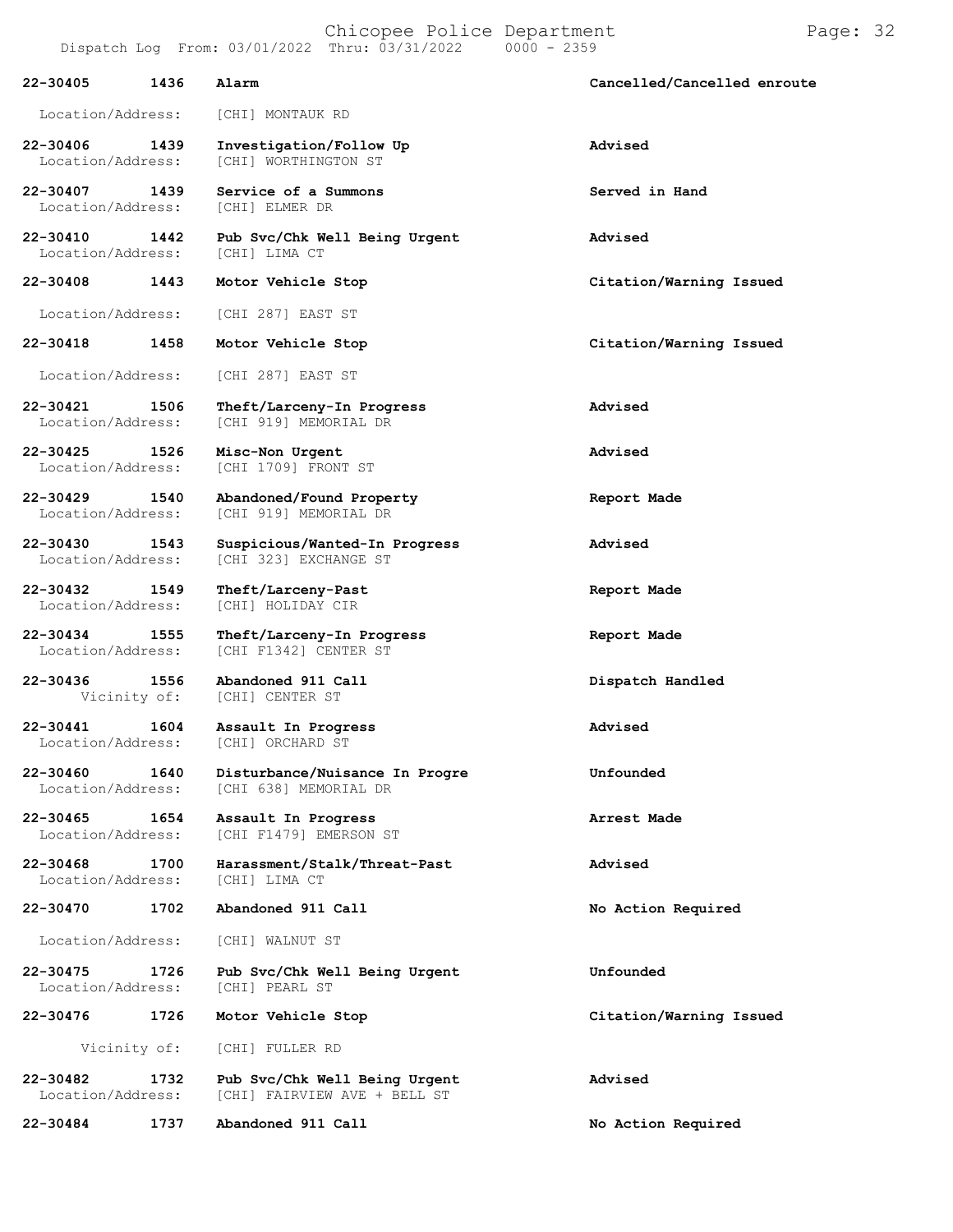|                               |                      | Chicopee Police Department<br>Dispatch Log From: 03/01/2022 Thru: 03/31/2022 | $0000 - 2359$              | Page: 33 |  |
|-------------------------------|----------------------|------------------------------------------------------------------------------|----------------------------|----------|--|
| Location/Address:             |                      | [CHI] BONNER ST                                                              |                            |          |  |
| 22-30490                      | 1749                 | Misc-Non Urgent                                                              | No Action Required         |          |  |
| Location/Address:             |                      | [CHI 334] FULLER RD                                                          |                            |          |  |
| 22-30514                      | 1851                 | Motor Vehicle Stop                                                           | Verbal Warning Issued      |          |  |
|                               | Vicinity of:         | [CHI 1583] BROADWAY                                                          |                            |          |  |
| 22-30517                      | 1908                 | Transport Service                                                            | Transport Complete         |          |  |
| Location/Address:             |                      | [LUD 1] RANDALL RD                                                           |                            |          |  |
| 22-30518<br>Location/Address: | 1909                 | Assist Other Agency/Non Urgent<br>[CHI] EAST MAIN ST                         | Assist Given               |          |  |
| 22-30519<br>Location/Address: | 1922                 | Administrative<br>[CHI 2498] CHURCH ST                                       | Report Made                |          |  |
| 22-30528<br>Location/Address: | 2004                 | Abandoned 911 Call<br>[CHI] AUSTIN ST                                        | Dispatch Handled           |          |  |
| 22-30533                      | 2050<br>Vicinity of: | Abandoned 911 Call<br>[CHI 2613] SPRINGFIELD ST                              | Dispatch Handled           |          |  |
| 22-30536                      | 2103                 | Abandoned 911 Call                                                           | No Action Required         |          |  |
| Location/Address:             |                      | [CHI 2613] SPRINGFIELD ST                                                    |                            |          |  |
| 22-30542                      | 2128<br>Vicinity of: | Abandoned 911 Call<br>[CHI] CENTER ST                                        | Dispatch Handled           |          |  |
| 22-30549<br>Location/Address: | 2153                 | Alarm<br>[CHI F84] BURNETT RD                                                | False Alarm                |          |  |
| 22-30550<br>Location/Address: | 2205                 | Weapons/Firearms-Past<br>[CHI] NARRAGANSETT BLVD                             | Unfounded                  |          |  |
| 22-30551                      | 2215                 | Abandoned 911 Call                                                           | No Action Required         |          |  |
| Location/Address:             |                      | [CHI] GRATTAN ST                                                             |                            |          |  |
| 22-30552                      | 2218<br>Vicinity of: | Traffic Incident/Crash-Past<br>[CHI] FOREST ST                               | Report Made                |          |  |
| 22-30554                      | 2225                 | Traffic Incident/Crash-Past                                                  | Criminal Complaint Request |          |  |
| Location/Address:             |                      | [CHI] GRANBY RD + GRATTAN ST                                                 |                            |          |  |
| 22-30556<br>Location/Address: | 2242                 | SAFETY HAZARD/PRIORITY 3<br>[CHI] FREEDOM ST                                 | Dispatch Handled           |          |  |
| 22-30557                      | 2243                 | Abandoned 911 Call                                                           | No Action Required         |          |  |
| Location/Address:             |                      | [CHI] MONTGOMERY ST                                                          |                            |          |  |
| For Date: $03/08/2022 -$      |                      | Tuesday                                                                      |                            |          |  |
| 22-30579                      | 0013                 | Alarm                                                                        | Appears Secure After Check |          |  |
| Location/Address:             |                      | [CHI F937] LITWIN LN                                                         |                            |          |  |
| 22-30580                      | 0013                 | Motor Vehicle Stop                                                           | Citation/Warning Issued    |          |  |

Location/Address: [CHI 426] MEMORIAL DR

**22-30589 0037 Motor Vehicle Stop Advised**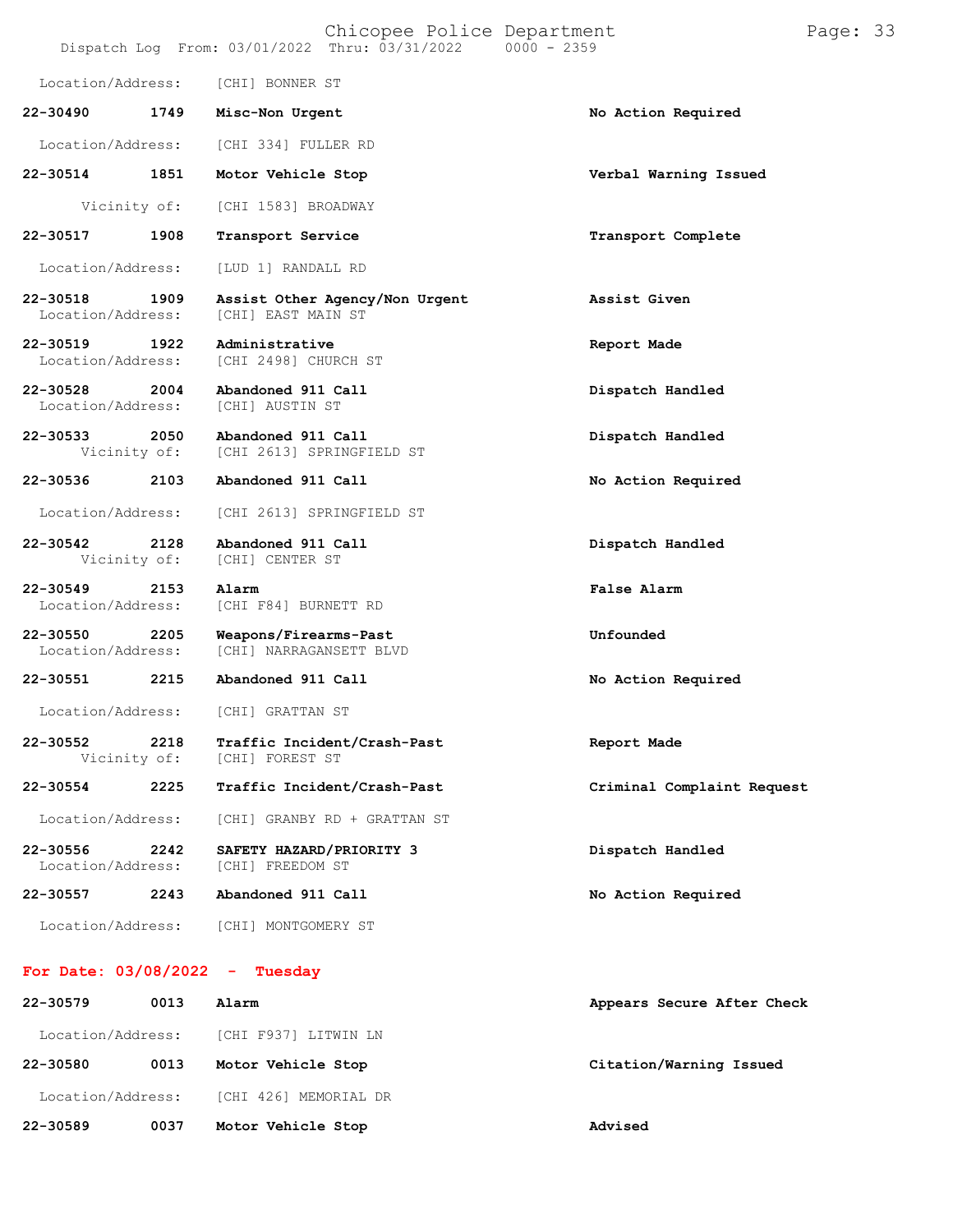|                               |              | Chicopee Police Department<br>Dispatch Log From: $03/01/2022$ Thru: $03/31/2022$ | $0000 - 2359$                | Page: 34 |  |
|-------------------------------|--------------|----------------------------------------------------------------------------------|------------------------------|----------|--|
| Location/Address:             |              | [CHI] GRATTAN ST                                                                 |                              |          |  |
| 22-30602<br>Location/Address: | 0100         | Traffic V/Hazard/Comp-In Progr<br>[CHI F1150] MONTGOMERY ST                      | Assist Given                 |          |  |
| 22-30615<br>Location/Address: | 0111         | Alarm<br>[CHI F1576] STREIBER DR                                                 | False Alarm                  |          |  |
| 22-30618<br>Location/Address: | 0115         | Alarm<br>[CHI 830] CONNELL ST                                                    | False Alarm                  |          |  |
| 22-30625<br>Location/Address: | 0122         | Suspicious/Wanted-In Progress<br>[CHI] BONNEVILLE AVE                            | Advised                      |          |  |
| 22-30631                      | 0130         | SAFETY HAZARD/PRIORITY 1                                                         | Taken/Referred /Other/Agency |          |  |
| Location/Address:             |              | [CHI] STREIBER DR                                                                |                              |          |  |
| 22-30639<br>Location/Address: | 0142         | Alarm<br>[CHI F84] BURNETT RD                                                    | False Alarm                  |          |  |
| 22-30646                      | 0211         | Alarm                                                                            | Cancelled/Cancelled enroute  |          |  |
| Location/Address:             |              | [CHI 1578] GRANBY RD                                                             |                              |          |  |
| 22-30647<br>Location/Address: | 0218         | Alarm<br>[CHI F101] SHERIDAN ST                                                  | False Alarm                  |          |  |
| 22-30648                      | 0221         | Alarm                                                                            | Appears Secure After Check   |          |  |
| Location/Address:             |              | [CHI F84] BURNETT RD                                                             |                              |          |  |
| 22-30660                      | 0251         | Transport Service                                                                | Transport Complete           |          |  |
|                               | Location:    | [CHI] BEAUREGARD ST, SPRINGFIELD                                                 |                              |          |  |
| 22-30668                      | 0314         | Suspicious/Wanted-In Progress                                                    | Complaint Taken Care Of      |          |  |
| Location/Address:             |              | [CHI 639] MEMORIAL DR                                                            |                              |          |  |
| 22-30683                      | 0508         | Alarm                                                                            | Cancelled/Cancelled enroute  |          |  |
| Location/Address:             |              | [CHI 1564] JOHNSON RD                                                            |                              |          |  |
| 22-30696                      | 0637         | Motor Vehicle Stop                                                               | Citation/Warning Issued      |          |  |
|                               | Vicinity of: | [CHI 1356] EAST MAIN ST                                                          |                              |          |  |
| 22-30700<br>Location/Address: | 0701         | SAFETY HAZARD/PRIORITY 2<br>[CHI] STREIBER DR                                    | Dispatch Handled             |          |  |
| 22-30704<br>Location/Address: | 0716         | Pub Svc/Chk Well Being Urgent<br>[CHI] GRANBY RD                                 | Advised                      |          |  |
| 22-30708<br>Location/Address: | 0730         | SAFETY HAZARD/PRIORITY 3<br>[CHI] OLD FARM RD                                    | Dispatch Handled             |          |  |
| 22-30732                      | 0812         | Motor Vehicle Stop                                                               | Citation/Warning Issued      |          |  |
| Location/Address:             |              | [CHI 1002] EXCHANGE ST                                                           |                              |          |  |
| 22-30729                      | 0819         | Motor Vehicle Stop                                                               | Citation/Warning Issued      |          |  |
| Location/Address:             |              | [CHI] MAIN ST + GROVE ST                                                         |                              |          |  |
| 22-30730                      | 0820         | Motor Vehicle Stop                                                               | Citation/Warning Issued      |          |  |
| Location/Address:             |              | [CHI 842] FRONT ST                                                               |                              |          |  |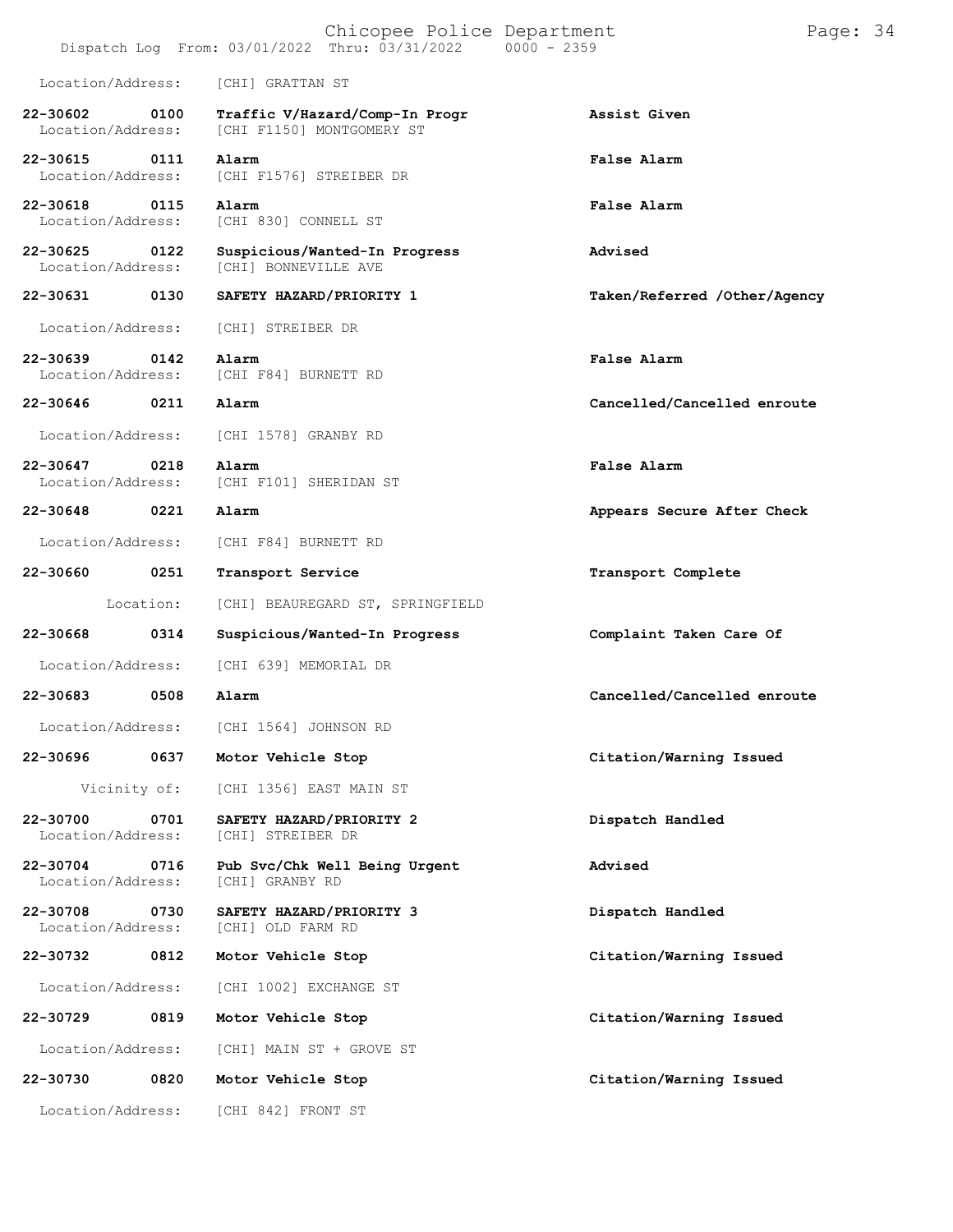|                                   |                      | Chicopee Police Department<br>Dispatch Log From: 03/01/2022 Thru: 03/31/2022<br>$0000 - 2359$ |                         |
|-----------------------------------|----------------------|-----------------------------------------------------------------------------------------------|-------------------------|
|                                   |                      |                                                                                               |                         |
| 22-30734                          | 0823                 | Motor Vehicle Stop                                                                            | Citation/Warning Issued |
| Location/Address:                 |                      | [CHI] ACADEMY ST                                                                              |                         |
| 22-30737<br>Location/Address:     | 0826                 | Alarm<br>[CHI] SUNFLOWER AVE                                                                  | Unfounded               |
| 22-30738                          | 0829                 | Motor Vehicle Stop                                                                            | Citation/Warning Issued |
|                                   |                      |                                                                                               |                         |
| Location/Address:                 |                      | [CHI F392] FRONT ST                                                                           |                         |
| 22-30742<br>Location/Address:     | 0829                 | Traffic V/Hazard/Comp-In Progr<br>[CHI] FRONT ST + ACADEMY ST                                 | Assist Given            |
| 22-30740                          | 0830                 | Motor Vehicle Stop                                                                            | Citation/Warning Issued |
| Location/Address:                 |                      | [CHI] MAIN ST                                                                                 |                         |
| $22 - 30745$<br>Location/Address: | 0834                 | Motor Vehicle Stop<br>[CHI] FAIRVIEW AVE                                                      | Advised                 |
| 22-30749                          | 0838                 |                                                                                               | Citation/Warning Issued |
|                                   |                      | Motor Vehicle Stop                                                                            |                         |
| Location/Address:                 |                      | [CHI F392] FRONT ST                                                                           |                         |
| 22-30752                          | 0839                 | Motor Vehicle Stop                                                                            | Citation/Warning Issued |
| Location/Address:                 |                      | [CHI] MAIN ST                                                                                 |                         |
| 22-30756                          | 0845                 | Motor Vehicle Stop                                                                            | Citation/Warning Issued |
| Location/Address:                 |                      | [CHI 904] FAIRVIEW AVE                                                                        |                         |
| 22-30759                          | 0846                 | Motor Vehicle Stop                                                                            | Citation/Warning Issued |
| Location/Address:                 |                      | [CHI] HEARTHSTONE TER + GRATTAN ST                                                            |                         |
| 22-30761                          | 0846                 | Motor Vehicle Stop                                                                            | Citation/Warning Issued |
| Location/Address:                 |                      | [CHI] FRONT ST                                                                                |                         |
| 22-30764                          | 0852<br>Vicinity of: | SAFETY HAZARD/PRIORITY 3<br>[CHI 8] CHICOPEE ST                                               | Dispatch Handled        |
| 22-30765                          | 0856                 | Motor Vehicle Stop                                                                            | Citation/Warning Issued |

Location/Address: [CHI] MAIN ST

**22-30773 0907 Motor Vehicle Stop Citation/Warning Issued**

Location/Address: [CHI] MAIN ST

**22-30776 0912 Motor Vehicle Stop Advised** [CHI] SPRINGFIELD ST + GRAPE ST

**22-30783 0923 Motor Vehicle Stop Citation/Warning Issued** Location/Address: [CHI] MAIN ST **22-30784 0924 Motor Vehicle Stop Citation/Warning Issued**

Location/Address: [CHI 842] FRONT ST **22-30786 0926 Motor Vehicle Stop Citation/Warning Issued**

Location/Address: [CHI] ARMORY DR

**22-30792 0932 Motor Vehicle Stop Citation/Warning Issued**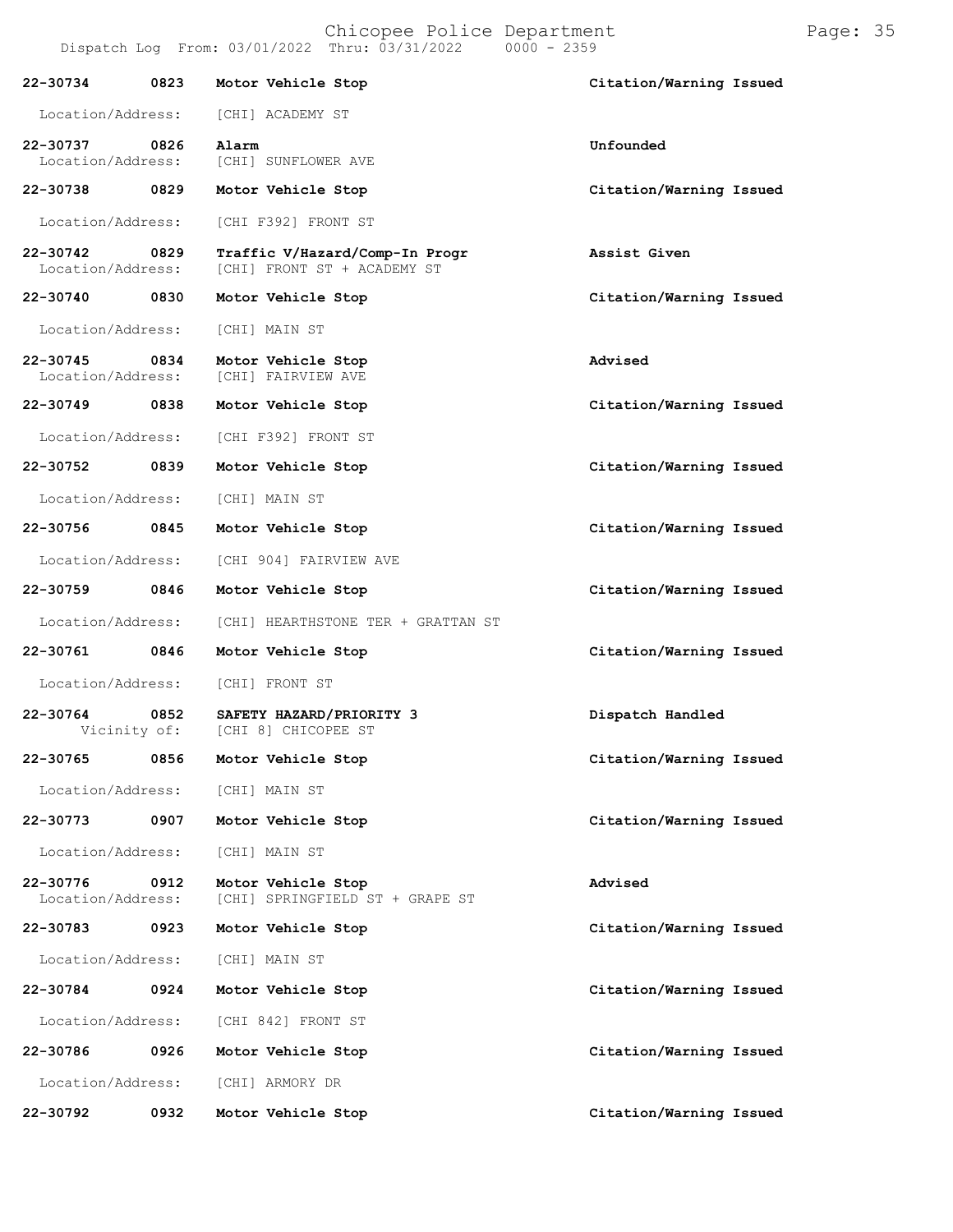|                                   |      | Chicopee Police Department<br>Dispatch Log From: 03/01/2022 Thru: 03/31/2022 0000 - 2359 |                         | Page: 36 |  |
|-----------------------------------|------|------------------------------------------------------------------------------------------|-------------------------|----------|--|
| Location/Address:                 |      | [CHI] ACADEMY ST                                                                         |                         |          |  |
| 22-30793<br>Location/Address:     | 0932 | Traffic Incident/Crash-Past<br>[CHI] HARDING ST + CHICOPEE ST                            | Report Made             |          |  |
| 22-30794                          | 0934 | Motor Vehicle Stop                                                                       | Verbal Warning Issued   |          |  |
| Location/Address:                 |      | [CHI 1002] EXCHANGE ST                                                                   |                         |          |  |
| 22-30799<br>Location/Address:     | 0940 | Alarm<br>[CHI 1578] GRANBY RD                                                            | False Alarm             |          |  |
| 22-30801                          | 0943 | Motor Vehicle Stop                                                                       | Citation/Warning Issued |          |  |
| Location/Address:                 |      | [CHI] MCKINSTRY AVE                                                                      |                         |          |  |
| 22-30804                          | 0943 | Motor Vehicle Stop                                                                       | Citation/Warning Issued |          |  |
| Location/Address:                 |      | [CHI 904] FAIRVIEW AVE                                                                   |                         |          |  |
| $22 - 30805$<br>Location/Address: | 0945 | Transport Service<br>[CHI 560] MEADOW ST                                                 | Assist Given            |          |  |
| 22-30807<br>Location/Address:     | 0945 | Misc-Non Urgent<br>[CHI 47] EAST ST                                                      | Report Made             |          |  |
| 22-30808                          | 0947 | Motor Vehicle Stop                                                                       | Verbal Warning Issued   |          |  |
| Location/Address:                 |      | [CHI 1002] EXCHANGE ST                                                                   |                         |          |  |
| 22-30810                          | 0950 | Motor Vehicle Stop                                                                       | Citation/Warning Issued |          |  |
| Location/Address:                 |      | [CHI] MAIN ST                                                                            |                         |          |  |
| 22-30812                          | 0953 | Motor Vehicle Stop                                                                       | Verbal Warning Issued   |          |  |
| Location/Address:                 |      | [CHI 1002] EXCHANGE ST                                                                   |                         |          |  |
| 22-30813<br>Location/Address:     | 0955 | Motor Vehicle Stop<br>[CHI] MCKINSTRY AVE                                                | Arrest Made             |          |  |
|                                   |      | 22-30816 1003 Motor Vehicle Stop                                                         | Citation/Warning Issued |          |  |
| Location/Address:                 |      | [CHI] MAIN ST                                                                            |                         |          |  |
| 22-30817                          | 1005 | Motor Vehicle Stop                                                                       | Verbal Warning Issued   |          |  |
| Location/Address:                 |      | [CHI] FRONT ST + DEPOT ST                                                                |                         |          |  |
| 22-30819                          | 1008 | Motor Vehicle Stop                                                                       | Citation/Warning Issued |          |  |
| Location/Address:                 |      | [CHI] FAIRVIEW AVE                                                                       |                         |          |  |
| 22-30822                          | 1014 | Motor Vehicle Stop                                                                       | Verbal Warning Issued   |          |  |
| Location/Address:                 |      | [CHI 1002] EXCHANGE ST                                                                   |                         |          |  |
| 22-30824                          | 1015 | Motor Vehicle Stop                                                                       | Citation/Warning Issued |          |  |
| Location/Address:                 |      | [CHI] MAIN ST                                                                            |                         |          |  |
| 22-30825                          | 1018 | Motor Vehicle Stop                                                                       | Citation/Warning Issued |          |  |
| Location/Address:                 |      | [CHI] FAIRVIEW AVE                                                                       |                         |          |  |
| 22-30827                          | 1025 | Motor Vehicle Stop                                                                       | Verbal Warning Issued   |          |  |
| Location/Address:                 |      | [CHI 1002] EXCHANGE ST                                                                   |                         |          |  |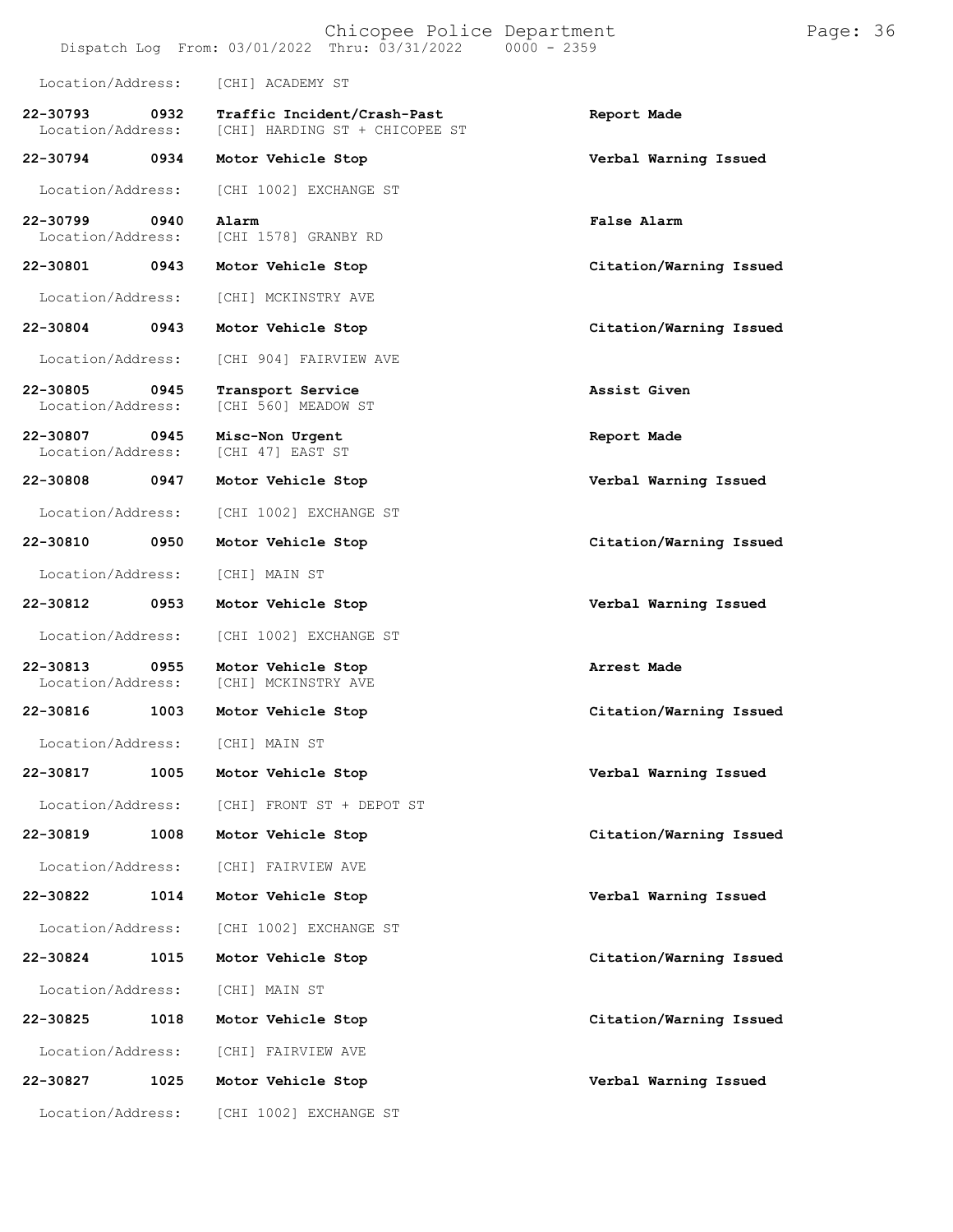|  |                                                | the state of the state of the state of the state of the state of the state of the state of the state of the state of the state of the state of the state of the state of the state of the state of the state of the state of t |               |  |
|--|------------------------------------------------|--------------------------------------------------------------------------------------------------------------------------------------------------------------------------------------------------------------------------------|---------------|--|
|  | Dispatch Log From: 03/01/2022 Thru: 03/31/2022 |                                                                                                                                                                                                                                | $0000 - 2359$ |  |
|  |                                                |                                                                                                                                                                                                                                |               |  |
|  |                                                |                                                                                                                                                                                                                                |               |  |

| 22-30829                          | 1026 | Motor Vehicle Stop                                        | Citation/Warning Issued |
|-----------------------------------|------|-----------------------------------------------------------|-------------------------|
| Location/Address:                 |      | [CHI] MAIN ST                                             |                         |
| 22-30831<br>Location/Address:     | 1027 | Pub Svc/Chk Well Being Urgent<br>[CHI] MADISON ST         | Unfounded               |
| 22-30832                          | 1030 | Motor Vehicle Stop                                        | Citation/Warning Issued |
| Location/Address:                 |      | [CHI] MOORE ST                                            |                         |
| 22-30837                          | 1037 | Motor Vehicle Stop                                        | Citation/Warning Issued |
| Location/Address:                 |      | [CHI] ACADEMY ST                                          |                         |
| 22-30838                          | 1038 | Motor Vehicle Stop                                        | Citation/Warning Issued |
| Location/Address:                 |      | [CHI] MAIN ST                                             |                         |
| 22-30842                          | 1047 | Motor Vehicle Stop                                        | Citation/Warning Issued |
| Location/Address:                 |      | [CHI] FAIRVIEW AVE                                        |                         |
| $22 - 30843$<br>Location/Address: | 1059 | Motor Vehicle Stop<br>[CHI] MOORE ST                      | Advised                 |
| 22-30845                          | 1106 | Motor Vehicle Stop                                        | Citation/Warning Issued |
| Location/Address:                 |      | [CHI] MAIN ST                                             |                         |
| 22-30846                          | 1110 | Motor Vehicle Stop                                        | Verbal Warning Issued   |
| Location/Address:                 |      | [CHI 1002] EXCHANGE ST                                    |                         |
| 22-30847<br>Location/Address:     | 1111 | Investigation/Follow Up<br>[CHI XP2057] MEADOW ST         | Advised                 |
| 22-30848                          | 1113 | Motor Vehicle Stop                                        | Citation/Warning Issued |
| Location/Address:                 |      | [CHI] ARMORY DR + ACADEMY ST                              |                         |
| 22-30850<br>Location/Address:     | 1114 | SAFETY HAZARD/PRIORITY 2<br>[CHI] MEADOW ST + LAWNDALE ST | Investigated            |
| 22-30851<br>Location/Address:     | 1119 | Traffic Incident/Crash-Past<br>[CHI F1342] CENTER ST      | Report Made             |
| 22-30852<br>Location/Address:     | 1122 | Motor Vehicle Stop<br>[CHI] FAIRVIEW AVE                  | Advised                 |
| 22-30853                          | 1123 | Motor Vehicle Stop                                        | Verbal Warning Issued   |
| Location/Address:                 |      | [CHI 1002] EXCHANGE ST                                    |                         |
| 22-30854                          | 1123 | Motor Vehicle Stop                                        | Citation/Warning Issued |
| Location/Address:                 |      | [CHI] MONTGOMERY ST                                       |                         |
| 22-30856                          | 1135 | Motor Vehicle Stop                                        | Verbal Warning Issued   |
| Location/Address:                 |      | [CHI 1002] EXCHANGE ST                                    |                         |
| 22-30860                          | 1137 | Motor Vehicle Stop                                        | Citation/Warning Issued |
| Location/Address:                 |      | [CHI] PENDLETON AVE                                       |                         |
| 22-30863                          | 1145 | Motor Vehicle Stop                                        | Citation/Warning Issued |
| Location/Address:                 |      | [CHI 832] PENDLETON AVE                                   |                         |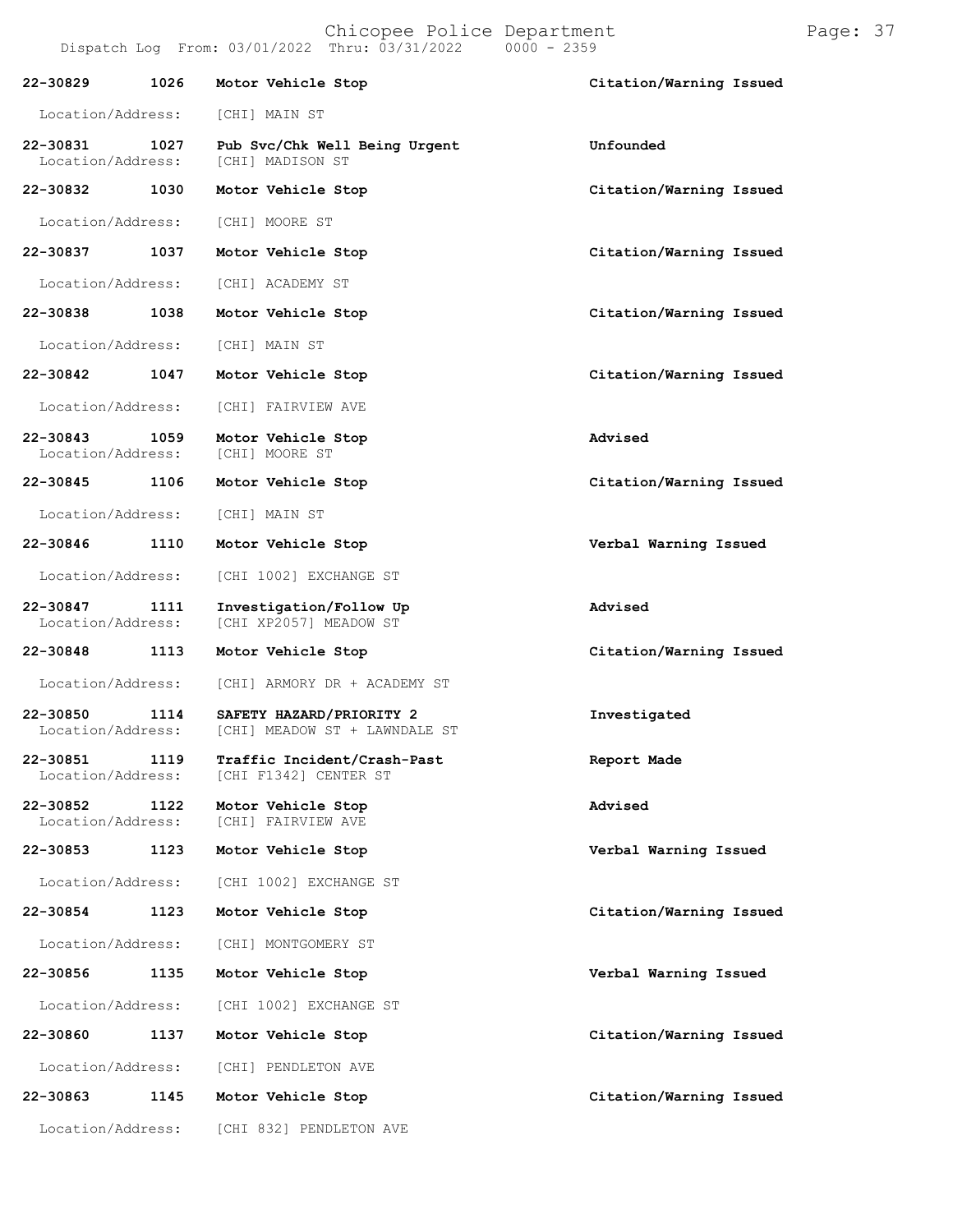| 22-30867                      | 1159 | Motor Vehicle Stop                                   | Verbal Warning Issued   |
|-------------------------------|------|------------------------------------------------------|-------------------------|
| Location/Address:             |      | [CHI F1212] FRONT ST                                 |                         |
| 22-30871<br>Vicinity of:      | 1206 | Traffic V/Hazard/Comp-Past<br>[CHI] CHATEAUGAY ST    | Services Rendered       |
| 22-30874<br>Vicinity of:      | 1217 | Pub Svc/Chk Well Being Urgent<br>[CHI 413] MAIN ST   | Advised                 |
| 22-30879                      | 1225 | Pub Svc/Chk Well Being Urgent                        | No Action Required      |
| Location/Address:             |      | [CHI 413] MAIN ST                                    |                         |
| 22-30881                      | 1233 | Motor Vehicle Stop                                   | Citation/Warning Issued |
| Location/Address:             |      | [CHI] CAREW ST                                       |                         |
| 22-30882<br>Location/Address: | 1236 | Alarm<br>[CHI] PROSPECT ST                           | False Alarm             |
| 22-30884<br>Location/Address: | 1243 | Traffic V/Hazard/Comp-Past<br><b>[CHI] SPRUCE ST</b> | Vehicle Towed           |
| 22-30888<br>Location/Address: | 1250 | Suspicious/Wanted-In Progress<br>[CHI] LAFAYETTE ST  | Advised                 |
| 22-30891                      | 1310 | Motor Vehicle Stop                                   | Citation/Warning Issued |
| Location/Address:             |      | [CHI] PENDLETON AVE                                  |                         |
| 22-30904                      | 1341 | Motor Vehicle Stop                                   | Citation/Warning Issued |
| Location/Address:             |      | [CHI 448] GRANBY RD                                  |                         |
| 22-30912<br>Location/Address: | 1348 | Assault In Progress<br>[CHI] SIMARD DR               | Report Made             |
| 22-30918<br>Location/Address: | 1402 | Abandoned 911 Call<br>[CHI 638] MEMORIAL DR          | Dispatch Handled        |
| 22-30919<br>Location/Address: | 1410 | Suspicious/Wanted-In Progress<br>[CHI] SOUTH ST      | Unfounded               |
| 22-30924<br>Location/Address: | 1433 | Service of a Summons<br>[CHI F1506] BURTON ST        | Not Served              |
| 22-30929                      | 1443 | Service Call Response                                | No Action Required      |
| Location/Address:             |      | [CHI F162] CENTER ST                                 |                         |
| 22-30934                      | 1450 | Motor Vehicle Stop                                   | Citation/Warning Issued |
| Location/Address:             |      | [CHI] FRONT ST                                       |                         |
| 22-30936<br>Location/Address: | 1504 | Suspicious/Wanted-In Progress<br>[CHI] COLONIAL CIR  | Dispatch Handled        |
| 22-30937<br>Location/Address: | 1508 | Traffic V/Hazard/Comp-In Progr<br>[CHI] CHICOPEE ST  | Advised                 |
| 22-30943                      | 1526 | Motor Vehicle Stop                                   | Citation/Warning Issued |
| Location/Address:             |      | [CHI] WESTOVER RD                                    |                         |
| 22-30945<br>Location/Address: | 1528 | Abandoned 911 Call<br>[CHI 1460] MEMORIAL DR         | Dispatch Handled        |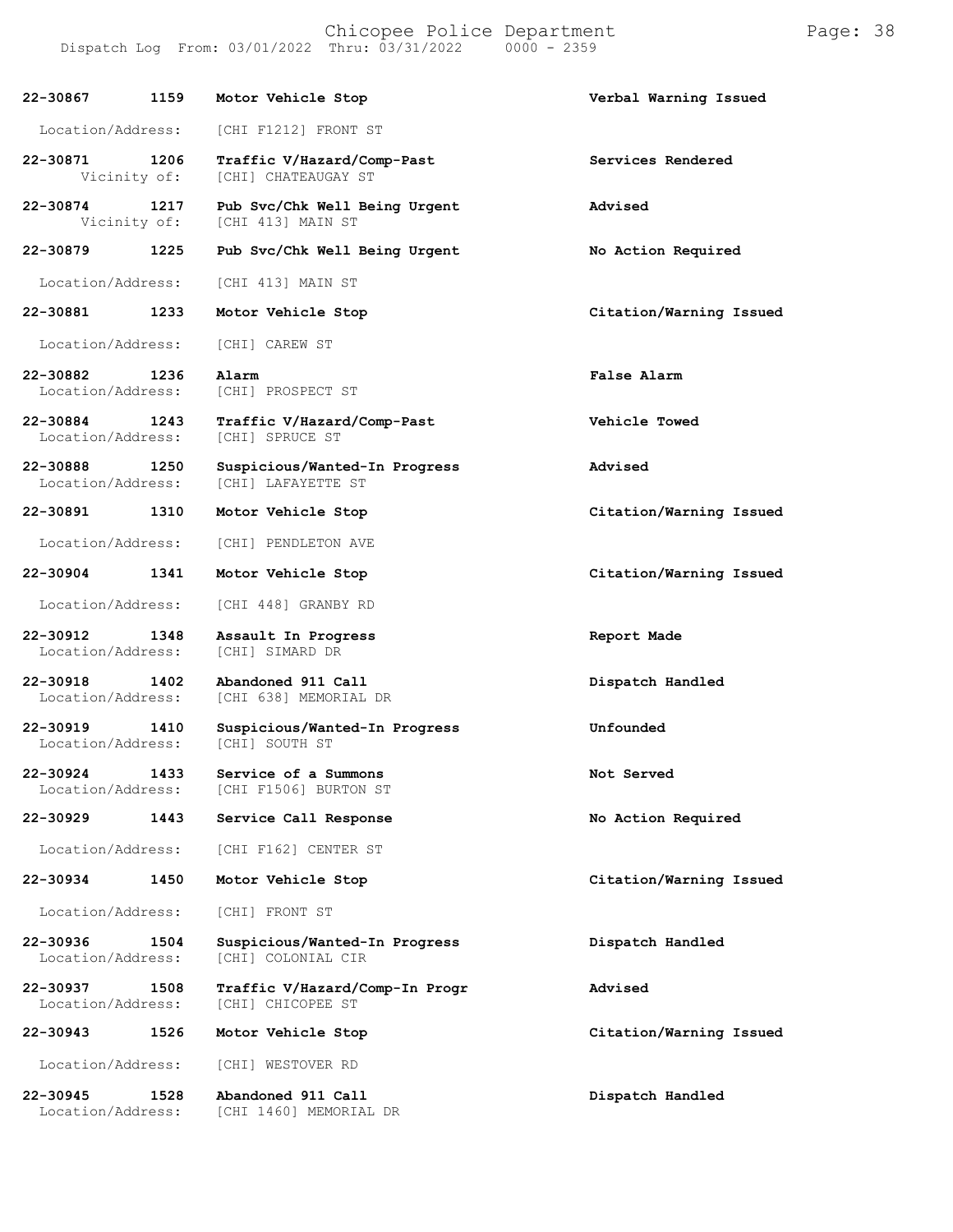#### Chicopee Police Department Page: 39 Dispatch Log From: 03/01/2022 Thru: 03/31/2022

**22-30958 1603 Pub Svc/Chk Well Being Urgent Report Made** [CHI] COLONIAL CIR **22-30963 1608 Abandoned 911 Call Dispatch Handled** [CHI F1493] CENTER ST **22-30966 1615 Motor Vehicle Stop Citation/Warning Issued** Location/Address: [CHI] BROADWAY + WALNUT ST **22-30970 1624 Disturbance/Nuisance/Past Services Rendered** [CHI 2123] ST ANTHONY ST **22-30982 1646 Suspicious/Wanted-In Progress Complaint Taken Care Of** Location/Address: [CHI] BELVIDERE ST **22-30984 1658 Abandoned 911 Call No Action Required** Location/Address: [CHI] EDGEWOOD AVE **22-30990 1712 Motor Vehicle Stop Citation/Warning Issued** Location/Address: [CHI] FULLER RD + OAKHILL CIR **22-30991 1714 Alarm False Alarm** [CHI 1197] MEMORIAL DR **22-30993 1716 Damage/Vand/Mischief/In Prog Report Made** [CHI] CHICOPEE ST **22-31000 1747 Investigation/Follow Up Arrest Made** [CHI 2498] CHURCH ST **22-31004 1757 Pub Svc/Chk Well Being Urgent Report Made** Location/Address: **22-31016 1835 Motor Vehicle Stop Citation/Warning Issued** Location/Address: [CHI] MCKINSTRY AVE + MEADOW ST **22-31031 1900 Transport Service Transport Complete** Location/Address: [CHI F182] CENTER ST **22-31033 1912 Pub Svc/Chk Well Being Urgent Dispatch Handled** [CHI F937] LITWIN LN **22-31038 1931 Administrative Dispatch Handled** [CHI F1556] EAST MAIN ST **22-31041 1943 Investigation/Follow Up Services Rendered** [CHI 2187] BROADWAY **22-31042 1943 Abandoned 911 Call Dispatch Handled** [CHI] CADDYSHACK DR **22-31046 1954 Motor Vehicle Stop Citation/Warning Issued** Location/Address: [CHI F740] FRONT ST **22-31049 2002 Disturbance/Nuisance/Past Advised** Location/Address: **22-31075 2131 Traffic V/Hazard/Comp-Past Unfounded** Location/Address: **22-31077 2132 Alarm False Alarm** Location/Address: [CHI 730] MEMORIAL DR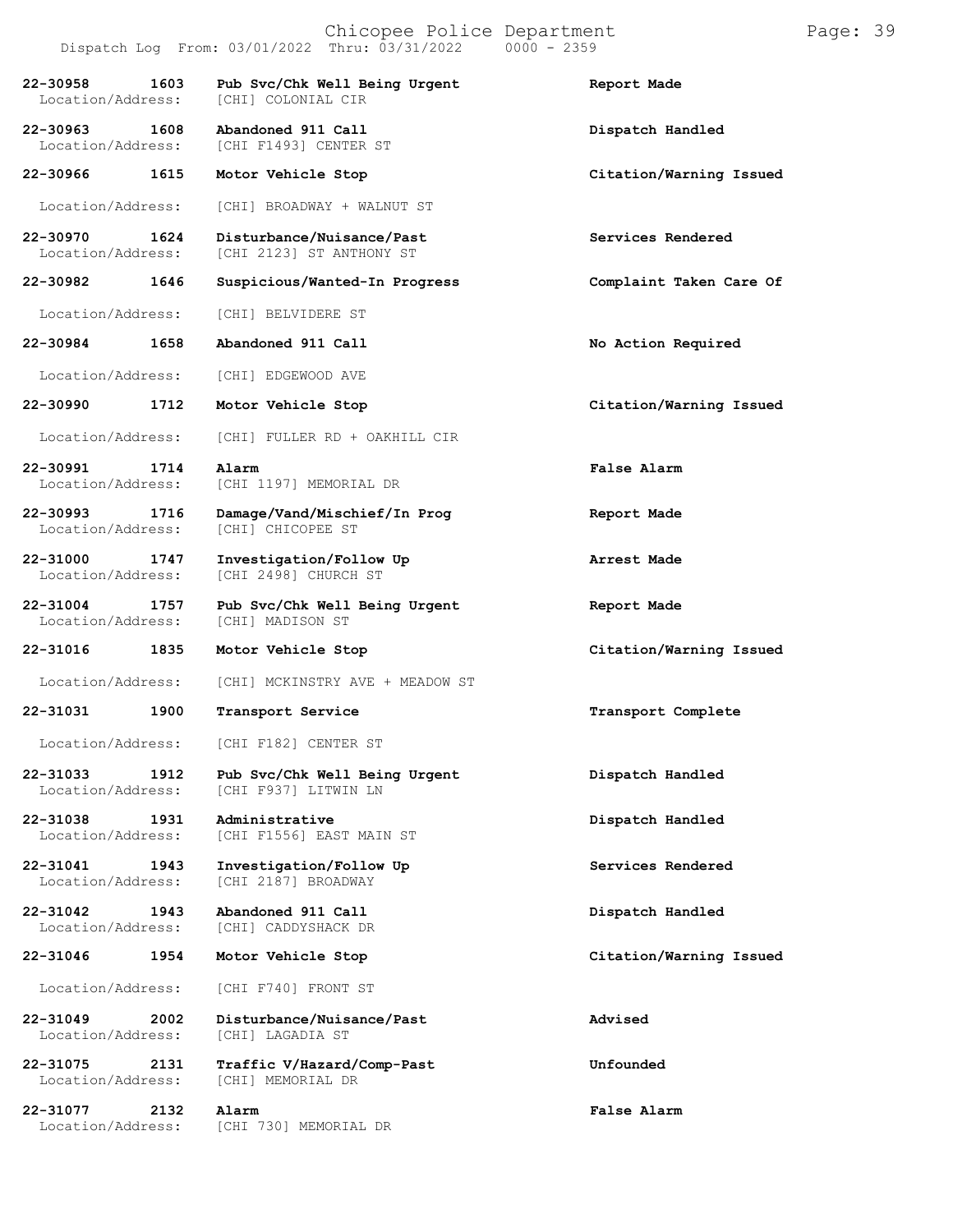#### Chicopee Police Department Frage: 40 Dispatch Log From: 03/01/2022 Thru: 03/31/2022 0000 - 2359

| 22-31082 2150                      |      | Administrative<br>Location: [CHI] SPRINGFIELD STATE                 | Assist Given               |
|------------------------------------|------|---------------------------------------------------------------------|----------------------------|
| 22-31085                           | 2216 | Traffic V/Hazard/Comp-Past                                          | Complaint Taken Care Of    |
| Location/Address:                  |      | [CHI 938] MEMORIAL DR                                               |                            |
| 22-31097 2311<br>Location/Address: |      | Administrative<br>[CHI 2498] CHURCH ST                              | Advised                    |
| 22-31101 2329<br>Vicinity of:      |      | Pub Svc/Chk Well Being Urgent<br>[CHI 2154] GRAPE ST                | Advised                    |
| 22-31102                           | 2338 | Trespass/Unwanted-In Progress                                       | Complaint Taken Care Of    |
| Location/Address:                  |      | [CHI 288] MONTGOMERY ST                                             |                            |
| 22-31105 2345<br>Location/Address: |      | Alarm<br>[CHI 730] MEMORIAL DR                                      | False Alarm                |
| 22-31106 2354                      |      | Disturbance/Nuisance/Past<br>Location/Address: [CHI F175] DWIGHT ST | Could not Locate           |
| For Date: $03/09/2022 -$ Wednesday |      |                                                                     |                            |
| 22-31120                           | 0013 | Motor Vehicle Stop                                                  | Citation/Warning Issued    |
| Location/Address:                  |      | [CHI] SHAWINIGAN DR                                                 |                            |
| 22-31123                           | 0017 | Motor Vehicle Stop                                                  | Criminal Complaint Request |
| Location/Address:                  |      | [CHI F1420] GRANBY RD                                               |                            |
| 22-31127 0029                      |      | Motor Vehicle Stop                                                  | Citation/Warning Issued    |
| Location/Address:                  |      | [CHI] EAST MAIN ST + GLENDALE ST                                    |                            |
| 22-31129<br>Location/Address:      | 0036 | Motor Vehicle Stop<br>[CHI] YELLE ST + MASSACHUSETTS AVE            | Advised                    |
| 22-31140<br>Location/Address:      | 0106 | Disturbance/Nuisance/Past<br>[CHI] ELLEN AVE                        | Unfounded                  |
| 22-31149                           | 0132 | Motor Vehicle Stop                                                  | Citation/Warning Issued    |
| Location/Address:                  |      | [CHI] MEADOW ST + THOMAS ST                                         |                            |
| 22-31150                           | 0134 | Suspicious/Wanted-In Progress                                       | No Action Required         |
| Location/Address:                  |      | [CHI 1761] MEMORIAL DR                                              |                            |
| 22-31156<br>Location/Address:      | 0155 | Alarm<br>[CHI 297] JAMES ST                                         | False Alarm                |
| 22-31166<br>Location/Address:      | 0219 | Abandoned 911 Call<br>[CHI 540] LUDLOW PARK DR                      | Could not Locate           |
| 22-31196<br>Location/Address:      | 0509 | Trespass/Unwanted-In Progress<br>[CHI 639] MEMORIAL DR              | Advised                    |
| 22-31199<br>Location/Address:      | 0535 | Abandoned 911 Call<br>[CHI] MONTGOMERY ST                           | Dispatch Handled           |
| 22-31201<br>Location/Address:      | 0549 | Abandoned 911 Call<br>[CHI] MONTGOMERY ST                           | Dispatch Handled           |

**22-31206 0632 Disturbance/Nuisance/Past No Action Required**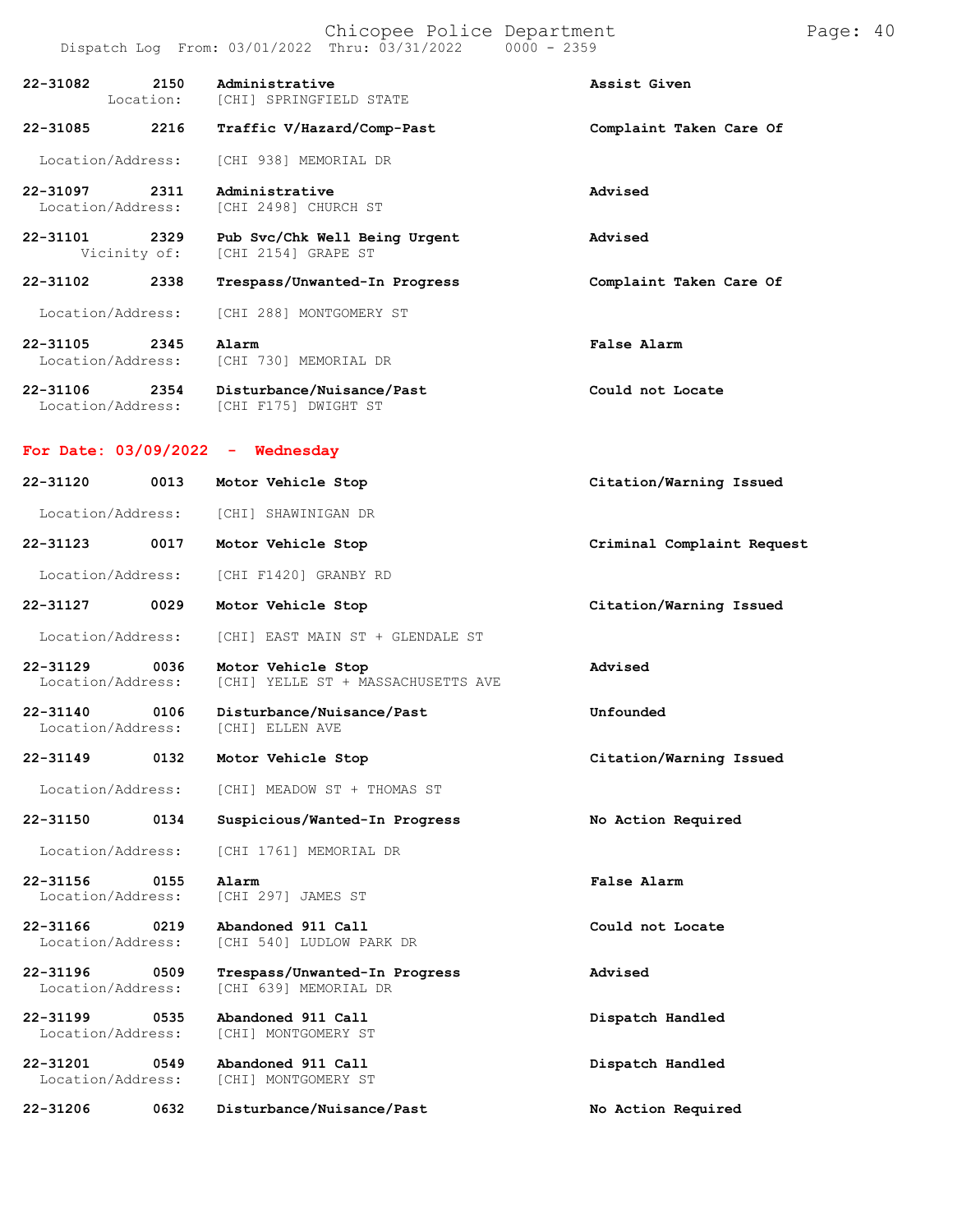|                                   |                   | Chicopee Police Department<br>Dispatch Log From: 03/01/2022 Thru: 03/31/2022 | $0000 - 2359$           | Page: 41 |  |
|-----------------------------------|-------------------|------------------------------------------------------------------------------|-------------------------|----------|--|
| Location/Address:                 |                   | [CHI] CHICOPEE ST                                                            |                         |          |  |
| 22-31207                          | 0638<br>Location: | Investigation/Follow Up<br>[CHI F1] SPRINGFIELD                              | Report Made             |          |  |
| 22-31217<br>Location/Address:     | 0704              | SAFETY HAZARD/PRIORITY 2<br>[CHI] MONTVILLE ST                               | Services Rendered       |          |  |
| 22-31215<br>Location/Address:     | 0705              | Service of a Summons<br>[CHI] STONINA DR                                     | Served in Hand          |          |  |
| 22-31218                          | 0709              | Trespass/Unwanted-In Progress                                                | Complaint Taken Care Of |          |  |
| Location/Address:                 |                   | [CHI 242] CHICOPEE ST                                                        |                         |          |  |
| 22-31222<br>Location/Address:     | 0724              | Service of a Summons<br>[CHI] SCHOOL ST                                      | Not Served              |          |  |
| 22-31225<br>Location/Address:     | 0731              | Alarm<br>[CHI 897] TRILBY AVE                                                | False Alarm             |          |  |
| 22-31227<br>Location/Address:     | 0737              | Service of a Summons<br>[CHI] CASINO AVE                                     | Served in Hand          |          |  |
| 22-31249                          | 0829              | Motor Vehicle Stop                                                           | Citation/Warning Issued |          |  |
| Location/Address:                 |                   | [CHI] FAIRVIEW AVE + ACADEMY ST                                              |                         |          |  |
| 22-31252                          | 0835              | Motor Vehicle Stop                                                           | Citation/Warning Issued |          |  |
| Location/Address:                 |                   | [CHI 842] FRONT ST                                                           |                         |          |  |
| 22-31254<br>Location/Address:     | 0839              | Motor Vehicle Stop<br>[CHI] FAIRVIEW AVE + MOORE ST                          | Advised                 |          |  |
| 22-31257<br>Location/Address:     | 0842              | Traffic Incident/Crash-Past<br>[CHI F57] BROADWAY                            | Advised                 |          |  |
| 22-31261                          | 0846              | Disturbance/Nuisance/Past                                                    | Complaint Taken Care Of |          |  |
| Location/Address:                 |                   | [CHI] EDBERT ST                                                              |                         |          |  |
| 22-31259                          | 0847              | Motor Vehicle Stop                                                           | Citation/Warning Issued |          |  |
| Location/Address:                 |                   | [CHI F392] FRONT ST                                                          |                         |          |  |
| 22-31263                          | 0854              | Motor Vehicle Stop                                                           | Citation/Warning Issued |          |  |
| Location/Address:                 |                   | [CHI] FAIRVIEW AVE + MOORE ST                                                |                         |          |  |
| $22 - 31264$<br>Location/Address: | 0857              | Harassment/Stalk/Threat-In Pro<br>[CHI] OLIVINE ST                           | Arrest Made             |          |  |
| $22 - 31265$<br>Location/Address: | 0859              | Service of a Summons<br>[CHI] SCHOOL ST                                      | Not Served              |          |  |
| 22-31267                          | 0904              | Motor Vehicle Stop                                                           | Citation/Warning Issued |          |  |
| Location/Address:                 |                   | [CHI] FAIRVIEW AVE + MOORE ST                                                |                         |          |  |
| 22-31270<br>Location/Address:     | 0906              | Alarm<br>[CHI F464] PARK ST                                                  | False Alarm             |          |  |
| 22-31273                          | 0911              | Abandoned 911 Call                                                           | No Action Required      |          |  |
| Location/Address:                 |                   | [CHI] EXCHANGE ST                                                            |                         |          |  |
| 22-31275                          | 0916              | Administrative                                                               | No Action Required      |          |  |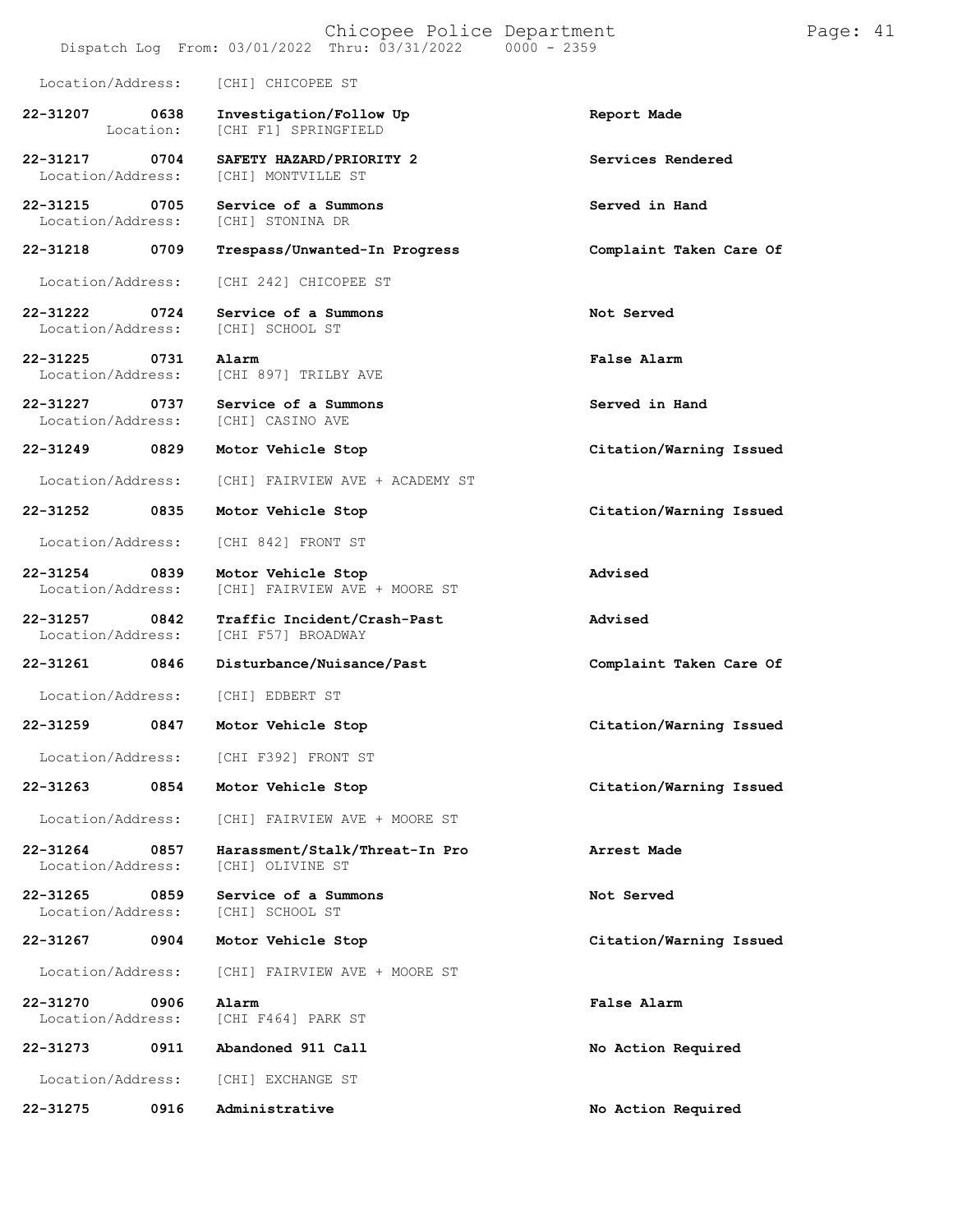|                               |      | Chicopee Police Department<br>Dispatch Log From: 03/01/2022 Thru: 03/31/2022 | $0000 - 2359$           | Page: 42 |  |
|-------------------------------|------|------------------------------------------------------------------------------|-------------------------|----------|--|
| Location/Address:             |      | [CHI] CENTER ST                                                              |                         |          |  |
| 22-31277<br>Location/Address: | 0920 | Abandoned 911 Call<br>[CHI] MEMORIAL DR                                      | Dispatch Handled        |          |  |
| 22-31279<br>Location/Address: | 0920 | Abandoned 911 Call<br>[CHI 605] MEETINGHOUSE RD                              | Dispatch Handled        |          |  |
| 22-31280<br>Location/Address: | 0928 | Motor Vehicle Stop<br>[CHI] FAIRVIEW AVE + MOORE ST                          | Advised                 |          |  |
| 22-31284                      | 0933 | Motor Vehicle Stop                                                           | No Action Required      |          |  |
| Location/Address:             |      | [CHI] FAIRVIEW AVE + HAFEY ST                                                |                         |          |  |
| 22-31285                      | 0934 | Motor Vehicle Stop                                                           | No Action Required      |          |  |
| Location/Address:             |      | [CHI] FAIRVIEW AVE + HAFEY ST                                                |                         |          |  |
| 22-31286                      | 0936 | Motor Vehicle Stop                                                           | Citation/Warning Issued |          |  |
| Location/Address:             |      | [CHI] FAIRVIEW AVE + HAFEY ST                                                |                         |          |  |
| 22-31288                      | 0942 | Abandoned 911 Call                                                           | No Action Required      |          |  |
| Location/Address:             |      | [CHI] SHAWINIGAN DR                                                          |                         |          |  |
| 22-31291                      | 0949 | Motor Vehicle Stop                                                           | Citation/Warning Issued |          |  |
| Location/Address:             |      | [CHI] FAIRVIEW AVE + MOORE ST                                                |                         |          |  |
| 22-31296                      | 1001 | Motor Vehicle Stop                                                           | Citation/Warning Issued |          |  |
| Location/Address:             |      | [CHI] PROSPECT ST                                                            |                         |          |  |
| 22-31297                      | 1003 | Motor Vehicle Stop                                                           | Citation/Warning Issued |          |  |
| Location/Address:             |      | [CHI] FAIRVIEW AVE + VAN HORN ST                                             |                         |          |  |
| 22-31298<br>Location/Address: | 1010 | Traffic V/Hazard/Comp-Past<br>[CHI 598] GREENWOOD TER                        | Advised                 |          |  |
| 22-31299                      | 1013 | Motor Vehicle Stop                                                           | Citation/Warning Issued |          |  |
| Location/Address:             |      | [CHI] FAIRVIEW AVE + MOORE ST                                                |                         |          |  |
| 22-31300                      | 1014 | Motor Vehicle Stop                                                           | Citation/Warning Issued |          |  |
| Location/Address:             |      | [CHI 305] MONTCALM ST                                                        |                         |          |  |
| 22-31304                      | 1023 | Motor Vehicle Stop                                                           | Citation/Warning Issued |          |  |
| Location/Address:             |      | [CHI] PROSPECT ST                                                            |                         |          |  |
| 22-31305<br>Location/Address: | 1025 | Motor Vehicle Stop<br>[CHI] GRANBY RD                                        | Advised                 |          |  |
| 22-31307                      | 1032 | Motor Vehicle Stop                                                           | Citation/Warning Issued |          |  |
| Location/Address:             |      | [CHI 1396] BUCKLEY BLVD                                                      |                         |          |  |
| 22-31310<br>Location/Address: | 1042 | Abandoned 911 Call<br>[CHI 1643] HAYNES CIR                                  | Dispatch Handled        |          |  |
| 22-31311                      | 1045 | Motor Vehicle Stop                                                           | Citation/Warning Issued |          |  |
| Location/Address:             |      | [CHI] DALE ST                                                                |                         |          |  |
| 22-31313                      | 1045 | Abandoned 911 Call                                                           | Dispatch Handled        |          |  |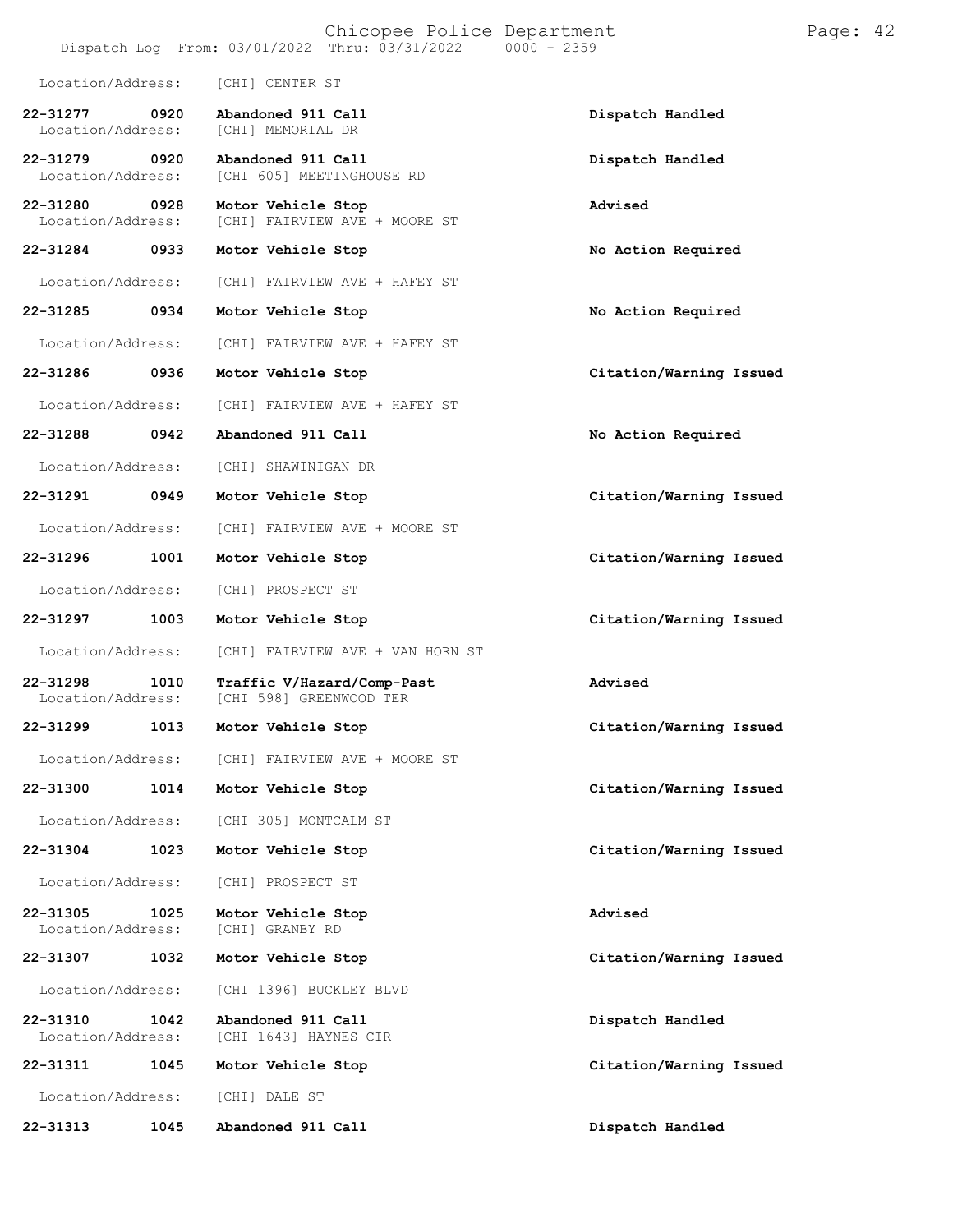|                               |      | Chicopee Police Department<br>Dispatch Log From: $03/01/2022$ Thru: $03/31/2022$<br>$0000 - 2359$ |                         | Page: 43 |  |
|-------------------------------|------|---------------------------------------------------------------------------------------------------|-------------------------|----------|--|
| Location/Address:             |      | [CHI 1643] HAYNES CIR                                                                             |                         |          |  |
| 22-31317                      | 1054 | Motor Vehicle Stop                                                                                | Citation/Warning Issued |          |  |
| Location/Address:             |      | [CHI] DALE ST                                                                                     |                         |          |  |
| 22-31323<br>Location/Address: | 1105 | Abandoned 911 Call<br>[CHI 422] GRANBY RD                                                         | Dispatch Handled        |          |  |
| 22-31324                      | 1108 | Motor Vehicle Stop                                                                                | Citation/Warning Issued |          |  |
| Location/Address:             |      | [CHI] DALE ST                                                                                     |                         |          |  |
| 22-31325<br>Location/Address: | 1110 | Motor Vehicle Stop<br>[CHI] FAIRVIEW AVE + MOORE ST                                               | Advised                 |          |  |
| 22-31331<br>Location/Address: | 1124 | Motor Vehicle Stop<br>[CHI] FAIRVIEW AVE + MOORE ST                                               | Advised                 |          |  |
| 22-31335<br>Location/Address: | 1134 | Pub Svc/Chk Well Being Urgent<br>[CHI] COLONIAL CIR                                               | Advised                 |          |  |
| 22-31337<br>Location/Address: | 1135 | Abandoned 911 Call<br>[CHI] NONOTUCK AVE                                                          | Dispatch Handled        |          |  |
| 22-31343<br>Location/Address: | 1151 | Abandoned 911 Call<br>[CHI] PENDLETON AVE                                                         | Dispatch Handled        |          |  |
| 22-31342                      | 1152 | Motor Vehicle Stop                                                                                | Citation/Warning Issued |          |  |
| Location/Address:             |      | [CHI] WESTOVER RD                                                                                 |                         |          |  |
| 22-31344                      | 1152 | Transport Service                                                                                 | Transport Complete      |          |  |
| Location/Address:             |      | [CHI F825] CHURCH ST                                                                              |                         |          |  |
| 22-31352                      | 1223 | Motor Vehicle Stop                                                                                | Citation/Warning Issued |          |  |
| Location/Address:             |      | [CHI] FAIRVIEW AVE                                                                                |                         |          |  |
| 22-31355                      | 1238 | Motor Vehicle Stop                                                                                | Citation/Warning Issued |          |  |
| Location/Address:             |      | [CHI] FAIRVIEW AVE                                                                                |                         |          |  |
| 22-31364<br>Location/Address: | 1306 | Abandoned 911 Call<br>[CHI] CASEY DR                                                              | Dispatch Handled        |          |  |
| 22-31365                      | 1311 | Motor Vehicle Stop                                                                                | Citation/Warning Issued |          |  |
| Location/Address:             |      | [CHI] FAIRVIEW AVE                                                                                |                         |          |  |
| 22-31366<br>Location/Address: | 1316 | Pub Svc/Chk Well Being Urgent<br>[CHI] EAST MAIN ST                                               | Unfounded               |          |  |
| 22-31369<br>Location/Address: | 1325 | Traffic Incident/Crash<br>[CHI F863] NEW LUDLOW RD                                                | Advised                 |          |  |
| 22-31374                      | 1333 | Motor Vehicle Stop                                                                                | Citation/Warning Issued |          |  |
| Location/Address:             |      | [CHI F740] FRONT ST                                                                               |                         |          |  |
| 22-31378                      | 1343 | Motor Vehicle Stop                                                                                | Citation/Warning Issued |          |  |
| Location/Address:             |      | [CHI F740] FRONT ST                                                                               |                         |          |  |
| 22-31387<br>Location/Address: | 1403 | Fraud/Deception<br>[CHI] HOLIDAY CIR                                                              | Advised                 |          |  |

**22-31388 1409 Motor Vehicle Stop Citation/Warning Issued**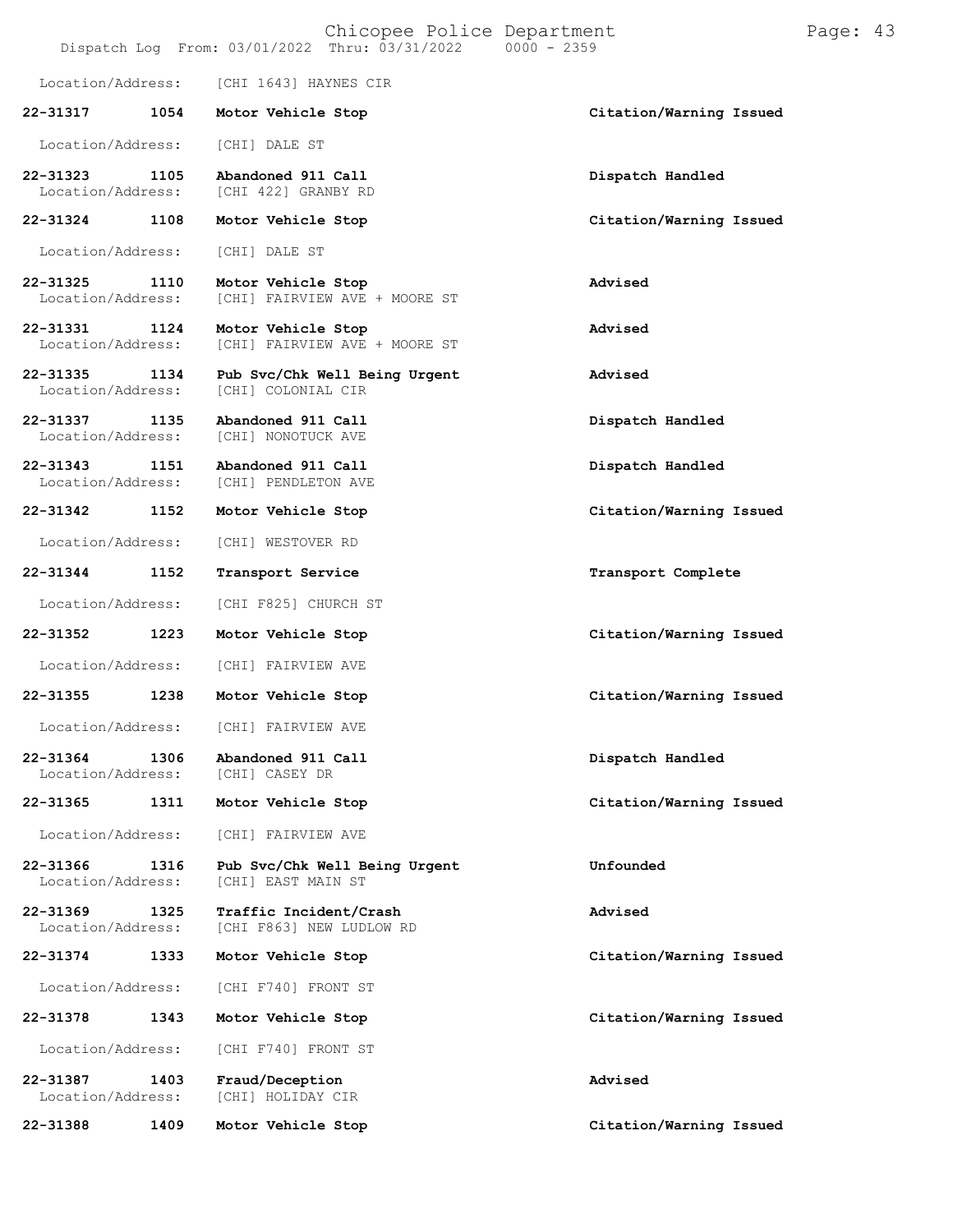| Location/Address:                     |                   | [CHI] PENDLETON AVE                                         |                              |
|---------------------------------------|-------------------|-------------------------------------------------------------|------------------------------|
| $22 - 31400$                          | 1434<br>Location: | Abandoned 911 Call<br>[CHI] VALIER Dr                       | Dispatch Handled             |
| 22-31407                              | 1453              | Motor Vehicle Stop                                          | Citation/Warning Issued      |
| Location/Address:                     |                   | [CHI 671] MEMORIAL DR                                       |                              |
| 22-31416                              | 1511              | Traffic V/Hazard/Comp-In Progr                              | Complaint Taken Care Of      |
| Location/Address:                     |                   | [CHI] BAY STATE RD                                          |                              |
| 22-31415                              | 1514              | Motor Vehicle Stop                                          | Verbal Warning Issued        |
| Location/Address:                     |                   | [CHI] BURNETT RD                                            |                              |
| $22 - 31417$<br>Location/Address:     | 1517              | Pub Svc/Chk Well Being Urgent<br>[CHI] CHICOPEE ST          | Could not Locate             |
| 22-31421                              | 1523              | Motor Vehicle Stop                                          | Citation/Warning Issued      |
| Location/Address:                     |                   | [CHI] COLLEGE ST                                            |                              |
| 22-31422                              | 1524              | Motor Vehicle Stop                                          | Citation/Warning Issued      |
| Location/Address:                     |                   | [CHI] BURNETT RD                                            |                              |
| 22-31428<br>Location/Address:         | 1543              | Fraud/Deception<br>[CHI] GRANBY RD                          | Advised                      |
| 22-31430<br>1550<br>Location/Address: |                   | Abandoned 911 Call<br>[CHI] MONTGOMERY ST                   | Dispatch Handled             |
| 22-31458                              | 1637              | Traffic V/Hazard/Comp-In Progr                              | Complaint Taken Care Of      |
| Location/Address:                     |                   | [CHI 1287] BROADCAST CTR                                    |                              |
| $22 - 31466$<br>Location/Address:     | 1654              | Harassment/Stalk/Threat-Past<br>[CHI F1088] MEMORIAL DR     | Report Made                  |
| 22-31463                              | 1656              | Motor Vehicle Stop                                          | Citation/Warning Issued      |
| Location/Address:                     |                   | [CHI F1440] MEMORIAL DR                                     |                              |
| 22-31472<br>Location/Address:         | 1708              | <b>ADMINISTRATIVE</b><br>[CHI 2498] CHURCH ST               | Report Made                  |
| $22 - 31469$<br>Location/Address:     | 1711              | Damage/Vand/Mischief/Past<br>[CHI 140] LINDEN ST            | Report Made                  |
| 22-31490<br>Vicinity of:              | 1802              | Traffic V/Hazard/Comp-Past<br>[CHI] JAMES ST + OLD JAMES ST | Report Made                  |
| 22-31497                              | 1819              | Traffic Incident/Crash                                      | Taken/Referred /Other/Agency |
| Vicinity of:                          |                   | [CHI 1191] MEMORIAL DR                                      |                              |
| 22-31501                              | 1845              | Motor Vehicle Stop                                          | Citation/Warning Issued      |
| Location/Address:                     |                   | [CHI] CHICOPEE ST + SPRINGFIELD ST                          |                              |
| 22-31502<br>Location/Address:         | 1847              | Warrant Service<br>[CHI F955] MEMORIAL DR                   | Unfounded                    |
| 22-31507<br>Location/Address:         | 1900              | Structure Fire<br>[CHI 1658] SPRINGFIELD ST                 | Assist Given                 |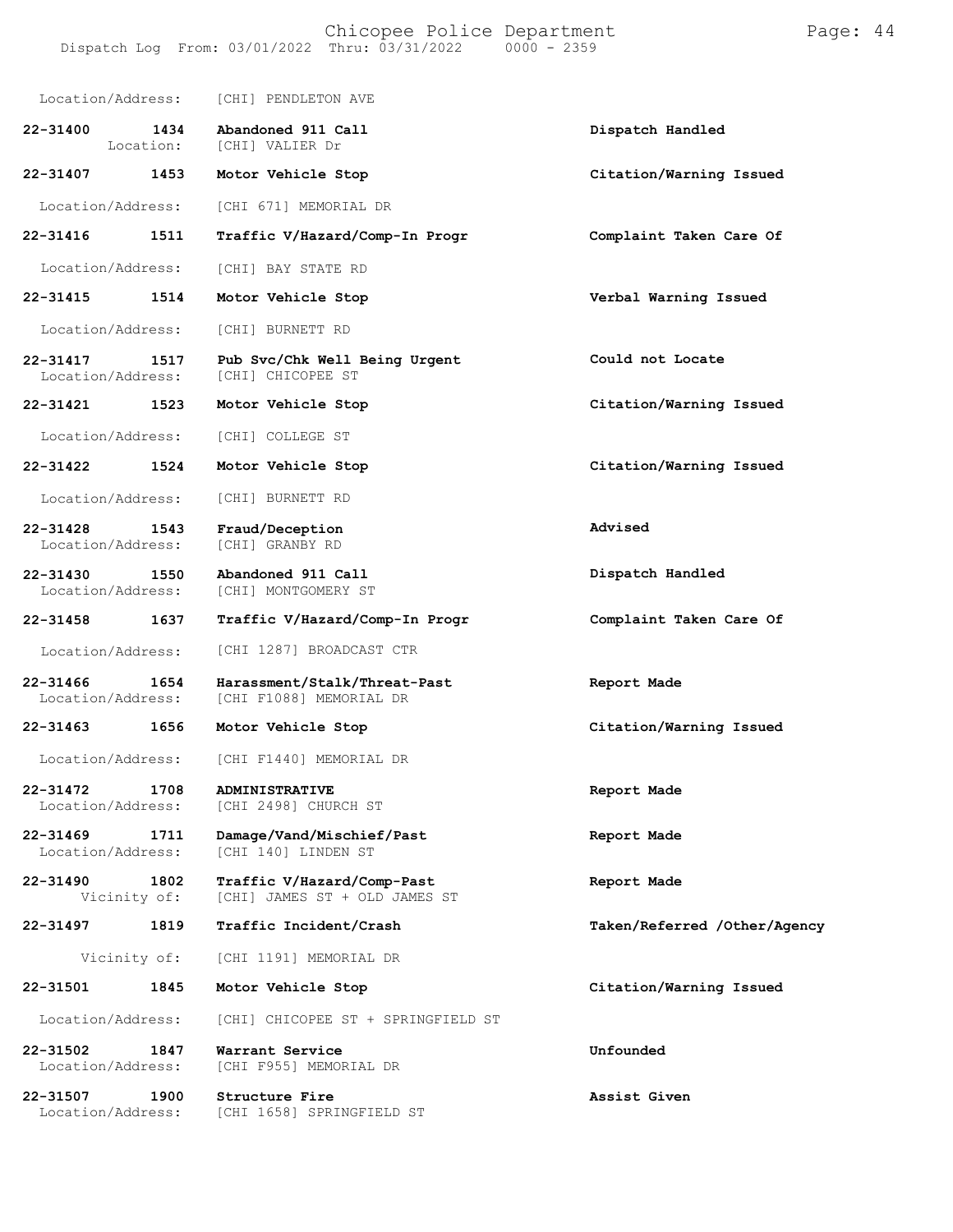|                                    |                   | Dispatch Log From: $03/01/2022$ Thru: $03/31/2022$ 0000 - 2359                                 |                             |
|------------------------------------|-------------------|------------------------------------------------------------------------------------------------|-----------------------------|
| 22-31509                           | 1909              | Abandoned 911 Call                                                                             | Cancelled/Cancelled enroute |
| Location/Address:                  |                   | [CHI] SANDERS ST                                                                               |                             |
| 22-31511 1912<br>Location/Address: |                   | Theft/Larceny-Past<br>[CHI] COLONIAL CIR                                                       | Advised                     |
| $22 - 31512$<br>Location/Address:  | 1921              | Abandoned 911 Call<br>[CHI] SPRINGFIELD ST                                                     | Dispatch Handled            |
| $22 - 31525$<br>Location/Address:  | 1945              | Abandoned 911 Call<br>[CHI F1104] FAIRVIEW AVE                                                 | Dispatch Handled            |
| 22-31543                           | 2122<br>Location: | Pub Svc/Chk Well Being Urgent Assist Given<br>[CHI] BRIDGE BETWEEN CHICOPEE STREET AND NEWS 22 |                             |
| 22-31550<br>Vicinity of:           | 2150              | Traffic V/Hazard/Comp-In Progr<br>[CHI 2171] GRANBY RD                                         | Assist Given                |
| 22-31556                           | 2211              | Suspicious/Wanted-In Progress                                                                  | Cancelled/Cancelled enroute |
| Location/Address:                  |                   | [CHI 1431] GRATTAN ST                                                                          |                             |
| 22-31557<br>Location/Address:      | 2214              | Pub Svc/Chk Well Being Urgent<br>[CHI 1499] GRANBY RD                                          | Assist Given                |
|                                    |                   | For Date: $03/10/2022 - Thursday$                                                              |                             |
| 22-31574                           | 0015              | Motor Vehicle Stop                                                                             | Citation/Warning Issued     |

|                                                   | Location/Address: [CHI] SHAWINIGAN DR                        |                            |
|---------------------------------------------------|--------------------------------------------------------------|----------------------------|
| 22-31583 0030                                     | Abandoned 911 Call                                           | No Action Required         |
| Location/Address:                                 | [CHI] LOMBARD ST                                             |                            |
| 22-31589 0039<br>Location/Address: [CHI] BROADWAY | Alarm                                                        | False Alarm                |
| 22-31595 0055                                     | Motor Vehicle Stop                                           | Citation/Warning Issued    |
| Vicinity of:                                      | [CHI F558] MEADOW ST                                         |                            |
| 22-31601 0115<br>Location/Address:                | Motor Vehicle Stop<br>[CHI 1191] MEMORIAL DR                 | Advised                    |
| 22-31647 0416<br>Location:                        | Warrant Service<br>[CHI] PAGE BLVD SPRINGFIELD               | Services Rendered          |
| 22-31650 0441                                     | Motor Vehicle Stop                                           | Criminal Complaint Request |
| Vicinity of:                                      | [CHI 276] CHICOPEE ST                                        |                            |
| 22-31660 0617<br>Location/Address:                | Traffic Incident/Crash<br>[CHI] WESTOVER RD + PADGETTE ST    | Report Made                |
| 22-31666 0703<br>Location/Address:                | Traffic V/Hazard/Comp-Past<br>[CHI 1943] BUCKLEY BLVD        | Removed Hazard             |
| 22-31668 0708<br>Location/Address:                | Abandoned 911 Call<br>[CHI] HIGH ST                          | Dispatch Handled           |
| 22-31667 0709                                     | Fire Alarm Testing<br>Location/Address: [CHI F937] LITWIN LN | Dispatch Handled           |
| 22-31669 0715<br>Location/Address:                | Service of a Summons<br>[CHI] SCHOOL ST                      | Served in Hand             |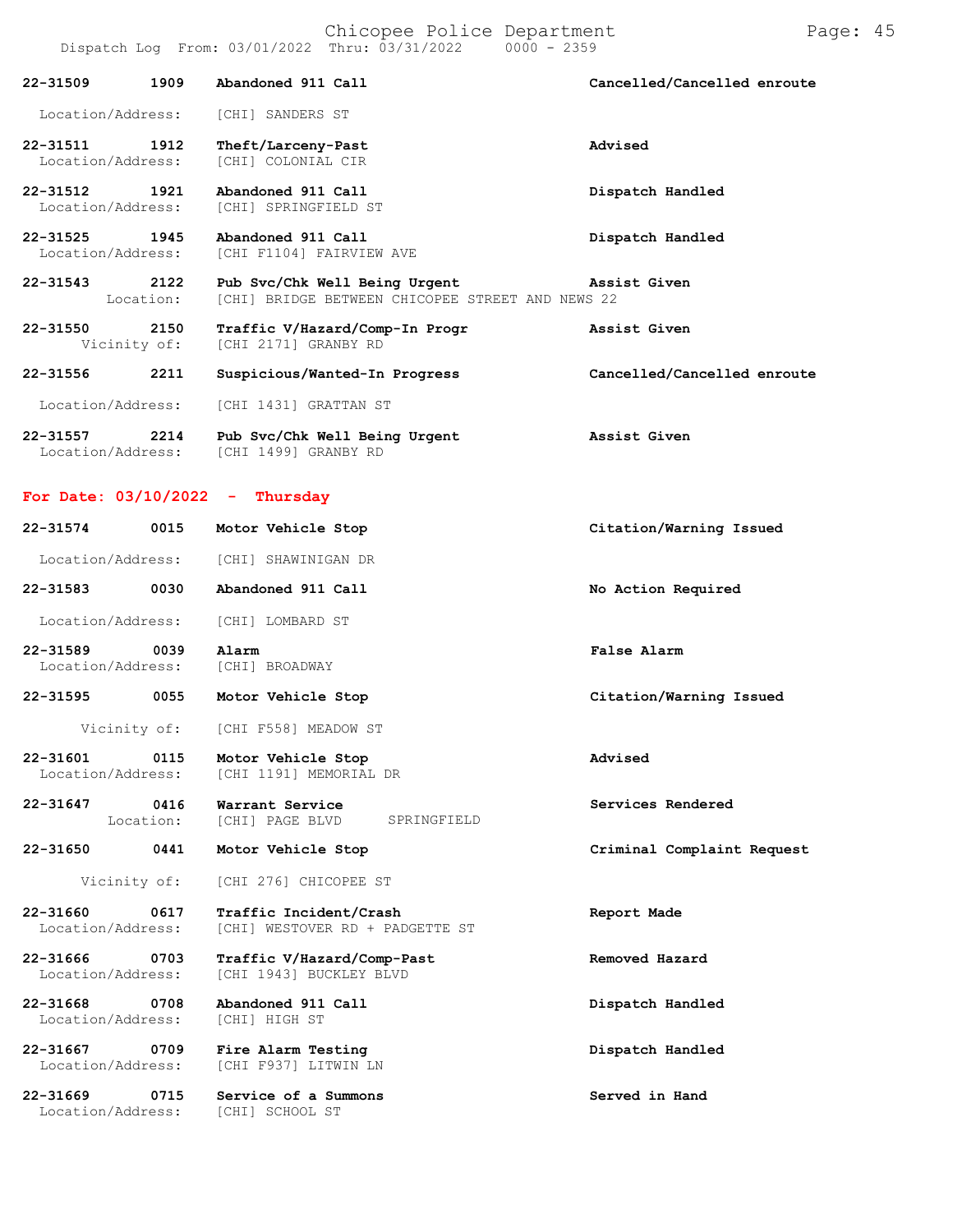|                                                       | Dispatch Log From: $03/01/2022$ Thru: $03/31/2022$ 0000 - 2359 |                            |
|-------------------------------------------------------|----------------------------------------------------------------|----------------------------|
| 22-31670<br>0717<br>Location/Address:                 | Pub Svc/Chk Well Being Urgent<br>[CHI] PENNSYLVANIA AVE        | Report Made                |
| 22-31672 0724                                         | Abandoned 911 Call<br>Location: [CHI] NO DISPATCHABLE LOCATION | Dispatch Handled           |
| 22-31677 0742<br>Location/Address:                    | Abandoned 911 Call<br>[CHI] PARENTEAU DR                       | Advised                    |
| 22-31685 0805<br>Location/Address:                    | Traffic V/Hazard/Comp-In Progr<br>[CHI] BURNETT RD             | Dispatch Handled           |
| 22-31693 0823                                         | Motor Vehicle Stop                                             | Citation/Warning Issued    |
| Location/Address:                                     | [CHI] FAIRVIEW AVE                                             |                            |
| 22-31701 0831                                         | Motor Vehicle Stop                                             | Citation/Warning Issued    |
| Location/Address:                                     | [CHI] ABBEY MEMORIAL DR                                        |                            |
| 22-31703 0836                                         | Motor Vehicle Stop                                             | Citation/Warning Issued    |
| Location/Address:                                     | [CHI] FAIRVIEW AVE + ACADEMY ST                                |                            |
| 22-31705 0844                                         | Motor Vehicle Stop                                             | Citation/Warning Issued    |
| Location/Address:                                     | [CHI 385] FRONT ST                                             |                            |
| 22-31707 0846                                         | Motor Vehicle Stop                                             | Citation/Warning Issued    |
| Location/Address:                                     | [CHI] FAIRVIEW AVE + MOORE ST                                  |                            |
| 22-31716 0858                                         | Motor Vehicle Stop                                             | Citation/Warning Issued    |
| Location/Address:                                     | [CHI] ABBEY MEMORIAL DR                                        |                            |
| 22-31717 0859                                         | Motor Vehicle Stop                                             | Citation/Warning Issued    |
| Location/Address:                                     | [CHI] FAIRVIEW AVE + HAFEY ST                                  |                            |
| 22-31724 0907 Abandoned 911 Call<br>Location/Address: | [CHI 1972] MEMORIAL DR                                         | Dispatch Handled           |
| 22-31723 0910 Motor Vehicle Stop<br>Location/Address: | [CHI] FAIRVIEW AVE + VAN HORN ST                               | Advised                    |
| 22-31727<br>0920                                      | Motor Vehicle Stop                                             | Citation/Warning Issued    |
| Location/Address:                                     | [CHI] FAIRVIEW AVE + VAN HORN ST                               |                            |
| 22-31730<br>0928<br>Location/Address:                 | Motor Vehicle Stop<br>[CHI] FAIRVIEW AVE + MOORE ST            | Advised                    |
| 22-31732<br>0928                                      | Harassment/Stalk/Threat-Past                                   | Criminal Complaint Request |
| Location/Address:                                     | [CHI] JOY ST                                                   |                            |
| 0933<br>22-31734                                      | Motor Vehicle Stop                                             | Citation/Warning Issued    |
| Location/Address:                                     | [CHI 1027] MEMORIAL DR                                         |                            |
| 22-31736<br>0938                                      | Motor Vehicle Stop                                             | Citation/Warning Issued    |
| Location/Address:                                     | [CHI] FAIRVIEW AVE + BONNEVILLE AVE                            |                            |
| 22-31738<br>0938<br>Location/Address:                 | Service of a Summons<br>[CHI] BELCHER ST                       | Served in Hand             |
|                                                       |                                                                |                            |

**22-31739 0941 Abandoned 911 Call Dispatch Handled**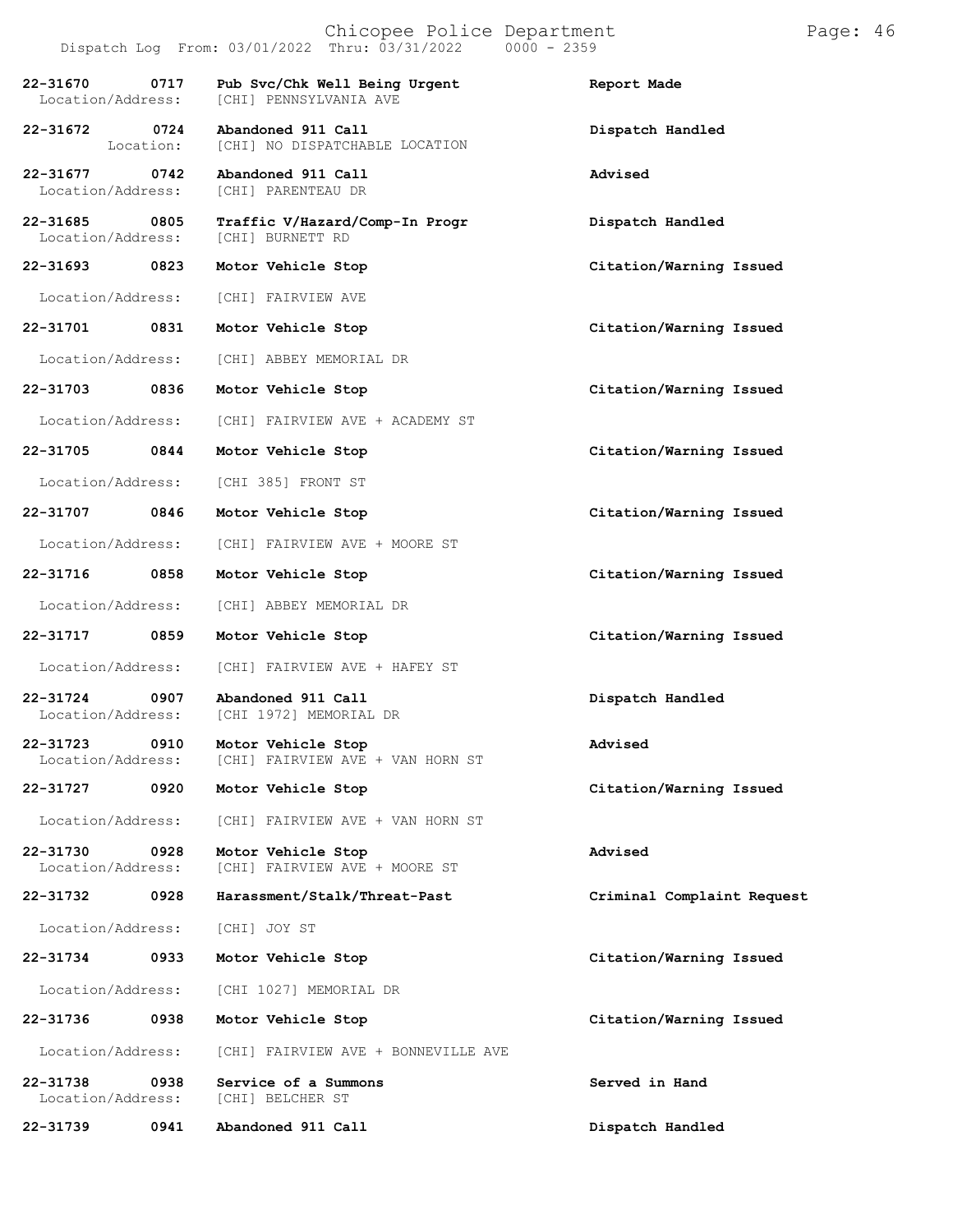| Chicopee Police Department<br>Page: 47<br>Dispatch Log From: 03/01/2022 Thru: 03/31/2022<br>$0000 - 2359$ |                                                     |                         |  |  |
|-----------------------------------------------------------------------------------------------------------|-----------------------------------------------------|-------------------------|--|--|
| Location/Address:                                                                                         | [CHI 1191] MEMORIAL DR                              |                         |  |  |
| 22-31741<br>0946                                                                                          | Motor Vehicle Stop                                  | Citation/Warning Issued |  |  |
| Location/Address:                                                                                         | [CHI] HONEYSUCKLE DR + WESTOVER RD                  |                         |  |  |
| $22 - 31753$<br>0947<br>Location/Address:                                                                 | Alarm<br>[CHI] HARRINGTON RD                        | False Alarm             |  |  |
| 22-31744<br>0949<br>Location/Address:                                                                     | Service of a Summons<br>[CHI] TELEGRAPH AVE         | Not Served              |  |  |
| 22-31746<br>0953<br>Location/Address:                                                                     | Service of a Summons<br>[CHI] BOULAY CIR            | Served in Hand          |  |  |
| 22-31747<br>0955                                                                                          | Motor Vehicle Stop                                  | Citation/Warning Issued |  |  |
| Location/Address:                                                                                         | [CHI] FAIRVIEW AVE + VAN HORN ST                    |                         |  |  |
| $22 - 31749$<br>0957<br>Location/Address:                                                                 | Animal/Injured/Hunted<br>[CHI] CRESCENT DR          | Dispatch Handled        |  |  |
| 22-31748<br>0959<br>Location/Address:                                                                     | Service of a Summons<br>[CHI] PENDLETON AVE         | Not Served              |  |  |
| 22-31754<br>1013                                                                                          | Motor Vehicle Stop                                  | Citation/Warning Issued |  |  |
| Location/Address:                                                                                         | [CHI] MEADOW ST + EMPIRE ST                         |                         |  |  |
| 22-31756<br>1039                                                                                          | Motor Vehicle Stop                                  | Citation/Warning Issued |  |  |
| Location/Address:                                                                                         | [CHI] EAST MAIN ST + ROBBINS RD                     |                         |  |  |
| 22-31759<br>1042<br>Location/Address:                                                                     | Alarm<br>[CHI] STEBBINS ST                          | False Alarm             |  |  |
| 22-31760<br>1044<br>Location/Address:                                                                     | Assault In Progress<br>[CHI F499] JOHNSON RD        | Report Made             |  |  |
| 22-31761<br>1046<br>Location/Address:                                                                     | Abandoned 911 Call<br>[CHI 887] MEMORIAL DR         | Dispatch Handled        |  |  |
| 22-31766<br>1056                                                                                          | Motor Vehicle Stop                                  | Citation/Warning Issued |  |  |
| Location/Address:                                                                                         | [CHI] MONTGOMERY ST                                 |                         |  |  |
| 22-31771<br>1106<br>Location/Address:                                                                     | Motor Vehicle Stop<br>[CHI] DALE ST                 | Advised                 |  |  |
| 22-31773<br>1107<br>Location/Address:                                                                     | Alarm<br>[CHI 414] MAIN ST                          | False Alarm             |  |  |
| 22-31777<br>1116<br>Location/Address:                                                                     | Abandoned 911 Call<br>[CHI 887] MEMORIAL DR         | Dispatch Handled        |  |  |
| 22-31778<br>1118<br>Location/Address:                                                                     | Motor Vehicle Stop<br>[CHI] CHICOPEE ST + GRANBY RD | Advised                 |  |  |
| 22-31779<br>1126                                                                                          | Motor Vehicle Stop                                  | Citation/Warning Issued |  |  |
| Location/Address:                                                                                         | [CHI] DALE ST                                       |                         |  |  |
| 22-31780<br>1126<br>Location/Address:                                                                     | Service of a Summons<br>[CHI] SPRINGFIELD ST        | Not Served              |  |  |
| 22-31784<br>1132<br>Location/Address:                                                                     | Suspicious/Wanted-Past<br>[CHI] RIVERVIEW TER       | Report Made             |  |  |
| 22-31785<br>1133<br>Location/Address:                                                                     | Service of a Summons<br>[CHI] PLANTE CIR            | Not Served              |  |  |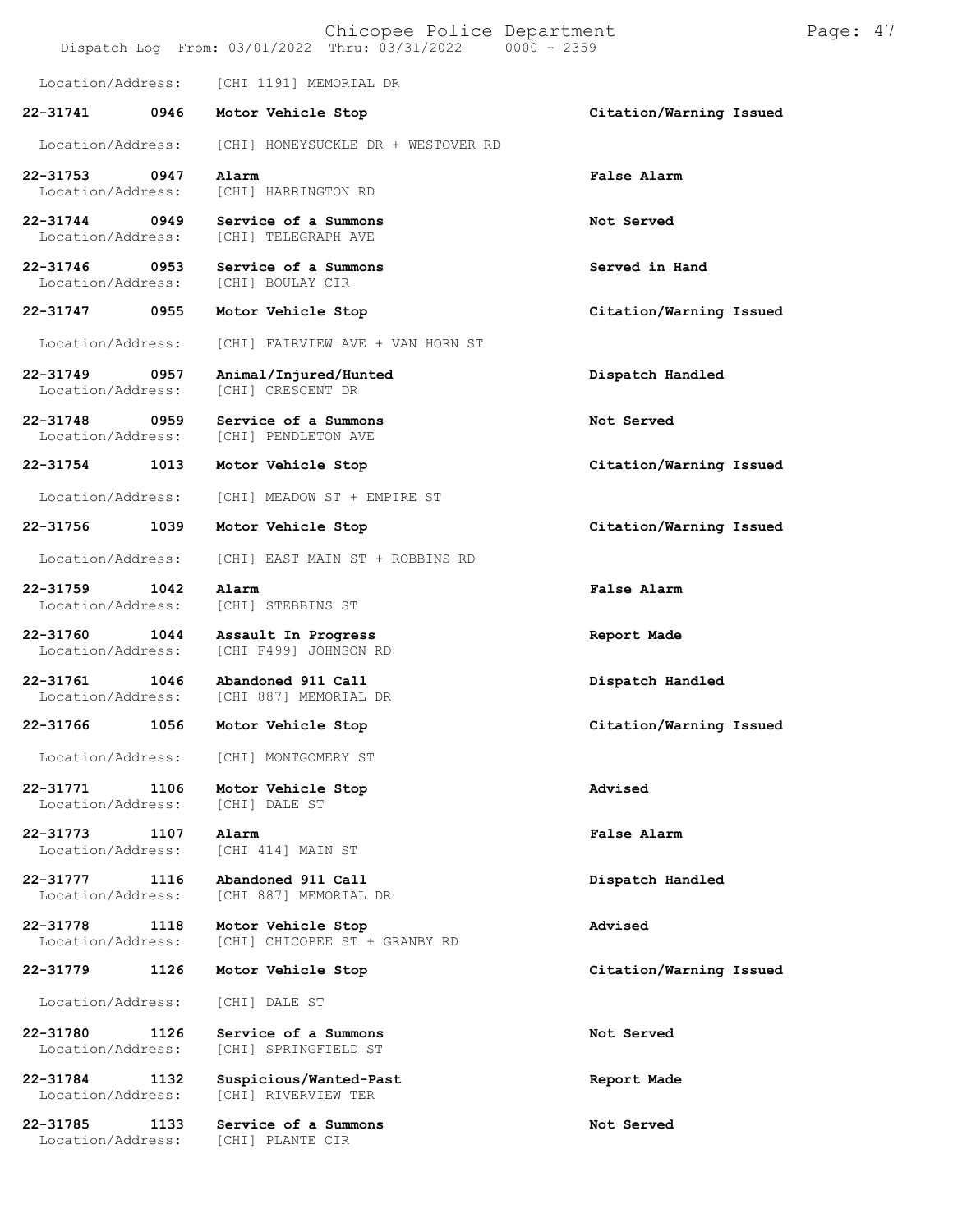Dispatch Log From:  $03/01/2022$  Thru:  $03/31/2022$ **22-31789 1150 Motor Vehicle Stop Citation/Warning Issued** Location/Address: [CHI] BROADWAY **22-31791 1154 Motor Vehicle Stop Citation/Warning Issued** Location/Address: [CHI 614] MEMORIAL DR **22-31796 1204 Theft/Larceny-Past Complaint Taken Care Of** Location/Address: [CHI 644] MEMORIAL DR **22-31797 1206 Motor Vehicle Stop Citation/Warning Issued**

Location/Address: [CHI] GRATTAN ST + COLUMBA ST

**22-31801 1223 Theft/Larceny-Past Report Made** [CHI F1185] MEMORIAL DR

**22-31803 1231 Motor Vehicle Stop Citation/Warning Issued**

Location/Address: [CHI F583] MONTGOMERY ST

**22-31807 1234 Abandoned 911 Call Dispatch Handled** Location/Address:

**22-31810 1243 Abandoned 911 Call Dispatch Handled** [CHI] CENTER ST

**22-31812 1249 Motor Vehicle Stop Advised** [CHI 75] BURNETT RD

**22-31816 1251 Misc-Non Urgent Report Made** [CHI F1428] MEMORIAL DR

**22-31818 1254 Motor Vehicle Stop Citation/Warning Issued**

Location/Address: [CHI F1281] BURNETT RD

**22-31821 1303 Motor Vehicle Stop Citation/Warning Issued**

Location/Address: [CHI 1037] BURNETT RD

Location/Address: [CHI] BURNETT RD

Location/Address: [CHI F84] BURNETT RD

Location/Address: [CHI] BURNETT RD

#### **22-31837 1356 Suspicious/Wanted-In Progress Services Rendered** [CHI] PROSPECT ST

**22-31840 1404 Motor Vehicle Stop Citation/Warning Issued**

Location/Address: [CHI F1281] BURNETT RD

**22-31845 1420 Traffic Incident/Crash-Past Services Rendered** [CHI 1604] MONTGOMERY ST

**22-31846 1421 Abandoned 911 Call Dispatch Handled** [CHI 605] MEETINGHOUSE RD

**22-31824 1313 Motor Vehicle Stop Citation/Warning Issued**

**22-31827 1328 Motor Vehicle Stop Citation/Warning Issued**

**22-31835 1352 Motor Vehicle Stop Citation/Warning Issued**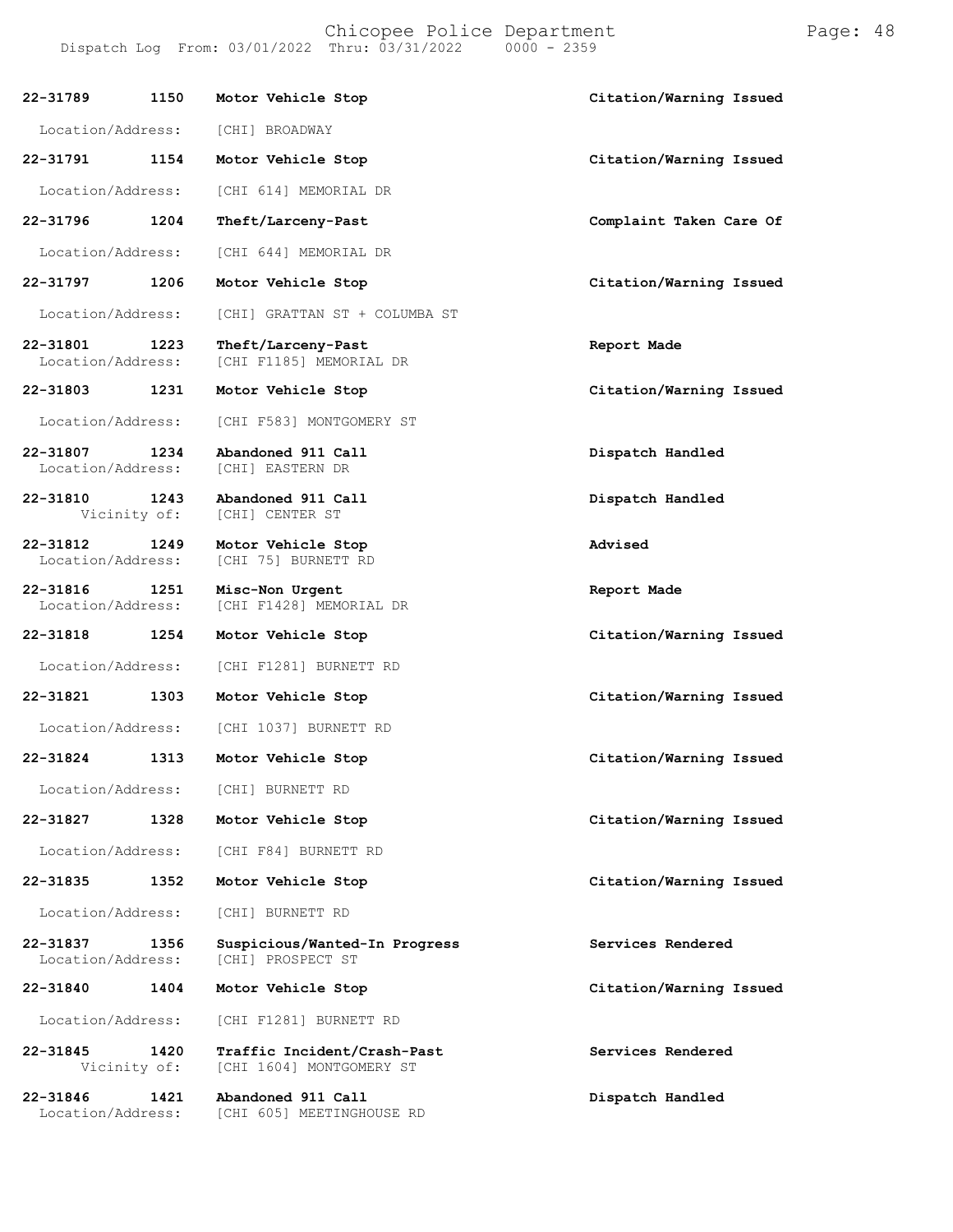**22-31852 1423 Traffic Incident/Crash Dispatch Handled**

[CHI] MONTGOMERY ST + COLUMBA ST

**22-31847 1424 Abandoned 911 Call Dispatch Handled**

**22-31850 1425 Traffic Incident/Crash Advised** Location/Address:

**22-31848 1426 Disturbance/Nuisance In Progre Advised** Location/Address: [CHI 2187] BROADWAY

**22-31851 1427 Abandoned 911 Call Dispatch Handled** Location/Address:

**22-31853 1430 Traffic Incident/Crash Dispatch Handled** [CHI 938] MEMORIAL DR

**22-31856 1432 Fraud/Deception Report Made**

**22-31857 1432 Fire Alarm Testing Restore Fire Alarm System**

Location/Address: [CHI 426] MEMORIAL DR

**22-31868 1502 Disturbance/Nuisance In Progre Advised** Location/Address:

**22-31869 1505 Abandoned 911 Call Could not Locate** [CHI F53] MONTGOMERY ST

[CHI 1255] MEMORIAL DR

**22-31871 1509 Fraud/Deception Advised** Location/Address:

[CHI] STONINA DR

**22-31872 1514 Pub Svc/Chk Well Being Urgent No Action Required**

Location/Address: [CHI] GARLAND ST

**22-31875 1520 Fraud/Deception Report Made** [CHI] CLAIRMONT AVE

**22-31877 1523 Warrant Service Arrest Made** [CHI] MT CARMEL AVE

**22-31881 1524 Abandoned 911 Call Dispatch Handled** [CHI F825] CHURCH ST

**22-31884 1550 Harassment/Stalk/Threat-Past Report Made** Location/Address:

**22-31891 1601 Theft/Larceny-Past Services Rendered** Location/Address: [CHI 1191] MEMORIAL DR

**22-31892 1609 Traffic V/Hazard/Comp-Past Unfounded** [CHI F860] NEW LUDLOW RD

**22-31903 1644 Trespass/Unwanted-In Progress Advised** Location/Address:

**22-31911 1707 Abandoned 911 Call Unfounded** [CHI 561] MEADOW ST

**22-31912 1710 Motor Vehicle Stop Report Made** [CHI] FRONT ST + BELL ST

**22-31913 1721 Harassment/Stalk/Threat-Past Report Made** Location/Address: [CHI 1191] MEMORIAL DR

**22-31915 1733 Traffic V/Hazard/Comp-In Progr Unfounded** [CHI 1287] BROADCAST CTR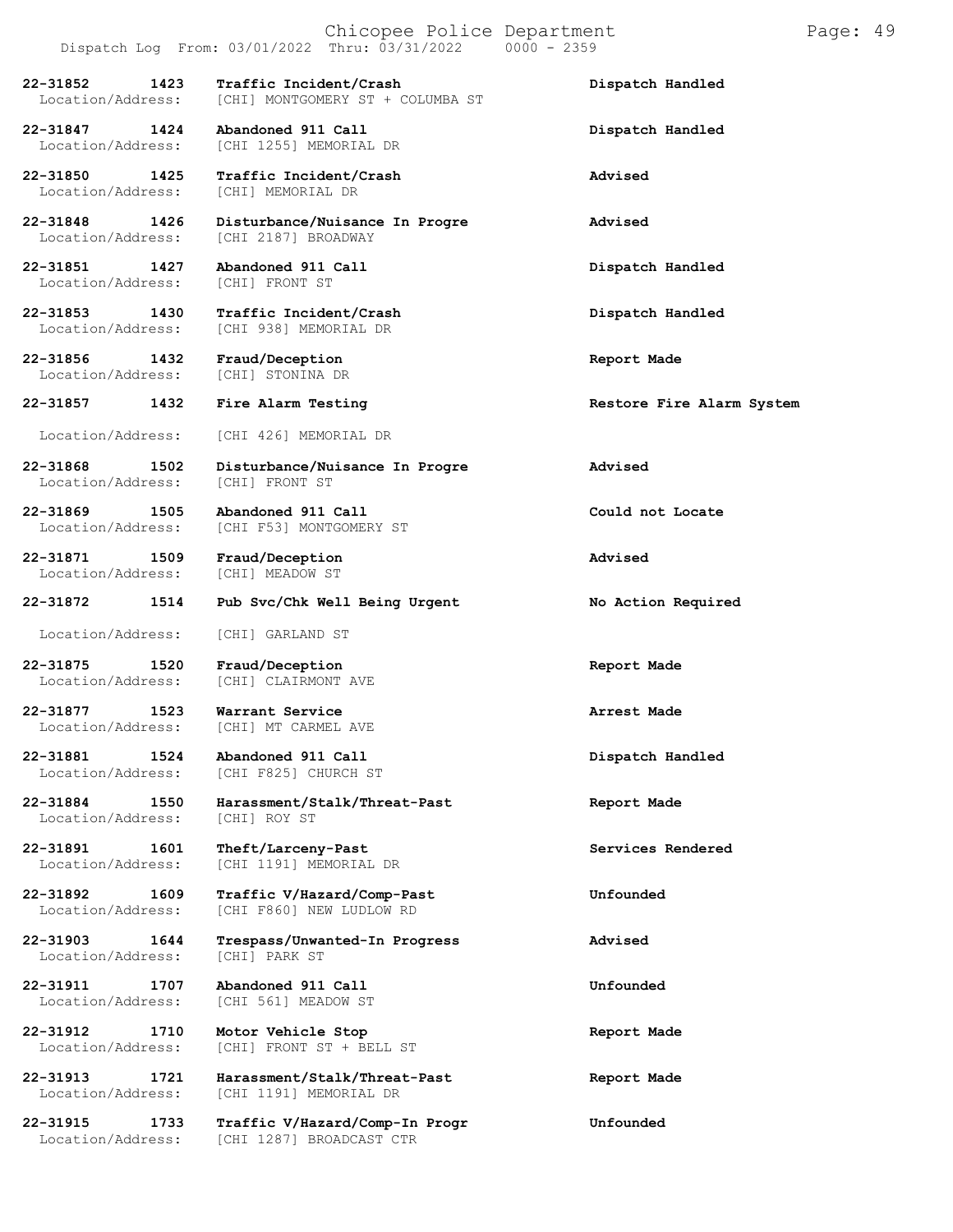**22-31918 1745 Transport Service Transport Complete** Location/Address: [CHI F182] CENTER ST **22-31919 1747 Disturbance/Nuisance In Progre Could not Locate** [CHI 574] MONTGOMERY ST **22-31929 1836 Weapons/Firearms-Past Report Made** Location/Address: **22-31930 1838 Assist Other Agency/Non Urgent Could not Locate** [CHI] FAIRVIEW AVE **22-31937 1903 Alarm False Alarm** Location/Address: [CHI XF1629] MANOLA ST **22-31940 1908 Traffic V/Hazard/Comp-In Progr Report Made** Location/Address: **22-31945 1932 Suspicious/Wanted-Past Report Made** Location/Address: **22-31948 1945 Motor Vehicle Stop Advised** [CHI F659] MEMORIAL DR **22-31950 1954 Abandoned/Found Property Complaint Taken Care Of** Location/Address: [CHI 2119] POLASKI AVE **22-31955 2005 Pub Svc/Chk Well Being Urgent Assist Given** Location/Address: **22-31956 2009 Pub Svc/Chk Well Being Urgent Complaint Taken Care Of** Location/Address: [CHI] MADISON ST **22-31961 2019 Suspicious/Wanted-Past Advised** Location/Address: **22-31967 2045 Traffic V/Hazard/Comp-In Progr Assist Given** [CHI 1191] MEMORIAL DR **22-31978 2108 Suspicious/Wanted-In Progress Unfounded** [CHI F1120] EAST MAIN ST **22-31987 2148 Administrative Report Made** Location/Address: **22-31990 2201 Traffic V/Hazard/Comp-In Progr Unfounded** [CHI] MARTHA ST **22-31994 2209 Motor Vehicle Stop Citation/Warning Issued** Location/Address: [CHI 842] FRONT ST

**22-31996 2209 Pub Svc/Chk Well Being Urgent Report Made** Location/Address:

**22-32002 2230 Traffic V/Hazard/Comp-In Progr Complaint Taken Care Of**

Location/Address: [CHI] CHICOPEE ST + CHARBONNEAU TER

**22-32009 2245 Disturbance/Nuisance In Progre Could not Locate** [CHI 2032] GRATTAN ST

**22-32015 2331 Abandoned 911 Call Taken/Referred /Other/Agency**

Location: [CHI] PIPER RD, WEST SPRINGFIELD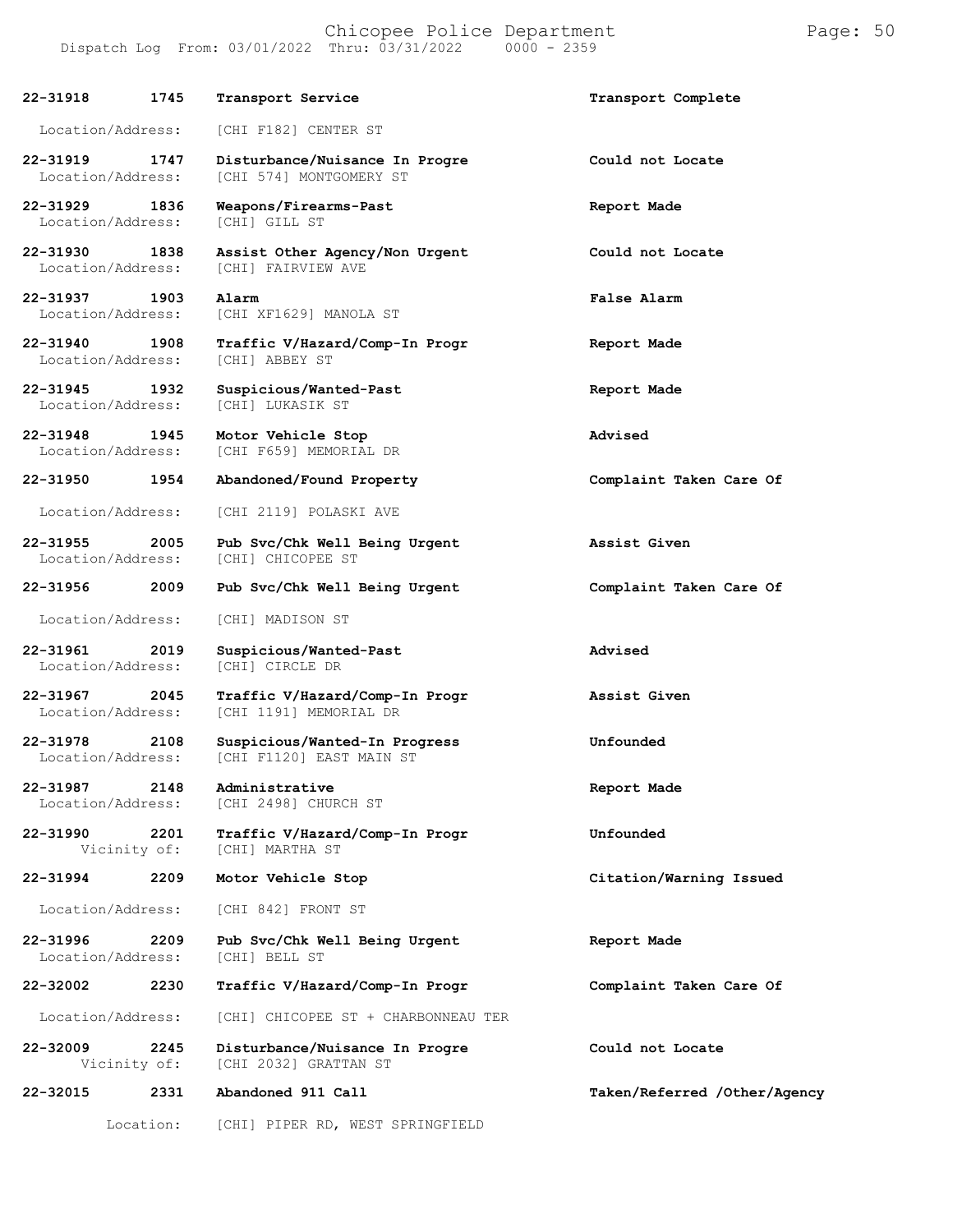| 22-32013 | 2334 | Alarm                                        | <b>False Alarm</b> |
|----------|------|----------------------------------------------|--------------------|
|          |      | Location/Address: [CHI] HAMILTON ST          |                    |
| 22-32023 | 2355 | Alarm<br>Location/Address: [CHI] DELANEY AVE | <b>False Alarm</b> |

### **For Date: 03/11/2022 - Friday**

| 22-32034                              | 0021 | Motor Vehicle Stop                                   | Citation/Warning Issued    |  |
|---------------------------------------|------|------------------------------------------------------|----------------------------|--|
| Location/Address:                     |      | [CHI] MCKINSTRY AVE + MEADOW ST                      |                            |  |
| 22-32037                              | 0022 | Motor Vehicle Stop                                   | Criminal Complaint Request |  |
| Location/Address:                     |      | [CHI] HAMPDEN ST                                     |                            |  |
| 22-32038                              | 0028 | Investigation/Follow Up                              | Complaint Taken Care Of    |  |
| Location/Address:                     |      | [CHI 2187] BROADWAY                                  |                            |  |
| 22-32045                              | 0043 | PS/Check Well Being Nonurgent                        | Transport Complete         |  |
| Location/Address:                     |      | [CHI] MCKINSTRY AVE + DALE ST                        |                            |  |
| 22-32083                              | 0137 | Motor Vehicle Stop                                   | Criminal Complaint Request |  |
| Location/Address:                     |      | [CHI 2498] CHURCH ST                                 |                            |  |
| 22-32116                              | 0305 | Motor Vehicle Stop                                   | Citation/Warning Issued    |  |
| Location/Address:                     |      | [CHI] EAST MAIN ST                                   |                            |  |
| 22-32123<br>0330<br>Location/Address: |      | Abandoned 911 Call<br>[CHI] SAVORY DR                | Services Rendered          |  |
| 22-32134                              | 0444 | Suspicious/Wanted-In Progress                        | Appears Secure After Check |  |
| Location/Address:                     |      | [CHI F1585] BROADWAY                                 |                            |  |
| 22-32153                              | 0627 | Motor Vehicle Stop                                   | No Action Required         |  |
| Location/Address:                     |      | [CHI 589] MEMORIAL DR                                |                            |  |
| 22-32154                              | 0628 | Motor Vehicle Stop                                   | Verbal Warning Issued      |  |
| Location/Address:                     |      | [CHI F729] MEMORIAL DR                               |                            |  |
| 22-32157                              | 0640 | Motor Vehicle Stop                                   | Verbal Warning Issued      |  |
| Location/Address:                     |      | [CHI] BROADWAY + ABBEY MEMORIAL DR                   |                            |  |
| 22-32159<br>Location/Address:         | 0646 | Theft/Larceny-Past<br>[CHI 2498] CHURCH ST           | Advised                    |  |
| 22-32162<br>Location/Address:         | 0653 | Pub Svc/Chk Well Being Urgent<br>[CHI 73] BURNETT RD | Unfounded                  |  |
| 22-32199<br>Location/Address:         | 0824 | Motor Vehicle Stop<br>[CHI] FRONT ST + ORCHARD ST    | Advised                    |  |
| 22-32202                              | 0828 | Motor Vehicle Stop                                   | Citation/Warning Issued    |  |
| Location/Address:                     |      | [CHI] FRONT ST + ORCHARD ST                          |                            |  |
| 22-32203<br>Location/Address:         | 0830 | Abandoned 911 Call<br>[CHI 718] MEMORIAL DR          | Dispatch Handled           |  |
| 22-32207                              | 0839 | Traffic V/Hazard/Comp-Past                           | Report Made                |  |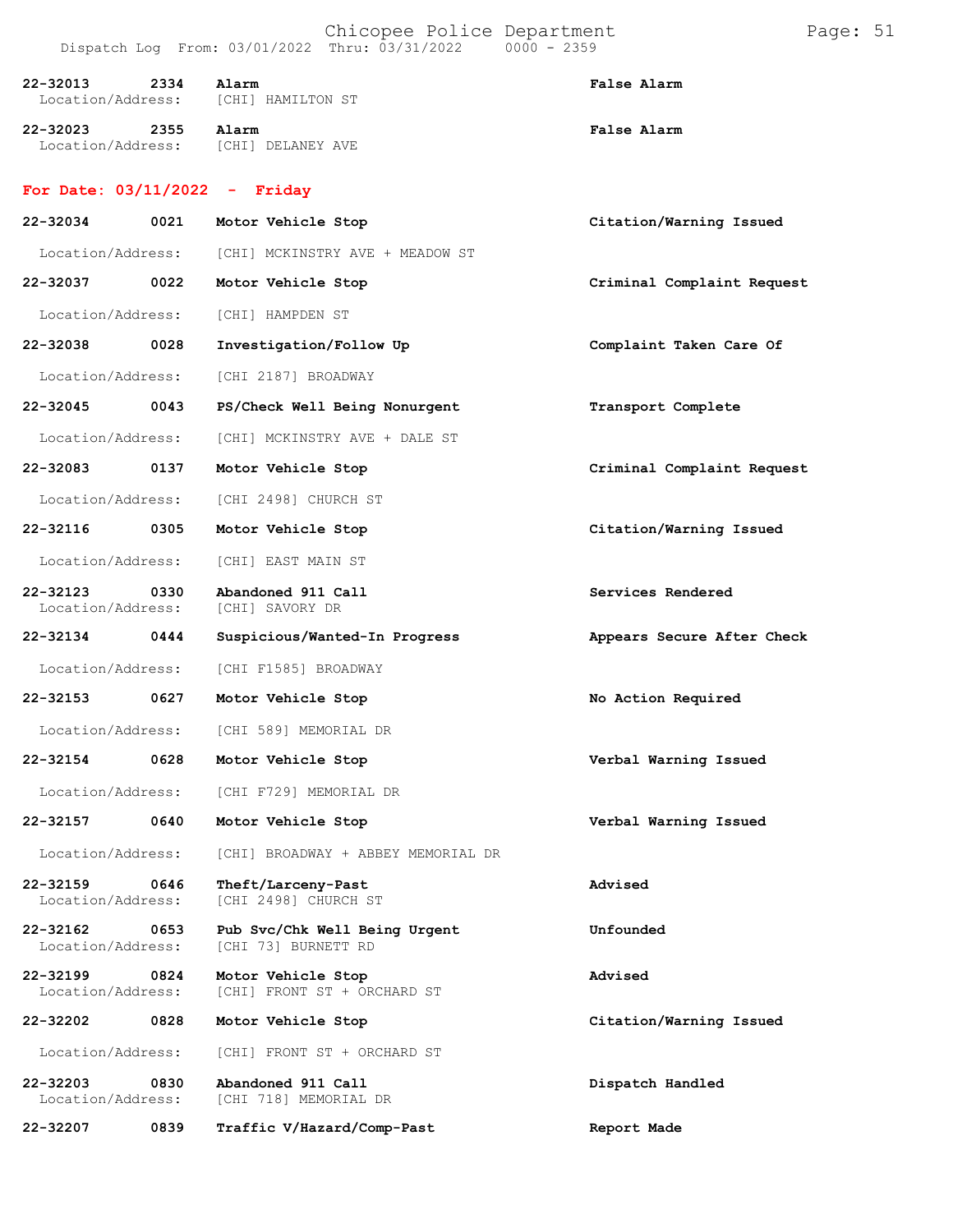|                                   |      | Chicopee Police Department<br>Dispatch Log From: 03/01/2022 Thru: 03/31/2022 | $0000 - 2359$           | Page: 52 |  |
|-----------------------------------|------|------------------------------------------------------------------------------|-------------------------|----------|--|
| Location/Address:                 |      | [CHI] CHARBONNEAU TER                                                        |                         |          |  |
| 22-32206                          | 0840 | Motor Vehicle Stop                                                           | Citation/Warning Issued |          |  |
| Location/Address:                 |      | [CHI] FRONT ST + ORCHARD ST                                                  |                         |          |  |
| 22-32217                          | 0853 | Drugs-Past                                                                   | Complaint Taken Care Of |          |  |
| Vicinity of:                      |      | [CHI XP2026] MEMORIAL DR                                                     |                         |          |  |
| 22-32222<br>Location/Address:     | 0902 | Alarm<br>[CHI] DUNN ST                                                       | False Alarm             |          |  |
| 22-32223                          | 0903 | Motor Vehicle Stop                                                           | Citation/Warning Issued |          |  |
| Location/Address:                 |      | [CHI] CHICOPEE ST + ADAMS ST                                                 |                         |          |  |
| 22-32225                          | 0915 | Motor Vehicle Stop                                                           | Citation/Warning Issued |          |  |
| Location/Address:                 |      | [CHI] CHICOPEE ST                                                            |                         |          |  |
| 22-32229                          | 0917 | Motor Vehicle Stop                                                           | Citation/Warning Issued |          |  |
| Location/Address:                 |      | [CHI F122] SHAWINIGAN DR                                                     |                         |          |  |
| 22-32240<br>Location/Address:     | 0930 | Theft/Larceny-Past<br>[CHI] LONCZAK DR                                       | Report Made             |          |  |
| 22-32244                          | 0956 | Motor Vehicle Stop                                                           | Citation/Warning Issued |          |  |
| Location/Address:                 |      | [CHI F786] FRONT ST                                                          |                         |          |  |
| 22-32245<br>Location/Address:     | 0958 | Home Invasion<br>[CHI] JAMES ST                                              | Report Made             |          |  |
| $22 - 32249$<br>Location/Address: | 1010 | Abandoned 911 Call<br>[CHI 1222] BURNETT RD                                  | Dispatch Handled        |          |  |
| $22 - 32250$<br>Location/Address: | 1017 | PS/Check Well Being Nonurgent<br>[CHI] GROVE ST                              | Assist Given            |          |  |
| 22-32253<br>Location/Address:     | 1030 | Abandoned 911 Call<br>[CHI] WALNUT ST                                        | Dispatch Handled        |          |  |
| 22-32252<br>Location/Address:     | 1033 | Motor Vehicle Stop<br>[CHI] JAMES ST + MEMORIAL DR                           | Advised                 |          |  |
| 22-32254<br>Location/Address:     | 1038 | Motor Vehicle Stop<br>[CHI] JAMES ST + GREEN ST                              | Advised                 |          |  |
| 22-32259                          | 1051 | Disturbance/Nuisance In Progre                                               | Complaint Taken Care Of |          |  |
| Location/Address:                 |      | [CHI 447] MEMORIAL DR                                                        |                         |          |  |
| 22-32263<br>Vicinity of:          | 1052 | Abandoned 911 Call<br>[CHI F1088] MEMORIAL DR                                | Dispatch Handled        |          |  |
| 22-32261<br>Location/Address:     | 1053 | Pub Svc/Chk Well Being Urgent<br>[CHI F1104] FAIRVIEW AVE                    | Assist Given            |          |  |
| 22-32264<br>Location/Address:     | 1059 | Disturbance/Nuisance In Progre<br>[CHI] DEBRA DR                             | Dispatch Handled        |          |  |
| 22-32267<br>Location/Address:     | 1101 | Harassment/Stalk/Threat-Past<br>[CHI] MEMORIAL DR                            | Advised                 |          |  |
| 22-32266<br>Location/Address:     | 1109 | Motor Vehicle Stop<br>[CHI 425] GRANBY RD                                    | Advised                 |          |  |
| 22-32269                          | 1113 | Motor Vehicle Stop                                                           | Advised                 |          |  |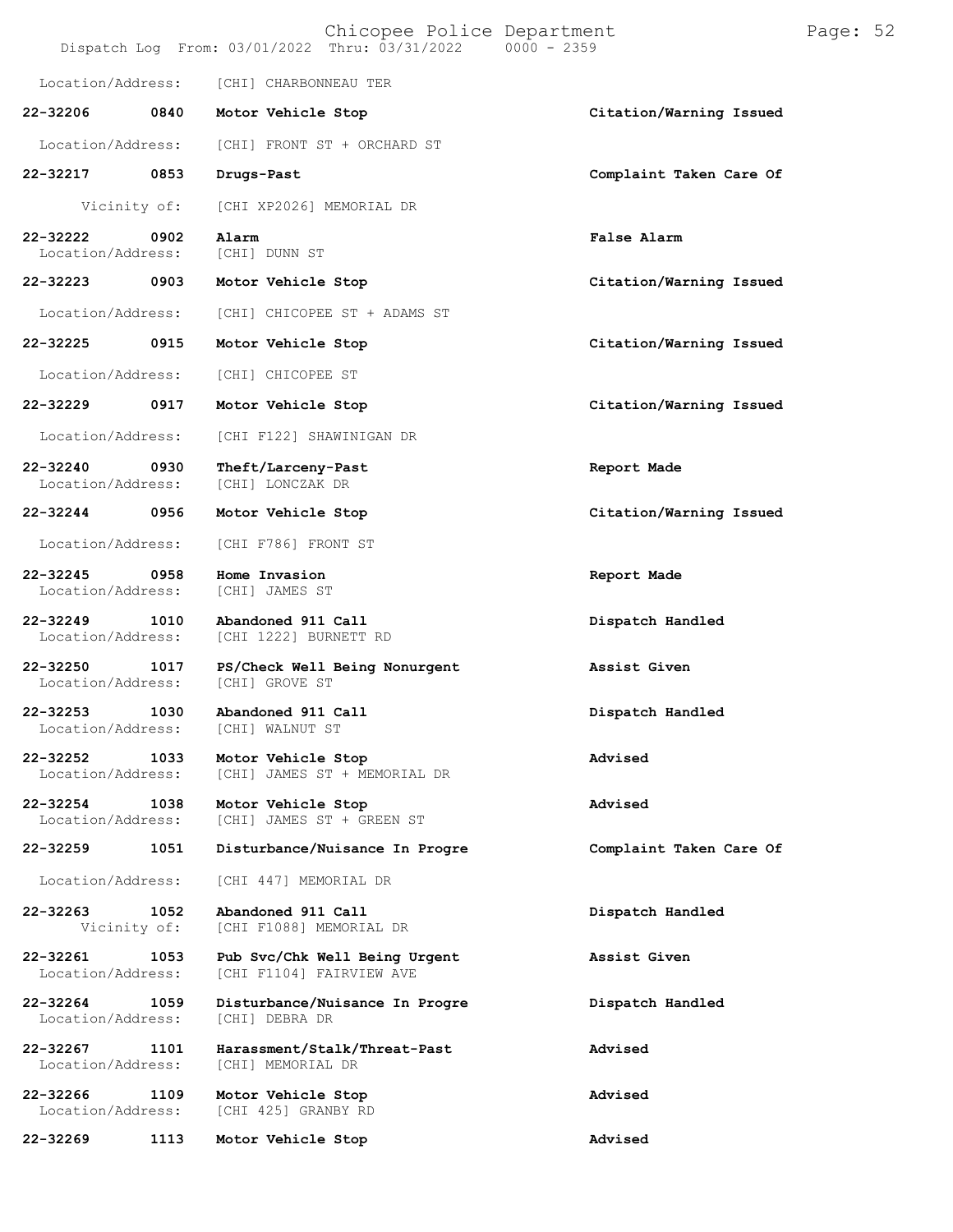#### Chicopee Police Department Page: 53 Dispatch Log From: 03/01/2022 Thru: 03/31/2022 0000 - 2359

| Location/Address:                     | [CHI] GRANBY RD + GRATTAN ST                          |                         |
|---------------------------------------|-------------------------------------------------------|-------------------------|
| 22-32272<br>1118<br>Location/Address: | Alarm<br>[CHI] NORA ST                                | False Alarm             |
| 22-32277<br>1123<br>Location/Address: | Motor Vehicle Stop<br>[CHI] FRONT ST + SZOT PARK DR   | Advised                 |
| 22-32285<br>1142<br>Location/Address: | Abandoned 911 Call<br>[CHI] MONTGOMERY ST             | Dispatch Handled        |
| 22-32286<br>1152<br>Location/Address: | Abandoned 911 Call<br>[CHI 1208] ST JAMES AVE         | Dispatch Handled        |
| 22-32294<br>1213<br>Location/Address: | Abandoned/Found Property<br>[CHI] STEDMAN ST          | Report Made             |
| 22-32298<br>1217<br>Location/Address: | Theft/Larceny-Past<br>[CHI 1012] EAST MAIN ST         | Report Made             |
| 22-32299<br>1221<br>Location/Address: | Theft/Larceny-Past<br>[CHI] STONE AVE                 | Report Made             |
| 22-32301<br>1228<br>Location/Address: | Alarm<br>[CHI] MEDFORD ST                             | False Alarm             |
| 22-32304<br>1237<br>Location/Address: | Traffic V/Hazard/Comp-Past<br>[CHI] CHICOPEE ST       | Advised                 |
| 22-32320<br>1344<br>Location/Address: | Assist Other Agency/Urgent<br>[CHI] CLAIRE ST         | Investigated            |
| 22-32321<br>1350<br>Location/Address: | Structure Fire<br>[CHI F815] NEW LOMBARD RD           | Extinguished            |
| 22-32336<br>1410<br>Location/Address: | Abandoned 911 Call<br>[CHI F1150] MONTGOMERY ST       | Investigated            |
| 22-32338<br>1412<br>Vicinity of:      | Traffic Incident/Crash<br>[CHI F402] FRONT ST         | Report Made             |
| 22-32341<br>1414<br>Vicinity of:      | Abandoned 911 Call<br>[CHI 822] GRANBY RD             | Dispatch Handled        |
| 22-32342<br>1415                      | Motor Vehicle Stop                                    | Citation/Warning Issued |
| Location/Address:                     | [CHI 75] BURNETT RD                                   |                         |
| 22-32355<br>1441<br>Location/Address: | Harassment/Stalk/Threat-Past<br>[CHI] ABBEY ST        | Report Made             |
| 22-32357<br>1443<br>Location/Address: | DUI/Impaired-In Progress<br>[CHI 931] MEADOW ST       | Could not Locate        |
| 22-32367<br>1504<br>Location/Address: | <b>Traffic Incident/Crash</b><br>[CHI F337] FULLER RD | Report Made             |
| 1519<br>22-32372<br>Vicinity of:      | Traffic Incident/Crash-Past<br>[CHI] WESTOVER RD      | Report Made             |
| 22-32385<br>1554<br>Location/Address: | Abandoned 911 Call<br>[CHI] MONTGOMERY ST             | Unfounded               |
| 22-32387<br>1559<br>Location/Address: | Trespass/Unwanted-In Progress<br>[CHI 847] ARCADE ST  | Could not Locate        |
| 22-32393<br>1607<br>Location/Address: | Disturbance/Nuisance/Past<br>[CHI 1187] MEMORIAL DR   | Could not Locate        |
| 1611<br>22-32395                      | Fraud/Deception                                       | Report Made             |
|                                       |                                                       |                         |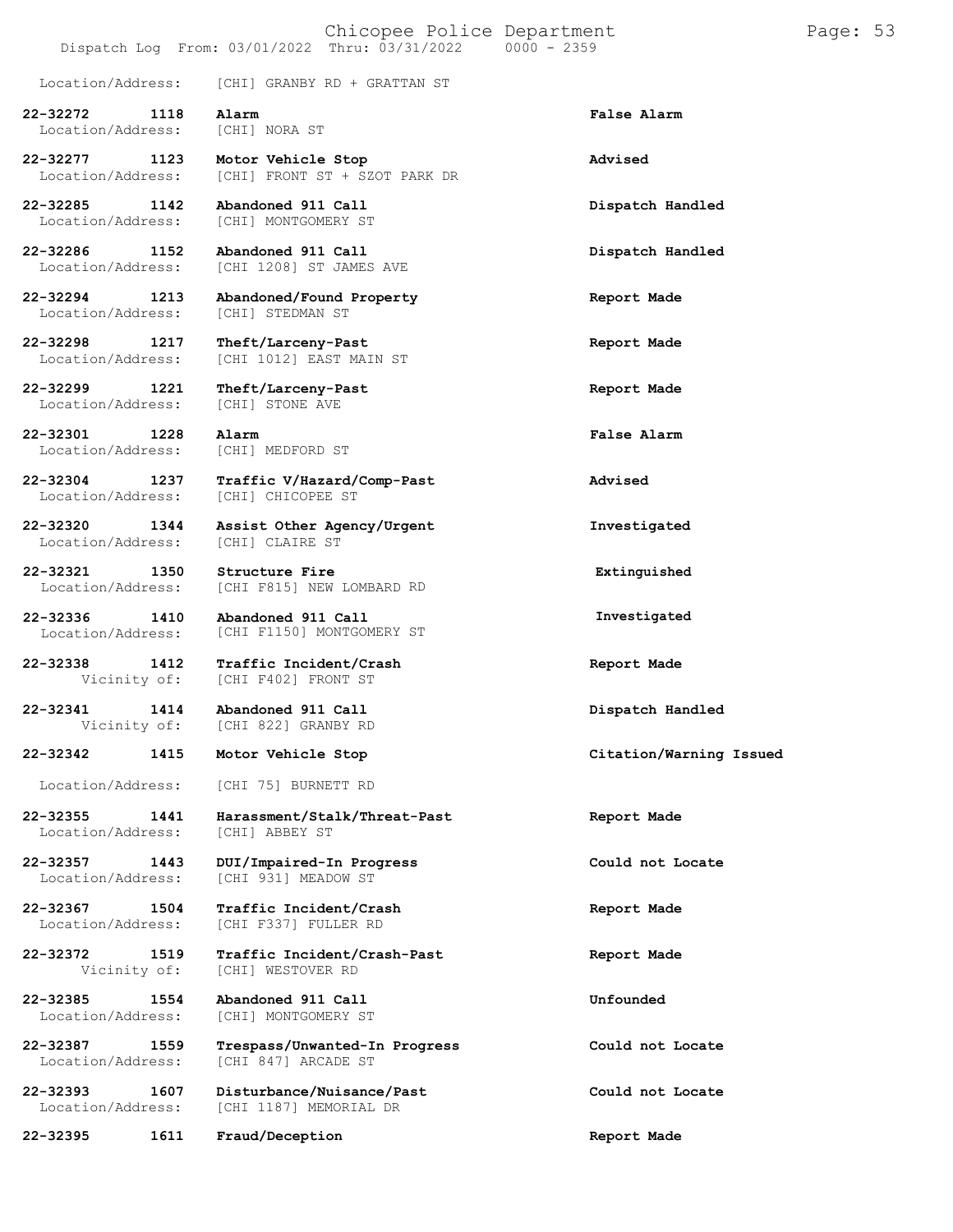|                                   |      | Chicopee Police Department<br>Dispatch Log From: 03/01/2022 Thru: 03/31/2022 0000 - 2359 |                         | Page: 54 |  |
|-----------------------------------|------|------------------------------------------------------------------------------------------|-------------------------|----------|--|
| Location/Address:                 |      | [CHI 2498] CHURCH ST                                                                     |                         |          |  |
| 22-32398                          | 1615 | Motor Vehicle Stop                                                                       | Citation/Warning Issued |          |  |
| Location/Address:                 |      | [CHI 1289] MEMORIAL DR                                                                   |                         |          |  |
| 22-32405                          | 1624 | Motor Vehicle Stop                                                                       | Citation/Warning Issued |          |  |
| Location/Address:                 |      | [CHI] MEMORIAL DR + WESTOVER RD                                                          |                         |          |  |
| 22-32409                          | 1627 | Abandoned 911 Call                                                                       | No Action Required      |          |  |
| Vicinity of:                      |      | [CHI] COTE AVE                                                                           |                         |          |  |
| $22 - 32415$<br>Location/Address: | 1636 | Traffic V/Hazard/Comp-In Progr<br>[CHI] MCKINSTRY AVE + MEADOW ST                        | Report Made             |          |  |
| 22-32419<br>Location/Address:     | 1644 | Trespass/Unwanted-In Progress<br>[CHI] NORMAN ST                                         | Advised                 |          |  |
| 22-32425                          | 1655 | Misc-Non Urgent                                                                          | Complaint Taken Care Of |          |  |
| Location/Address:                 |      | [CHI 142] ARMORY DR                                                                      |                         |          |  |
| 22-32433<br>Location/Address:     | 1711 | Assist Other Agency/Urgent<br>[CHI] DWIGHT ST                                            | Assist Given            |          |  |
| $22 - 32435$<br>Location/Address: | 1716 | Drugs-In Progress<br>[CHI 612] SPRINGFIELD ST                                            | Could not Locate        |          |  |
| 22-32446<br>Location/Address:     | 1718 | Service of a Summons<br>[CHI 444] GRANBY RD                                              | Served in Hand          |          |  |
| 22-32438<br>Location/Address:     | 1719 | Traffic V/Hazard/Comp-In Progr<br>[CHI] FRONT ST                                         | Report Made             |          |  |
| $22 - 32442$<br>Location/Address: | 1730 | Assist Other Agency/Urgent<br>[CHI] BLANCHWOOD AVE                                       | Could not Locate        |          |  |
| 22-32450                          | 1744 | SAFETY HAZARD/PRIORITY 2                                                                 | Complaint Taken Care Of |          |  |
| Location/Address:                 |      | [CHI] DUCHARME AVE + SHEPHERD ST                                                         |                         |          |  |
| 22-32457                          | 1758 | Motor Vehicle Stop                                                                       | Citation/Warning Issued |          |  |
| Location/Address:                 |      | [CHI 1297] MEMORIAL DR                                                                   |                         |          |  |
| $22 - 32471$<br>Location/Address: | 1836 | Suspicious/Wanted-In Progress<br>[CHI 292] EXCHANGE ST                                   | Unfounded               |          |  |
| 22-32473                          | 1840 | Motor Vehicle Stop                                                                       | Citation/Warning Issued |          |  |
| Location/Address:                 |      | [CHI 655] JAMES ST                                                                       |                         |          |  |
| 22-32478<br>Vicinity of:          | 1847 | Disturbance/Nuisance In Progre<br>[CHI] LECLAIR TER                                      | Unfounded               |          |  |
| 22-32481                          | 1852 | Motor Vehicle Stop                                                                       | Citation/Warning Issued |          |  |
| Location/Address:                 |      | [CHI 1197] MEMORIAL DR                                                                   |                         |          |  |
| 22-32483                          | 1858 | Motor Vehicle Stop                                                                       | Verbal Warning Issued   |          |  |
| Location/Address:                 |      | [CHI 1878] MEMORIAL DR                                                                   |                         |          |  |
| 22-32491                          | 1924 | Motor Vehicle Stop                                                                       | Verbal Warning Issued   |          |  |
| Location/Address:                 |      | [CHI] BURNETT RD                                                                         |                         |          |  |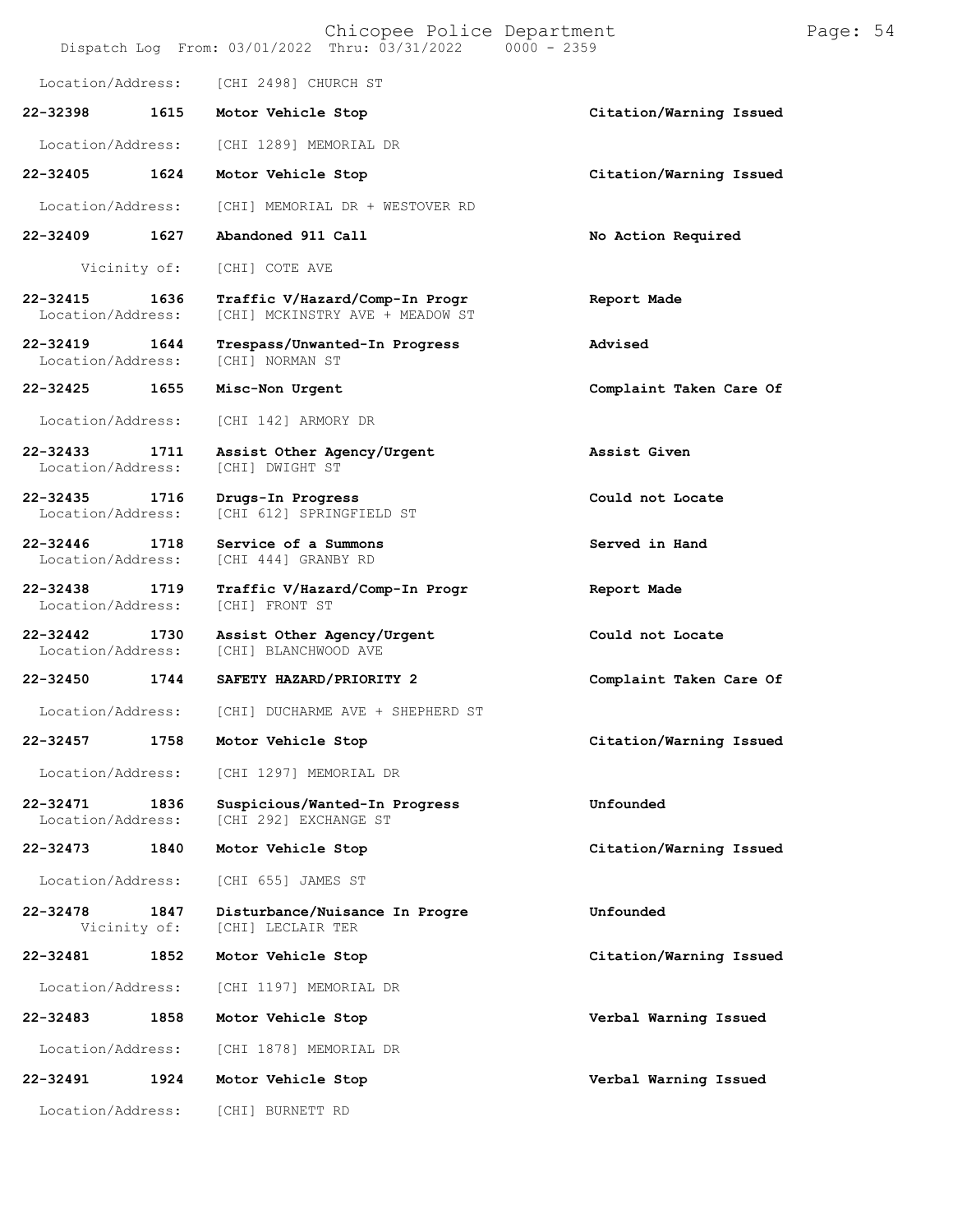| 22-32493                          | 1930         | Abandoned 911 Call                                               | No Action Required           |  |
|-----------------------------------|--------------|------------------------------------------------------------------|------------------------------|--|
|                                   | Vicinity of: | [CHI F122] SHAWINIGAN DR                                         |                              |  |
| $22 - 32496$                      | 1934         | Traffic V/Hazard/Comp-In Progr                                   | Taken/Referred /Other/Agency |  |
| Location/Address:                 |              | [CHI] FULLER RD                                                  |                              |  |
| 22-32498                          | 1951         | SAFETY HAZARD/PRIORITY 2                                         | Taken/Referred /Other/Agency |  |
| Location/Address:                 |              | [CHI] MELVIN ST                                                  |                              |  |
| 22-32500<br>Location/Address:     | 2001         | Motor Vehicle Stop<br>[CHI] CENTER ST                            | Advised                      |  |
| 22-32512<br>Location/Address:     | 2039         | Misc-Non Urgent<br>[CHI] HAMPDEN ST                              | Advised                      |  |
| 22-32517 2049                     |              | Traffic V/Hazard/Comp-Past                                       | Complaint Taken Care Of      |  |
| Location/Address:                 |              | [CHI F163] SPRINGFIELD ST                                        |                              |  |
| 22-32519<br>2051                  |              | Pub Svc/Chk Well Being Urgent                                    | Complaint Taken Care Of      |  |
| Location/Address:                 |              | [CHI F894] WESTOVER RD                                           |                              |  |
| 22-32520<br>Location/Address:     | 2053         | Disturbance/Nuisance In Progre<br>[CHI] PARENTEAU DR             | Advised                      |  |
| 22-32529                          | 2128         | Motor Vehicle Stop                                               | Citation/Warning Issued      |  |
| Location/Address:                 |              | [CHI] MEMORIAL DR                                                |                              |  |
| 22-32531                          | 2153         | Transport Service                                                | Transport Complete           |  |
| Location/Address:                 |              | [LUD 1] RANDALL RD                                               |                              |  |
| 22-32535                          | 2207         | Motor Vehicle Stop                                               | Citation/Warning Issued      |  |
| Location/Address:                 |              | [CHI] MEMORIAL DR + PENDLETON AVE                                |                              |  |
| 22-32537<br>Location/Address:     | 2210         | Alarm<br>[CHI 338] SECOND AVE                                    | False Alarm                  |  |
| 22-32539                          | 2216         | Motor Vehicle Stop                                               | Verbal Warning Issued        |  |
| Location/Address:                 |              | [CHI] WESTOVER RD + BERNICE ST                                   |                              |  |
| 22-32542<br>Location/Address:     | 2219         | Disturbance/Nuisance/Past<br>[CHI 1658] SPRINGFIELD ST           | Advised                      |  |
| 22-32546<br>Location/Address:     | 2228         | Traffic V/Hazard/Comp-In Progr<br>[CHI] CHARBONNEAU TER          | Report Made                  |  |
| $22 - 32551$<br>Location/Address: | 2234         | Assist Other Agency/Urgent<br>[CHI 1281] CHICOPEE ST             | Could not Locate             |  |
| 22-32554<br>Location/Address:     | 2247         | Trespass/Unwanted-In Progress<br>[CHI 497] JOHNNY CAKE HOLLOW RD | Report Made                  |  |
| 22-32557                          | 2256         | Suspicious/Wanted-In Progress                                    | Complaint Taken Care Of      |  |
| Location/Address:                 |              | [CHI 1600] CHICOPEE ST                                           |                              |  |
| 22-32566<br>Location/Address:     | 2328         | Suspicious/Wanted-In Progress<br>[CHI] POWERS ST                 | Advised                      |  |
| 22-32568                          | 2349         | Suspicious/Wanted-In Progress                                    | Advised                      |  |

Location/Address: [CHI 242] CHICOPEE ST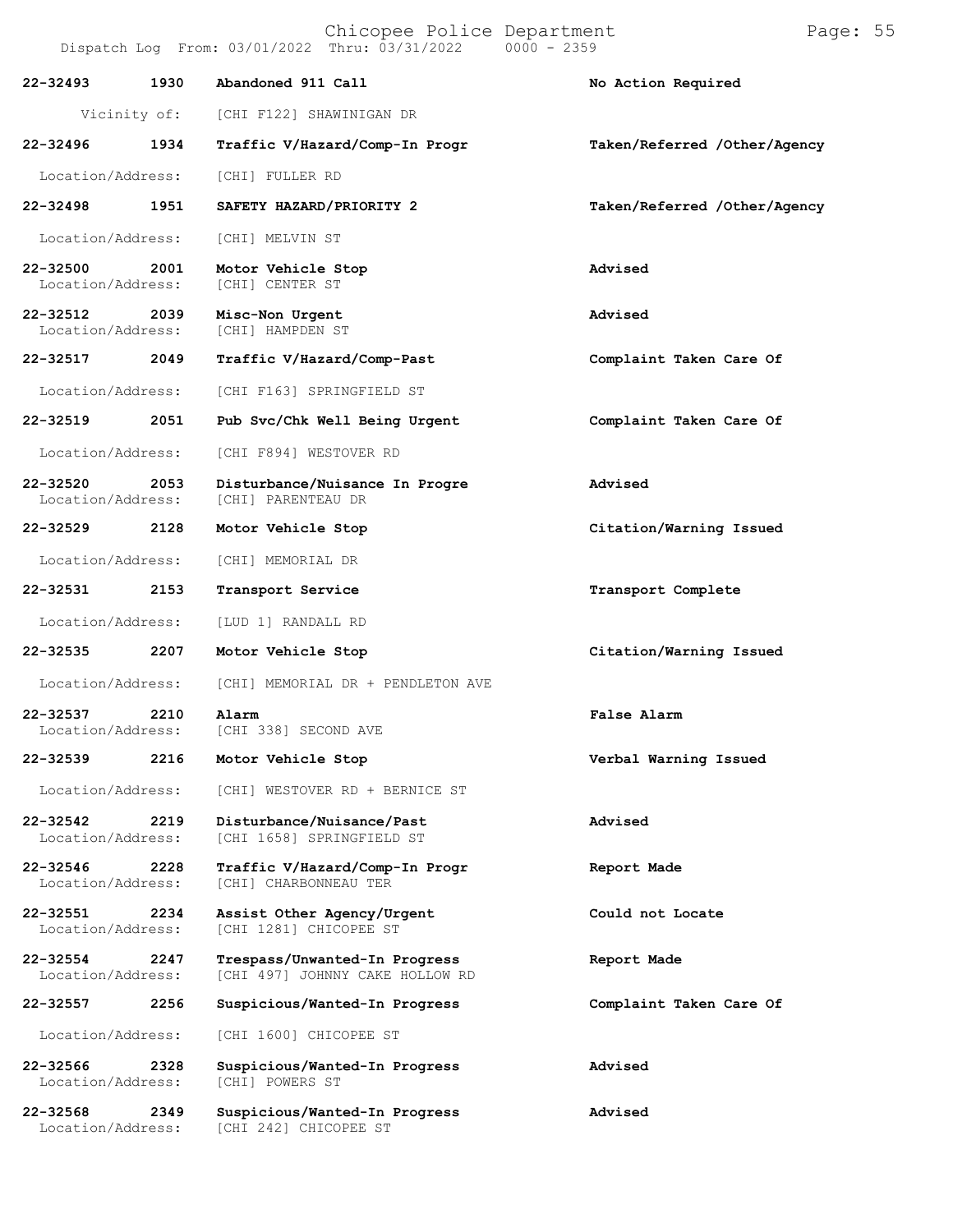### **For Date: 03/12/2022 - Saturday**

| 22-32583<br>Location/Address:      | 0023 | Alarm<br>[CHI 1511] OAKHILL CIR                           | False Alarm                |
|------------------------------------|------|-----------------------------------------------------------|----------------------------|
| 22-32611                           | 0058 | Motor Vehicle Stop                                        | Citation/Warning Issued    |
| Location/Address:                  |      | [CHI] MEMORIAL DR + PENDLETON AVE                         |                            |
| 22-32622<br>Location/Address:      | 0119 | Motor Vehicle Stop<br>[CHI F729] MEMORIAL DR              | Advised                    |
| 22-32627 0124                      |      | Motor Vehicle Stop                                        | Verbal Warning Issued      |
| Location/Address:                  |      | [CHI 2321] MEMORIAL DR                                    |                            |
| 22-32635                           | 0137 | Motor Vehicle Stop                                        | Citation/Warning Issued    |
| Location/Address:                  |      | [CHI] GRATTAN ST + DALE ST                                |                            |
| 22-32637 0140<br>Location/Address: |      | Motor Vehicle Stop<br>[CHI] BROADWAY + ARLINGTON ST       | Arrest Made                |
| 22-32642<br>Location/Address:      | 0148 | Motor Vehicle Stop<br>[CHI] CHICOPEE ST + CHARBONNEAU TER | Advised                    |
| 22-32655 0203                      |      | Motor Vehicle Stop                                        | Criminal Complaint Request |
| Vicinity of:                       |      | [CHI 671] MEMORIAL DR                                     |                            |
| 22-32658<br>Location/Address:      | 0206 | Motor Vehicle Stop<br>[CHI] PENDLETON AVE + MEMORIAL DR   | Advised                    |
| 22-32659                           | 0208 | Motor Vehicle Stop                                        | Citation/Warning Issued    |
| Location/Address:                  |      | [CHI] BURNETT RD                                          |                            |
| 22-32662<br>Vicinity of:           | 0215 | B&E/Burglary/In Prog<br>[CHI] SPRINGFIELD ST              | Report Made                |
| 22-32682<br>Location/Address:      | 0252 | PS/Check Well Being Nonurgent<br>[CHI] SCHOOL ST          | Report Made                |
| 22-32686                           | 0319 | Motor Vehicle Stop<br>Vicinity of: [CHI] BURNETT RD       | Advised                    |
| 22-32696                           | 0347 | Motor Vehicle Stop                                        | Citation/Warning Issued    |
| Vicinity of:                       |      | [CHI 907] MEMORIAL DR                                     |                            |
| 22-32700<br>Location/Address:      | 0423 | Traffic V/Hazard/Comp-In Progr<br>[CHI] SOMERSET RD       | Report Made                |
| 22-32702<br>Location/Address:      | 0449 | Disturbance/Nuisance/Past<br>[CHI 612] SPRINGFIELD ST     | Unfounded                  |
| 22-32703                           | 0450 | Motor Vehicle Stop                                        | No Action Required         |
| Location/Address:                  |      | [CHI 178] EAST ST                                         |                            |
| 22-32708<br>Location/Address:      | 0548 | Motor Vehicle Stop<br>[CHI] MEADOW ST + EMPIRE ST         | Arrest Made                |
| 22-32716<br>Location/Address:      | 0627 | Motor Vehicle Stop<br>[CHI] EAST MAIN ST + CAREW ST       | Advised                    |
| 22-32717                           | 0627 | Abandoned 911 Call                                        | Dispatch Handled           |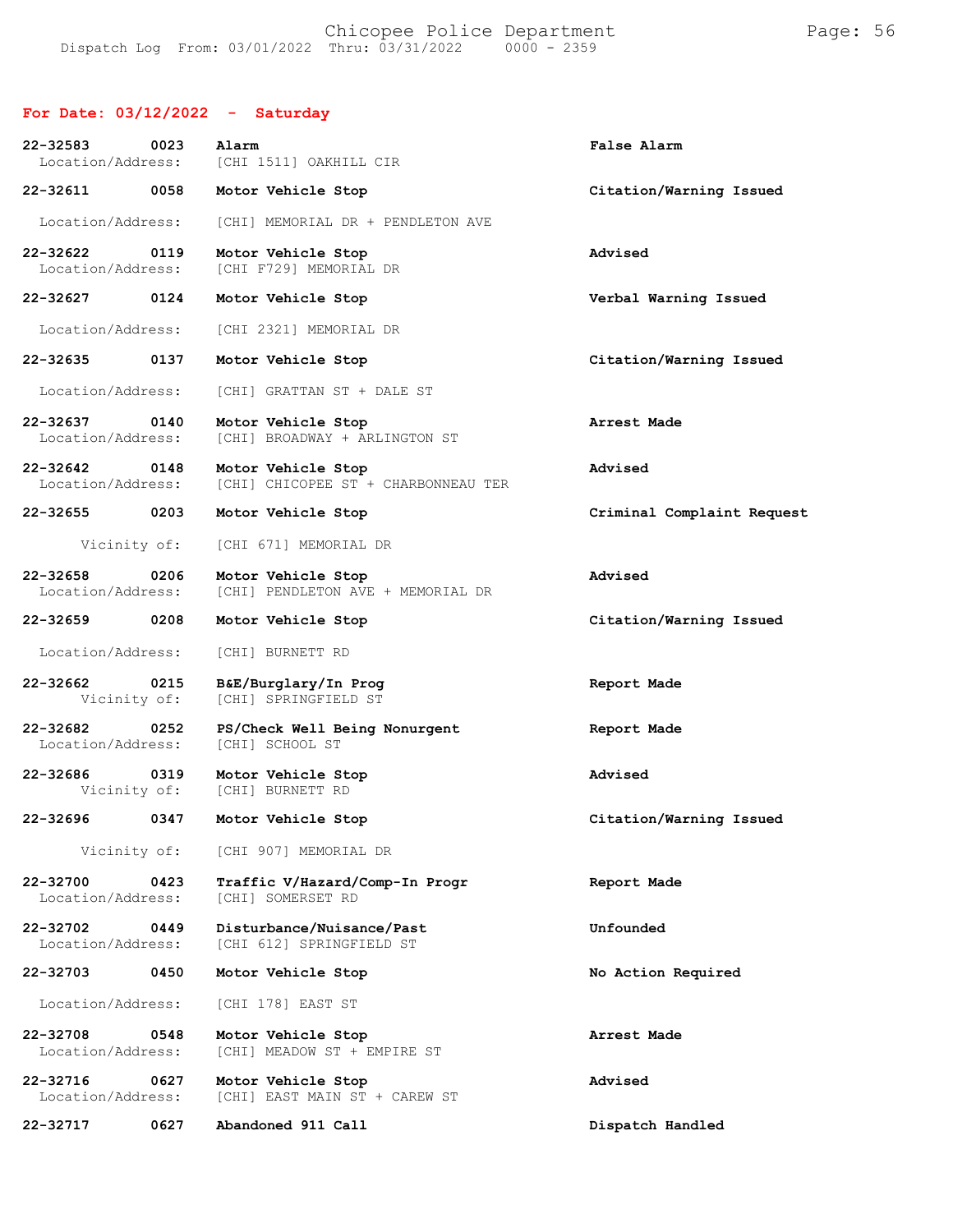### Chicopee Police Department Page: 57 Dispatch Log From:  $03/01/2022$  Thru:  $03/31/2022$ Location/Address: [CHI] RIVERS AVE **22-32736 0813 Administrative Assist Given** [CHI] MEETINGHOUSE RD **22-32739 0819 Abandoned 911 Call Dispatch Handled** Location/Address: **22-32742 0827 Pub Svc/Chk Well Being Urgent Advised** Vicinity of: [CHI 1939] GRATTAN ST **22-32753 0925 Motor Vehicle Stop Verbal Warning Issued** Location/Address: [CHI] GRATTAN ST + EDWARD ST **22-32762 0949 Animal Complaint Unfounded** [CHI] BRITTON ST + MEMORIAL DR **22-32763 0955 Administrative Services Rendered** Location/Address: **22-32765 1002 Motor Vehicle Stop Citation/Warning Issued** Location/Address: [CHI] BURNETT RD **22-32766 1007 Theft/Larceny-Past Report Made** Location/Address: **22-32767 1014 Motor Vehicle Stop Citation/Warning Issued** Location/Address: [CHI] BURNETT RD **22-32768 1025 Assist Other Agency/Urgent Could not Locate** [CHI] FRONTENAC ST **22-32771 1030 Animal Complaint Dispatch Handled** Location/Address: **22-32779 1053 Assault In Progress Advised** [CHI 497] JOHNNY CAKE HOLLOW RD **22-32778 1054 Transport Service Transport Complete** Location: [CHI] LUDLOW **22-32781 1100 Abandoned 911 Call Could not Locate** [CHI] CHICOPEE ST **22-32782 1101 Abandoned 911 Call Could not Locate** [CHI F685] MEMORIAL DR **22-32783 1110 Trespass/Unwanted-In Progress Complaint Taken Care Of** Location/Address: [CHI 497] JOHNNY CAKE HOLLOW RD **22-32785 1125 Theft/Larceny-Past Report Made** Location/Address: **22-32792 1201 Fire Alarm Testing test** Location/Address: [CHI 594] PADGETTE ST **22-32794 1203** Location: **Abandoned 911 Call** [CHI] NON DISPATCHABLE LOCATION **Dispatch Handled 22-32795 1205 Abandoned/Found Property Report Made** [CHI] MEETINGHOUSE RD **22-32804 1235 Damage/Vand/Mischief/In Prog Arrest Made** [CHI 1972] MEMORIAL DR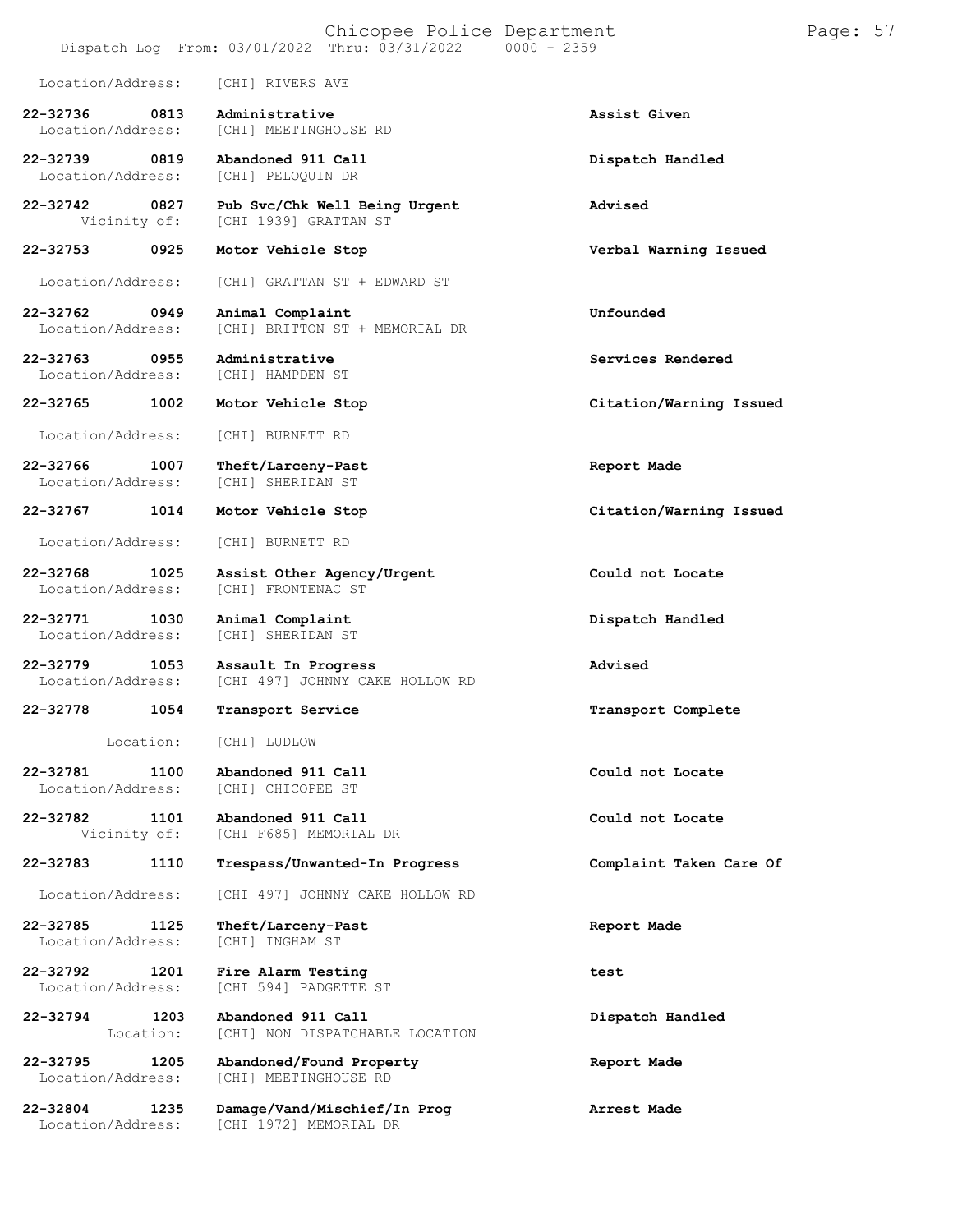Dispatch Log From:  $03/01/2022$  Thru:  $03/31/2022$ **22-32805 1238 Traffic Incident/Crash Report Made** [CHI F682] MEMORIAL DR **22-32809 1257 Fraud/Deception Report Made** Location/Address: **22-32813 1309 SAFETY HAZARD/PRIORITY 2 Dispatch Handled** [CHI] CHURCH ST + MAIN ST **22-32817 1317** Location: **SAFETY HAZARD/PRIORITY 2** [CHI 2104] CHURCH AND MAIN **Dispatch Handled 22-32826 1346 Pub Svc/Chk Well Being Urgent Services Rendered** [CHI] FLETCHER CIR **22-32836 1436 Harassment/Stalk/Threat-Past Advised** [CHI 1191] MEMORIAL DR **22-32841 1453 Alarm False Alarm** Location/Address: **22-32843 1454 Harassment/Stalk/Threat-Past Advised** [CHI 497] JOHNNY CAKE HOLLOW RD **22-32847 1505 Traffic Incident/Crash-Past Assist Given** LOCAI 1196] WEST ST **22-32852 1529 Alarm False Alarm** [CHI 1607] GRANBY RD **22-32853 1530 Alarm False Alarm** Location/Address: [CHI 1564] JOHNSON RD **22-32870 1608 Assault In Progress Report Made** Location/Address: [CHI 849] ALDEN ST **22-32883 1629 Assist Other Agency/Non Urgent Advised** [CHI] HAMPDEN ST **22-32885 1630 Pub Svc/Chk Well Being Urgent Services Rendered** Location/Address: **22-32904 1712 Motor Vehicle Stop Complaint Taken Care Of** Location/Address: [CHI XP2040] MEMORIAL DR **22-32906 1718 Motor Vehicle Stop Citation/Warning Issued** Location/Address: [CHI] SHERIDAN ST + HOLIDAY CIR **22-32914 1742 Motor Vehicle Stop Citation/Warning Issued** Location/Address: [CHI] MEADOW ST + ROY ST **22-32917 1752 Harassment/Stalk/Threat-Past Report Made** Location/Address: [CHI] GREENPOINT CIR **22-32919 1756 Traffic V/Hazard/Comp-In Progr Advised** [CHI 574] MONTGOMERY ST **22-32923 1811 Alarm False Alarm** Location/Address: [CHI F729] MEMORIAL DR **22-32930 1828 Damage/Vand/Mischief/In Prog Arrest Made** [CHI 1036] FRONT ST **22-32933 1839 Theft/Larceny-In Progress Complaint Taken Care Of** Location/Address: [CHI 1191] MEMORIAL DR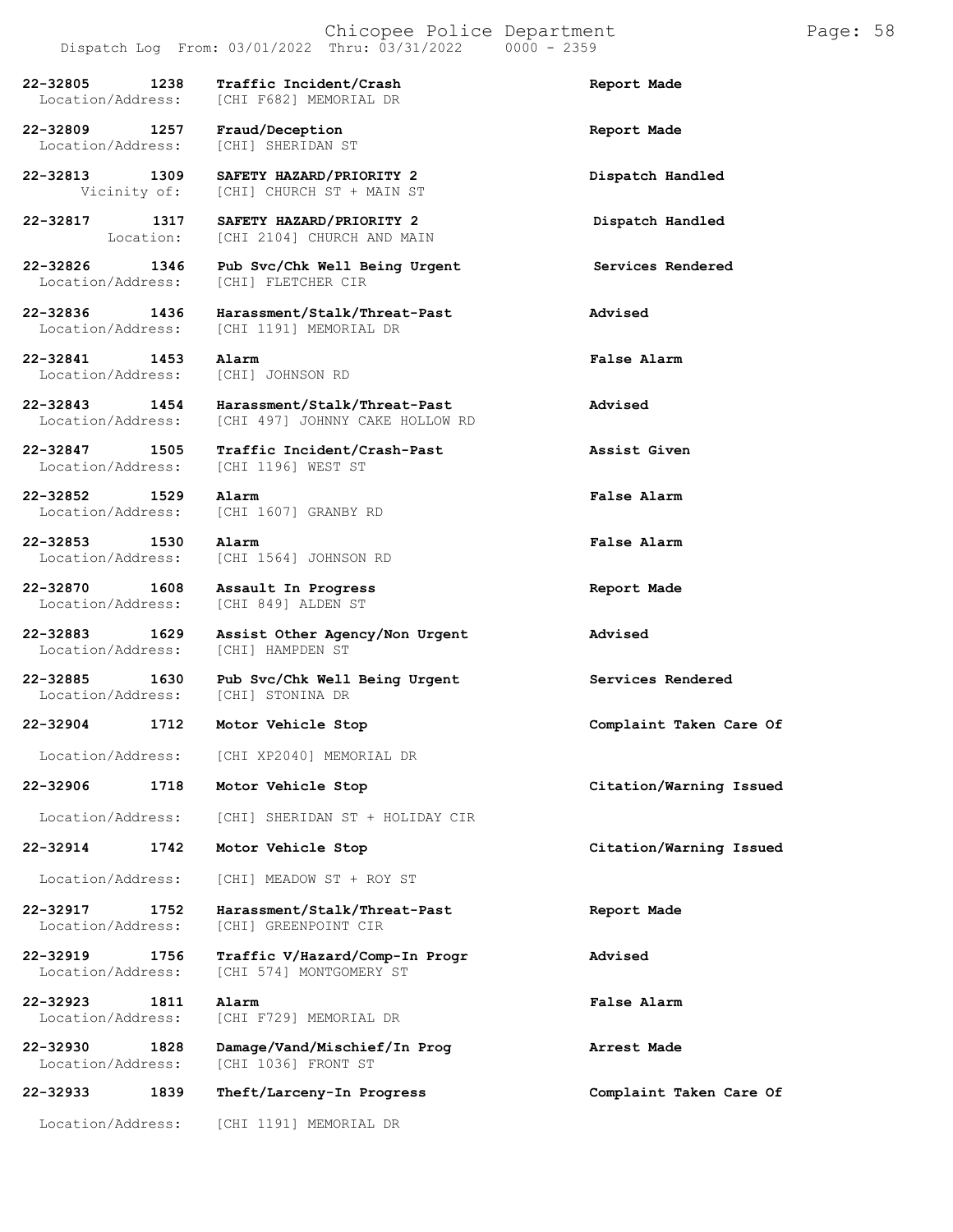Location/Address: [CHI 612] SPRINGFIELD ST **22-32950 1914 Damage/Vand/Mischief/Past Report Made** Location/Address: **22-32957 1938 Traffic Incident/Crash Advised** Vicinity of: [CHI 938] MEMORIAL DR **22-32958 1955 Trespass/Unwanted-In Progress Advised** Location/Address: [CHI] CHICOPEE ST **22-32960 1959 Disturbance/Nuisance In Progre Advised** Location/Address: [CHI 2187] BROADWAY **22-32961 2001 Abandoned 911 Call Unfounded** Location/Address: [CHI] CHICOPEE ST **22-32963 2021 SAFETY HAZARD/PRIORITY 2 Complaint Taken Care Of** Location/Address: [CHI] MEADOW ST **22-32965 2034 Traffic V/Hazard/Comp-In Progr Report Made** Location/Address: [CHI] ACREBROOK DR **22-32969 2042 Assist Other Agency/Urgent Could not Locate** [CHI 1281] CHICOPEE ST **22-32971 2047 Abandoned 911 Call No Action Required** Location: [CHI] NON DISPATCHABLE LOCATION **22-32899 2100 Assist Other Agency/Urgent Advised**

**22-32984 2145 Motor Vehicle Stop Arrest Made** Location/Address: [CHI 2104] BRIDGE ST **22-32990 2217 Transport Service Transport Complete**

Location/Address: [CHI] HAMPDEN ST

Location/Address: [LUD 1] RANDALL RD

**22-32997 2248 Suspicious/Wanted-Past Services Rendered** Location/Address: [CHI] CATHERINE ST

#### **For Date: 03/13/2022 - Sunday**

| 22-33028<br>Location/Address: | 0030 | DUI/Impaired-In Progress<br>[CHI 297] JAMES ST                 | Unfounded                  |
|-------------------------------|------|----------------------------------------------------------------|----------------------------|
| 22-33027<br>Location/Address: | 0032 | Transport Service<br>[LUD 1] RANDALL RD                        | Services Rendered          |
| 22-33031                      | 0036 | Alarm                                                          | Appears Secure After Check |
| Location/Address:             |      | [CHI 1568] LONCZAK DR                                          |                            |
| 22-33091                      | 0305 | Disturbance/Nuisance In Progre                                 | Criminal Complaint Request |
| Location/Address:             |      | [CHI] GRATTAN ST                                               |                            |
| 22-33096<br>Location/Address: | 0321 | Weapons/Firearms-In Progress<br>[CHI] RIMMON AVE               | Could not Locate           |
| 22-33101<br>Location/Address: | 0352 | Traffic V/Hazard/Comp-In Progr<br>[CHI] GRATTAN ST + GRANBY RD | Services Rendered          |

**22-33102 0352 Assist Other Agency/Urgent Assist Given**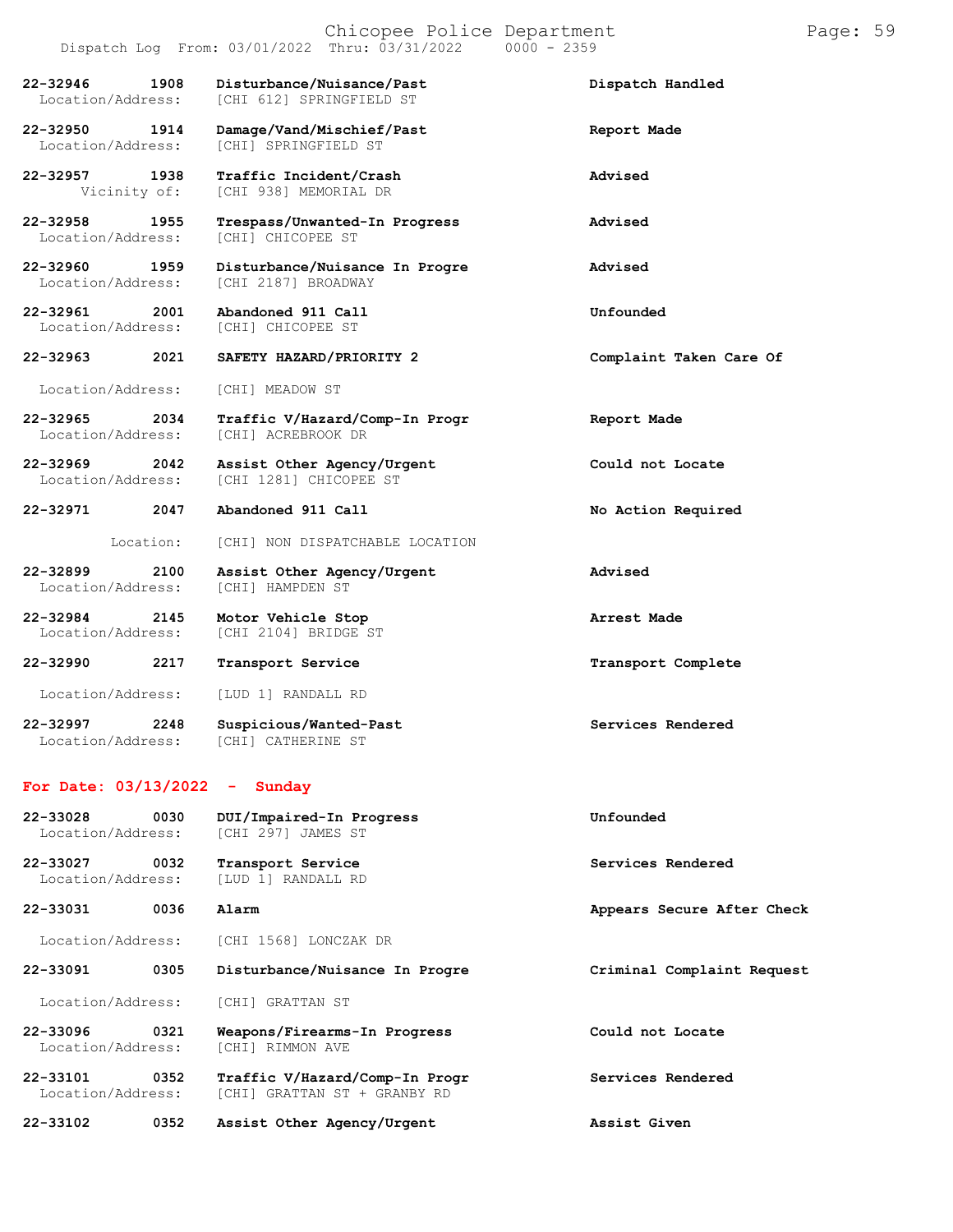Dispatch Log From: 03/01/2022 Thru: 03/31/2022

**22-33108 0411 Pub Svc/Chk Well Being Urgent No Action Required** Location/Address: [CHI] LINDA AVE **22-33111 0427 Pub Svc/Chk Well Being Urgent No Action Required** Location/Address: [CHI F968] MEMORIAL DR **22-33112 0432 Alarm False Alarm** [CHI 730] MEMORIAL DR **22-33114 0433 Suspicious/Wanted-In Progress Advised** [CHI 162] SCHOOL ST **22-33121 0509 Assist Other Agency/Urgent Advised** Location/Address: **22-33122 0528 Abandoned 911 Call Dispatch Handled** [CHI 1533] BURNETT RD **22-33125 0537 Disturbance/Nuisance/Past Cancelled/Cancelled enroute** Location/Address: [CHI 612] SPRINGFIELD ST **22-33127 0543 Suspicious/Wanted-In Progress Advised** Location/Address: [CHI] PROSPECT ST **22-33134 0712 Trespass/Unwanted-In Progress Advised** [CHI 931] MEADOW ST **22-33142 0738 Theft/Larceny-Past Advised** [CHI F1342] CENTER ST **22-33165 0848 PS/Check Well Being Nonurgent Assist Given** Location/Address: **22-33167 0849 Pub Svc/Chk Well Being Urgent Assist Given** [CHI XP2071] STEARNS TER **22-33174 0913 Motor Vehicle Stop Citation/Warning Issued** Location/Address: [CHI] MEMORIAL DR + FALMOUTH RD **22-33177 0915 Abandoned 911 Call Taken/Referred /Other/Agency** Location/Address: **22-33179 0924** Location/Address: **22-33180 0928** Location/Address: **22-33184 0936** Location/Address: **22-33185 0951** Location/Address: **22-33186 0956** Location/Address: **22-33188 1001 B&E/Burglary/In Prog Criminal Complaint Request** Location/Address: [CHI] PLANTE CIR [CHI] PARKER ST **Motor Vehicle Stop Citation/Warning Issued** [CHI 674] MEMORIAL DR **Motor Vehicle Stop Citation/Warning Issued** [CHI 647] MEMORIAL DR **Service of a Summons** [CHI] CHESTER ST **Served in Hand Alarm** [CHI] CENTER ST **False Alarm Motor Vehicle Stop Citation/Warning Issued** [CHI] MEMORIAL DR + PENDLETON AVE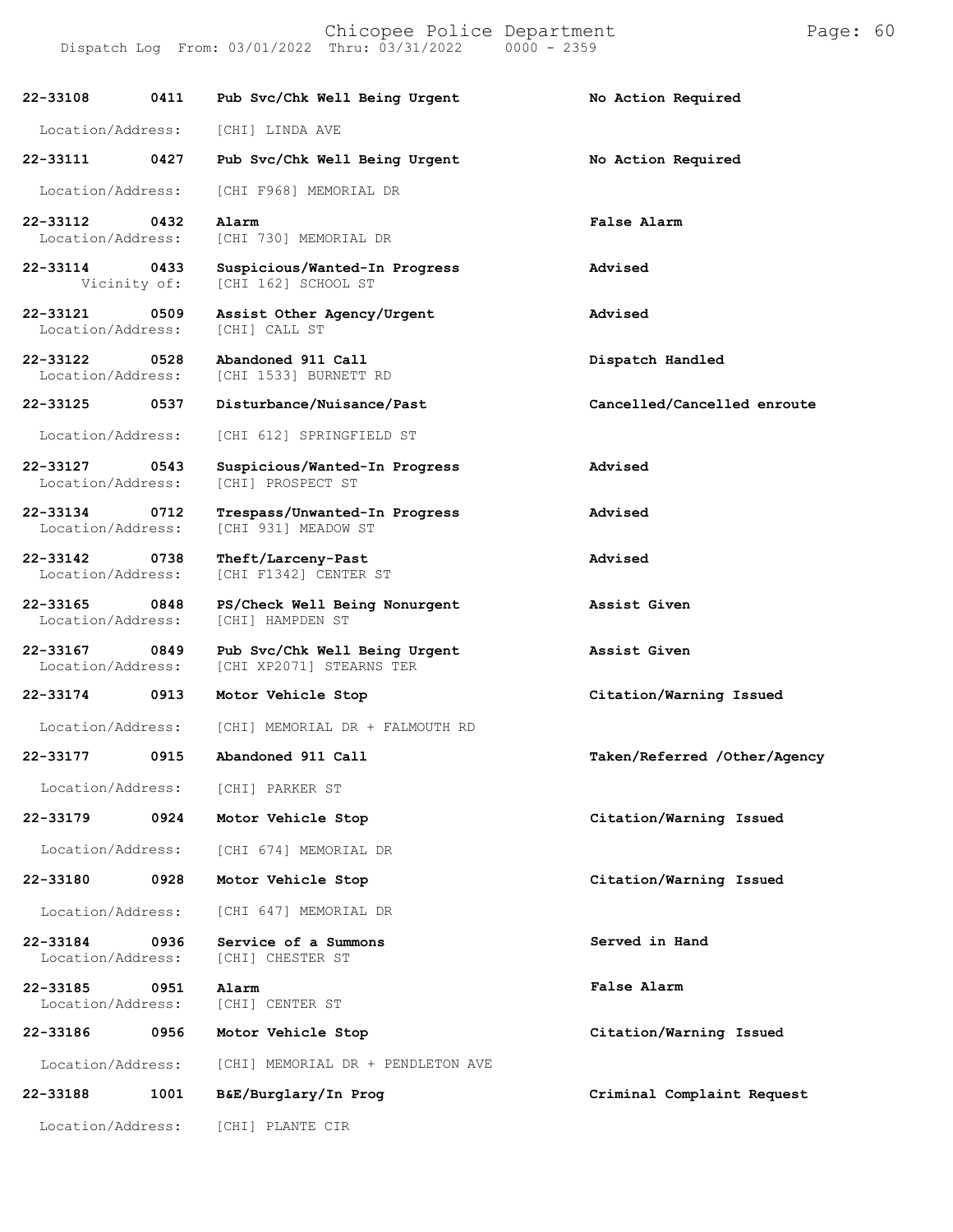Chicopee Police Department Page: 61 Dispatch Log From:  $03/01/2022$  Thru:  $03/31/2022$ 

**22-33193 1025 Motor Vehicle Stop Citation/Warning Issued** Location/Address: [CHI] PROSPECT ST **22-33197 1032 Motor Vehicle Stop Citation/Warning Issued** Location/Address: [CHI] PROSPECT ST **22-33202 1050 Motor Vehicle Stop Citation/Warning Issued** Location/Address: [CHI] PENDLETON AVE + GREENWOOD TER **22-33206 1056 Suspicious/Wanted-In Progress Dispatch Handled** [CHI] FRANCIS ST **22-33207 1100 Abandoned 911 Call Dispatch Handled** [CHI] FRANCIS ST **22-33217 1147 Alarm False Alarm** Location/Address: [CHI] HUDSON AVE **22-33219 1209 Alarm Dispatch Handled** Location/Address: **22-33222 1236 Alarm False Alarm** Location/Address: **22-33224 1236 Abandoned 911 Call Dispatch Handled** [CHI 1287] BROADCAST CTR **22-33223 1238 Motor Vehicle Stop Citation/Warning Issued** Location/Address: [CHI 1356] EAST MAIN ST **22-33225 1250 Motor Vehicle Stop Citation/Warning Issued** Location/Address: [CHI 1356] EAST MAIN ST **22-33226 1303 Motor Vehicle Stop Citation/Warning Issued** Location/Address: [CHI] FULLER RD + OLD FULLER RD **22-33232 1323 Theft/Larceny-Past Report Made** [CHI F1388] WESTOVER RD **22-33237 1335 Animal Complaint Unfounded** [CHI 37] BROADWAY **22-33241 1350 Motor Vehicle Stop Citation/Warning Issued** Location/Address: [CHI 279] CHICOPEE ST **22-33245 1403 Motor Vehicle Stop Citation/Warning Issued** Location/Address: [CHI 1396] BUCKLEY BLVD **22-33253 1413 Motor Vehicle Stop Citation/Warning Issued** Location/Address: [CHI 1396] BUCKLEY BLVD **22-33256 1419 Administrative Report Made** Location/Address: **22-33257 1423 Abandoned 911 Call Unfounded** [CHI] EAST MAIN ST

**22-33259 1427 Motor Vehicle Stop Citation/Warning Issued**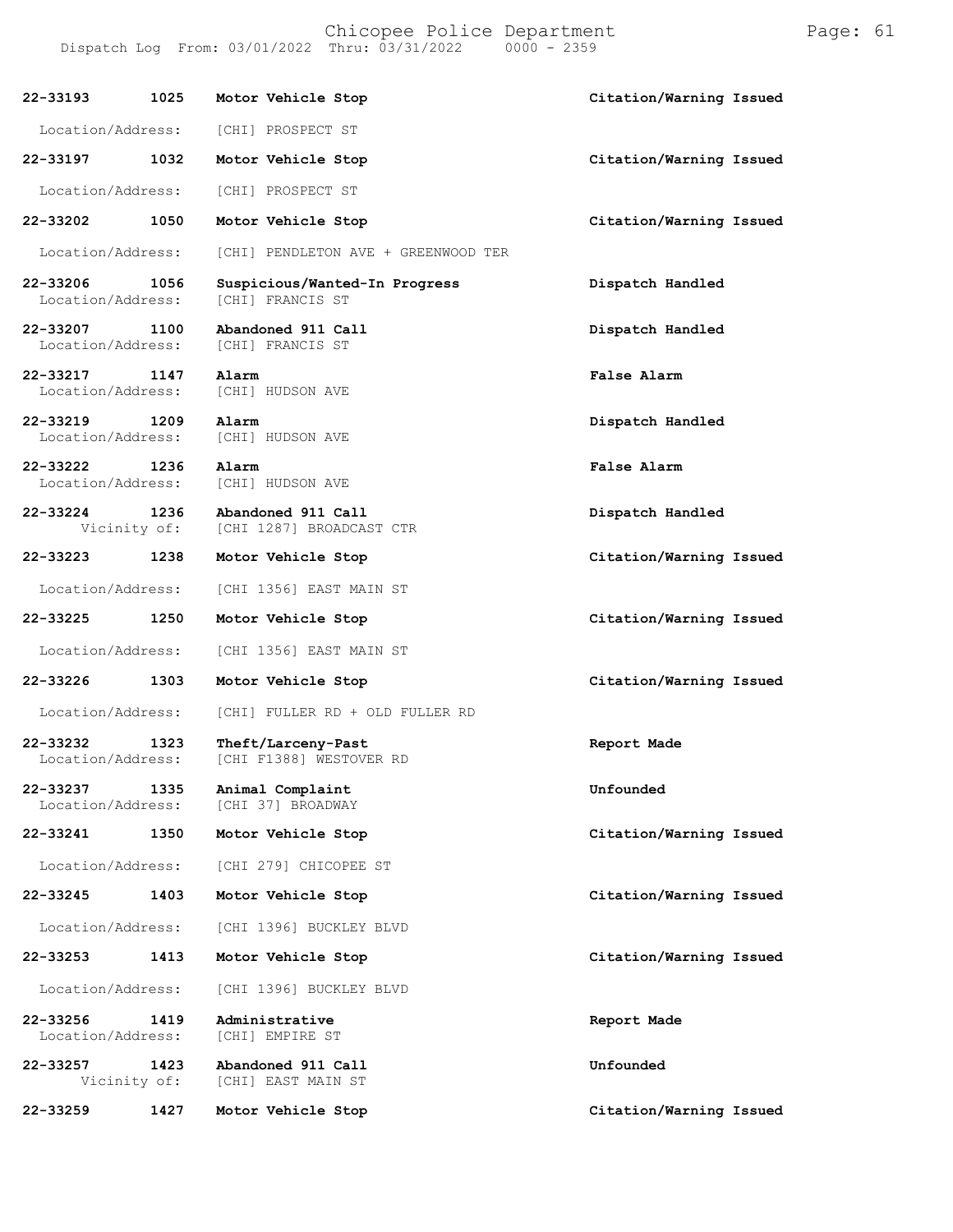|                               |           | Chicopee Police Department<br>Dispatch Log From: 03/01/2022 Thru: 03/31/2022   0000 - 2359 |                              | Page: 62 |  |
|-------------------------------|-----------|--------------------------------------------------------------------------------------------|------------------------------|----------|--|
| Location/Address:             |           | [CHI 865] PROSPECT ST                                                                      |                              |          |  |
| 22-33262<br>Location/Address: | 1434      | Administrative<br>[CHI 2498] CHURCH ST                                                     | Dispatch Handled             |          |  |
| 22-33261                      | 1435      | Pub Svc/Chk Well Being Urgent                                                              | Complaint Taken Care Of      |          |  |
| Location/Address:             |           | [CHI] MONTCALM ST                                                                          |                              |          |  |
| 22-33264                      | 1444      | Motor Vehicle Stop                                                                         | Citation/Warning Issued      |          |  |
| Location/Address:             |           | [CHI] MEMORIAL DR + LYNN AVE                                                               |                              |          |  |
| 22-33266<br>Location/Address: | 1447      | Alarm<br>[CHI 1499] GRANBY RD                                                              | False Alarm                  |          |  |
| 22-33269<br>Location/Address: | 1456      | Traffic Incident/Crash<br>[CHI 2105] SPRINGFIELD ST                                        | Could not Locate             |          |  |
| 22-33273<br>Location/Address: | 1517      | Theft/Larceny-Past<br>[CHI F729] MEMORIAL DR                                               | Report Made                  |          |  |
| 22-33278<br>Location/Address: | 1553      | Harassment/Stalk/Threat-Past<br>[CHI] PAJAK ST                                             | Advised                      |          |  |
| 22-33295                      | 1618      | Motor Vehicle Stop                                                                         | Citation/Warning Issued      |          |  |
| Location/Address:             |           | [CHI F740] FRONT ST                                                                        |                              |          |  |
| 22-33308                      | 1649      | Traffic V/Hazard/Comp-Past                                                                 | Complaint Taken Care Of      |          |  |
| Location/Address:             |           | [CHI 1255] MEMORIAL DR                                                                     |                              |          |  |
| 22-33310<br>Location/Address: | 1651      | Traffic V/Hazard/Comp-In Progr<br>[CHI 938] MEMORIAL DR                                    | Assist Given                 |          |  |
| 22-33313                      | 1658      | Motor Vehicle Stop                                                                         | Citation/Warning Issued      |          |  |
| Location/Address:             |           | [CHI] BROADWAY + CHURCH ST                                                                 |                              |          |  |
| 22-33315<br>Location/Address: | 1659      | Pub Svc/Chk Well Being Urgent<br>[CHI F862] JAMES ST                                       | Advised                      |          |  |
| 22-33316<br>Location/Address: | 1702      | Theft/Larceny-In Progress<br>[CHI 919] MEMORIAL DR                                         | Served in Hand               |          |  |
| 22-33318<br>Location/Address: | 1709      | Fraud/Deception<br>[CHI] SZETELA DR                                                        | Advised                      |          |  |
| 22-33319                      | 1713      | Transport Service                                                                          | Transport Complete           |          |  |
| Location/Address:             |           | [SOU] BRIDGE ST                                                                            |                              |          |  |
| 22-33327<br>Location/Address: | 1728      | B&E/Burglary/Past<br>[CHI] CHICOPEE ST                                                     | Assist Given                 |          |  |
| 22-33335<br>Location/Address: | 1748      | Alarm<br>[CHI] SHERIDAN ST                                                                 | False Alarm                  |          |  |
| 22-33339                      | 1803      | Assist Other Agency/Urgent                                                                 | Taken/Referred /Other/Agency |          |  |
|                               | Location: | [CHI] 391 NEAR THE OFF RAMP                                                                |                              |          |  |
| 22-33343                      | 1809      | Police Response                                                                            | Taken/Referred /Other/Agency |          |  |
| Location/Address:             |           | [CHI] CHICOPEE ST                                                                          |                              |          |  |
| 22-33342<br>Location/Address: | 1811      | Assault In Progress<br>[CHI F1269] CHARLES ST                                              | Report Made                  |          |  |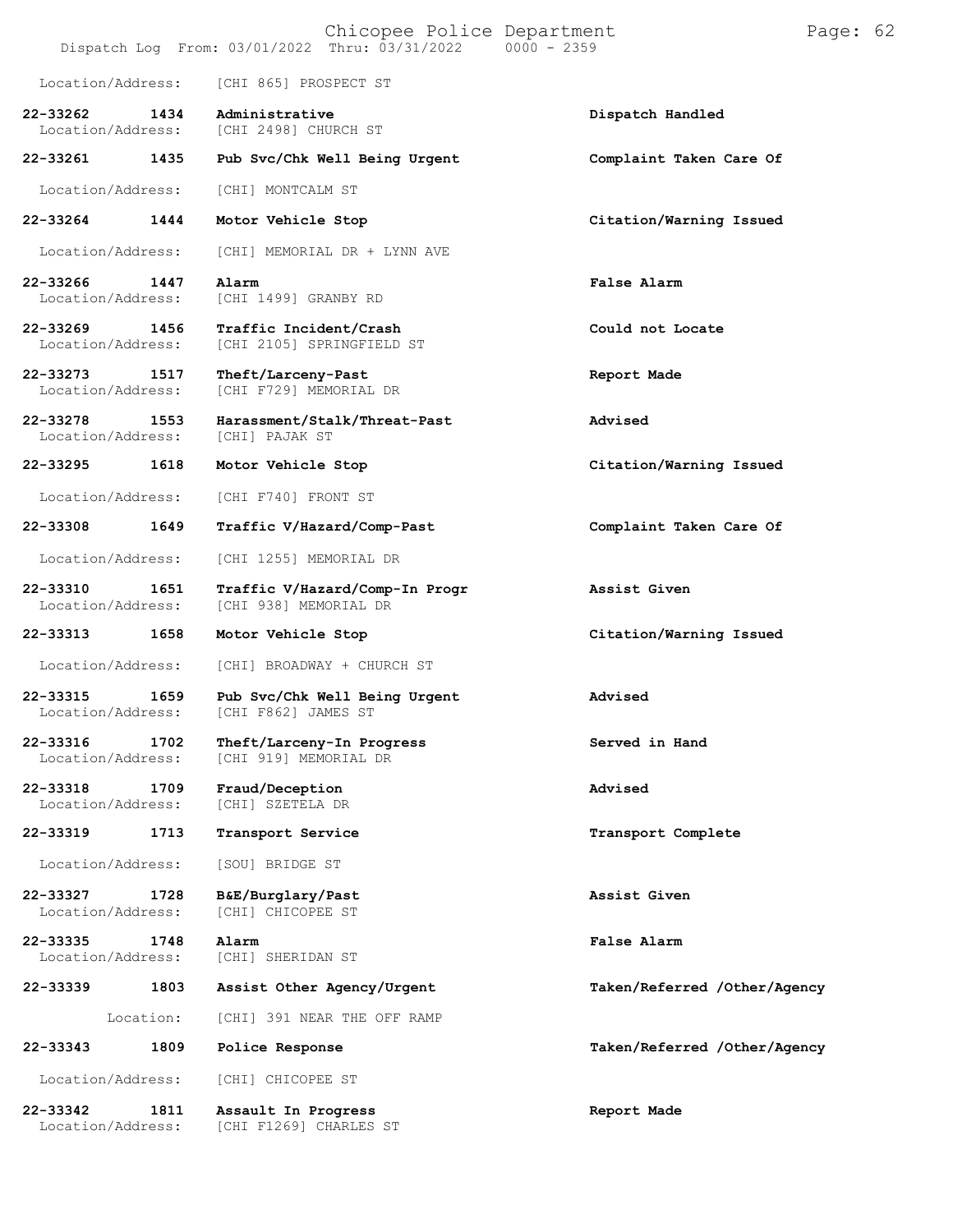|                               |      | Dispatch Log From: 03/01/2022 Thru: 03/31/2022           | $0000 - 2359$               |
|-------------------------------|------|----------------------------------------------------------|-----------------------------|
| 22-33351<br>Location/Address: | 1833 | PS/Check Well Being Nonurgent<br>[CHI 2498] CHURCH ST    | Advised                     |
| 22-33352                      | 1836 | Traffic V/Hazard/Comp-Past                               | Complaint Taken Care Of     |
| Location/Address:             |      | [CHI] SPRINGFIELD ST                                     |                             |
| 22-33367<br>Location/Address: | 1941 | Traffic V/Hazard/Comp-In Progr<br>[CHI] ROLF AVE         | Could not Locate            |
| 22-33369                      | 1953 | Disturbance/Nuisance In Progre                           | No Action Required          |
| Location/Address:             |      | [CHI 366] CHICOPEE ST                                    |                             |
| 22-33370                      | 2001 | PS/Check Well Being Nonurgent                            | Complaint Taken Care Of     |
| Location/Address:             |      | [CHI] HAMPDEN ST                                         |                             |
| 22-33372<br>Location/Address: | 2015 | Abandoned 911 Call<br>[CHI] FAIRWAY DR                   | Dispatch Handled            |
| 22-33376<br>Location/Address: | 2032 | Damage/Vand/Mischief/Past<br>[CHI] HAMPDEN ST            | Report Made                 |
| 22-33379                      | 2054 | Assist Other Agency/Urgent                               | Cancelled/Cancelled enroute |
| Location/Address:             |      | [CHI] SECOND AVE                                         |                             |
| 22-33378                      | 2055 | Transport Service                                        | Transport Complete          |
| Location/Address:             |      | [LUD 1] RANDALL RD                                       |                             |
| 22-33380<br>Location/Address: | 2055 | Damage/Vand/Mischief/Past<br>[CHI] HAMPDEN ST            | Dispatch Handled            |
| 22-33391                      | 2144 | Motor Vehicle Stop                                       | Criminal Complaint Request  |
| Location/Address:             |      | [CHI] EAST MAIN ST + ROBBINS RD                          |                             |
| 22-33392<br>Location/Address: | 2152 | Harassment/Stalk/Threat-In Pro<br>[CHI 1191] MEMORIAL DR | Advised                     |
| 22-33403                      | 2240 | Traffic V/Hazard/Comp-In Progr                           | Appears Secure After Check  |
| Location/Address:             |      | [CHI 1876] FULLER RD                                     |                             |
| 22-33411<br>Location/Address: | 2257 | Abandoned 911 Call<br>[CHI F1105] EAST ST                | Dispatch Handled            |
| 22-33413<br>Location/Address: | 2326 | Abandoned 911 Call<br>[CHI] SOUTH ST                     | Dispatch Handled            |
| For Date: 03/14/2022          |      | Monday                                                   |                             |
| 22-33496<br>Location/Address: | 0148 | Abandoned 911 Call<br>[CHI] BARDON ST                    | Investigated                |
| 22-33497<br>Location/Address: | 0150 | Abandoned 911 Call<br>[CHI] GRATTAN ST                   | Could not Locate            |

**22-33499 0153 Theft/Larceny-Past Report Made** Location/Address: [CHI] SPRINGFIELD ST

**22-33503 0157 Abandoned 911 Call Dispatch Handled** Location/Address: [CHI F1186] MONTCALM ST

**22-33505 0201 Abandoned 911 Call Dispatch Handled**

Location/Address: [CHI F1186] MONTCALM ST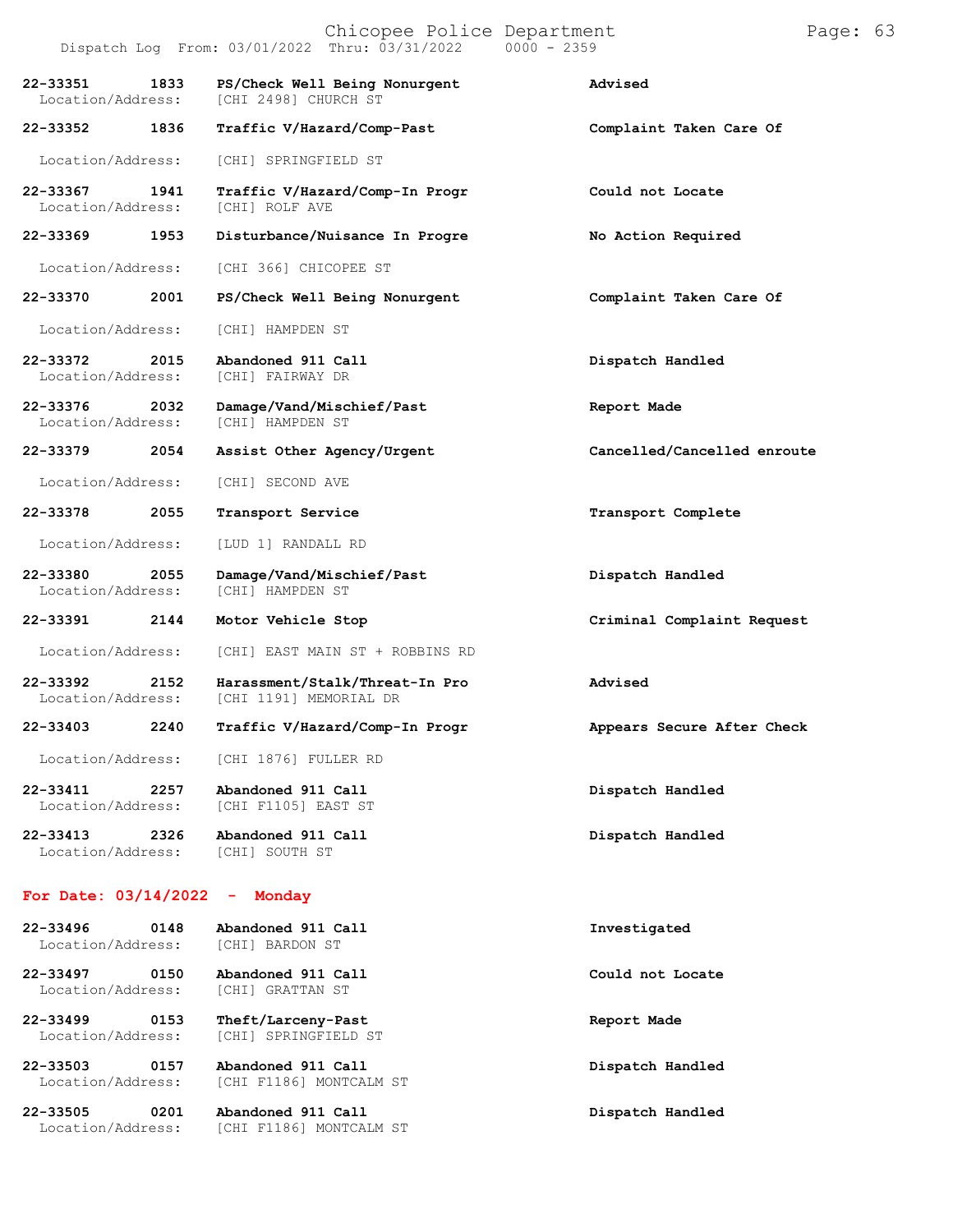#### Chicopee Police Department Frage: 64 Dispatch Log From: 03/01/2022 Thru: 03/31/2022 0000 - 2359

| 22-33524<br>0303                      | Transport Service                                   | Transport Complete      |
|---------------------------------------|-----------------------------------------------------|-------------------------|
| Location/Address:                     | [CHI 444] GRANBY RD                                 |                         |
| 22-33526<br>0314<br>Location/Address: | Abandoned 911 Call<br>[CHI 1233] MEMORIAL DR        | Dispatch Handled        |
| 22-33535<br>0341                      | Motor Vehicle Stop                                  | Citation/Warning Issued |
| Location/Address:                     | [CHI F122] SHAWINIGAN DR                            |                         |
| 22-33539<br>0405                      | Trespass/Unwanted-In Progress                       | Complaint Taken Care Of |
| Location/Address:                     | [CHI 639] MEMORIAL DR                               |                         |
| 22-33547 0453                         | Assist Other Agency/Non Urgent                      | No Action Required      |
| Location/Address:                     | [CHI 2054] MCKINSTRY AVE                            |                         |
| 22-33563<br>0647<br>Location/Address: | Alarm<br>[CHI] MEMORIAL DR                          | <b>False Alarm</b>      |
| 22-33569 0703                         | Motor Vehicle Stop                                  | Citation/Warning Issued |
| Location/Address:                     | [CHI] FRONT ST                                      |                         |
| 22-33571<br>0705<br>Location/Address: | Abandoned 911 Call<br>[CHI] TREMONT ST              | Advised                 |
| 22-33578<br>0718<br>Location:         | Abandoned 911 Call<br>[CHI] CHICOPEE                | Dispatch Handled        |
| 22-33586<br>0747<br>Location/Address: | Theft/Larceny-Past<br>[CHI] LUTHER ST               | Report Made             |
| 22-33594 0812                         | Motor Vehicle Stop                                  | Citation/Warning Issued |
| Location/Address:                     | [CHI] FAIRVIEW AVE                                  |                         |
| 0821<br>22-33600                      | Motor Vehicle Stop                                  | Citation/Warning Issued |
| Location/Address:                     | [CHI] ORCHARD ST                                    |                         |
| 22-33609<br>0831                      | Motor Vehicle Stop                                  | Citation/Warning Issued |
| Location/Address:                     | [CHI F392] FRONT ST                                 |                         |
| 22-33611<br>0835                      | Motor Vehicle Stop                                  | Citation/Warning Issued |
| Location/Address:                     | [CHI] FAIRVIEW AVE + VAN HORN ST                    |                         |
| 22-33614<br>0839<br>Location/Address: | Abandoned 911 Call<br>[CHI] OAKWOOD ST              | Unfounded               |
| 22-33615<br>0844                      | Motor Vehicle Stop                                  | Citation/Warning Issued |
| Location/Address:                     | [CHI] FAIRVIEW AVE + ACADEMY ST                     |                         |
| 22-33616<br>0844                      | Motor Vehicle Stop                                  | Citation/Warning Issued |
| Location/Address:                     | [CHI] FRONT ST + BELL ST                            |                         |
| 22-33618<br>0849<br>Location/Address: | Disturbance/Nuisance/Past<br>[CHI 1153] MEMORIAL DR | Unfounded               |
| 22-33620<br>0849                      | Motor Vehicle Stop                                  | Citation/Warning Issued |
| Location/Address:                     | [CHI] FRONT ST + BELL ST                            |                         |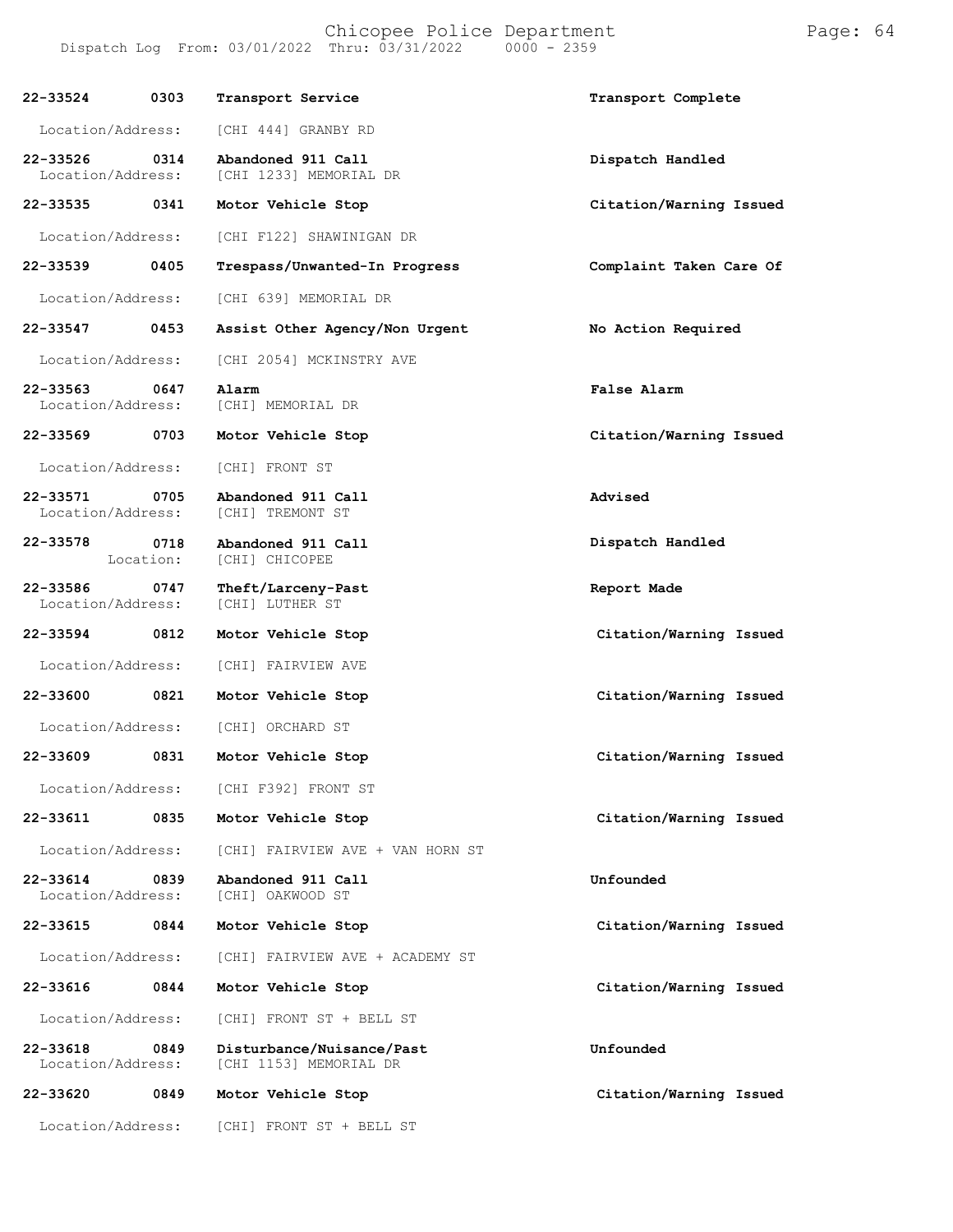#### Chicopee Police Department Page: 65 Dispatch Log From:  $03/01/2022$  Thru:  $03/31/2022$

**22-33622 0854 Motor Vehicle Stop Advised** [CHI] FAIRVIEW AVE + MOORE ST **22-33627 0903 Motor Vehicle Stop Advised** [CHI] FAIRVIEW AVE + MOORE ST **22-33638 0903 Motor Vehicle Stop Citation/Warning Issued** Location/Address: [CHI] FRONT ST + BELL ST **22-33636 0913 Motor Vehicle Stop Citation/Warning Issued** Location/Address: [CHI] FAIRVIEW AVE + MOORE ST **22-33643 0921 Motor Vehicle Stop Criminal Complaint Request** Location/Address: [CHI] FRONT ST + BELL ST **22-33647 0928 Motor Vehicle Stop Citation/Warning Issued** Location/Address: [CHI] FAIRVIEW AVE + MOORE ST **22-33651 0937 Service of a Summons Not Served** [CHI] MEETINGHOUSE RD **22-33653 0943 Motor Vehicle Stop Citation/Warning Issued** Location/Address: [CHI] FAIRVIEW AVE + ACADEMY ST **22-33660 0954** Location/Address: **22-33662 0955** Location/Address: **22-33664 0957** Location/Address: **22-33669 0959** Location/Address: **22-33671 1005** Location/Address: **22-33672 1006 Motor Vehicle Stop Criminal Complaint Request** Location/Address: [CHI] PENDLETON AVE **22-33674 1007** Location: **Gas Leak/Gas Odor** [CHI] BERKSHIRE AVE SPRINGFIELD **Taken/Referred /Other/Agency 22-33677 1011 Traffic V/Hazard/Comp-In Progr Taken/Referred /Other/Agency** Location: [CHI] 391 **22-33681 1012 Motor Vehicle Stop Criminal Complaint Request** Location/Address: [CHI] FRONT ST **22-33678 1014 Motor Vehicle Stop Advised** [CHI] FAIRVIEW AVE + ACADEMY ST **22-33695 1041 Motor Vehicle Stop Citation/Warning Issued Motor Vehicle Stop** [CHI] FAIRVIEW AVE + MOORE ST **Advised Motor Vehicle Stop Citation/Warning Issued** [CHI] FAIRVIEW AVE + MOORE ST **Motor Vehicle Stop Citation/Warning Issued** [CHI] PENDLETON AVE **Motor Vehicle Stop Citation/Warning Issued** [CHI] FRONT ST **Motor Vehicle Stop** [CHI] FAIRVIEW AVE + MOORE ST **Advised**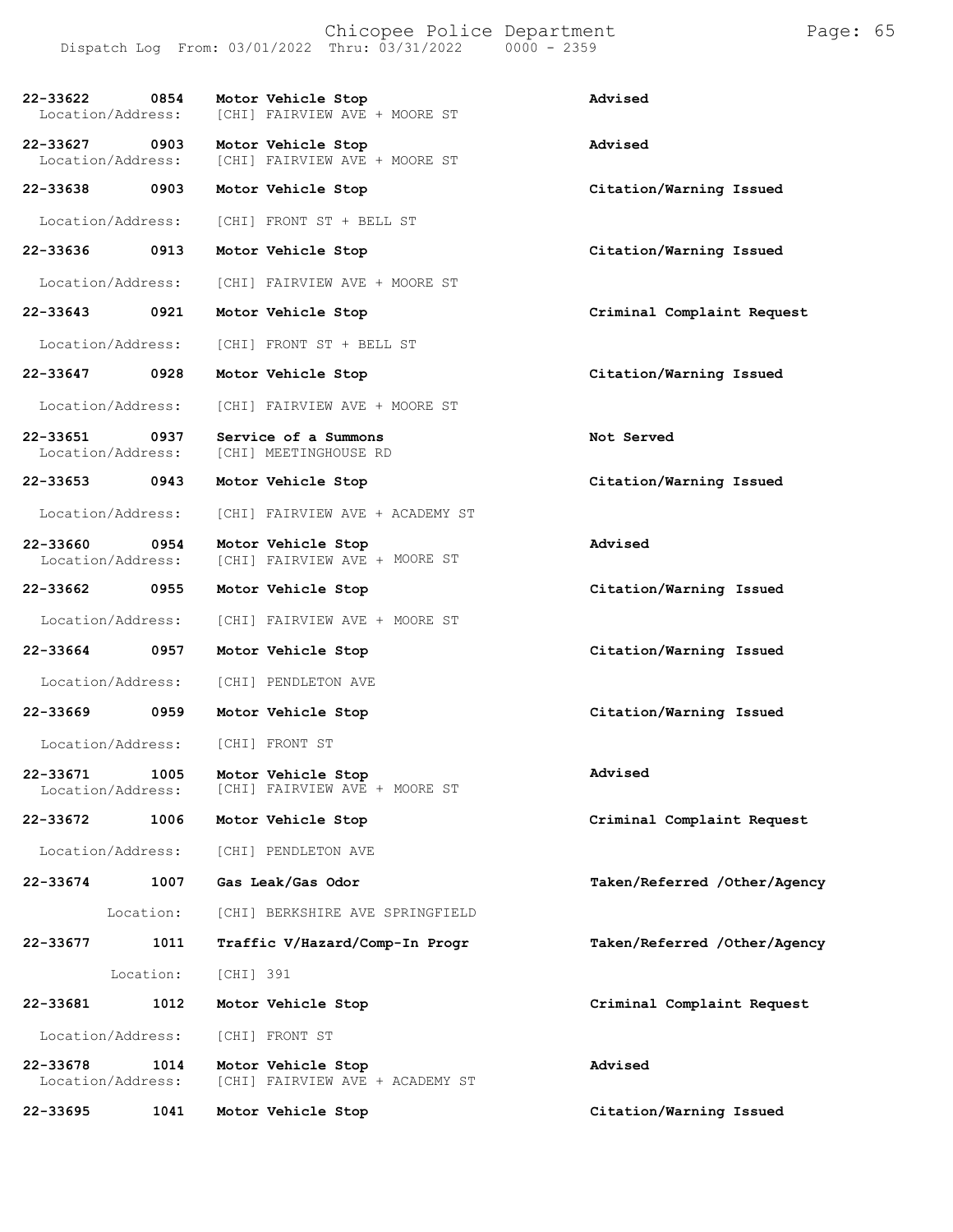|                               |      |                                             | Chicopee Police Department<br>Dispatch Log From: 03/01/2022 Thru: 03/31/2022 | $0000 - 2359$ |                         | Page: 66 |  |
|-------------------------------|------|---------------------------------------------|------------------------------------------------------------------------------|---------------|-------------------------|----------|--|
| Location/Address:             |      | [CHI 832] PENDLETON AVE                     |                                                                              |               |                         |          |  |
| 22-33699                      | 1049 | Motor Vehicle Stop                          |                                                                              |               | Citation/Warning Issued |          |  |
| Location/Address:             |      | [CHI 958] MEMORIAL DR                       |                                                                              |               |                         |          |  |
| 22-33705                      | 1055 | Motor Vehicle Stop                          |                                                                              |               | Citation/Warning Issued |          |  |
| Location/Address:             |      | [CHI] FRONT ST                              |                                                                              |               |                         |          |  |
| 22-33704<br>Location/Address: | 1056 | Motor Vehicle Stop<br>[CHI] DALE ST         |                                                                              |               | Advised                 |          |  |
| 22-33706                      | 1100 | Motor Vehicle Stop                          |                                                                              |               | Citation/Warning Issued |          |  |
| Location/Address:             |      | [CHI] DALE ST                               |                                                                              |               |                         |          |  |
| 22-33713<br>Location/Address: | 1105 | Administrative<br>[CHI 2498] CHURCH ST      |                                                                              |               | Services Rendered       |          |  |
| 22-33715<br>Location/Address: | 1107 | [CHI] OAKRIDGE ST                           | Pub Svc/Chk Well Being Urgent                                                |               | Assist Given            |          |  |
| 22-33716<br>Location/Address: | 1113 | Alarm<br>[CHI] NEW LUDLOW RD                |                                                                              |               | False Alarm             |          |  |
| 22-33717                      | 1115 | Motor Vehicle Stop                          |                                                                              |               | Citation/Warning Issued |          |  |
| Location/Address:             |      | [CHI] MCKINSTRY AVE                         |                                                                              |               |                         |          |  |
| 22-33721<br>Location/Address: | 1125 | Motor Vehicle Stop                          | [CHI] FAIRVIEW AVE + MOORE ST                                                |               | Advised                 |          |  |
| 22-33726<br>Location/Address: | 1137 | Administrative<br>[CHI F2] CAREW ST         |                                                                              |               | Dispatch Handled        |          |  |
| 22-33730<br>Location/Address: | 1202 |                                             | Traffic Incident/Crash-Past<br>[CHI] EAST MAIN ST + GLENDALE ST              |               | Report Made             |          |  |
| 22-33731<br>Location/Address: | 1204 | Fraud/Deception<br>[CHI 1191] MEMORIAL DR   |                                                                              |               | Report Made             |          |  |
| 22-33733<br>Location/Address: | 1214 | Abandoned 911 Call<br>[CHI] FRANCIS ST      |                                                                              |               | Dispatch Handled        |          |  |
| 22-33734                      | 1216 | Motor Vehicle Stop                          |                                                                              |               | Citation/Warning Issued |          |  |
| Location/Address:             |      | [CHI] MCKINSTRY AVE                         |                                                                              |               |                         |          |  |
| 22-33735<br>Location/Address: | 1217 | Abandoned 911 Call<br>[CHI] FRANCIS ST      |                                                                              |               | Dispatch Handled        |          |  |
| 22-33736<br>Location/Address: | 1219 | [CHI] MT CARMEL AVE                         | Traffic Incident/Crash-Past                                                  |               | Report Made             |          |  |
| 22-33737<br>Location/Address: | 1220 | Traffic Incident/Crash<br>[CHI] MEMORIAL DR |                                                                              |               | Report Made             |          |  |
| 22-33745                      | 1244 | Motor Vehicle Stop                          |                                                                              |               | Citation/Warning Issued |          |  |
| Location/Address:             |      | [CHI 1396] BUCKLEY BLVD                     |                                                                              |               |                         |          |  |
| 22-33746<br>Location/Address: | 1244 | [CHI] FULLER RD                             | Traffic V/Hazard/Comp-In Progr                                               |               | Dispatch Handled        |          |  |
| 22-33750                      | 1252 | Motor Vehicle Stop                          |                                                                              |               | Citation/Warning Issued |          |  |
| Location/Address:             |      | [CHI 1396] BUCKLEY BLVD                     |                                                                              |               |                         |          |  |
| 22-33757                      | 1300 | Misc-Non Urgent                             |                                                                              |               | Report Made             |          |  |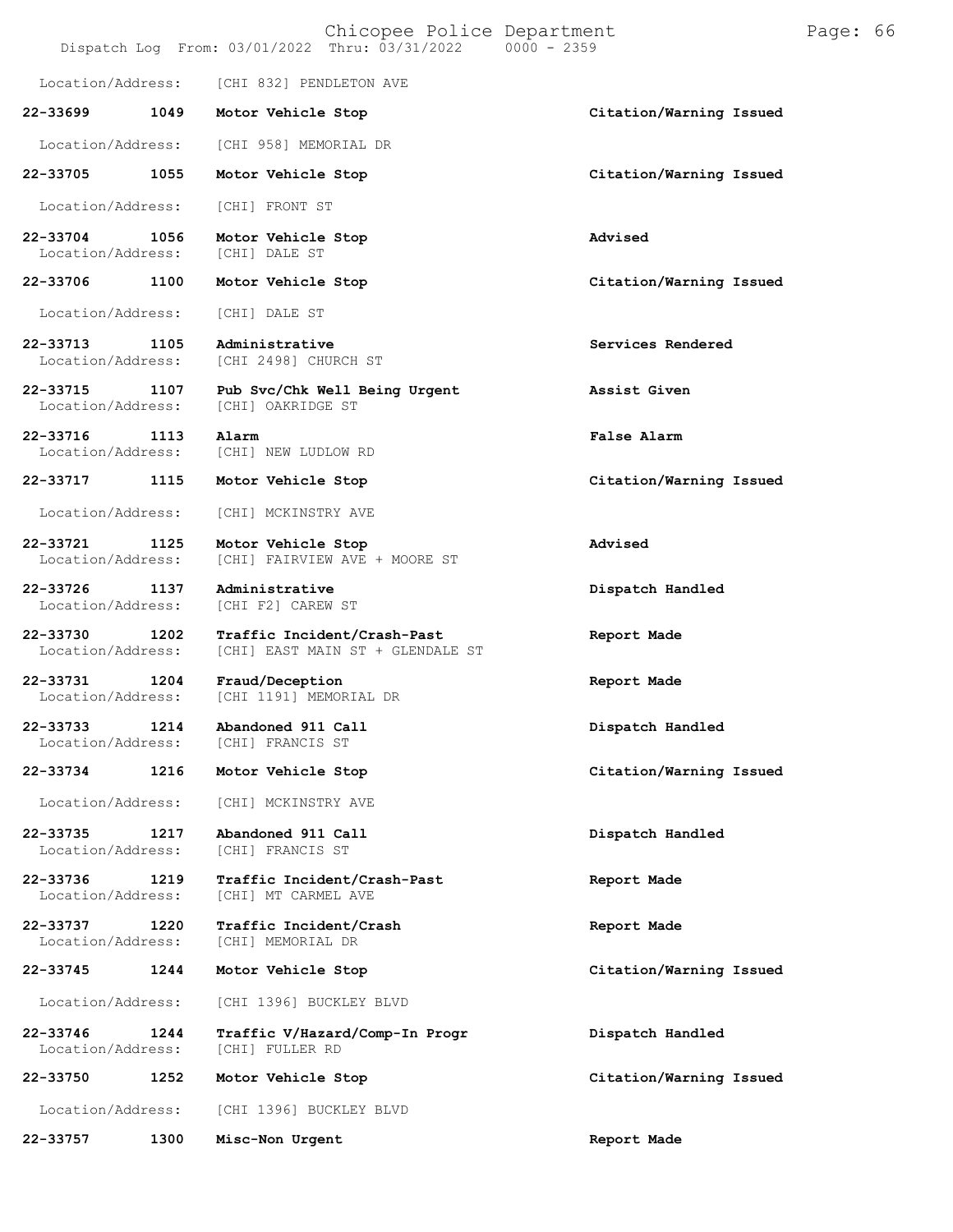|                               |      | Chicopee Police Department<br>$0000 - 2359$<br>Dispatch Log From: 03/01/2022 Thru: 03/31/2022 |                         | Page: 67 |  |
|-------------------------------|------|-----------------------------------------------------------------------------------------------|-------------------------|----------|--|
| Location/Address:             |      | [CHI] RUSKIN ST                                                                               |                         |          |  |
| 22-33759<br>Location/Address: | 1307 | Harassment/Stalk/Threat-Past<br>[CHI 39] BROADWAY                                             | Dispatch Handled        |          |  |
| 22-33762<br>Location/Address: | 1307 | Trespass/Unwanted-Past<br>[CHI] COLONIAL CIR                                                  | Dispatch Handled        |          |  |
| 22-33763                      | 1316 | Motor Vehicle Stop                                                                            | Citation/Warning Issued |          |  |
| Location/Address:             |      | [CHI] PADGETTE ST + WESTOVER RD                                                               |                         |          |  |
| 22-33772                      | 1331 | Motor Vehicle Stop                                                                            | Citation/Warning Issued |          |  |
| Location/Address:             |      | [CHI] PENDLETON AVE                                                                           |                         |          |  |
| 22-33774<br>Location/Address: | 1331 | Disturbance/Nuisance/Past<br>[CHI] PROSPECT ST                                                | Advised                 |          |  |
| 22-33776<br>Location/Address: | 1338 | Motor Vehicle Stop<br>[CHI] CENTER ST                                                         | Advised                 |          |  |
| 22-33778                      | 1344 | Motor Vehicle Stop                                                                            | Citation/Warning Issued |          |  |
| Location/Address:             |      | [CHI] PENDLETON AVE                                                                           |                         |          |  |
| 22-33785                      | 1355 | Motor Vehicle Stop                                                                            | Citation/Warning Issued |          |  |
| Location/Address:             |      | [CHI] GRANBY RD                                                                               |                         |          |  |
| 22-33793                      | 1414 | Disturbance/Nuisance/Past                                                                     | No Action Required      |          |  |
| Location/Address:             |      | [CHI 938] MEMORIAL DR                                                                         |                         |          |  |
| 22-33797<br>Location/Address: | 1422 | Misc-Non Urgent<br>[CHI] ARCHIE ST                                                            | Advised                 |          |  |
| 22-33801<br>Location/Address: | 1428 | Trespass/Unwanted-In Progress<br>[CHI F473] GROVE ST                                          | Services Rendered       |          |  |
| 22-33804<br>Location/Address: | 1430 | Pub Svc/Chk Well Being Urgent<br>[CHI] EAST MAIN ST                                           | Unfounded               |          |  |
| 22-33802                      | 1431 | Motor Vehicle Stop                                                                            | Citation/Warning Issued |          |  |
| Location/Address:             |      | [CHI] PENDLETON AVE                                                                           |                         |          |  |
| 22-33813                      | 1444 | Motor Vehicle Stop                                                                            | Citation/Warning Issued |          |  |
| Location/Address:             |      | [CHI 651] MONTGOMERY ST                                                                       |                         |          |  |
| 22-33815<br>Location/Address: | 1450 | Abandoned 911 Call<br>[CHI] GILL ST                                                           | Could not Locate        |          |  |
| 22-33817                      | 1457 | Motor Vehicle Stop                                                                            | Citation/Warning Issued |          |  |
| Location/Address:             |      | [CHI F1150] MONTGOMERY ST                                                                     |                         |          |  |
| 22-33820<br>Location/Address: | 1457 | Warrant Service<br>[CHI] LOWER GRAPE ST                                                       | Not Served              |          |  |
| 22-33823<br>Location/Address: | 1504 | Fraud/Deception<br>[CHI 561] MEADOW ST                                                        | Report Made             |          |  |
| 22-33825                      | 1508 | Motor Vehicle Stop                                                                            | Citation/Warning Issued |          |  |
| Location/Address:             |      | [CHI] MONTGOMERY ST                                                                           |                         |          |  |
| 22-33831                      | 1508 | PS/Check Well Being Nonurgent                                                                 | Unfounded               |          |  |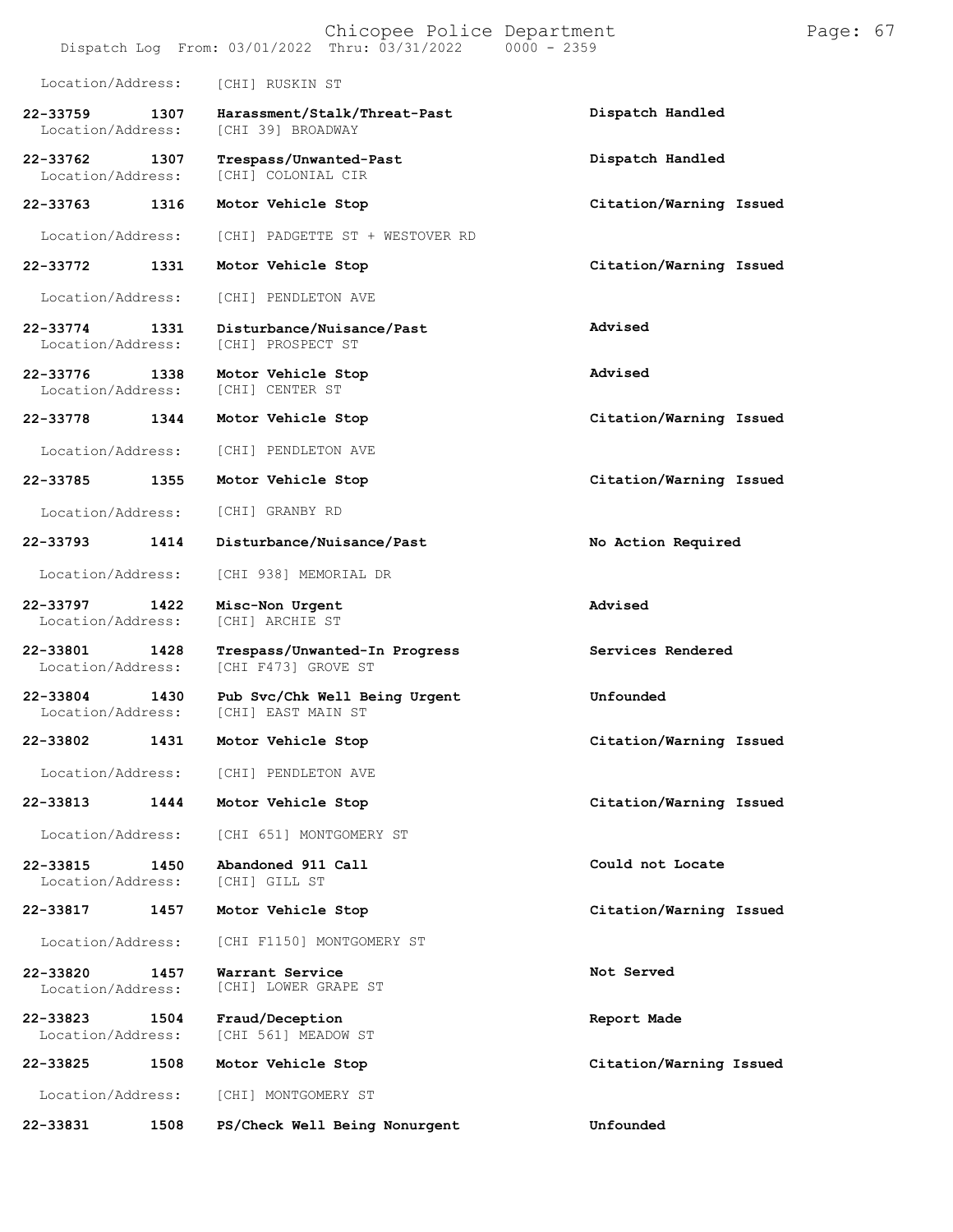|                               |      | Chicopee Police Department<br>Dispatch Log From: 03/01/2022 Thru: 03/31/2022 | $0000 - 2359$               | Page: 68 |  |
|-------------------------------|------|------------------------------------------------------------------------------|-----------------------------|----------|--|
| Vicinity of:                  |      | [CHI F53] MONTGOMERY ST                                                      |                             |          |  |
| 22-33828                      | 1511 | Abandoned 911 Call                                                           | No Action Required          |          |  |
| Location/Address:             |      | [CHI 1191] MEMORIAL DR                                                       |                             |          |  |
| 22-33834                      | 1515 | Fire Alarm Testing                                                           | Restore Fire Alarm System   |          |  |
| Location/Address:             |      | [CHI F234] CHICOPEE ST                                                       |                             |          |  |
| 22-33833<br>Location/Address: | 1516 | Traffic Incident/Crash<br>[CHI] GRATTAN ST                                   | Report Made                 |          |  |
| 22-33836                      | 1518 | Motor Vehicle Stop                                                           | Citation/Warning Issued     |          |  |
| Location/Address:             |      | [CHI 651] MONTGOMERY ST                                                      |                             |          |  |
| 22-33841<br>Location/Address: | 1523 | Traffic V/Hazard/Comp-In Progr<br>[CHI] CENTER ST                            | Unfounded                   |          |  |
| 22-33843<br>Vicinity of:      | 1527 | Traffic Incident/Crash-Past<br>[CHI] GRATTAN ST + RIVEST CT                  | Report Made                 |          |  |
| 22-33844                      | 1531 | Motor Vehicle Stop                                                           | Citation/Warning Issued     |          |  |
| Location/Address:             |      | [CHI] MONTGOMERY ST + COLUMBA ST                                             |                             |          |  |
| 22-33850<br>Location/Address: | 1545 | Traffic Incident/Crash-Past<br>[CHI] MEMORIAL DR                             | Assist Given                |          |  |
| 22-33857                      | 1604 | Animal Complaint                                                             | Criminal Complaint Request  |          |  |
| Location/Address:             |      | [CHI] NARRAGANSETT BLVD                                                      |                             |          |  |
| 22-33862                      | 1611 | Alarm                                                                        | Complaint Taken Care Of     |          |  |
| Location/Address:             |      | [CHI 1643] HAYNES CIR                                                        |                             |          |  |
| 22-33879<br>Vicinity of:      | 1640 | PS/Check Well Being Nonurgent<br>[CHI F734] MONTGOMERY ST                    | Advised                     |          |  |
| 22-33888<br>Location/Address: | 1653 | Investigation/Follow Up<br>[CHI 2187] BROADWAY                               | Services Rendered           |          |  |
| 22-33889                      | 1654 | Traffic Incident/Crash-Past                                                  | Cancelled/Cancelled enroute |          |  |
| Vicinity of:                  |      | [CHI F1587] FULLER RD                                                        |                             |          |  |
| 22-33890                      | 1657 | SAFETY HAZARD/PRIORITY 2                                                     | No Action Required          |          |  |
| Location/Address:             |      | [CHI] GRATTAN ST + COLUMBA ST                                                |                             |          |  |
| 22-33900<br>Location/Address: | 1727 | Administrative<br>[CHI] COLONIAL CIR                                         | Advised                     |          |  |
| 22-33902<br>Location/Address: | 1729 | Abandoned 911 Call<br>[CHI] CLAIRE ST                                        | Dispatch Handled            |          |  |
| 22-33903                      | 1729 | Damage/Vand/Mischief/Past                                                    | Criminal Complaint Request  |          |  |
| Location/Address:             |      | [CHI] COCHRAN ST                                                             |                             |          |  |
| 22-33905                      | 1732 | Alarm                                                                        | Cancelled/Cancelled enroute |          |  |
| Location/Address:             |      | [CHI 395] FRONT ST                                                           |                             |          |  |
| 22-33914<br>Location/Address: | 1749 | Trespass/Unwanted-In Progress<br>[MOS 233] STATE AVE                         | Investigated                |          |  |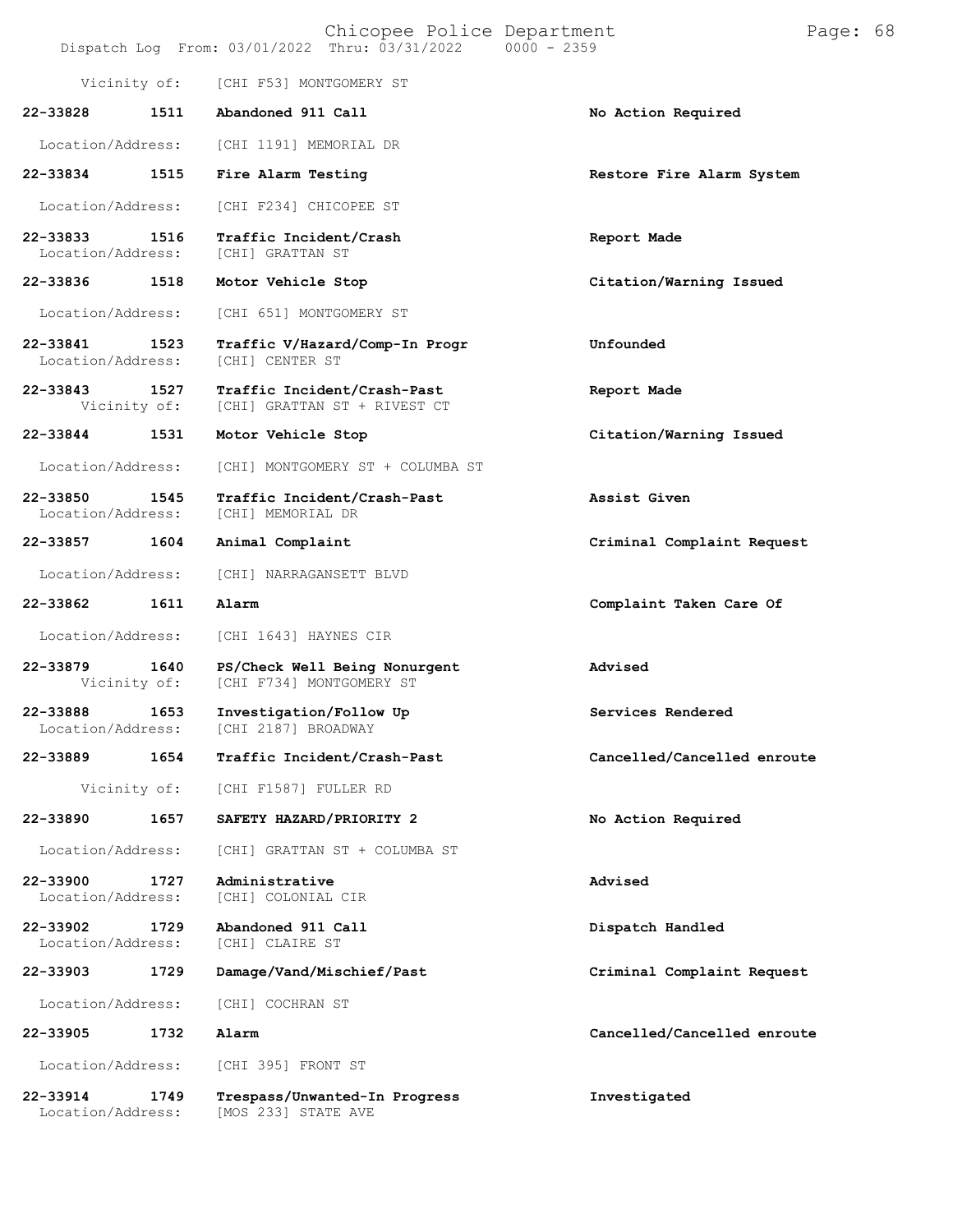| 22-33921                      | 1805              | Trespass/Unwanted-In Progress                                       | Cancelled/Cancelled enroute  |
|-------------------------------|-------------------|---------------------------------------------------------------------|------------------------------|
|                               | Vicinity of:      | [CHI] CABOT ST                                                      |                              |
| 22-33925<br>Location/Address: | 1812              | Assault In Progress<br>[CHI] MADISON ST                             | Arrest Made                  |
| 22-33926<br>Location/Address: | 1816              | Pub Svc/Chk Well Being Urgent<br>[CHI F1342] CENTER ST              | Unfounded                    |
| 22-33927<br>Location/Address: | 1823              | Traffic Incident/Crash<br>[CHI 1289] MEMORIAL DR                    | Report Made                  |
| 22-33932                      | 1831              | Police Response                                                     | Taken/Referred /Other/Agency |
| Location/Address:             |                   | [CHI] SPRINGFIELD ST                                                |                              |
| 22-33939                      | 1852              | Traffic V/Hazard/Comp-In Progr                                      | No Action Required           |
|                               | Vicinity of:      | [CHI 1287] BROADCAST CTR                                            |                              |
| 22-33944                      | 1858              | Assist Other Agency/Urgent                                          | Taken/Referred /Other/Agency |
|                               | Location:         | [CHI] OFF RAMP EXIT 4 391                                           |                              |
| 22-33950<br>Location/Address: | 1924              | Disturbance/Nuisance In Progre<br>[CHI] AUSTIN ST + SARATOGA AVE    | Could not Locate             |
| 22-33959<br>Location/Address: | 1953              | PS/Check Well Being Nonurgent<br>[CHI 718] MEMORIAL DR              | Advised                      |
| 22-33967 2019                 |                   | Motor Vehicle Stop                                                  | Citation/Warning Issued      |
| Location/Address:             |                   | [CHI 592] MONTGOMERY ST                                             |                              |
| 22-33976                      | 2033              | Alarm                                                               | Appears Secure After Check   |
| Location/Address:             |                   | [CHI F1238] COBURN ST                                               |                              |
| 22-33980                      | 2100              | Unknown (3rd Party)                                                 | No Action Required           |
| Location/Address:             |                   | [CHI] BRITTON ST                                                    |                              |
| 22-33987<br>Location/Address: | 2113              | Fraud/Deception<br>[CHI] PELOQUIN DR                                | Assist Given                 |
| 22-33990                      | 2126              | Transport Service                                                   | Transport Complete           |
| Location/Address:             |                   | [SPR F2] CAREW ST                                                   |                              |
| 22-33998<br>Location/Address: | 2148              | Traffic V/Hazard/Comp-Past<br>[CHI] WARREGAN ST + CHICOPEE ST       | Unfounded                    |
| 22-34005<br>Location/Address: | 2201              | DUI/Impaired-In Progress<br>[CHI 644] MEMORIAL DR                   | Arrest Made                  |
| 22-34006                      | 2202<br>Location: | Assist Other Agency/Urgent<br>[WRD] 391 NB EXIT 3 HOLYOKE CONNECTOR | Assist Given                 |
| 22-34007                      | 2202              | Alarm                                                               | Cancelled/Cancelled enroute  |
| Location/Address:             |                   | [CHI F1238] COBURN ST                                               |                              |
| 22-34020<br>Location/Address: | 2311              | Alarm<br>[CHI] PROSPECT ST                                          | False Alarm                  |

**For Date: 03/15/2022 - Tuesday**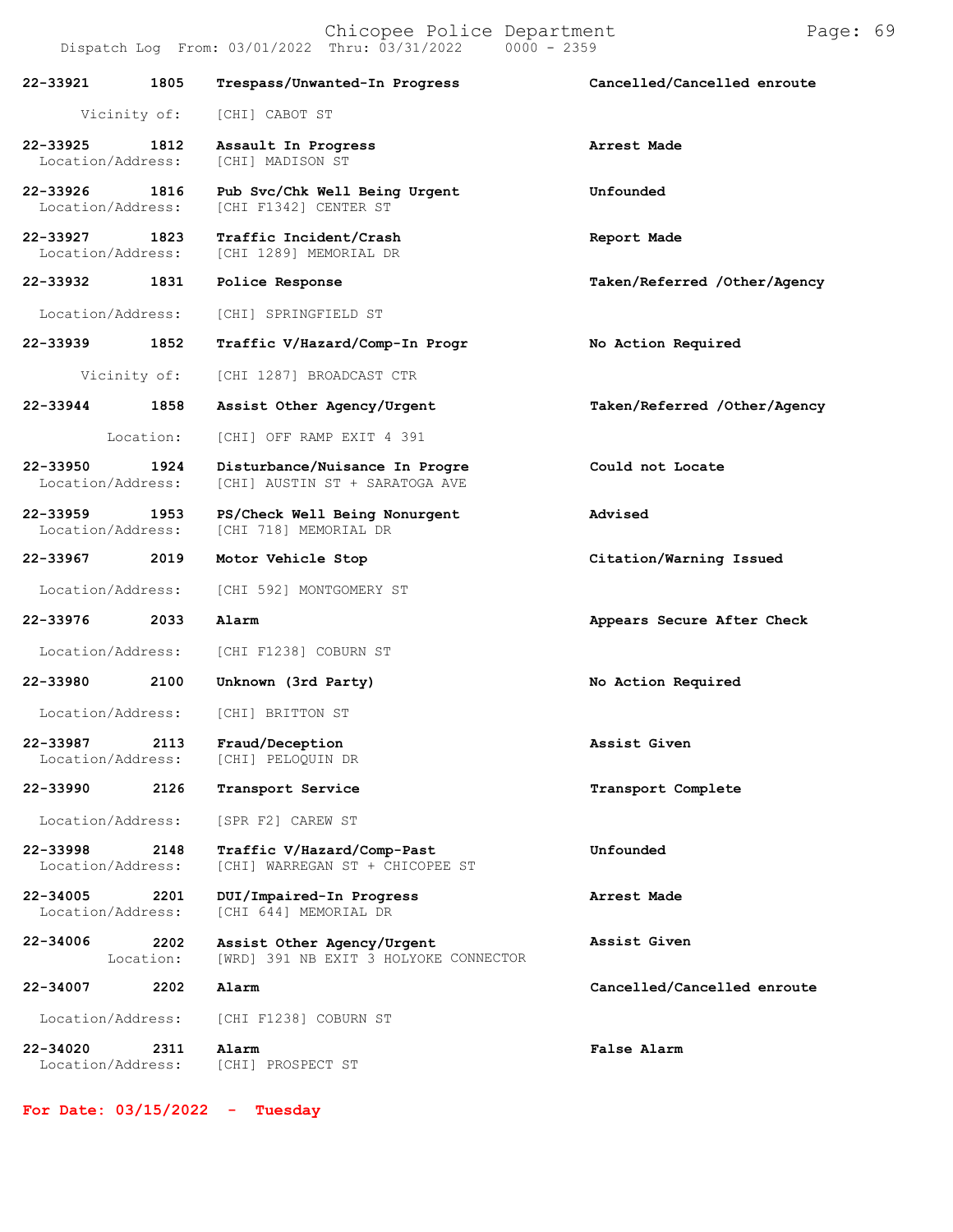|                                           | Dispatch Log From: 03/01/2022 Thru: 03/31/2022             | $0000 - 2359$              |
|-------------------------------------------|------------------------------------------------------------|----------------------------|
| 22-34032<br>0012<br>Vicinity of:          | Traffic V/Hazard/Comp-In Progr<br>[CHI 1287] BROADCAST CTR | Assist Given               |
| 22-34034<br>0014<br>Location/Address:     | Abandoned 911 Call<br>[CHI] SPRINGFIELD ST                 | Could not Locate           |
| 22-34043<br>0030<br>Location/Address:     | Alarm<br>[CHI 1011] SHERIDAN ST                            | False Alarm                |
| 22-34046 0032                             | Pub Svc/Chk Well Being Urgent                              | No Action Required         |
| Location/Address:                         | [CHI 574] MONTGOMERY ST                                    |                            |
| 22-34047<br>0035                          | Transport Service                                          | Transport Complete         |
| Location/Address:                         | [LUD 1] RANDALL RD                                         |                            |
| 22-34058<br>0051                          | Motor Vehicle Stop                                         | Criminal Complaint Request |
| Location/Address:                         | [CHI] MONTGOMERY ST + DALE ST                              |                            |
| 22-34068 0117<br>Location/Address:        | Transport Service<br>[CHI F182] CENTER ST                  | Dispatch Handled           |
| 22-34069<br>0118                          | Transport Service                                          | Transport Complete         |
| Location/Address:                         | [CHI F182] CENTER ST                                       |                            |
| 22-34070<br>0118<br>Location/Address:     | Animal Complaint<br>[CHI] WESTERN DR                       | Could not Locate           |
| 22-34076 0140                             | Motor Vehicle Stop                                         | Citation/Warning Issued    |
| Location/Address:                         | [CHI] BRIDGE ST                                            |                            |
| 22-34097<br>0245                          | Transport Service                                          | Transport Complete         |
| Location/Address:                         | [SPR F1] CHESTNUT ST                                       |                            |
| 22-34118<br>0451<br>Vicinity of:          | SAFETY HAZARD/PRIORITY 2<br>[CHI] FOSS AVE + DELANEY AVE   | Assist Given               |
| 22-34121<br>0530<br>Location/Address:     | Alarm<br>[CHI 647] MEMORIAL DR                             | False Alarm                |
| $22 - 34144$<br>0736<br>Location/Address: | Alarm<br>[CHI 702] MEMORIAL DR                             | Dispatch Handled           |
| 22-34145<br>0741                          | Motor Vehicle Stop                                         | Verbal Warning Issued      |
| Location/Address:                         | [CHI 730] MEMORIAL DR                                      |                            |
| 22-34148<br>0743<br>Location/Address:     | Abandoned 911 Call<br>[CHI] DUCHARME AVE                   | Dispatch Handled           |
| 22-34149<br>0756                          | Motor Vehicle Stop                                         | Citation/Warning Issued    |
| Location/Address:                         | [CHI] FAIRVIEW AVE                                         |                            |
| 22-34151<br>0759<br>Location/Address:     | Investigation/Follow Up<br>[CHI 1065] FRONT ST             | Report Made                |
| 22-34160<br>0816<br>Location/Address:     | Abandoned 911 Call<br>[CHI 501] JAMES ST                   | Dispatch Handled           |
| 22-34159<br>0817                          | Motor Vehicle Stop                                         | Citation/Warning Issued    |

Location/Address: [CHI] FAIRVIEW AVE + ORCHARD ST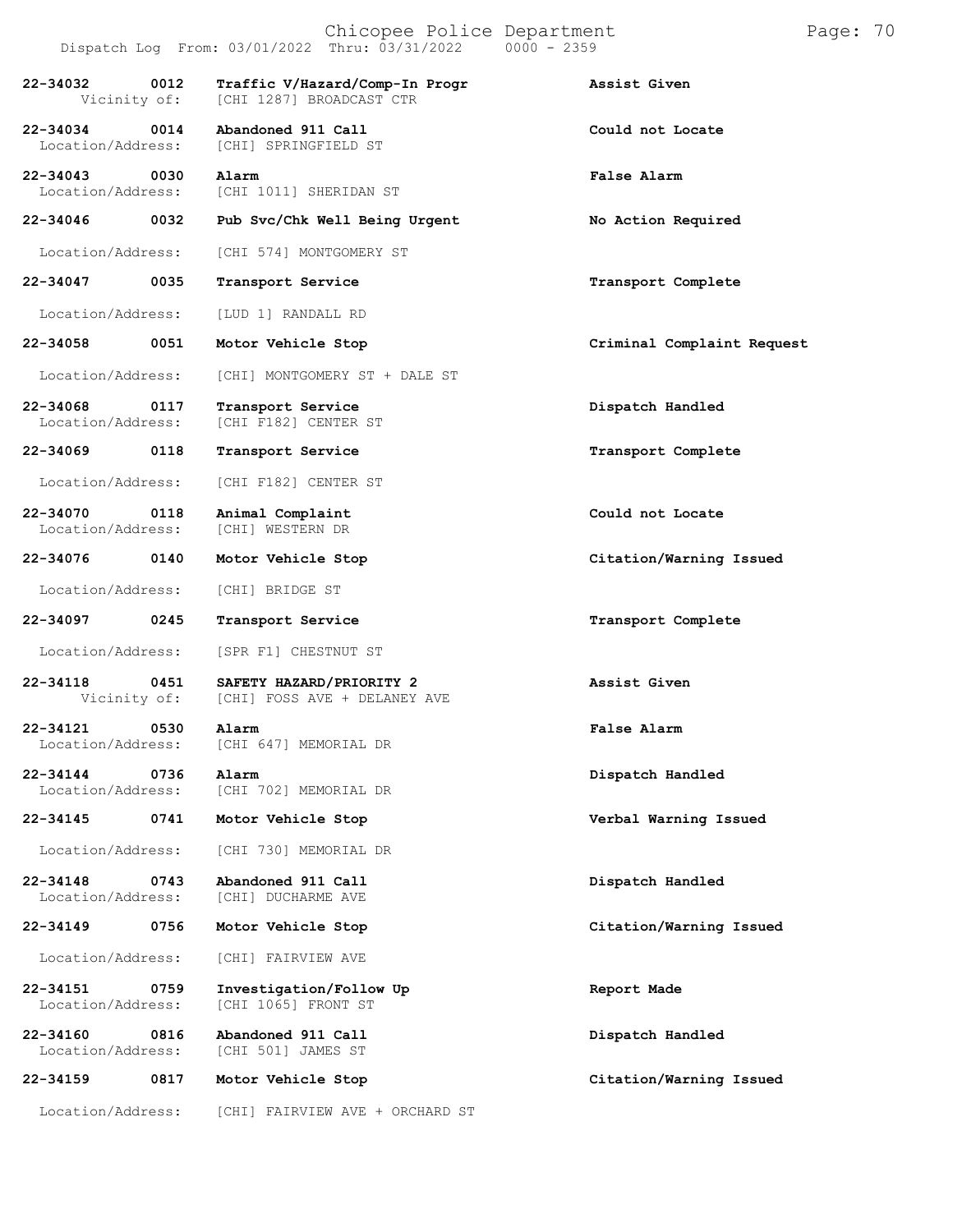Location/Address: [CHI F392] FRONT ST **22-34178 0832 Misc-Non Urgent Complaint Taken Care Of** Location/Address: [CHI] RIVERS AVE + MT CARMEL AVE **22-34177 0834 Motor Vehicle Stop Citation/Warning Issued** Location/Address: [CHI] FRONT ST + BELL ST **22-34179 0838 Transport Service Transport Complete** Location/Address: **22-34182 0846** Location/Address: **22-34185 0851** Location/Address: **22-34190 0859** Location/Address: **22-34193 0901** Location/Address: **22-34194 0902** Location/Address: **22-34196 0902 Motor Vehicle Stop Advised**  $[CHI]$  FRONT ST + BONNEVILLE AVE **22-34199 0904 Theft/Larceny-In Progress Complaint Taken Care Of** Location/Address: [CHI 938] MEMORIAL DR **22-34202 0916 Motor Vehicle Stop Citation/Warning Issued** Location/Address: [CHI] WESTOVER RD **22-34203 0918 Motor Vehicle Stop Citation/Warning Issued** Location/Address: [CHI 8] CHICOPEE ST **22-34206 0921 Motor Vehicle Stop Citation/Warning Issued** Location/Address: [CHI 385] FRONT ST **22-34208 0925 Motor Vehicle Stop Citation/Warning Issued** Location/Address: [CHI] CHICOPEE ST **22-34210 0928 Motor Vehicle Stop Verbal Warning Issued** Location/Address: [CHI 385] FRONT ST **22-34215 0936 Motor Vehicle Stop Citation/Warning Issued** Location/Address: [CHI 385] FRONT ST **22-34216 0938 Motor Vehicle Stop Advised** [CHI] CHICOPEE ST + WHITMAN ST [CHI F825] CHURCH ST **Motor Vehicle Stop Citation/Warning Issued** [CHI] FRONT ST **Motor Vehicle Stop Citation/Warning Issued** [CHI] FRONT ST **Motor Vehicle Stop** [CHI 829] BROADWAY **Advised Abandoned 911 Call** [CHI F53] MONTGOMERY ST **Dispatch Handled Motor Vehicle Stop Citation/Warning Issued** [CHI 385] FRONT ST

**22-34217 0941 Motor Vehicle Stop Citation/Warning Issued**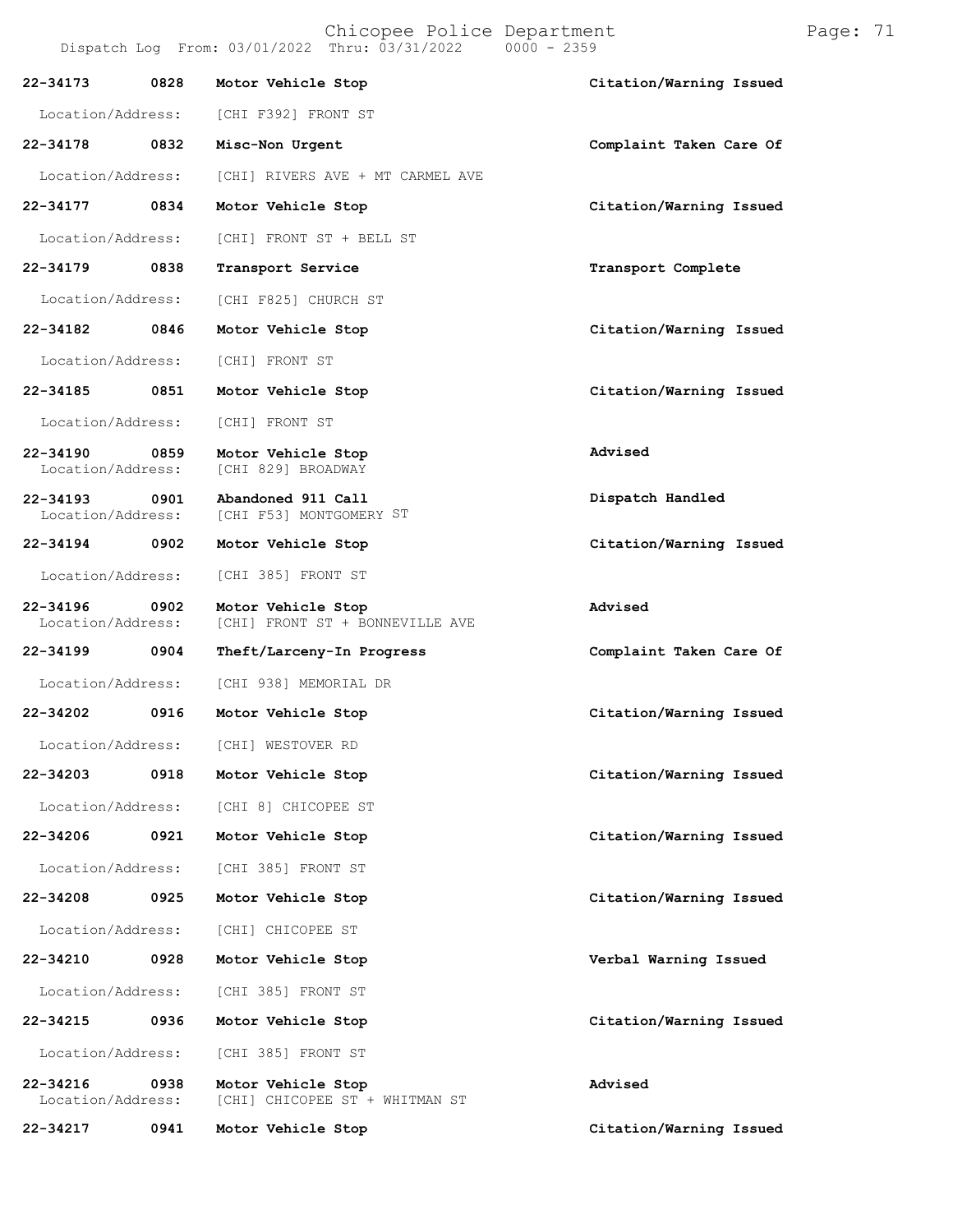#### Chicopee Police Department Page: 72 Dispatch Log From:  $03/01/2022$  Thru:  $03/31/2022$

Location/Address: [CHI] MCKINSTRY AVE **22-34219 0945 Motor Vehicle Stop Citation/Warning Issued** Location/Address: [CHI 385] FRONT ST **22-34222 0948 Motor Vehicle Stop Advised** Location/Address: **22-34223 0948 Theft/Larceny-In Progress Report Made** Location/Address: **22-34227 0955 Motor Vehicle Stop Citation/Warning Issued** Location/Address: [CHI] MCKINSTRY AVE **22-34228 0957 Motor Vehicle Stop Verbal Warning Issued** Location/Address: [CHI 385] FRONT ST **22-34229 1005 Motor Vehicle Stop Citation/Warning Issued** Location/Address: [CHI 504] GRATTAN ST **22-34230 1008 Motor Vehicle Stop Citation/Warning Issued** Location/Address: [CHI 385] FRONT ST **22-34232 1011 Disturbance/Nuisance In Progre Advised** [CHI 1658] SPRINGFIELD ST **22-34240 1014 Theft/Larceny-Past Report Made** [CHI 146] ASINOF AVE **22-34234 1015 Theft/Larceny-In Progress Report Made** [CHI 938] MEMORIAL DR **22-34236 1015 Traffic V/Hazard/Comp-Past Services Rendered** Location/Address: [CHI] BLANCHE ST **22-34237 1018 Motor Vehicle Stop Citation/Warning Issued** Location/Address: [CHI 385] FRONT ST **22-34243 1036 Motor Vehicle Stop Citation/Warning Issued** Location/Address: [CHI] FRONT ST + CANAL ST **22-34249 1044 Abandoned 911 Call Dispatch Handled** Location/Address: **22-34250 1046 Motor Vehicle Stop Advised** [CHI 1965] CHICOPEE ST **22-34253 1048 Traffic Incident/Crash-Past Report Made** [CHI] CAREW ST + EAST MAIN ST **22-34255 1050 Traffic V/Hazard/Comp-Past Criminal Complaint Request** Location/Address: [CHI] CHASE PL **22-34257 1056 Pub Svc/Chk Well Being Urgent Advised** [CHI 1191] MEMORIAL DR **22-34262 1105 Traffic Incident/Crash Criminal Complaint Request**

Vicinity of: [CHI] MONTGOMERY ST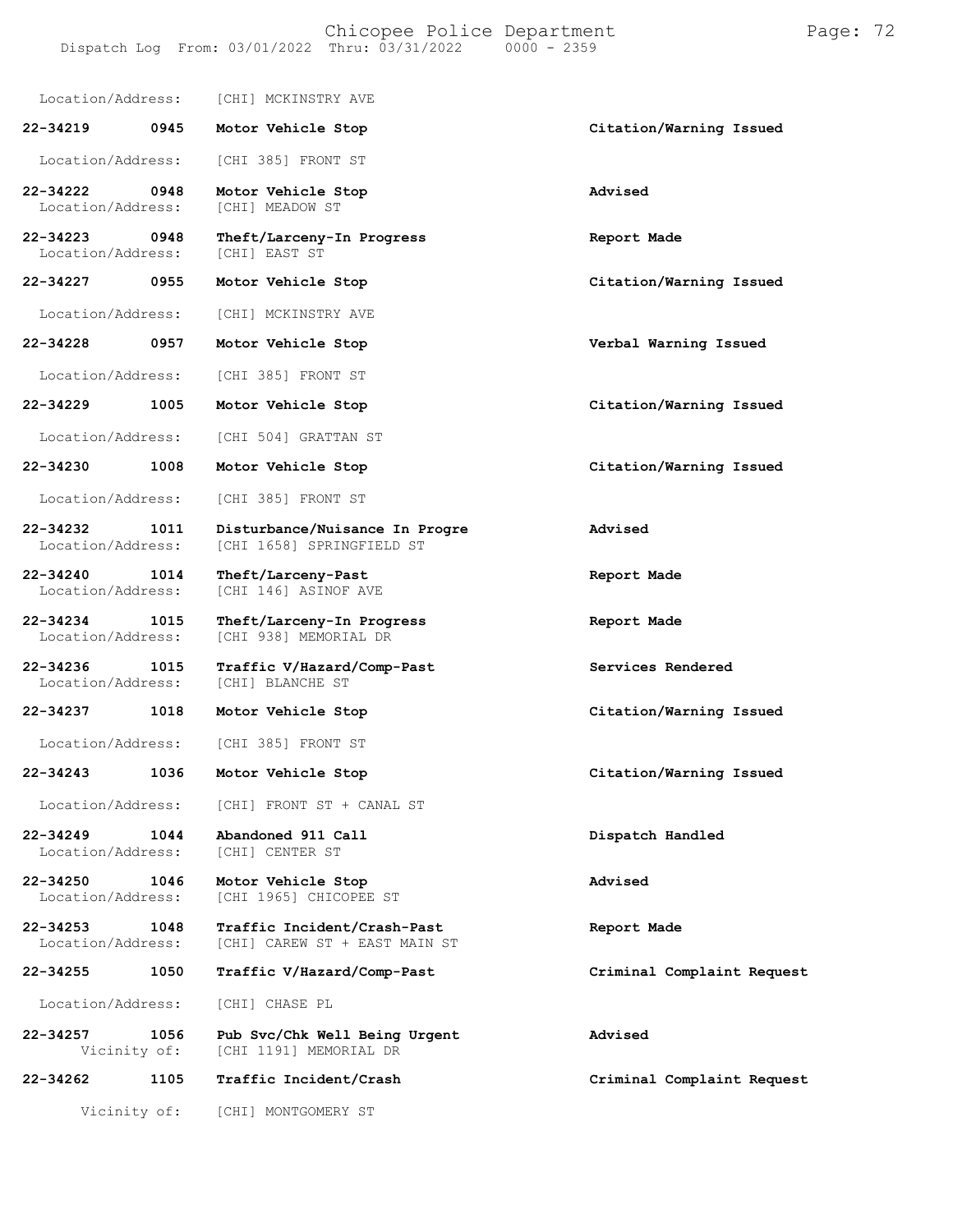Chicopee Police Department Page: 73 Dispatch Log From:  $03/01/2022$  Thru:  $03/31/2022$ **22-34264 1119 Motor Vehicle Stop Citation/Warning Issued** Location/Address: [CHI] EAST MAIN ST **22-34265 1119 Pub Svc/Chk Well Being Urgent Unfounded** [CHI 174] CENTER ST **22-34269 1131 Abandoned 911 Call Dispatch Handled** [CHI 2149] RIVER MILLS DR **22-34275 1146 Abandoned 911 Call Dispatch Handled** [CHI 1394] GRANBY RD **22-34278 1157 Alarm Appears Secure After Check** Location/Address: [CHI] CARRIAGE RD **22-34280 1200 Abandoned 911 Call Unfounded** [CHI F860] NEW LUDLOW RD **22-34282 1200 Pub Svc/Chk Well Being Urgent Unfounded** [CHI 39] BROADWAY **22-34284 1206 PS/Check Well Being Nonurgent No Action Required** Location/Address: [CHI 1816] FIRST AVE **22-34289 1225 Motor Vehicle Stop Citation/Warning Issued** Location/Address: [CHI 865] PROSPECT ST **22-34295 1233 Disturbance/Nuisance In Progre Dispatch Handled** [CHI 2498] CHURCH ST **22-34294 1234 Motor Vehicle Stop Citation/Warning Issued** Location/Address: [CHI F620] YELLE ST **22-34297 1240 Fraud/Deception Report Made** Location/Address: [CHI] DUBLIN ST **22-34299 1246 Fire Alarm Testing Dispatch Handled** [CHI F234] CHICOPEE ST **22-34302 1251 Assault In Progress Advised** [CHI 8] CHICOPEE ST **22-34304 1256 Fraud/Deception Report Made** [CHI] HAYNES CIR **22-34308 1305 Pub Svc/Chk Well Being Urgent Complaint Taken Care Of** Location/Address: [CHI] WOODSTOCK ST **22-34307 1306 Motor Vehicle Stop Citation/Warning Issued**

Location/Address: [CHI] PENDLETON AVE

**22-34309 1307 Traffic V/Hazard/Comp-Past Unfounded** Location/Address:

**22-34310 1311 Service of a Summons Not Served** [CHI] MEETINGHOUSE RD

**22-34321 1317 Fraud/Deception Advised** [CHI F1057] MEMORIAL DR

**22-34318 1318 Motor Vehicle Stop Citation/Warning Issued**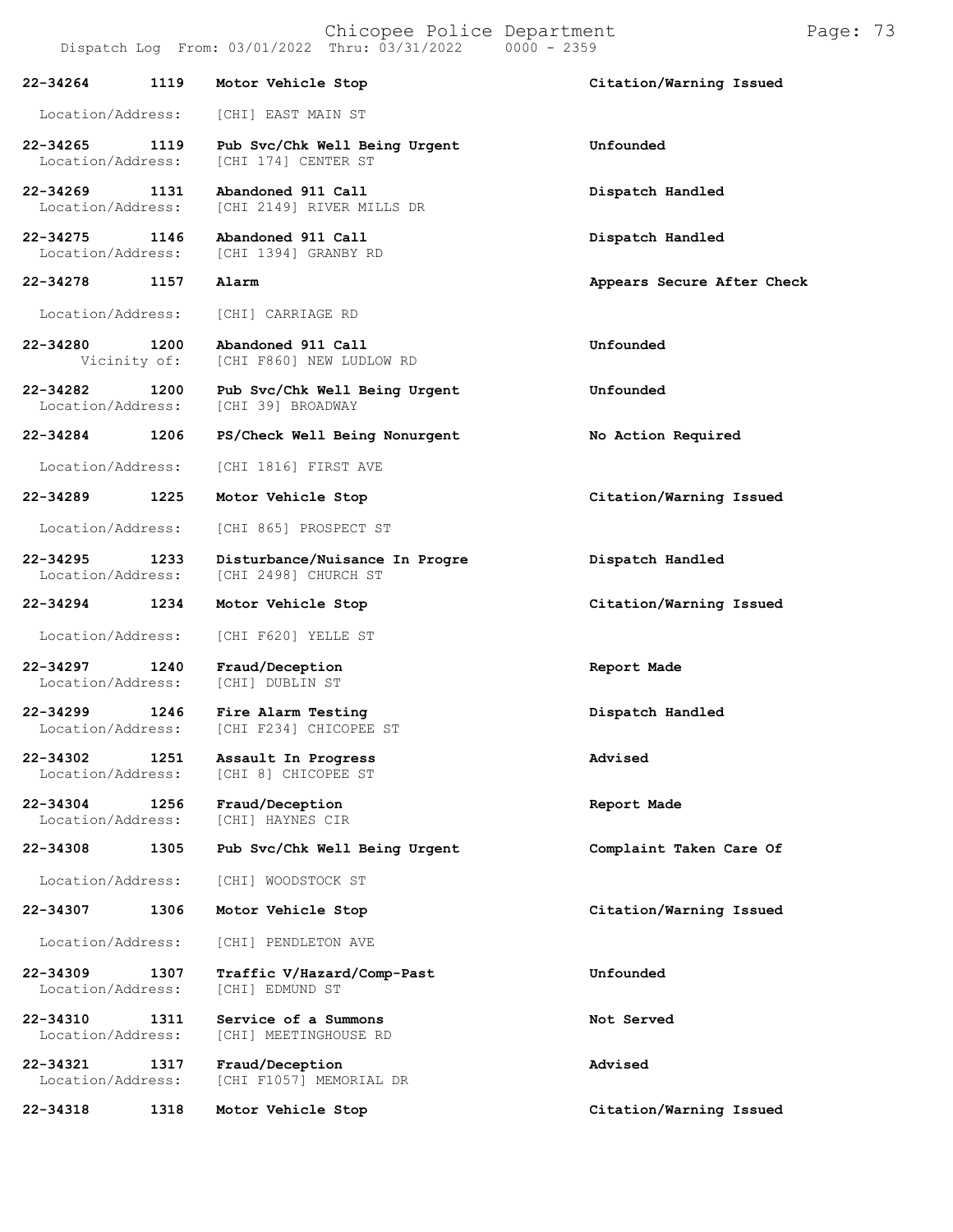|                                   |      | Chicopee Police Department<br>Dispatch Log From: 03/01/2022 Thru: 03/31/2022 0000 - 2359 |                         | Page: 74 |  |
|-----------------------------------|------|------------------------------------------------------------------------------------------|-------------------------|----------|--|
| Location/Address:                 |      | [CHI] SIMARD DR                                                                          |                         |          |  |
| 22-34325                          | 1326 | Motor Vehicle Stop                                                                       | Citation/Warning Issued |          |  |
| Location/Address:                 |      | [CHI] SIMARD DR                                                                          |                         |          |  |
| 22-34332<br>Location/Address:     | 1338 | Traffic V/Hazard/Comp-In Progr<br>[CHI 719] MEMORIAL DR                                  | Report Made             |          |  |
| 22-34334                          | 1344 | Motor Vehicle Stop                                                                       | Citation/Warning Issued |          |  |
| Location/Address:                 |      | [CHI] PENDLETON AVE                                                                      |                         |          |  |
| 22-34337<br>Location/Address:     | 1350 | Disturbance/Nuisance In Progre<br>[CHI] LAWNDALE ST                                      | Advised                 |          |  |
| 22-34339<br>Location/Address:     | 1357 | SAFETY HAZARD/PRIORITY 2<br>[CHI] WESTOVER RD + MEMORIAL DR                              | Dispatch Handled        |          |  |
| 22-34344                          | 1405 | Motor Vehicle Stop                                                                       | Citation/Warning Issued |          |  |
| Location/Address:                 |      | [CHI] PENDLETON AVE                                                                      |                         |          |  |
| 22-34346<br>Location/Address:     | 1412 | PS/Check Well Being Nonurgent<br>[CHI 1191] MEMORIAL DR                                  | Services Rendered       |          |  |
| 22-34348                          | 1416 | Motor Vehicle Stop                                                                       | Citation/Warning Issued |          |  |
| Location/Address:                 |      | [CHI] PENDLETON AVE                                                                      |                         |          |  |
| 22-34355                          | 1446 | Motor Vehicle Stop                                                                       | Citation/Warning Issued |          |  |
| Location/Address:                 |      | [CHI] WESTOVER RD                                                                        |                         |          |  |
| 22-34356<br>Location/Address:     | 1447 | Motor Vehicle Stop<br>[CHI] MEADOW ST + MEETINGHOUSE RD                                  | Arrest Made             |          |  |
| 22-34357<br>Location/Address:     | 1450 | Disturbance/Nuisance In Progre<br>[CHI] RIVERS AVE                                       | Advised                 |          |  |
| 22-34360<br>Location/Address:     | 1459 | Harassment/Stalk/Threat-In Pro<br>[CHI 2217] CHICOPEE ST                                 | Advised                 |          |  |
| 22-34361<br>Location/Address:     | 1503 | Administrative<br>[CHI F499] JOHNSON RD                                                  | Report Made             |          |  |
| 22-34395<br>Location/Address:     | 1506 | Administrative<br>[CHI F825] CHURCH ST                                                   | Assist Given            |          |  |
| 22-34365                          | 1511 | Motor Vehicle Stop                                                                       | Citation/Warning Issued |          |  |
| Location/Address:                 |      | [CHI] MONTGOMERY ST                                                                      |                         |          |  |
| $22 - 34369$<br>Location/Address: | 1517 | Trespass/Unwanted-In Progress<br>[CHI] BENOIT CIR                                        | Advised                 |          |  |
| 22-34371                          | 1524 | Motor Vehicle Stop                                                                       | Citation/Warning Issued |          |  |
| Location/Address:                 |      | [CHI] MONTGOMERY ST                                                                      |                         |          |  |
| 22-34374<br>Location/Address:     | 1528 | Motor Vehicle Stop<br>[CHI] MEMORIAL DR                                                  | Advised                 |          |  |
| 22-34381<br>Location/Address:     | 1536 | Disturbance/Nuisance/Past<br>[CHI] JULIA AVE                                             | Report Made             |          |  |
| 22-34382                          | 1541 | Abandoned 911 Call                                                                       | No Action Required      |          |  |
| Location/Address:                 |      | [CHI] PROSPECT ST                                                                        |                         |          |  |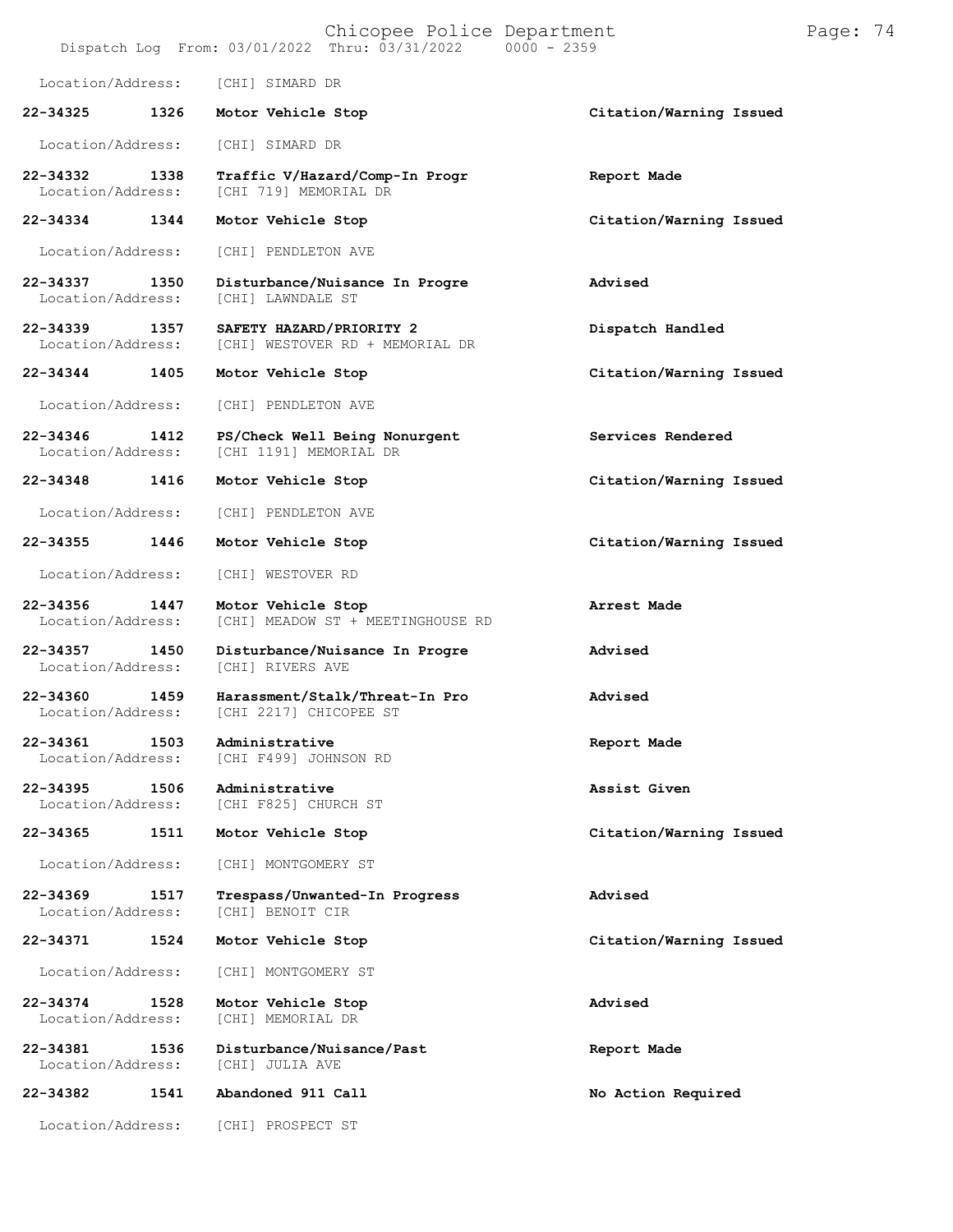|                                    |      | Dispatch Log From: 03/01/2022 Thru: 03/31/2022<br>$0000 - 2359$ |                              |
|------------------------------------|------|-----------------------------------------------------------------|------------------------------|
| 22-34384                           | 1543 | Traffic Incident/Crash-Past                                     | Taken/Referred /Other/Agency |
|                                    |      | Vicinity of: [CHI F1342] CENTER ST                              |                              |
| 22-34385                           | 1543 | Pub Svc/Chk Well Being Urgent                                   | Complaint Taken Care Of      |
| Location/Address:                  |      | [CHI] CHICOPEE ST                                               |                              |
| 22-34386<br>Location/Address:      | 1543 | Abandoned 911 Call<br>[CHI] CENTER ST                           | Could not Locate             |
| 22-34394                           | 1600 | Traffic V/Hazard/Comp-Past                                      | Citation/Warning Issued      |
| Location/Address:                  |      | [CHI] ALVORD AVE                                                |                              |
| 22-34404 1608<br>Location/Address: |      | PS/Check Well Being Nonurgent<br>[CHI F1104] FAIRVIEW AVE       | Services Rendered            |
| 22-34410<br>Location/Address:      | 1621 | Abandoned 911 Call<br>[CHI] CRESCENT DR                         | Dispatch Handled             |
| 22-34412<br>Location/Address:      | 1624 | Traffic Incident/Crash-Past<br>[CHI] MEMORIAL DR                | Report Made                  |
| $22 - 34414$                       | 1626 | Abandoned 911 Call<br>Location/Address: [CHI F621] EXCHANGE ST  | Dispatch Handled             |
| 22-34419<br>Location/Address:      | 1641 | Suspicious/Wanted-In Progress<br>[CHI] HOMER AVE                | Advised                      |
| 22-34421<br>Location/Address:      | 1647 | Service of a Summons<br>[CHI] SCOTT AVE                         | Not Served                   |
| 22-34426<br>Location/Address:      | 1652 | Pub Svc/Chk Well Being Urgent<br>[CHI] PLANTE CIR               | Could not Locate             |
| 22-34427                           | 1659 | Disturbance/Nuisance/Past<br>Location/Address: [CHI] ELMER DR   | Unfounded                    |
| 22-34430                           | 1702 | Abandoned 911 Call<br>Vicinity of: [CHI 1886] GRATTAN ST        | Investigated                 |
| 22-34432<br>Location/Address:      | 1706 | PS/Check Well Being Nonurgent<br>[CHI 395] FRONT ST             | Assist Given                 |
| 22-34434<br>Location/Address:      | 1719 | Disturbance/Nuisance In Progre<br>[CHI XP1985] DEBRA DR         | Advised                      |
| $22 - 34439$<br>Location/Address:  | 1730 | Disturbance/Nuisance In Progre<br>[CHI 2119] POLASKI AVE        | Arrest Made                  |
| $22 - 34441$<br>Location/Address:  | 1741 | Abandoned 911 Call<br>[CHI] PUTTING LN                          | Dispatch Handled             |
| $22 - 34449$<br>Location/Address:  | 1751 | Abandoned 911 Call<br>[CHI F1220] JOHNSON RD                    | Investigated                 |
| 22-34455<br>Location/Address:      | 1809 | Trespass/Unwanted-Past<br>[CHI] BURTON ST                       | Report Made                  |
| 22-34458<br>Location/Address:      | 1822 | Drugs-In Progress<br>[CHI 1767] NORA ST                         | Dispatch Handled             |
| $22 - 34457$<br>Location/Address:  | 1823 | Traffic V/Hazard/Comp-In Progr<br>[CHI] JAMES ST + MEMORIAL DR  | Assist Given                 |
| 22-34461<br>Vicinity of:           | 1826 | SAFETY HAZARD/PRIORITY 2<br>[CHI 718] MEMORIAL DR               | Dispatch Handled             |
| 22-34463                           | 1827 | Traffic Incident/Crash-Past                                     | Dispatch Handled             |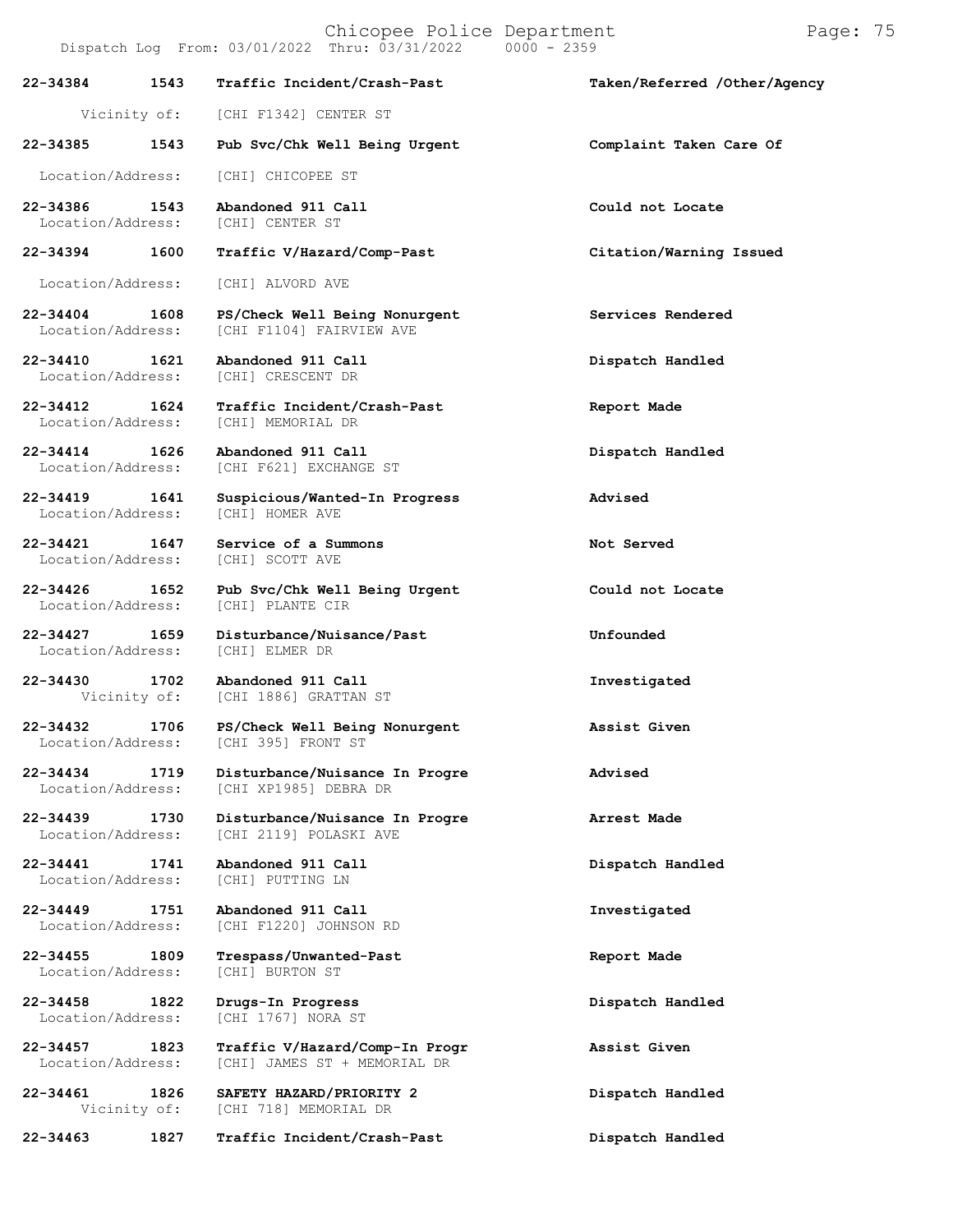|                               |                   | Chicopee Police Department<br>Dispatch Log From: 03/01/2022 Thru: 03/31/2022   0000 - 2359 |                         | Page: 76 |  |
|-------------------------------|-------------------|--------------------------------------------------------------------------------------------|-------------------------|----------|--|
| Location/Address:             |                   | [CHI] CENTER ST                                                                            |                         |          |  |
| 22-34465                      | 1833              | Trespass/Unwanted-In Progress                                                              | Complaint Taken Care Of |          |  |
| Location/Address:             |                   | [CHI F1511] MEMORIAL DR                                                                    |                         |          |  |
| $22 - 34467$<br>Vicinity of:  | 1839              | Traffic V/Hazard/Comp-In Progr<br>[CHI] MEADOW ST + ST ANTHONY ST                          | Could not Locate        |          |  |
| 22-34468<br>Location/Address: | 1840              | B&E/Burglary/In Prog<br>[CHI] GRATTAN ST                                                   | Advised                 |          |  |
| 22-34470                      | 1846              | Transport Service                                                                          | Transport Complete      |          |  |
| Location/Address:             |                   | [LUD 1] RANDALL RD                                                                         |                         |          |  |
| 22-34472<br>Vicinity of:      | 1847              | Pub Svc/Chk Well Being Urgent<br>[CHI F1393] MEMORIAL DR                                   | Investigated            |          |  |
| 22-34476<br>Location/Address: | 1857              | Traffic V/Hazard/Comp-In Progr<br>[CHI] FRONTENAC ST                                       | Report Made             |          |  |
| 22-34478                      | 1859              | Traffic V/Hazard/Comp-In Progr                                                             | Complaint Taken Care Of |          |  |
| Location/Address:             |                   | [CHI] MEADOW ST + GRATTAN ST                                                               |                         |          |  |
| 22-34481<br>Location/Address: | 1905              | Traffic Incident/Crash-Past<br>[CHI] CENTER ST                                             | Report Made             |          |  |
| 22-34483<br>Location/Address: | 1908              | Disturbance/Nuisance In Progre<br>[CHI 1191] MEMORIAL DR                                   | Advised                 |          |  |
| 22-34487<br>Location/Address: | 1913              | Traffic Incident/Crash-Past<br>[CHI] BUCKLEY BLVD                                          | Report Made             |          |  |
| 22-34491                      | 1919<br>Location: | Abandoned 911 Call<br>[CHI] 291 SPRINGFIELD ST BERCHMAN HALL                               | Dispatch Handled        |          |  |
| 22-34492<br>Location/Address: | 1924              | Motor Vehicle Stop<br>[CHI 839] MEADOW ST                                                  | Advised                 |          |  |
| 22-34495<br>Location/Address: | 1927              | Abandoned 911 Call<br>[CHI] SHERIDAN ST                                                    | Dispatch Handled        |          |  |
| 22-34499<br>Location/Address: | 1927              | PS/Check Well Being Nonurgent<br>[CHI] ALVORD AVE                                          | Assist Given            |          |  |
| 22-34498<br>Location/Address: | 1938              | Alarm<br>[CHI 802] BRITTON ST                                                              | False Alarm             |          |  |
| 22-34501<br>Vicinity of:      | 1941              | Traffic Incident/Crash-Past<br>[CHI] SPRINGFIELD ST                                        | Report Made             |          |  |
| 22-34503                      | 1952              | Transport Service                                                                          | Transport Complete      |          |  |
| Location/Address:             |                   | [LUD 1] RANDALL RD                                                                         |                         |          |  |
| 22-34506<br>Location/Address: | 1959              | Alarm<br>[CHI 221] CABOT ST                                                                | False Alarm             |          |  |
| 22-34514<br>Location/Address: | 2024              | Pub Svc/Chk Well Being Urgent<br>[CHI] COLLEGE ST                                          | Assist Given            |          |  |
| 22-34515<br>Location/Address: | 2025              | Traffic Incident/Crash-Past<br>[CHI] MEMORIAL DR + NEW LUDLOW RD                           | Report Made             |          |  |
| 22-34517<br>Location/Address: | 2029              | Alarm<br>[CHI F1238] COBURN ST                                                             | Dispatch Handled        |          |  |
| 22-34525                      | 2111              | Alarm                                                                                      | False Alarm             |          |  |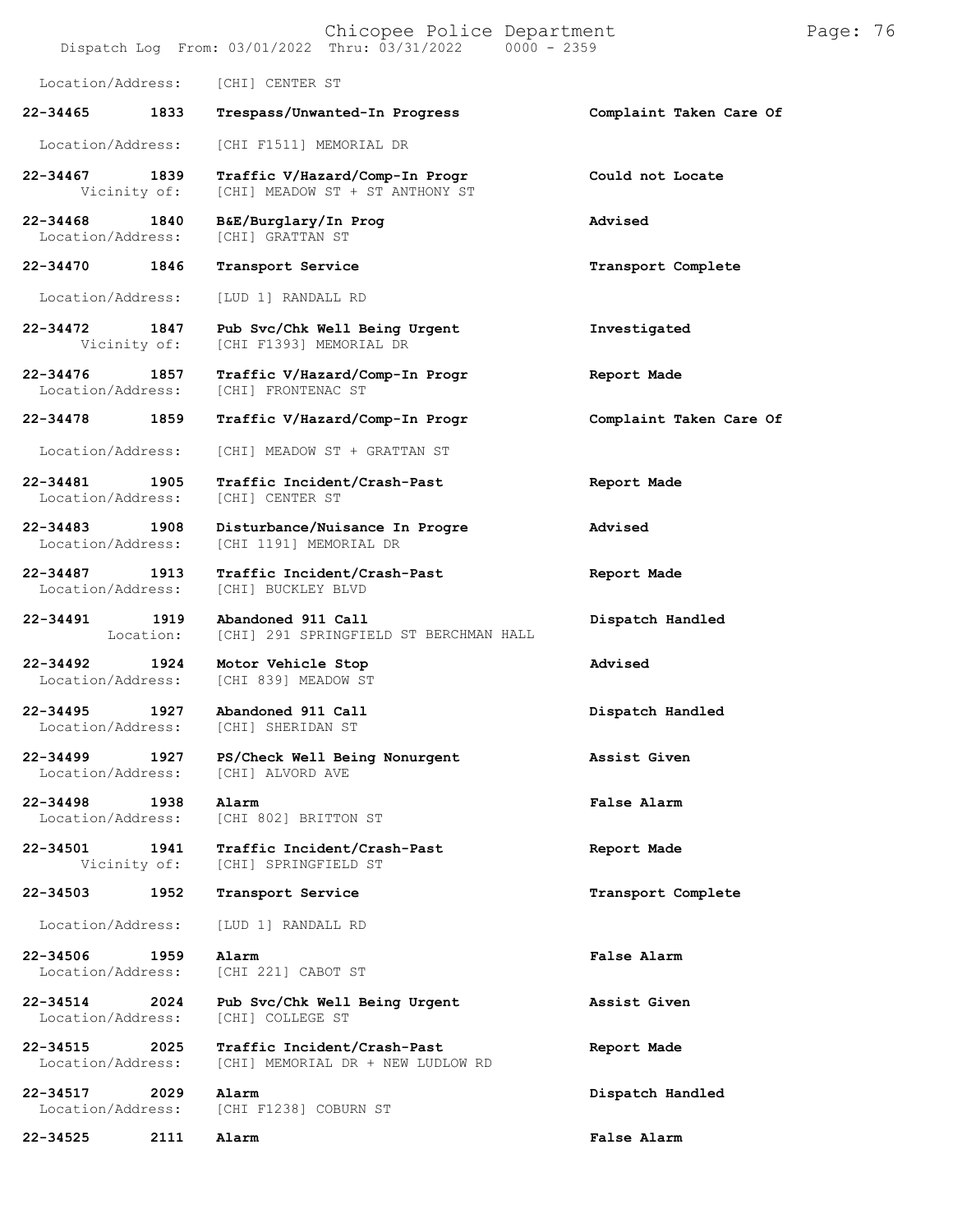|                                       | Dispatch Log From: 03/01/2022 Thru: 03/31/2022          | $0000 - 2359$      |
|---------------------------------------|---------------------------------------------------------|--------------------|
| Location/Address:                     | [CHI 3170] MEMORIAL DR                                  |                    |
| 22-34532<br>2137<br>Location/Address: | Traffic V/Hazard/Comp-In Progr<br>[CHI 638] MEMORIAL DR | Investigated       |
| 22-34536 2148<br>Location/Address:    | Harassment/Stalk/Threat-Past<br>[CHI 1660] PIPIT DR     | Advised            |
| 22-34538<br>2158<br>Location/Address: | Disturbance/Nuisance In Progre<br>[CHI] BONNEVILLE AVE  | Assist Given       |
| 22-34539<br>2202<br>Location/Address: | Abandoned 911 Call<br>[CHI] HOPE ST                     | Could not Locate   |
| 2210<br>22-34540                      | Abandoned 911 Call                                      | No Action Required |
| Location/Address:                     | [CHI] MEADOW ST                                         |                    |
| 22-34541<br>2211<br>Location/Address: | Trespass/Unwanted-In Progress<br>[CHI 931] MEADOW ST    | Advised            |
| 22-34544<br>2249<br>Location/Address: | Disturbance/Nuisance/Past<br>[CHI] SOUTH ST             | Advised            |
| 22-34550<br>2311<br>Location/Address: | Alarm<br>[CHI 1604] MONTGOMERY ST                       | False Alarm        |
| 22-34551<br>2313<br>Location/Address: | Suspicious/Wanted-In Progress<br>[CHI] GRATTAN ST       | Advised            |
| 22-34552<br>2319<br>Location/Address: | Traffic Incident/Crash<br>[CHI] CHURCH ST + BROADWAY    | Report Made        |
| 22-34554<br>2330<br>Location/Address: | Traffic Incident/Crash<br>[CHI 2106] FULLER RD          | Unfounded          |
| For Date: 03/16/2022                  | - Wednesday                                             |                    |

| $22 - 34572$                 | 0027              | Motor Vehicle Stop                           | Citation/Warning Issued |
|------------------------------|-------------------|----------------------------------------------|-------------------------|
| Location/Address:            |                   | [CHI] MONTGOMERY ST                          |                         |
| 22-34573                     | 0028              | Motor Vehicle Stop                           | Citation/Warning Issued |
| Location/Address:            |                   | [CHI] SHAWINIGAN DR                          |                         |
| $22 - 34579$                 | 0042              | Motor Vehicle Stop                           | Citation/Warning Issued |
| Location/Address:            |                   | [CHI] SHERIDAN ST                            |                         |
| 22-34580                     | 0044              | Motor Vehicle Stop                           | Citation/Warning Issued |
| Location/Address:            |                   | [CHI] SHAWINIGAN DR                          |                         |
| $22 - 34587$<br>Vicinity of: | 0056              | Abandoned 911 Call<br>[CHI] FAIRVIEW AVE     | Advised                 |
| 22-34589                     | 0102              | Suspicious/Wanted-In Progress                | No Action Required      |
| Vicinity of:                 |                   | [CHI 1983] GROVE ST                          |                         |
| $22 - 34590$                 | 0103              | Pub Svc/Chk Well Being Urgent                | Complaint Taken Care Of |
|                              | Vicinity of:      | [CHI 1287] BROADCAST CTR                     |                         |
| $22 - 34614$                 | 0238<br>Location: | Assist Other Agency/Non Urgent<br>[CHI] I291 | Assist Given            |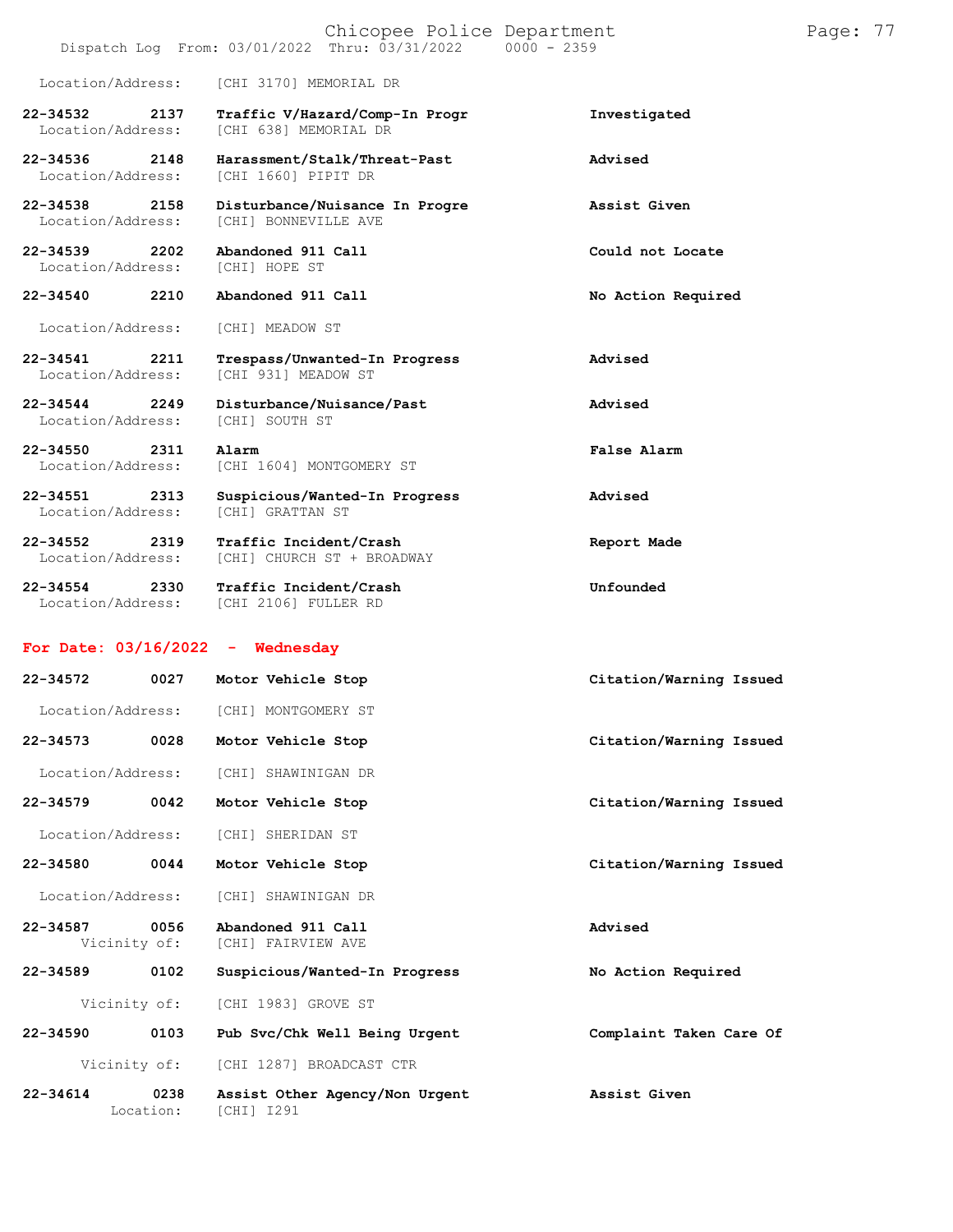|                                   |      | Chicopee Police Department<br>Dispatch Log From: 03/01/2022 Thru: 03/31/2022 | $0000 - 2359$           | Page: 78 |  |
|-----------------------------------|------|------------------------------------------------------------------------------|-------------------------|----------|--|
| 22-34627<br>Vicinity of:          | 0335 | Alarm<br>[CHI] ATKINS ST                                                     | Unfounded               |          |  |
| 22-34630<br>Location/Address:     | 0357 | Disturbance/Nuisance/Past<br>[CHI] DEBRA DR                                  | Advised                 |          |  |
| 22-34639<br>Vicinity of:          | 0451 | Abandoned 911 Call<br>[CHI] CHICOPEE ST                                      | Dispatch Handled        |          |  |
| 22-34640<br>Location/Address:     | 0454 | Abandoned 911 Call<br>[CHI 2613] SPRINGFIELD ST                              | Could not Locate        |          |  |
| 22-34641                          | 0530 | Motor Vehicle Stop                                                           | Citation/Warning Issued |          |  |
| Location/Address:                 |      | [CHI] BROADWAY + LINCOLN ST                                                  |                         |          |  |
| 22-34642<br>Location/Address:     | 0531 | Alarm<br>[CHI 174] CENTER ST                                                 | False Alarm             |          |  |
| 22-34643<br>Location/Address:     | 0533 | Alarm<br>[CHI] CENTER ST                                                     | Dispatch Handled        |          |  |
| $22 - 34663$<br>Location/Address: | 0720 | Alarm<br>[CHI F113] CAREW ST                                                 | False Alarm             |          |  |
| 22-34664                          | 0722 | Motor Vehicle Stop                                                           | Citation/Warning Issued |          |  |
| Location/Address:                 |      | [CHI 719] MEMORIAL DR                                                        |                         |          |  |
| $22 - 34669$<br>Location/Address: | 0729 | Pub Svc/Chk Well Being Urgent<br>[CHI] CHURCH ST + MAIN ST                   | Report Made             |          |  |
| 22-34671<br>Location/Address:     | 0733 | Pub Svc/Chk Well Being Urgent<br>[CHI 2498] CHURCH ST                        | Dispatch Handled        |          |  |
| 22-34678<br>Location/Address:     | 0808 | SAFETY HAZARD/PRIORITY 1<br>[CHI] COLUMBA ST                                 | Advised                 |          |  |
| 22-34679                          | 0809 | Motor Vehicle Stop                                                           | Citation/Warning Issued |          |  |
| Location/Address:                 |      | [CHI 842] FRONT ST                                                           |                         |          |  |
| 22-34686                          | 0817 | Motor Vehicle Stop                                                           | Citation/Warning Issued |          |  |
| Location/Address:                 |      | [CHI] MEADOW ST + GRATTAN ST                                                 |                         |          |  |
| 22-34688                          | 0821 | Motor Vehicle Stop                                                           | Citation/Warning Issued |          |  |
| Location/Address:                 |      | [CHI F392] FRONT ST                                                          |                         |          |  |
| 22-34693<br>Location/Address:     | 0828 | Motor Vehicle Stop<br>[CHI 1965] CHICOPEE ST                                 | Advised                 |          |  |
| 22-34694                          | 0830 | Motor Vehicle Stop                                                           | Citation/Warning Issued |          |  |
| Location/Address:                 |      | [CHI] FRONT ST                                                               |                         |          |  |
| 22-34700                          | 0835 | Motor Vehicle Stop                                                           | Citation/Warning Issued |          |  |
| Location/Address:                 |      | [CHI 1238] FRONT ST                                                          |                         |          |  |
| 22-34701                          | 0836 | Motor Vehicle Stop                                                           | Citation/Warning Issued |          |  |
| Location/Address:                 |      | [CHI 8] CHICOPEE ST                                                          |                         |          |  |
| 22-34706                          | 0841 | Motor Vehicle Stop                                                           | Citation/Warning Issued |          |  |
| Location/Address:                 |      | [CHI F392] FRONT ST                                                          |                         |          |  |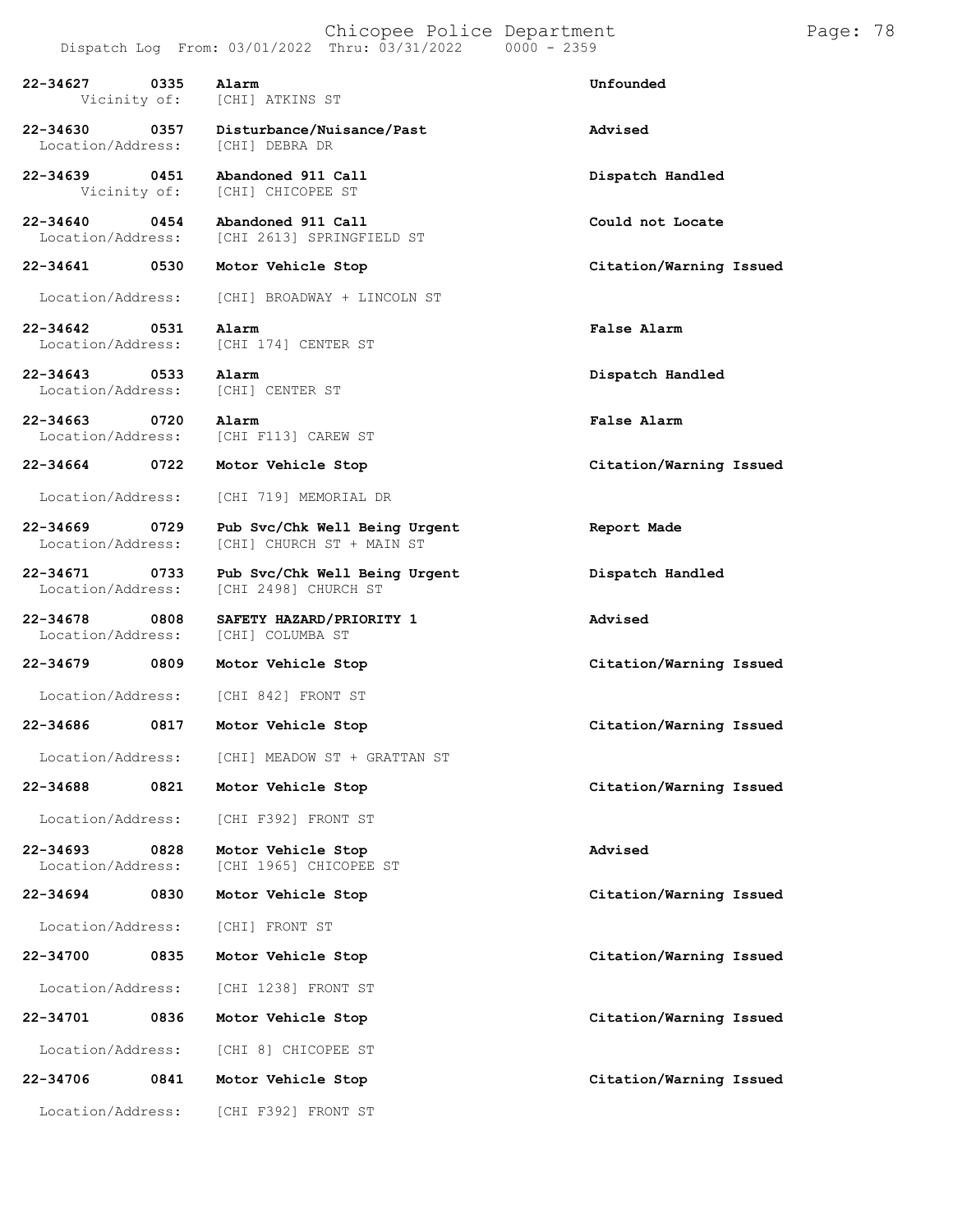|  | Chicopee Police Departmen |           |  |
|--|---------------------------|-----------|--|
|  | 00/01/0000 mb 00/01/0000  | nnnn hefn |  |

| CITICODES FOITCE DEPAILMENT |               |  |
|-----------------------------|---------------|--|
| 22 Thru: 03/31/2022         | $0000 - 2359$ |  |

|                                       |      | Dispatch Log From: 03/01/2022 Thru: 03/31/2022 0000 - 2359     |                         |
|---------------------------------------|------|----------------------------------------------------------------|-------------------------|
| 22-34708<br>0846<br>Location/Address: |      | Motor Vehicle Stop<br>[CHI] MEADOW ST + ST ANTHONY ST          | Advised                 |
| 22-34718 0906<br>Location/Address:    |      | Supplemental<br>[CHI 330] FULLER RD                            | Advised                 |
| 22-34719                              | 0911 | Motor Vehicle Stop                                             | Citation/Warning Issued |
| Location/Address:                     |      | [CHI] FRONT ST + BELL ST                                       |                         |
| 22-34721 0913<br>Location/Address:    |      | Motor Vehicle Stop<br>[CHI 1965] CHICOPEE ST                   | Advised                 |
| 22-34725                              | 0926 | Motor Vehicle Stop<br>Location/Address: [CHI 1965] CHICOPEE ST | Advised                 |
| 22–34729 0937                         |      | Traffic V/Hazard/Comp-Past                                     | Complaint Taken Care Of |
| Location/Address:                     |      | [CHI] PROVIDENCE ST                                            |                         |
| 22-34733 0947<br>Location/Address:    |      | Harassment/Stalk/Threat-Past<br>[CHI] CHARBONNEAU TER          | Report Made             |
| 22-34735 0956<br>Location/Address:    |      | Motor Vehicle Stop<br>[CHI 8] CHICOPEE ST                      | Advised                 |
| 22-34746 1019<br>Location/Address:    |      | Motor Vehicle Stop<br>[CHI] ST JAMES AVE                       | Advised                 |
| 22-34751 1026<br>Location/Address:    |      | Motor Vehicle Stop<br>[CHI] BROADWAY + ALVORD AVE              | Advised                 |
| 22-34758 1040<br>Location/Address:    |      | Suspicious/Wanted-In Progress<br>[CHI 00] CHESTNUT ST          | Advised                 |
| 22-34759 1043<br>Location/Address:    |      | Motor Vehicle Stop<br>[CHI] MONTGOMERY ST                      | Advised                 |
| 22-34763                              | 1054 | DETAIL<br>Location/Address: [CHI 395] FRONT ST                 | Assist Given            |
| 22-34765                              |      | 1103 Motor Vehicle Stop                                        | Citation/Warning Issued |
|                                       |      | Location/Address: [CHI] SCHOOL ST                              |                         |
| 22-34766<br>Location/Address:         | 1104 | Motor Vehicle Stop<br>[CHI] GRATTAN ST + HAWTHORN ST           | Advised                 |
| 22-34769                              | 1110 | Motor Vehicle Stop                                             | Citation/Warning Issued |
| Location/Address:                     |      | [CHI] CABOT ST                                                 |                         |
| 22-34770<br>Location/Address:         | 1110 | Traffic Incident/Crash<br>[CHI 11] MONTGOMERY ST               | Report Made             |
| 22-34772                              | 1115 | Motor Vehicle Stop                                             | Citation/Warning Issued |
| Location/Address:                     |      | [CHI 39] BROADWAY                                              |                         |
| 22-34773                              | 1120 | Motor Vehicle Stop                                             | Citation/Warning Issued |
| Location/Address:                     |      | [CHI] CABOT ST                                                 |                         |
| 22-34778<br>Location/Address:         | 1123 | Traffic Incident/Crash<br>[CHI F61] GRATTAN ST                 | Report Made             |
| 22-34780<br>Location/Address:         | 1127 | Motor Vehicle Stop<br>[CHI] FRONT ST + SZOT PARK DR            | Advised                 |

**22-34781 1130 Motor Vehicle Stop Citation/Warning Issued**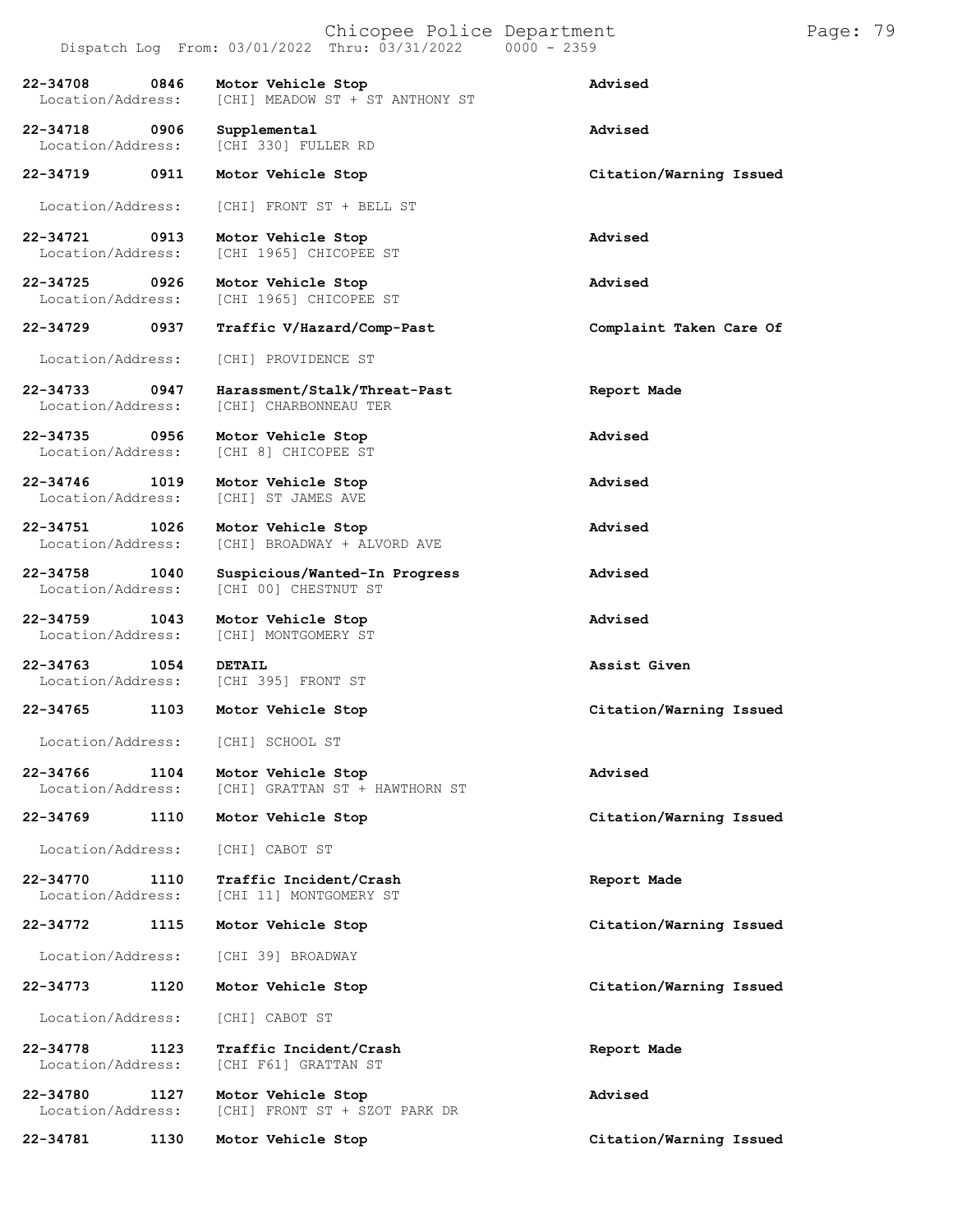Location/Address: [CHI] CABOT ST **22-34785 1142 Motor Vehicle Stop Citation/Warning Issued** Location/Address: [CHI] CABOT ST **22-34788 1142 Supplemental No Action Required** Location/Address: [CHI 330] FULLER RD **22-34791 1156 Pub Svc/Chk Well Being Urgent Dispatch Handled** [CHI 1191] MEMORIAL DR **22-34793 1157 Service of a Summons Not Served** [CHI] COCHRAN ST **22-34808 1219 Theft/Larceny-In Progress Assist Given** [CHI 919] MEMORIAL DR **22-34813 1251 Traffic Incident/Crash-Past Report Made** [CHI 1287] BROADCAST CTR **22-34821 1312 Pub Svc/Chk Well Being Urgent Assist Given** [CHI] GRATTAN ST + MCKINSTRY AVE **22-34824 1315 Traffic V/Hazard/Comp-Past Could not Locate** [CHI 574] MONTGOMERY ST **22-34835 1323 Theft/Larceny-Past Report Made** [CHI] NONOTUCK AVE **22-34826 1324 Traffic V/Hazard/Comp-In Progr Complaint Taken Care Of** Location/Address: [CHI] GRATTAN ST + BALTIC AVE **22-34830 1326 Pub Svc/Chk Well Being Urgent Advised** Location/Address: **22-34837 1345 Abandoned 911 Call Could not Locate** [CHI F1545] EXCHANGE ST **22-34839 1351 Abandoned 911 Call Dispatch Handled** [CHI 841] MACEK DR **22-34840 1358 Motor Vehicle Stop Citation/Warning Issued** Location/Address: [CHI] EAST MAIN ST **22-34847 1419 Motor Vehicle Stop Citation/Warning Issued** Location/Address: [CHI] FAIRVIEW AVE + BONNEVILLE AVE **22-34848 1421 Disturbance/Nuisance In Progre Advised** [CHI] PERVIER AVE **22-34852 1432 Administrative Dispatch Handled** [CHI 2565] CENTER ST **22-34850 1433 Motor Vehicle Stop Citation/Warning Issued** Location/Address: [CHI] FAIRVIEW AVE **22-34856 1440 Abandoned 911 Call Dispatch Handled** Location/Address: **22-34860 1443 Abandoned 911 Call Advised** Location/Address: **22-34857 1445 Motor Vehicle Stop Advised**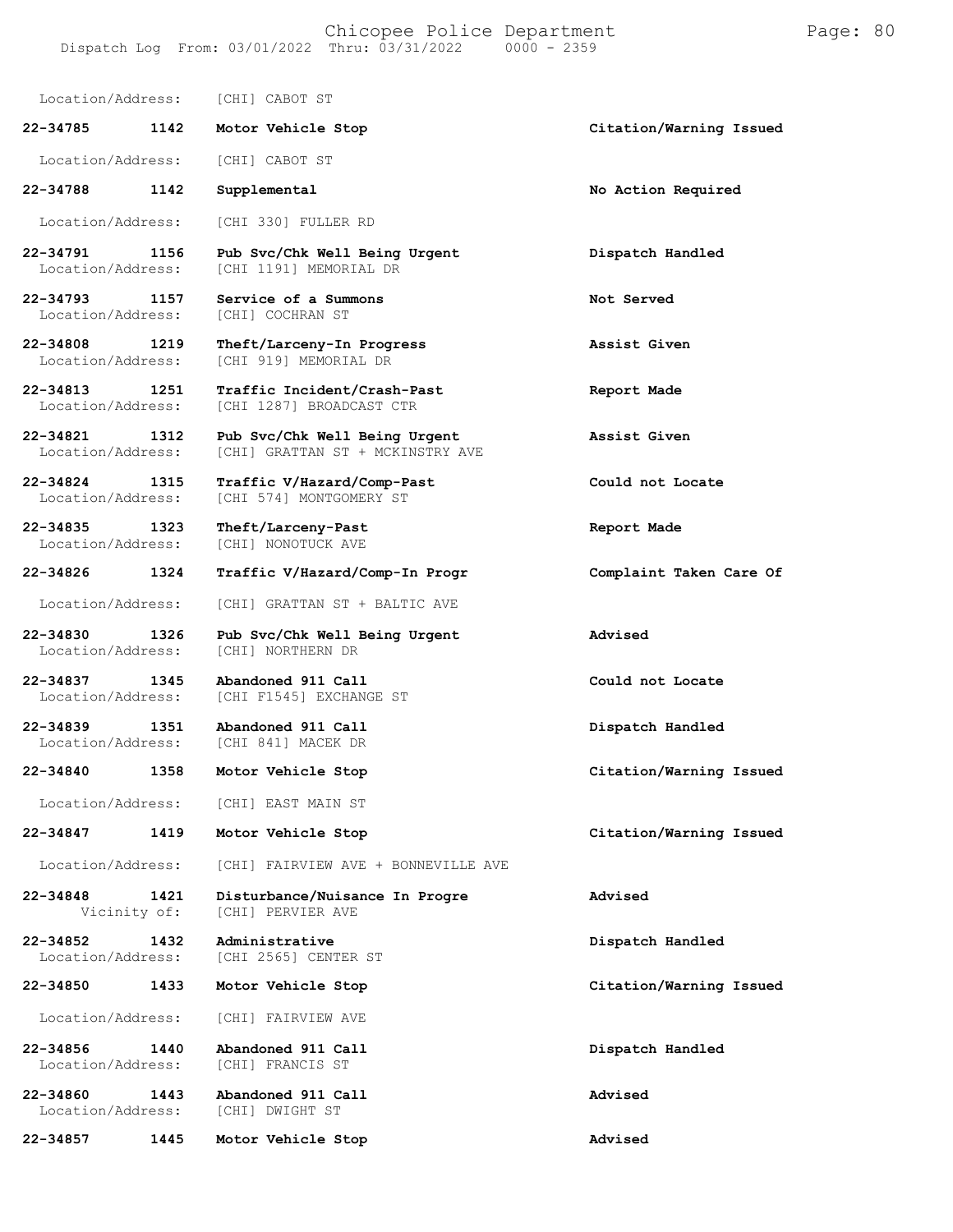|                               |      | Chicopee Police Department<br>Dispatch Log From: 03/01/2022 Thru: 03/31/2022 0000 - 2359 |                             | Page: 81 |  |
|-------------------------------|------|------------------------------------------------------------------------------------------|-----------------------------|----------|--|
| Location/Address:             |      | [CHI] FAIRVIEW AVE                                                                       |                             |          |  |
| 22-34862                      | 1452 | Motor Vehicle Stop                                                                       | Citation/Warning Issued     |          |  |
| Location/Address:             |      | [CHI XF1597] FAIRVIEW AVE                                                                |                             |          |  |
| 22-34874                      | 1516 | Motor Vehicle Stop                                                                       | Citation/Warning Issued     |          |  |
| Location/Address:             |      | [CHI] FAIRVIEW AVE                                                                       |                             |          |  |
| 22-34885<br>Vicinity of:      | 1540 | Traffic V/Hazard/Comp-In Progr<br>[CHI F659] MEMORIAL DR                                 | Assist Given                |          |  |
| 22-34887<br>Location/Address: | 1542 | Abandoned 911 Call<br>[CHI] PROSPECT ST                                                  | Unfounded                   |          |  |
| 22-34889                      | 1544 | Fire Alarm Testing                                                                       | No Action Required          |          |  |
| Location/Address:             |      | [CHI F1556] EAST MAIN ST                                                                 |                             |          |  |
| 22-34900<br>Location/Address: | 1558 | Traffic Incident/Crash-Past<br>[CHI] CENTER ST                                           | Dispatch Handled            |          |  |
| 22-34906<br>Location/Address: | 1605 | Motor Vehicle Stop<br>[CHI] FULLER RD + MEMORIAL DR                                      | Advised                     |          |  |
| 22-34910                      | 1607 | Disturbance/Nuisance In Progre                                                           | Complaint Taken Care Of     |          |  |
| Location/Address:             |      | [CHI] NONOTUCK AVE                                                                       |                             |          |  |
| 22-34919<br>Location/Address: | 1624 | Alarm<br>[CHI] MARY ST                                                                   | False Alarm                 |          |  |
| 22-34921                      | 1628 | Traffic V/Hazard/Comp-In Progr                                                           | Complaint Taken Care Of     |          |  |
| Location/Address:             |      | [CHI XP2057] MEADOW ST                                                                   |                             |          |  |
| 22-34924<br>Location/Address: | 1632 | Traffic V/Hazard/Comp-In Progr<br>[CHI] LINCOLN ST + WASHINGTON ST                       | Report Made                 |          |  |
| 22-34932<br>Location/Address: | 1646 | Assist Other Agency/Urgent<br>[CHI 1452] PICKERING ST                                    | Assist Given                |          |  |
| 22-34933<br>Location/Address: | 1646 | Pub Svc/Chk Well Being Urgent<br>[CHI] NAOMI ST                                          | Assist Given                |          |  |
| 22-34935                      | 1652 | Trespass/Unwanted-In Progress                                                            | Cancelled/Cancelled enroute |          |  |
| Location/Address:             |      | [CHI F811] MEMORIAL DR                                                                   |                             |          |  |
| 22-34940<br>Location/Address: | 1707 | Suspicious/Wanted-In Progress<br>[CHI] COCHRAN ST + MUZZY ST                             | Advised                     |          |  |
| 22-34949<br>Location/Address: | 1729 | Fraud/Deception<br>[CHI] PELOQUIN DR                                                     | Report Made                 |          |  |
| 22-34958<br>Location/Address: | 1756 | Motor Vehicle Stop<br>[CHI] NEW LUDLOW RD                                                | Report Made                 |          |  |
| 22-34960<br>Location/Address: | 1757 | Traffic Incident/Crash-Past<br>[CHI] BROADWAY                                            | Report Made                 |          |  |
| 22-34962<br>Location/Address: | 1801 | Traffic V/Hazard/Comp-Past<br>[CHI] HAMPDEN ST                                           | Advised                     |          |  |
| 22-34965<br>Vicinity of:      | 1822 | Motor Vehicle Stop<br>[CHI] PLEASANT ST + SPRINGFIELD ST                                 | Advised                     |          |  |
| 22-34967                      | 1824 | Alarm                                                                                    | Appears Secure After Check  |          |  |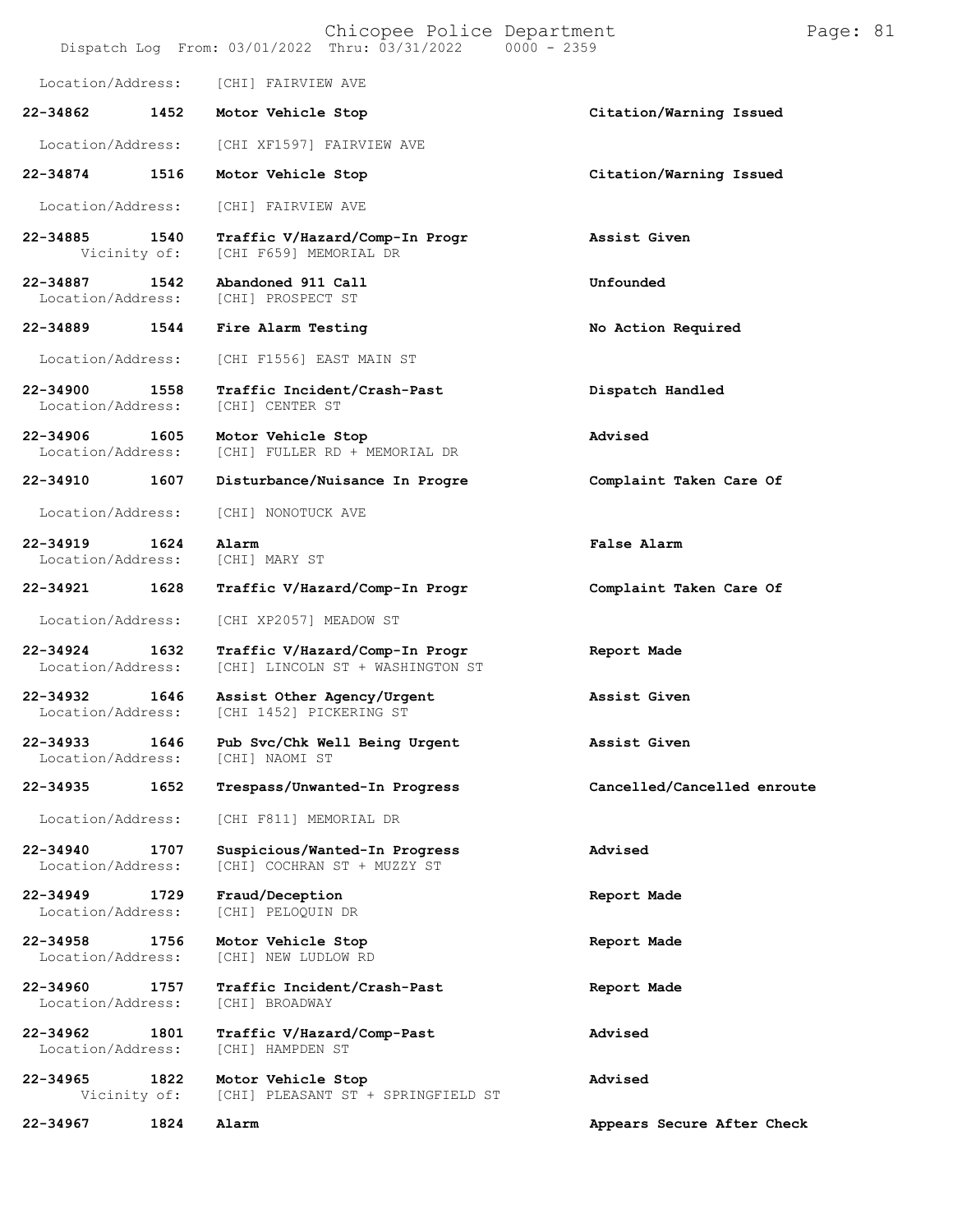Dispatch Log From:  $03/01/2022$  Thru:  $03/31/2022$ 

Location/Address: [CHI 338] SECOND AVE

**22-34977 1842 Investigation/Follow Up Could not Locate** Location/Address:

**22-34976 1843 Disturbance/Nuisance In Progre Unfounded** Location/Address:

- **22-34993 1921 Pub Svc/Chk Well Being Urgent Services Rendered** Location/Address:
- 

Location/Address:

**22-34996 1927 Abandoned 911 Call No Action Required**

Location/Address: [CHI] CENTER ST

**22-35013 2031 Alarm False Alarm** Location/Address:

**22-35030 2146 Suspicious/Wanted-In Progress Appears Secure After Check**

Location/Address:

Location/Address:

**22-34981 1855 Disturbance/Nuisance/Past Unfounded** [CHI 78] MEADOW ST

Location/Address: [CHI] PLEASANTVIEW AVE

- **22-34994 1925 Theft/Larceny-In Progress Report Made** [CHI 178] EAST ST
- **22-34995 1925 Disturbance/Nuisance In Progre Advised**

Location/Address: [CHI 1658] SPRINGFIELD ST

**22-34999 1943 Damage/Vand/Mischief/In Prog Advised** [CHI 39] BROADWAY

**22-35005 1959 Pub Svc/Chk Well Being Urgent Advised** [CHI 140] LINDEN ST

**22-35016 2044 Traffic Incident/Crash-Past Report Made** [CHI] GRATTAN ST + ROLF AVE

**22-35017 2051 Pub Svc/Chk Well Being Urgent Report Made** [CHI F1195] CHICOPEE ST

**22-35019 2055 Harassment/Stalk/Threat-Past Report Made** Location/Address: [CHI 1673] ARCHIE ST

**22-35028 2134 Abandoned 911 Call Advised** [CHI F163] SPRINGFIELD ST

**22-35029 2136 Traffic V/Hazard/Comp-In Progr Citation/Warning Issued**

Location/Address: [CHI 1191] MEMORIAL DR

Location/Address: [CHI 720] MEMORIAL DR

**22-35032 2158 Suspicious/Wanted-In Progress Investigated**

**22-35035 2206 Disturbance/Nuisance/Past Investigated**

**22-35036 2210 Assist Other Agency/Urgent Assist Given** Location/Address: [CHI] ALVORD AVE

**22-34984 1906 Unknown (3rd Party) Complaint Taken Care Of**

**22-35000 1944 Abandoned 911 Call No Action Required**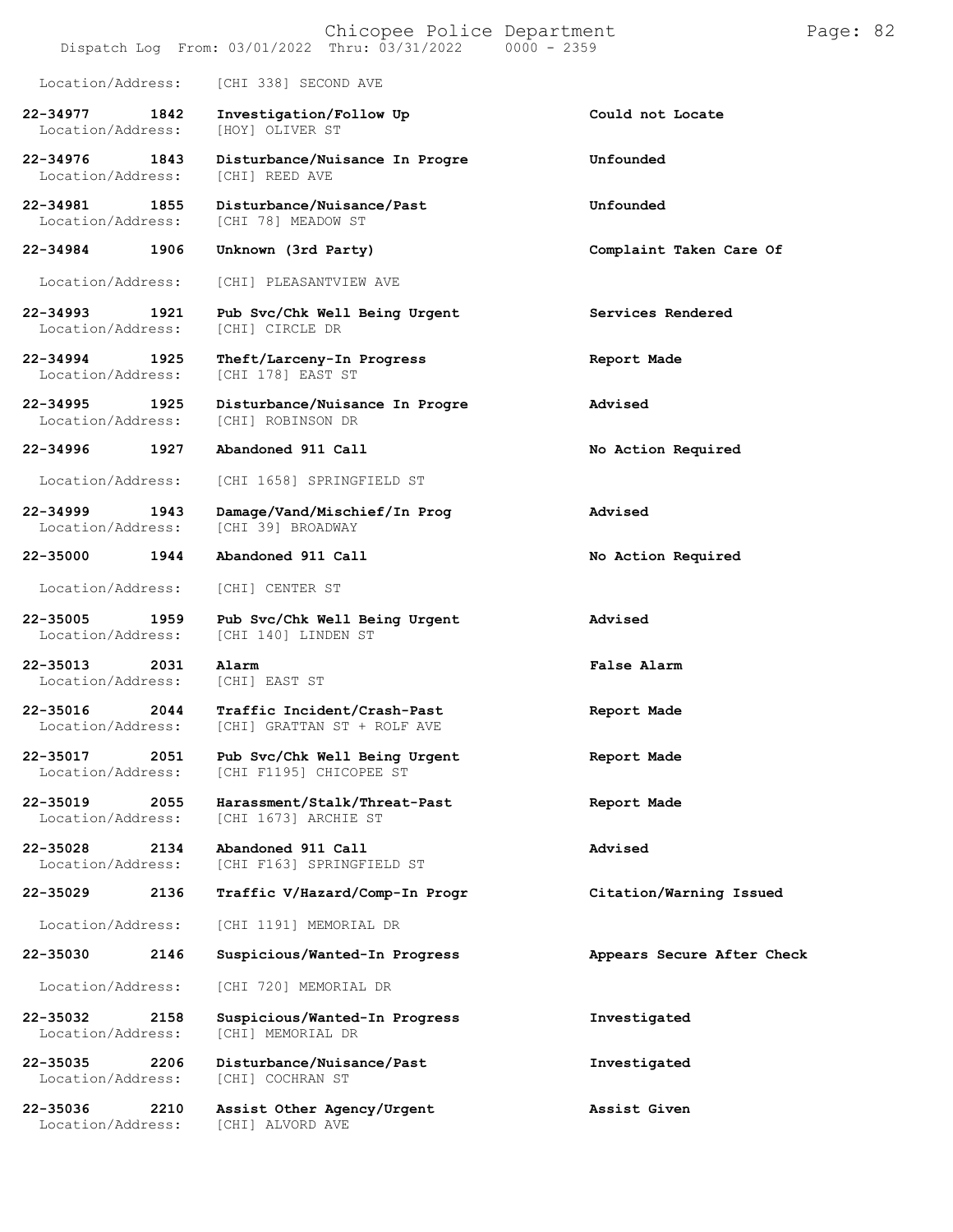| 22-35047<br>2318<br>Location/Address:     | Alarm<br>[CHI] PROSPECT ST                                     | False Alarm             |
|-------------------------------------------|----------------------------------------------------------------|-------------------------|
| For Date: $03/17/2022 -$                  | Thursday                                                       |                         |
| 22-35074<br>0040<br>Location/Address:     | Motor Vehicle Stop<br>[CHI] SPRINGFIELD ST                     | Arrest Made             |
| 0152<br>22-35105                          | Motor Vehicle Stop                                             | Citation/Warning Issued |
| Location/Address:                         | [CHI 2110] MONTGOMERY ST                                       |                         |
| 22-35124<br>0223<br>Location/Address:     | Suspicious/Wanted-In Progress<br>[CHI 1722] MEMORIAL DR        | Advised                 |
| 22-35138<br>0258<br>Location/Address:     | Motor Vehicle Stop<br>[CHI 1578] GRANBY RD                     | Advised                 |
| 22-35148<br>0314<br>Location/Address:     | Motor Vehicle Stop<br>[CHI] GRATTAN ST + LAFAYETTE ST          | Advised                 |
| 22-35158<br>0403<br>Location/Address:     | Traffic Incident/Crash-Past<br>[CHI 497] JOHNNY CAKE HOLLOW RD | Assist Given            |
| 22-35173<br>0529<br>Vicinity of:          | Motor Vehicle Stop<br>ICHI F8941 WESTOVER RD                   | Advised                 |
| 0653<br>22-35189                          | Motor Vehicle Stop                                             | Citation/Warning Issued |
| Location/Address:                         | [CHI] JAMES ST + WILEY AVE                                     |                         |
| 22-35194<br>0707                          | Animal Complaint                                               | No Action Required      |
| Location/Address:                         | [CHI] BRIDGE ST                                                |                         |
| 22-35202<br>0734<br>Location/Address:     | Service of a Summons<br>[CHI] WEST ST                          | Served in Hand          |
| 22-35203<br>0735<br>Vicinity of:          | PS/Check Well Being Nonurgent<br>[CHI 1670] MARY ST            | Investigated            |
| 22-35206<br>0745<br>Location/Address:     | Fire Investigation<br>[CHI 1670] MARY ST                       | Investigated            |
| 0827<br>22-35225<br>Vicinity of:          | Abandoned 911 Call<br>[CHI] GROVE ST                           | Dispatch Handled        |
| 22-35227<br>0828                          | Fire Alarm Testing                                             | No Action Required      |
| Location/Address:                         | [CHI F107] SOUTH ST                                            |                         |
| 22-35228<br>0831<br>Location/Address:     | Administrative<br>[CHI 1670] MARY ST                           | Dispatch Handled        |
| $22 - 35243$<br>0906<br>Location/Address: | Abandoned 911 Call<br>[CHI 671] MEMORIAL DR                    | Dispatch Handled        |
| 22-35255<br>0952<br>Location/Address:     | Disturbance/Nuisance In Progre<br>[CHI] CHURCH ST              | Could not Locate        |
| $22 - 35265$<br>1020<br>Location/Address: | Warrant Service<br>[CHI] STONINA DR                            | Could not Locate        |
| 22-35271<br>1039                          | Disturbance/Nuisance In Progre                                 | Complaint Taken Care Of |
| Location/Address:                         | [CHI] COCHRAN ST                                               |                         |
| 22-35276<br>1055                          | Theft/Larceny-In Progress                                      | Complaint Taken Care Of |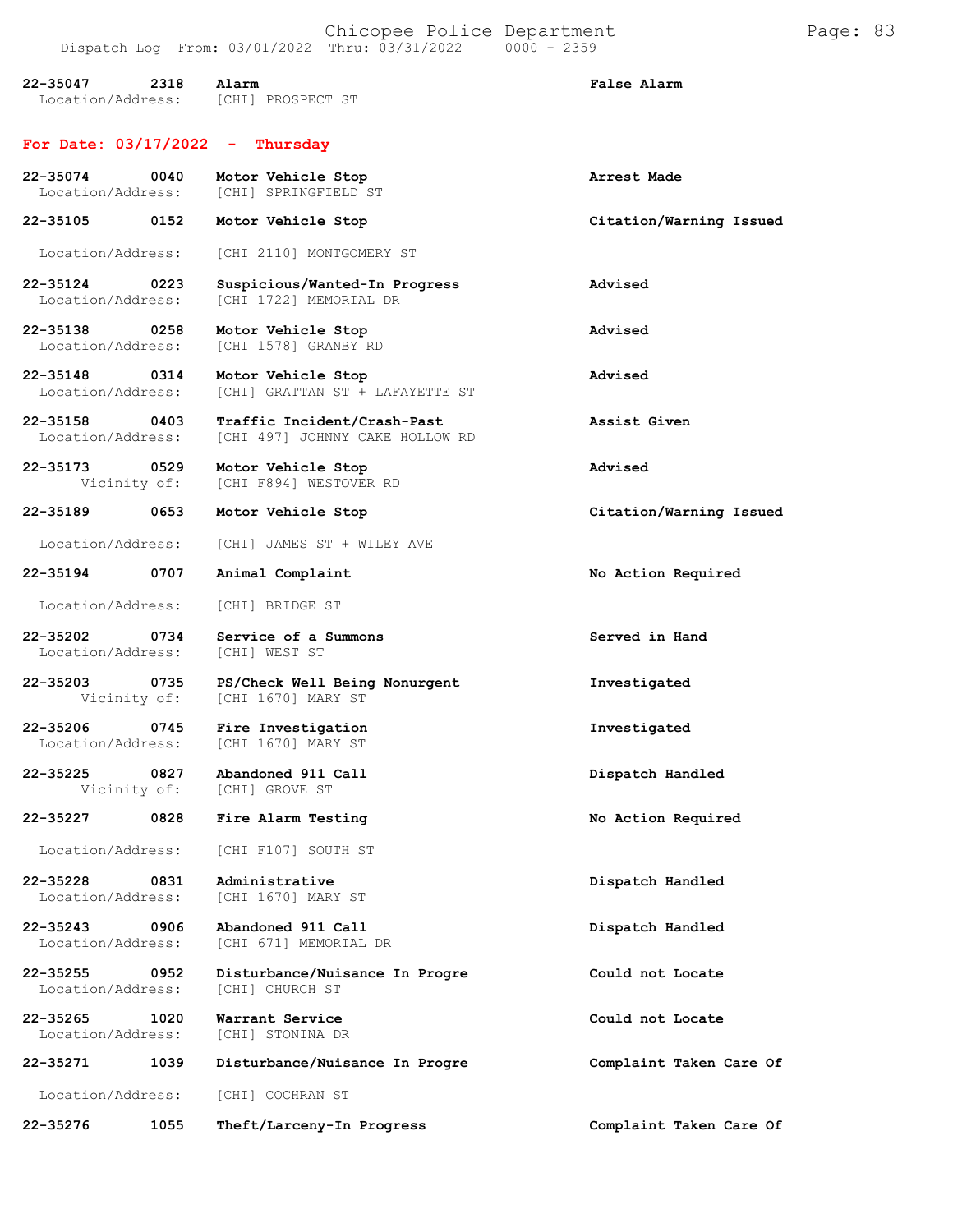Location/Address: [CHI 938] MEMORIAL DR

**22-35278 1057 Fire Alarm Testing Restore Fire Alarm System**

Location/Address: [CHI F1374] BURNETT RD

**22-35279 1101 Harassment/Stalk/Threat-In Pro Complaint Taken Care Of**

Location/Address: [CHI F1120] EAST MAIN ST

**22-35280 1102 Abandoned 911 Call Investigated** [CHI] STONINA DR

**22-35291 1133 Theft/Larceny-Past Report Made**

**22-35293 1139 Abandoned/Found Property Report Made**

**22-35296 1150 Traffic V/Hazard/Comp-In Progr Investigated**

**22-35305 1225 Pub Svc/Chk Well Being Urgent Could not Locate**

**22-35310 1246 Traffic V/Hazard/Comp-In Progr Removed Hazard**

**22-35329 1332 Traffic Incident/Crash-Past Report Made**

Location/Address: [CHI 887] MEMORIAL DR

Location/Address:

[CHI F620] YELLE ST

[CHI 638] MEMORIAL DR

[CHI 2498] CHURCH ST

[CHI] GRANBY RD

Location/Address: [CHI] E MAIN ST + MAIN ST

[CHI] MEMORIAL DR + NEW LUDLOW RD

Location/Address: [CHI] MEMORIAL DR

**22-35340 1408 Warrant Service Arrest Made** Location/Address:

**22-35345 1413 Abandoned 911 Call Could not Locate** [CHI 832] PENDLETON AVE

**22-35347 1418 Abandoned 911 Call Dispatch Handled** [CHI F53] MONTGOMERY ST

**22-35348 1421 Disturbance/Nuisance/Past Complaint Taken Care Of**

Location/Address: [CHI] PLANTE CIR

**22-35355 1440 Theft/Larceny-Past Report Made**

**22-35356 1442 Pub Svc/Chk Well Being Urgent Services Rendered** [CHI F1278] MEMORIAL DR

**22-35359 1448 Service of a Summons Served in Hand** [CHI] WOODCREST CIR

**22-35361 1452 Misc-Urgent Complaint Taken Care Of**

Location/Address: [CHI 2187] BROADWAY

**22-35368 1517 Theft/Larceny-Past Report Made** Location/Address:

**22-35369 1520 Pub Svc/Chk Well Being Urgent Advised**

**22-35334 1354 Motor Vehicle Stop Verbal Warning Issued**

**22-35342 1407 Traffic V/Hazard/Comp-In Progr Taken/Referred /Other/Agency**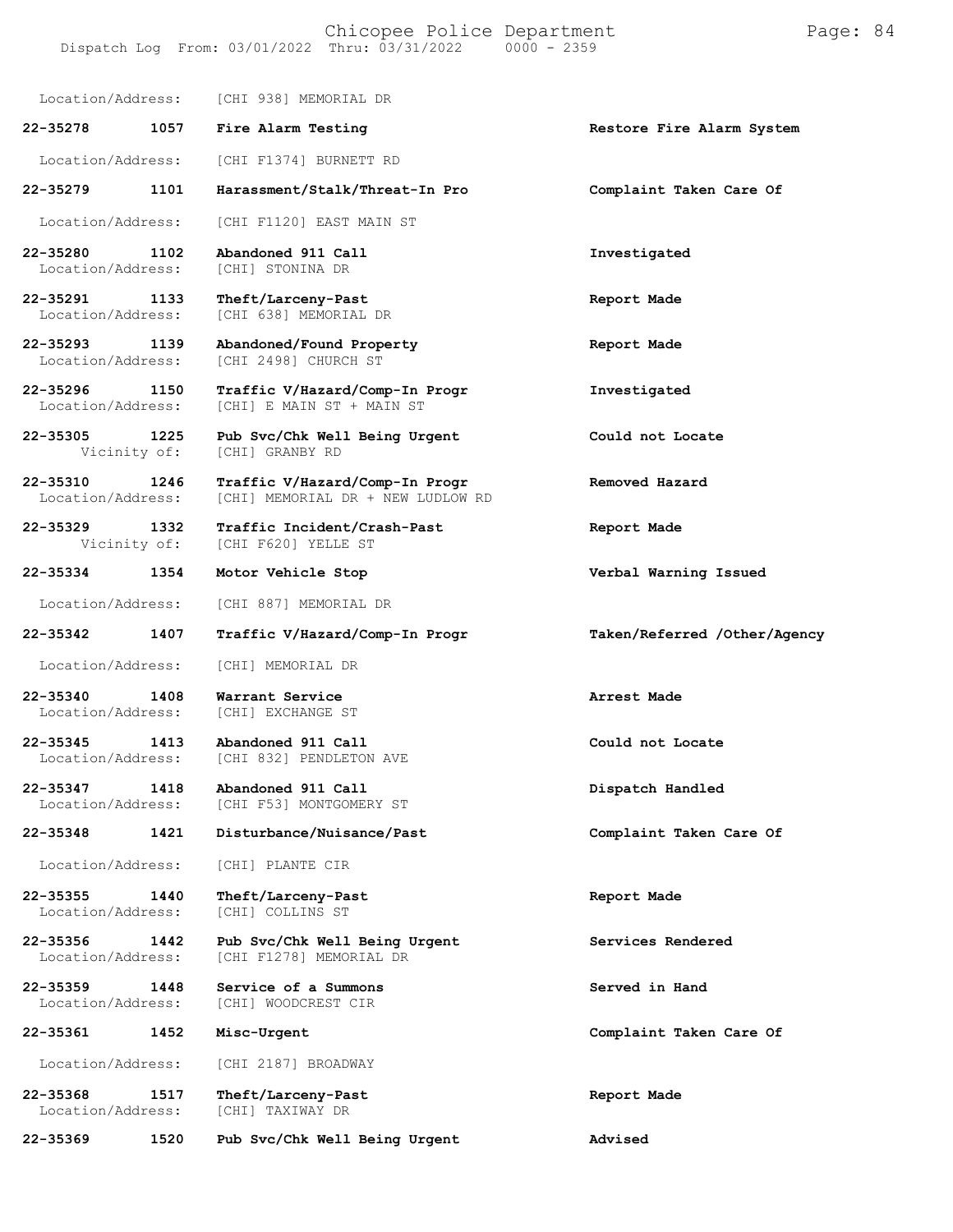|                                   |                      | Chicopee Police Department<br>Dispatch Log From: 03/01/2022 Thru: 03/31/2022<br>$0000 - 2359$ |                         | Page: 85 |  |
|-----------------------------------|----------------------|-----------------------------------------------------------------------------------------------|-------------------------|----------|--|
| Location/Address:                 |                      | [CHI] CHICOPEE ST                                                                             |                         |          |  |
| 22-35378                          | 1535                 | Theft/Larceny-In Progress                                                                     | Complaint Taken Care Of |          |  |
| Location/Address:                 |                      | [CHI 410] FRONT ST                                                                            |                         |          |  |
| 22-35383<br>Location/Address:     | 1558                 | Traffic Incident/Crash-Past<br>[CHI] FULLER RD                                                | Services Rendered       |          |  |
| 22-35387                          | 1601<br>Vicinity of: | Abandoned 911 Call<br>[CHI] TAYLOR ST                                                         | Dispatch Handled        |          |  |
| 22-35407<br>Location/Address:     | 1632                 | Investigation/Follow Up<br>[CHI] ROBINSON DR                                                  | Advised                 |          |  |
| 22-35406                          | 1634                 | Transport Service                                                                             | Transport Complete      |          |  |
| Location/Address:                 |                      | [LUD 1] RANDALL RD                                                                            |                         |          |  |
| $22 - 35411$<br>Location/Address: | 1649                 | Alarm<br>[CHI] NEW LUDLOW RD                                                                  | False Alarm             |          |  |
| 22-35414                          | 1707                 | Motor Vehicle Stop                                                                            | Citation/Warning Issued |          |  |
| Location/Address:                 |                      | [CHI] PENDLETON AVE                                                                           |                         |          |  |
| 22-35417<br>Location/Address:     | 1715                 | Pub Svc/Chk Well Being Urgent<br>[CHI] PHEASANT WAY                                           | Assist Given            |          |  |
| 22-35419<br>Location/Address:     | 1721                 | Service of a Summons<br>[CHI] NARRAGANSETT BLVD                                               | Not Served              |          |  |
| 22-35422<br>Location/Address:     | 1724                 | SAFETY HAZARD/PRIORITY 2<br>[CHI] MUNGER RD                                                   | Advised                 |          |  |
| 22-35423                          | 1730                 | Motor Vehicle Stop                                                                            | Citation/Warning Issued |          |  |
| Location/Address:                 |                      | [CHI 1658] SPRINGFIELD ST                                                                     |                         |          |  |
| 22-35427<br>Location/Address:     | 1738                 | Traffic Incident/Crash-Past<br>[CHI] CENTER ST + SCHOOL ST                                    | Report Made             |          |  |
| 22-35429                          | 1742                 | Motor Vehicle Stop                                                                            | Verbal Warning Issued   |          |  |
| Location/Address:                 |                      | [CHI] EAST MAIN ST + CAREW ST                                                                 |                         |          |  |
| $22 - 35431$                      | 1749                 | Motor Vehicle Stop                                                                            | Citation/Warning Issued |          |  |
| Location/Address:                 |                      | [CHI F968] MEMORIAL DR                                                                        |                         |          |  |
| $22 - 35439$<br>Location/Address: | 1815                 | SAFETY HAZARD/PRIORITY 2<br>[CHI 143] MCKINSTRY AVE + MEADOW ST                               | Unfounded               |          |  |
| 22-35441<br>Location/Address:     | 1818                 | Disturbance/Nuisance/Past<br>[CHI] EAST MAIN ST                                               | Advised                 |          |  |
| $22 - 35445$<br>Location/Address: | 1827                 | Traffic V/Hazard/Comp-In Progr<br>[CHI] FRONT ST                                              | Report Made             |          |  |
| $22 - 35448$<br>Location/Address: | 1832                 | Fraud/Deception<br>[CHI 2208] ELCON DR                                                        | Report Made             |          |  |
| 22-35449                          | 1832                 | Abandoned 911 Call                                                                            | No Action Required      |          |  |
|                                   | Location:            | [CHI] GETTING OFF PIKE INTO CHI                                                               |                         |          |  |
| 22-35450                          | 1832<br>Vicinity of: | Suspicious/Wanted-In Progress<br>[CHI] BRIDLE PATH RD + CARRIAGE RD                           | Unfounded               |          |  |
| 22-35452                          | 1846                 | Theft/Larceny-Past                                                                            | Report Made             |          |  |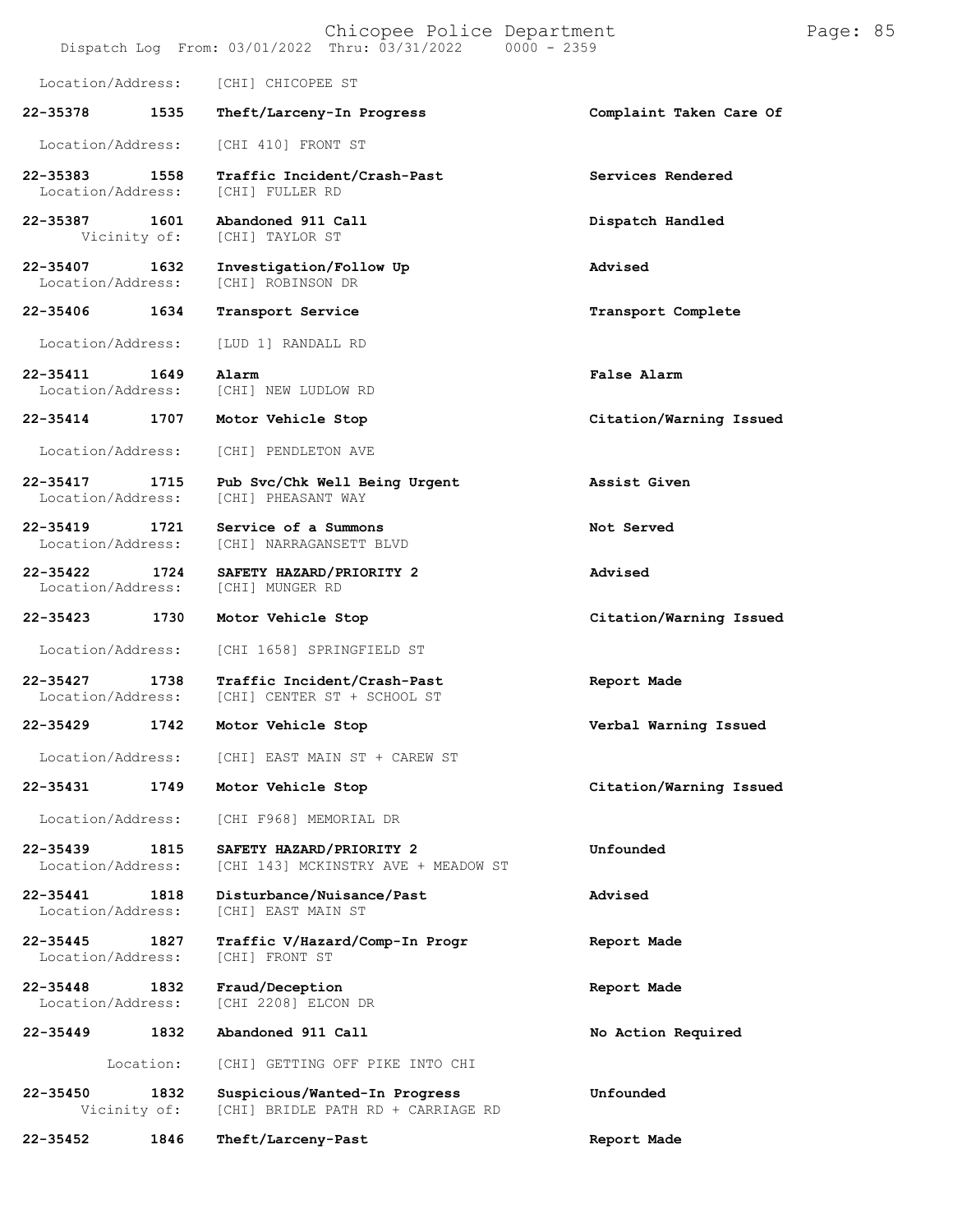|                                   |      | Chicopee Police Department<br>Dispatch Log From: 03/01/2022 Thru: 03/31/2022<br>$0000 - 2359$ |                            | Page: 86 |  |
|-----------------------------------|------|-----------------------------------------------------------------------------------------------|----------------------------|----------|--|
| Location/Address:                 |      | [CHI 865] PROSPECT ST                                                                         |                            |          |  |
| $22 - 35454$<br>Location/Address: | 1846 | Animal Complaint<br>[CHI F1526] BEMIS ST                                                      | Dispatch Handled           |          |  |
| $22 - 35453$<br>Vicinity of:      | 1848 | Traffic V/Hazard/Comp-In Progr<br>[CHI] EAST MAIN ST                                          | Could not Locate           |          |  |
| 22-35455                          | 1850 | Disturbance/Nuisance In Progre                                                                | Complaint Taken Care Of    |          |  |
| Location/Address:                 |      | [CHI 574] MONTGOMERY ST                                                                       |                            |          |  |
| $22 - 35457$<br>Location/Address: | 1858 | Abandoned 911 Call<br>[CHI] MT VERNON RD                                                      | Dispatch Handled           |          |  |
| 22-35458                          | 1858 | Abandoned 911 Call                                                                            | No Action Required         |          |  |
| Location/Address:                 |      | [CHI 644] MEMORIAL DR                                                                         |                            |          |  |
| 22-35460<br>Location/Address:     | 1859 | Disturbance/Nuisance/Past<br>[CHI 276] CHICOPEE ST                                            | Unfounded                  |          |  |
| 22-35461                          | 1907 | Disturbance/Nuisance/Past                                                                     | No Action Required         |          |  |
| Vicinity of:                      |      | [CHI F1278] MEMORIAL DR                                                                       |                            |          |  |
| 22-35464                          | 1922 | Traffic V/Hazard/Comp-In Progr                                                                | Complaint Taken Care Of    |          |  |
| Location/Address:                 |      | [CHI] COCHRAN ST                                                                              |                            |          |  |
| 22-35470                          | 1948 | Abandoned 911 Call                                                                            | No Action Required         |          |  |
| Location/Address:                 |      | [CHI 637] MEMORIAL DR                                                                         |                            |          |  |
| 22-35472<br>Location/Address:     | 1954 | B&E/Burglary/Past<br>[CHI] MOCKINGBIRD DR                                                     | Report Made                |          |  |
| 22-35476<br>Vicinity of:          | 2012 | Harassment/Stalk/Threat-In Pro<br>[CHI 907] MEMORIAL DR                                       | Report Made                |          |  |
| 22-35487<br>Location/Address:     | 2036 | Abandoned 911 Call<br>[CHI] STEPHENS ST + CELIA ST                                            | Unfounded                  |          |  |
| 22-35494<br>Location/Address:     | 2052 | Abandoned 911 Call<br>[CHI 2613] SPRINGFIELD ST                                               | Dispatch Handled           |          |  |
| 22-35496<br>Location/Address:     | 2057 | Disturbance/Nuisance/Past<br>[CHI] ROSE ST                                                    | Advised                    |          |  |
| 22-35497<br>Location/Address:     | 2059 | Suspicious/Wanted-In Progress<br>[CHI] AUSTIN ST                                              | Advised                    |          |  |
| $22 - 35499$<br>Location/Address: | 2113 | Motor Vehicle Stop<br>[CHI F641] MEMORIAL DR                                                  | Advised                    |          |  |
| 22-35500                          | 2113 | Motor Vehicle Stop                                                                            | Verbal Warning Issued      |          |  |
| Location/Address:                 |      | [CHI F805] MEMORIAL DR                                                                        |                            |          |  |
| 22-35501                          | 2114 | Motor Vehicle Stop                                                                            | Criminal Complaint Request |          |  |
| Location/Address:                 |      | [CHI 730] MEMORIAL DR                                                                         |                            |          |  |
| 22-35505<br>Location/Address:     | 2120 | Alarm<br>[CHI F1385] MEMORIAL DR                                                              | False Alarm                |          |  |
| 22-35513<br>Location/Address:     | 2213 | Investigation/Follow Up<br>[CHI 907] MEMORIAL DR                                              | Advised                    |          |  |
| 22-35514                          | 2216 | Pub Svc/Chk Well Being Urgent                                                                 | Advised                    |          |  |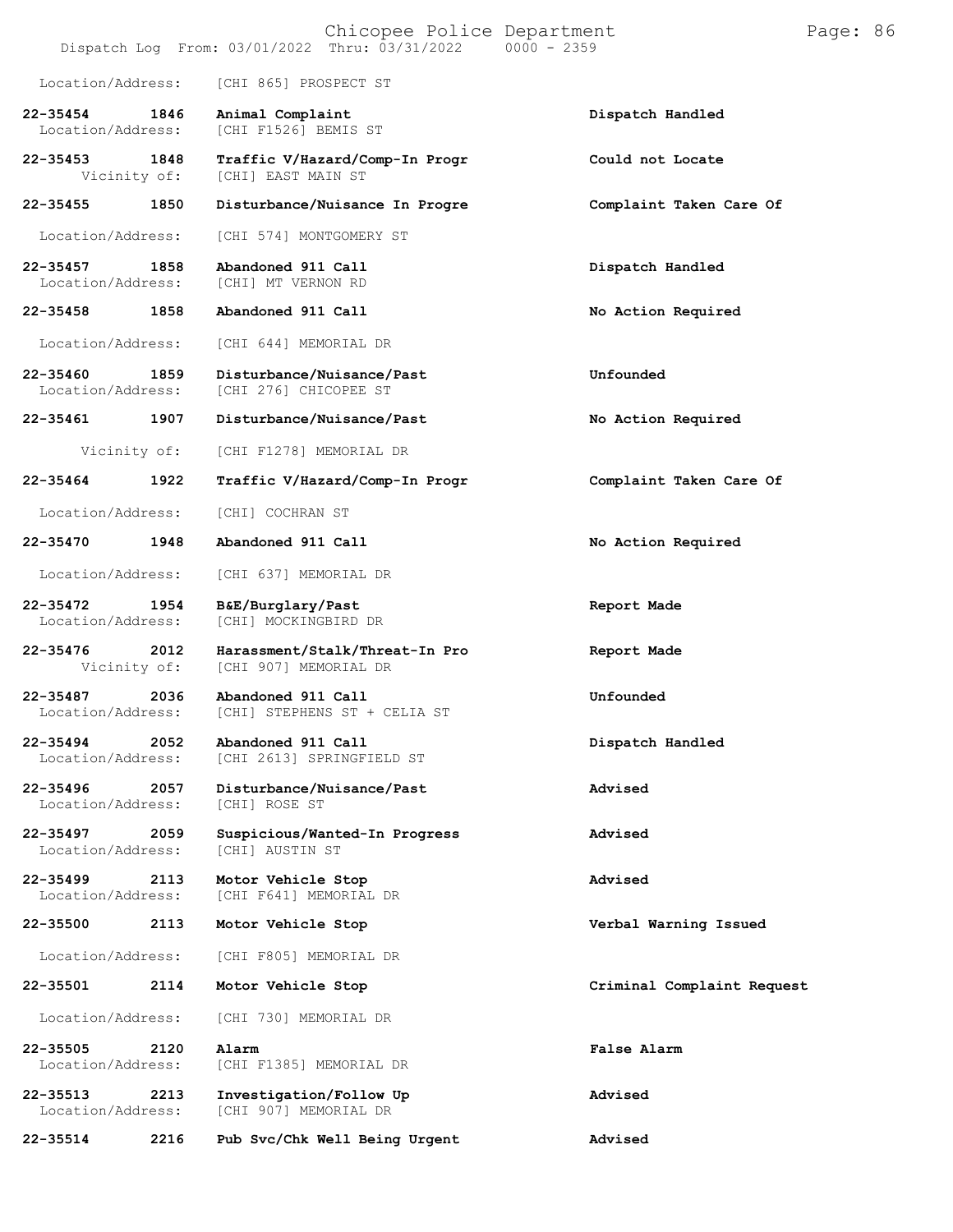|                                   |                   | Chicopee Police Department<br>Dispatch Log From: 03/01/2022 Thru: 03/31/2022<br>$0000 - 2359$ |                             | Page: 87 |  |
|-----------------------------------|-------------------|-----------------------------------------------------------------------------------------------|-----------------------------|----------|--|
| Location/Address:                 |                   | [CHI 1578] GRANBY RD                                                                          |                             |          |  |
| 22-35521<br>Location/Address:     | 2242              | Motor Vehicle Stop<br>[CHI F1120] EAST MAIN ST                                                | Advised                     |          |  |
| 22-35523<br>Location/Address:     | 2253              | DUI/Impaired-In Progress<br>[CHI F641] MEMORIAL DR                                            | Could not Locate            |          |  |
| 22-35536<br>Location/Address:     | 2353              | Harassment/Stalk/Threat-In Pro<br>[CHI] KAVENEY ST                                            | Report Made                 |          |  |
| For Date: $03/18/2022 -$ Friday   |                   |                                                                                               |                             |          |  |
| 22-35550                          | 0016              | Motor Vehicle Stop                                                                            | Citation/Warning Issued     |          |  |
| Location/Address:                 |                   | [CHI F1120] EAST MAIN ST                                                                      |                             |          |  |
| $22 - 35563$<br>Location/Address: | 0045              | Traffic Incident/Crash<br>[CHI] MCKINSTRY AVE                                                 | Arrest Made                 |          |  |
| 22-35565<br>Location/Address:     | 0048              | Suspicious/Wanted-In Progress<br>[CHI] STEBBINS ST                                            | Services Rendered           |          |  |
| 22-35568<br>Location/Address:     | 0056              | Suspicious/Wanted-In Progress<br>[CHI] PROSPECT ST                                            | Could not Locate            |          |  |
| 22-35580<br>Vicinity of:          | 0149              | Suspicious/Wanted-In Progress<br>[CHI 1920] CENTER ST                                         | Report Made                 |          |  |
| 22-35603                          | 0308              | Motor Vehicle Stop                                                                            | Citation/Warning Issued     |          |  |
| Vicinity of:                      |                   | [CHI] BRIDGE ST + MAIN ST                                                                     |                             |          |  |
| 22-35609                          | 0332              | Motor Vehicle Stop                                                                            | Citation/Warning Issued     |          |  |
| Location/Address:                 |                   | [CHI] GRANBY RD + LAUZIER TER                                                                 |                             |          |  |
| 22-35611                          | 0332              | Traffic V/Hazard/Comp-In Progr                                                                | Citation/Warning Issued     |          |  |
| Location/Address:                 |                   | [CHI] CHARBONNEAU TER                                                                         |                             |          |  |
| $22 - 35613$                      | 0407              | Motor Vehicle Stop                                                                            | Citation/Warning Issued     |          |  |
| Vicinity of:                      |                   | [CHI 938] MEMORIAL DR                                                                         |                             |          |  |
| 22-35620                          | 0612              | Alarm                                                                                         | Cancelled/Cancelled enroute |          |  |
| Location/Address:                 |                   | [CHI 332] FULLER RD                                                                           |                             |          |  |
| 22-35623<br>Location/Address:     | 0632              | Fraud/Deception<br>[CHI] COLONIAL CIR                                                         | Advised                     |          |  |
| 22-35625<br>Location/Address:     | 0639              | Alarm<br>[CHI] DEBRA DR                                                                       | False Alarm                 |          |  |
| 22-35630<br>Location/Address:     | 0651              | Abandoned 911 Call<br>[CHI F1120] EAST MAIN ST                                                | False Alarm                 |          |  |
| 22-35634                          | 0658<br>Location: | Abandoned 911 Call<br>[CHI] 90 EASTBOUND 52.4 MM                                              | Dispatch Handled            |          |  |
| 22-35640<br>Location/Address:     | 0732              | Disturbance/Nuisance In Progre<br>[CHI] EAST ST                                               | Report Made                 |          |  |
| 22-35644                          | 0744              | Alarm                                                                                         | Cancelled/Cancelled enroute |          |  |
| Location/Address:                 |                   | [CHI F937] LITWIN LN                                                                          |                             |          |  |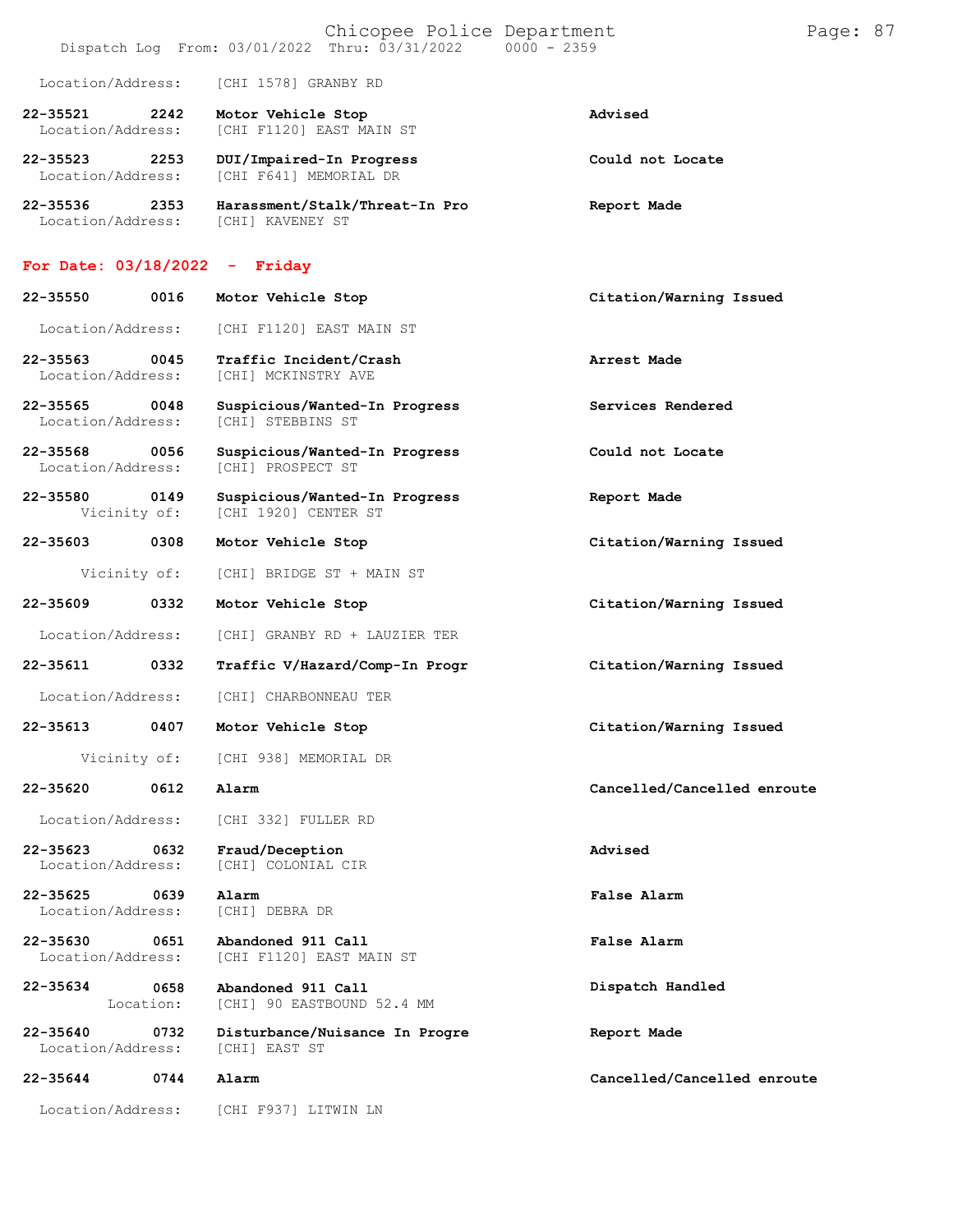|                                   |      | Dispatch Log From: 03/01/2022 Thru: 03/31/2022<br>$0000 - 2359$ |                              |
|-----------------------------------|------|-----------------------------------------------------------------|------------------------------|
| 22-35660<br>Location/Address:     | 0813 | Investigation/Follow Up<br>[CHI] KURTZ ST                       | Investigated                 |
| $22 - 35677$<br>Location/Address: | 0829 | Investigation/Follow Up<br>[CHI] POLASKI AVE                    | Report Made                  |
| 22-35685<br>Location/Address:     | 0844 | Misc-Non Urgent<br>[CHI 8] CHICOPEE ST                          | Report Made                  |
| 22-35689 0857                     |      | Motor Vehicle Stop                                              | Citation/Warning Issued      |
| Vicinity of:                      |      | [CHI F122] SHAWINIGAN DR                                        |                              |
| 22-35697                          | 0911 | Alarm                                                           | Cancelled/Cancelled enroute  |
| Location/Address:                 |      | [CHI F464] PARK ST                                              |                              |
| 22-35704<br>Vicinity of:          | 0924 | Abandoned 911 Call<br>[CHI] VALLEY VIEW CT                      | <b>False Alarm</b>           |
| 22-35705<br>Location/Address:     | 0929 | Disturbance/Nuisance In Progre<br>[CHI F894] WESTOVER RD        | Advised                      |
| 22-35713<br>Location/Address:     | 0942 | Pub Svc/Chk Well Being Urgent<br>[CHI 1459] DALE ST             | Advised                      |
| 22-35716<br>Location/Address:     | 0954 | Pub Svc/Chk Well Being Urgent<br>[CHI] MCKINSTRY AVE            | Assist Given                 |
| 22-35722                          | 1039 | Motor Vehicle Stop                                              | Citation/Warning Issued      |
| Vicinity of:                      |      | [CHI F1039] SPRINGFIELD ST                                      |                              |
| 22-35725<br>Location/Address:     | 1043 | Fraud/Deception<br>[CHI] EXCHANGE ST                            | Report Made                  |
| 22-35724                          | 1045 | Administrative                                                  | Taken/Referred /Other/Agency |
| Location/Address:                 |      | [CHI] VOLPE DR                                                  |                              |
| 22-35726                          | 1046 | Abandoned 911 Call<br>Vicinity of: [CHI] DALE CT                | False Alarm                  |
| 22-35731                          | 1056 | Motor Vehicle Stop                                              | Citation/Warning Issued      |
|                                   |      | Location/Address: [CHI F1039] SPRINGFIELD ST                    |                              |
| 22-35740<br>Vicinity of:          | 1123 | Traffic Incident/Crash-Past<br>[CHI XF1593] PERKINS ST          | Assist Given                 |
| 22-35746<br>Location/Address:     | 1136 | PS/Check Well Being Nonurgent<br>[CHI] CENTER ST                | Advised                      |
| 22-35751<br>Location/Address:     | 1148 | Abandoned 911 Call<br>[CHI 830] CONNELL ST                      | Dispatch Handled             |
| 22-35756<br>Location/Address:     | 1202 | Service of a Summons<br>[CHI] ALVORD AVE                        | Served in Hand               |
| 22-35761                          | 1207 | Pub Svc/Chk Well Being Urgent                                   | No Action Required           |
| Location/Address:                 |      | [CHI] CHICOPEE ST                                               |                              |
| 22-35766<br>Location/Address:     | 1223 | Damage/Vand/Mischief/Past<br>[CHI] MCKINSTRY AVE                | Advised                      |
| 22-35771                          | 1235 | Traffic Incident/Crash-Past                                     | Complaint Taken Care Of      |

Location/Address: [CHI 2112] FULLER RD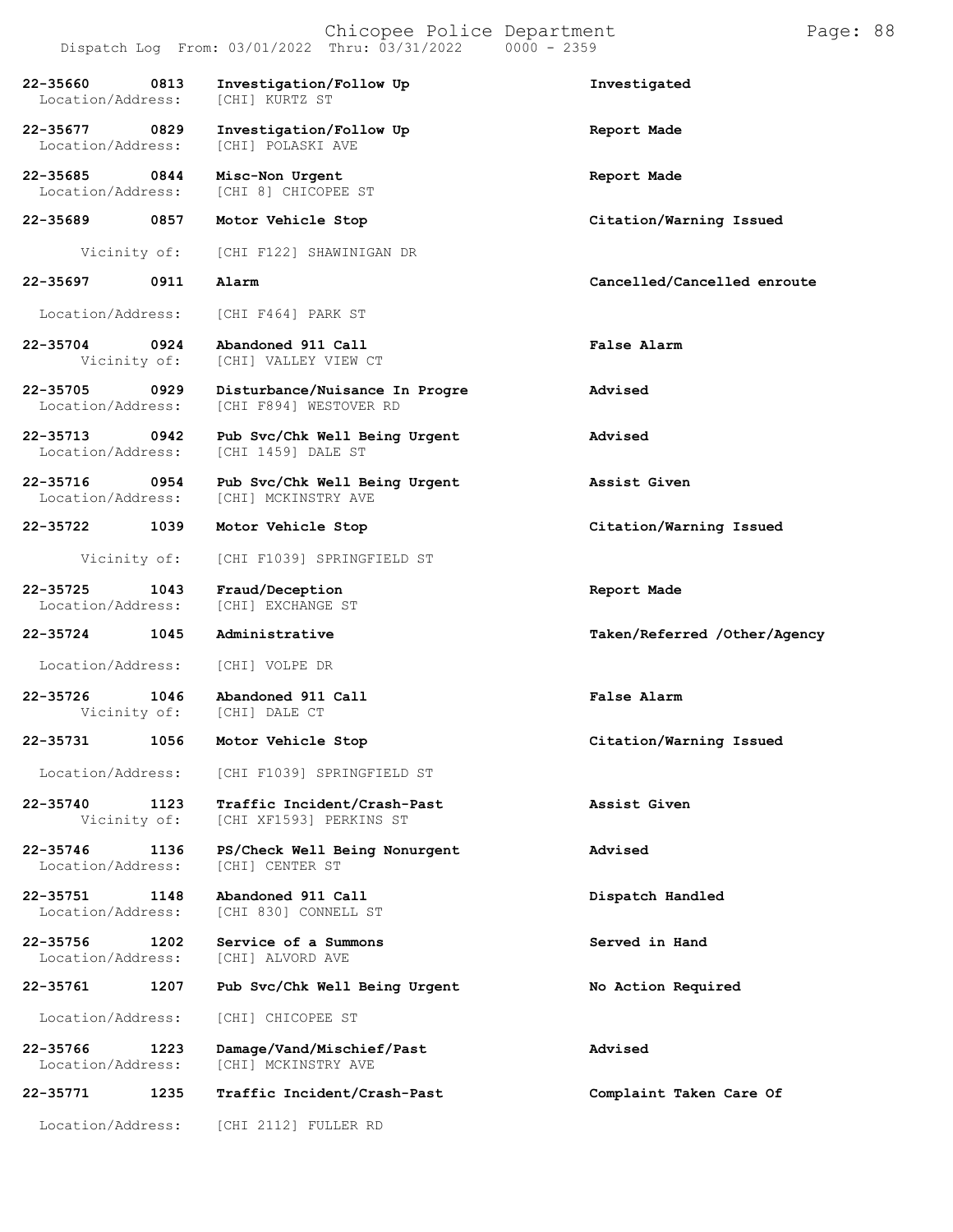**22-35777 1249** Location: **Traffic V/Hazard/Comp-In** [CHI] 90 EASTBOUND **Progr Taken/Referred /Other/Agency 22-35779 1254 Alarm False Alarm** Location/Address: **22-35781 1255 Abandoned 911 Call Dispatch Handled** Location/Address: **22-35786 1319 B&E/Burglary/Past Report Made** [CHI F1120] EAST MAIN ST **22-35787 1320 Theft/Larceny-Past Report Made** [CHI 1191] MEMORIAL DR **22-35792 1325 Suspicious/Wanted-Past No Action Required** Vicinity of: [CHI] PENDEXTER AVE **22-35806 1358 Abandoned 911 Call Dispatch Handled** [CHI 1301] JUSTIN DR **22-35808 1400 Traffic Incident/Crash-Past Report Made** [CHI F402] FRONT ST **22-35813 1406 Motor Vehicle Stop Advised** [CHI 639] MEMORIAL DR **22-35814 1410 Abandoned 911 Call Dispatch Handled** Location/Address: **22-35827 1453 SAFETY HAZARD/PRIORITY 2 Taken/Referred /Other/Agency** Location/Address: [CHI] NEW LOMBARD RD + BURNETT RD **22-35831 1508 Alarm Cancelled/Cancelled enroute** Location/Address: [CHI 455] BURNETT RD **22-35835 1513 Alarm False Alarm** Location/Address: **22-35839 1519** Location/Address: [CHI] WESTPORT DR **Abandoned 911 Call** [CHI XP1977] GRATTAN ST **Dispatch Handled**

**22-35840 1526** Location/Address: **Alarm** [CHI 174] CENTER ST

**22-35843 1530**

Location/Address: **22-35842 1532**

**22-35849 1536** Vicinity of:

Location/Address:

**Disturbance/Nuisance In Progre Advised** [CHI] GRANBY RD

Location/Address: [CHI 643] CHICOPEE ST **Alarm**

> **Abandoned 911 Call** [CHI] CHICOPEE ST

**22-35858 1558 Traffic V/Hazard/Comp-In Progr Unfounded**

**22-35867 1606 Pub Svc/Chk Well Being Urgent Served in Hand** Location/Address: [CHI F307] EXCHANGE ST

**22-35878 1622 Traffic V/Hazard/Comp-Past Advised** [CHI 242] CHICOPEE ST

**22-35879 1623 Abandoned 911 Call Dispatch Handled** Location/Address: [CHI 1191] MEMORIAL DR

**False Alarm**

**False Alarm**

**Unfounded**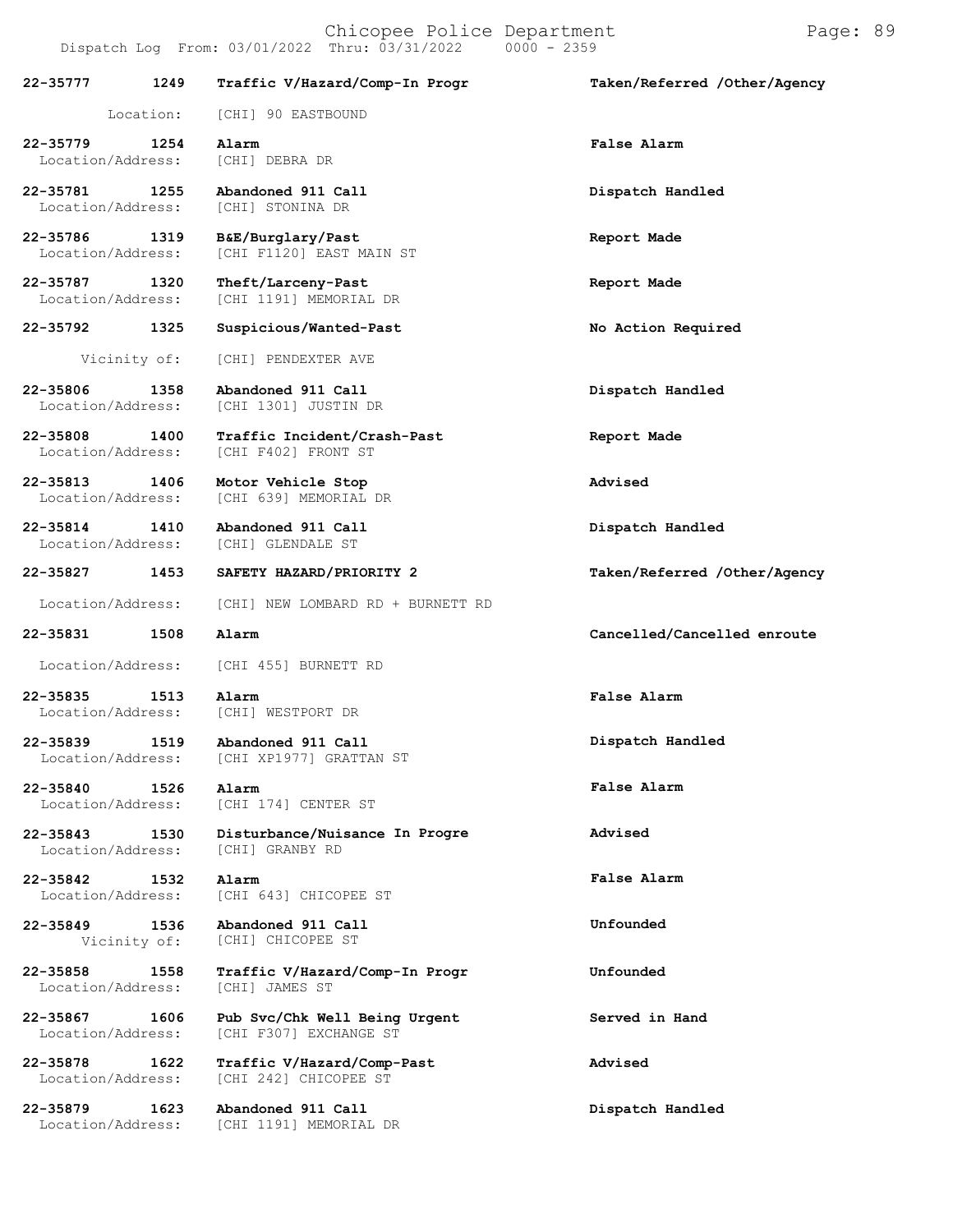|                                                    | Dispatch Log From: $03/01/2022$ Thru: $03/31/2022$ 0000 - 2359           |                         |
|----------------------------------------------------|--------------------------------------------------------------------------|-------------------------|
| 22-35880<br>1625<br>Location/Address:              | B&E/Burglary/Past<br>[CHI] WOODSTOCK ST                                  | Advised                 |
| 22-35883 1636                                      | Traffic V/Hazard/Comp-In Progr<br>Vicinity of: [CHI] CHICOPEE ST         | Services Rendered       |
| 22-35890<br>1651<br>Location/Address:              | Harassment/Stalk/Threat-Past<br>[CHI] TOLPA CIR                          | Report Made             |
| 22-35889 1652<br>Location/Address: [CHI] MEADOW ST | Harassment/Stalk/Threat-In Pro                                           | Advised                 |
| 22-35891 1654                                      | Administrative<br>Location/Address: [CHI 907] GREENPOINT CIR             | Arrest Made             |
| 22-35893 1659                                      | Traffic Incident/Crash<br>Location/Address: [CHI 1328] MEMORIAL DR       | Report Made             |
| 1721<br>22-35901                                   | Abandoned 911 Call<br>Location/Address: [CHI] OLD FIELD RD               | <b>False Alarm</b>      |
| 22-35903 1721<br>Location/Address:                 | Fraud/Deception<br>[CHI] GRATTAN ST                                      | Advised                 |
| 22-35907 1736<br>Location/Address:                 | Theft/Larceny-In Progress<br>[CHI 938] MEMORIAL DR                       | Report Made             |
| 22-35909 1745<br>Location/Address:                 | Traffic V/Hazard/Comp-In Progr<br>[CHI F1155] EASTERN DR                 | Advised                 |
| 22-35913<br>1758                                   | Traffic V/Hazard/Comp-In Progr<br>Vicinity of: [CHI F1155] EASTERN DR    | Could not Locate        |
| 22-35921                                           | 1816 Administrative<br>Vicinity of: [CHI] SAVORY DR                      | Advised                 |
| 22-35926<br>1848                                   | Motor Vehicle Stop                                                       | Citation/Warning Issued |
|                                                    | Location/Address: [CHI 1971] MEADOW ST                                   |                         |
| 22-35931<br>1858                                   | Motor Vehicle Stop                                                       | Verbal Warning Issued   |
|                                                    | Location/Address: [CHI 1292] FRONT ST                                    |                         |
| 22-35932<br>1908<br>Location/Address:              | Traffic V/Hazard/Comp-In Progr<br>[CHI 1287] CHICOPEE ST + BROADCAST CTR | Could not Locate        |
| 22-35935<br>1916                                   | Motor Vehicle Stop                                                       | Citation/Warning Issued |
| Location/Address:                                  | [CHI 1280] MEMORIAL DR                                                   |                         |
| 22-35936<br>1916                                   | Motor Vehicle Stop                                                       | Citation/Warning Issued |
| Vicinity of:                                       | [CHI 410] FRONT ST                                                       |                         |
| 22-35937<br>1925<br>Location/Address:              | Disturbance/Nuisance In Progre<br>[CHI 612] SPRINGFIELD ST               | Advised                 |
| 22-35939<br>1926<br>Location/Address:              | Disturbance/Nuisance In Progre<br>[CHI XP1985] DEBRA DR                  | Services Rendered       |
| 22-35938<br>1927<br>Location/Address:              | Pub Svc/Chk Well Being Urgent<br>[CHI] BURNETT RD                        | Services Rendered       |
| 22-35940<br>1938                                   | Motor Vehicle Stop                                                       | Citation/Warning Issued |
| Location/Address:                                  | [CHI] BEAUCHAMP TER + EAST ST                                            |                         |
| 22-35945<br>1948<br>Location/Address:              | Traffic V/Hazard/Comp-In Progr<br>[CHI] WAITE AVE                        | Could not Locate        |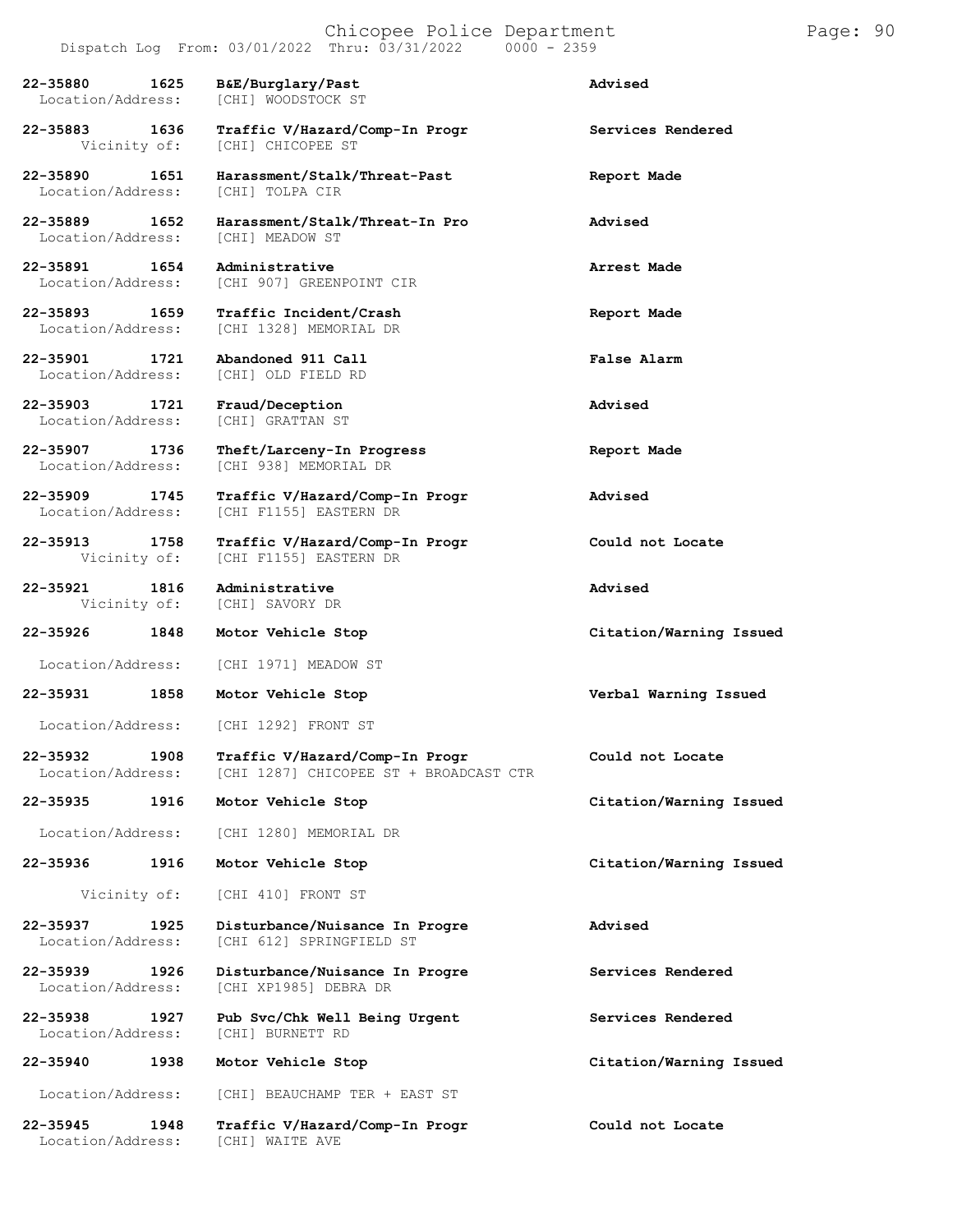| 22-35946<br>Location/Address: | 1951 | Warrant Service<br>[CHI 1281] CHICOPEE ST                    | Not Served                  |
|-------------------------------|------|--------------------------------------------------------------|-----------------------------|
| $22 - 35949$                  | 1957 | Disturbance/Nuisance In Progre                               | Complaint Taken Care Of     |
| Location/Address:             |      | [CHI 1394] GRANBY RD                                         |                             |
| 22-35954<br>Location/Address: | 2018 | Alarm<br>[CHI] PARENTEAU DR                                  | False Alarm                 |
| 22-35955                      | 2019 | Transport Service                                            | Transport Complete          |
| Location/Address:             |      | [LUD 1] RANDALL RD                                           |                             |
| 22-35957<br>Location/Address: | 2025 | Abandoned 911 Call<br>[CHI 2187] BROADWAY                    | Dispatch Handled            |
| 22-35965<br>Vicinity of:      | 2042 | Disturbance/Nuisance/Past<br>[CHI 907] MEMORIAL DR           | Could not Locate            |
| 22-35979<br>Location/Address: | 2156 | Traffic V/Hazard/Comp-In Progr<br>[CHI] SOUTH ST + CENTER ST | Could not Locate            |
| 22-35980<br>Location/Address: | 2204 | Motor Vehicle Stop<br>[CHI] MCKINSTRY AVE + DOUGLAS CIR      | Advised                     |
| 22-35988<br>Location/Address: | 2213 | Pub Svc/Chk Well Being Urgent<br>[CHI] GRANBY RD             | Services Rendered           |
| 22-35997<br>Location/Address: | 2244 | Assault Past<br>[CHI] ST ANTHONY ST                          | Investigated                |
| 22-35999                      | 2257 | Pub Svc/Chk Well Being Urgent                                | Complaint Taken Care Of     |
| Location/Address:             |      | [CHI F1497] WESTOVER RD                                      |                             |
| 22-36004<br>Location/Address: | 2325 | Motor Vehicle Stop<br>[CHI] CABOT ST + EXCHANGE ST           | Advised                     |
| 22-36005<br>Vicinity of:      | 2327 | Disturbance/Nuisance In Progre<br>[CHI] LINCOLN ST           | Could not Locate            |
| 22-36010<br>Location/Address: | 2356 | Traffic V/Hazard/Comp-In Progr<br>[CHI] CENTER ST            | Unfounded                   |
|                               |      | For Date: $03/19/2022 - Saturday$                            |                             |
| 22-36025                      | 0028 | Traffic V/Hazard/Comp-In Progr                               | No Action Required          |
| Location/Address:             |      | [CHI] ABBEY MEMORIAL DR                                      |                             |
| 22-36031<br>Location/Address: | 0033 | SAFETY HAZARD/PRIORITY 2<br>[CHI 2565] CENTER ST             | Advised                     |
| 22-36042                      | 0053 | Alarm                                                        | Cancelled/Cancelled enroute |
| Location/Address:             |      | [CHI F464] PARK ST                                           |                             |
| 22-36043                      | 0054 | Suspicious/Wanted-In Progress                                | Advised                     |

**22-36048 0104 Suspicious/Wanted-In Progress Services Rendered** Location/Address: [CHI 2203] CENTER ST

**22-36051 0109 Disturbance/Nuisance In Progre Could not Locate** Location/Address: [CHI 1191] MEMORIAL DR

Location/Address: [CHI] BEAUCHAMP TER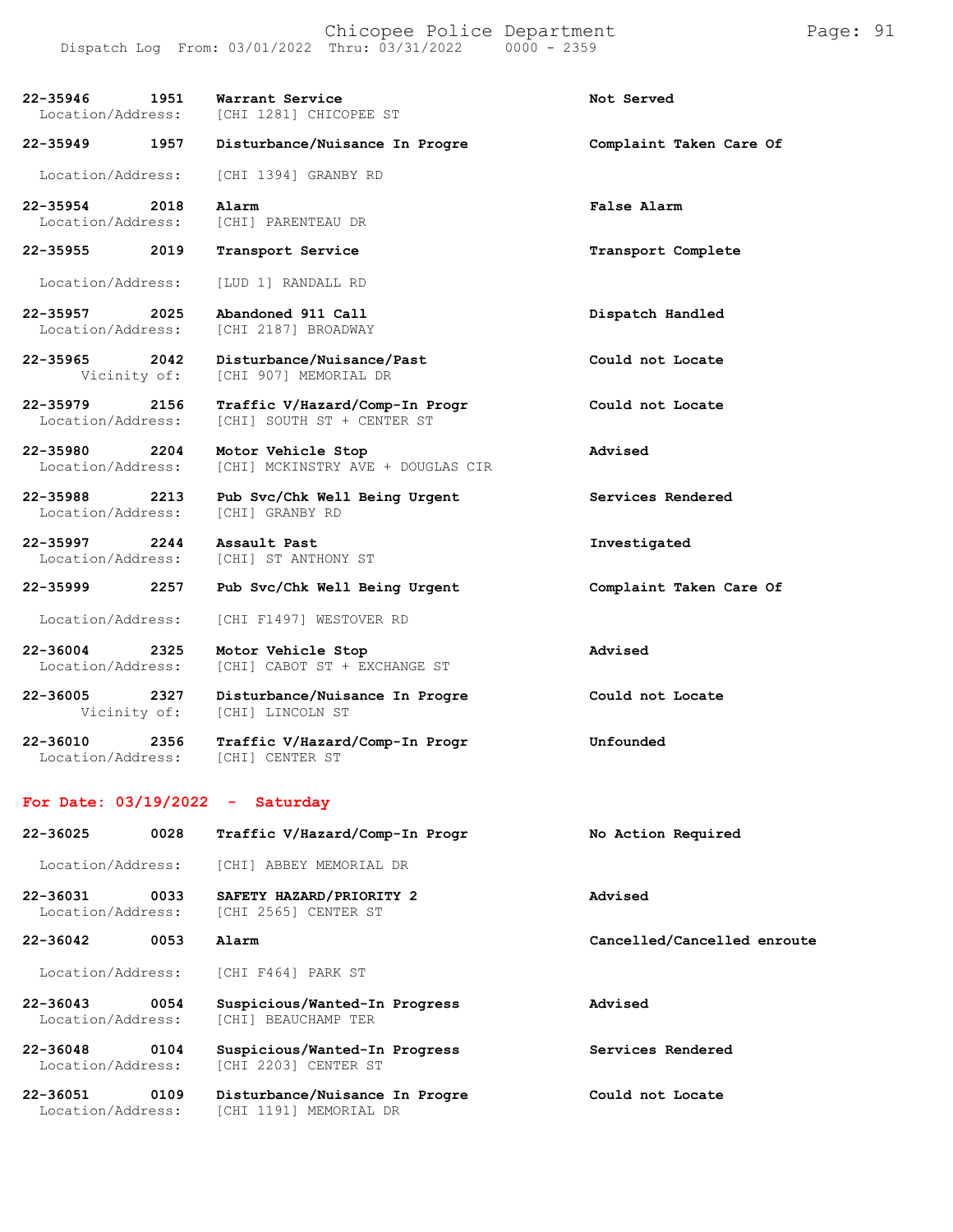#### Chicopee Police Department Page: 92 Dispatch Log From:  $03/01/2022$  Thru:  $03/31/2022$

Location/Address: [CHI 614] MEMORIAL DR **22-36056 0122 Motor Vehicle Stop Citation/Warning Issued** Location/Address: [CHI 82] BURNETT RD **22-36057 0125 Suspicious/Wanted-In Progress Complaint Taken Care Of** Location/Address: [CHI 653] MEMORIAL DR **22-36060 0136 Disturbance/Nuisance/Past Unfounded** Vicinity of: **22-36067 0200 Motor Vehicle Stop Citation/Warning Issued** Location/Address: [CHI] EAST MAIN ST **22-36074 0215 Motor Vehicle Stop Criminal Complaint Request** Location/Address: [CHI 465] GROVE ST **22-36080 0227 Investigation/Follow Up Assist Given** [CHI] HILLSIDE AVE **22-36084 0234 Motor Vehicle Stop Citation/Warning Issued** Location/Address: [CHI F1281] BURNETT RD **22-36098 0326 Suspicious/Wanted-In Progress Report Made** [CHI] CHESTER ST **22-36108 0423 PS/Check Well Being Nonurgent Could not Locate** Location/Address: **22-36110 0440 Disturbance/Nuisance In Progre Dispatch Handled** [CHI 497] JOHNNY CAKE HOLLOW RD **22-36111 0445 Alarm False Alarm** Location/Address: [CHI F1206] CHESTNUT ST **22-36113 0604 Harassment/Stalk/Threat-In Pro Advised** [CHI] COCHRAN ST **22-36114 0615 PS/Check Well Being Nonurgent Assist Given** [CHI F955] MEMORIAL DR **22-36118 0633 Alarm False Alarm** [CHI F1277] SPRINGFIELD ST **22-36124 0702 Misc-Non Urgent Dispatch Handled** [CHI F825] CHURCH ST **22-36125 0705 Alarm False Alarm** Location/Address: [CHI F101] SHERIDAN ST **22-36126 0706 Abandoned 911 Call Investigated** [CHI] CAREW ST + MARGUERITE ST **22-36138 0818 Disturbance/Nuisance/Past No Action Required** Vicinity of: [CHI] TOLPA CIR **22-36139 0820 Warrant Service Could not Locate** [CHI] LUCRETIA AVE **22-36145 0828 Administrative Dispatch Handled** [CHI] CONCORD ST **22-36146 0835 Assist Other Agency/Non Urgent Complaint Taken Care Of**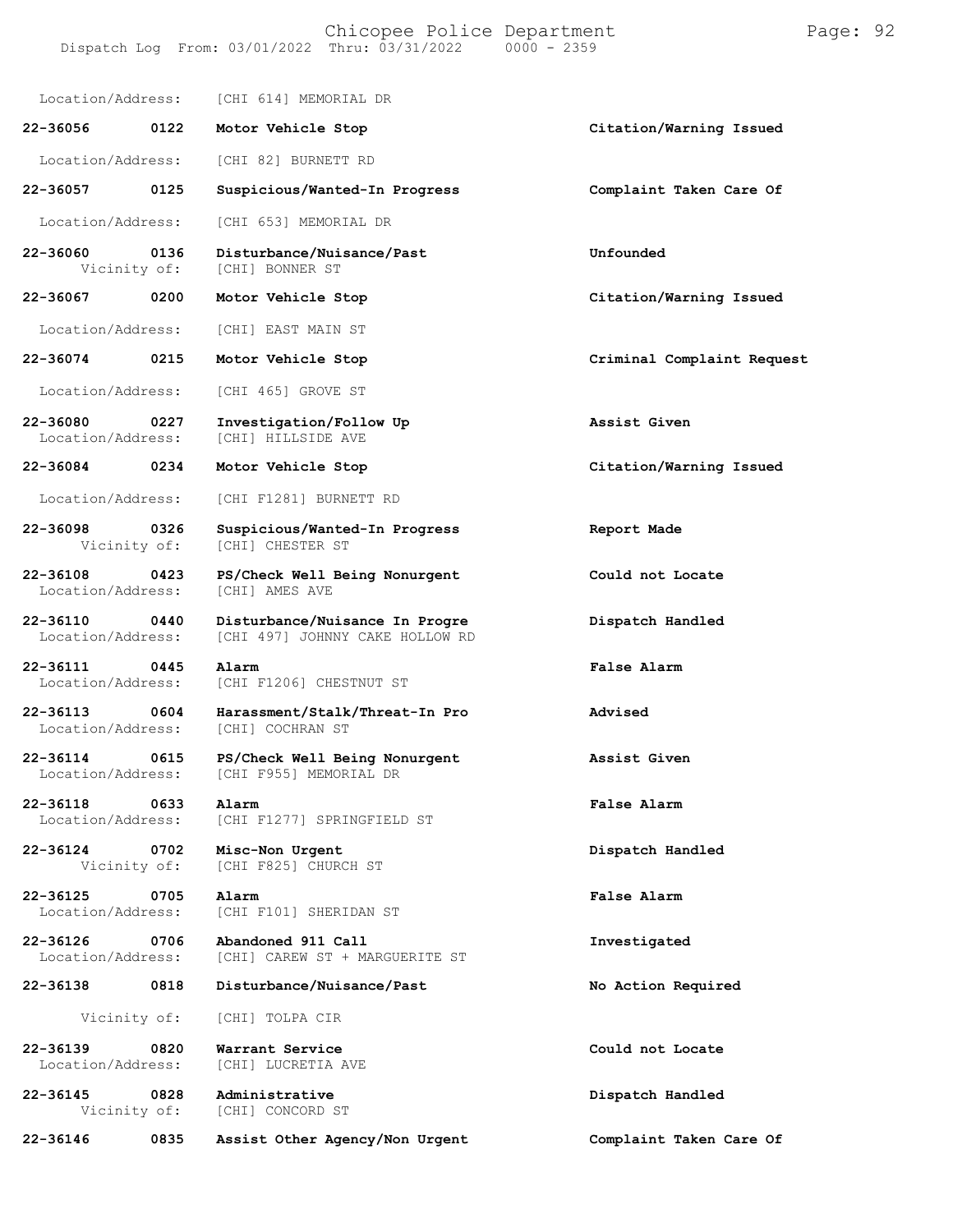Location/Address: [CHI] RIVERS AVE **22-36148 0845 Investigation/Follow Up Assist Given** Location/Address: **22-36156 0910 Warrant Service Arrest Made** Location/Address: [CHI] HAMPSHIRE ST **22-36158 0914 Motor Vehicle Stop Criminal Complaint Request** Location/Address: [CHI F122] SHAWINIGAN DR **22-36159 0914** Location: **Misc-Non Urgent** [CHI] BAYSTATE MEDICAL CENTER **Transport Complete 22-36164 0935 Motor Vehicle Stop Citation/Warning Issued** Location/Address: [CHI] GRANBY RD **22-36166 0940 Theft/Larceny-Past Report Made** [CHI 1233] MEMORIAL DR **22-36169 0955 Assist Other Agency/Non Urgent Could not Locate** [CHI 0] CHESTNUT ST **22-36170 0955 Abandoned 911 Call Dispatch Handled** [CHI 2613] SPRINGFIELD ST **22-36172 1003 Traffic Incident/Crash-Past Report Made** [CHI 1191] MEMORIAL DR **22-36184 1106 Motor Vehicle Stop Citation/Warning Issued** Location/Address: [CHI 1037] BURNETT RD **22-36187 1120 Motor Vehicle Stop Citation/Warning Issued** Location/Address: [CHI F84] BURNETT RD **22-36188 1124 Motor Vehicle Stop Citation/Warning Issued** Location/Address: [CHI F84] BURNETT RD **22-36192 1133 Motor Vehicle Stop Citation/Warning Issued** Location/Address: [CHI F84] BURNETT RD **22-36197 1142 Motor Vehicle Stop Citation/Warning Issued** Location/Address: [CHI F84] BURNETT RD **22-36202 1145 PS/Check Well Being Nonurgent Investigated** [CHI] MADISON ST **22-36199 1152 Transport Service Transport Complete** Location/Address: [CHI F182] CENTER ST **22-36200 1154 Theft/Larceny-In Progress Complaint Taken Care Of** Location/Address: [CHI 1191] MEMORIAL DR **22-36201 1156 Motor Vehicle Stop Citation/Warning Issued** Location/Address: [CHI] SHERIDAN ST **22-36209 1230 Motor Vehicle Stop Citation/Warning Issued**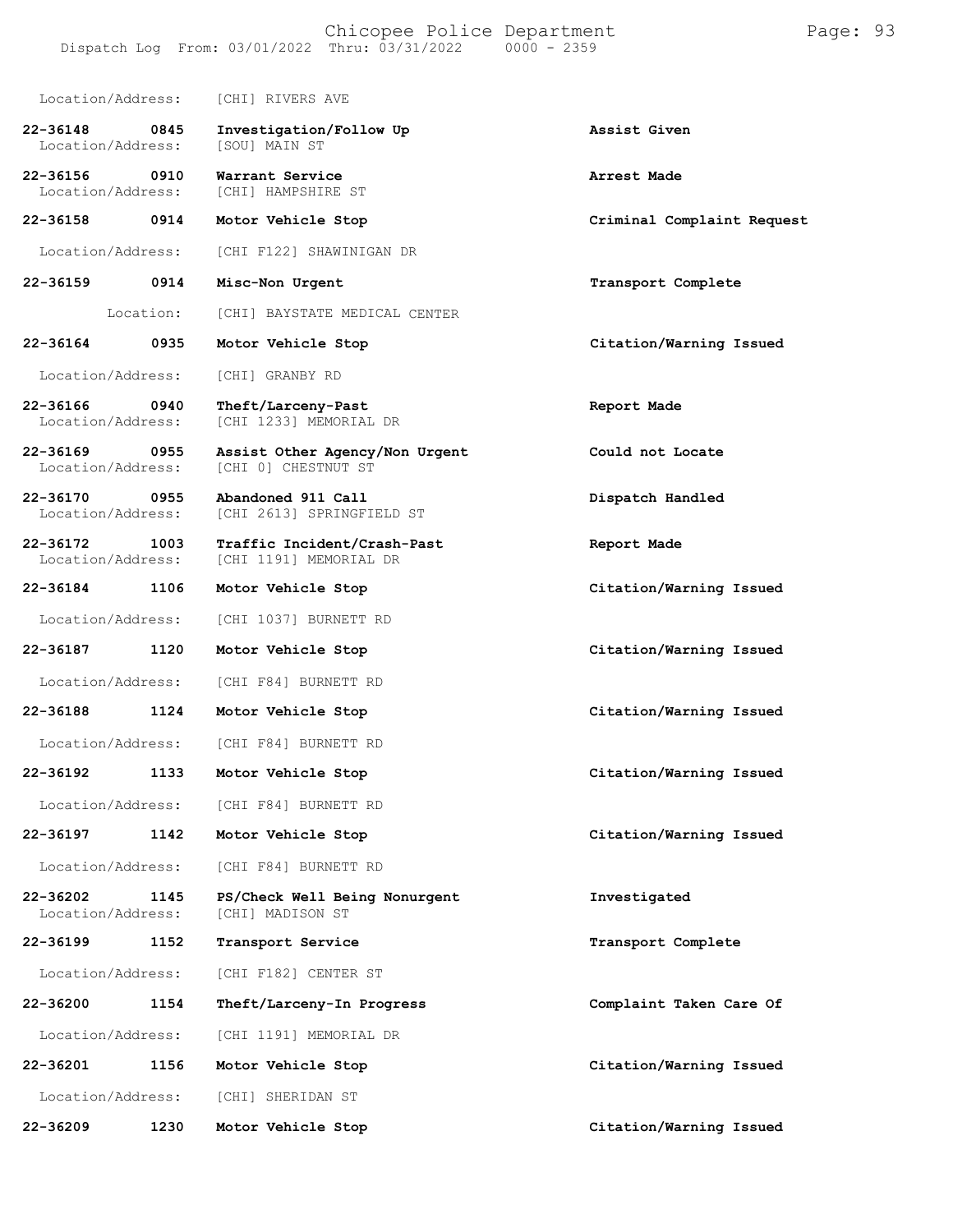#### Chicopee Police Department Page: 94 Dispatch Log From: 03/01/2022 Thru: 03/31/2022

Location/Address: [CHI] SHERIDAN ST + CHAMPION DR **22-36210 1238 Abandoned 911 Call Taken/Referred /Other/Agency** Location/Address: [CHI] CENTER ST **22-36212 1243 Motor Vehicle Stop Citation/Warning Issued** Location/Address: [CHI 1604] MONTGOMERY ST **22-36217 1305 Abandoned 911 Call Dispatch Handled** [CHI] COCHRAN ST **22-36221 1306 Assist Other Agency/Urgent Unfounded** Location/Address: **22-36227 1322 Motor Vehicle Stop Citation/Warning Issued** Location/Address: [CHI 1356] EAST MAIN ST **22-36230 1332 PS/Check Well Being Nonurgent Could not Locate** [CHI] GREENPOINT CIR **22-36232 1333 Animal/Injured/Hunted Report Made** Location/Address: **22-36233 1340 Motor Vehicle Stop Citation/Warning Issued** Location/Address: [CHI] EAST MAIN ST **22-36235 1347 SAFETY HAZARD/PRIORITY 3 Dispatch Handled** [CHI] SHERIDAN ST **22-36236 1358 Disturbance/Nuisance In Progre Complaint Taken Care Of** Location/Address: [CHI 2187] BROADWAY **22-36239 1411 Transport Service Transport Complete** Location/Address: [CHI F182] CENTER ST **22-36244 1433 PS/Check Well Being Nonurgent Investigated** [CHI 2105] SPRINGFIELD ST **22-36246 1443 Transport Service Transport Complete** Location/Address: [CHI F182] CENTER ST **22-36248 1455 Abandoned 911 Call No Action Required** Location/Address: [CHI] PROSPECT ST **22-36251 1504 Harassment/Stalk/Threat-In Pro Advised** [CHI 744] MAIN ST **22-36253 1505 Abandoned 911 Call No Action Required** Location/Address: [CHI] CENTER ST **22-36254 1506 Pub Svc/Chk Well Being Urgent Advised** Location/Address: **22-36268 1557 Theft/Larceny-Past Advised** [CHI] MCKINSTRY AVE **22-36273 1601 Pub Svc/Chk Well Being Urgent Advised** [CHI] ROYALTON ST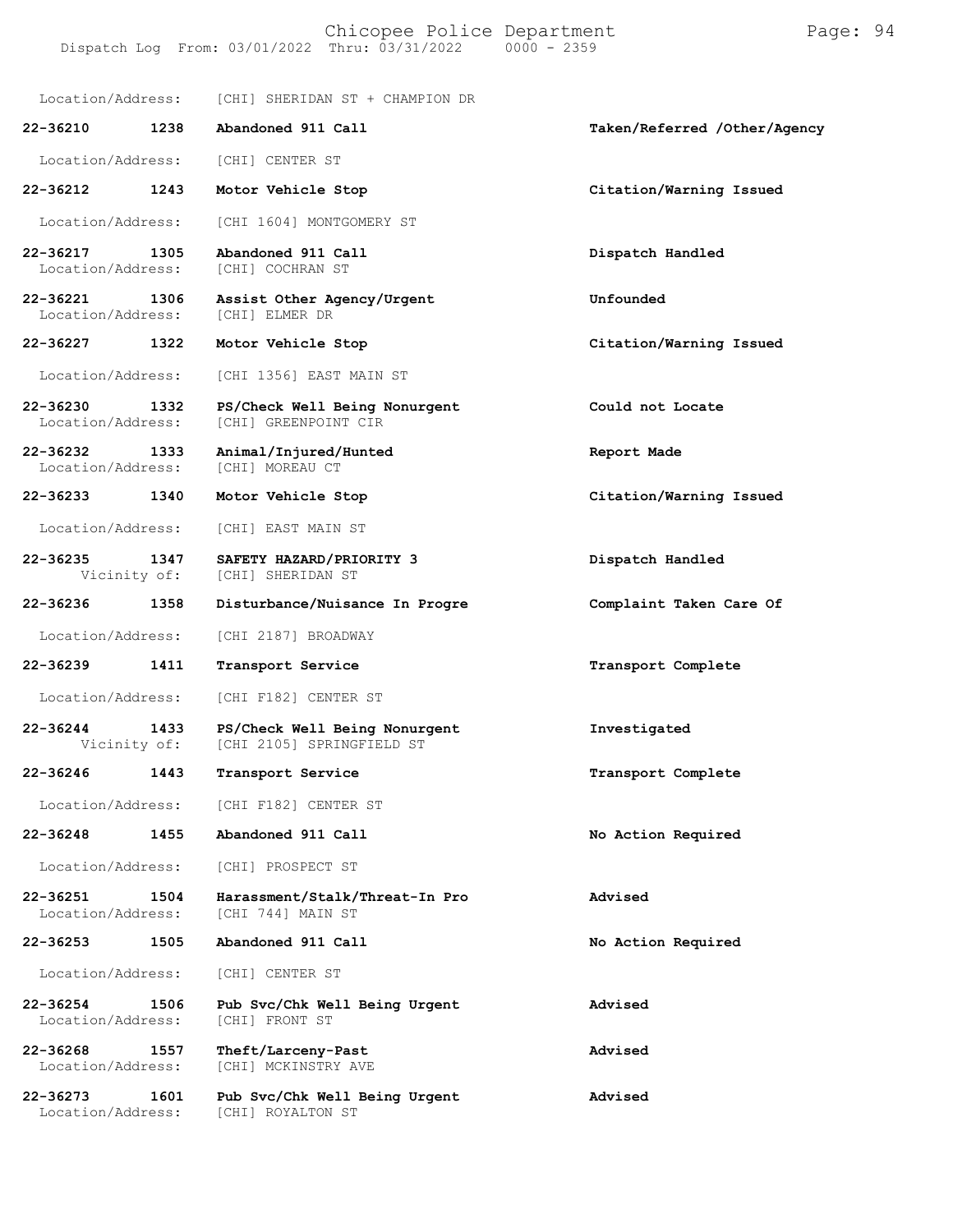|                               |                      | Dispatch Log From: 03/01/2022 Thru: 03/31/2022         | $0000 - 2359$              |
|-------------------------------|----------------------|--------------------------------------------------------|----------------------------|
| 22-36284                      | 1632                 | Motor Vehicle Stop                                     | Citation/Warning Issued    |
| Location/Address:             |                      | [CHI] ST JAMES AVE + CORTLAND ST                       |                            |
| 22-36291                      | 1643                 | Motor Vehicle Stop                                     | Citation/Warning Issued    |
|                               | Vicinity of:         | [CHI] SHERIDAN ST                                      |                            |
| 22-36295<br>Location/Address: | 1653                 | Suspicious/Wanted-In Progress<br>[CHI] SHERIDAN ST     | Could not Locate           |
| 22-36296<br>Location/Address: | 1654                 | Administrative<br>[CHI 1775] MEMORIAL DR               | Advised                    |
| 22-36299                      | 1709                 | Motor Vehicle Stop                                     | Citation/Warning Issued    |
| Location/Address:             |                      | [CHI] EAST MAIN ST                                     |                            |
| 22-36303                      | 1720                 | Suspicious/Wanted-In Progress                          | Criminal Complaint Request |
| Location/Address:             |                      | [CHI] BURNETT RD                                       |                            |
| 22-36304<br>Location/Address: | 1724                 | Trespass/Unwanted-In Progress<br>[CHI 938] MEMORIAL DR | Report Made                |
| 22-36307                      | 1731                 | Abandoned 911 Call                                     | No Action Required         |
| Location/Address:             |                      | [CHI] EAST MAIN ST                                     |                            |
| 22-36311<br>Location/Address: | 1736                 | Alarm<br>[CHI 830] CONNELL ST                          | False Alarm                |
| 22-36315<br>Location/Address: | 1747                 | Suspicious/Wanted-In Progress<br>[CHI 189] CHESTER ST  | Assist Given               |
| 22-36317<br>Location/Address: | 1751                 | Motor Vehicle Stop<br>[CHI 448] GRANBY RD              | Advised                    |
| 22-36323                      | 1812                 | Disturbance/Nuisance In Progre                         | Complaint Taken Care Of    |
| Location/Address:             |                      | [CHI 178] EAST ST                                      |                            |
| 22-36322                      | 1814<br>Vicinity of: | Motor Vehicle Stop<br>[CHI 907] MEMORIAL DR            | Advised                    |
| 22-36329<br>Location/Address: | 1832                 | Suspicious/Wanted-In Progress<br>[CHI] FRONTENAC ST    | Advised                    |
| 22-36342<br>Location/Address: | 1901                 | Abandoned 911 Call<br>[CHI] ABBEY MEMORIAL DR          | Services Rendered          |
| 22-36346                      | 1939                 | Suspicious/Wanted-In Progress                          | Appears Secure After Check |
|                               | Vicinity of:         | [CHI] SUNRISE LN                                       |                            |
| 22-36350                      | 1959                 | Pub Svc/Chk Well Being Urgent                          | No Action Required         |
| Location/Address:             |                      | [CHI 1191] MEMORIAL DR                                 |                            |
| 22-36351                      | 1959                 | Disturbance/Nuisance/Past                              | Criminal Complaint Request |
| Location/Address:             |                      | [CHI F163] SPRINGFIELD ST                              |                            |
| 22-36352                      | 2016                 | Motor Vehicle Stop                                     | Citation/Warning Issued    |
| Location/Address:             |                      | [CHI 574] GRATTAN ST                                   |                            |
| 22-36355                      | 2031                 | Suspicious/Wanted-In Progress                          | Arrest Made                |

Location/Address: [CHI 849] ALDEN ST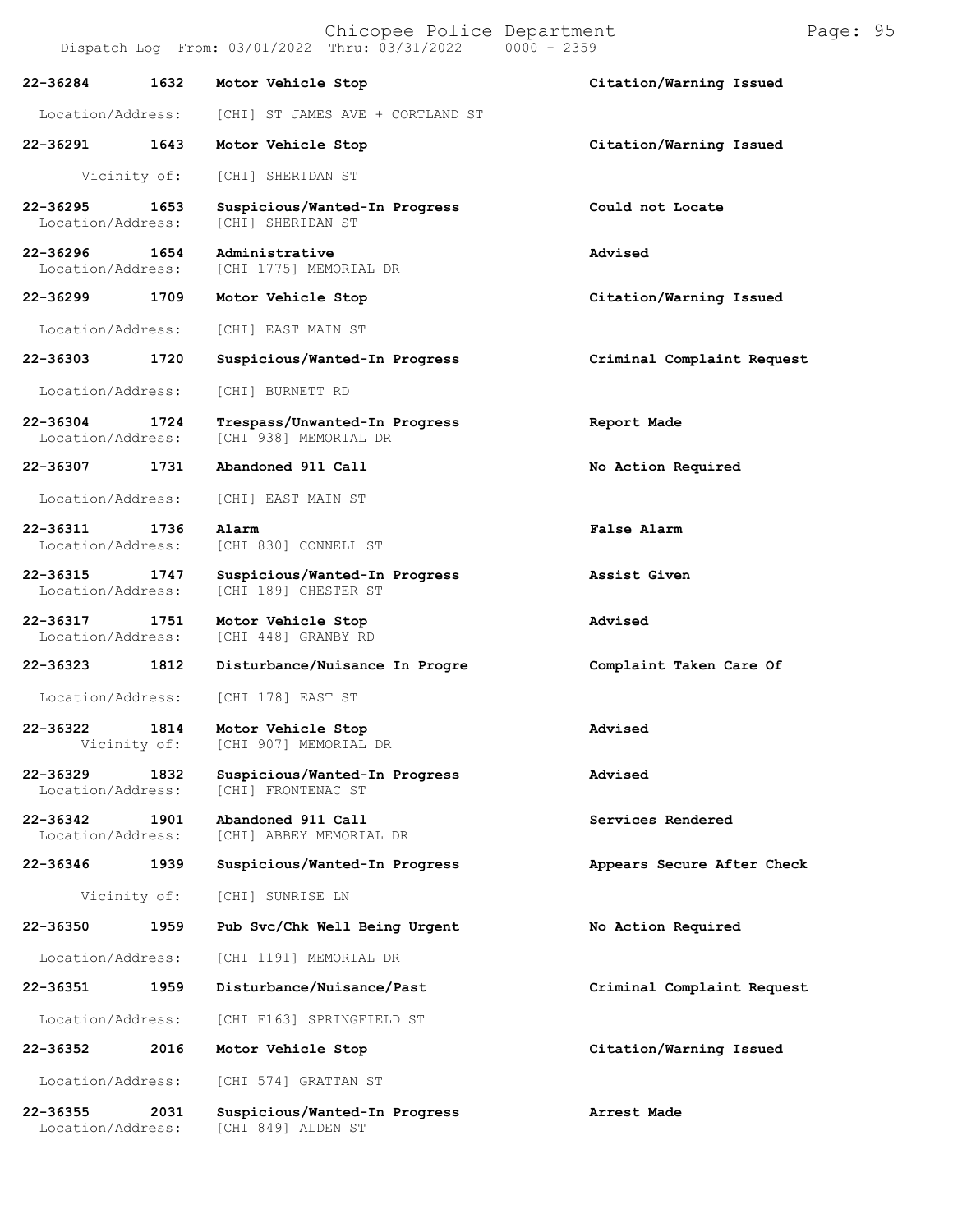Chicopee Police Department Page: 96 Dispatch Log From: 03/01/2022 Thru: 03/31/2022 0000 - 2359

**22-36358 2040 Abandoned 911 Call Unfounded** [CHI] SPRINGFIELD ST **22-36366 2108 Disturbance/Nuisance In Progre Complaint Taken Care Of** Location/Address: [CHI] SKEELE ST **22-36368 2109 Drugs-Past Dispatch Handled** [CHI] CASINO AVE **22-36371 2109 Abandoned 911 Call Dispatch Handled** [CHI 1330] NO DISPATCHABLE LOCATION **22-36377 2136 Motor Vehicle Stop No Action Required** Location/Address: [CHI 719] MEMORIAL DR **22-36383 2147 Suspicious/Wanted-In Progress No Action Required** Location/Address: [CHI] WEST ST **22-36392 2301 Disturbance/Nuisance In Progre Advised** Location/Address: [CHI 1761] MEMORIAL DR **22-36393 2305 Transport Service Transport Complete** Location/Address: [LUD 1] RANDALL RD **22-36401 2330 Assist Other Agency/Urgent Assist Given** [CHI] NEW LUDLOW RD NEAR GRANBY LINE - SOUTH HADLEY **22-36406 2349 Alarm False Alarm** Location/Address: **22-36409 2351 Disturbance/Nuisance/Past Dispatch Handled** Location/Address: [CHI 2196] DALE ST **22-36410 2353 Alarm False Alarm** Location/Address: [CHI F464] PARK ST

#### **For Date: 03/20/2022 - Sunday**

| $22 - 36414$<br>0003<br>Location/Address: | Disturbance/Nuisance/Past<br>[CHI] DALEY ST                 | Advised                 |
|-------------------------------------------|-------------------------------------------------------------|-------------------------|
| $22 - 36417$<br>0008                      | Motor Vehicle Stop                                          | Citation/Warning Issued |
| Location/Address:                         | [CHI] FRONT ST                                              |                         |
| $22 - 36418$<br>0009<br>Vicinity of:      | Traffic Incident/Crash<br>[CHI 306] ST JAMES AVE + BROADWAY | Arrest Made             |
| $22 - 36419$<br>0009<br>Vicinity of:      | Police Response<br>[CHI 306] ST JAMES AVE                   | Dispatch Handled        |
| 0020<br>$22 - 36424$<br>Location/Address: | Disturbance/Nuisance/Past<br>[CHI] WEST ST                  | Could not Locate        |
| $22 - 36429$<br>0048<br>Location/Address: | Suspicious/Wanted-In Progress<br>[CHI] MT CARMEL AVE        | Services Rendered       |
| $22 - 36433$<br>0101<br>Location/Address: | Assist Other Agency/Urgent<br>[CHI] PARSHLEY AVE            | Report Made             |
| $22 - 36438$<br>0111<br>Location/Address: | Suspicious/Wanted-In Progress<br>[CHI 847] ARCADE ST        | Advised                 |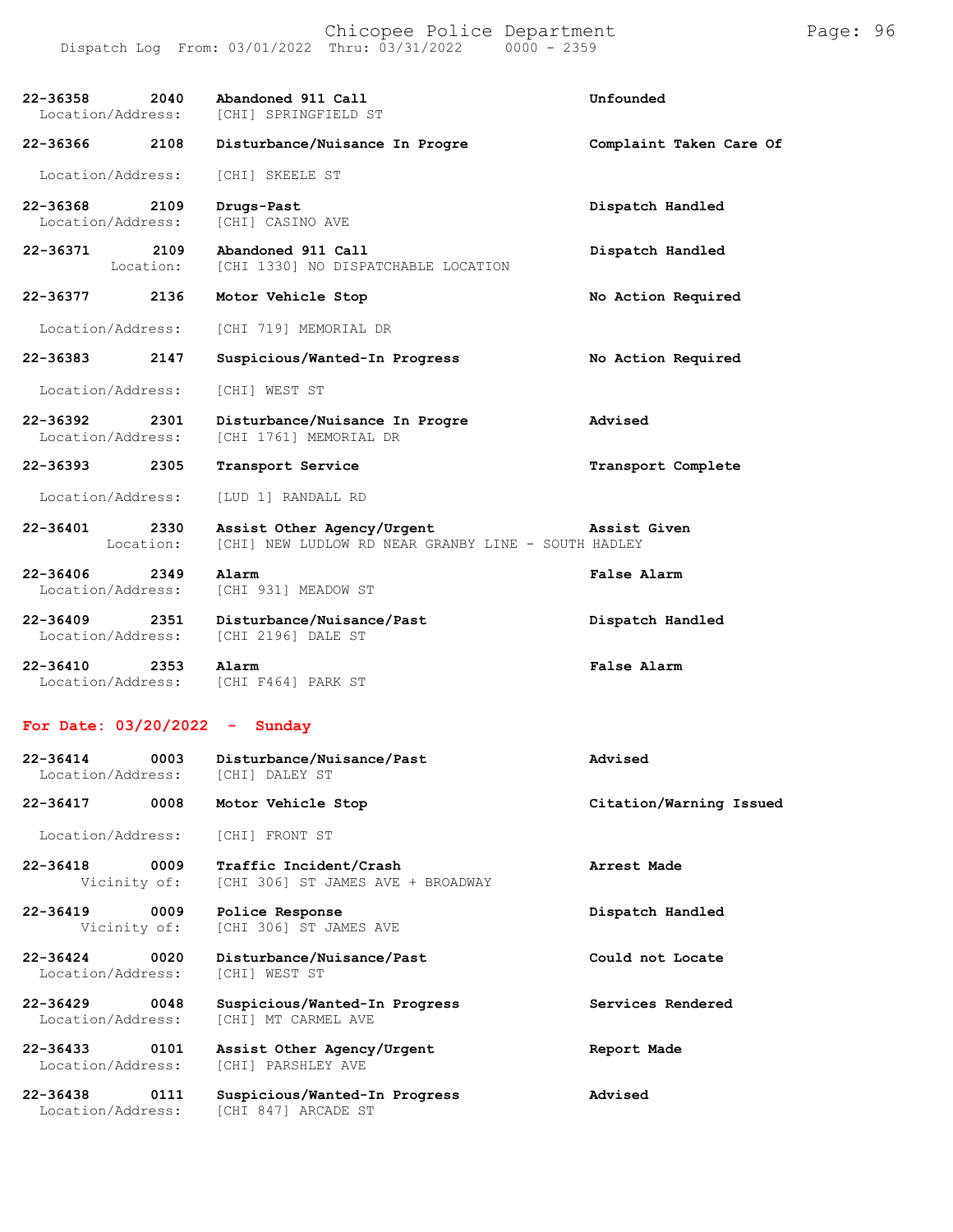#### Chicopee Police Department Page: 97 Dispatch Log From:  $03/01/2022$  Thru:  $03/31/2022$

Location/Address: [CHI 2225] CHICOPEE ST

**22-36491 0253 Motor Vehicle Stop Advised** [CHI] CHICOPEE ST

**22-36492 0255 Disturbance/Nuisance In Progre Advised**

Location/Address:

Location/Address:

Location/Address:

Location/Address:

**22-36551 0937 Administrative No Action Required**

Location/Address: [CHI 2498] CHURCH ST

**22-36552 0948 Traffic Incident/Crash Assist Given**

**22-36555 0952 Damage/Vand/Mischief/Past Report Made**

**22-36591 1213 Traffic Incident/Crash-Past Report Made**

**22-36605 1313 Fraud/Deception Dispatch Handled**

**22-36607 1327 Assault Past No Action Required**

Location/Address: [CHI] BROOKS AVE

**22-36612 1406 Abandoned 911 Call No Action Required**

[CHI 276] CHICOPEE ST **22-36495 0310 Traffic V/Hazard/Comp-Past Services Rendered** Location/Address: [CHI] WALTER ST

**22-36497 0323 Suspicious/Wanted-In Progress Could not Locate**

**22-36501 0327 Harassment/Stalk/Threat-Past Advised** [CHI 2498] CHURCH ST

**22-36502 0344 Disturbance/Nuisance In Progre Report Made**

**22-36506 0419 Suspicious/Wanted-In Progress Advised** [CHI 854] VIVIAN ST

**22-36508 0457 Traffic Incident/Crash-Past Services Rendered**

**22-36532 0821 Traffic V/Hazard/Comp-In Progr Complaint Taken Care Of**

Location/Address: [CHI 638] MEMORIAL DR

**22-36534 0827 PS/Check Well Being Nonurgent Complaint Taken Care Of**

Location/Address: [CHI 92] BURNETT RD

**22-36539 0840 Fraud/Deception Advised** [CHI] CLARENDON AVE

**22-36540 0844 Abandoned 911 Call No Action Required**

Location/Address: [CHI 1664] MAPLE ST

**22-36546 0907 Alarm False Alarm** [CHI F464] PARK ST

[CHI 1027] MEMORIAL DR

[CHI 563] MCKINSTRY AVE

[CHI 2498] CHURCH ST

Location/Address: [CHI] CENTER ST

**22-36619 1431 Theft/Larceny-Past Report Made** Location/Address: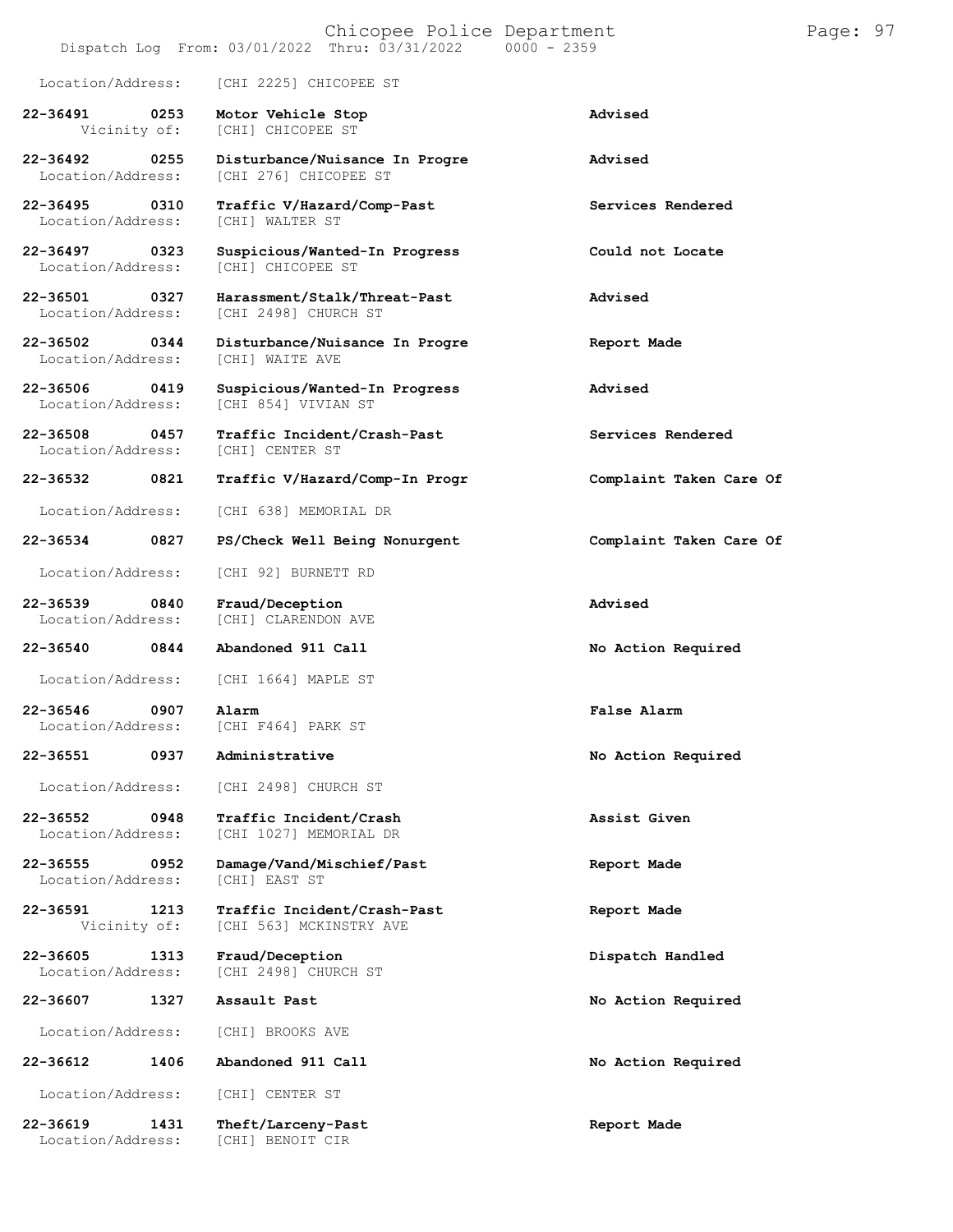Dispatch Log From: 03/01/2022 Thru: 03/31/2022 **22-36617 1433 B&E/Burglary/Past Report Made** [CHI] SPRINGFIELD ST **22-36625 1458 Abandoned 911 Call No Action Required** Location/Address: [CHI] EXCHANGE ST **22-36627 1502 Abandoned 911 Call Dispatch Handled** [CHI 2613] SPRINGFIELD ST **22-36628 1507 Suspicious/Wanted-In Progress Could not Locate** [CHI 938] MEMORIAL DR **22-36632 1525 Pub Svc/Chk Well Being Urgent Advised** Location/Address: **22-36633 1542 Traffic V/Hazard/Comp-Past Complaint Taken Care Of** Location/Address: [CHI] PROSPECT ST + BUCKLEY BLVD **22-36634 1546 Disturbance/Nuisance In Progre Complaint Taken Care Of** Location/Address: [CHI] STONINA DR **22-36646 1617 Disturbance/Nuisance In Progre Report Made** LOCAI 1196] WEST ST **22-36653 1627 Abandoned 911 Call Could not Locate** Location/Address: [CHI 728] MEMORIAL DR **22-36659 1637 Traffic Incident/Crash-Past Report Made** Location/Address: **22-36661 1638 Abandoned 911 Call Dispatch Handled** Location/Address: **22-36674 1700 Theft/Larceny-Past Dispatch Handled** Location/Address: [CHI F876] MEADOW ST **22-36676 1708 Assist Other Agency/Urgent Arrest Made** [CHI] MEMORIAL DR **22-36677 1709 Traffic Incident/Crash Report Made** [CHI] JAMES ST **22-36680 1710 Police Response Dispatch Handled** [CHI 644] MEMORIAL DR **22-36679 1711 Police Response Dispatch Handled** [CHI 644] MEMORIAL DR **22-36683 1712 Abandoned 911 Call Dispatch Handled** [CHI] MEMORIAL DR **22-36682 1714 Abandoned 911 Call No Action Required** Location/Address: [CHI 1255] MEMORIAL DR

**22-36684 1716 Abandoned 911 Call Dispatch Handled**

**22-36686 1723 Structure Fire Extinguished** Location/Address:

**22-36688 1724 Fire Response Services Rendered** Location/Address:

**22-36692 1744 Traffic V/Hazard/Comp-In Progr Citation/Warning Issued**

[CHI 644] MEMORIAL DR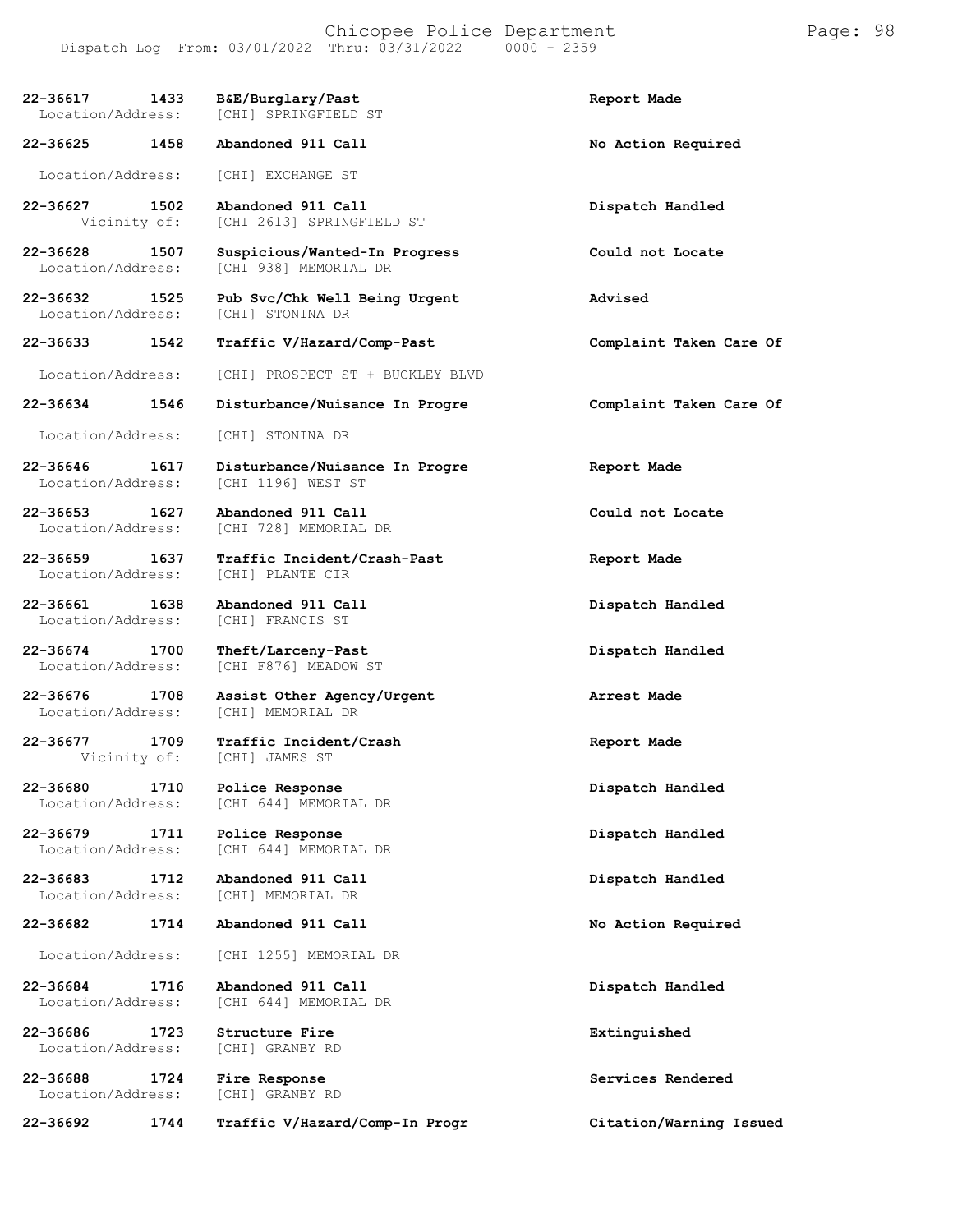|                                   |      | Chicopee Police Department<br>Dispatch Log From: 03/01/2022 Thru: 03/31/2022<br>$0000 - 2359$ |                            | Page: 99 |  |
|-----------------------------------|------|-----------------------------------------------------------------------------------------------|----------------------------|----------|--|
| Location/Address:                 |      | [CHI] SHERIDAN ST                                                                             |                            |          |  |
| 22-36697                          | 1807 | Disturbance/Nuisance/Past                                                                     | Complaint Taken Care Of    |          |  |
| Location/Address:                 |      | [CHI] CHICOPEE ST                                                                             |                            |          |  |
| 22-36702<br>Location/Address:     | 1827 | Disturbance/Nuisance In Progre<br>[CHI] BLANCHE ST                                            | Advised                    |          |  |
| 22-36707<br>Location/Address:     | 1834 | Suspicious/Wanted-In Progress<br>[CHI 426] MEMORIAL DR                                        | Advised                    |          |  |
| 22-36712<br>Location/Address:     | 1849 | Alarm<br>[CHI F1039] GRATTAN ST                                                               | <b>False Alarm</b>         |          |  |
| 22-36714                          | 1901 | Alarm                                                                                         | No Action Required         |          |  |
| Location/Address:                 |      | [CHI F1039] GRATTAN ST                                                                        |                            |          |  |
| 22-36715<br>Vicinity of:          | 1912 | Abandoned 911 Call<br>[CHI] MEMORIAL DR                                                       | Could not Locate           |          |  |
| 22-36717                          | 1933 | Drugs-Past                                                                                    | Criminal Complaint Request |          |  |
| Location/Address:                 |      | [CHI 2498] CHURCH ST                                                                          |                            |          |  |
| 22-36718<br>Location/Address:     | 1938 | Abandoned 911 Call<br>[CHI] SPRINGFIELD ST                                                    | Dispatch Handled           |          |  |
| 22-36719<br>Location/Address:     | 1939 | Abandoned 911 Call<br>[CHI] HAMPDEN ST                                                        | False Alarm                |          |  |
| 22-36720<br>Vicinity of:          | 1942 | Abandoned 911 Call<br>[CHI] ELCON DR                                                          | Could not Locate           |          |  |
| 22-36723<br>Location/Address:     | 1951 | Abandoned 911 Call<br>[CHI 919] MEMORIAL DR                                                   | Dispatch Handled           |          |  |
| 22-36727<br>Location/Address:     | 2023 | Suspicious/Wanted-In Progress<br>[CHI] RUTH AVE                                               | Advised                    |          |  |
| 22-36733<br>Location/Address:     | 2048 | Traffic Incident/Crash-Past<br>[CHI] CELESTINE ST                                             | Arrest Made                |          |  |
| $22 - 36734$<br>Location/Address: | 2050 | Alarm<br>[CHI 92] BURNETT RD                                                                  | False Alarm                |          |  |
| 22-36735<br>Location/Address:     | 2050 | Alarm<br>[CHI] BURNETT RD                                                                     | <b>False Alarm</b>         |          |  |
| 22-36737                          | 2054 | Motor Vehicle Stop                                                                            | Verbal Warning Issued      |          |  |
| Location/Address:                 |      | [CHI 612] SPRINGFIELD ST                                                                      |                            |          |  |
| 22-36741<br>Location/Address:     | 2113 | Abandoned 911 Call<br>[CHI] WEST ST                                                           | False Alarm                |          |  |
| $22 - 36745$<br>Location/Address: | 2133 | Alarm<br>[CHI] MEDFORD ST                                                                     | False Alarm                |          |  |
| 22-36747<br>Location/Address:     | 2140 | Abandoned 911 Call<br>[CHI] LOVELAND TER                                                      | Dispatch Handled           |          |  |
| 22-36749                          | 2147 | Abandoned 911 Call                                                                            | No Action Required         |          |  |
| Location/Address:                 |      | [CHI] BRITTON ST                                                                              |                            |          |  |
| 22-36750<br>Vicinity of:          | 2153 | Pub Svc/Chk Well Being Urgent<br>[CHI F351] CHICOPEE ST                                       | Assist Given               |          |  |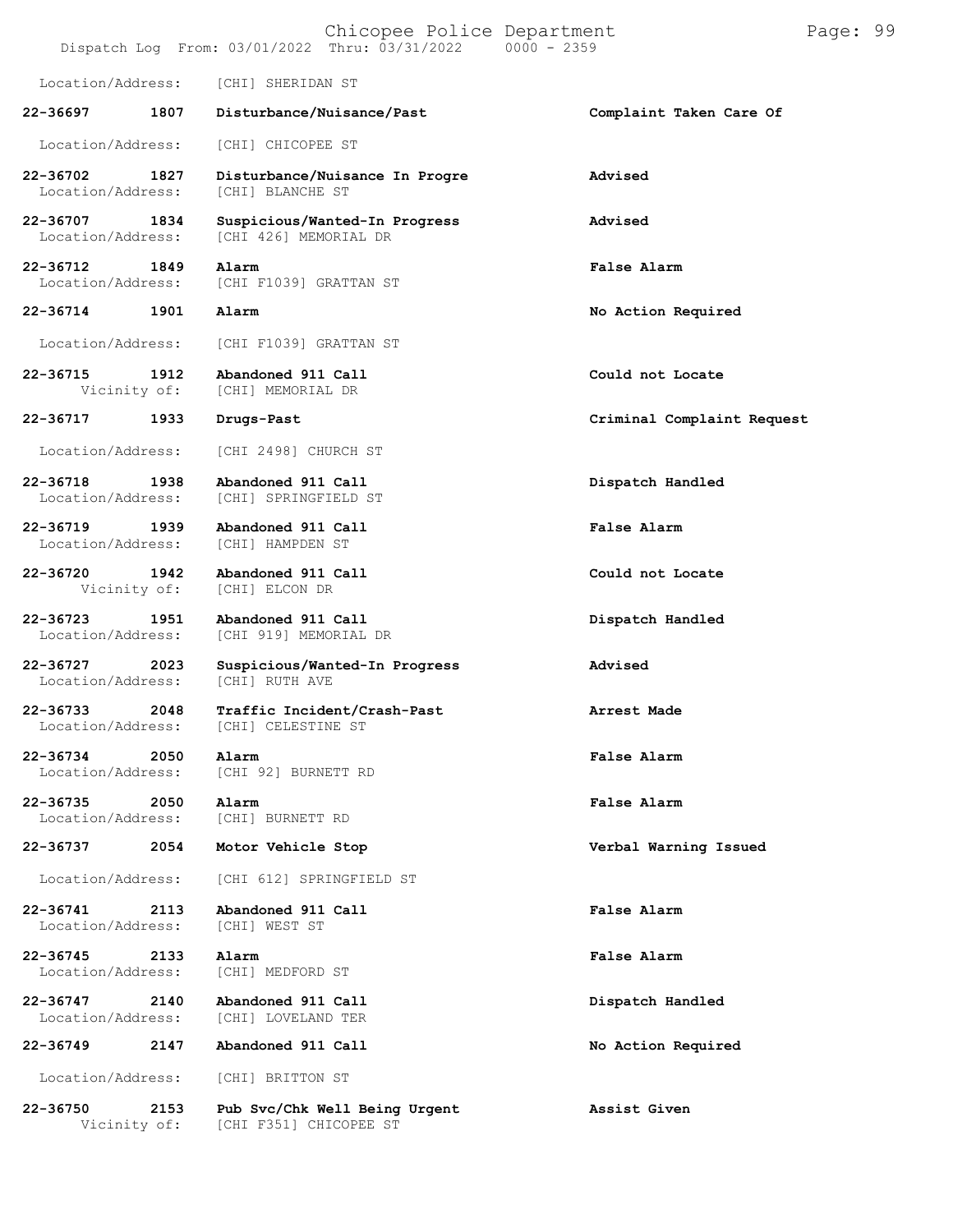| Chicopee Police Department |            |  |
|----------------------------|------------|--|
| Thm: 03/31/2022            | AAAA LARRA |  |

Location/Address: [CHI 334] FULLER RD

#### **For Date: 03/21/2022 - Monday**

| 22-36774<br>Location/Address: | 0011 | Disturbance/Nuisance/Past<br>[CHI] REED AVE | Advised                    |
|-------------------------------|------|---------------------------------------------|----------------------------|
| 22-36776                      | 0020 | Alarm                                       | Appears Secure After Check |
| Location/Address:             |      | [CHI 292] EXCHANGE ST                       |                            |
| 22-36781<br>Location/Address: | 0031 | Motor Vehicle Stop<br>[CHI] GRANBY RD       | Advised                    |

Location/Address:

**22-36787 0036 Disturbance/Nuisance/Past Unfounded** Location/Address: [CHI] ELLEN AVE

**22-36798 0056 Disturbance/Nuisance In Progre Dispatch Handled** Location/Address: [CHI] STATE ST + CHICOPEE ST

**22-36824 0206 Disturbance/Nuisance/Past Advised** [CHI] ELLEN AVE

**22-36835 0235 Motor Vehicle Stop Citation/Warning Issued**

Location/Address: [CHI] GRATTAN ST + LEARY AVE

**22-36846 0326 Motor Vehicle Stop Arrest Made**

**22-36848 0343 Alarm False Alarm** Location/Address: [CHI 837] LITWIN LN

[CHI] GRATTAN ST + MARCELLE ST

**22-36853 0410 Suspicious/Wanted-In Progress Advised** [CHI 857] ABBEY MEMORIAL DR

**22-36857 0445 Traffic V/Hazard/Comp-In Progr Citation/Warning Issued**

Location/Address: [CHI] CHARBONNEAU TER

**22-36882 0757** Location: **Pub Svc/Chk Well Being Urgent** [CHI] 90 WEST BOUND EXIT 48

**22-36883 0801 PS/Check Well Being Nonurgent No Action Required**

Location/Address: [CHI 410] FRONT ST

**22-36896 0824 Motor Vehicle Stop Citation/Warning Issued**

Location/Address: [CHI F392] FRONT ST

**22-36898 0825 Traffic Incident/Crash-Past Unfounded** [CHI] CAREW ST + EAST MAIN ST

**22-36904 0835 Motor Vehicle Stop Citation/Warning Issued**

Location/Address: [CHI F736] FRONT ST

**22-36909 0844 Motor Vehicle Stop Citation/Warning Issued**

Location/Address: [CHI] FRONT ST + BONNEVILLE AVE

**22-36912 0850 Motor Vehicle Stop Citation/Warning Issued**

**Dispatch Handled**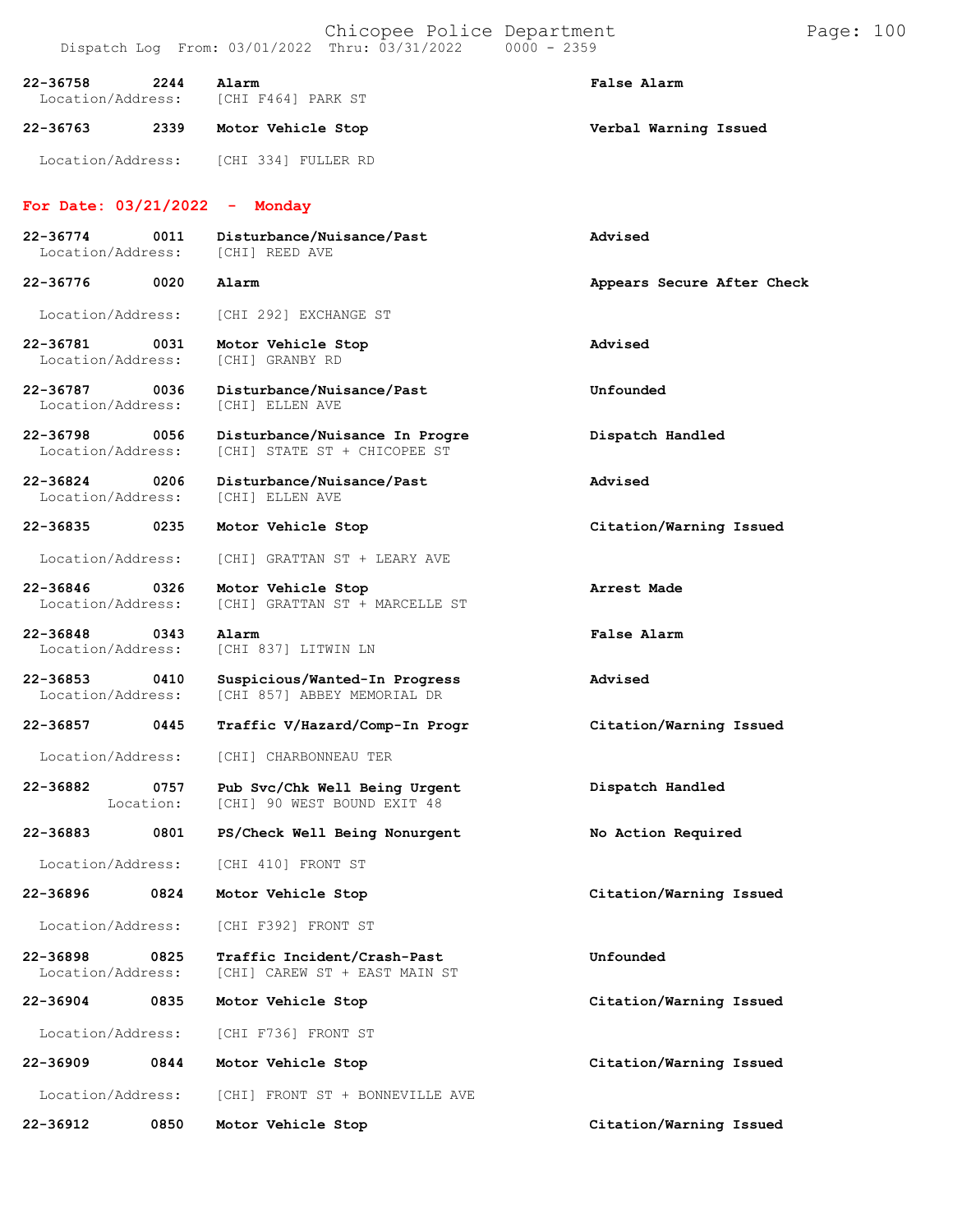Chicopee Police Department Page: 101 Dispatch Log From: 03/01/2022 Thru: 03/31/2022 Location/Address: [CHI] FRONT ST + BONNEVILLE AVE **22-36915 0857 Motor Vehicle Stop Citation/Warning Issued** Location/Address: [CHI] FRONT ST + SZOT PARK DR **22-36920 0904 Motor Vehicle Stop Arrest Made** [CHI] FRONT ST + BONNEVILLE AVE **22-36927 0919 Assist Other Agency/Non Urgent Advised** Location/Address: **22-36932 0937 Disturbance/Nuisance In Progre Assist Given** [CHI 836] KENDALL ST **22-36940 0956 Motor Vehicle Stop Citation/Warning Issued** Location/Address: [CHI 647] MEMORIAL DR **22-36941 0958 PS/Check Well Being Nonurgent Assist Given** [CHI F368] FRONT ST **22-36947 1011 Suspicious/Wanted-In Progress Could not Locate** [CHI] ROBINSON DR **22-36952 1039 Motor Vehicle Stop Citation/Warning Issued** Location/Address: [CHI] CHICOPEE ST + NASH ST **22-36954 1041 Theft/Larceny-Past Report Made** Location/Address: **22-36956 1051 Motor Vehicle Stop Citation/Warning Issued** Location/Address: [CHI] CHICOPEE ST **22-36958 1103 Motor Vehicle Stop Advised** [CHI] CHICOPEE ST + FLORENCE ST **22-36965 1117 Motor Vehicle Stop Advised** [CHI] BONNEVILLE AVE + FAIRVIEW AVE **22-36968 1117 Alarm False Alarm** [CHI 167] GRATTAN ST

**22-36969 1119 Police Response Advised**

Location/Address:

**22-36971 1133 Fire Alarm Testing No Action Required**

Location/Address: [CHI 1222] BURNETT RD

**22-36972 1134 Motor Vehicle Stop Advised** [CHI] BROADWAY + ALVORD AVE

**22-36974 1138 Traffic Incident/Crash-Past Report Made** [CHI] ERLINE ST + CHICOPEE ST

**22-36976 1141 Traffic V/Hazard/Comp-In Progr Could not Locate** [CHI] MONTGOMERY ST

**22-36984 1157 Transport Service Transport Complete**

Location/Address: [CHI F825] CHURCH ST

**22-36988 1201 Theft/Larceny-Past Report Made** [CHI 1568] LONCZAK DR

**22-36993 1214 Disturbance/Nuisance In Progre Complaint Taken Care Of**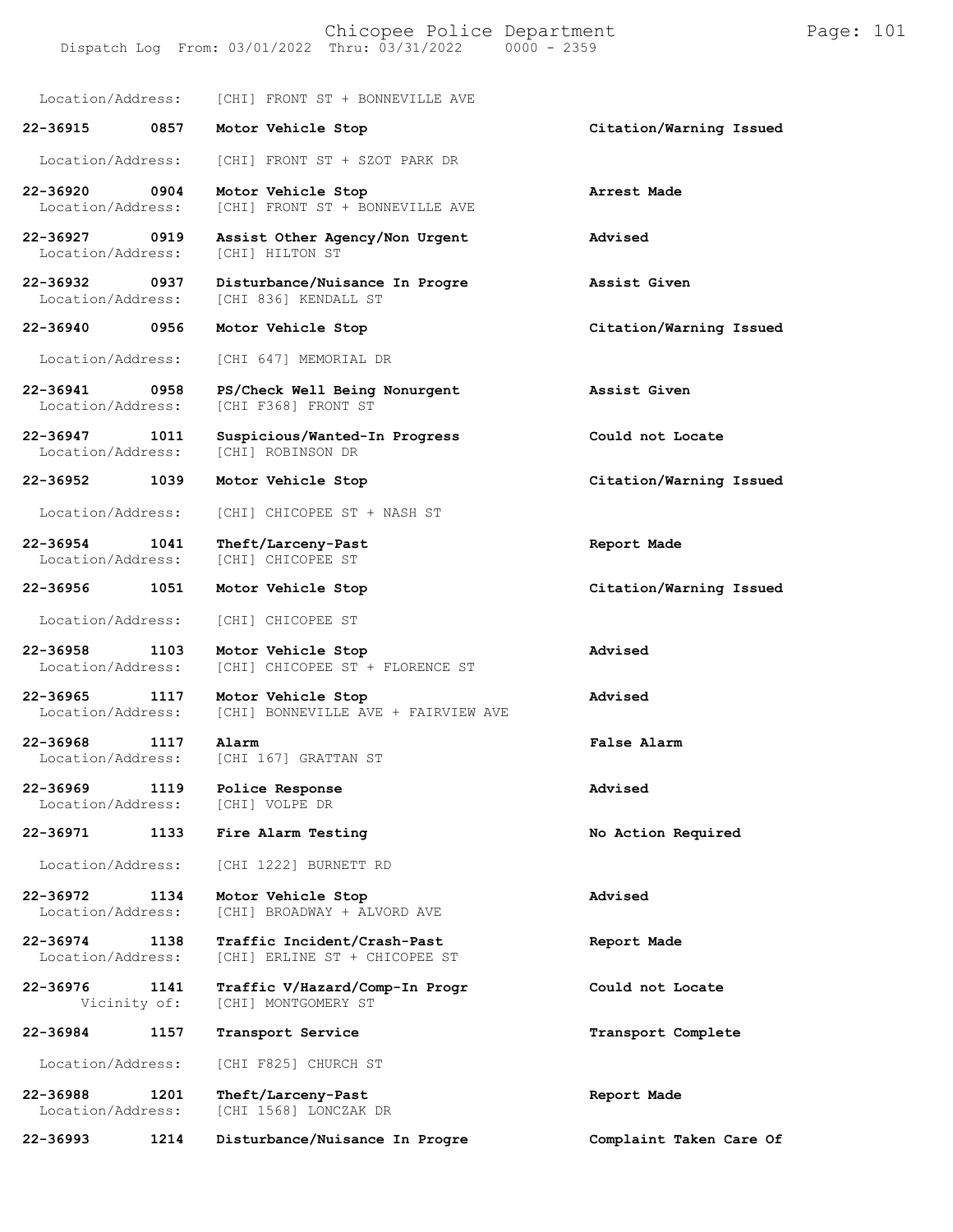| Location/Address:                     | [CHI 497] JOHNNY CAKE HOLLOW RD                                 |                            |
|---------------------------------------|-----------------------------------------------------------------|----------------------------|
| 22-36995<br>1220<br>Vicinity of:      | Pub Svc/Chk Well Being Urgent<br>[CHI] GUERIN ST                | Advised                    |
| 22-36998<br>1223                      | Abandoned 911 Call                                              | No Action Required         |
| Location/Address:                     | [CHI] MOREAU DR                                                 |                            |
| 22-37000<br>1230<br>Location/Address: | Electrical Hazard<br>[CHI 644] MEMORIAL DR                      | Investigated               |
| 22-37001<br>1231                      | Motor Vehicle Stop                                              | Citation/Warning Issued    |
| Location/Address:                     | [CHI] FAIRVIEW AVE                                              |                            |
| 22-37006<br>1244                      | Traffic Incident/Crash-Past                                     | No Action Required         |
| Location/Address:                     | [CHI F1353] SIMARD DR                                           |                            |
| 22-37009<br>1247<br>Location/Address: | Assist Other Agency/Urgent<br>[CHI] GRANBY RD                   | Advised                    |
| 22-37011<br>1250                      | Motor Vehicle Stop                                              | Verbal Warning Issued      |
| Location/Address:                     | [CHI] FAIRVIEW AVE                                              |                            |
| 22-37014<br>1252                      | Motor Vehicle Stop                                              | Citation/Warning Issued    |
| Location/Address:                     | [CHI] FAIRVIEW AVE                                              |                            |
| 1259<br>22-37015                      | Alarm                                                           | Appears Secure After Check |
| Location/Address:                     | [CHI] EAST ST                                                   |                            |
| 22-37021<br>1306<br>Location/Address: | Police Response<br>[CHI 309] BURNETT RD                         | Services Rendered          |
| 22-37022<br>1314<br>Location/Address: | Theft/Larceny-In Progress<br>[CHI 938] MEMORIAL DR              | Advised                    |
| 22-37025<br>1326                      | Motor Vehicle Stop                                              | Citation/Warning Issued    |
| Location/Address:                     | [CHI F392] FRONT ST                                             |                            |
| 22-37031<br>1338<br>Location/Address: | Pub Svc/Chk Well Being Urgent<br>[CHI] BRITTON ST + MEMORIAL DR | Advised                    |
| 22-37033<br>1340<br>Location/Address: | Police Response<br>[CHI] EASTERN DR                             | Could not Locate           |
| 22-37034<br>1340<br>Location/Address: | Pub Svc/Chk Well Being Urgent<br>[CHI] MANNING ST               | Could not Locate           |
| 22-37035<br>1342                      | Motor Vehicle Stop                                              | Citation/Warning Issued    |
| Location/Address:                     | [CHI] FAIRVIEW AVE                                              |                            |
| 22-37036<br>1343                      | Motor Vehicle Stop                                              | Citation/Warning Issued    |
| Location/Address:                     | [CHI] PENDLETON AVE                                             |                            |
| 22-37049<br>1343<br>Location/Address: | Pub Svc/Chk Well Being Urgent<br>[CHI] ROYALTON ST              | Could not Locate           |
| 22-37040<br>1353                      | Motor Vehicle Stop                                              | Citation/Warning Issued    |
| Location/Address:                     | [CHI 448] GRANBY RD                                             |                            |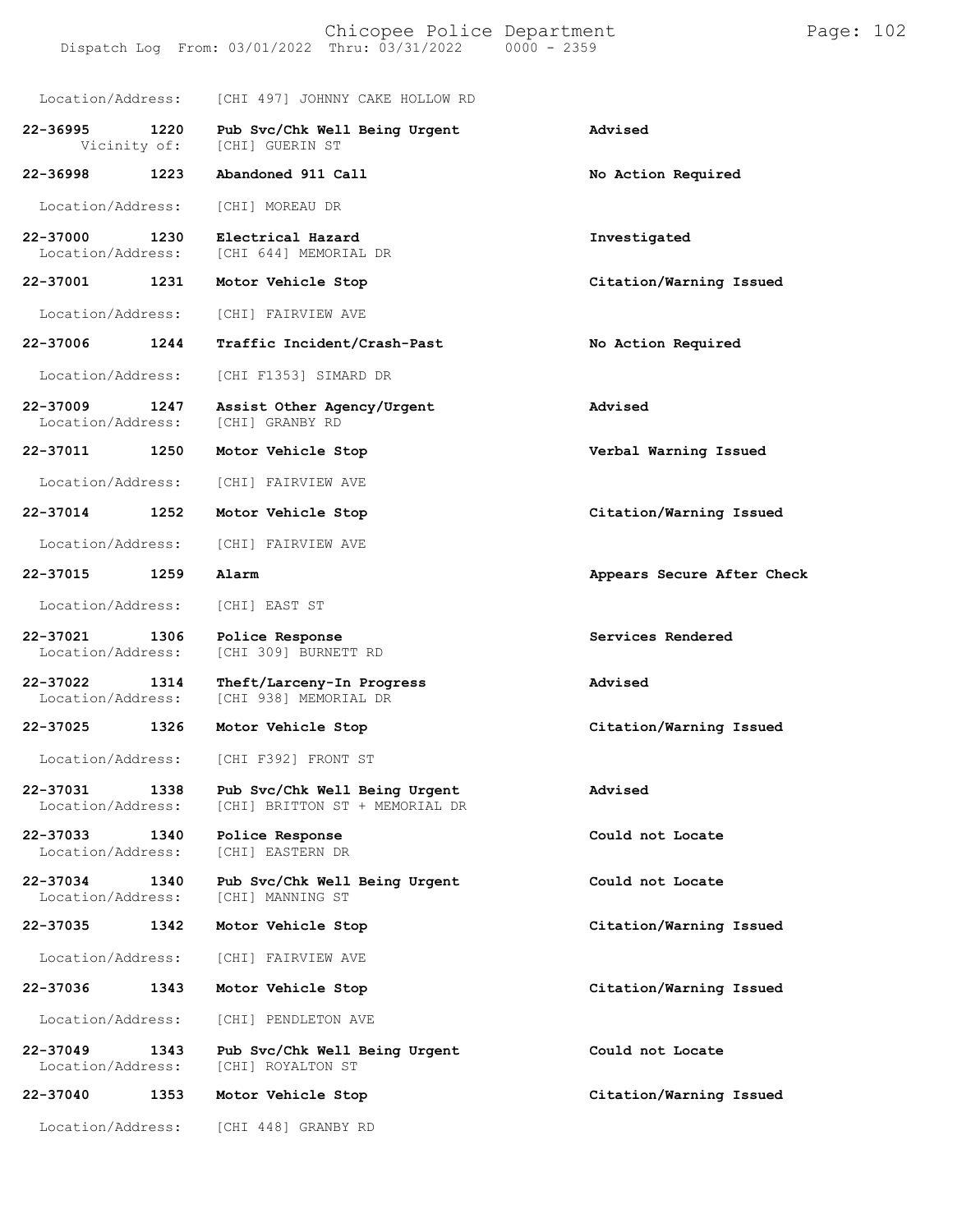Chicopee Police Department Page: 103 Dispatch Log From: 03/01/2022 Thru: 03/31/2022

**22-37041 1353 Suspicious/Wanted-In Progress Could not Locate** Location/Address: **22-37042 1356 Motor Vehicle Stop Verbal Warning Issued** Location/Address: [CHI] FAIRVIEW AVE **22-37051 1405 Fraud/Deception Report Made** [CHI 1027] MEMORIAL DR **22-37053 1410 Disturbance/Nuisance In Progre Report Made** [CHI] MEETINGHOUSE RD **22-37054 1414 Motor Vehicle Stop Citation/Warning Issued** Location/Address: [CHI] GRANBY RD **22-37056 1419 Motor Vehicle Stop Citation/Warning Issued** Location/Address: [CHI] MEADOW ST + MCKINSTRY AVE **22-37062 1427 Abandoned 911 Call No Action Required** Location/Address: [CHI 838] BOSTWICK LN **22-37064 1432 Pub Svc/Chk Well Being Urgent Could not Locate** [CHI F368] MONROE ST **22-37066 1435 Motor Vehicle Stop Citation/Warning Issued** Location/Address: [CHI] CABOT ST + CENTER ST **22-37068 1443 Disturbance/Nuisance In Progre Cancelled/Cancelled enroute** Location/Address: [CHI] MAPLE ST **22-37069 1449 Motor Vehicle Stop Citation/Warning Issued** Location/Address: [CHI] CABOT ST + PARK ST **22-37070 1450 Theft/Larceny-In Progress Complaint Taken Care Of** Location/Address: [CHI] SPRINGFIELD ST **22-37072 1456 Trespass/Unwanted-Past Advised** [CHI F1120] EAST MAIN ST **22-37075 1500 Motor Vehicle Stop Citation/Warning Issued** Location/Address: [CHI] CABOT ST + PARK ST **22-37077 1505 Motor Vehicle Stop Citation/Warning Issued** Location/Address: [CHI] BROADWAY + EAST MAIN ST **22-37082 1517 Theft/Larceny-In Progress Services Rendered** [CHI 919] MEMORIAL DR **22-37090 1538 Pub Svc/Chk Well Being Urgent Advised** [CHI] MEETINGHOUSE RD **22-37093 1548 Abandoned 911 Call No Action Required** Location/Address: [CHI] CENTER ST **22-37094 1556 Harassment/Stalk/Threat-In Pro Advised**

[CHI] CHICOPEE ST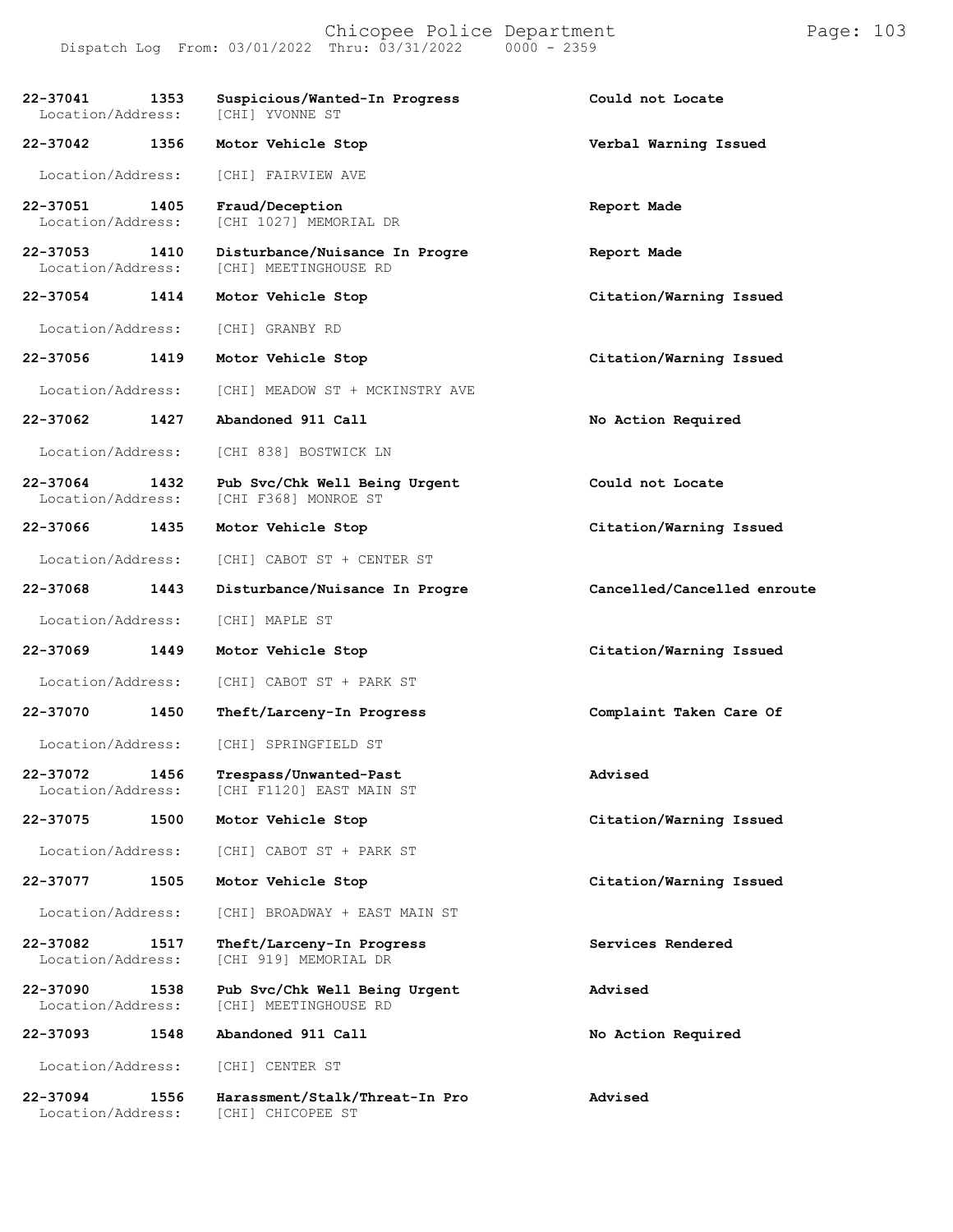|                                       | Dispatch Log From: 03/01/2022 Thru: 03/31/2022<br>$0000 - 2359$   |                             |
|---------------------------------------|-------------------------------------------------------------------|-----------------------------|
| 22-37096<br>1600<br>Vicinity of:      | Damage/Vand/Mischief/In Prog<br>[CHI] FRANKLIN ST                 | Could not Locate            |
| 22-37105<br>1608<br>Vicinity of:      | Suspicious/Wanted-In Progress<br>[CHI] CHICOPEE ST                | Dispatch Handled            |
| 1623<br>22-37112<br>Location/Address: | Abandoned 911 Call<br>[CHI] NEW LOMBARD RD                        | Advised                     |
| 22-37122<br>1633<br>Vicinity of:      | Motor Vehicle Stop<br>[CHI 1658] SPRINGFIELD ST                   | Advised                     |
| 22-37126<br>1635                      | Pub Svc/Chk Well Being Urgent                                     | Complaint Taken Care Of     |
| Location/Address:                     | [CHI] PLANTE CIR                                                  |                             |
| 22-37130<br>1643<br>Location/Address: | Structure Fire<br>[CHI] CASEY DR                                  | Assist Given                |
| 22-37133 1648<br>Vicinity of:         | Motor Vehicle Stop<br>[CHI 1287] BROADCAST CTR                    | Report Made                 |
| 1651<br>22-37134                      | Fraud/Deception                                                   | Cancelled/Cancelled enroute |
| Location/Address:                     | [CHI] STEBBINS ST                                                 |                             |
| 22-37135<br>1652<br>Location/Address: | Damage/Vand/Mischief/Past<br>[CHI] BONNEVILLE AVE                 | Report Made                 |
| 22-37140<br>1657<br>Location/Address: | Pub Svc/Chk Well Being Urgent<br>[CHI] CLARENDON AVE              | Advised                     |
| 22-37138<br>1658<br>Location/Address: | Traffic V/Hazard/Comp-Past<br>[CHI 638] MEMORIAL DR               | Report Made                 |
| 22-37142<br>1705                      | Motor Vehicle Stop                                                | Citation/Warning Issued     |
| Location/Address:                     | [CHI] CHICOPEE ST + E MEADOW ST                                   |                             |
| 22-37146<br>1713                      | Motor Vehicle Stop                                                | Verbal Warning Issued       |
| Location/Address:                     | [CHI] MEADOW ST + EMPIRE ST                                       |                             |
| 22-37148<br>1718                      | Suspicious/Wanted-In Progress                                     | Criminal Complaint Request  |
| Location/Address:                     | [CHI] SHAW PARK AVE                                               |                             |
| 22-37149<br>1720<br>Location/Address: | Theft/Larceny-Past<br>[CHI F234] CHICOPEE ST                      | Report Made                 |
| 22-37152<br>1727<br>Location/Address: | Alarm<br>[CHI 359] NEW LUDLOW RD                                  | False Alarm                 |
| 22-37158<br>1745<br>Location/Address: | Alarm<br>[CHI 359] NEW LUDLOW RD                                  | Dispatch Handled            |
| 22-37168<br>1838<br>Location/Address: | Traffic Incident/Crash<br>[CHI 480] CHICOPEE ST                   | Report Made                 |
| 22-37169<br>1839<br>Location/Address: | Traffic Incident/Crash-Past<br>[CHI 480] CHICOPEE ST + WILSON AVE | Dispatch Handled            |
| 22-37173<br>1851<br>Location/Address: | Fraud/Deception<br>[CHI 563] MEADOW ST                            | Report Made                 |
| 22-37175<br>1857                      | Alarm                                                             | Cancelled/Cancelled enroute |
| Location/Address:                     | [CHI XF1626] VIEW ST                                              |                             |
| 22-37180<br>1911                      | Alarm                                                             | False Alarm                 |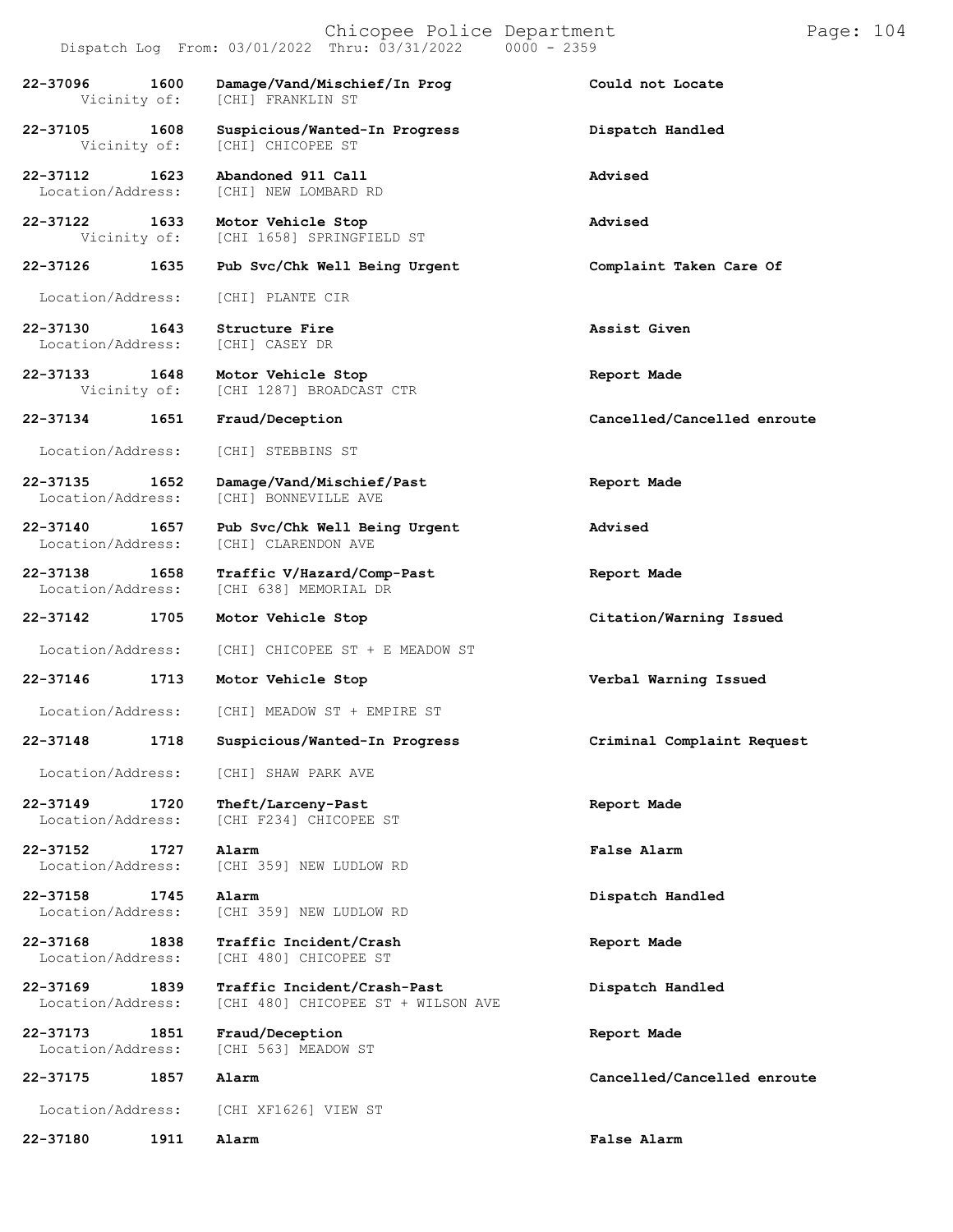#### Chicopee Police Department Page: 105 Dispatch Log From:  $03/01/2022$  Thru:  $03/31/2022$

Location/Address: [CHI 730] MEMORIAL DR

**22-37181 1917 Motor Vehicle Stop Citation/Warning Issued**

Location/Address: [CHI F1440] MEMORIAL DR

**22-37184 1922 Harassment/Stalk/Threat-In Pro**

Location/Address:

Location/Address:

**22-37202 2018 Abandoned 911 Call**

**22-37211 2038 Warrant Service**

**22-37215 2058 Abandoned 911 Call**

**22-37219 2108 Drugs-In Progress**

**22-37221 2112 Abandoned 911 Call** Location/Address: [CHI] WILLETTE ST

**22-37225 2123 Traffic V/Hazard/Comp-In Progr** [CHI] GRANBY RD

**22-37227 2146 Trespass/Unwanted-In Progress Report Made**

Location/Address:

Location/Address: [CHI F1305] CHICOPEE ST

**22-37230 2202 Motor Vehicle Stop Citation/Warning Issued**

Location/Address: [CHI] GRATTAN ST + MEADOW ST

[CHI 70] BURNETT RD

[CHI F1120] EAST MAIN ST

**22-37234 2221 Motor Vehicle Stop Advised** [CHI 1267] MEMORIAL DR

**Assist Other Agency/Urgent**

**22-37236 2224** Location: [CHI] CABOT AND MAPLE HOLYOKE

**22-37250 2335 Disturbance/Nuisance/Past Could not Locate**

Location/Address:

#### **For Date: 03/22/2022 - Tuesday**

| 22-37268          | 0036 | Motor Vehicle Stop  | Citation/Warning Issued |
|-------------------|------|---------------------|-------------------------|
| Location/Address: |      | [CHI] SHAWINIGAN DR |                         |
| 22-37276          | 0050 | Motor Vehicle Stop  | Citation/Warning Issued |

**22-37183 1920 Disturbance/Nuisance In Progre Complaint Taken Care Of** Location/Address: [CHI F1278] MEMORIAL DR [CHI F1278] MEMORIAL DR **Dispatch Handled 22-37189 1944 Pub Svc/Chk Well Being Urgent** Location/Address: [CHI 612] SPRINGFIELD ST **Services Rendered 22-37191 1955 Veg/Wildland/Brush/Grass Fire Extinguished 22-37201 2017 Assist Other Agency/Urgent Assist Given** [CHI] FAIRVIEW AVE **False Alarm** [CHI F1497] WESTOVER RD **Unfounded**

**Could not Locate**

**Advised**

**False Alarm**

**Dispatch Handled**

**22-37228 2149 Suspicious/Wanted-In Progress No Action Required**

**Assist Given**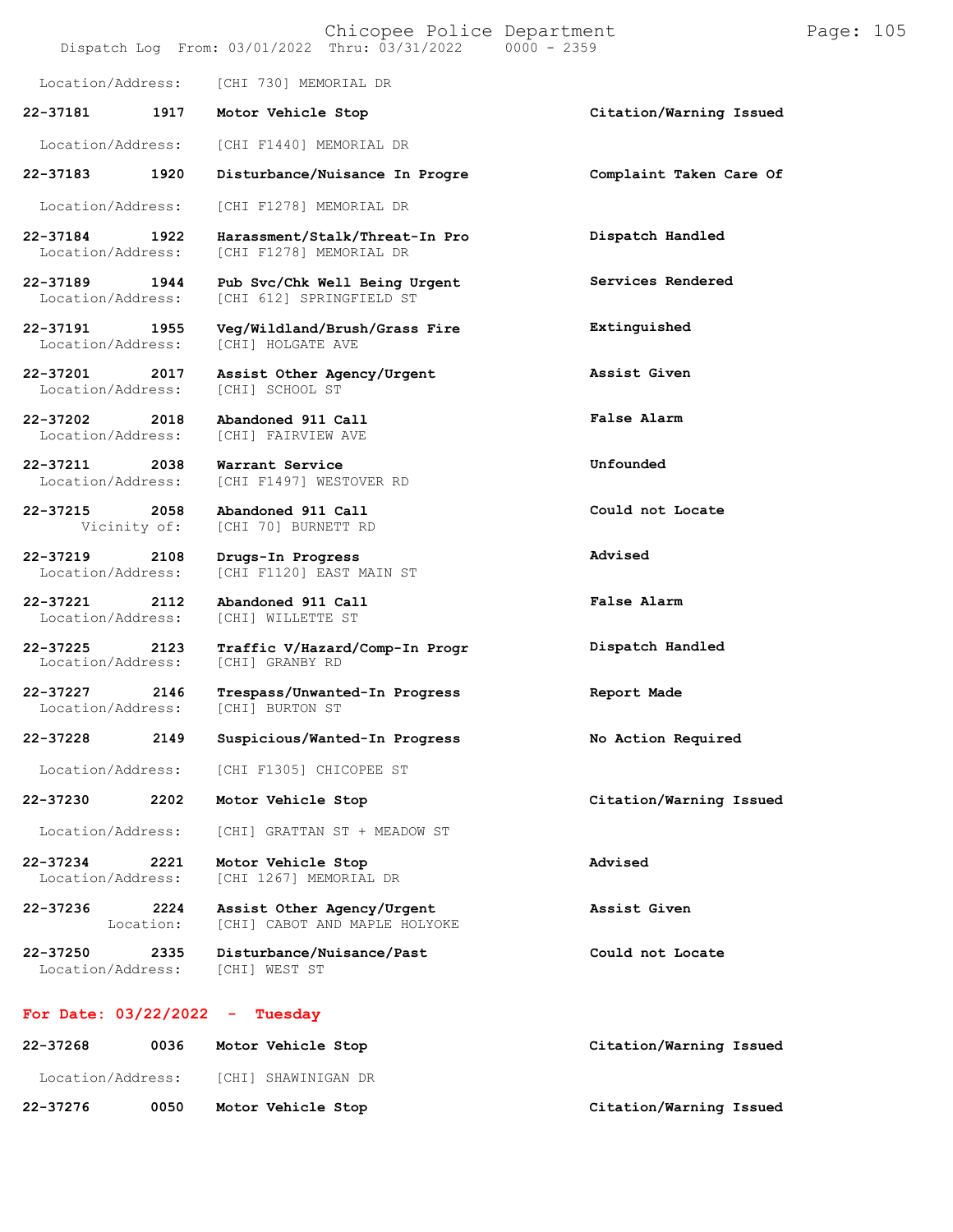### Chicopee Police Department Form Page: 106 Dispatch Log From: 03/01/2022 Thru: 03/31/2022 0000 - 2359

| 22-37286<br>0120<br>Location/Address: | Motor Vehicle Stop<br>[CHI] AUBURN ST + GRAPE ST         | Advised                     |
|---------------------------------------|----------------------------------------------------------|-----------------------------|
| 22-37288<br>0128<br>Location/Address: | Motor Vehicle Stop<br>[CHI] BRIDGE ST                    | Advised                     |
| 22-37292<br>0140<br>Location/Address: | Motor Vehicle Stop<br>[CHI] ROCHESTER ST + BROMONT ST    | Arrest Made                 |
| 22-37293<br>0141<br>Location/Address: | Misc-Non Urgent<br>[CHI] VALLEY VIEW CT                  | Dispatch Handled            |
| 22-37322<br>0323<br>Location/Address: | Disturbance/Nuisance/Past<br><b>[CHI] SUNFLOWER AVE</b>  | Could not Locate            |
| 22-37326<br>0346                      | Transport Service                                        | Transport Complete          |
| Location:                             | [SPR] SPRINGFIELD LINE                                   |                             |
| 22-37328<br>0412<br>Location/Address: | Alarm<br>[CHI] MEMORIAL DR                               | False Alarm                 |
| 22-37329<br>0412                      | Suspicious/Wanted-Past                                   | No Action Required          |
| Location/Address:                     | [CHI 1160] FRONT ST                                      |                             |
| 22-37332<br>0433<br>Location/Address: | Alarm<br>[CHI F1212] FRONT ST                            | False Alarm                 |
| 22-37333<br>0503                      | Transport Service                                        | Transport Complete          |
| Location/Address:                     | [LUD 1] RANDALL RD                                       |                             |
| 22-37337<br>0523                      | Alarm                                                    | Cancelled/Cancelled enroute |
| Location/Address:                     | [CHI 1067] WESTOVER RD                                   |                             |
| 22-37338<br>0532                      | Motor Vehicle Stop                                       | Citation/Warning Issued     |
| Location/Address:                     | [CHI 671] MEMORIAL DR                                    |                             |
| 22-37339<br>0535                      | Motor Vehicle Stop                                       | Citation/Warning Issued     |
| Location/Address:                     | [CHI] MCKINSTRY AVE                                      |                             |
| 0712<br>22-37353<br>Location/Address: | Disturbance/Nuisance In Progre<br>[CHI] CHICOPEE ST      | Unfounded                   |
| 22-37355<br>0714<br>Location/Address: | Service of a Summons<br>[CHI] BELMONT ST                 | Served in Hand              |
| 0811<br>22-37370<br>Location/Address: | Traffic Incident/Crash-Past<br>[CHI] REED ST + INGHAM ST | Advised                     |
| 22-37372<br>0815                      | Motor Vehicle Stop                                       | Citation/Warning Issued     |
| Location/Address:                     | [CHI 842] FRONT ST                                       |                             |
| 22-37376<br>0817<br>Location/Address: | Suspicious/Wanted-In Progress<br>[CHI] MOUNTAINVIEW ST   | Advised                     |
| 22-37379<br>0824                      | Motor Vehicle Stop                                       | Citation/Warning Issued     |
| Location/Address:                     | [CHI] FAIRVIEW AVE                                       |                             |
| 22-37381<br>0833                      | Police Response                                          | Cancelled/Cancelled enroute |
| Location/Address:                     | [CHI] THEROUX DR                                         |                             |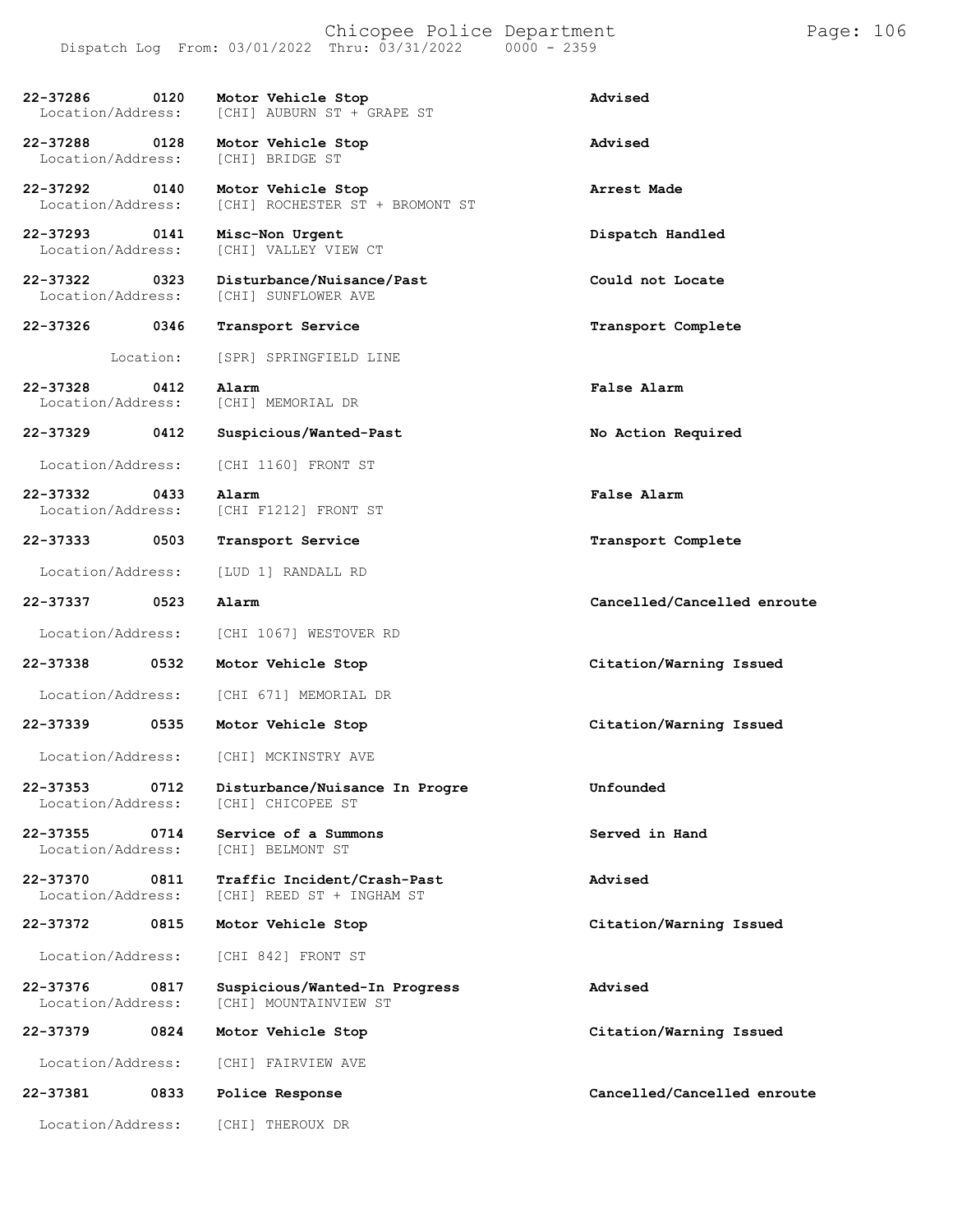**22-37384 0838 Motor Vehicle Stop Citation/Warning Issued** Location/Address: [CHI F392] FRONT ST **22-37394 0858 PS/Check Well Being Nonurgent Advised** [CHI] CHICOPEE ST **22-37395 0908 Administrative Complaint Taken Care Of 22-37396** Location: **0923** [CHI] SPRINGFIELD SUP. COURT **Trespass/Unwanted-In Progress Complaint Taken Care Of** Location/Address: [CHI 1191] MEMORIAL DR **22-37400 0927 Abandoned 911 Call Dispatch Handled** [CHI] CHICOPEE ST **22-37399 0930 PS/Check Well Being Nonurgent Assist Given** [CHI 842] FRONT ST **22-37403 0939 Abandoned 911 Call Dispatch Handled** [CHI F53] MONTGOMERY ST **22-37411 1001 PS/Check Well Being Nonurgent Assist Given** [CHI 832] PENDLETON AVE **22-37413 1001 Abandoned 911 Call Dispatch Handled** Vicinity of: **22-37415 1006 Suspicious/Wanted-In Progress No Action Required** Location/Address: [CHI] FERRY ST **22-37419 1017 Assault Past Report Made** Location/Address: **22-37426 1048 Fraud/Deception Advised** Location/Address: **22-37428 1057 Disturbance/Nuisance In Progre Advised** [CHI] TOURTELOTTE AVE **22-37431 1109 Theft/Larceny-Past Report Made** [CHI F1150] MONTGOMERY ST **22-37438 1134 Damage/Vand/Mischief/Past Could not Locate** Location/Address: **22-37441 1144 Fraud/Deception Report Made** Location/Address: [CHI] SIMONICH ST **22-37444 1201 Disturbance/Nuisance In Progre Report Made** Location/Address: **22-37451 1203 Assist Other Agency/Urgent No Action Required** Location/Address: [CHI] SOUTH ST + SPRINGFIELD ST **22-37447 1205 Alarm Cancelled/Cancelled enroute** Location/Address: [CHI 1708] EAST MAIN ST **22-37454 1229 Damage/Vand/Mischief/Past Report Made** [CHI] MEMORIAL DR **22-37462 1245 Motor Vehicle Stop Citation/Warning Issued** Location/Address: [CHI F1281] BURNETT RD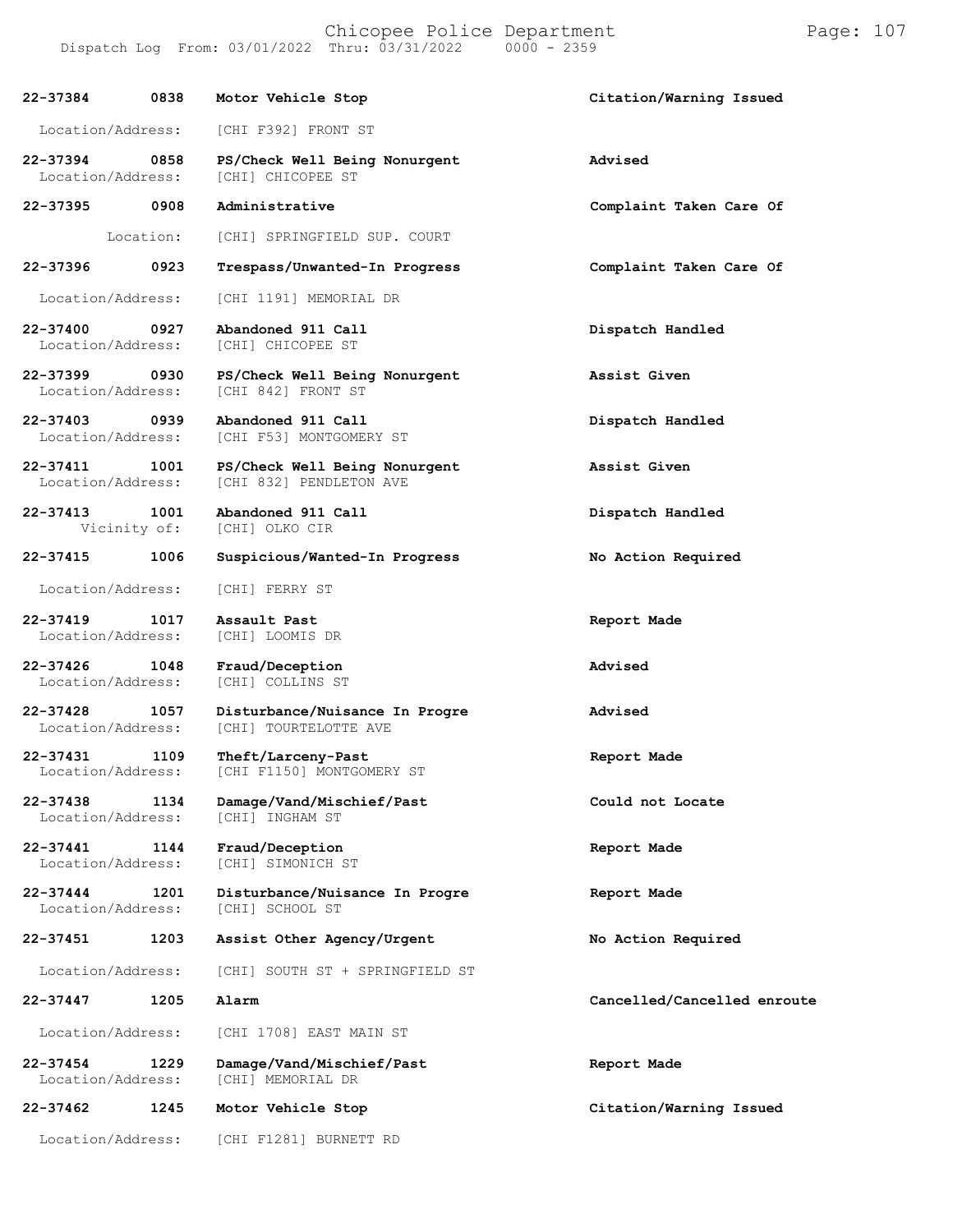Chicopee Police Department Form Page: 108 Dispatch Log From: 03/01/2022 Thru: 03/31/2022 0000 - 2359

| 22-37464                      | 1256                 | Motor Vehicle Stop                                  | Citation/Warning Issued      |
|-------------------------------|----------------------|-----------------------------------------------------|------------------------------|
| Location/Address:             |                      | [CHI F1281] BURNETT RD                              |                              |
| 22-37469                      | 1305                 | Misc-Non Urgent                                     | Complaint Taken Care Of      |
| Location/Address:             |                      | [CHI 480] CHICOPEE ST                               |                              |
| 22-37472<br>Location/Address: | 1320                 | Disturbance/Nuisance/Past<br>[CHI 1136] MEMORIAL DR | Advised                      |
| 22-37473<br>Location/Address: | 1322                 | Pub Svc/Chk Well Being Urgent<br>[CHI] MELLINGER LN | Could not Locate             |
| 22-37477<br>Location/Address: | 1324                 | Misc-Non Urgent<br>[CHI] FAIRVIEW AVE               | Report Made                  |
| 22-37481<br>Location/Address: | 1337                 | Damage/Vand/Mischief/Past<br>[CHI] INGHAM ST        | Report Made                  |
| 22-37485                      | 1349                 | Motor Vehicle Stop                                  | Citation/Warning Issued      |
| Location/Address:             |                      | [CHI 86] BURNETT RD                                 |                              |
| 22-37490<br>Location/Address: | 1355                 | Fraud/Deception<br>[CHI] FAIRVIEW AVE               | Report Made                  |
| 22-37492                      | 1400                 | Motor Vehicle Stop                                  | Citation/Warning Issued      |
| Location/Address:             |                      | [CHI] BURNETT RD                                    |                              |
| 22-37496                      | 1409                 | Motor Vehicle Stop                                  | Citation/Warning Issued      |
| Location/Address:             |                      | [CHI] BURNETT RD                                    |                              |
| 22-37501                      | 1412                 | Fraud/Deception                                     | Complaint Taken Care Of      |
| Location/Address:             |                      | [CHI 1394] GRANBY RD                                |                              |
| 22-37500                      | 1415                 | Motor Vehicle Stop                                  | Citation/Warning Issued      |
| Location/Address:             |                      | [CHI] BURNETT RD + OLKO CIR                         |                              |
| 22-37505                      | 1424                 | Motor Vehicle Stop                                  | Citation/Warning Issued      |
| Location/Address:             |                      | [CHI F84] BURNETT RD                                |                              |
| 22-37512<br>Location/Address: | 1442                 | Theft/Larceny-Past<br>[CHI 938] MEMORIAL DR         | Report Made                  |
| 22-37520                      | 1501<br>Vicinity of: | Harassment/Stalk/Threat-In Pro<br>[CHI] CENTER ST   | Advised                      |
| 22-37522<br>Location/Address: | 1505                 | Theft/Larceny-Past<br>[CHI F659] MEMORIAL DR        | Report Made                  |
| 22-37535<br>Location/Address: | 1536                 | Investigation/Follow Up<br>[CHI] MADISON ST         | Report Made                  |
| 22-37555                      | 1615                 | Pub Svc/Chk Well Being Urgent                       | Taken/Referred /Other/Agency |
| Location/Address:             |                      | [CHI 1037] BURNETT RD                               |                              |
| 22-37560<br>Location/Address: | 1624                 | Administrative<br>[CHI F1104] FAIRVIEW AVE          | Advised                      |
| 22-37583<br>Location/Address: | 1656                 | Fire Investigation<br>[CHI] PLANTE CIR              | Investigated                 |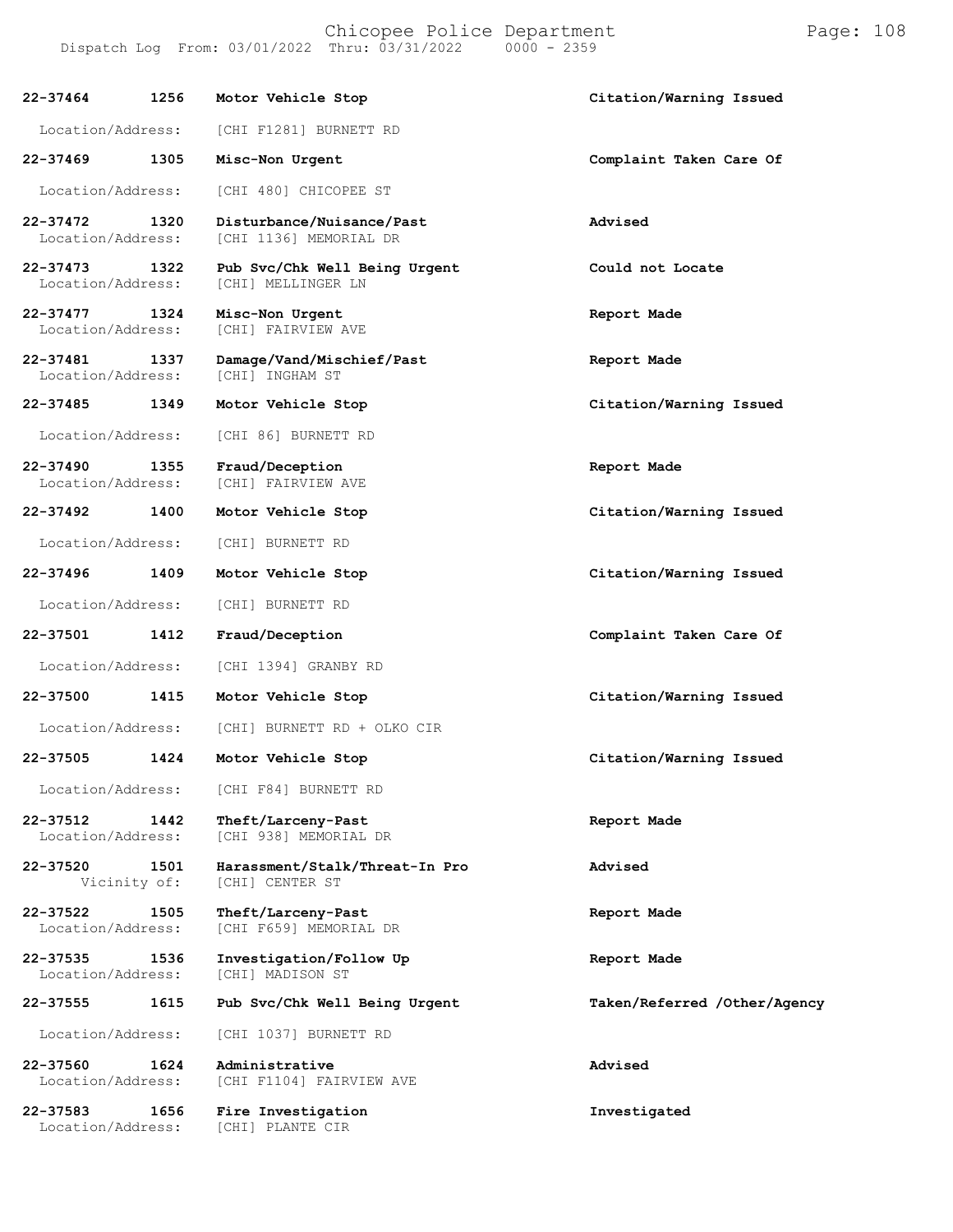Chicopee Police Department Page: 109

Dispatch Log From:  $03/01/2022$  Thru:  $03/31/2022$ 

**22-37584 1658 Pub Svc/Chk Well Being Urgent No Action Required** Location/Address: [CHI] NASSAU ST **22-37593 1718 PS/Check Well Being Nonurgent Could not Locate** [CHI 2390] KAVENEY ST **22-37597 1723 Disturbance/Nuisance In Progre Criminal Complaint Request** Location/Address: [CHI] PLANTE CIR **22-37599 1729 Warrant Service Report Made** Location/Address: **22-37605 1744 Traffic V/Hazard/Comp-In Progr Complaint Taken Care Of** Location/Address: [CHI] CHICOPEE ST + EMERSON ST **22-37607 1748 Traffic V/Hazard/Comp-In Progr Dispatch Handled** [CHI] MONTGOMERY ST **22-37620 1835 Trespass/Unwanted-In Progress Unfounded** [CHI 426] MEMORIAL DR **22-37621 1841 Indecency/Lewdness-In Progress Advised** Location/Address: **22-37626 1859 Disturbance/Nuisance In Progre Report Made** [CHI] HAMPDEN ST **22-37636 1931** Location: **Abandoned 911 Call** [CHI] CHICOPEE 1709 METERS **Dispatch Handled 22-37638 1934 Disturbance/Nuisance In Progre Advised** [CHI] CRESCENT DR **22-37640 1935 Suspicious/Wanted-In Progress Complaint Taken Care Of** Location/Address: [CHI XP1990] CHAPIN ST **22-37641 1937 Abandoned 911 Call No Action Required** Location/Address: [CHI] CRESCENT DR **22-37657 2049 Alarm Cancelled/Cancelled enroute** Location/Address: [CHI 507] GRATTAN ST **22-37658 2049 Pub Svc/Chk Well Being Urgent No Action Required** Location/Address: [CHI 146] ASINOF AVE **22-37661 2058 Pub Svc/Chk Well Being Urgent Assist Given** [CHI F1263] ZOAR AVE **22-37664 2108 Motor Vehicle Stop Unfounded** [CHI] HAMPDEN ST + SPRINGFIELD ST **22-37669 2124 Motor Vehicle Stop Advised** [CHI 857] SGT TRACY DR + ABBEY MEMORIAL DR **22-37677 2200 Theft/Larceny-Past Taken/Referred /Other/Agency** Location/Address: [CHI] WOLFE ST **22-37679 2208 Transport Service Arrest Made**

Location:

[CHI] WARREN MA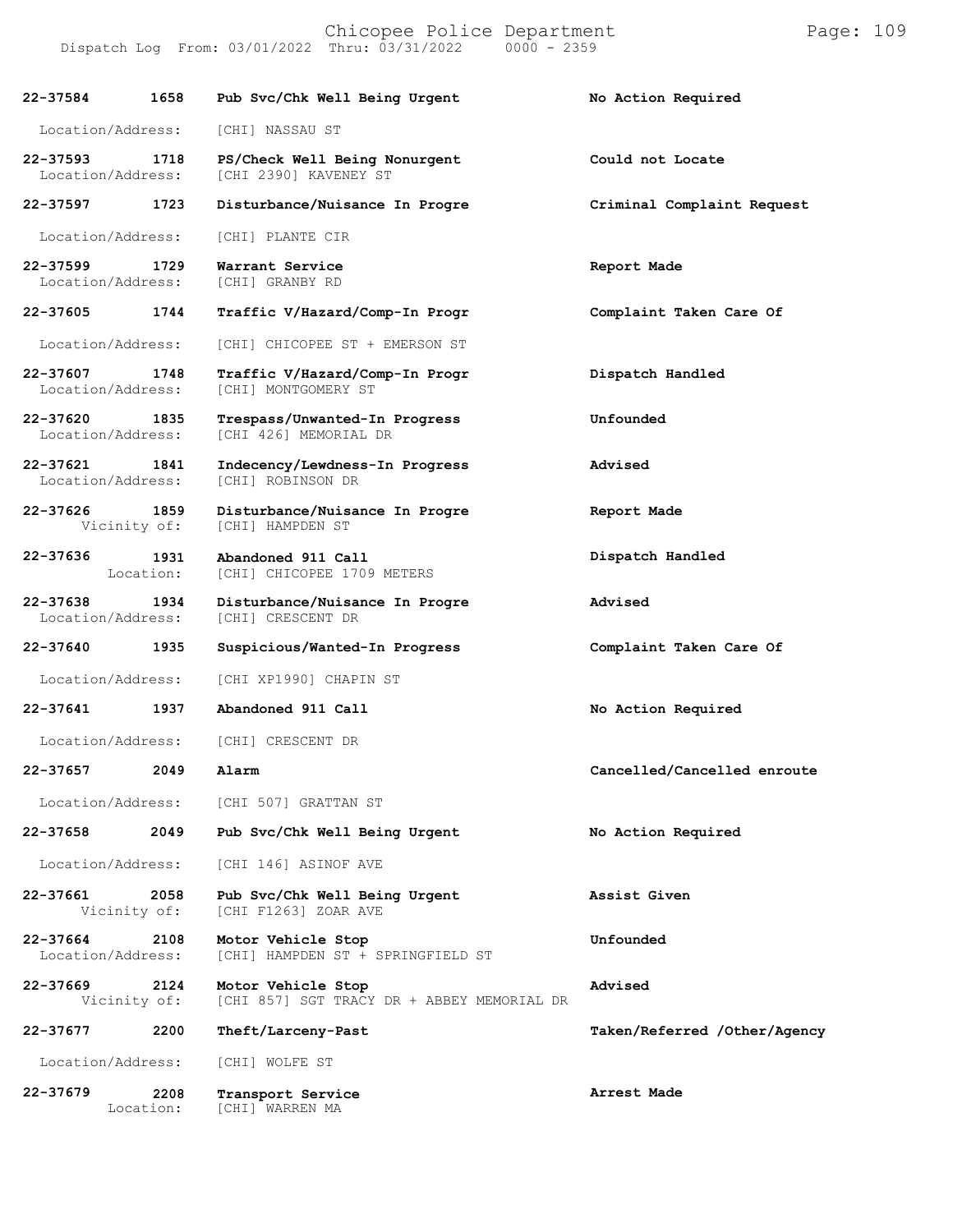|          |                                    | Chicopee Police Department<br>Dispatch Log From: 03/01/2022 Thru: 03/31/2022 0000 - 2359 |                         | Page: 110 |  |
|----------|------------------------------------|------------------------------------------------------------------------------------------|-------------------------|-----------|--|
| 22-37698 | 2313<br>Location:                  | Theft/Larceny-Past<br>[CHI] WOLFE ST SPRINGFIELD                                         | Advised                 |           |  |
| 22-37701 | 2325                               | Alarm<br>Location/Address: [CHI 1722] MEMORIAL DR                                        | False Alarm             |           |  |
|          |                                    | For Date: $03/23/2022 -$ Wednesday                                                       |                         |           |  |
| 22-37716 | 0018                               | Motor Vehicle Stop                                                                       | Citation/Warning Issued |           |  |
|          | Vicinity of:                       | [CHI F1174] GRATTAN ST                                                                   |                         |           |  |
| 22-37725 | 0035<br>Location/Address:          | Alarm<br>[CHI F1312] EAST ST                                                             | False Alarm             |           |  |
| 22-37754 | 0121                               | Transport Service                                                                        | Transport Complete      |           |  |
|          | Location/Address:                  | [LUD 1] RANDALL RD                                                                       |                         |           |  |
|          | 22-37757 0125<br>Location/Address: | Alarm<br>[CHI F1393] MEMORIAL DR                                                         | False Alarm             |           |  |
| 22-37764 | 0159<br>Vicinity of:               | Motor Vehicle Stop<br>[CHI] GRATTAN ST + HEARTHSTONE TER                                 | Advised                 |           |  |
| 22-37768 | 0206<br>Location/Address:          | Motor Vehicle Stop<br>[CHI 931] MEADOW ST                                                | Assist Given            |           |  |
| 22-37770 | 0213<br>Location/Address:          | Suspicious/Wanted-In Progress<br>[CHI] CENTRAL AVE                                       | Report Made             |           |  |
| 22-37773 | 0225                               | Motor Vehicle Stop                                                                       | Verbal Warning Issued   |           |  |
|          | Vicinity of:                       | [CHI] CELESTINE ST                                                                       |                         |           |  |
| 22-37779 | 0243<br>Location/Address:          | Fire Alarm<br>[CHI 153] CENTER ST                                                        | Services Rendered       |           |  |
| 22-37781 |                                    | 0257 Motor Vehicle Stop<br>Vicinity of: [CHI] PENDLETON AVE + DUPRAT AVE                 | Advised                 |           |  |
|          |                                    | 22-37797 0352 Motor Vehicle Stop                                                         | Verbal Warning Issued   |           |  |
|          | Location/Address:                  | [CHI] NEWBURY ST + RIMMON AVE                                                            |                         |           |  |
| 22-37800 | 0420                               | Motor Vehicle Stop                                                                       | Citation/Warning Issued |           |  |
|          | Location/Address:                  | [CHI] YELLE ST                                                                           |                         |           |  |
| 22-37804 | 0446<br>Vicinity of:               | Motor Vehicle Stop<br>[CHI] GRANBY RD + BAY STATE RD                                     | Advised                 |           |  |
| 22-37807 | 0524                               | Motor Vehicle Stop                                                                       | Citation/Warning Issued |           |  |
|          | Location/Address:                  | [CHI] CHICOPEE ST + BEVERLY ST                                                           |                         |           |  |
| 22-37808 | 0534                               | Motor Vehicle Stop                                                                       | Citation/Warning Issued |           |  |
|          | Location/Address:                  | [CHI] EAST ST + ONDRICK DR                                                               |                         |           |  |
| 22-37809 | 0546                               | Motor Vehicle Stop                                                                       | Citation/Warning Issued |           |  |
|          | Location/Address:                  | [CHI] MCKINSTRY AVE + SOUTHERN DR                                                        |                         |           |  |
| 22-37810 | 0557                               | Motor Vehicle Stop                                                                       | Citation/Warning Issued |           |  |
|          | Vicinity of:                       | [CHI 273] MEMORIAL DR                                                                    |                         |           |  |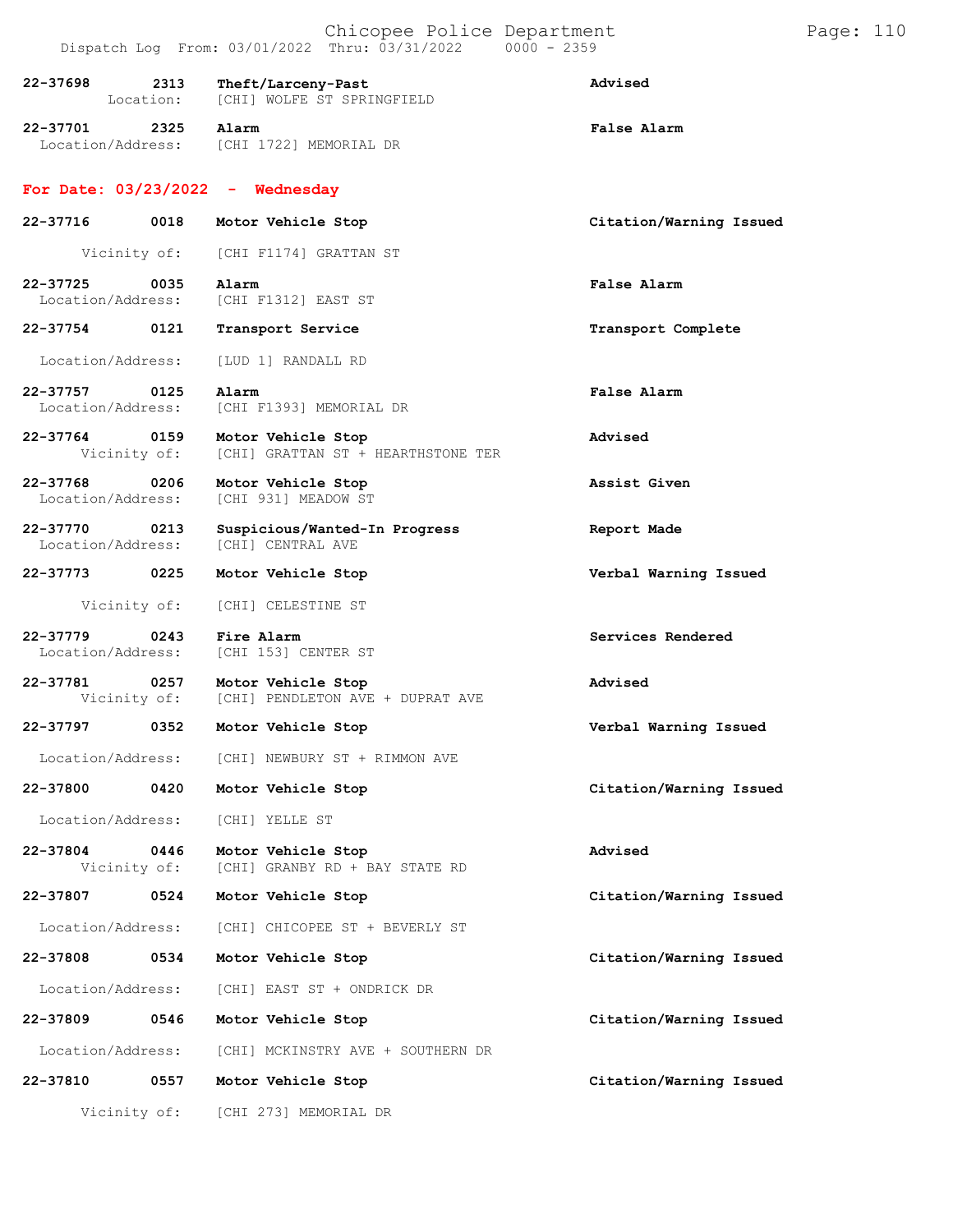| 22-37812<br>0614<br>Location/Address: | Motor Vehicle Stop<br>[CHI] MONTGOMERY ST                  | Advised                     |
|---------------------------------------|------------------------------------------------------------|-----------------------------|
| 22-37820<br>0713                      | Alarm                                                      | Cancelled/Cancelled enroute |
| Location/Address:                     | [CHI] CHARPENTIER BLVD                                     |                             |
| 22-37826<br>0745                      | Traffic Incident/Crash-Past                                | No Action Required          |
| Location/Address:                     | [CHI F1401] CENTRAL AVE                                    |                             |
| 22-37828<br>0749                      | Police Response                                            | Appears Secure After Check  |
| Location/Address:                     | [CHI 153] CENTER ST                                        |                             |
| 22-37837<br>0815<br>Location/Address: | Suspicious/Wanted-In Progress<br>[CHI] POPLAR ST           | Dispatch Handled            |
| 22-37848<br>0844<br>Location/Address: | Alarm<br>[CHI] DEBRA DR                                    | False Alarm                 |
| 22-37849<br>0849<br>Location/Address: | PS/Check Well Being Nonurgent<br>[CHI F1150] MONTGOMERY ST | Services Rendered           |
| 22-37858<br>0941<br>Location/Address: | Elevator/Escalator Incident<br>[CHI 1968] FRONT ST         | Assist Given                |
| 22-37859<br>0942<br>Location/Address: | Disturbance/Nuisance In Progre<br>[CHI] ELCON DR           | Arrest Made                 |
| 22-37870<br>1010<br>Location/Address: | Traffic V/Hazard/Comp-In Progr<br>[CHI] WESTOVER RD        | Assist Given                |
| 22-37877<br>1027                      | Assist Other Agency/Non Urgent                             | Cancelled/Cancelled enroute |
| Location/Address:                     | [CHI] ORCHARD ST                                           |                             |
| 1029<br>22-37878                      | Warrant Service                                            | No Action Required          |
| Location/Address:                     | [CHI] EASTERN DR                                           |                             |
| 22-37881<br>1034                      | Alarm                                                      | Cancelled/Cancelled enroute |
| Location/Address:                     | [CHI] LEARY AVE                                            |                             |
| 22-37885<br>1042<br>Location/Address: | Abandoned 911 Call<br>[CHI] NEW LUDLOW RD                  | Dispatch Handled            |
| 22-37888<br>1048<br>Location/Address: | B&E/Burglary/In Prog<br>[CHI] CRESCENT DR                  | Investigated                |
| 22-37893<br>1055<br>Location/Address: | Drugs-Past<br>[CHI 1530] MOORE ST                          | Report Made                 |
| 22-37895<br>1102<br>Location/Address: | Theft/Larceny-In Progress<br>[CHI 644] MEMORIAL DR         | Arrest Made                 |
| 22-37902<br>1137<br>Location/Address: | Theft/Larceny-In Progress<br>[CHI] CHICOPEE ST             | Advised                     |
| 22-37904<br>1139<br>Vicinity of:      | Animal Complaint<br>[CHI F1059] JAMES ST                   | Dispatch Handled            |
| 22-37908<br>1152<br>Location/Address: | Abandoned 911 Call<br>[CHI] WASHINGTON ST                  | Could not Locate            |
| 22-37912<br>1201<br>Location/Address: | Disturbance/Nuisance/Past<br>[CHI] ST JAMES AVE            | Advised                     |
| 1234<br>22-37922                      | Abandoned 911 Call                                         | Advised                     |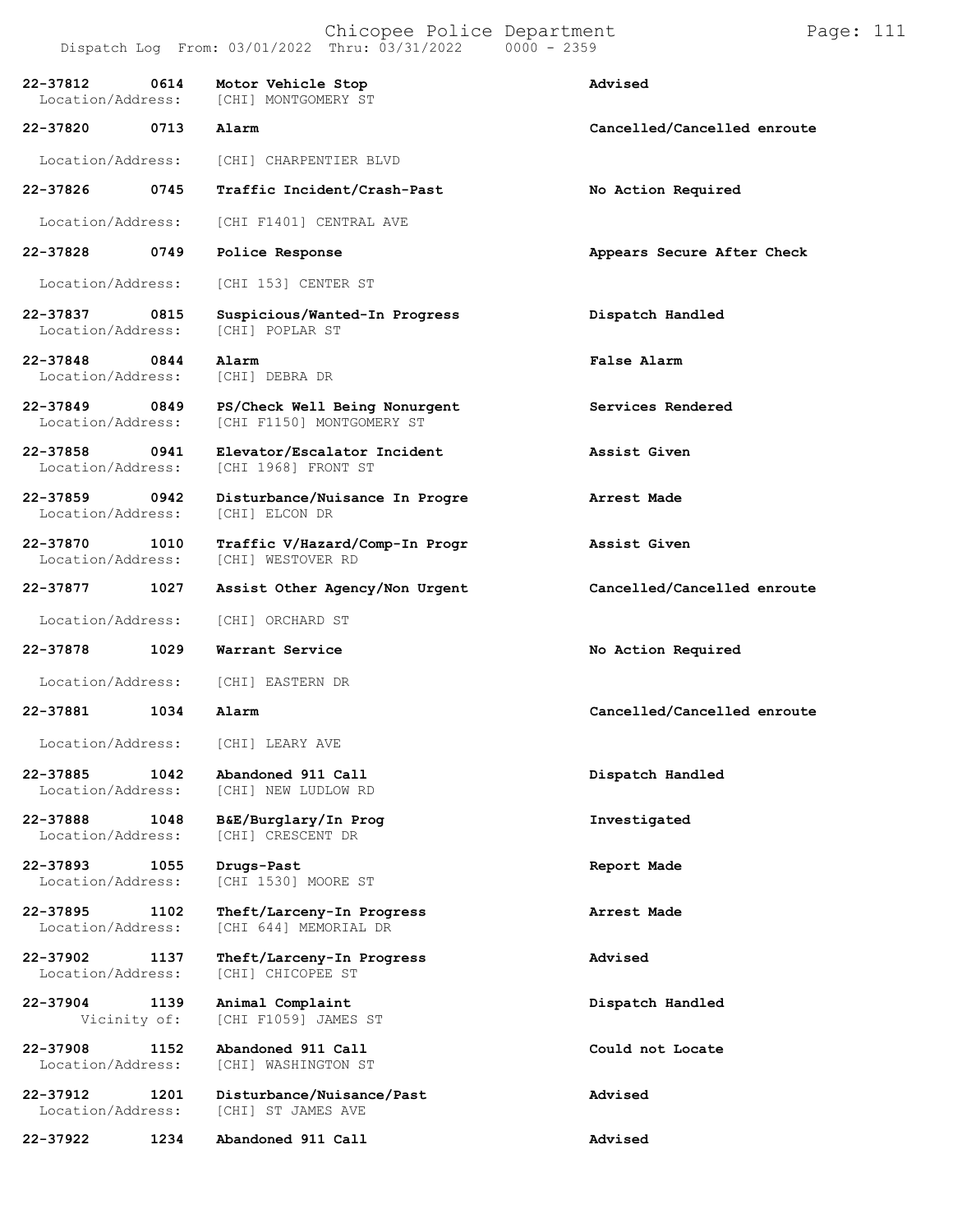| Chicopee Police Department<br>Dispatch Log From: 03/01/2022 Thru: 03/31/2022<br>$0000 - 2359$ |           |                                                    |                         | Page: 112 |  |
|-----------------------------------------------------------------------------------------------|-----------|----------------------------------------------------|-------------------------|-----------|--|
| Location/Address:                                                                             |           | [CHI] WESTOVER RD                                  |                         |           |  |
| 22-37929                                                                                      | 1303      | Disturbance/Nuisance In Progre                     | Complaint Taken Care Of |           |  |
| Location/Address:                                                                             |           | [CHI 838] DARE WAY                                 |                         |           |  |
| 22-37936<br>Location/Address:                                                                 | 1311      | Motor Vehicle Stop<br>[CHI] MEMORIAL DR            | Arrest Made             |           |  |
| 22-37942                                                                                      | 1326      | Traffic V/Hazard/Comp-In Progr                     | No Action Required      |           |  |
| Location/Address:                                                                             |           | [CHI] MONTGOMERY ST + PARENTEAU DR                 |                         |           |  |
| 22-37945<br>Location/Address:                                                                 | 1333      | Abandoned 911 Call<br>[CHI F53] MONTGOMERY ST      | Dispatch Handled        |           |  |
| 22-37948<br>Location/Address:                                                                 | 1337      | Investigation/Follow Up<br>[CHI] COLONIAL CIR      | Report Made             |           |  |
| 22-37953<br>Location/Address:                                                                 | 1348      | Assault Past<br>[CHI 366] CHICOPEE ST              | Report Made             |           |  |
| 22-37956<br>Location/Address:                                                                 | 1351      | Fraud/Deception<br>[CHI] GRATTAN ST                | Advised                 |           |  |
| $22 - 37957$<br>Location/Address:                                                             | 1352      | Abandoned 911 Call<br>[CHI 842] FRONT ST           | Dispatch Handled        |           |  |
| 22-37959                                                                                      | 1405      | Traffic Incident/Crash-Past                        | No Action Required      |           |  |
| Location/Address:                                                                             |           | [CHI F1401] CENTRAL AVE                            |                         |           |  |
| 22-37960<br>Location/Address:                                                                 | 1411      | Weapons/Firearms-Past<br>[CHI] COLONIAL CIR        | Report Made             |           |  |
| 22-37961<br>Location/Address:                                                                 | 1411      | Abandoned 911 Call<br>[CHI F1150] MONTGOMERY ST    | Dispatch Handled        |           |  |
| 22-37962                                                                                      | 1417      | Motor Vehicle Stop`                                | Citation/Warning Issued |           |  |
| Location/Address:                                                                             |           | [CHI] FRONT ST + DEPOT ST                          |                         |           |  |
| 22-37963<br>Location/Address:                                                                 | 1424      | Abandoned 911 Call<br>[CHI 838] DARE WAY           | Dispatch Handled        |           |  |
| 22-37965                                                                                      | 1425      | Abandoned 911 Call                                 | No Action Required      |           |  |
| Location/Address:                                                                             |           | [CHI] WASHINGTON ST                                |                         |           |  |
| 22-37966<br>Location/Address:                                                                 | 1438      | Police Response<br>[CHI F1518] SOUTHWICK ST        | Unfounded               |           |  |
| 22-37969                                                                                      | 1441      | Abandoned 911 Call                                 | No Action Required      |           |  |
| Location/Address:                                                                             |           | [CHI 2613] SPRINGFIELD ST                          |                         |           |  |
| 22-37968                                                                                      | 1442      | Abandoned 911 Call                                 | No Action Required      |           |  |
|                                                                                               | Location: | [CHI] I291 MM 5.2                                  |                         |           |  |
| 22-37976<br>Location/Address:                                                                 | 1513      | Fire Alarm Testing<br>[CHI F1104] FAIRVIEW AVE     | Dispatch Handled        |           |  |
| 22-38007<br>Location/Address:                                                                 | 1607      | Abandoned 911 Call<br>[CHI 82] BURNETT RD          | Dispatch Handled        |           |  |
| 22-38008<br>Vicinity of:                                                                      | 1609      | Smoke Investigation (Outside)<br>[CHI] CHICOPEE ST | Services Rendered       |           |  |
| 22-38013                                                                                      | 1611      | Abandoned 911 Call                                 | No Action Required      |           |  |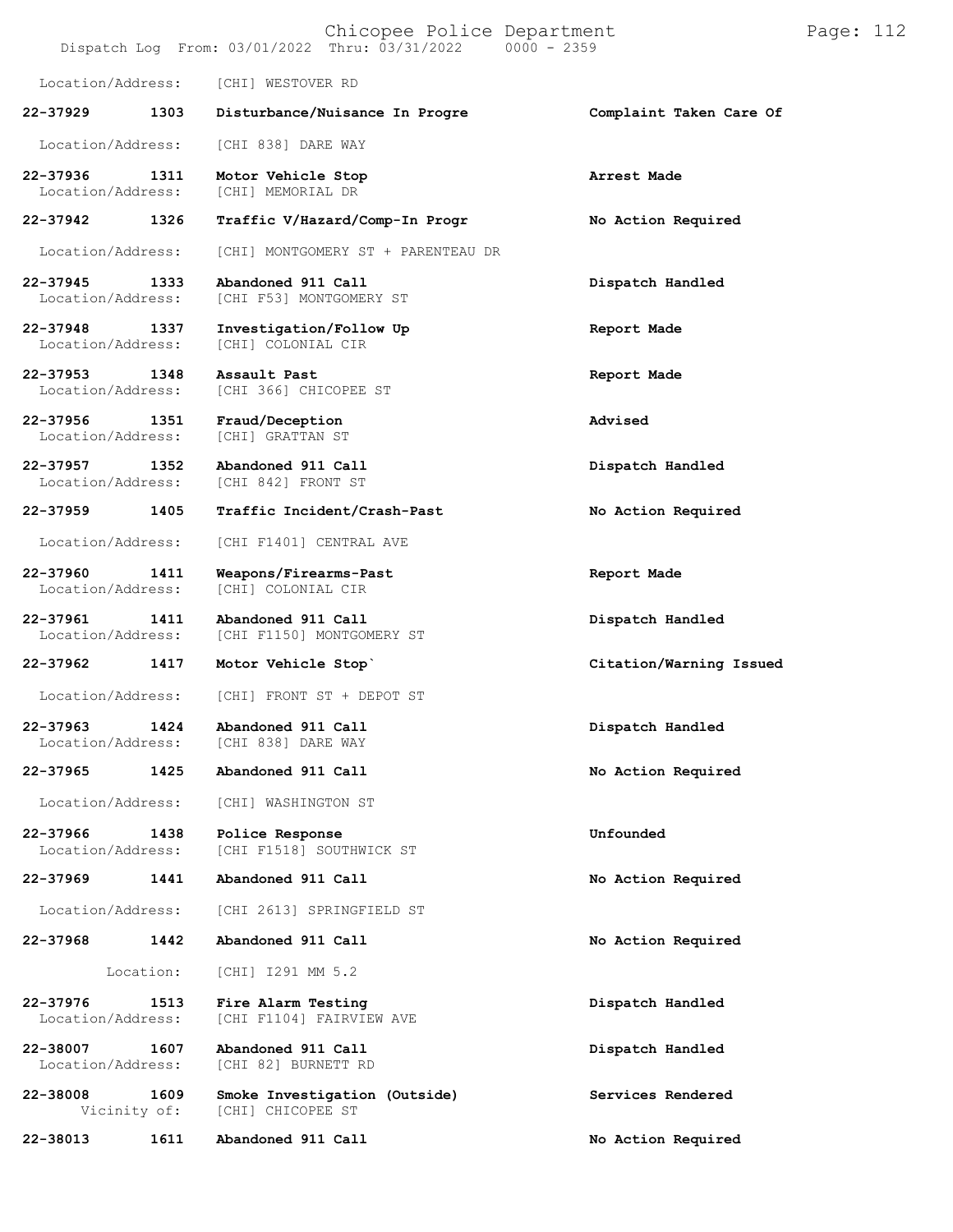Dispatch Log From:  $03/01/2022$  Thru:  $03/31/2022$ Location/Address: [CHI 2217] CHICOPEE ST **22-38014 1612 Damage/Vand/Mischief/Past Report Made** Location/Address: [CHI] QUARTUS ST **22-38022 1623 Harassment/Stalk/Threat-Past Report Made** [CHI F1150] MONTGOMERY ST **22-38027 1633 Traffic V/Hazard/Comp-In Progr Dispatch Handled** Location/Address: **22-38068 1648 Service of a Summons Served in Hand** Location/Address: **22-38041 1658 Assist Other Agency/Non Urgent Assist Given** [CHI 2217] CHICOPEE ST **22-38045 1705 Fraud/Deception Report Made** [CHI] PROSPECT ST **22-38051 1715 Abandoned 911 Call Unfounded** [CHI 804] MEMORIAL DR **22-38056 1730 Motor Vehicle Stop Citation/Warning Issued** Location/Address: [CHI] CHICOPEE ST + BLANCHE ST **22-38061 1743 Disturbance/Nuisance In Progre Dispatch Handled** [CHI F1342] CENTER ST **22-38062 1746 Service Call Response Served in Hand** Location/Address: **22-38065 1803 Transport Service Transport Complete** Location/Address: [LUD 1] RANDALL RD **22-38066 1806 Motor Vehicle Stop Verbal Warning Issued** Location/Address: [CHI] FRONT ST + ACADEMY ST **22-38077 1848 Alarm False Alarm** Location/Address: **22-38084 1905 Service of a Summons Served in Hand** Location/Address: **22-38091 1934 Motor Vehicle Stop Criminal Complaint Request** Location/Address: [CHI 1267] MEMORIAL DR **22-38093 1942 Fraud/Deception Advised** Location/Address: [CHI] WILLIAM ST **22-38094 1943 Harassment/Stalk/Threat-Past Report Made** [CHI F1120] EAST MAIN ST **22-38108 2030 Suspicious/Wanted-In Progress Report Made** [CHI] CHICOPEE ST **22-38118 2102 Assist Other Agency/Urgent Assist Given** [CHI] E MEADOW ST **22-38119 2107 Suspicious/Wanted-In Progress No Action Required** Vicinity of: [CHI F1057] MEMORIAL DR **22-38132 2208 Motor Vehicle Stop Advised** [CHI F641] MEMORIAL DR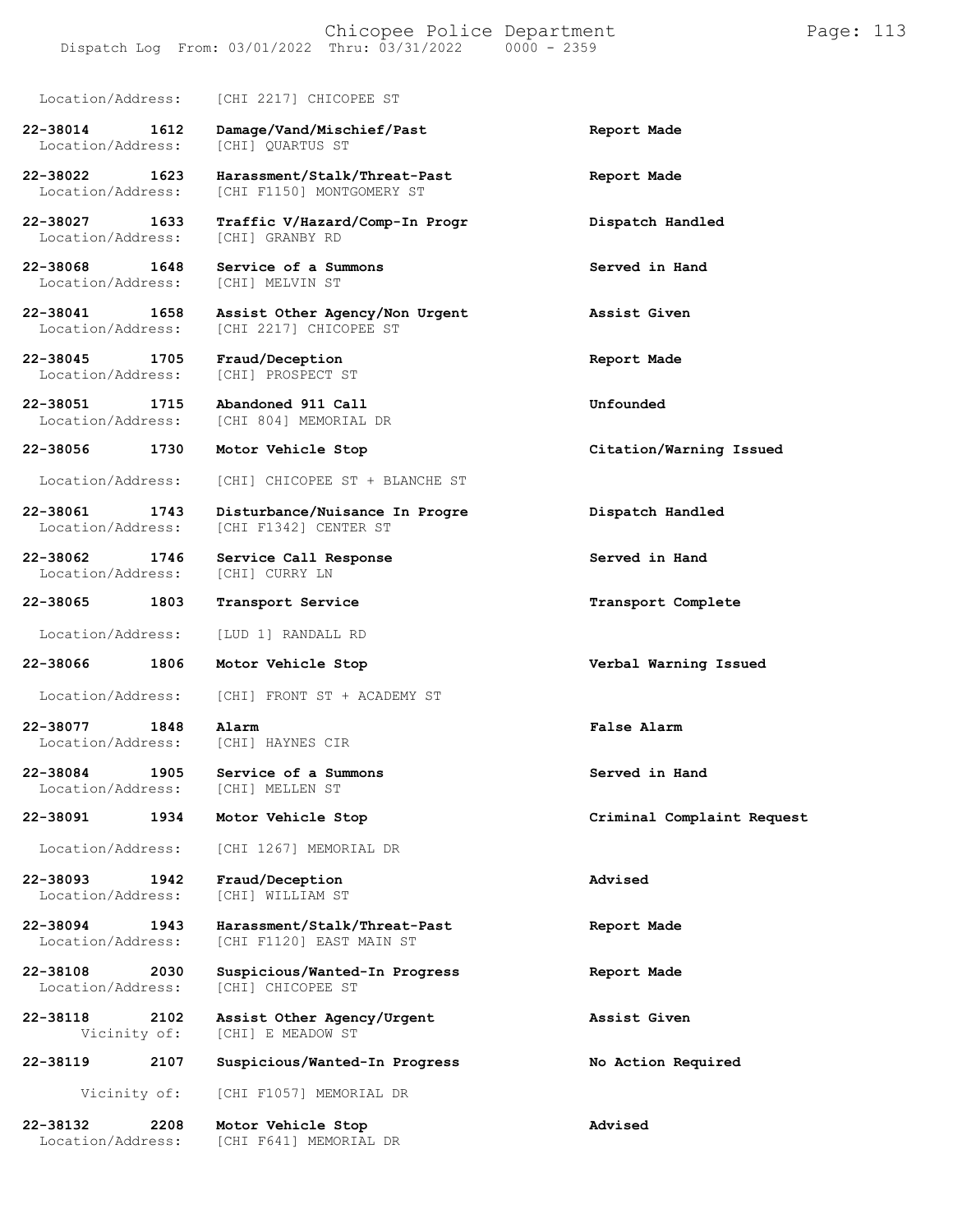| 2302<br>22-38139<br>Location/Address: | Disturbance/Nuisance/Past<br>[CHI] DALEY ST              | Advised                 |
|---------------------------------------|----------------------------------------------------------|-------------------------|
| 22-38147<br>2351<br>Location/Address: | Traffic V/Hazard/Comp-In Progr<br>[CHI 1027] MEMORIAL DR | Arrest Made             |
| 22-38148<br>2356<br>Location/Address: | Disturbance/Nuisance In Progre<br>[CHI 1761] MEMORIAL DR | Arrest Made             |
| For Date: $03/24/2022 -$              | Thursday                                                 |                         |
| 22-38216<br>0153<br>Location/Address: | Motor Vehicle Stop<br>[CHI] SPRINGFIELD ST               | Advised                 |
| 22-38233 0244<br>Location/Address:    | Fraud/Deception<br>[CHI 2192] DALE ST                    | Advised                 |
| 22-38242<br>0336                      | Disturbance/Nuisance/Past                                | Complaint Taken Care Of |
| Location/Address:                     | [CHI 612] SPRINGFIELD ST                                 |                         |
| 22-38243<br>0339                      | Disturbance/Nuisance In Progre                           | Complaint Taken Care Of |
| Location/Address:                     | [CHI] CHICOPEE ST                                        |                         |
| 22-38244<br>0343                      | Pub Svc/Chk Well Being Urgent                            | Complaint Taken Care Of |
| Location/Address:                     | [CHI 497] JOHNNY CAKE HOLLOW RD                          |                         |
| 22-38250<br>0421<br>Location/Address: | Theft/Larceny-In Progress<br>[CHI 718] MEMORIAL DR       | Report Made             |
| 22-38252 0519<br>Location/Address:    | Alarm<br>[CHI F1211] MEADOW ST                           | False Alarm             |
| 22-38274<br>0717<br>Location/Address: | Disturbance/Nuisance/Past<br>[CHI 242] CHICOPEE ST       | Could not Locate        |
| 22-38282<br>0741<br>Location/Address: | Suspicious/Wanted-In Progress<br>[CHI F1479] EMERSON ST  | Dispatch Handled        |
| 22-38307<br>0828                      | Transport Service                                        | Transport Complete      |
| Location/Address:                     | [CHI F825] CHURCH ST                                     |                         |
| 22-38312<br>0842                      | Abandoned 911 Call                                       | No Action Required      |
| Location/Address:                     | [CHI F696] SPRINGFIELD ST                                |                         |
| 22-38315<br>0845<br>Location/Address: | Traffic V/Hazard/Comp-Past<br>[CHI 73] BURNETT RD        | Advised                 |
| 22-38317<br>0849<br>Location/Address: | Disturbance/Nuisance/Past<br>[CHI] BURTON ST             | Could not Locate        |
| 22-38318<br>0852<br>Location/Address: | Disturbance/Nuisance In Progre<br>[CHI] SECOND AVE       | Report Made             |
| 22-38323<br>0904<br>Location/Address: | Theft/Larceny-In Progress<br>[CHI 644] MEMORIAL DR       | Report Made             |
| 22-38324<br>0906                      | Transport Service                                        | Transport Complete      |
| Location/Address:                     | [CHI F825] CHURCH ST                                     |                         |
| 22-38325<br>0906<br>Location/Address: | Traffic V/Hazard/Comp-Past<br>[CHI F1354] LUCRETIA AVE   | Unfounded               |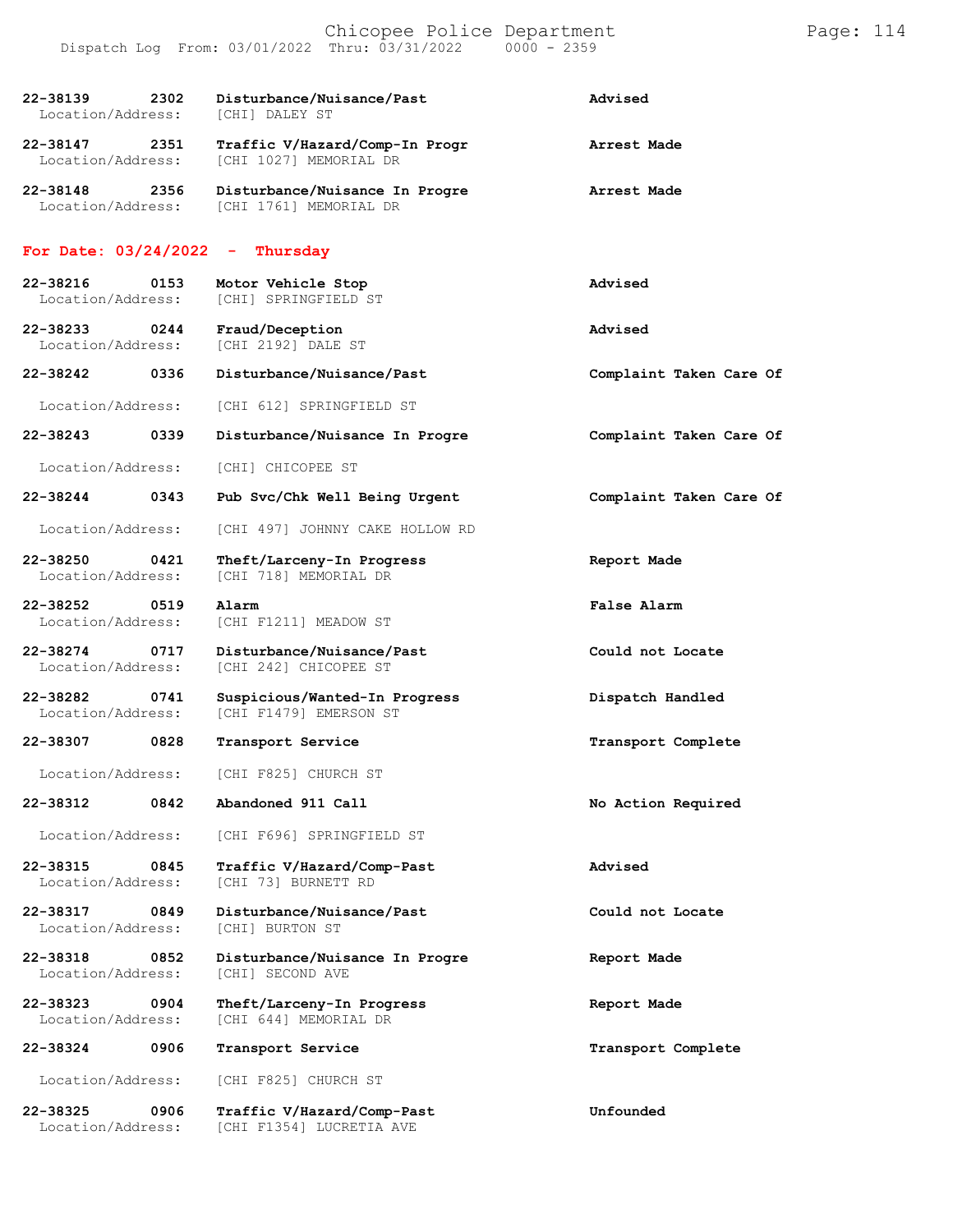Chicopee Police Department Page: 115 Dispatch Log From:  $03/01/2022$  Thru:  $03/31/2022$ **22-38329 0919 Warrant Service Arrest Made** Location/Address: **22-38337 0931 Transport Service Transport Complete** Location/Address: [CHI] SCHOOL ST **22-38341 0947 Harassment/Stalk/Threat-In Pro Advised** [CHI 2192] DALE ST **22-38342 1007 Traffic Incident/Crash-Past Report Made** Location/Address: **22-38345 1010 Traffic V/Hazard/Comp-Past Parking Ticket Issued** Location/Address: [CHI F1354] LUCRETIA AVE **22-38349 1020 Abandoned 911 Call No Action Required** Location/Address: [CHI 92] BURNETT RD **22-38350 1022 Abandoned 911 Call No Action Required** Location/Address: [CHI] MCKINSTRY AVE + MONTGOMERY ST **22-38352 1027 PS/Check Well Being Nonurgent Assist Given** Location/Address: **22-38357 1045 Abandoned 911 Call Dispatch Handled** Location/Address: **22-38360 1056 Abandoned 911 Call Dispatch Handled** [CHI F1286] MEMORIAL DR **22-38361 1058 Harassment/Stalk/Threat-Past Report Made** [CHI F2500] WEST MAIN ST **22-38367 1117 Abandoned 911 Call Dispatch Handled** Location/Address: **22-38368 1119 Alarm False Alarm** [CHI F208] CHICOPEE ST **22-38374 1139 Fraud/Deception Report Made** [CHI] LAWRENCE RD **22-38375 1139** Location: **Suspicious/Wanted-In Progress** [CHI] SAINT JACQUES AVE **Dispatch Handled 22-38376 1140 Explosion Dispatch Handled** Location/Address: **22-38384 1212 Damage/Vand/Mischief/Past** Location/Address: **Report Made 22-38389 1234 Theft/Larceny-In Progress** [CHI 644] MEMORIAL DR **Advised 22-38393 1238 Administrative** [CHI 2498] CHURCH ST **Dispatch Handled 22-38394 1242 Trespass/Unwanted-In Progress Complaint Taken Care Of** Location/Address: [CHI F2500] WEST MAIN ST **22-38399 1251 Disturbance/Nuisance/Past** Location/Address: **Advised 22-38403 1301 Traffic Incident/Crash Taken/Referred /Other/Agency**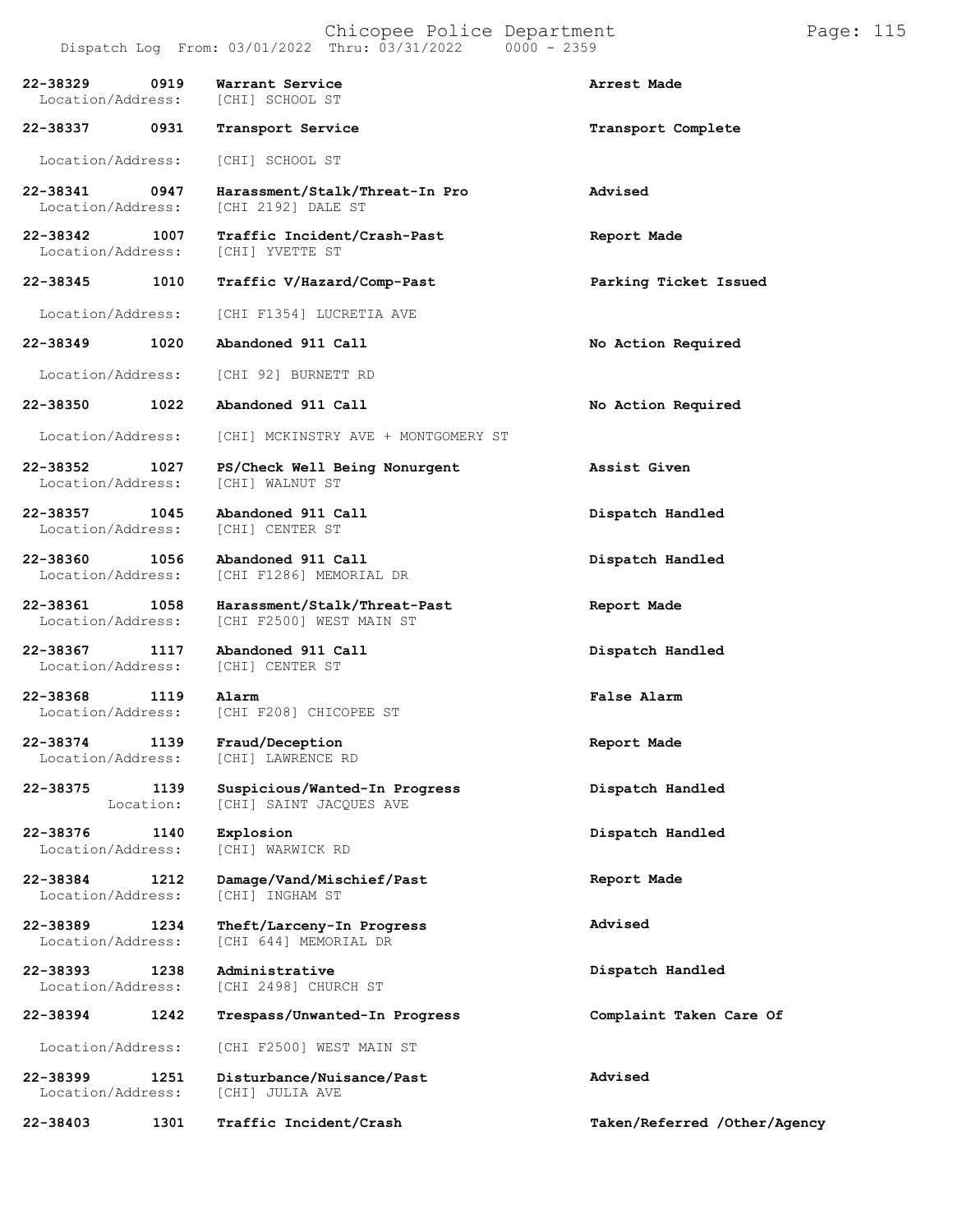|                                   |              | Dispatch Log From: 03/01/2022 Thru: 03/31/2022                   | $0000 - 2359$                |
|-----------------------------------|--------------|------------------------------------------------------------------|------------------------------|
|                                   | Location:    | [CHI] I90 EB                                                     |                              |
| 22-38410<br>Location/Address:     | 1311         | B&E/Burglary/Past<br>[CHI] EDWARD ST                             | Report Made                  |
| 22-38412<br>Location/Address:     | 1320         | Alarm<br>[CHI] NEW LUDLOW RD                                     | Dispatch Handled             |
| 22-38424<br>Location/Address:     | 1353         | Abandoned 911 Call<br>[CHI 497] JOHNNY CAKE HOLLOW RD            | Investigated                 |
| 22-38427                          | 1357         | Motor Vehicle Stop                                               | Citation/Warning Issued      |
| Location/Address:                 |              | [CHI] BURNETT RD                                                 |                              |
| 22-38434<br>Location/Address:     | 1419         | Structure Fire<br>[CHI] LAVOIE DR                                | Services Rendered            |
| 22-38436<br>Location/Address:     | 1422         | Theft/Larceny-Past<br>[CHI 1187] MEMORIAL DR                     | Report Made                  |
| 22-38439                          | 1428         | Traffic Incident/Crash                                           | Taken/Referred /Other/Agency |
|                                   | Location:    | [CHI] MASS PIKE I90 BURNETT RD                                   |                              |
| 22-38443                          | 1443         | Traffic V/Hazard/Comp-In Progr                                   | No Action Required           |
|                                   | Vicinity of: | [CHI 834] HAMPDEN ST                                             |                              |
| $22 - 38449$<br>Location/Address: | 1456         | Traffic Incident/Crash-Past<br>[CHI] SPRINGFIELD ST + GRAPE ST   | Assist Given                 |
| 22-38453                          | 1459         | Trespass/Unwanted-In Progress                                    | Complaint Taken Care Of      |
| Location/Address:                 |              | [CHI 1293] MAIN ST                                               |                              |
| 22-38456<br>Location/Address:     | 1513         | Disturbance/Nuisance In Progre<br>[CHI] OTIS ST                  | Could not Locate             |
| 22-38457<br>Location/Address:     | 1513         | Pub Svc/Chk Well Being Urgent<br>[CHI 497] JOHNNY CAKE HOLLOW RD | Assist Given                 |
| 22-38461                          | 1525         | Abandoned 911 Call                                               | No Action Required           |
| Location/Address:                 |              | [CHI F815] NEW LOMBARD RD                                        |                              |
| 22-38481<br>Location/Address:     | 1607         | Alarm<br>[CHI] SKEELE ST                                         | False Alarm                  |
| 22-38485<br>Location/Address:     | 1608         | Assault Past<br>[CHI] OTIS ST                                    | Report Made                  |
| 22-38489                          | 1618         | Motor Vehicle Stop                                               | Criminal Complaint Request   |
|                                   | Vicinity of: | [CHI F811] MEMORIAL DR                                           |                              |
| 22-38491<br>Location/Address:     | 1629         | Abandoned 911 Call<br>[CHI] CLARENDON AVE                        | Investigated                 |
| 22-38506                          | 1707         | Motor Vehicle Stop                                               | Citation/Warning Issued      |
| Location/Address:                 |              | [CHI] PENDLETON AVE + BOSTWICK LN                                |                              |
| 22-38511<br>Location/Address:     | 1737         | Suspicious/Wanted-In Progress<br>[CHI 592] MONTGOMERY ST         | Could not Locate             |
| 22-38520<br>Location/Address:     | 1805         | Administrative<br>[CHI] PROSPECT ST                              | Served in Hand               |

**22-38521 1815 Suspicious/Wanted-In Progress Could not Locate**

Chicopee Police Department Page: 116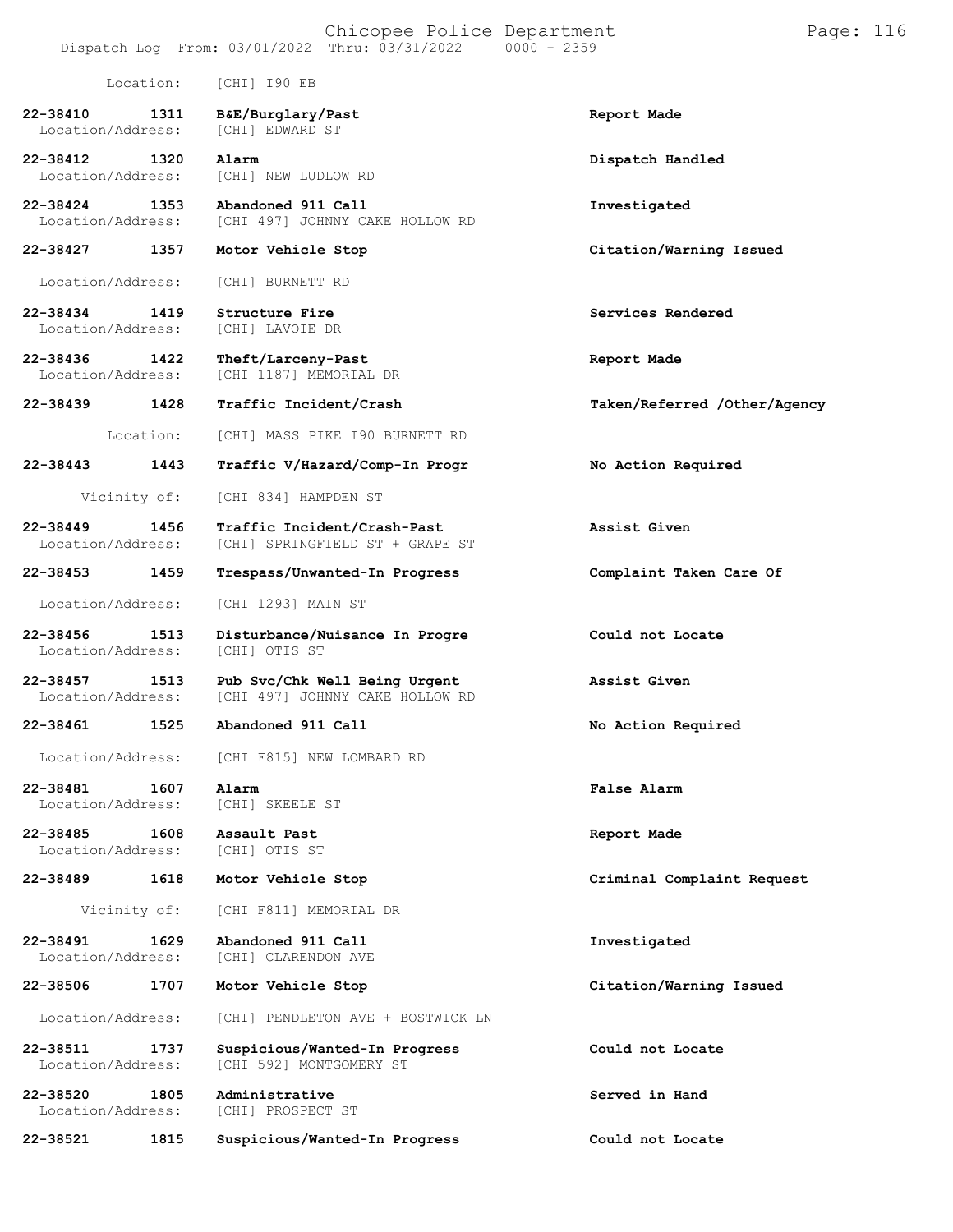|                                   |                      | Chicopee Police Department<br>Dispatch Log From: 03/01/2022 Thru: 03/31/2022 | $0000 - 2359$           | Page: 117 |
|-----------------------------------|----------------------|------------------------------------------------------------------------------|-------------------------|-----------|
| Location/Address:                 |                      | [CHI] DAWN ST                                                                |                         |           |
| 22-38526                          | 1838                 | Abandoned 911 Call                                                           | No Action Required      |           |
| Location/Address:                 |                      | [CHI] EDWARD ST                                                              |                         |           |
| 22-38528                          | 1854                 | Transport Service                                                            | Transport Complete      |           |
| Location/Address:                 |                      | [LUD 1] RANDALL RD                                                           |                         |           |
| $22 - 38533$<br>Location/Address: | 1934                 | Disturbance/Nuisance In Progre<br>[CHI] PATRIOT AVE                          | Assist Given            |           |
| 22-38534<br>Location/Address:     | 1938                 | Motor Vehicle Stop<br>[CHI 1658] SPRINGFIELD ST                              | Advised                 |           |
| 22-38538<br>Location/Address:     | 1944                 | Abandoned 911 Call<br>[CHI 1233] MEMORIAL DR                                 | Dispatch Handled        |           |
| 22-38540                          | 1947                 | Disturbance/Nuisance In Progre                                               | Complaint Taken Care Of |           |
| Location/Address:                 |                      | [CHI] GRATTAN ST                                                             |                         |           |
| 22-38542<br>Location/Address:     | 1952                 | Alarm<br>[CHI 931] MEADOW ST                                                 | False Alarm             |           |
| 22-38551<br>Location/Address:     | 2036                 | Abandoned 911 Call<br>[CHI] GINGER DR                                        | Advised                 |           |
| 22-38556                          | 2102                 | Motor Vehicle Stop                                                           | Citation/Warning Issued |           |
| Location/Address:                 |                      | [CHI F740] FRONT ST                                                          |                         |           |
| 22-38559<br>Location/Address:     | 2103                 | Disturbance/Nuisance In Progre<br>[CHI 2187] BROADWAY                        | Advised                 |           |
| 22-38571<br>Location/Address:     | 2156                 | Disturbance/Nuisance In Progre<br>[CHI 612] SPRINGFIELD ST                   | Advised                 |           |
| 22-38574                          | 2202                 | Abandoned 911 Call                                                           | No Action Required      |           |
| Location/Address:                 |                      | [CHI] ADAMS ST                                                               |                         |           |
| 22-38579<br>Location/Address:     | 2226                 | PS/Check Well Being Nonurgent<br>[CHI 1233] MEMORIAL DR                      | Advised                 |           |
| 22-38581                          | 2234                 | Transport Service                                                            | Transport Complete      |           |
| Location/Address:                 |                      | [LUD 1] RANDALL RD                                                           |                         |           |
| 22-38585<br>Location/Address:     | 2301                 | Alarm<br>[CHI F464] PARK ST                                                  | False Alarm             |           |
| 22-38588<br>Location/Address:     | 2315                 | Investigation/Follow Up<br>[CHI 842] FRONT ST                                | Arrest Made             |           |
| 22-38590<br>Location/Address:     | 2347                 | Alarm<br>[CHI 2110] MONTGOMERY ST                                            | False Alarm             |           |
| 22-38592                          | 2356<br>Vicinity of: | Abandoned 911 Call<br>[CHI F1285] JAMES ST                                   | Dispatch Handled        |           |
|                                   |                      |                                                                              |                         |           |

# **For Date: 03/25/2022 - Friday**

| 22-38613          | 0022 | Motor Vehicle Stop  | Citation/Warning Issued |  |
|-------------------|------|---------------------|-------------------------|--|
| Location/Address: |      | ICHI 4481 GRANBY RD |                         |  |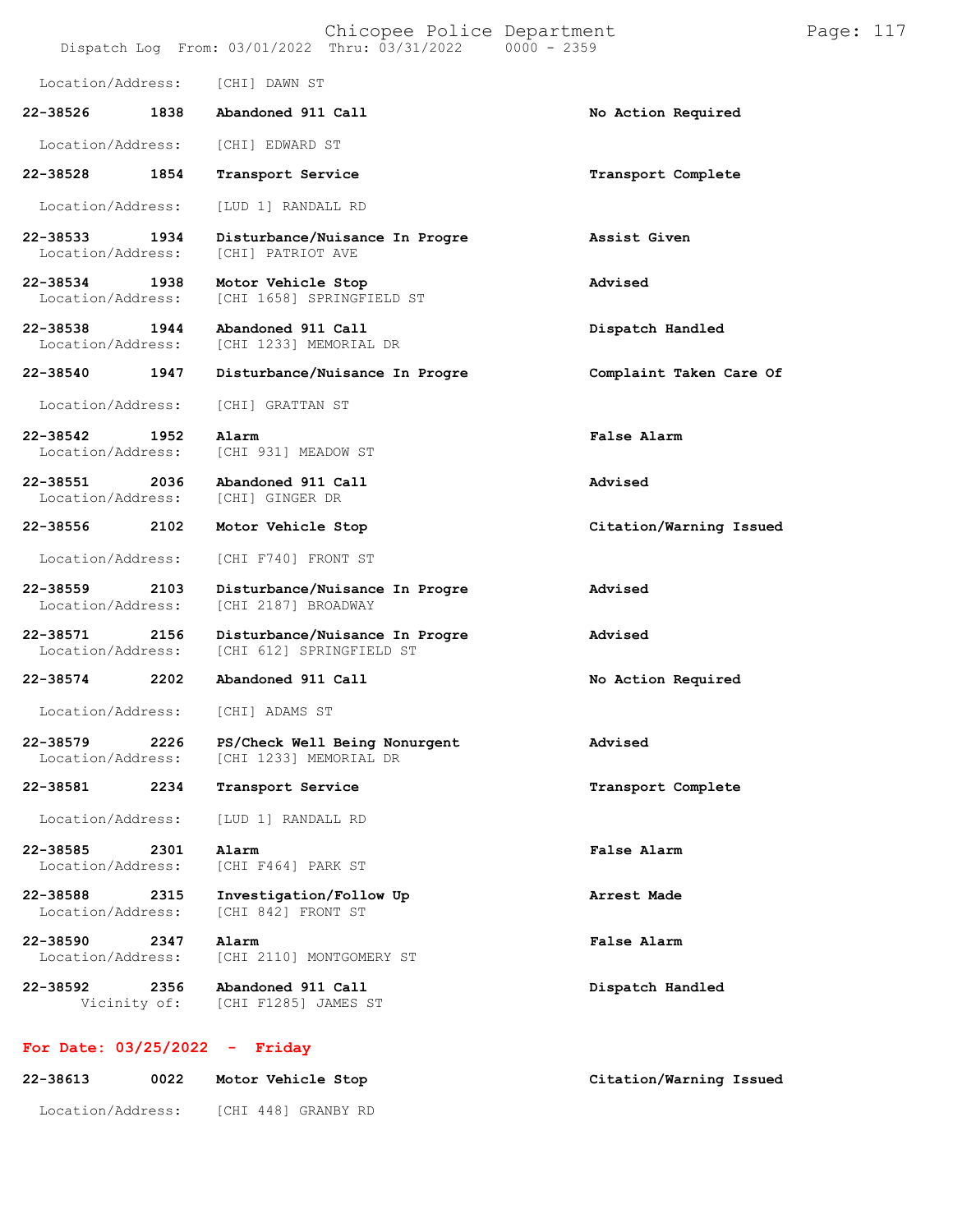### Chicopee Police Department Page: 118 Dispatch Log From:  $03/01/2022$  Thru:  $03/31/2022$

**22-38653 0208 Transport Service Assist Given** Location/Address: [HOY F1] BEECH ST **22-38682 0312 B&E/Burglary/In Prog Investigated** [CHI] ABBEY MEMORIAL DR **22-38684 0313 Suspicious/Wanted-In Progress Report Made** [CHI F343] FRONT ST **22-38700 0525 Alarm False Alarm** [CHI 199] CHICOPEE ST **22-38701 0549 Traffic Incident/Crash-Past Report Made** Location/Address: **22-38703 0627 Alarm False Alarm** Location/Address: [CHI F1150] MONTGOMERY ST **22-38710 0648 Theft/Larceny-Past Report Made** Location/Address: **22-38711 0648 Suspicious/Wanted-In Progress Dispatch Handled** [CHI] WESTOVER RD **22-38712 0655 PS/Check Well Being Nonurgent Could not Locate** Location/Address: **22-38713 0655 SAFETY HAZARD/PRIORITY 2 Taken/Referred /Other/Agency** Location/Address: [CHI] BURNETT RD + NEW LOMBARD RD **22-38715 0713 Pub Svc/Chk Well Being Urgent Could not Locate** Location/Address: **22-38716 0716 Traffic Incident/Crash Report Made** Location/Address: **22-38717 0718 Traffic Incident/Crash Services Rendered** Location/Address: **22-38719 0732 Drugs-In Progress Advised** [CHI 2928] WEST ST **22-38720 0732 Animal/Injured/Hunted Taken/Referred /Other/Agency** Location/Address: [CHI] LAWRENCE RD **22-38726 0814 Theft/Larceny-Past Advised** [CHI] OLD FIELD RD **22-38729 0819 Theft/Larceny-Past Dispatch Handled** Location/Address: **22-38730 0824 Abandoned 911 Call Dispatch Handled** Location/Address: [CHI 1564] JOHNSON RD **22-38735 0828 SAFETY HAZARD/PRIORITY 2 Complaint Taken Care Of** Vicinity of: [CHI] SHERIDAN ST **22-38744 0848 Harassment/Stalk/Threat-Past Report Made** [CHI 444] GRANBY RD **22-38758 0900 B&E/Burglary/Past Report Made** Location/Address: **22-38762 0929 SAFETY HAZARD/PRIORITY 3 Taken/Referred /Other/Agency**

Vicinity of: [CHI] MONTGOMERY ST + PENDLETON AVE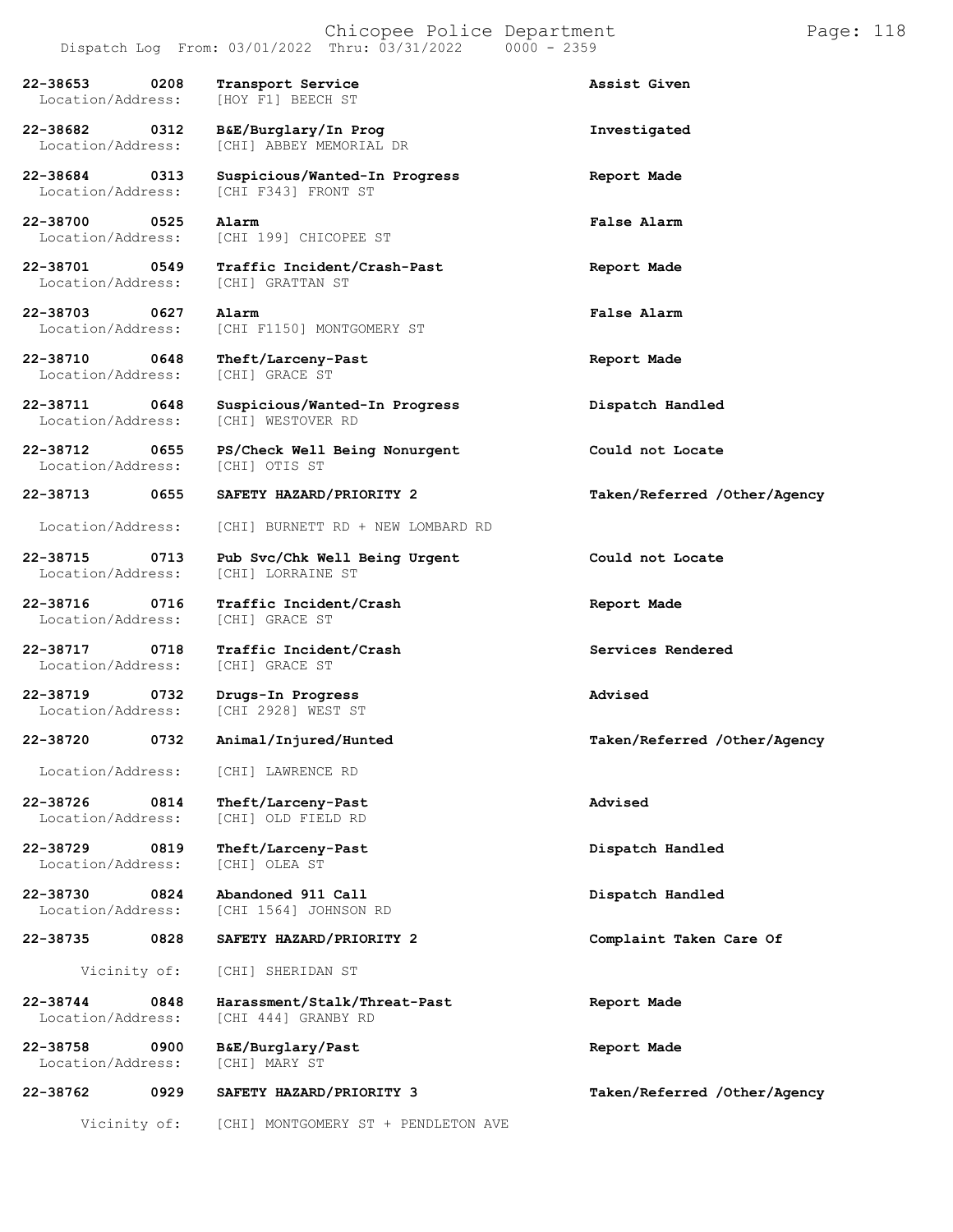Chicopee Police Department Page: 119 Dispatch Log From:  $03/01/2022$  Thru:  $03/31/2022$ **22-38763 0931 Motor Vehicle Stop Citation/Warning Issued** Location/Address: [CHI] MONTGOMERY ST **22-38767 0941 Motor Vehicle Stop Citation/Warning Issued** Location/Address: [CHI] MONTGOMERY ST **22-38769 0941 Service of a Summons Not Served** Location/Address: **22-38775 1002 Motor Vehicle Stop Citation/Warning Issued** Location/Address: [CHI 832] PENDLETON AVE **22-38794 1046 Traffic Incident/Crash-Past No Action Required** Location/Address: [CHI 1530] MOORE ST **22-38796 1052 Alarm False Alarm** Location/Address: [CHI F170] MONTGOMERY ST **22-38798 1100 Abandoned 911 Call Could not Locate** [CHI] BONNEVILLE AVE **22-38800 1106 Traffic Incident/Crash-Past Advised** [CHI 1722] MEMORIAL DR **22-38805 1118 Alarm False Alarm** [CHI] CHICOPEE ST **22-38806 1120 Damage/Vand/Mischief/Past Advised** [CHI] FLETCHER CIR **22-38816 1151 Traffic V/Hazard/Comp-Past Complaint Taken Care Of** Location/Address: [CHI] LUCRETIA AVE **22-38818 1154 Service of a Summons Advised** [CHI] SCHOOL ST **22-38821 1201 Traffic Incident/Crash-Past Services Rendered** Location/Address: **22-38822 1208 Motor Vehicle Stop Citation/Warning Issued** Location/Address: [CHI] BURNETT RD

**22-38826 1212 Traffic V/Hazard/Comp-In Progr Could not Locate**

Location/Address: [CHI F84] BURNETT RD

**22-38832 1232 Damage/Vand/Mischief/Past Report Made**

**22-38834 1233 Damage/Vand/Mischief/Past Report Made** Location/Address:

Location/Address: [CHI 86] BURNETT RD

**22-38838 1243 Theft/Larceny-In Progress No Action Required**

Location/Address: [CHI 938] MEMORIAL DR

[CHI 305] MONTCALM ST

[CHI 146] ASINOF AVE

**22-38828 1217 Motor Vehicle Stop Citation/Warning Issued**

**22-38835 1236 Motor Vehicle Stop Citation/Warning Issued**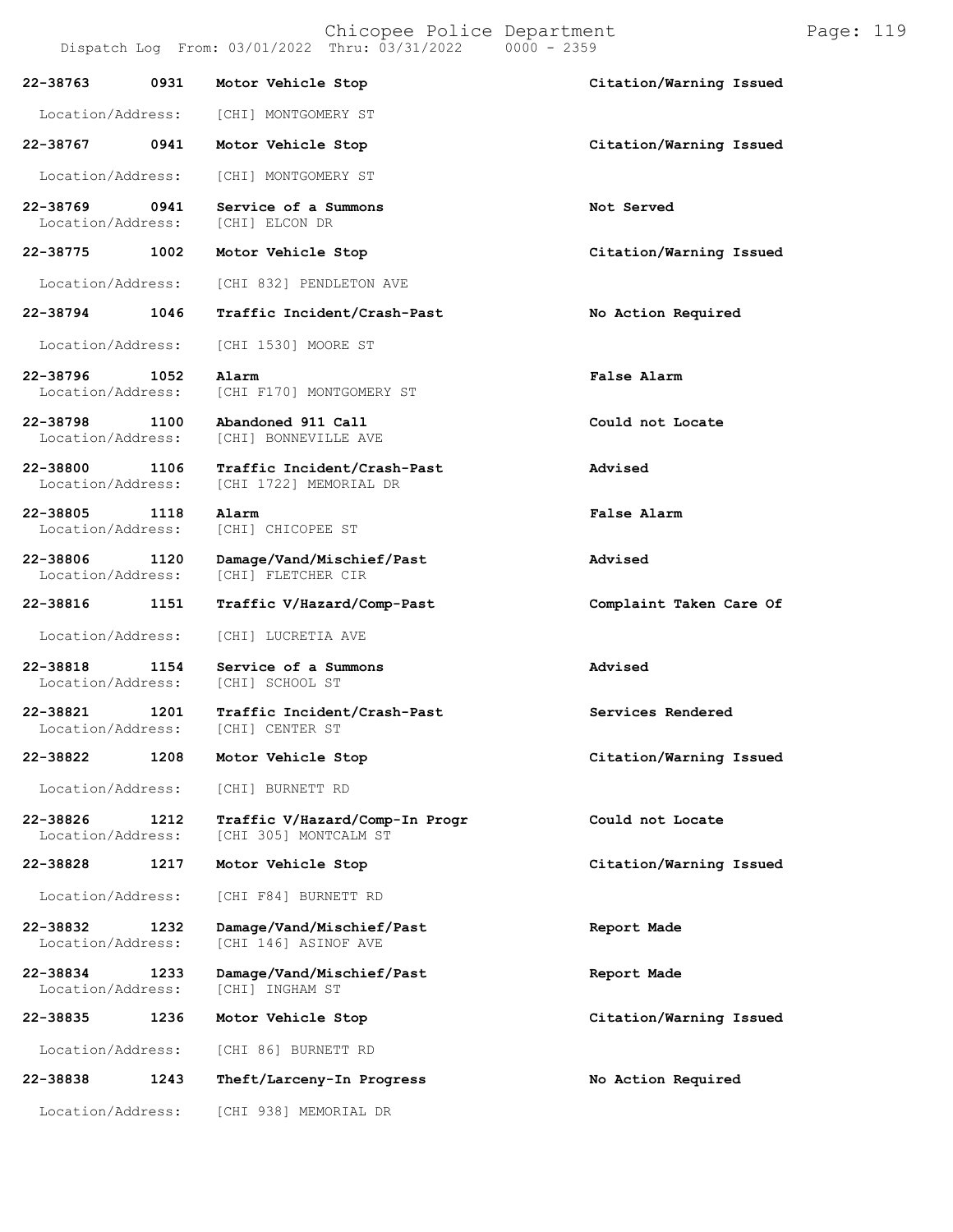|                               |      | Chicopee Police Department<br>Dispatch Log From: 03/01/2022 Thru: 03/31/2022<br>$0000 - 2359$ |                         | Page: 120 |  |
|-------------------------------|------|-----------------------------------------------------------------------------------------------|-------------------------|-----------|--|
| 22-38843                      | 1251 | Motor Vehicle Stop                                                                            | Citation/Warning Issued |           |  |
| Location/Address:             |      | [CHI 1356] EAST MAIN ST                                                                       |                         |           |  |
| 22-38847<br>Location/Address: | 1256 | Traffic Incident/Crash<br>[CHI 1583] BROADWAY                                                 | Report Made             |           |  |
| 22-38849                      | 1301 | Motor Vehicle Stop                                                                            | Citation/Warning Issued |           |  |
| Location/Address:             |      | [CHI] EAST MAIN ST                                                                            |                         |           |  |
| 22-38853<br>Location/Address: | 1306 | Disturbance/Nuisance In Progre<br>[CHI 1255] MEMORIAL DR                                      | Could not Locate        |           |  |
| 22-38854                      | 1309 | Theft/Larceny-Past                                                                            | No Action Required      |           |  |
| Location/Address:             |      | [CHI] STONINA DR                                                                              |                         |           |  |
| 22-38856                      | 1313 | Motor Vehicle Stop                                                                            | Citation/Warning Issued |           |  |
| Location/Address:             |      | [CHI] SHERIDAN ST                                                                             |                         |           |  |
| 22-38859                      | 1323 | Motor Vehicle Stop                                                                            | Citation/Warning Issued |           |  |
| Location/Address:             |      | [CHI] MEMORIAL DR                                                                             |                         |           |  |
| 22-38867<br>Location/Address: | 1345 | Theft/Larceny-Past<br>[CHI] RIVEST CT                                                         | Report Made             |           |  |
| 22-38870                      | 1350 | Motor Vehicle Stop                                                                            | Citation/Warning Issued |           |  |
| Location/Address:             |      | [CHI] PENDLETON AVE                                                                           |                         |           |  |
| 22-38871<br>Location/Address: | 1353 | Abandoned 911 Call<br>[CHI 2613] SPRINGFIELD ST                                               | Dispatch Handled        |           |  |
| 22-38879                      | 1407 | Motor Vehicle Stop                                                                            | Citation/Warning Issued |           |  |
| Location/Address:             |      | [CHI] FRONT ST                                                                                |                         |           |  |
| 22-38884<br>Location/Address: | 1421 | Traffic Incident/Crash<br>[CHI] GRANBY RD                                                     | Report Made             |           |  |
| 22-38891                      | 1430 | Traffic V/Hazard/Comp-Past                                                                    | Complaint Taken Care Of |           |  |
| Location/Address:             |      | [CHI 834] HAMPDEN ST                                                                          |                         |           |  |
| 22-38892<br>Location/Address: | 1431 | Disturbance/Nuisance In Progre<br>[CHI F25] BRITTON ST                                        | Advised                 |           |  |
| 22-38893<br>Vicinity of:      | 1432 | Suspicious/Wanted-In Progress<br>[CHI] CASINO AVE                                             | Unfounded               |           |  |
| 22-38895                      | 1434 | Motor Vehicle Stop                                                                            | Citation/Warning Issued |           |  |
| Location/Address:             |      | [CHI] FAIRVIEW AVE + BONNEVILLE AVE                                                           |                         |           |  |
| 22-38900<br>Location/Address: | 1443 | Disturbance/Nuisance In Progre<br>[CHI] ROLF AVE                                              | Report Made             |           |  |
| 22-38904<br>Location/Address: | 1449 | Assault In Progress<br>[CHI 1891] MEMORIAL DR                                                 | Report Made             |           |  |
| 22-38905                      | 1449 | PS/Check Well Being Nonurgent                                                                 | No Action Required      |           |  |
| Location/Address:             |      | [CHI F1220] JOHNSON RD                                                                        |                         |           |  |
| 22-38906<br>Location/Address: | 1452 | Fraud/Deception<br>[CHI] GROVE ST                                                             | Report Made             |           |  |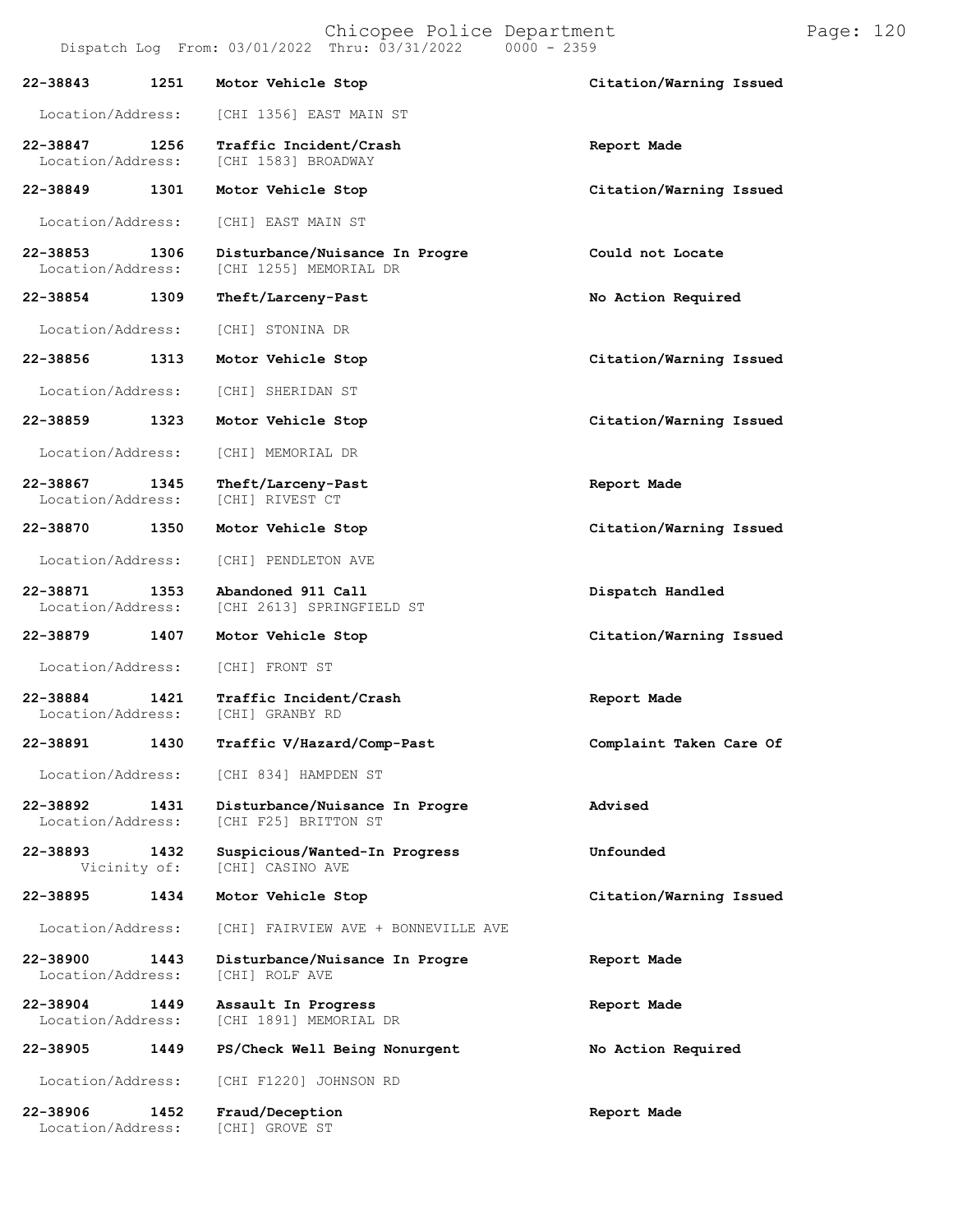| 22-38910<br>1453<br>Location/Address: | Abandoned 911 Call<br>[CHI] WEST ST                                  | Unfounded               |
|---------------------------------------|----------------------------------------------------------------------|-------------------------|
| 22-38908 1455<br>Location/Address:    | Abandoned 911 Call<br>[CHI] HAMPDEN ST                               | Could not Locate        |
| 22-38909 1455<br>Location/Address:    | Traffic V/Hazard/Comp-In Progr<br>[CHI XP2071] STEARNS TER           | Services Rendered       |
| 22-38907 1456                         | Motor Vehicle Stop                                                   | Citation/Warning Issued |
| Location/Address:                     | [CHI] FAIRVIEW AVE                                                   |                         |
| 22-38916<br>1505                      | Motor Vehicle Stop                                                   | Citation/Warning Issued |
| Location/Address:                     | [CHI] FRONT ST                                                       |                         |
| 22-38918 1513<br>Location/Address:    | Pub Svc/Chk Well Being Urgent<br>[CHI] WALTER ST                     | Assist Given            |
| 22-38919<br>1516                      | Motor Vehicle Stop                                                   | Citation/Warning Issued |
| Location/Address:                     | [CHI] BONNEVILLE AVE                                                 |                         |
| 22-38926<br>1536                      | Investigation/Follow Up                                              | No Action Required      |
| Location/Address:                     | [CHI] ROLF AVE                                                       |                         |
| 22-38935 1558<br>Location/Address:    | Vehicle Fire<br>[CHI] TRURO ST                                       | Investigated            |
| 22-38937 1559<br>Vicinity of:         | Harassment/Stalk/Threat-Past<br>[CHI F1155] EASTERN DR               | Assist Given            |
| 22-38943<br>1609<br>Location/Address: | Administrative<br>[CHI 2498] CHURCH ST                               | Assist Given            |
|                                       | Traffic V/Hazard/Comp-In Progr                                       | Could not Locate        |
| 22-38946<br>1612<br>Location/Address: | [CHI] MEETINGHOUSE RD                                                |                         |
| 22-38947<br>1612                      | Assist Other Agency/Non Urgent                                       | No Action Required      |
|                                       | Location/Address: [CHI 2187] BROADWAY                                |                         |
| Location/Address:                     | 22-38963 1646 Disturbance/Nuisance In Progre<br>[CHI F558] MEADOW ST | Assist Given            |
| 22-38969<br>1652<br>Location/Address: | Traffic V/Hazard/Comp-Past<br>[CHI] GRANBY RD                        | Could not Locate        |
| 22-38967<br>1653<br>Location/Address: | Traffic Incident/Crash-Past<br>[CHI 849] ALDEN ST                    | Report Made             |
| 22-38970<br>1656<br>Location/Address: | Suspicious/Wanted-Past<br>[CHI 0] CHESTNUT ST                        | Report Made             |
| 22-38972<br>1659<br>Location/Address: | Traffic V/Hazard/Comp-In Progr<br>[CHI 718] MEMORIAL DR              | Could not Locate        |
| 22-38976<br>1712                      | Disturbance/Nuisance In Progre                                       | Complaint Taken Care Of |
| Location/Address:                     | [CHI 2187] BROADWAY                                                  |                         |
| 22-38988<br>1741<br>Location/Address: | Administrative<br>[CHI F343] FRONT ST                                | Served in Hand          |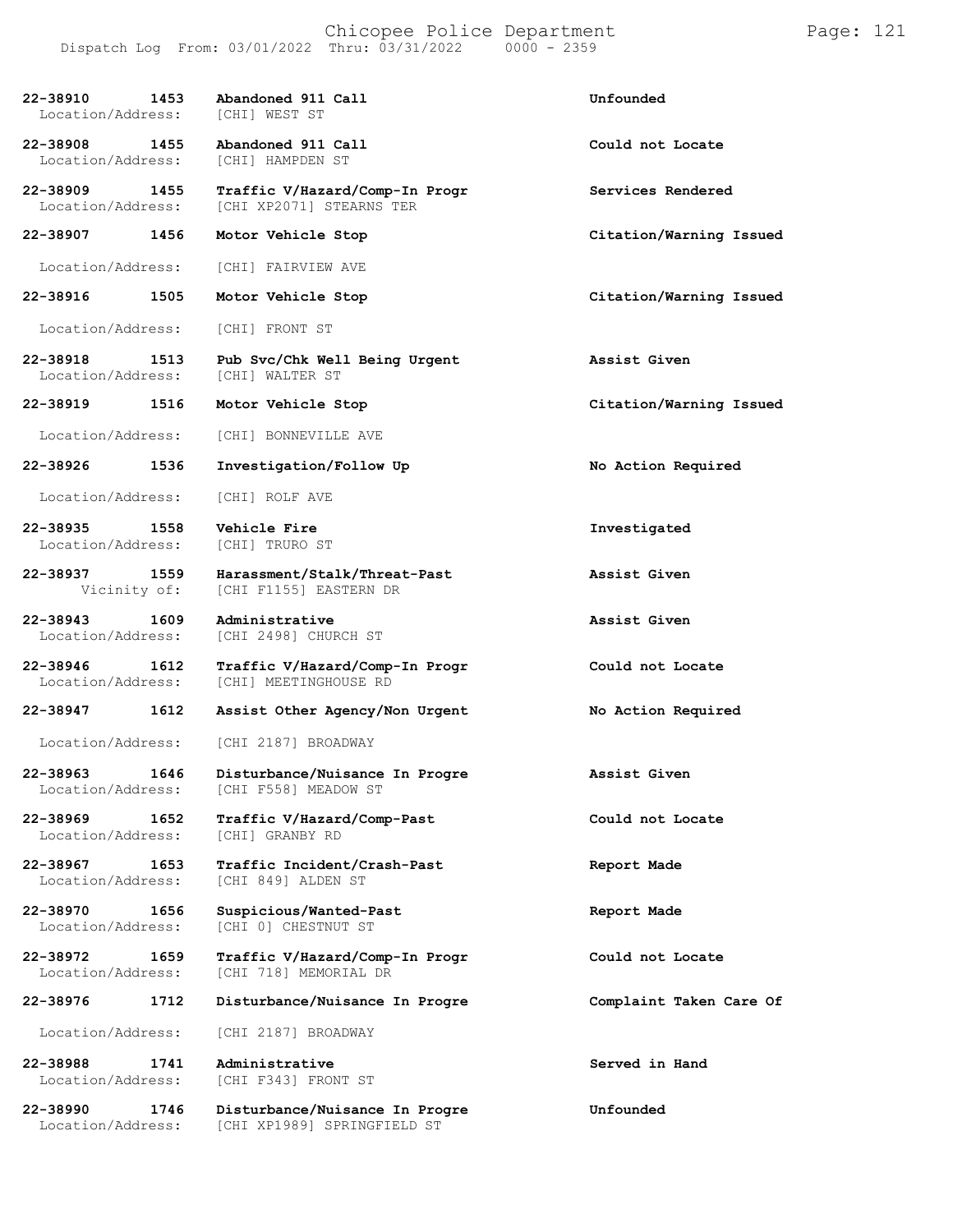Chicopee Police Department Page: 122 Dispatch Log From: 03/01/2022 Thru: 03/31/2022 **22-38989 1747 Investigation/Follow Up Complaint Taken Care Of** Location/Address: [CHI 0] CHESTNUT ST **22-39000 1808 Abandoned 911 Call Dispatch Handled** [CHI] CHAMPAGNE AVE **22-39001 1811 Damage/Vand/Mischief/In Prog Report Made** Location/Address: **22-39002 1812 Alarm False Alarm** [CHI] MCKINSTRY AVE **22-39005 1824 Suspicious/Wanted-In Progress Complaint Taken Care Of** Location/Address: [CHI] ROSE ST **22-39012 1839 Abandoned 911 Call Could not Locate** [CHI F53] MONTGOMERY ST **22-39017 1850 Assault In Progress Report Made** [CHI 2187] BROADWAY **22-39027 1926 Disturbance/Nuisance In Progre Advised** [CHI 1065] FRONT ST **22-39030 1944 Robbery In Progress Report Made** [CHI XF1652] MEADOW ST **22-39033 1948 Suspicious/Wanted-In Progress Complaint Taken Care Of** Location/Address: [CHI F734] MONTGOMERY ST **22-39036 1950 Weapons/Firearms-In Progress Unfounded** [CHI] CHICOPEE ST + OLIVINE ST **22-39038 1955 Pub Svc/Chk Well Being Urgent Could not Locate** [CHI] OLD FULLER RD **22-39043 2001 Abandoned 911 Call Could not Locate** [CHI 853] SPRUCE ST **22-39046 2010 Police Response False Alarm** [CHI 1134] SPRINGFIELD ST **22-39048 2020 Suspicious/Wanted-In Progress Complaint Taken Care Of** Vicinity of: [CHI] ROBERTS POND LN **22-39051 2037 Abandoned 911 Call Complaint Taken Care Of** Location/Address: [CHI 426] MEMORIAL DR **22-39056 2103 Theft/Larceny-In Progress Report Made** [CHI XF1652] MEADOW ST **22-39057 2104 Abandoned 911 Call Investigated** Location/Address: **22-39060 2109 Alarm False Alarm** Location/Address: [CHI 931] MEADOW ST **22-39065 2116 Police Response Report Made** Location/Address: **22-39064 2118 Pub Svc/Chk Well Being Urgent No Action Required** Location/Address: [CHI 146] ASINOF AVE **22-39071 2124 Assist Other Agency/Urgent Could not Locate**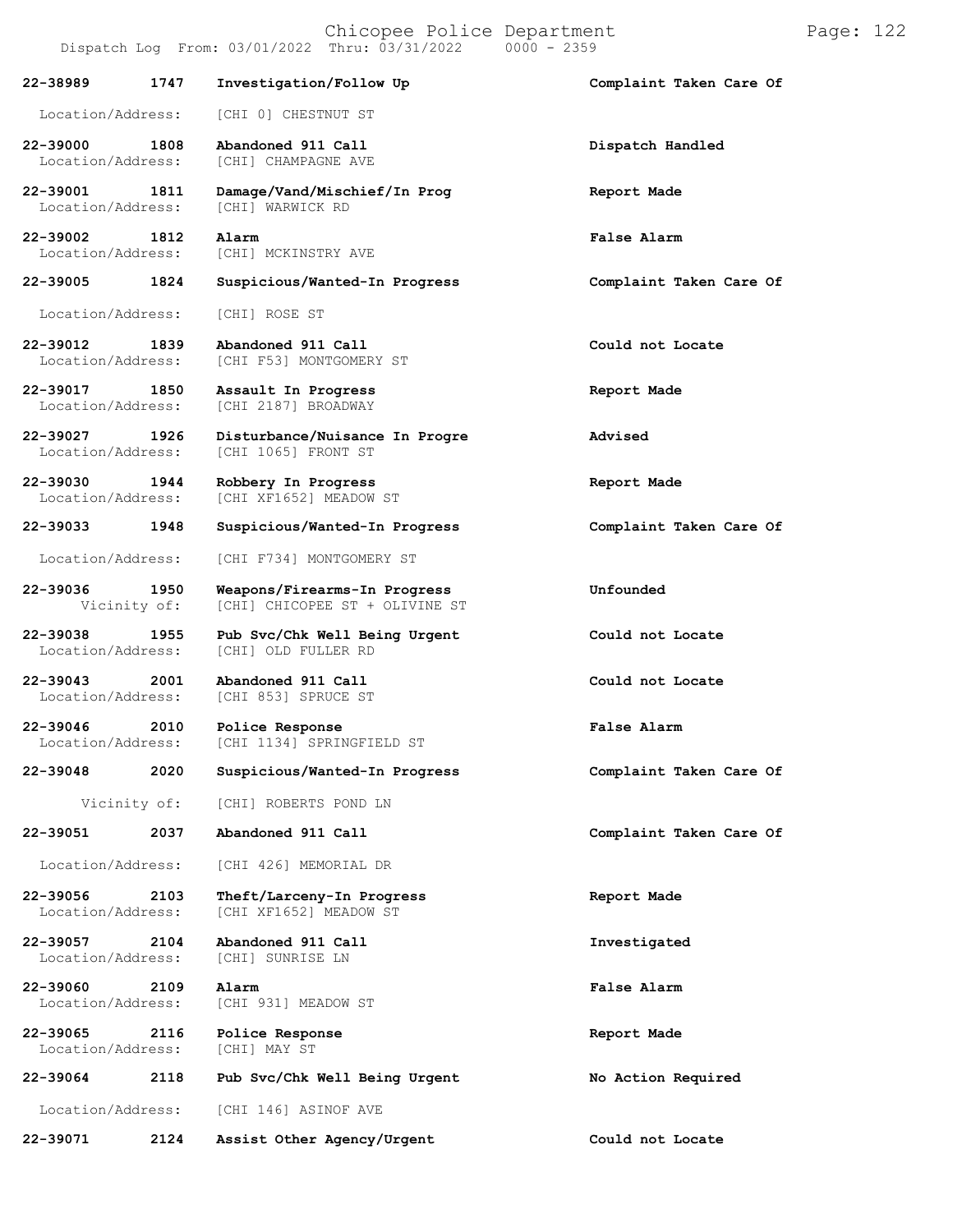|                                  |      | Chicopee Police Department<br>Dispatch Log From: 03/01/2022 Thru: 03/31/2022<br>$0000 - 2359$ |                         |
|----------------------------------|------|-----------------------------------------------------------------------------------------------|-------------------------|
| Location/Address:                |      | [CHI F1348] NEW LUDLOW RD                                                                     |                         |
| 22-39072                         | 2144 | Motor Vehicle Stop                                                                            | Verbal Warning Issued   |
| Location/Address:                |      | [CHI] BRITTON ST                                                                              |                         |
| 22-39075<br>Location/Address:    | 2157 | Suspicious/Wanted-In Progress<br>[CHI] LOOMIS DR                                              | Unfounded               |
| 22-39081                         | 2218 | Investigation/Follow Up                                                                       | Complaint Taken Care Of |
| Location/Address:                |      | [CHI F343] FRONT ST                                                                           |                         |
| 22-39087<br>2236<br>Vicinity of: |      | Weapons/Firearms-In Progress<br>[CHI] MELVIN ST                                               | Investigated            |
| 22-39092                         | 2245 | Animal Complaint                                                                              | No Action Required      |
| Vicinity of:                     |      | [CHI] CHICOPEE ST                                                                             |                         |
| 22-39094<br>Location/Address:    | 2252 | Motor Vehicle Stop<br><b>[CHI] WEST ST</b>                                                    | Report Made             |
| 22-39095<br>Location/Address:    | 2259 | Transport Service<br>[CHI F182] CENTER ST                                                     | Services Rendered       |
| 22-39097                         | 2307 | Motor Vehicle Stop                                                                            | Citation/Warning Issued |
| Location/Address:                |      | [CHI] CHICOPEE ST + WILSON AVE                                                                |                         |
| 22-39101<br>Vicinity of:         | 2310 | Pub Svc/Chk Well Being Urgent<br>[CHI XF1644] FULLER RD                                       | Assist Given            |
| 22-39106<br>Location/Address:    | 2334 | Disturbance/Nuisance In Progre<br>[CHI F234] CHICOPEE ST                                      | Arrest Made             |
| 22-39107 2336                    |      | Traffic V/Hazard/Comp-In Progr                                                                | Citation/Warning Issued |
| Location/Address:                |      | [CHI 1191] MEMORIAL DR                                                                        |                         |
| 22-39108<br>Location/Address:    | 2339 | Disturbance/Nuisance In Progre<br>[CHI 2187] BROADWAY                                         | Investigated            |
| For Date: $03/26/2022 -$         |      | Saturday                                                                                      |                         |
| 22-39119<br>Location/Address:    | 0012 | Suspicious/Wanted-In Progress<br>[CHI] HANSEN ST                                              | Advised                 |
| 22-39126<br>Location/Address:    | 0017 | Harassment/Stalk/Threat-Past<br>[CHI] WHITE BIRCH AVE                                         | Advised                 |
| 22-39125                         | 0021 | Motor Vehicle Stop                                                                            | Citation/Warning Issued |
| Vicinity of:                     |      | [CHI] GRANBY RD                                                                               |                         |
| 22-39129                         | 0026 | Suspicious/Wanted-In Progress                                                                 | No Action Required      |
| Location/Address:                |      | [CHI] LEARY AVE                                                                               |                         |
| 22-39132                         | 0033 | Disturbance/Nuisance/Past                                                                     | Citation/Warning Issued |
| Location/Address:                |      | [CHI] REED AVE                                                                                |                         |
| 22-39140                         | 0045 | Abandoned 911 Call                                                                            | No Action Required      |

Location/Address: [CHI] GRANBY RD

**22-39157 0118 Transport Service Transport Complete**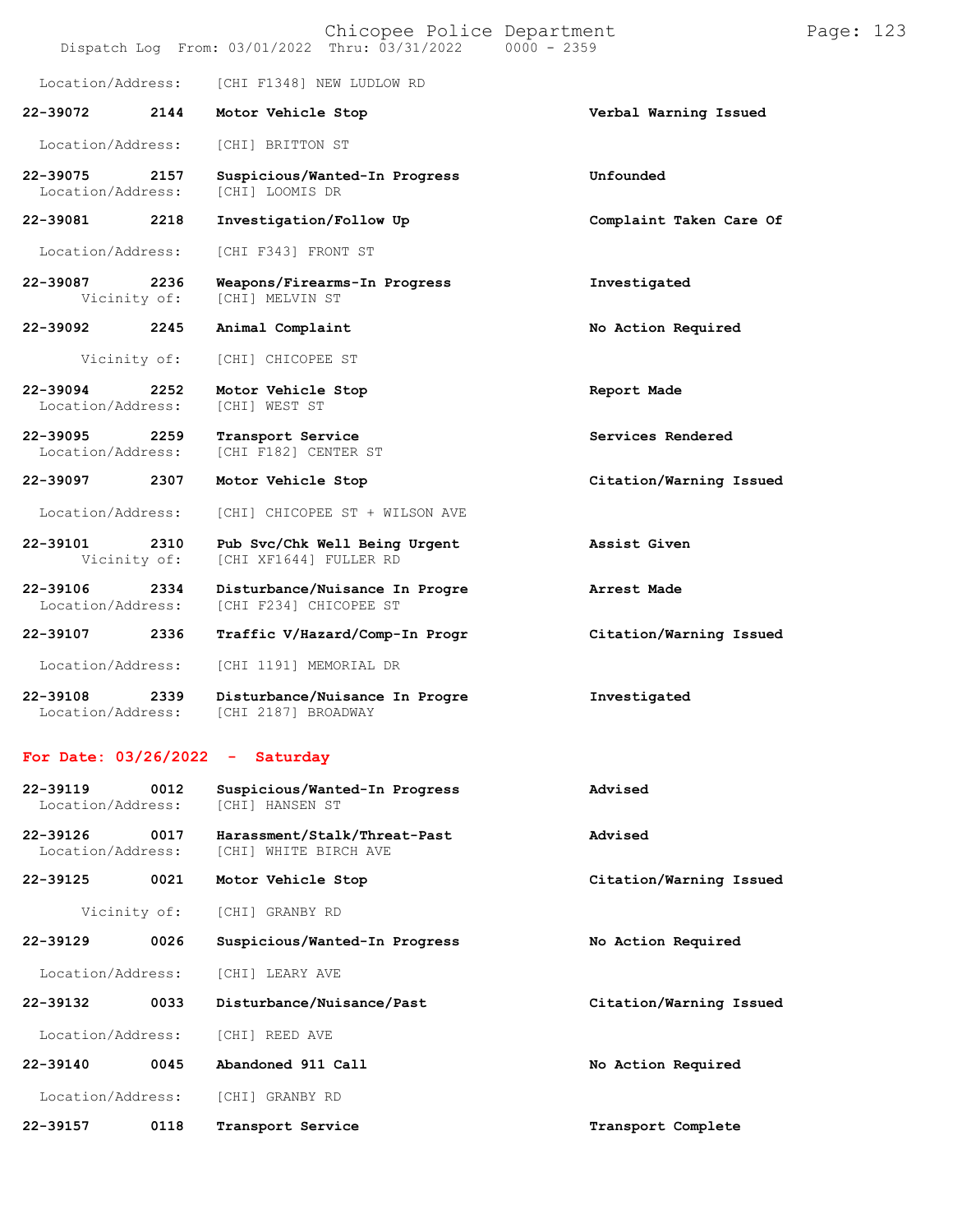Location/Address: [LUD 1] RANDALL RD

**22-39158 0131 Motor Vehicle Stop Citation/Warning Issued** Location/Address: [CHI] FAIRVIEW AVE

Location/Address:

**22-39164 0158 Alarm False Alarm** Location/Address: [CHI 1601] BROADWAY

**22-39167 0159 Administrative Complaint Taken Care Of**

Location/Address: [CHI 2498] CHURCH ST

**22-39169 0205 Motor Vehicle Stop Arrest Made**

**22-39176 0211 Alarm Real Alarm** Location/Address: [CHI F113] CAREW ST

**22-39175 0212 Traffic Incident/Crash Report Made**

**22-39195 0312 Disturbance/Nuisance/Past Advised**

Location/Address: [CHI] BRIGHTWOOD ST

**22-39205 0426 Pub Svc/Chk Well Being Urgent Assist Given** Location/Address:

Location/Address:

**22-39230 0736 Alarm False Alarm** Location/Address: [CHI 484] HAYNES CIR

Location/Address:

Location/Address:

**22-39218 0652 Abandoned 911 Call Taken/Referred /Other/Agency**

[CHI] FRONT ST + GROVE ST

[CHI 1196] WEST ST

Location: [CHI] I 90 MILE MARKER 9.7

**22-39220 0654 Disturbance/Nuisance In Progre Report Made** [CHI 2192] DALE ST

**22-39219 0655 Traffic V/Hazard/Comp-In Progr Complaint Taken Care Of**

Location/Address: [CHI 1533] BURNETT RD

**22-39228 0728 Assist Other Agency/Non Urgent Unfounded**

**22-39234 0754 Pub Svc/Chk Well Being Urgent Assist Given** [CHI] MONTGOMERY ST

**22-39250 0831 Suspicious/Wanted-In Progress Arrest Made** [CHI 444] GRANBY RD

**22-39252 0834 Service of a Summons Served in Hand** [CHI F1120] EAST MAIN ST

**22-39257 0842 Service of a Summons Served in Hand**

Location/Address: [CHI] SHERIDAN ST

**22-39262 0853 Service of a Summons Not Served**

**22-39266 0857 Motor Vehicle Stop Citation/Warning Issued**

**22-39163 0156 Traffic V/Hazard/Comp-In Progr Investigated**

**22-39261 0849 Motor Vehicle Stop Citation/Warning Issued**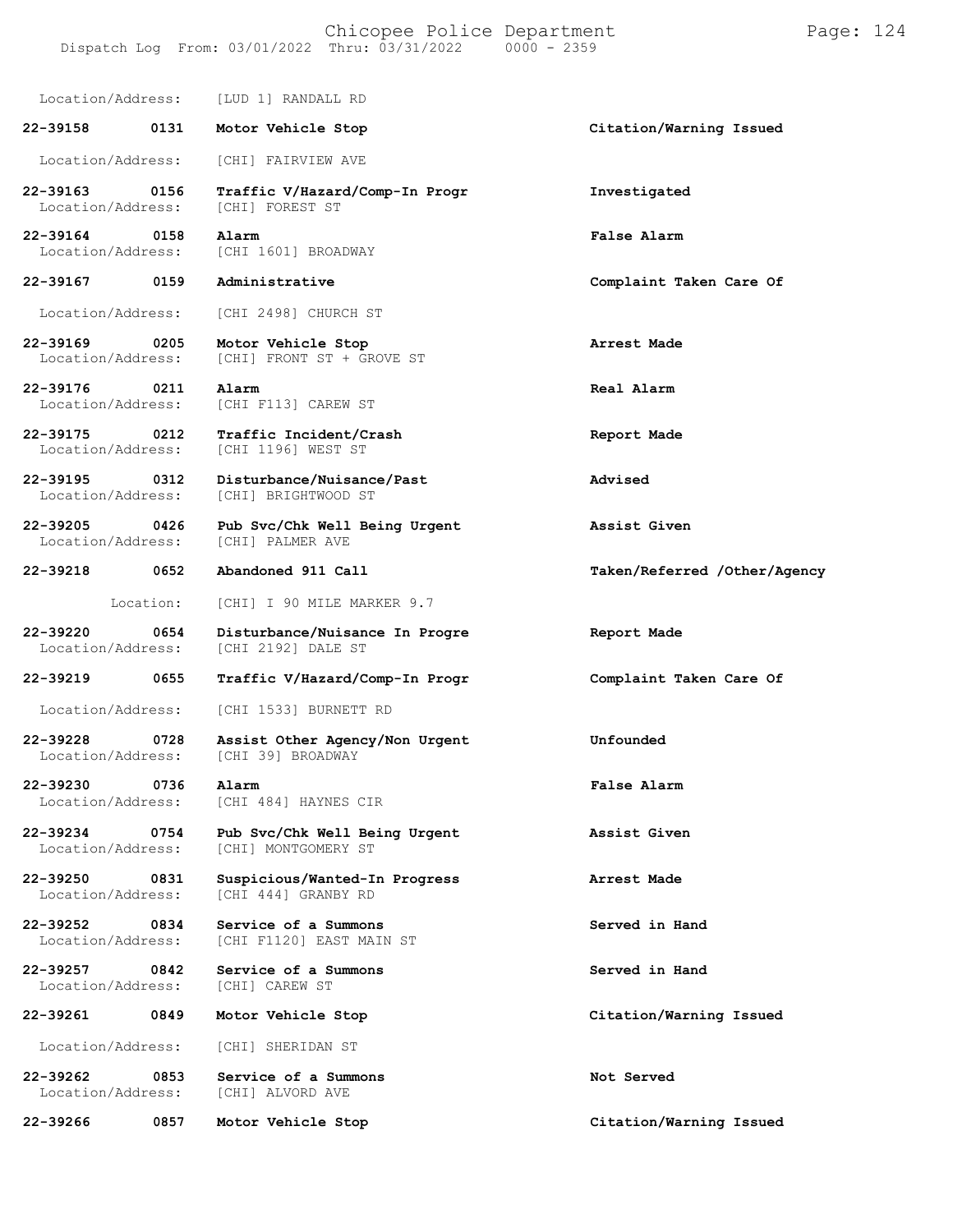|                                    |                      | Chicopee Police Department<br>Dispatch Log From: 03/01/2022 Thru: 03/31/2022 0000 - 2359 | Page: 125                    |
|------------------------------------|----------------------|------------------------------------------------------------------------------------------|------------------------------|
| Location/Address:                  |                      | [CHI] SHERIDAN ST                                                                        |                              |
| 22-39267<br>Location/Address:      | 0857                 | Service of a Summons<br>[CHI] PLANTE CIR                                                 | Not Served                   |
| 22-39269 0900<br>Location/Address: |                      | Service of a Summons<br>[CHI] LINCOLN ST                                                 | Served in Hand               |
| 22-39271 0902                      |                      | Traffic Incident/Crash                                                                   | Taken/Referred /Other/Agency |
|                                    | Location:            | [CHI] I90 WEST BOUND BY EXIT 45 SOUND BOUND                                              |                              |
| 22-39272                           | 0902                 | Traffic Incident/Crash                                                                   | Taken/Referred /Other/Agency |
|                                    | Location:            | [CHI] BEFORE EXIT 45 SOUTH BOUND 190                                                     |                              |
| 22-39270                           | 0903                 | Motor Vehicle Stop                                                                       | Citation/Warning Issued      |
| Location/Address:                  |                      | [CHI] SHERIDAN ST                                                                        |                              |
| 22-39275<br>Location/Address:      | 0906                 | Service of a Summons<br>[CHI] PLANTE CIR                                                 | Not Served                   |
| 22-39279 0908<br>Location/Address: |                      | Administrative<br>[CHI] SPRINGFIELD ST                                                   | Dispatch Handled             |
| 22-39284                           | 0913<br>Vicinity of: | Animal Complaint<br>[CHI] GRANBY RD                                                      | Assist Given                 |
| 22-39285<br>Location/Address:      | 0917                 | Service of a Summons<br>[CHI] NARRAGANSETT BLVD                                          | Not Served                   |
| 22-39293<br>Location/Address:      | $\overline{0924}$    | SAFETY HAZARD/PRIORITY 1<br>[CHI] LABELLE CIR                                            | Services Rendered            |
| 22-39296                           | 0931                 | SAFETY HAZARD/PRIORITY 2                                                                 | Taken/Referred /Other/Agency |
|                                    | Location:            | [CHI] I391 BY THE CHICOPEE CTR EXIT                                                      |                              |
| 22-39299                           | 0937                 | Motor Vehicle Stop                                                                       | Citation/Warning Issued      |
|                                    |                      | Location/Address: [CHI] MCKINSTRY AVE                                                    |                              |
| 22-39301                           | 0950                 | Motor Vehicle Stop                                                                       | Citation/Warning Issued      |
| Location/Address:                  |                      | [CHI 651] MONTGOMERY ST                                                                  |                              |
| 22-39303                           | 0954                 | Motor Vehicle Stop                                                                       | Citation/Warning Issued      |
| Location/Address:                  |                      | [CHI 651] MONTGOMERY ST                                                                  |                              |
| 22-39306                           | 1000                 | Traffic V/Hazard/Comp-Past                                                               | Citation/Warning Issued      |
| Location/Address:                  |                      | [CHI] FULLER ST + E STREET AVE                                                           |                              |
| 22-39309<br>Location/Address:      | 1002                 | Theft/Larceny-Past<br>[CHI] STEBBINS ST                                                  | Report Made                  |
| 22-39312                           | 1006                 | Motor Vehicle Stop                                                                       | Citation/Warning Issued      |
| Location/Address:                  |                      | [CHI 671] MEMORIAL DR                                                                    |                              |
| 22-39316                           | 1018                 | Motor Vehicle Stop                                                                       | Citation/Warning Issued      |
| Location/Address:                  |                      | [CHI 671] MEMORIAL DR                                                                    |                              |
| 22-39318                           | 1022                 | Motor Vehicle Stop                                                                       | Citation/Warning Issued      |
| Location/Address:                  |                      | [CHI 671] MEMORIAL DR                                                                    |                              |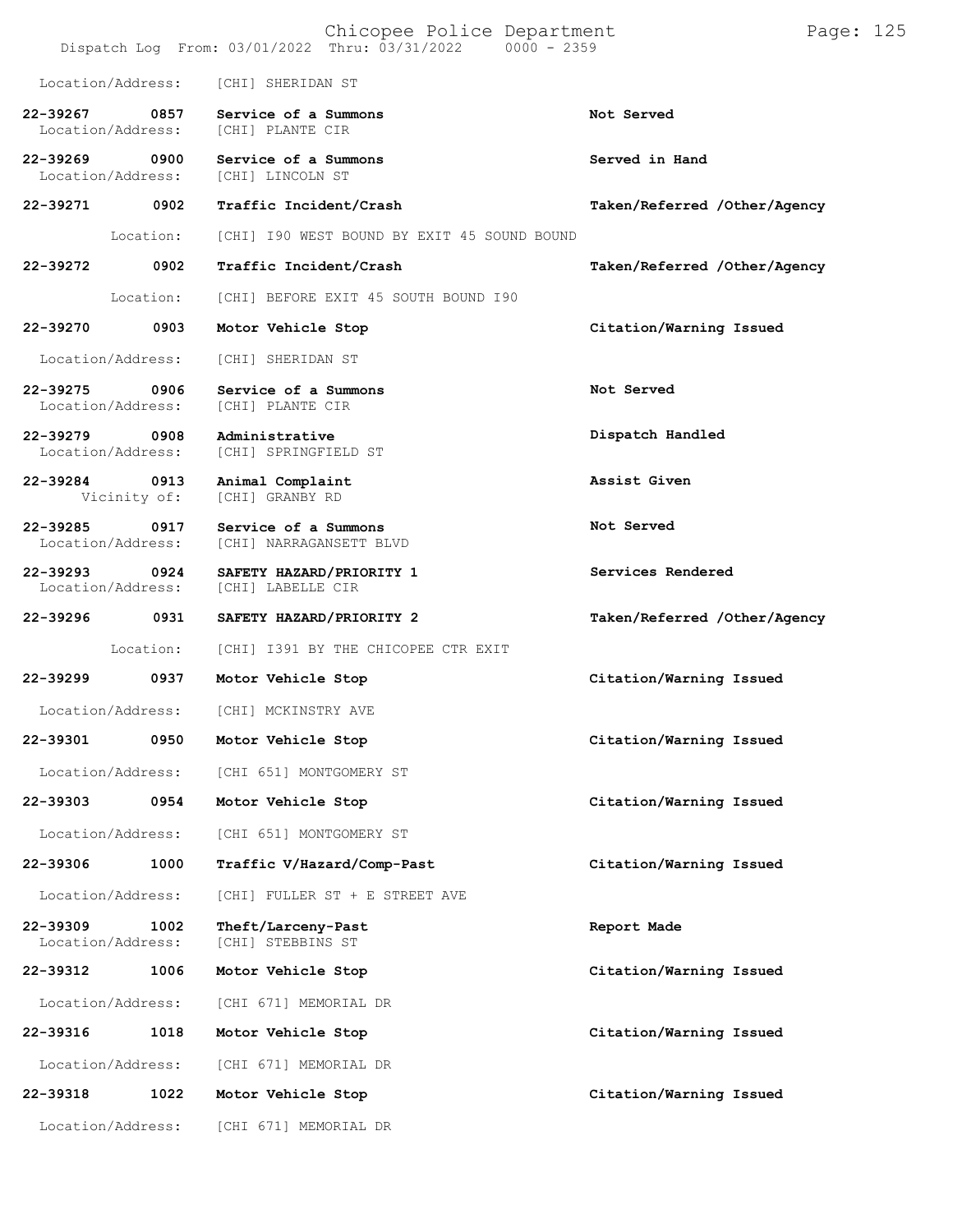Chicopee Police Department Page: 126 Dispatch Log From: 03/01/2022 Thru: 03/31/2022 **22-39327 1056 Motor Vehicle Stop Citation/Warning Issued** Location/Address: [CHI] DALE ST **22-39330 1105 Motor Vehicle Stop Citation/Warning Issued** Location/Address: [CHI] DALE ST **22-39333 1110 Transport Service Dispatch Handled** [CHI] RANDALL RD LUDLOW **22-39334 1111 Motor Vehicle Stop Citation/Warning Issued** Location/Address: [CHI] DALE ST **22-39341 1134 Motor Vehicle Stop Citation/Warning Issued** Location/Address: [CHI F1393] MEMORIAL DR **22-39347 1148 Motor Vehicle Stop Citation/Warning Issued** Location/Address: [CHI] COCHRAN ST **22-39349 1153 Abandoned 911 Call Unfounded** [CHI] CHARBONNEAU TER **22-39350 1153 Traffic V/Hazard/Comp-In Progr No Action Required** Location/Address: [CHI 671] MEMORIAL DR **22-39353 1207 Damage/Vand/Mischief/Past Report Made** Location/Address: **22-39356 1220 Motor Vehicle Stop Citation/Warning Issued** Location/Address: [CHI F620] YELLE ST **22-39363 1239 Motor Vehicle Stop Advised** [CHI 670] MEMORIAL DR **22-39365 1243 Traffic V/Hazard/Comp-Past Taken/Referred /Other/Agency** Location: [CHI] I 90 WEST **22-39366 1248 Motor Vehicle Stop Citation/Warning Issued** Location/Address: [CHI] PENDLETON AVE

**22-39378 1338 Abandoned 911 Call Unfounded** Location/Address:

**22-39388 1358 Motor Vehicle Stop Citation/Warning Issued**

Location/Address: [CHI] MONTGOMERY ST

**22-39391 1409 Misc-Non Urgent Advised** [CHI] EMERALD ST

**22-39398 1443 Motor Vehicle Stop Advised** [CHI] PROSPECT ST

**22-39411 1514 Abandoned 911 Call No Action Required**

Location/Address: [CHI] EAST MAIN ST

**22-39419 1550 Abandoned 911 Call No Action Required**

Location/Address: [CHI 1658] SPRINGFIELD ST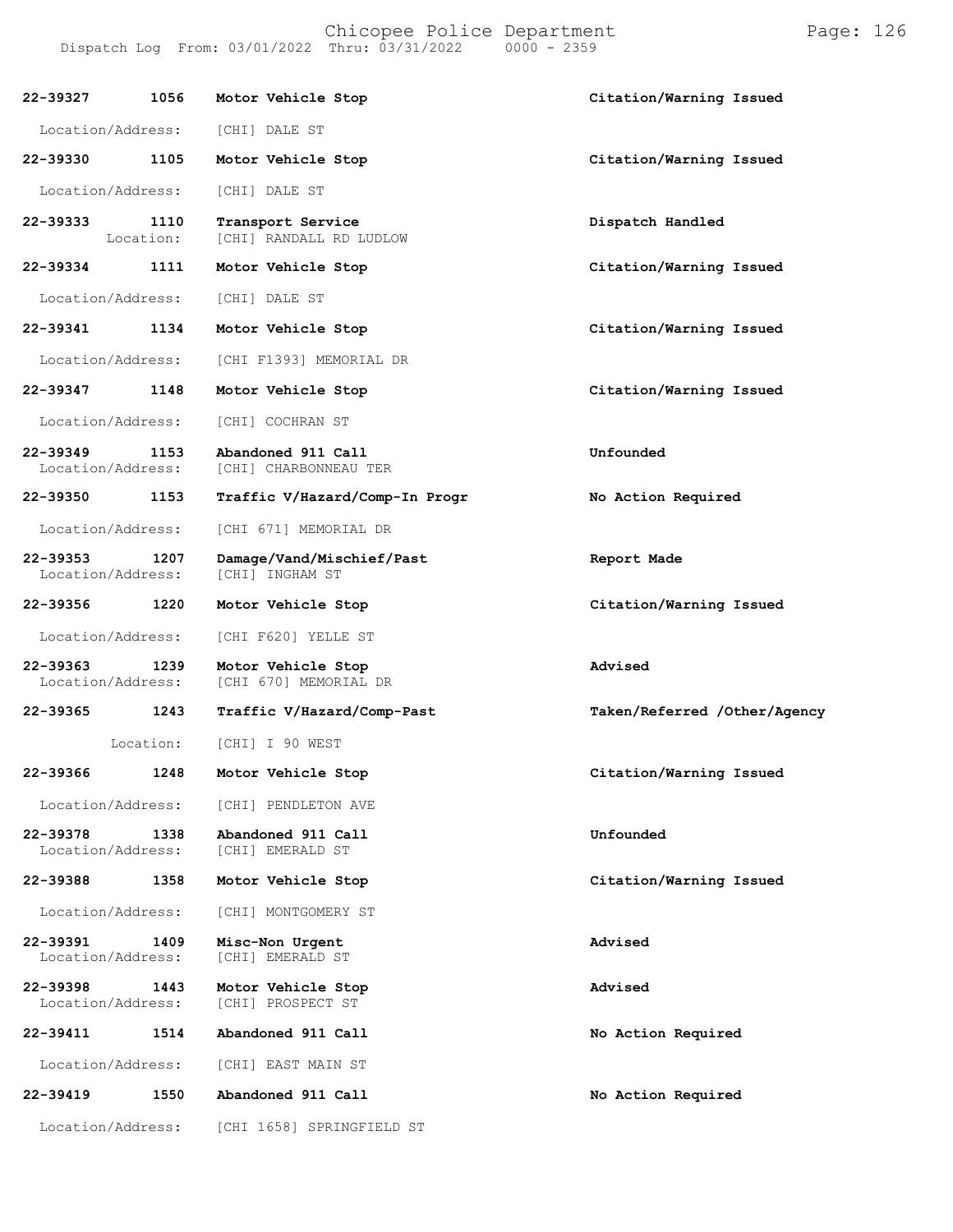| 22-39423 1556<br>Location/Address:        | Assault Past<br>[CHI] COCHRAN ST                                     | Advised                 |
|-------------------------------------------|----------------------------------------------------------------------|-------------------------|
| 22-39431 1605<br>Location/Address:        | Disturbance/Nuisance In Progre<br>[CHI] NARRAGANSETT BLVD            | Services Rendered       |
| 22-39449<br>1650<br>Location/Address:     | Traffic V/Hazard/Comp-Past<br>[CHI 574] MONTGOMERY ST                | Unfounded               |
| 22-39455 1710<br>Location:                | Traffic V/Hazard/Comp-In Progr<br>[CHI] 391 OFF RAMP OLD CHICOPEE ST | Assist Given            |
| 22-39459 1720<br>Location/Address:        | Administrative<br>[CHI] CHICOPEE ST                                  | Assist Given            |
| 22-39458 1722<br>Location/Address:        | Traffic Incident/Crash-Past<br>[CHI] EAST MAIN ST                    | Report Made             |
| 22-39464 1731<br>Location/Address:        | Traffic V/Hazard/Comp-In Progr<br>[CHI] YELLE ST                     | Unfounded               |
| 22-39468 1744<br>Location/Address:        | Abandoned 911 Call<br>[CHI] MCKINSTRY AVE                            | Dispatch Handled        |
| 22-39469 1745<br>Vicinity of:             | Traffic Incident/Crash-Past<br>[CHI] WINDSOR ST + MCKINSTRY AVE      | Report Made             |
| 22-39475 1808<br>Location/Address:        | Trespass/Unwanted-In Progress<br>[CHI 276] CHICOPEE ST               | Unfounded               |
| 22-39476 1813<br>Vicinity of:             | Weapons/Firearms-In Progress<br>[CHI 563] MEADOW ST                  | Report Made             |
| 22-39490 1853<br>Location/Address:        | Disturbance/Nuisance In Progre<br>[CHI F955] MEMORIAL DR             | Report Made             |
| 22-39491<br>1902<br>Vicinity of:          | Abandoned 911 Call<br>[CHI XF1662] MEADOW ST                         | Dispatch Handled        |
| 22-39494<br>1913<br>Location/Address:     | Investigation/Follow Up<br>[CHI 2187] BROADWAY                       | Services Rendered       |
| 22-39499<br>1926                          | Suspicious/Wanted-In Progress                                        | Complaint Taken Care Of |
| Location/Address:                         | [CHI] ALDEN ST                                                       |                         |
| 22-39504<br>1938<br>Location/Address:     | Drugs-In Progress<br>[CHI F542] MEADOW ST                            | Unfounded               |
| 22-39521<br>2020<br>Location:             | Abandoned 911 Call<br>[CHI] CHICOPEE                                 | Dispatch Handled        |
| $22 - 39526$<br>2028<br>Location/Address: | Pub Svc/Chk Well Being Urgent<br>[CHI] HILTON ST                     | Advised                 |
| 22-39530<br>2034<br>Location/Address:     | Pub Svc/Chk Well Being Urgent<br>[CHI F641] MEMORIAL DR              | Unfounded               |
| 22-39533<br>2043<br>Location/Address:     | Abandoned 911 Call<br>[CHI] LUCRETIA AVE                             | <b>False Alarm</b>      |
| 2139<br>22-39554                          | Pub Svc/Chk Well Being Urgent                                        | Complaint Taken Care Of |
| Location/Address:                         | [WAE] WEST MAIN ST                                                   |                         |
| 22-39556<br>2146<br>Location/Address:     | Motor Vehicle Stop<br>[CHI] MEMORIAL DR + BRITTON ST                 | Advised                 |
| 22-39560<br>2156                          | Alarm                                                                | False Alarm             |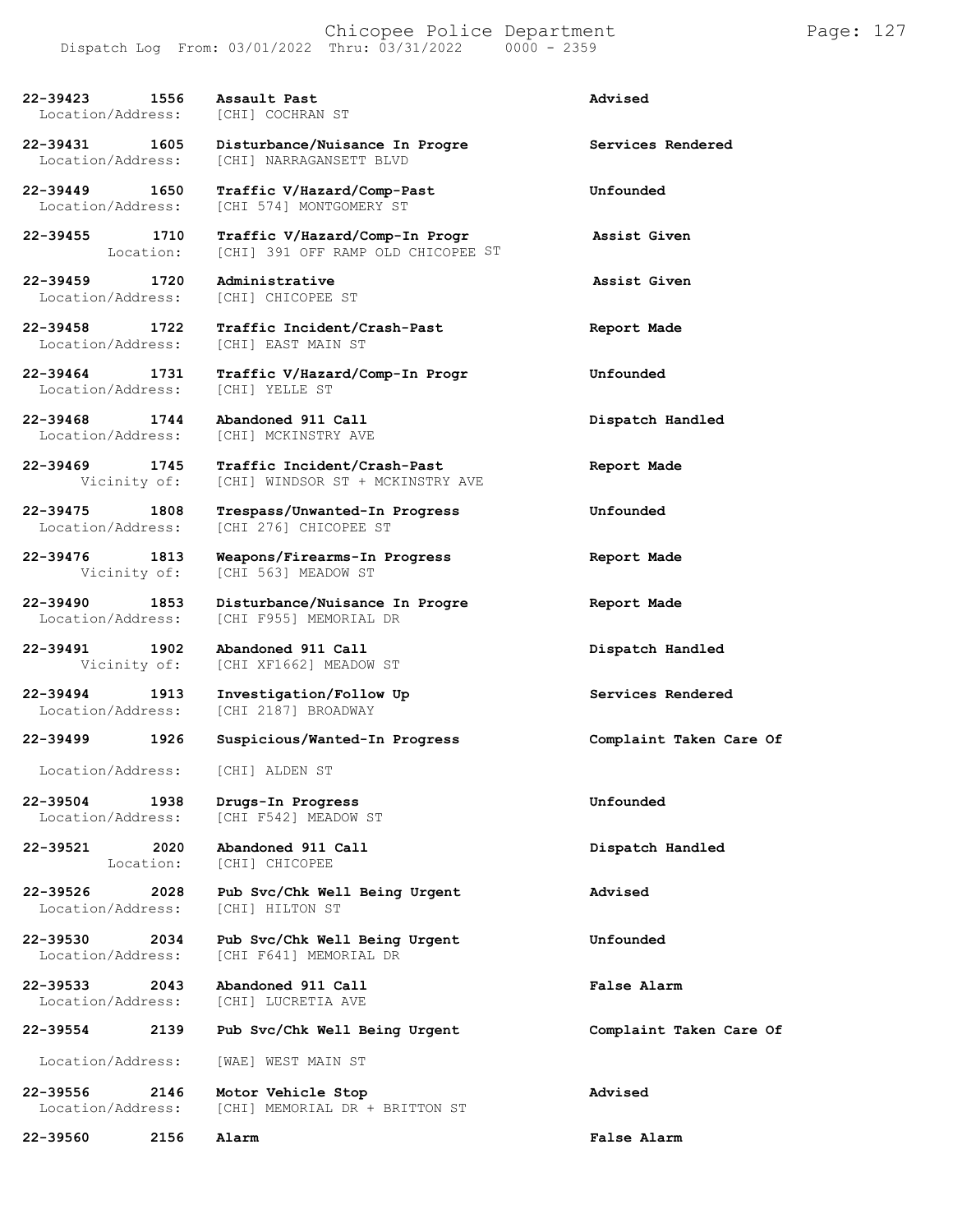### Chicopee Police Department Page: 128 Dispatch Log From:  $03/01/2022$  Thru:  $03/31/2022$

Location/Address: [CHI F464] PARK ST

**22-39561 2201 Motor Vehicle Stop Citation/Warning Issued** Location/Address: [CHI] FRONT ST

**22-39565 2231 Disturbance/Nuisance In Progre Advised** Location/Address:

**22-39568 2242 SAFETY HAZARD/PRIORITY 2 Dispatch Handled** Location/Address:

**22-39570 2246 Misc-Urgent Advised** [CHI 2193] DALE ST

Location/Address: [CHI F368] FRONT ST

**22-39572 2256 Disturbance/Nuisance In Progre Advised** Location/Address:

**22-39574 2300 Harassment/Stalk/Threat-In Pro Advised** [CHI F25] BRITTON ST

**22-39578 2324 Disturbance/Nuisance/Past Dispatch Handled** Location/Address: [CHI] MACEK DR

### **For Date: 03/27/2022 - Sunday**

| 22-39590          | 0003 | Disturbance/Nuisance In Progre | Services Rendered       |
|-------------------|------|--------------------------------|-------------------------|
| Location/Address: |      | [CHI] GRATTAN ST               |                         |
| 22-39599          | 0037 | Motor Vehicle Stop             | Citation/Warning Issued |

Location/Address: [CHI] SHAWINIGAN DR

**22-39601 0042 Motor Vehicle Stop Arrest Made** [CHI 366] CHICOPEE ST

**22-39610 0116 Harassment/Stalk/Threat-In Pro Advised** Location/Address:

**22-39614 0135 Theft/Larceny-In Progress Report Made** [CHI 188] CHICOPEE ST

**22-39615 0136 Motor Vehicle Stop Citation/Warning Issued**

Vicinity of: [CHI] GRANBY RD + SZETELA DR

**22-39623 0204 Pub Svc/Chk Well Being Urgent Could not Locate** [CHI 2613] SPRINGFIELD ST

**22-39624 0208 Disturbance/Nuisance In Progre Could not Locate** [CHI F505] GRATTAN ST

**22-39635 0239 Traffic V/Hazard/Comp-In Progr Citation/Warning Issued**

Location/Address: [CHI] CHARBONNEAU TER

**22-39643 0331 Motor Vehicle Stop Arrest Made** [CHI 612] SPRINGFIELD ST

**22-39646 0409 Drugs-In Progress No Action Required**

Location/Address: [CHI F1120] EAST MAIN ST

**22-39649 0518 Transport Service Transport Complete**

**22-39571 2250 Motor Vehicle Stop Citation/Warning Issued**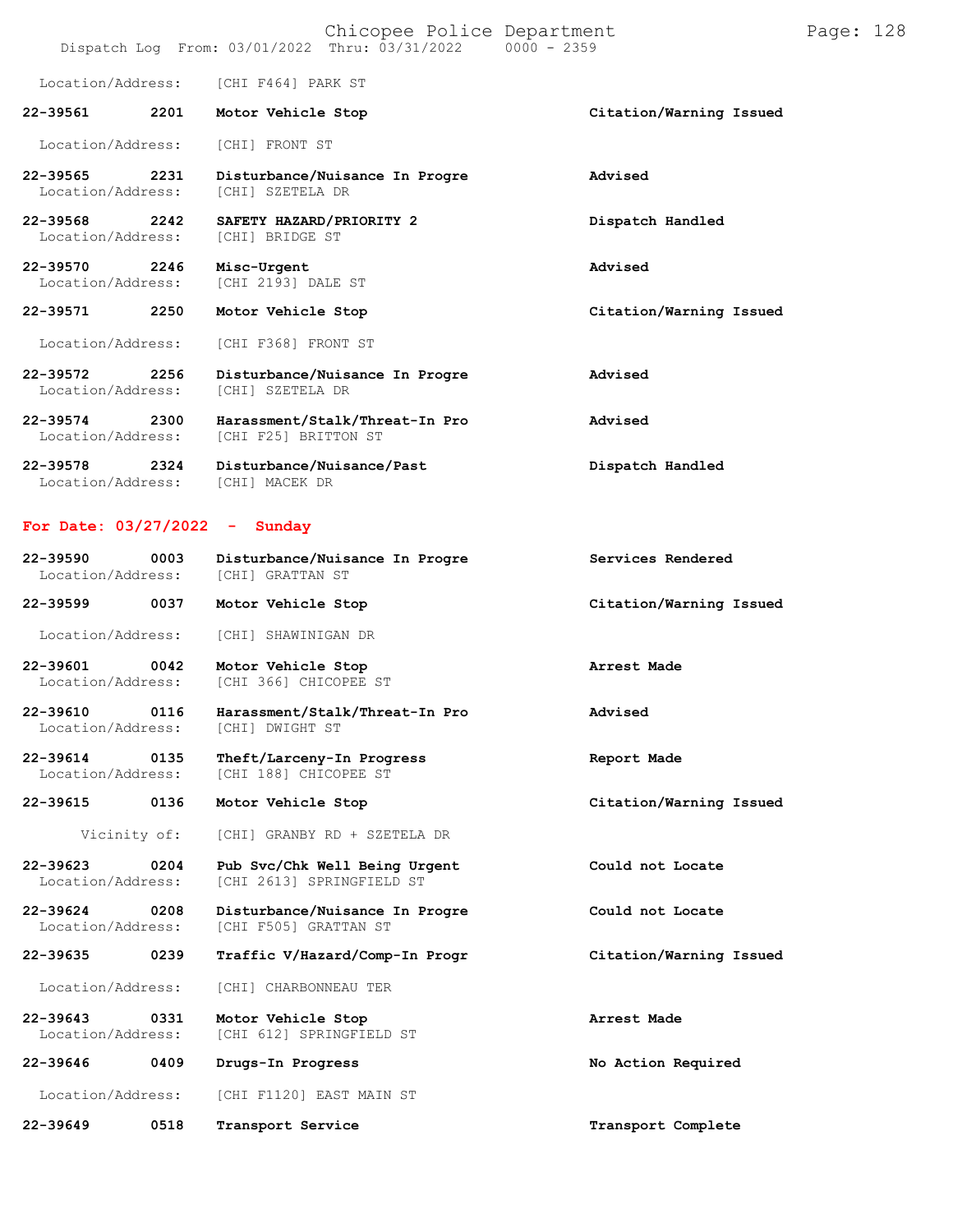|                               |      | Location/Address: [CHI F182] CENTER ST           |                            |
|-------------------------------|------|--------------------------------------------------|----------------------------|
| 22-39650<br>Location/Address: | 0522 | Motor Vehicle Stop<br>[CHI] EAST MAIN ST         | Advised                    |
| 22-39653                      | 0542 | Alarm<br>Location/Address: [CHI 744] MAIN ST     | False Alarm                |
| 22-39656                      | 0636 | Alarm<br>Location/Address: [CHI 644] MEMORIAL DR | False Alarm                |
| 22-39659 2014                 | 0658 | Motor Vehicle Stop                               | Citation/Warning Issued    |
| Location/Address:             |      | [CHI 839] MEADOW ST                              |                            |
| 22-39679<br>Location/Address: | 0824 | Alarm<br>[CHI] CENTER ST                         | <b>False Alarm</b>         |
|                               |      | 22-39682 0827 Motor Vehicle Stop                 | Citation/Warning Issued    |
| Location/Address:             |      | [CHI] ST JAMES AVE                               |                            |
| 22-39690                      | 0841 | Motor Vehicle Stop                               | Citation/Warning Issued    |
| Location/Address:             |      | [CHI] EAST MAIN ST                               |                            |
| 22-39697 0859                 |      | Motor Vehicle Stop                               | Citation/Warning Issued    |
|                               |      | Location/Address: [CHI] EAST MAIN ST             |                            |
| 22-39700                      | 0901 | Alarm                                            | Appears Secure After Check |
| Location/Address:             |      | [CHI] BOIVIN TER                                 |                            |
| 22-39706<br>Location/Address: | 0926 | Theft/Larceny-Past<br>[CHI] SOUTH ST             | Report Made                |
| 22-39708<br>Location/Address: | 0930 | Abandoned 911 Call<br>[CHI] MEMORIAL DR          | Dispatch Handled           |
| 22-39715                      | 0953 | Motor Vehicle Stop                               | Citation/Warning Issued    |
|                               |      | Location/Address: [CHI 592] MONTGOMERY ST        |                            |
| 22-39720                      | 1000 | Alarm                                            | Appears Secure After Check |
|                               |      | Location/Address: [CHI] HAWTHORN ST              |                            |
| 22-39721                      | 1003 | Motor Vehicle Stop                               | Citation/Warning Issued    |
| Location/Address:             |      | [CHI] MONTGOMERY ST                              |                            |
| 22-39722                      | 1013 | Motor Vehicle Stop                               | Citation/Warning Issued    |
| Location/Address:             |      | [CHI] CHICOPEE ST                                |                            |
| 22-39724                      | 1020 | Motor Vehicle Stop                               | Citation/Warning Issued    |
| Location/Address:             |      | [CHI 1396] BUCKLEY BLVD                          |                            |
| 22-39725                      | 1028 | Motor Vehicle Stop                               | Citation/Warning Issued    |
| Location/Address:             |      | [CHI 865] PROSPECT ST                            |                            |
| 22-39726                      | 1032 | Alarm                                            | Appears Secure After Check |
|                               |      | Location/Address: [CHI] MEMORIAL DR              |                            |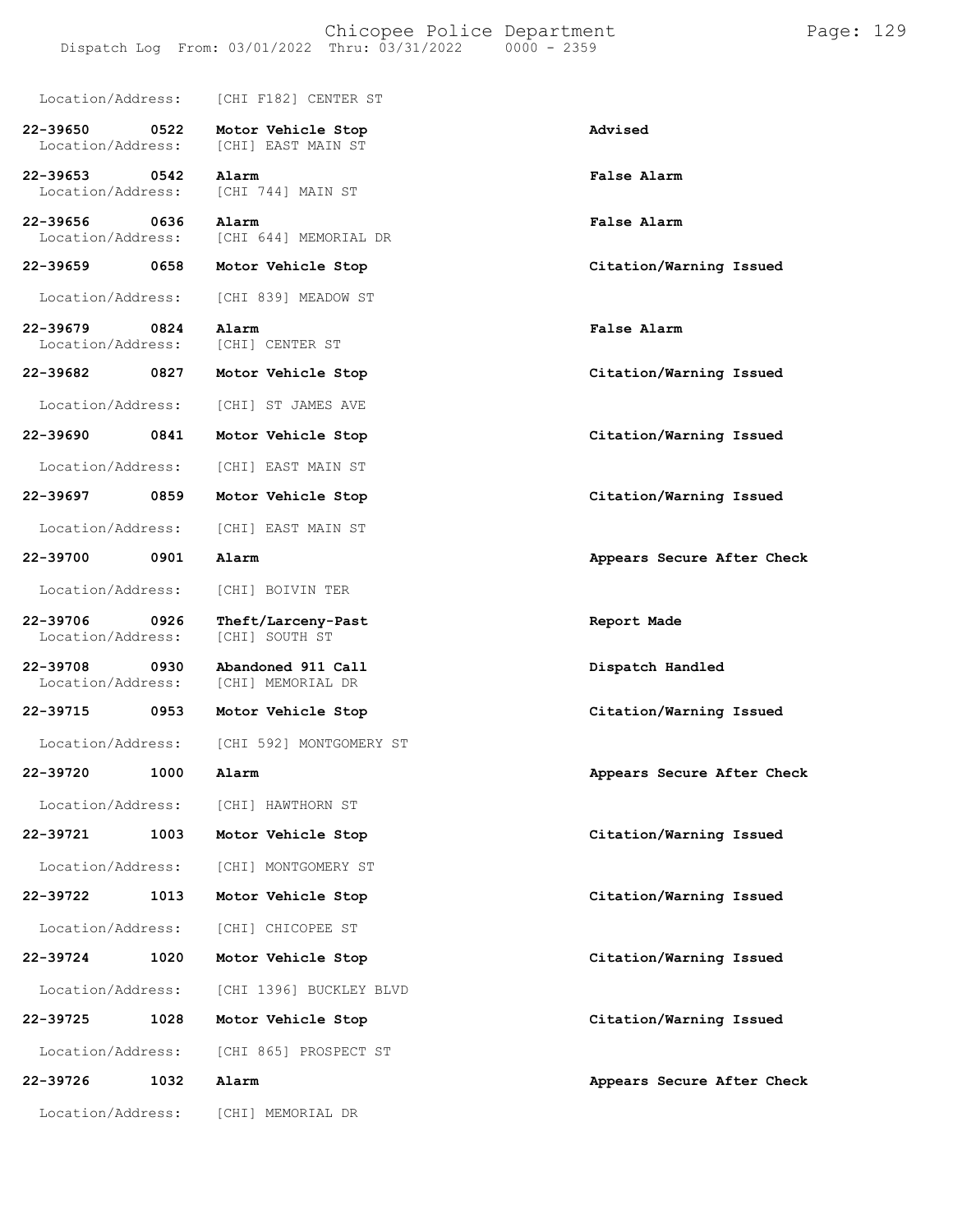| 22-39727                      | 1035         | Motor Vehicle Stop                                         | Citation/Warning Issued      |
|-------------------------------|--------------|------------------------------------------------------------|------------------------------|
| Location/Address:             |              | [CHI 865] PROSPECT ST                                      |                              |
| 22-39731                      | 1043         | Motor Vehicle Stop                                         | Citation/Warning Issued      |
| Location/Address:             |              | [CHI 1396] BUCKLEY BLVD                                    |                              |
| 22-39735                      | 1055         | Motor Vehicle Stop                                         | Citation/Warning Issued      |
| Location/Address:             |              | [CHI] SIMARD DR                                            |                              |
| 22-39743<br>Location/Address: | 1121         | Damage/Vand/Mischief/In Prog<br>[CHI] GREENWOOD TER        | Report Made                  |
| 22-39748<br>Location/Address: | 1142         | Theft/Larceny-In Progress<br>[CHI XF1652] MEADOW ST        | Report Made                  |
| 22-39751                      | 1152         | Abandoned 911 Call                                         | No Action Required           |
| Location/Address:             |              | [CHI] CHESTNUT ST                                          |                              |
| 22-39752                      | 1157         | Pub Svc/Chk Well Being Urgent                              | Complaint Taken Care Of      |
| Location/Address:             |              | [CHI] RIVERVIEW TER                                        |                              |
| 22-39753                      | 1213         | Motor Vehicle Stop                                         | Citation/Warning Issued      |
| Location/Address:             |              | [CHI 1037] BURNETT RD                                      |                              |
| 22-39755                      | 1224         | Motor Vehicle Stop                                         | Citation/Warning Issued      |
| Location/Address:             |              | [CHI F84] BURNETT RD                                       |                              |
| 22-39757                      | 1237         | Motor Vehicle Stop                                         | Citation/Warning Issued      |
| Location/Address:             |              | [CHI] BURNETT RD                                           |                              |
| 22-39758                      | 1245         | Motor Vehicle Stop                                         | Citation/Warning Issued      |
| Location/Address:             |              | [CHI] BURNETT RD                                           |                              |
| 22-39760<br>Location/Address: | 1258         | Traffic V/Hazard/Comp-In Progr<br><b>[CHI] PROSPECT ST</b> | Assist Given                 |
| 22-39763                      | 1303         | Abandoned 911 Call                                         | No Action Required           |
| Location/Address:             |              | [CHI] MEMORIAL DR                                          |                              |
| 22-39772<br>Location/Address: | 1328         | Abandoned 911 Call<br>[CHI] INGHAM ST                      | False Alarm                  |
| 22-39775<br>Location/Address: | 1340         | Fraud/Deception<br>[CHI 306] ST JAMES AVE                  | Report Made                  |
| 22-39781                      | 1419         | Abandoned 911 Call                                         | No Action Required           |
| Location/Address:             |              | [CHI 1994] WALNUT AVE                                      |                              |
| 22-39782                      | 1424         | Animal Complaint                                           | Taken/Referred /Other/Agency |
|                               | Vicinity of: | [CHI] EAST ST                                              |                              |
| 22-39783                      | 1432         | Transport Service                                          | Transport Complete           |
|                               | Location:    | [CHI] TINKHAM RD,<br>SPRINGFIELD MA                        |                              |
| 22-39784                      | 1434         | Motor Vehicle Stop                                         | Citation/Warning Issued      |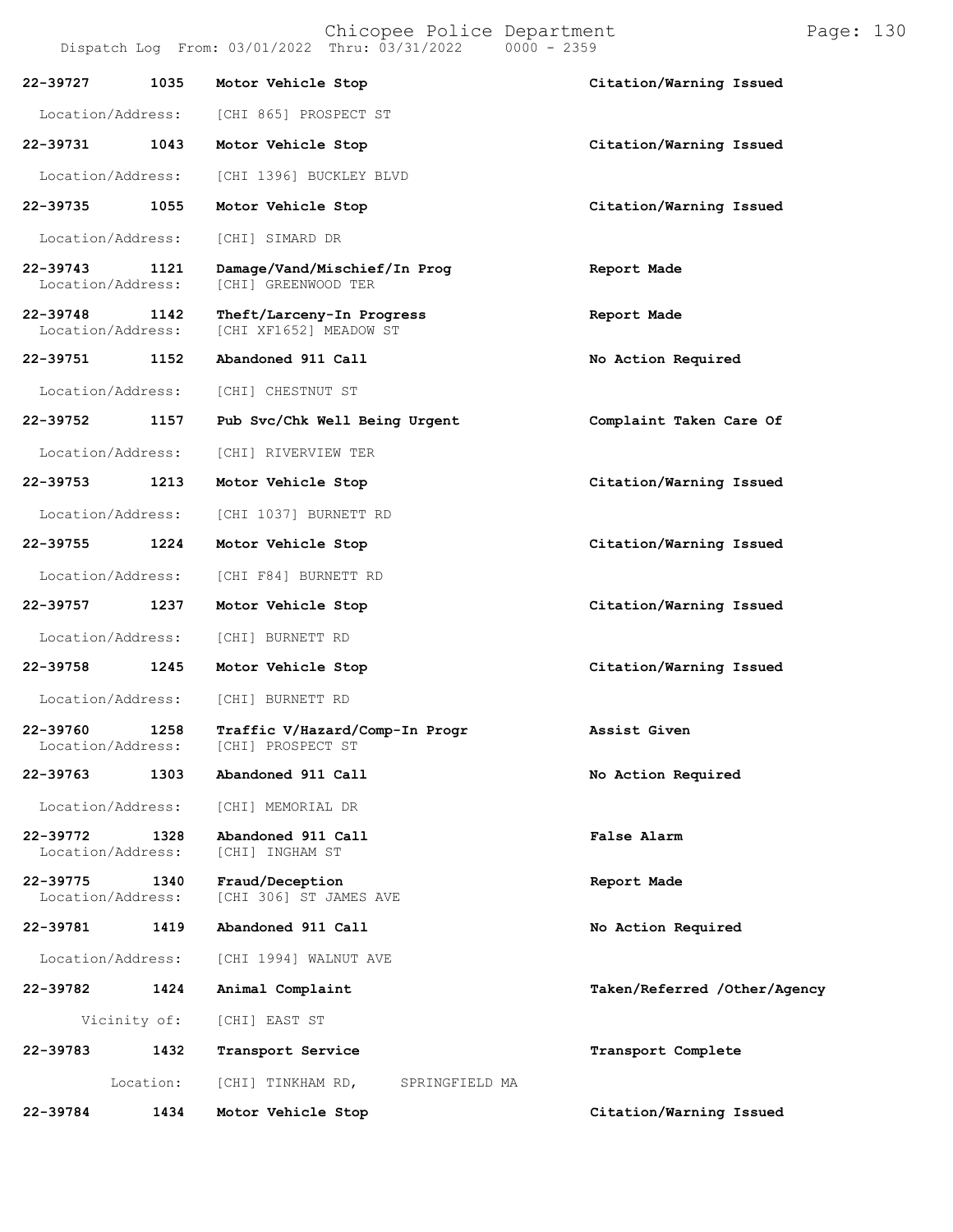|                               |                      | Chicopee Police Department<br>Dispatch Log From: 03/01/2022 Thru: 03/31/2022 0000 - 2359 | Page: 131                   |
|-------------------------------|----------------------|------------------------------------------------------------------------------------------|-----------------------------|
| Location/Address:             |                      | [CHI] ROLF AVE                                                                           |                             |
| 22-39787                      | 1449                 | Motor Vehicle Stop                                                                       | Citation/Warning Issued     |
| Location/Address:             |                      | [CHI 288] MONTGOMERY ST                                                                  |                             |
| 22-39794<br>Location/Address: | 1506                 | Theft/Larceny-In Progress<br>[CHI] GRATTAN ST                                            | Unfounded                   |
| 22-39795                      | 1511                 | Motor Vehicle Stop                                                                       | Citation/Warning Issued     |
| Location/Address:             |                      | [CHI] PROSPECT ST                                                                        |                             |
| 22-39796                      | 1517                 | Motor Vehicle Stop                                                                       | Citation/Warning Issued     |
| Location/Address:             |                      | [CHI] PROSPECT ST                                                                        |                             |
| 22-39798<br>Vicinity of:      | 1536                 | Disturbance/Nuisance/Past<br>[CHI 272] CHICOPEE ST                                       | Advised                     |
| 22-39815                      | 1616<br>Vicinity of: | SAFETY HAZARD/PRIORITY 2<br>[CHI 529] GRATTAN ST                                         | Services Rendered           |
| 22-39814                      | 1618                 | Alarm                                                                                    | Cancelled/Cancelled enroute |
| Location/Address:             |                      | [CHI] NEW LUDLOW RD                                                                      |                             |
| 22-39820                      | 1627                 | Abandoned 911 Call                                                                       | No Action Required          |
|                               | Location:            | [CHI 2613] NO DISPATCHABLE LOCATION                                                      |                             |
| 22-39821<br>Location/Address: | 1627                 | Fraud/Deception<br>[CHI] HAMILTON ST                                                     | Advised                     |
| 22-39823<br>Location/Address: | 1630                 | SAFETY HAZARD/PRIORITY 2<br>[CHI] GRATTAN ST                                             | Dispatch Handled            |
| 22-39837<br>Location/Address: | 1707                 | Service of a Summons<br>[CHI] BELMONT ST                                                 | Served in Hand              |
| 22-39844<br>Location/Address: | 1753                 | Abandoned 911 Call<br>[CHI F1342] CENTER ST                                              | Dispatch Handled            |
| 22-39851                      | 1821<br>Location:    | Traffic V/Hazard/Comp-In Progr<br>[CHI 2565] CHICOPEE CENTER                             | Could not Locate            |
| 22-39868<br>Location/Address: | 1912                 | Disturbance/Nuisance In Progre<br>[CHI 309] BURNETT RD                                   | Advised                     |
| 22-39867<br>Location/Address: | 1913                 | Alarm<br>[CHI 3242] ORANGE ST                                                            | False Alarm                 |
| 22-39869<br>Location/Address: | 1918                 | Disturbance/Nuisance In Progre<br>[CHI F1354] LUCRETIA AVE                               | Arrest Made                 |
| 22-39870                      | 1920                 | Suspicious/Wanted-In Progress                                                            | Transport Complete          |
| Location/Address:             |                      | [CHI] HAMPDEN ST                                                                         |                             |
| 22-39874                      | 1931<br>Location:    | Abandoned 911 Call<br>[CHI] NON DISPATCHABLE LOCATION                                    | Dispatch Handled            |
| 22-39878<br>Location/Address: | 1940                 | Suspicious/Wanted-In Progress<br>[CHI] WESTERN DR                                        | Unfounded                   |
| 22-39880<br>Location/Address: | 1942                 | Abandoned 911 Call<br>[CHI 2613] SPRINGFIELD ST                                          | Dispatch Handled            |
| 22-39886                      | 1956                 | Suspicious/Wanted-In Progress                                                            | Advised                     |

Location/Address: [CHI F955] MEMORIAL DR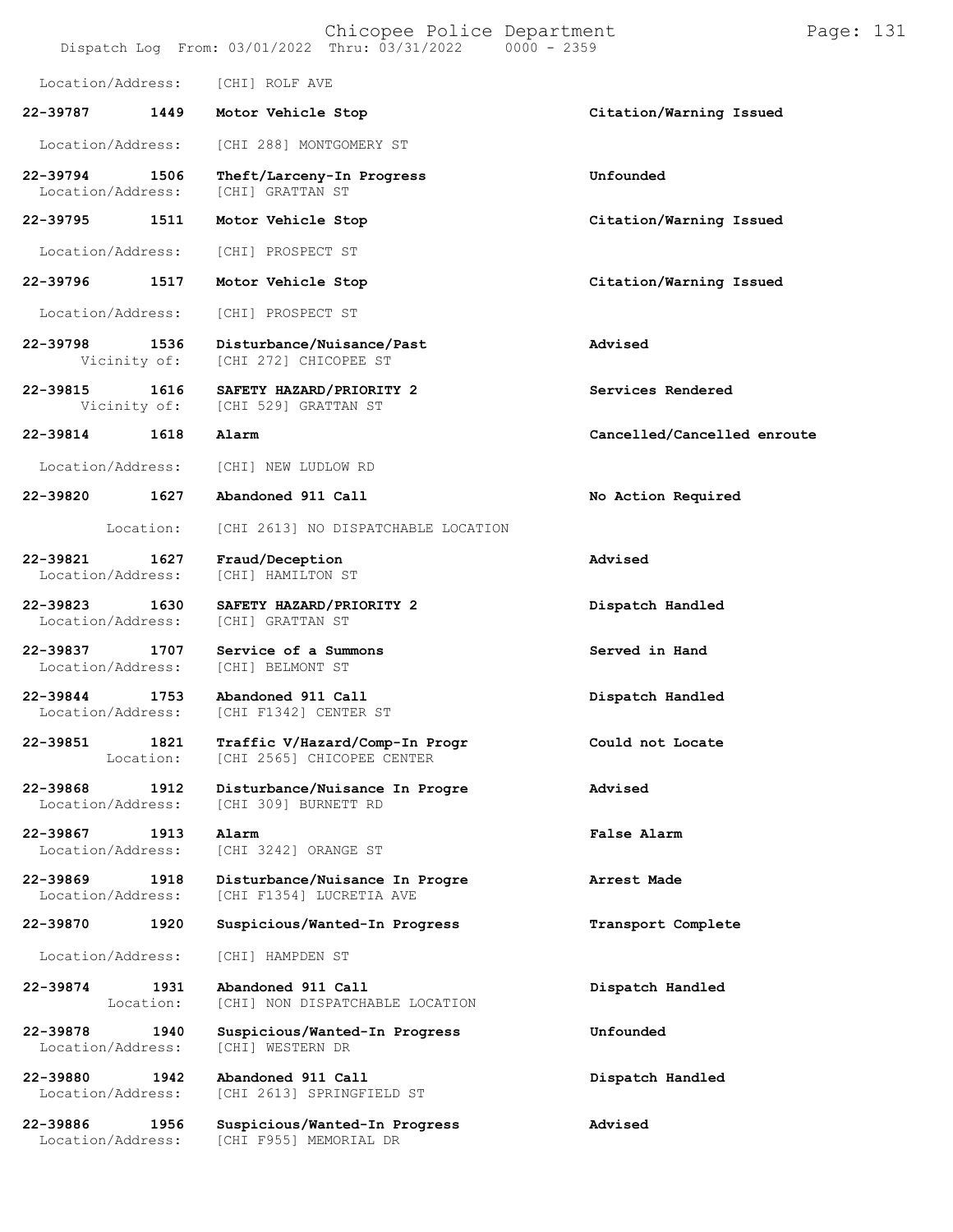**22-39885 1957 Alarm False Alarm** Location/Address: [CHI 1564] JOHNSON RD

**22-39889 2015 Abandoned 911 Call Unfounded** Location/Address: [CHI] NASSAU ST

**22-39890 2031 Alarm False Alarm** Location/Address: [CHI F1150] MONTGOMERY ST

Location/Address: [CHI F1057] MEMORIAL DR

**22-39894 2039 Alarm False Alarm** Location/Address:

**22-39901 2106 Damage/Vand/Mischief/Past Advised** Location/Address:

Location/Address: [CHI 842] FRONT ST

Location/Address: [SPR F1] CHESTNUT ST

**22-39913 2208 Alarm False Alarm** Location/Address: [CHI 644] MEMORIAL DR

**22-39915 2214 Traffic V/Hazard/Comp-In Progr Assist Given** Location/Address: [CHI 1265] MONTGOMERY ST

**22-39917 2219 Alarm False Alarm** Location/Address: [CHI] FAIRVIEW AVE

**22-39918 2233 Pub Svc/Chk Well Being Urgent Could not Locate** Location/Address: [CHI] PENNSYLVANIA AVE

**22-39922 2322 Abandoned 911 Call Could not Locate** Location/Address: [CHI 449] GRANBY RD

**For Date: 03/28/2022 - Monday**

| 22-39936                          | 0018 | Citation/Warning Issued<br>Motor Vehicle Stop           |                         |
|-----------------------------------|------|---------------------------------------------------------|-------------------------|
| Location/Address:                 |      | [CHI] SHAWINIGAN DR                                     |                         |
| 22-39941                          | 0027 | Traffic V/Hazard/Comp-In Progr                          | Complaint Taken Care Of |
| Location/Address:                 |      | [CHI] FULLER RD                                         |                         |
| 22-39942                          | 0045 | Suspicious/Wanted-In Progress                           | No Action Required      |
| Location/Address:                 |      | [CHI] ROSE ST                                           |                         |
| 22-39946                          | 0103 | Abandoned 911 Call                                      | Complaint Taken Care Of |
| Location/Address:                 |      | [CHI 497] JOHNNY CAKE HOLLOW RD                         |                         |
| $22 - 39949$<br>Location/Address: | 0115 | Suspicious/Wanted-In Progress<br>[CHI 1191] MEMORIAL DR | Advised                 |
| $22 - 39959$<br>Location/Address: | 0152 | Structure Fire<br>[CHI] EAST ST                         | Report Made             |
| 22-39962                          | 0216 | Transport Service                                       | Transport Complete      |

**22-39893 2035 Traffic V/Hazard/Comp-In Progr Citation/Warning Issued**

**22-39902 2108 Alarm Appears Secure After Check**

**22-39911 2132 Transport Service Transport Complete**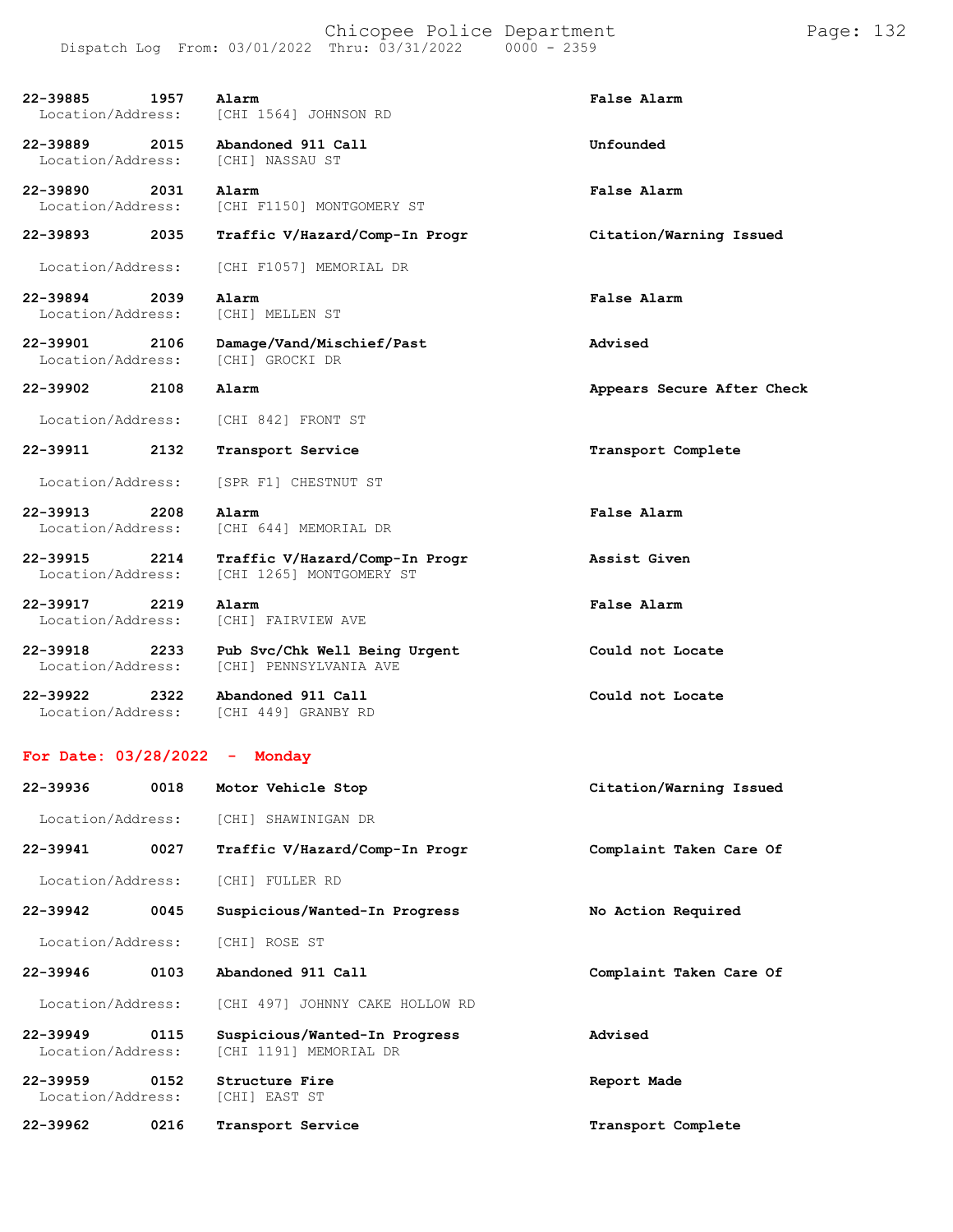### Chicopee Police Department Page: 133 Dispatch Log From: 03/01/2022 Thru: 03/31/2022

Location/Address: [LUD 1] RANDALL RD

[CHI 938] MEMORIAL DR

**22-39973 0417 Suspicious/Wanted-In Progress Could not Locate** Location/Address:

**22-39974 0419 Alarm False Alarm** Location/Address:

**22-39977 0530 Harassment/Stalk/Threat-Past Served in Hand** Location/Address:

**22-39981 0626 Suspicious/Wanted-In Progress Services Rendered** Location/Address:

**22-39991 0736 Suspicious/Wanted-In Progress Could not Locate** [CHI] PLEASANTVIEW AVE

**22-39992 0739 Theft/Larceny-In Progress Unfounded**

**22-39995 0803 Alarm False Alarm**

Location/Address: [CHI 2225] CHICOPEE ST

Location: [CHI] TINKHAM RD SPRINGFIELD MA

Location/Address: [CHI F392] FRONT ST

Location/Address: [CHI] MEMORIAL DR

**22-40048 1009 Service of a Summons Not Served** Location/Address:

**22-40049 1020 Motor Vehicle Stop Citation/Warning Issued**

Location/Address: [CHI 1857] WESTOVER RD

**22-40052 1033 Motor Vehicle Stop Citation/Warning Issued**

Location/Address: [CHI 1116] GRANBY RD

**22-40054 1036 Abandoned 911 Call Dispatch Handled**

Location/Address: [CHI] SCHOOL ST

**22-40062 1103 Motor Vehicle Stop Citation/Warning Issued**

Location/Address: [CHI 865] PROSPECT ST

[CHI 1116] GRANBY RD

**22-40067 1112 Harassment/Stalk/Threat-In Pro Advised** [CHI 1233] MEMORIAL DR

**22-40066 1115 Motor Vehicle Stop Citation/Warning Issued**

Location/Address: [CHI 1396] BUCKLEY BLVD

**22-40069 1122 Motor Vehicle Stop Citation/Warning Issued**

Location/Address: [CHI 1396] BUCKLEY BLVD

**22-40006 0817 Transport Service Transport Complete**

**22-40011 0821 Motor Vehicle Stop Citation/Warning Issued**

**22-40015 0832 Abandoned 911 Call No Action Required**

**22-40056 1049 Theft/Larceny-Past No Action Required**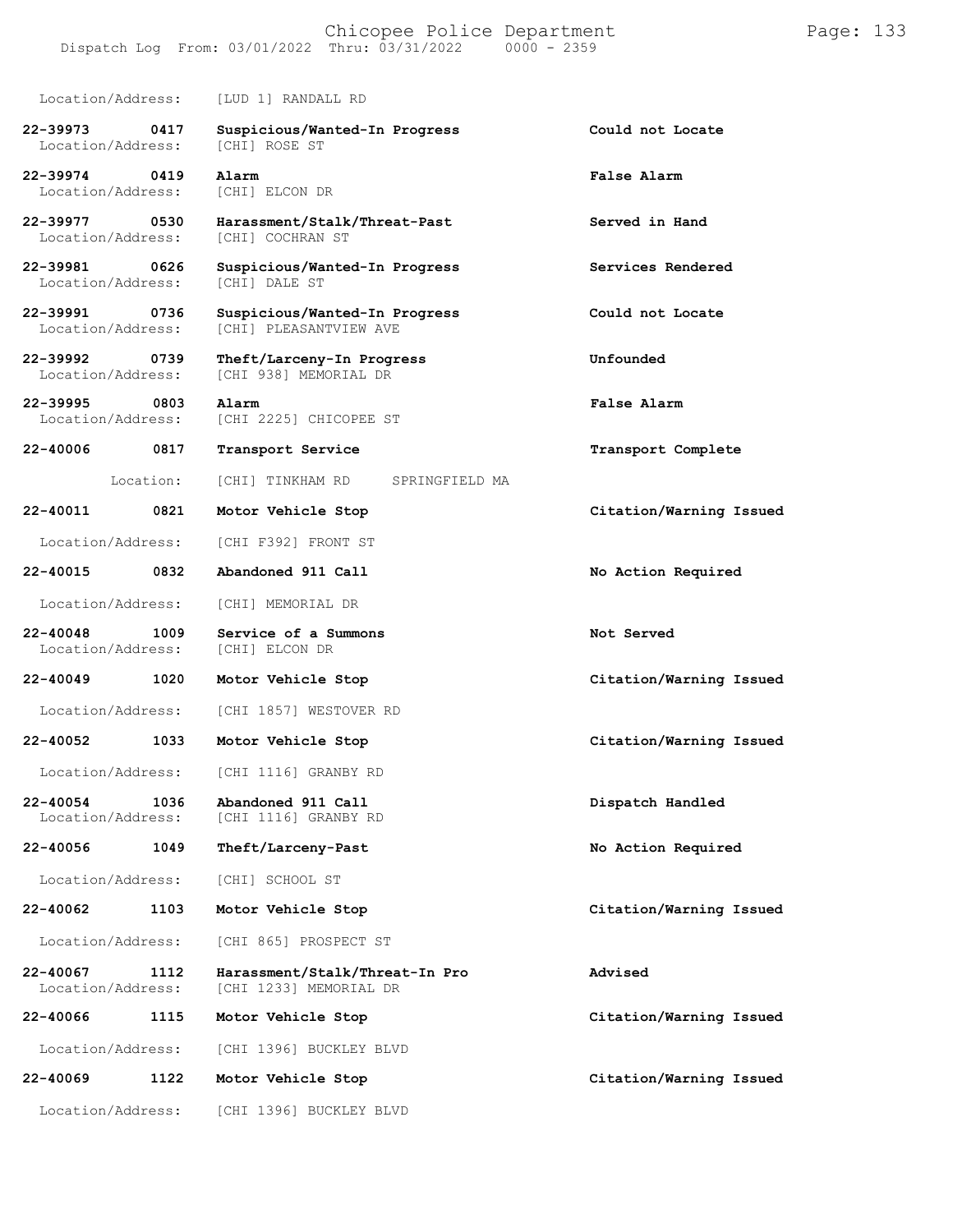# Chicopee Police Department Form Page: 134

| 22-40073                           | 1131              | Abandoned 911 Call<br>Location/Address: [CHI] MONTGOMERY ST | Dispatch Handled             |
|------------------------------------|-------------------|-------------------------------------------------------------|------------------------------|
| 22-40074                           | 1132              | Traffic Incident/Crash                                      | Taken/Referred /Other/Agency |
| Location/Address:                  |                   | [CHI 589] MONTGOMERY ST                                     |                              |
| 22-40077                           | 1136<br>Location: | Abandoned 911 Call<br>[CHI] NON DISPATCHABLE LOCATION       | Dispatch Handled             |
| 22-40080                           | 1144              | Abandoned 911 Call<br>Location/Address: [CHI] OLD FARM RD   | Advised                      |
| 22-40083                           | 1200              | PS/Check Well Being Nonurgent                               | No Action Required           |
| Location/Address:                  |                   | [CHI 907] MEMORIAL DR                                       |                              |
| 22-40085<br>Location/Address:      | 1207              | Fraud/Deception<br>[CHI] CHARBONNEAU TER                    | Report Made                  |
| 22-40086<br>Location/Address:      | 1210              | Theft/Larceny-In Progress<br>[CHI F418] FIRST AVE           | Report Made                  |
| 22-40090<br>Location/Address:      | 1221              | Pub Svc/Chk Well Being Urgent<br>[CHI] BROADWAY             | Unfounded                    |
| 22-40092 1226<br>Location/Address: |                   | Theft/Larceny-Past<br>[CHI 330] FULLER RD                   | Report Made                  |
| 22-40093<br>Location/Address:      | 1227              | Alarm<br>[CHI] EXCHANGE ST                                  | False Alarm                  |
| 22-40098                           | 1246              | Motor Vehicle Stop                                          | Citation/Warning Issued      |
| Location/Address:                  |                   | [CHI] DALE ST                                               |                              |
| 22-40103<br>Location/Address:      | 1252              | Traffic Incident/Crash<br>[CHI] CHICOPEE ST + ADAMS ST      | Report Made                  |
| 22-40104 1256                      |                   | Motor Vehicle Stop                                          | Citation/Warning Issued      |
| Location/Address: [CHI] DALE ST    |                   |                                                             |                              |
| 22-40108<br>Location:              | 1308              | Abandoned 911 Call<br>[CHI] NON DISPATCHABLE LOCATION       | Dispatch Handled             |
| 22-40109                           | 1310              | Motor Vehicle Stop                                          | Citation/Warning Issued      |
| Location/Address:                  |                   | [CHI] DALE ST                                               |                              |
| 22-40114                           | 1321              | Traffic Incident/Crash                                      | Taken/Referred /Other/Agency |
| Location/Address:                  |                   | [CHI] BROADWAY                                              |                              |
| 22-40121                           | 1333              | Motor Vehicle Stop                                          | Citation/Warning Issued      |
| Location/Address:                  |                   | [CHI] MONTGOMERY ST                                         |                              |
| 22-40124<br>Location/Address:      | 1334              | Abandoned 911 Call<br>[CHI F1150] MONTGOMERY ST             | Investigated                 |
| 22-40129<br>Location/Address:      | 1343              | Abandoned 911 Call<br>[CHI F53] MONTGOMERY ST               | <b>False Alarm</b>           |
| 22-40131<br>Location/Address:      | 1344              | Traffic Incident/Crash<br>[CHI 647] BROADWAY                | Report Made                  |
| 22-40132<br>Location/Address:      | 1349              | Alarm<br>[CHI F1150] MONTGOMERY ST                          | False Alarm                  |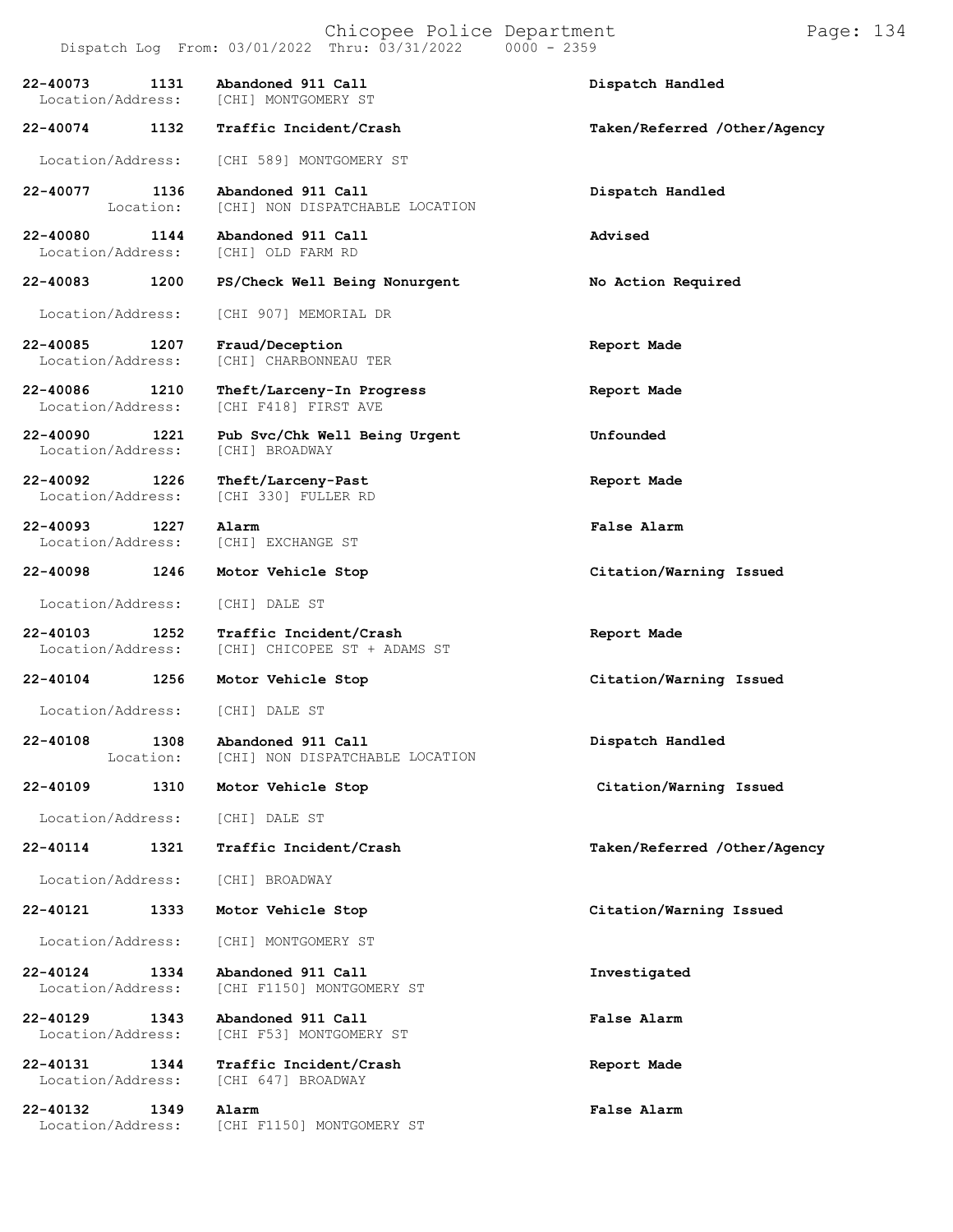|                                   |                      | Chicopee Police Department<br>Dispatch Log From: 03/01/2022 Thru: 03/31/2022<br>$0000 - 2359$ | Page: 135                   |
|-----------------------------------|----------------------|-----------------------------------------------------------------------------------------------|-----------------------------|
| 22-40133<br>Location/Address:     | 1351                 | Abandoned 911 Call<br>[CHI F53] MONTGOMERY ST                                                 | Dispatch Handled            |
| 22-40135<br>Location/Address:     | 1355                 | Pub Svc/Chk Well Being Urgent<br>[CHI] EDBERT ST                                              | Advised                     |
| 22-40140<br>Location/Address:     | 1407                 | Weapons/Firearms-In Progress<br>[CHI 271] CHICOPEE ST                                         | Advised                     |
| $22 - 40143$<br>Location/Address: | 1423                 | Alarm<br>[CHI] GRATTAN ST                                                                     | False Alarm                 |
| 22-40147                          | 1428                 | Motor Vehicle Stop                                                                            | Verbal Warning Issued       |
| Location/Address:                 |                      | [CHI] BROADWAY + ABBEY MEMORIAL DR                                                            |                             |
| 22-40150<br>Location/Address:     | 1433                 | Disturbance/Nuisance In Progre<br>[CHI] OLIVINE ST                                            | Advised                     |
| 22-40154                          | 1450                 | Abandoned 911 Call                                                                            | No Action Required          |
| Location/Address:                 |                      | [CHI] SOUTHERN DR                                                                             |                             |
| 22-40160<br>Location/Address:     | 1504                 | Disturbance/Nuisance/Past<br>[CHI] EAST MAIN ST                                               | Advised                     |
| 22-40158                          | 1505                 | Abandoned 911 Call                                                                            | No Action Required          |
| Location/Address:                 |                      | [CHI 227] CHAMPION DR                                                                         |                             |
| 22-40159<br>Location/Address:     | 1506                 | Abandoned/Found Property<br>[CHI 2498] CHURCH ST                                              | Report Made                 |
| 22-40165<br>Location/Address:     | 1516                 | Traffic V/Hazard/Comp-In Progr<br>[CHI 1583] BROADWAY + GROVE ST                              | Advised                     |
| 22-40174<br>Location/Address:     | 1548                 | Fraud/Deception<br>[CHI] POLASKI AVE                                                          | Report Made                 |
| 22-40195                          | 1614                 | Pub Svc/Chk Well Being Urgent                                                                 | Cancelled/Cancelled enroute |
| Location/Address:                 |                      | [CHI 728] MEMORIAL DR                                                                         |                             |
| 22-40200                          | 1624                 | Motor Vehicle Stop                                                                            | Citation/Warning Issued     |
|                                   | Location:            | [CHI] NORTH EXIT 2 391                                                                        |                             |
| 22-40206                          | 1633                 | Motor Vehicle Stop                                                                            | Citation/Warning Issued     |
| Location/Address:                 |                      | [CHI F641] MEMORIAL DR                                                                        |                             |
| 22-40213                          | 1642                 | Abandoned 911 Call                                                                            | No Action Required          |
| Location/Address:                 |                      | [CHI] NEW LOMBARD RD                                                                          |                             |
| 22-40221<br>Location/Address:     | 1654                 | Theft/Larceny-Past<br>[CHI] PLANTE CIR                                                        | Report Made                 |
| 22-40227<br>Location/Address:     | 1713                 | Traffic V/Hazard/Comp-In Progr<br>[CHI 1191] MEMORIAL DR                                      | Investigated                |
| 22-40228<br>Location/Address:     | 1714                 | Supplemental<br>[CHI] EMPIRE ST                                                               | Advised                     |
| 22-40230                          | 1726<br>Vicinity of: | Motor Vehicle Stop<br>[CHI 636] MEMORIAL DR                                                   | Arrest Made                 |
| $22 - 40244$<br>Location/Address: | 1738                 | Disturbance/Nuisance In Progre<br>[CHI 188] CHICOPEE ST                                       | Report Made                 |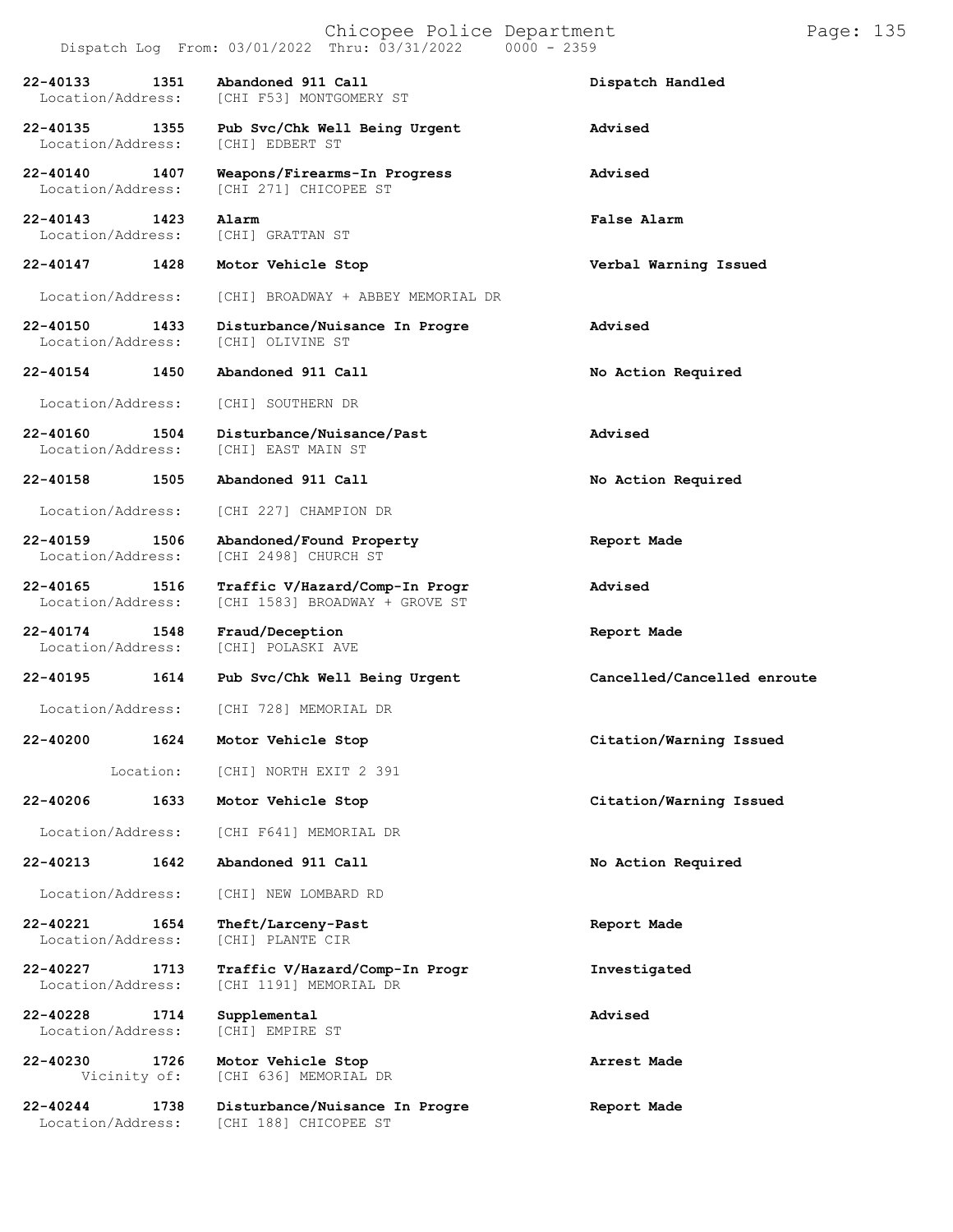Chicopee Police Department Page: 136 Dispatch Log From:  $03/01/2022$  Thru:  $03/31/2022$ **22-40246 1744 Abandoned 911 Call No Action Required** Location: [CHI] 1709 METERS WITHIN CHICOPEE NO TOWER **22-40248 1746 Disturbance/Nuisance In Progre Report Made** [CHI 2187] BROADWAY **22-40250 1802 Trespass/Unwanted-Past Served in Hand** Location/Address: **22-40255 1810 Traffic Incident/Crash Unfounded** Location/Address: **22-40259 1814 SAFETY HAZARD/PRIORITY 2 Unfounded** Location/Address: **22-40262 1830 Traffic Incident/Crash-Past Taken/Referred /Other/Agency** Vicinity of: [CHI] HAMEL ST **22-40267 1842 Abandoned 911 Call False Alarm** [CHI 1984] CELEBRATION CIR **22-40269 1850 Disturbance/Nuisance/Past Unfounded** Location/Address: **22-40275 1903 Motor Vehicle Stop Advised** [CHI 636] MEMORIAL DR **22-40280 1932 Abandoned 911 Call Dispatch Handled** [CHI 2187] BROADWAY **22-40283 1939 Theft/Larceny-Past Report Made** [CHI F1526] BEMIS ST **22-40295 2013 Abandoned 911 Call No Action Required** Location/Address: [CHI] TAXIWAY DR **22-40296 2014 Motor Vehicle Stop Advised** [CHI 692] MEMORIAL DR **22-40300 2033 Motor Vehicle Stop Citation/Warning Issued** Vicinity of: [CHI] CHICOPEE ST **22-40305 2047 Alarm False Alarm** [CHI F464] PARK ST **22-40315 2117 Pub Svc/Chk Well Being Urgent Advised** [CHI 497] JOHNNY CAKE HOLLOW RD **22-40317 2119 Abandoned 911 Call No Action Required** Location/Address: [CHI 1821] MONTGOMERY ST **22-40325 2202 Motor Vehicle Stop Advised** [CHI] DUCHARME AVE **22-40328 2209 Alarm False Alarm** Location/Address: [CHI 644] MEMORIAL DR **22-40332 2238 Abandoned 911 Call Complaint Taken Care Of** Location/Address: [CHI] FRONT ST

**22-40338 2313 Traffic V/Hazard/Comp-In Progr Could not Locate** [CHI 2498] CHURCH ST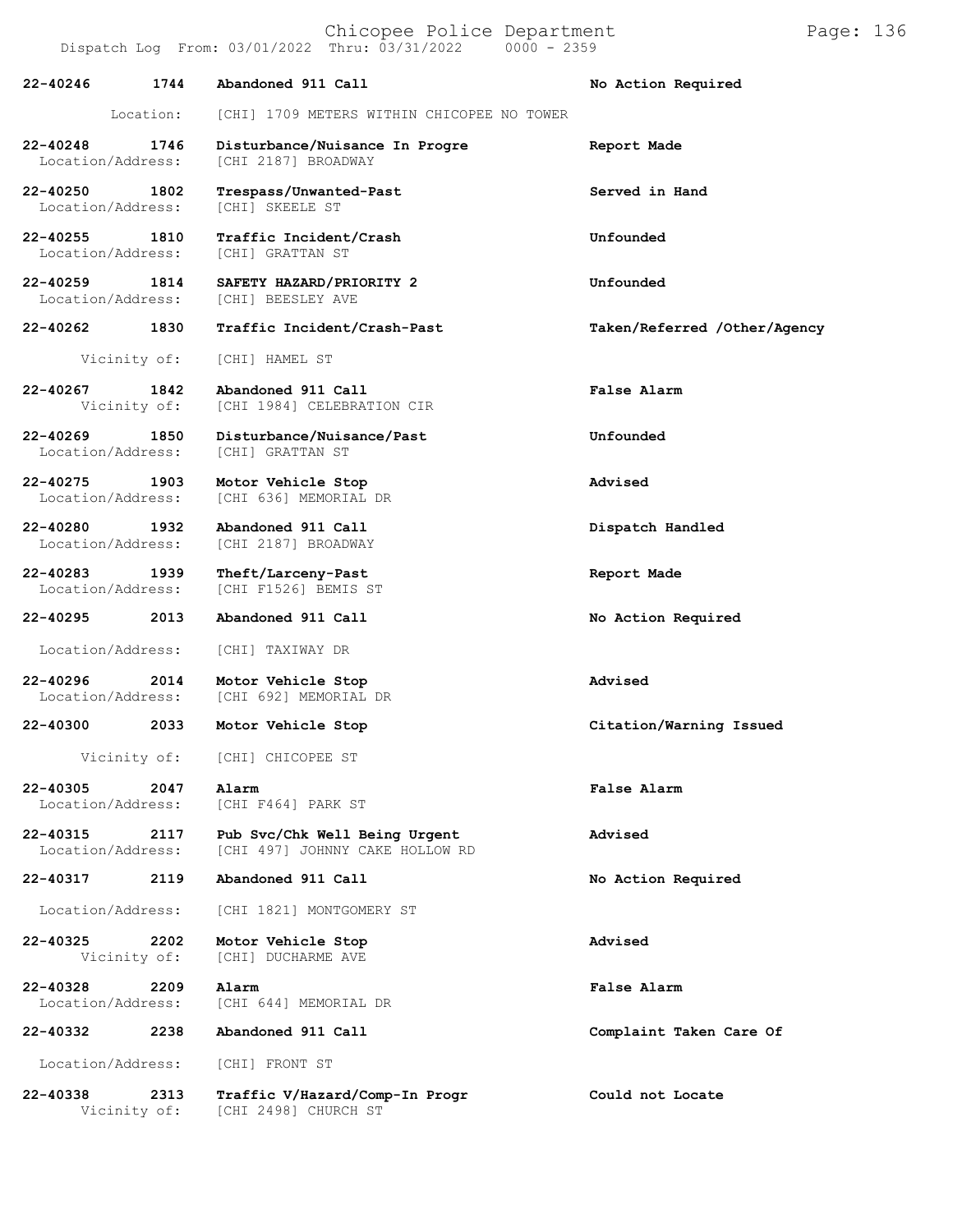**For Date: 03/29/2022 - Tuesday 22-40362 0028 Harassment/Stalk/Threat-Past Report Made** [CHI 2613] SPRINGFIELD ST **22-40365 0037 Suspicious/Wanted-In Progress Complaint Taken Care Of** Vicinity of: [CHI] PROSPECT ST **22-40393 0141 Motor Vehicle Stop Criminal Complaint Request** Location/Address: [CHI] FRONT ST + PARSHLEY AVE **22-40401 0209 Motor Vehicle Stop Verbal Warning Issued** Location/Address: [CHI] FULLER RD + INDUSTRY RD **22-40405 0226 Traffic V/Hazard/Comp-In Progr Parking Ticket Issued** Location/Address: [CHI] FAIRVIEW AVE + DRESSER AVE **22-40422 0320 Theft/Larceny-In Progress Arrest Made** [CHI 718] MEMORIAL DR **22-40433 0447 Alarm False Alarm** Location/Address: **22-40438 0544 Alarm False Alarm** Location/Address: [CHI F1442] N CHICOPEE ST **22-40442 0614 Motor Vehicle Stop Citation/Warning Issued** Location/Address: [CHI] FAIRVIEW AVE + GAYLORD CT **22-40463 0735 Alarm False Alarm** [CHI 1695] CHICOPEE ST **22-40467 0741 Traffic Incident/Crash-Past Report Made** [CHI 807] BEMIS AVE **22-40468 0742 Abandoned 911 Call Assist Given** [CHI 1065] FRONT ST **22-40472 0758 Theft/Larceny-In Progress Report Made** Location/Address: **22-40488 0846 Disturbance/Nuisance In Progre Arrest Made** [CHI 2187] BROADWAY **22-40493 0852 Transport Service Transport Complete** Location/Address: [CHI F825] CHURCH ST **22-40495 0852 Abandoned 911 Call Dispatch Handled** [CHI 1065] FRONT ST **22-40504 0854 Misc-Non Urgent Report Made** [CHI] PARENTEAU CT **22-40496 0857 Traffic Incident/Crash Report Made** [CHI] WESTOVER RD + CASEY DR **22-40507 0913 Motor Vehicle Stop Citation/Warning Issued** Location/Address: [CHI 384] FRONT ST **22-40512 0925 Motor Vehicle Stop Citation/Warning Issued** Location/Address: [CHI] FRONT ST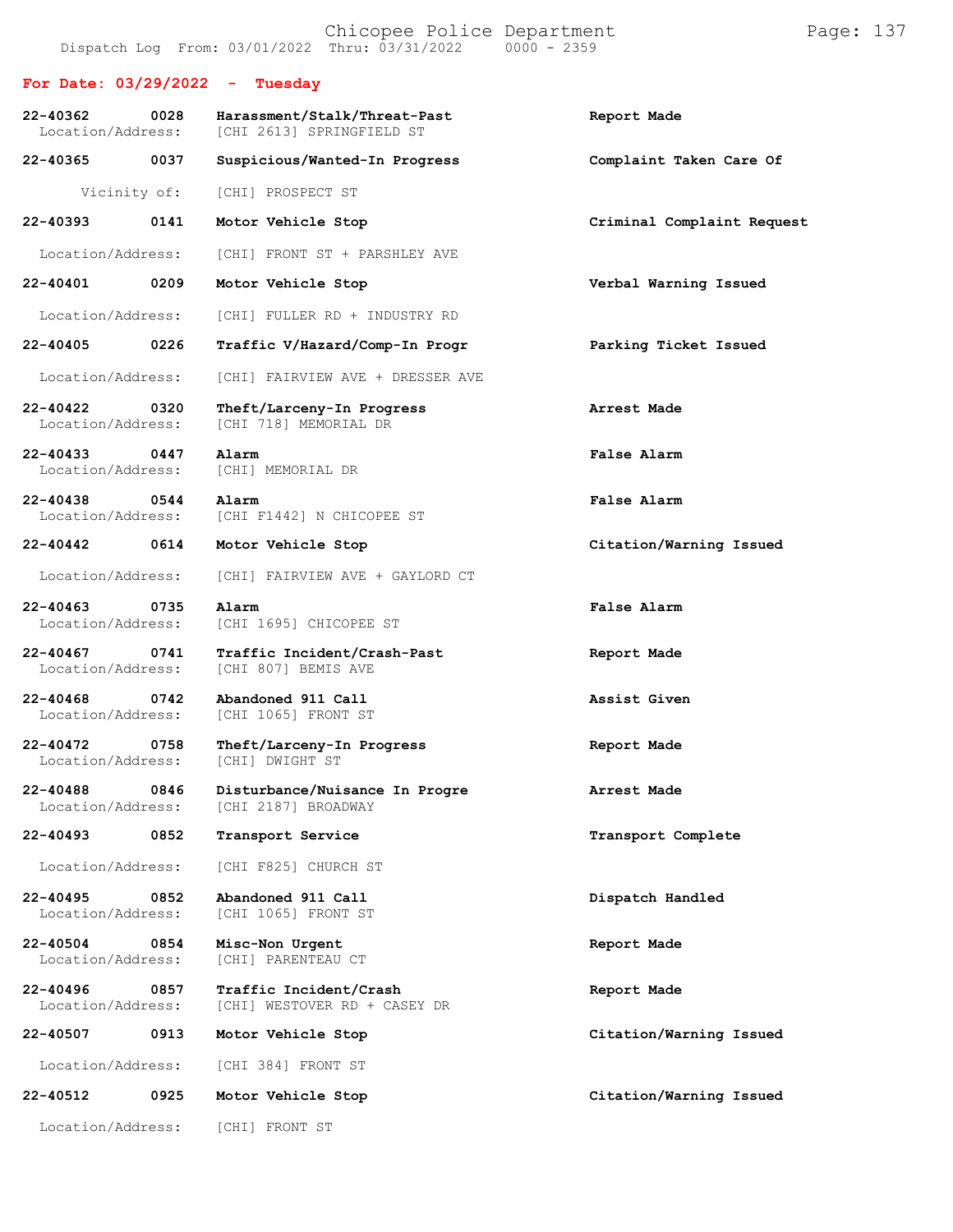### Chicopee Police Department Form Page: 138 Dispatch Log From: 03/01/2022 Thru: 03/31/2022 0000 - 2359

| 22-40516 0933<br>Location/Address:        | Damage/Vand/Mischief/Past<br>[CHI] YVONNE ST               | Report Made                |
|-------------------------------------------|------------------------------------------------------------|----------------------------|
| 22-40520 0937<br>Location/Address:        | Motor Vehicle Stop<br>[CHI] FRONT ST                       | Advised                    |
| 22-40524 0955<br>Location/Address:        | Motor Vehicle Stop<br>[CHI] CHICOPEE ST                    | Advised                    |
| 22-40534<br>1000<br>Location/Address:     | Abandoned 911 Call<br>[CHI 2149] RIVER MILLS DR            | Dispatch Handled           |
| $22 - 40536$<br>1011                      | Motor Vehicle Stop                                         | Citation/Warning Issued    |
| Location/Address:                         | [CHI 8] CHICOPEE ST                                        |                            |
| 22-40540 1015<br>Location/Address:        | Assist Other Agency/Non Urgent<br>[CHI] FLORENCE ST        | Advised                    |
| 22-40543 1027<br>Location/Address:        | Motor Vehicle Stop<br>[CHI] CHICOPEE ST                    | Advised                    |
| 22-40547 1038<br>Location/Address:        | Motor Vehicle Stop<br>[CHI] GRATTAN ST + PHILATHEA ST      | Arrest Made                |
| 22-40548 1041                             | Motor Vehicle Stop                                         | Citation/Warning Issued    |
| Location/Address:                         | [CHI] CABOT ST + CENTER ST                                 |                            |
| 22-40561<br>1128<br>Location/Address:     | Pub Svc/Chk Well Being Urgent<br>[CHI] DEBRA DR            | Could not Locate           |
| 22-40566<br>1144<br>Location/Address:     | Fire Alarm Testing<br>[CHI F392] FRONT ST                  | Advised                    |
| $22 - 40569$<br>1147<br>Location/Address: | Abandoned 911 Call<br>[CHI] EASTERN DR                     | Advised                    |
| 22-40572<br>1150                          | Transport Service                                          | Transport Complete         |
| Location:                                 | [CHI] STATE ST, SPRINGFIELD                                |                            |
| 22-40574<br>1153                          | Abandoned 911 Call<br>Location/Address: [CHI 842] FRONT ST | Dispatch Handled           |
| $22 - 40575$<br>1159<br>Location/Address: | Fire Alarm Testing<br>[CHI F392] FRONT ST                  | Advised                    |
| 1217<br>22-40577<br>Location/Address:     | Abandoned 911 Call<br>[CHI F53] MONTGOMERY ST              | Advised                    |
| 22-40584<br>1230<br>Location/Address:     | Abandoned 911 Call<br>[CHI] STONINA DR                     | Advised                    |
| 22-40585<br>1231<br>Location/Address:     | Suspicious/Wanted-In Progress<br>[CHI] RIMMON AVE          | Advised                    |
| 22-40590<br>1239                          | Alarm                                                      | Appears Secure After Check |
| Location/Address:                         | [CHI] CENTER ST                                            |                            |
| 1254<br>22-40596                          | Theft/Larceny-In Progress                                  | Complaint Taken Care Of    |
| Location/Address:                         | [CHI 938] MEMORIAL DR                                      |                            |
| 22-40595<br>1255                          | Transport Service                                          | Transport Complete         |
| Location/Address:                         | [CHI F825] CHURCH ST                                       |                            |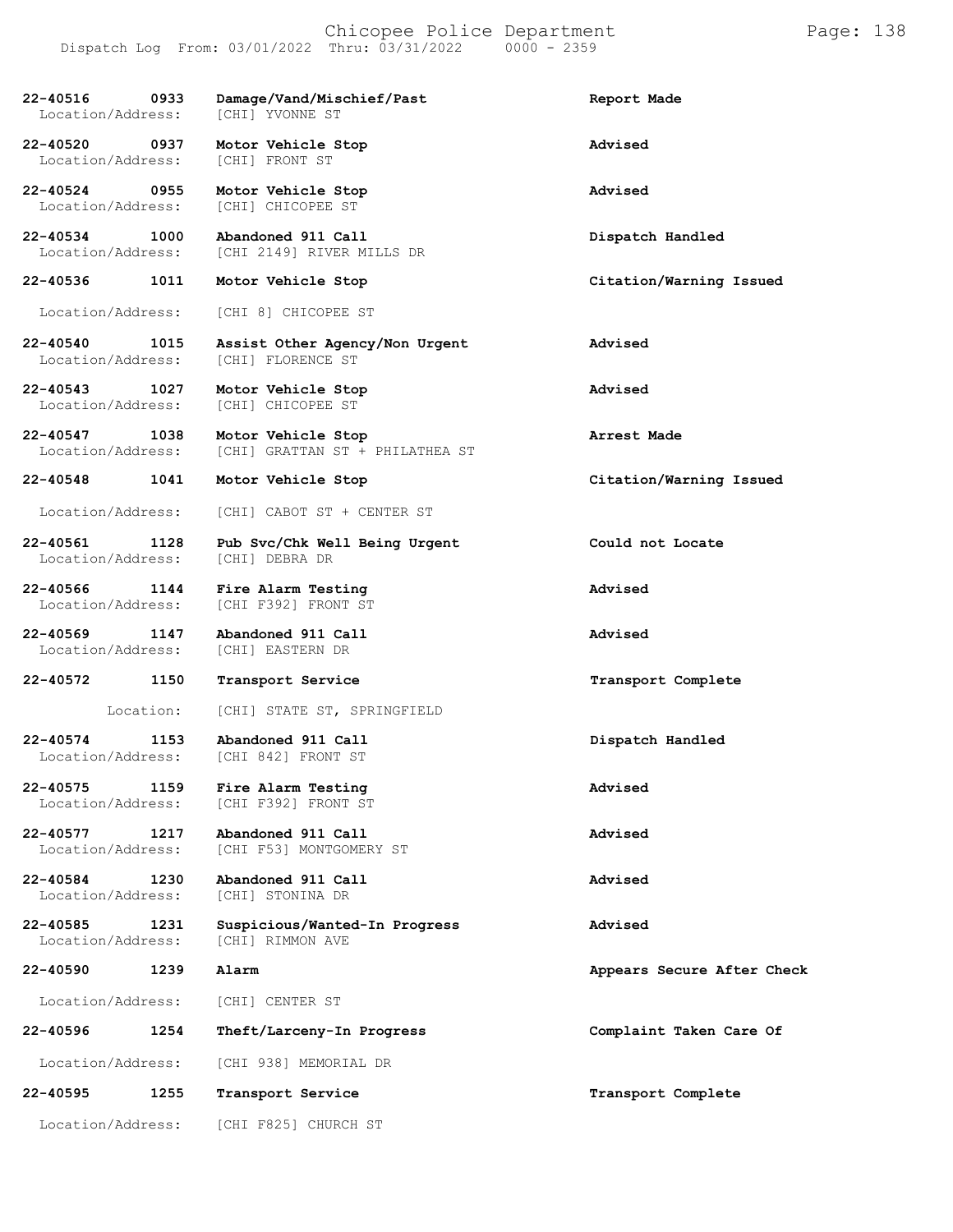# Chicopee Police Department Page: 139

# Dispatch Log From:  $03/01/2022$  Thru:  $03/31/2022$

**22-40597 1258 Drugs-Past Report Made**

**22-40599 1300 Abandoned 911 Call False Alarm**

Location/Address:

Location/Address:

**22-40647 1458 Fraud/Deception Report Made**

**22-40646 1500 Animal Complaint Services Rendered**

**22-40660 1514 Misc-Non Urgent Report Made** Location/Address:

**22-40672 1548 Abandoned 911 Call No Action Required**

**22-40604 1308 Traffic Incident/Crash-Past Report Made** Location/Address: [CHI 1394] GRANBY RD

[CHI F1283] CHICOPEE ST

[CHI XP2050] MEADOW ST

**22-40606 1309 Abandoned 911 Call Dispatch Handled** Location/Address: [CHI 887] MEMORIAL DR

**22-40610 1317 Abandoned 911 Call Dispatch Handled** [CHI 919] MEMORIAL DR

**22-40616 1320 Pub Svc/Chk Well Being Urgent Services Rendered**

- **22-40622 1339 Suspicious/Wanted-In Progress Report Made** [CHI] BELVIDERE ST
- **22-40624 1349 Pub Svc/Chk Well Being Urgent Advised**

**22-40629 1402 Abandoned 911 Call Dispatch Handled** [CHI 842] FRONT ST

**22-40631 1408 Abandoned 911 Call False Alarm** [CHI F53] MONTGOMERY ST

**22-40633 1416 Suspicious/Wanted-In Progress Criminal Complaint Request**

Location/Address: [CHI] ALGONQUIN ST

[CHI] MCKINSTRY AVE

[CHI] CHICOPEE ST

**22-40650 1503 Theft/Larceny-In Progress Advised** [CHI XF1652] MEADOW ST

**22-40655 1514 Motor Vehicle Stop Advised** Location/Address: [CHI XF1652] MEADOW ST

**22-40657 1517 Motor Vehicle Stop Advised** [CHI] MEADOW ST + MEETINGHOUSE RD

**22-40661 1520 Traffic Incident/Crash-Past Advised** [CHI 358] MONTGOMERY ST

**22-40662 1526 Motor Vehicle Stop Advised** [CHI 188] CHICOPEE ST

**22-40665 1532 Alarm False Alarm** [CHI] MONTGOMERY ST

**22-40667 1533 Motor Vehicle Stop Advised** [CHI 323] EXCHANGE ST

**22-40671 1541 Theft/Larceny-Past Report Made** [CHI 2928] WEST ST

Location/Address: [CHI F53] MONTGOMERY ST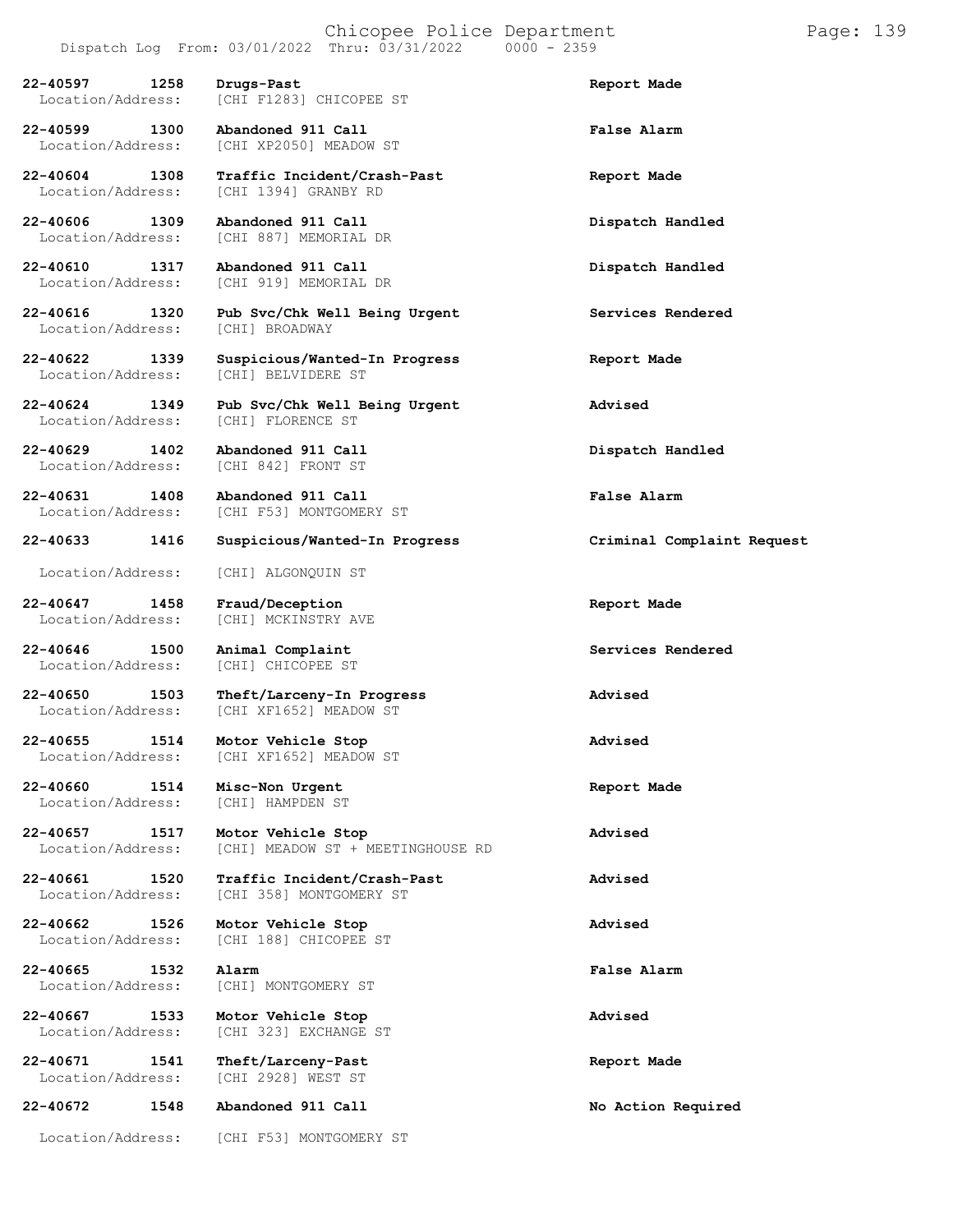**22-40680 1601 Administrative Services Rendered** [CHI F825] CHURCH ST **22-40683 1603 Transport Service Transport Complete** Location: [CHI] Washington St, Westfield **22-40686 1607 Traffic Incident/Crash-Past Assist Given** [CHI 188] CHICOPEE ST **22-40691 1613 Service of a Summons Served in Hand Location/Address:** [CHI] GRATTAN ST Location/Address: [CHI] GRATTAN ST **22-40690 1615 Abandoned 911 Call No Action Required** Location/Address: [CHI] EDWARD ST **22-40692 1618 Theft/Larceny-In Progress Report Made** [CHI 39] BROADWAY **22-40693 1620 Assault In Progress Unfounded** [CHI 647] MEMORIAL DR **22-40695 1626 Alarm False Alarm** Location/Address: [CHI] LUKASIK ST **22-40699 1631 Traffic V/Hazard/Comp-In Progr Unfounded** Location/Address: [CHI] MEMORIAL DR **22-40715 1651 Theft/Larceny-Past Advised** [CHI 2498] CHURCH ST **22-40723 1652 Service of a Summons Not Served** [CHI] MONTGOMERY ST **22-40716 1653 Abandoned 911 Call No Action Required** Location/Address: [CHI] CHARBONNEAU TER **22-40721 1659 Traffic V/Hazard/Comp-Past Advised** Location/Address: **22-40732 1724 Abandoned 911 Call No Action Required** Location/Address: [CHI] MEMORIAL DR **22-40736 1742 Traffic Incident/Crash-Past Report Made** [CHI 671] MEMORIAL DR **22-40748 1801 Motor Vehicle Stop Verbal Warning Issued** Location/Address: [CHI] JAMES ST **22-40752 1815 Alarm False Alarm** [CHI 1663] EAST MAIN ST **22-40755 1819 Abandoned 911 Call Taken/Referred /Other/Agency** Location: [WRD] SPRINGFIELD **22-40756 1823 Transport Service Transport Complete** Location/Address: [LUD 1] RANDALL RD **22-40760 1829 Assist Other Agency/Urgent Report Made** [CHI 612] SPRINGFIELD ST **22-40757 1830 Administrative Services Rendered** [CHI 2498] CHURCH ST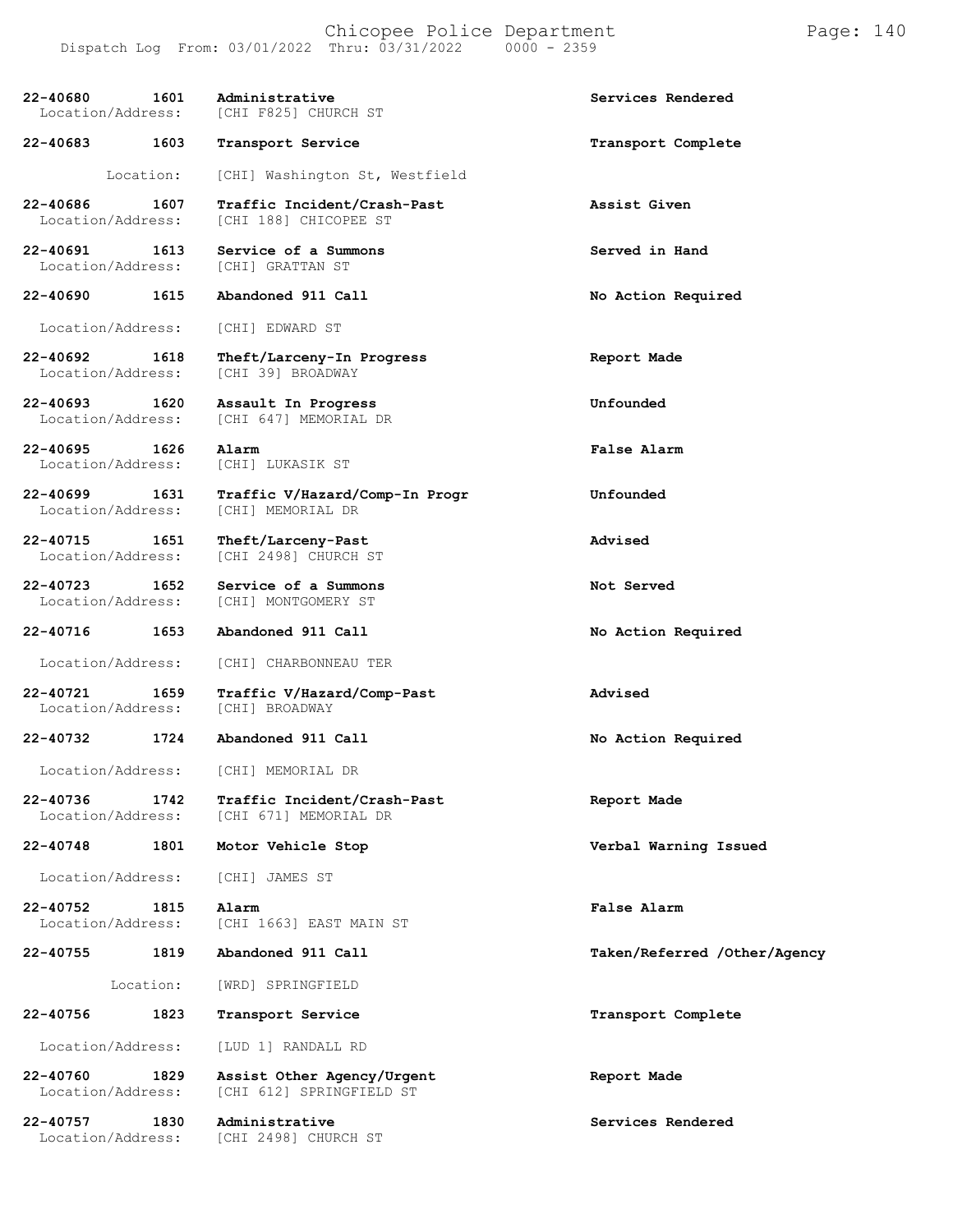### Chicopee Police Department Page: 141 Dispatch Log From:  $03/01/2022$  Thru:  $03/31/2022$

**22-40764 1847 Traffic V/Hazard/Comp-Past Investigated**

Vicinity of: [CHI] FRONT ST

Location/Address: [CHI] CARLTON AVE

**22-40761 1842 Abandoned 911 Call No Action Required**

**22-40774 1926 Service of a Summons Not Served** [CHI] CHICOPEE ST **22-40782 1952 Service of a Summons Not Served** Location/Address: [CHI] EASTERN DR **22-40785 2010 Motor Vehicle Stop Arrest Made** [CHI F343] FRONT ST **22-40789 2013 Traffic V/Hazard/Comp-Past Complaint Taken Care Of** Location/Address: [CHI 1233] MEMORIAL DR **22-40790 2021 Motor Vehicle Stop Citation/Warning Issued** Location/Address: [CHI F1393] MEMORIAL DR **22-40794 2030 Suspicious/Wanted-In Progress Unfounded** Location/Address: **22-40795 2033 Abandoned/Found Property Report Made** Location/Address: [CHI] CHURCH ST **22-40797 2046 Investigation/Follow Up Unfounded** Location/Address: **22-40798 2046 Motor Vehicle Stop Advised** Location/Address: [CHI 958] MEMORIAL DR **22-40799 2046** Location: **Assist Other Agency/Urgent** [CHI] GRATTAN ST **Unfounded 22-40813 2132 Transport Service Transport Complete** Location/Address: [LUD 1] RANDALL RD **22-40817 2146 Motor Vehicle Stop Verbal Warning Issued** Vicinity of: [CHI] MEMORIAL DR + CECILE DR **22-40818 2146 Motor Vehicle Stop Verbal Warning Issued** Location: [CHI] 291 BY THE PIKE **22-40823 2209 Traffic V/Hazard/Comp-In Progr No Action Required** Location/Address: [CHI] NORMAN ST **22-40827 2224 Trespass/Unwanted-In Progress Advised** Location/Address: [CHI 931] MEADOW ST **22-40830 2242 Theft/Larceny-In Progress Report Made** [CHI 1325] MEMORIAL DR **22-40836 2351 Suspicious/Wanted-Past Advised** Location/Address: [CHI] PROSPECT ST

## **For Date: 03/30/2022 - Wednesday**

| 22-40854 | 0036 | Motor Vehicle Stop | Citation/Warning Issued |
|----------|------|--------------------|-------------------------|
|----------|------|--------------------|-------------------------|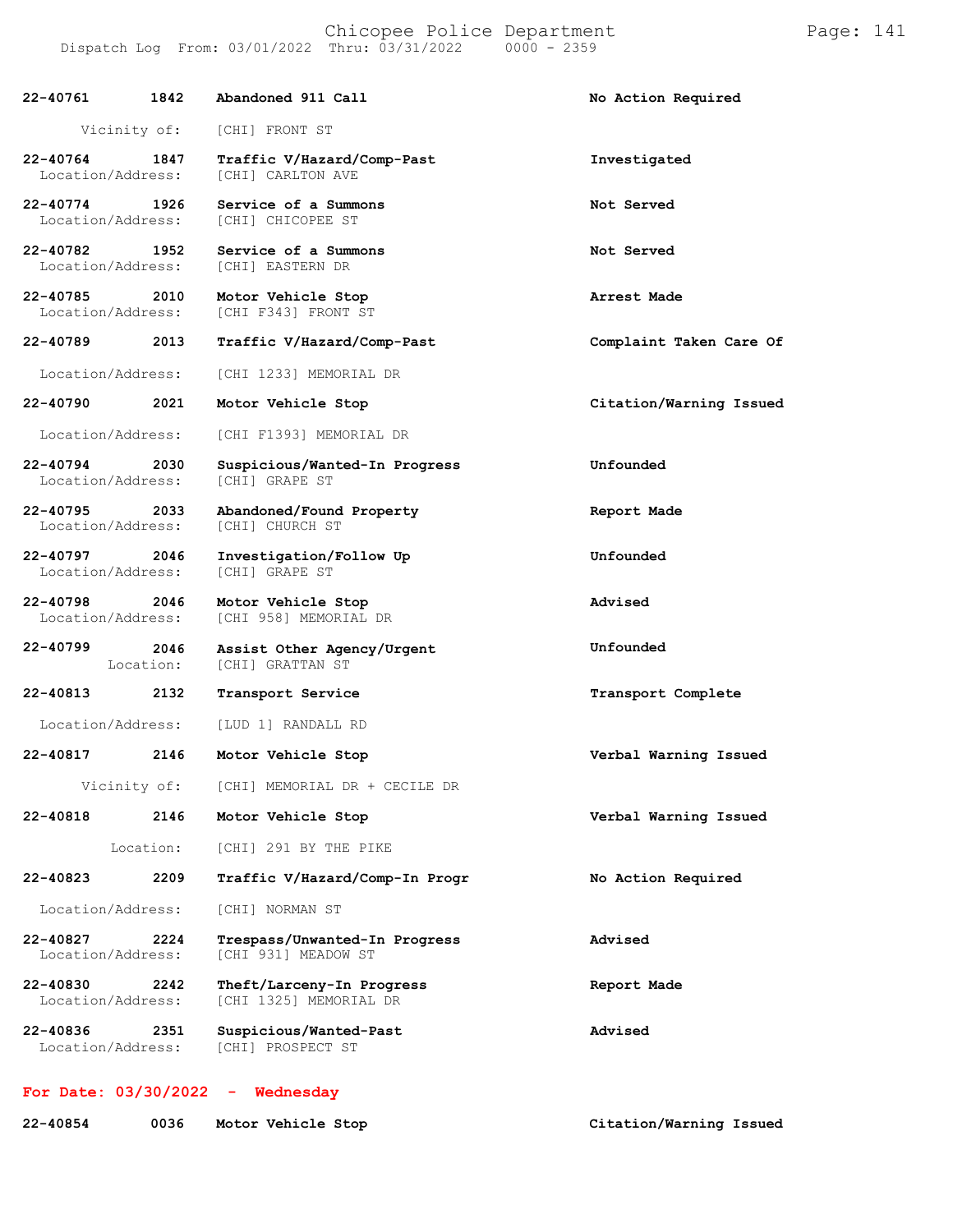Location/Address: [CHI] PROSPECT ST + MONTGOMERY ST

**22-40859 0043 Motor Vehicle Stop Criminal Complaint Request** Location/Address: [CHI] BELCHER ST + MAPLE ST

**22-40892 0239 Disturbance/Nuisance/Past Complaint Taken Care Of**

Location/Address: [CHI 612] SPRINGFIELD ST

**22-40895 0244 Motor Vehicle Stop Verbal Warning Issued**

Vicinity of: [CHI 386] NEW LOMBARD RD

**22-40900 0302 Motor Vehicle Stop Arrest Made** [CHI] SOUTH ST + SCHOOL ST

**22-40911 0358 Alarm Arrest Made** [CHI F884] MONTGOMERY ST

**22-40912 0405 PS/Check Well Being Nonurgent Complaint Taken Care Of**

Location/Address: [CHI F473] GROVE ST

**22-40917 0504 Abandoned 911 Call Dispatch Handled** Location/Address:

**22-40918 0524 Alarm False Alarm**

**22-40920 0559 Disturbance/Nuisance/Past Complaint Taken Care Of**

Location/Address: [CHI 188] CHICOPEE ST

**22-40927 0645 Alarm False Alarm**

Location/Address:

Location/Address:

**22-40986 0927 Administrative Services Rendered**

**22-40992 0954 Drugs-Past Complaint Taken Care Of**

**22-40994 0959 Abandoned 911 Call Could not Locate**

Location/Address: [CHI F1212] FRONT ST

[CHI 735] GRANBY RD

**22-40933 0712 Abandoned 911 Call Dispatch Handled** [CHI XF1590] MCKINSTRY AVE

**22-40941 0733 Disturbance/Nuisance/Past Advised**

**22-40951 0810 Traffic Incident/Crash-Past Report Made** [CHI 1582] BROADWAY + GROVE ST

**22-40948 0811 Alarm False Alarm** [CHI 643] CHICOPEE ST

**22-40952 0813 Traffic Incident/Crash-Past Report Made**

**22-40953 0819 Alarm False Alarm** Location/Address: [CHI 1380] GRATTAN ST

**22-40959 0830 Theft/Larceny-Past Report Made** [CHI F955] MEMORIAL DR

**22-40972 0853 Theft/Larceny-In Progress Arrest Made** [CHI 644] MEMORIAL DR

[CHI] COCHRAN ST

Location/Address: [CHI] MOORE ST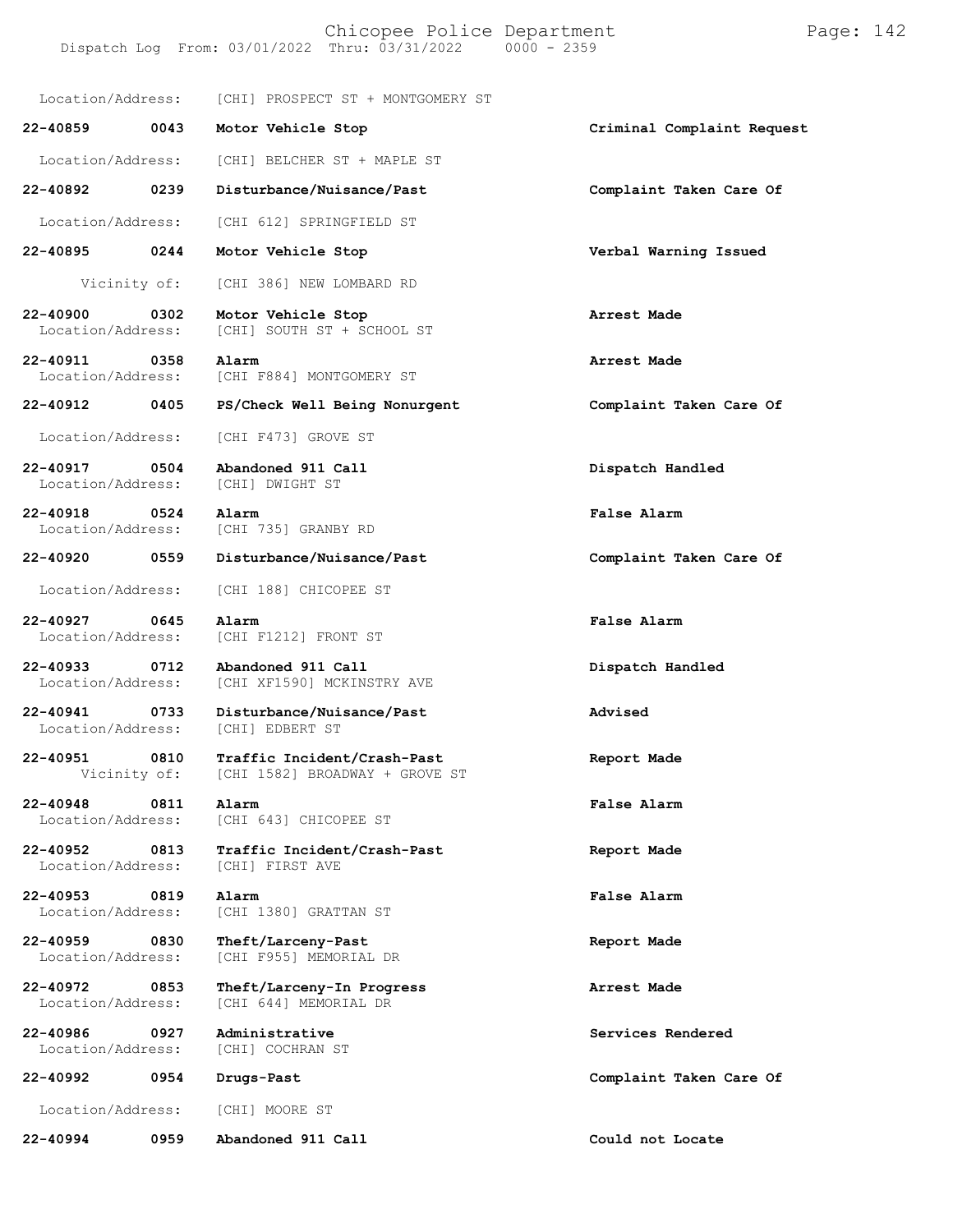### Chicopee Police Department Page: 143 Dispatch Log From:  $03/01/2022$  Thru:  $03/31/2022$

Location/Address: [CHI 841] MACEK DR **22-41003 1000 Administrative No Action Required** Location/Address: [CHI 2565] CENTER ST **22-40999 1006 Abandoned 911 Call Dispatch Handled** [CHI 1658] SPRINGFIELD ST **22-41007 1027 Traffic V/Hazard/Comp-Past Could not Locate** Location/Address: **22-41006 1028 Abandoned 911 Call Advised** [CHI F53] MONTGOMERY ST **22-41009 1032 Abandoned 911 Call Could not Locate** [CHI 295] EXCHANGE ST **22-41013 1035 Traffic V/Hazard/Comp-Past Advised** Location/Address: [CHI] GREENWOOD TER **22-41016 1044 Transport Service Transport Complete** Location/Address: [CHI F825] CHURCH ST **22-41024 1123 Abandoned 911 Call Dispatch Handled** Location/Address: **22-41029 1203 Traffic Incident/Crash-Past Taken/Referred /Other/Agency** Location/Address: [CHI F1342] CENTER ST **22-41035 1213 Abandoned 911 Call Dispatch Handled** [CHI 1036] FRONT ST **22-41038 1220 Abandoned 911 Call Could not Locate** [CHI 44] BROADWAY **22-41041 1234 Abandoned 911 Call Dispatch Handled** [CHI F825] CHURCH ST **22-41042 1236 Pub Svc/Chk Well Being Urgent Could not Locate** Location/Address: [CHI] CHICOPEE ST **22-41043 1239 Theft/Larceny-Past Report Made** [CHI 2217] CHICOPEE ST **22-41048 1301 Abandoned 911 Call Investigated** Location/Address: **22-41061 1330 Abandoned 911 Call No Action Required** Location/Address: [CHI F53] MONTGOMERY ST **22-41070 1336 Abandoned 911 Call Dispatch Handled** [CHI F1455] MEADOW ST **22-41066 1337 Theft/Larceny-In Progress Report Made** [CHI XF1652] MEADOW ST **22-41067 1338 Theft/Larceny-In Progress No Action Required** Location/Address: [CHI 919] MEMORIAL DR **22-41069 1343 Drugs-In Progress Unfounded**

[CHI] LACHINE ST + TORONTO ST

**22-41079 1409 Fraud/Deception Advised** Location/Address: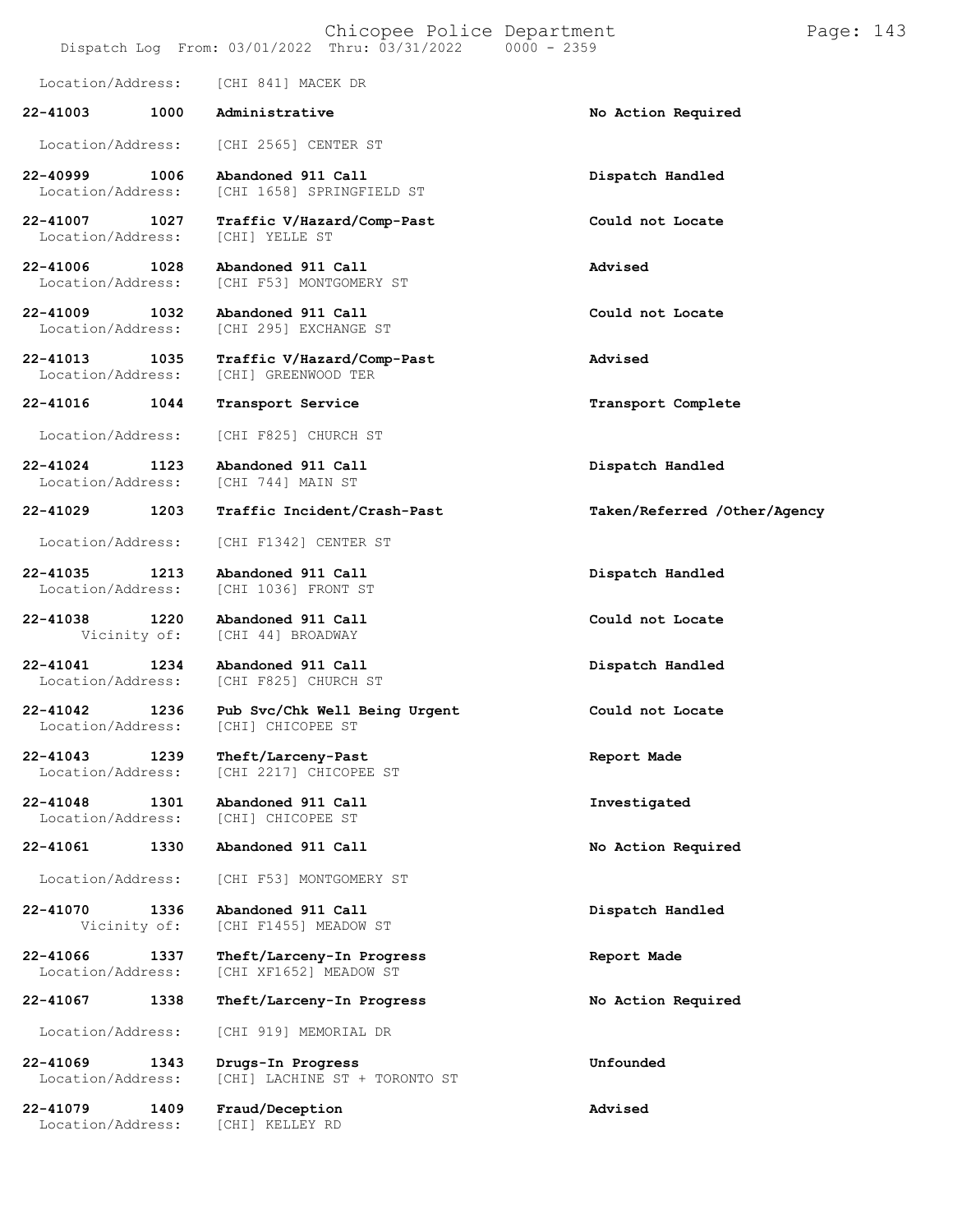# Chicopee Police Department Page: 144

Dispatch Log From:  $03/01/2022$  Thru:  $03/31/2022$ 

**Assist Other Agency/Non**

[CHI XP2016] JOHNSON RD

[CHI 605] MEETINGHOUSE RD

[CHI 2498] CHURCH ST

[CHI] MONTGOMERY ST

[CHI 2498] CHURCH ST

**22-41094 1409 Theft/Larceny-Past Report Made** Location/Address: **22-41081 1417 Motor Vehicle Stop Citation/Warning Issued** Location/Address: [CHI] GRANBY RD + CHICOPEE ST

**22-41084 1417 Suspicious/Wanted-In Progress No Action Required**

Vicinity of: [CHI] CHICOPEE ST

[CHI] 291

**22-41089 1423 Traffic V/Hazard/Comp-Past Services Rendered** [CHI] BONNER ST

**22-41090 1425 Traffic Incident/Crash-Past Report Made** [CHI 834] HAMPDEN ST

**22-41095 1433** Location:

**22-41104 1444 Abandoned 911 Call Dispatch Handled** Location/Address: [CHI XP1975] DAKOTA DR

**22-41108 1452 Abandoned 911 Call Dispatch Handled**

**22-41110 1502 Traffic Incident/Crash-Past Report Made** Location/Address: [CHI] FRONT ST + BELL ST

**22-41111 1505 Abandoned 911 Call False Alarm**

**22-41115 1506 Traffic Incident/Crash-Past Assist Given** Location/Address: [CHI] JOHNNY CAKE HOLLOW RD

**22-41116 1511 Assault In Progress Advised** Location/Address: [CHI 2187] BROADWAY

**22-41120 1519 Pub Svc/Chk Well Being Urgent Advised** Location/Address:

**22-41121 1524 Administrative Assist Given**

**22-41122 1528 Pub Svc/Chk Well Being Urgent Advised** Location/Address:

**22-41124 1532 Harassment/Stalk/Threat-Past Report Made**

**22-41135 1604 Administrative Services Rendered**

**22-41152 1624 SAFETY HAZARD/PRIORITY 2 Taken/Referred /Other/Agency**

Location/Address: [CHI] DEPOT ST

**22-41153 1624 Pub Svc/Chk Well Being Urgent Advised** [CHI 730] MEMORIAL DR

**22-41158 1634 Harassment/Stalk/Threat-In Pro Advised**

**22-41160 1636 Assault In Progress Dispatch Handled** Location/Address: [CHI] ROCHESTER ST + EAST ST

**22-41163 1642 Fire Alarm Testing Dispatch Handled** [CHI F558] MEADOW ST

**22-41167 1652 Motor Vehicle Stop Advised**

[CHI 1317] EAST ST

**Assist Given**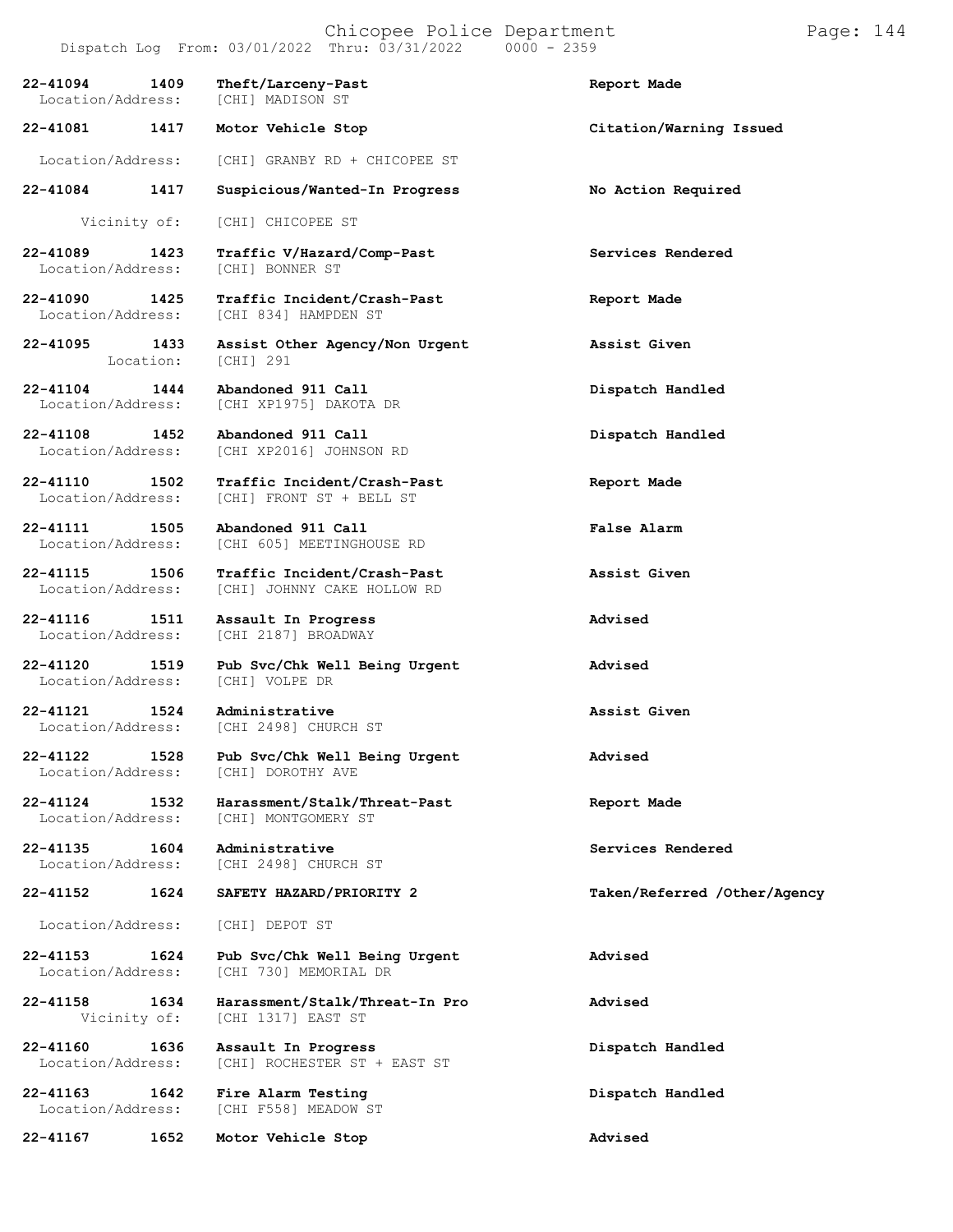| Chicopee Police Department<br>Page: 145<br>Thru: 03/31/2022<br>$0000 - 2359$<br>Dispatch Log From: 03/01/2022 |      |                                                                  |                             |  |
|---------------------------------------------------------------------------------------------------------------|------|------------------------------------------------------------------|-----------------------------|--|
| Location/Address:                                                                                             |      | [CHI F1276] MEMORIAL DR                                          |                             |  |
| 22-41171<br>Location/Address:                                                                                 | 1658 | Service of a Summons<br>[CHI] LAFAYETTE ST                       | Not Served                  |  |
| 22-41174<br>Location/Address:                                                                                 | 1703 | Pub Svc/Chk Well Being Urgent<br>[CHI] HIGHLAND AVE + CASINO AVE | Investigated                |  |
| 22-41175<br>Location/Address:                                                                                 | 1704 | Disturbance/Nuisance/Past<br>[CHI 426] MEMORIAL DR               | Report Made                 |  |
| 22-41178<br>Location/Address:                                                                                 | 1717 | Theft/Larceny-In Progress<br>[CHI 269] CHICOPEE ST               | Report Made                 |  |
| 22-41179<br>Vicinity of:                                                                                      | 1720 | Traffic V/Hazard/Comp-Past<br>[CHI 1533] BURNETT RD              | Unfounded                   |  |
| 22-41183                                                                                                      | 1724 | Motor Vehicle Stop                                               | Citation/Warning Issued     |  |
| Location/Address:                                                                                             |      | [CHI] JAMROG DR + MEMORIAL DR                                    |                             |  |
| 22-41192<br>Location/Address:                                                                                 | 1748 | Damage/Vand/Mischief/Past<br>[CHI] WHEATLAND AVE                 | Report Made                 |  |
| 22-41193<br>Location/Address:                                                                                 | 1749 | Traffic V/Hazard/Comp-Past<br>[CHI] SOUTHWICK ST                 | Advised                     |  |
| 22-41197                                                                                                      | 1756 | Abandoned 911 Call                                               | No Action Required          |  |
| Location/Address:                                                                                             |      | [CHI] MEETINGHOUSE RD                                            |                             |  |
| 22-41202<br>Location/Address:                                                                                 | 1805 | Alarm<br>[CHI 958] MEMORIAL DR                                   | False Alarm                 |  |
| 22-41205                                                                                                      | 1811 | Alarm                                                            | Cancelled/Cancelled enroute |  |
| Location/Address:                                                                                             |      | [CHI] FRONTENAC ST                                               |                             |  |
| 22-41206<br>Location/Address:                                                                                 | 1813 | Disturbance/Nuisance In Progre<br>[CHI] GREENPOINT CIR           | Advised                     |  |
| 22-41212<br>Location/Address:                                                                                 | 1835 | Alarm<br>[CHI 958] MEMORIAL DR                                   | False Alarm                 |  |
| 22-41220<br>Location/Address:                                                                                 | 1859 | Abandoned 911 Call<br>[CHI 495] JAMROG DR                        | Dispatch Handled            |  |
| 22-41222<br>Location/Address:                                                                                 | 1906 | Suspicious/Wanted-In Progress<br>[CHI] FAIRVIEW AVE              | Advised                     |  |
| 22-41224<br>Location/Address:                                                                                 | 1911 | Abandoned 911 Call<br>[CHI 2613] SPRINGFIELD ST                  | Dispatch Handled            |  |
| 22-41227<br>Location/Address:                                                                                 | 1920 | Suspicious/Wanted-In Progress<br>[CHI] NORMAN ST                 | Unfounded                   |  |
| 22-41228<br>Location/Address:                                                                                 | 1923 | Motor Vehicle Stop<br>[CHI 330] FULLER RD                        | Advised                     |  |
| 22-41229<br>Location/Address:                                                                                 | 1923 | Abandoned 911 Call<br>[CHI 2613] SPRINGFIELD ST                  | Dispatch Handled            |  |
| 22-41237                                                                                                      | 1945 | Traffic V/Hazard/Comp-In Progr                                   | Complaint Taken Care Of     |  |
| Location/Address:                                                                                             |      | [CHI F1479] EMERSON ST                                           |                             |  |
| 22-41240                                                                                                      | 1953 | Trespass/Unwanted-In Progress                                    | Complaint Taken Care Of     |  |
| Location/Address:                                                                                             |      | [CHI] GROCKI DR                                                  |                             |  |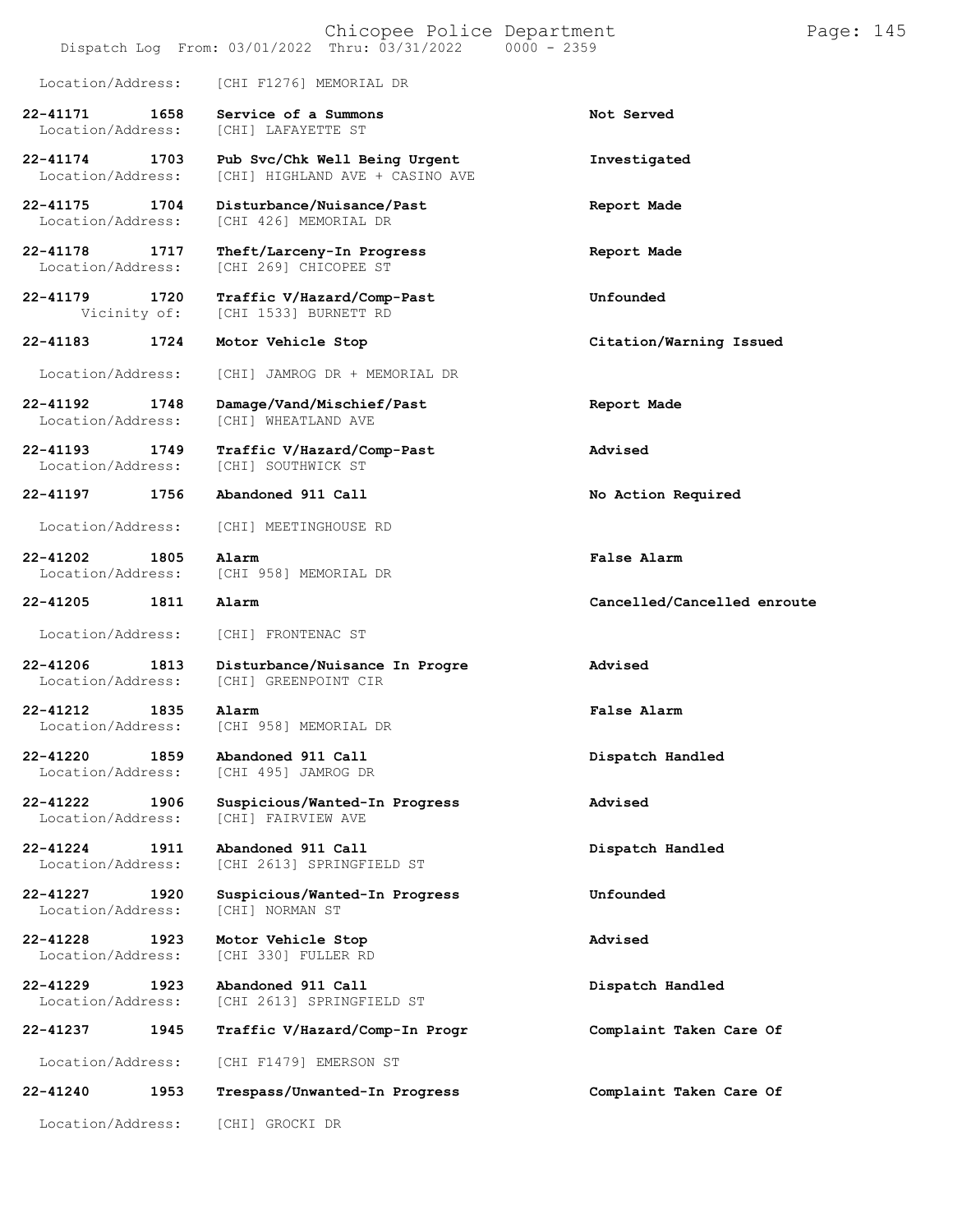## Chicopee Police Department Page: 146

| Alarm                                               | False Alarm            |
|-----------------------------------------------------|------------------------|
| Harassment/Stalk/Threat-In Pro<br>[CHI] HENDRICK ST | Advised                |
| Motor Vehicle Stop<br>[CHI 2613] FAIRVIEW AVE       | Arrest Made            |
|                                                     | [CHI F729] MEMORIAL DR |

**22-41258 2105 Theft/Larceny-In Progress Could not Locate** Location/Address: [CHI XF1652] MEADOW ST

**22-41275 2203 Pub Svc/Chk Well Being Urgent Services Rendered** Location/Address: [CHI] WOODSTOCK ST

**22-41278 2212 Alarm False Alarm** Location/Address: [CHI 1604] MONTGOMERY ST

**22-41279 2213 Motor Vehicle Stop Could not Locate** Location/Address: [CHI] CHICOPEE ST + GRATTAN ST

**22-41280 2215 Alarm False Alarm** Location/Address: [CHI 931] MEADOW ST

**22-41284 2247 Administrative Services Rendered** Location/Address: [CHI 2498] CHURCH ST

**22-41286 2317 Alarm False Alarm** Location/Address: [CHI 1604] MONTGOMERY ST

**22-41287 2322 Alarm False Alarm** Location/Address: [CHI F1185] MEMORIAL DR

**22-41294 2354 Abandoned 911 Call No Action Required**

Location/Address: [CHI] LABELLE DR

## **For Date: 03/31/2022 - Thursday**

| $22 - 41322$<br>0058<br>Location/Address: | Motor Vehicle Stop<br>[CHI] MEADOW ST     | Advised                 |
|-------------------------------------------|-------------------------------------------|-------------------------|
| $22 - 41325$<br>0104                      | Motor Vehicle Stop                        | Citation/Warning Issued |
| Location/Address:                         | [CHI] BELCHER ST + MAPLE ST               |                         |
| 22-41349<br>0203<br>Location/Address:     | Motor Vehicle Stop<br>[CHI] GRANDVIEW ST  | Advised                 |
| $22 - 41353$<br>0214<br>Location/Address: | Alarm<br>[CHI 507] GRATTAN ST             | False Alarm             |
| 22-41356<br>0224<br>Location/Address:     | Alarm<br>[CHI 1478] SHERIDAN ST           | False Alarm             |
| 22-41358<br>0235<br>Vicinity of:          | Disturbance/Nuisance/Past<br>CHI] DALE ST | Unfounded               |

[CHI] DALE ST **22-41361 0238 Motor Vehicle Stop Advised**

[CHI] WESTOVER RD + CASEY DR

**22-41372 0411 Drugs-In Progress No Action Required**

Location/Address: [CHI] GLENDALE ST

**22-41378 0553 Motor Vehicle Stop Citation/Warning Issued**

Location/Address: [CHI F470] GROVE ST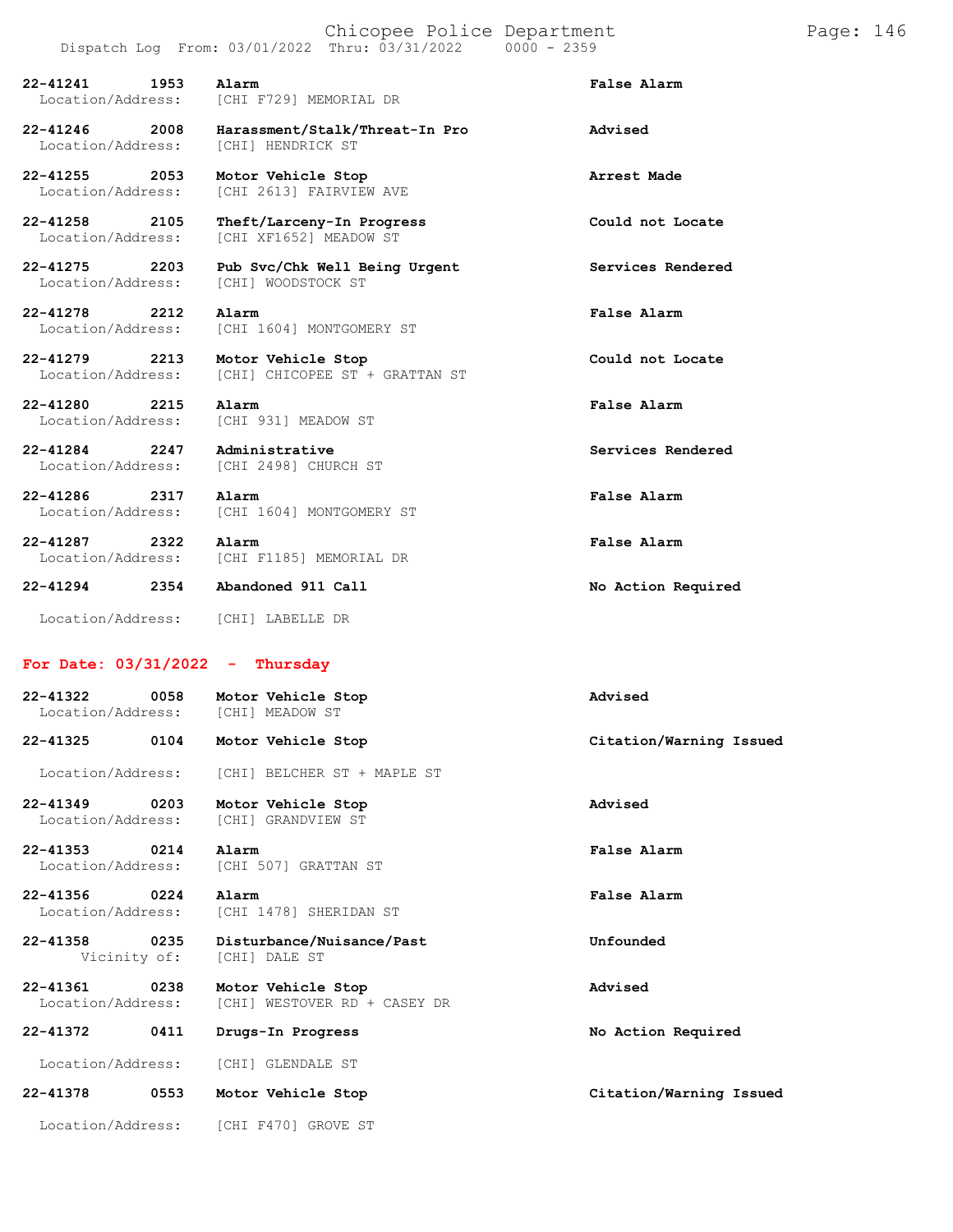| 0604<br>22-41381<br>Location/Address: |      | Alarm<br>[CHI 292] EXCHANGE ST                              | False Alarm             |
|---------------------------------------|------|-------------------------------------------------------------|-------------------------|
| 0636<br>22-41386<br>Location/Address: |      | Service of a Summons<br>[CHI] DALE ST                       | Not Served              |
| 22-41393 0659<br>Location/Address:    |      | Service of a Summons<br>[CHI] STONE AVE                     | Not Served              |
| 22-41396<br>0659<br>Location/Address: |      | Pub Svc/Chk Well Being Urgent<br>[CHI] GRATTAN ST           | Could not Locate        |
| 22-41403 0733<br>Location/Address:    |      | Disturbance/Nuisance In Progre<br>[CHI F1150] MONTGOMERY ST | Report Made             |
| 22-41416 0816                         |      | Trespass/Unwanted-Past                                      | No Action Required      |
| Location/Address:                     |      | [CHI 938] MEMORIAL DR                                       |                         |
| 22-41420 0824<br>Vicinity of:         |      | Traffic V/Hazard/Comp-Past<br>[CHI] CYMAN DR                | Could not Locate        |
| 22-41418                              | 0826 | Motor Vehicle Stop                                          | Citation/Warning Issued |
| Location/Address:                     |      | [CHI] FRONT ST                                              |                         |
| $22 - 41428$<br>Location/Address:     | 0834 | Theft/Larceny-In Progress<br>[CHI 644] MEMORIAL DR          | Report Made             |
| 22-41430 0843<br>Location/Address:    |      | Theft/Larceny-Past<br>[CHI] SPRINGFIELD ST                  | Report Made             |
| 22-41435 0850                         |      | Motor Vehicle Stop                                          | Citation/Warning Issued |
| Location/Address:                     |      | [CHI 2295] FAIRVIEW AVE                                     |                         |
| 22-41440                              | 0904 | Abandoned 911 Call                                          | No Action Required      |
| Location/Address:                     |      | [CHI 2196] DALE ST                                          |                         |
| 22-41446                              | 0926 | Motor Vehicle Stop                                          | Citation/Warning Issued |
|                                       |      | Location/Address: [CHI] PENDLETON AVE                       |                         |
| 22-41449                              |      | 0934 Motor Vehicle Stop                                     | Citation/Warning Issued |
| Location/Address:                     |      | [CHI] PENDLETON AVE                                         |                         |
| 22-41451                              | 0942 | Motor Vehicle Stop                                          | Citation/Warning Issued |
| Location/Address:                     |      | [CHI] PENDLETON AVE                                         |                         |
| $22 - 41453$                          | 0955 | Motor Vehicle Stop                                          | Citation/Warning Issued |
| Location/Address:                     |      | [CHI] PENDLETON AVE                                         |                         |
| $22 - 41455$<br>Location/Address:     | 0959 | Abandoned 911 Call<br>[CHI] HAMPDEN ST                      | Investigated            |
| 22-41460<br>Vicinity of:              | 1012 | Traffic V/Hazard/Comp-Past<br>[CHI F1294] WEST ST           | Advised                 |
| 22-41465<br>Location/Address:         | 1020 | Suspicious/Wanted-In Progress<br>[CHI] PONDVIEW DR          | Investigated            |
| 22-41470<br>Location/Address:         | 1027 | Pub Svc/Chk Well Being Urgent<br>[CHI] GRATTAN ST           | Could not Locate        |
| 22-41478                              | 1044 | Motor Vehicle Stop                                          | Citation/Warning Issued |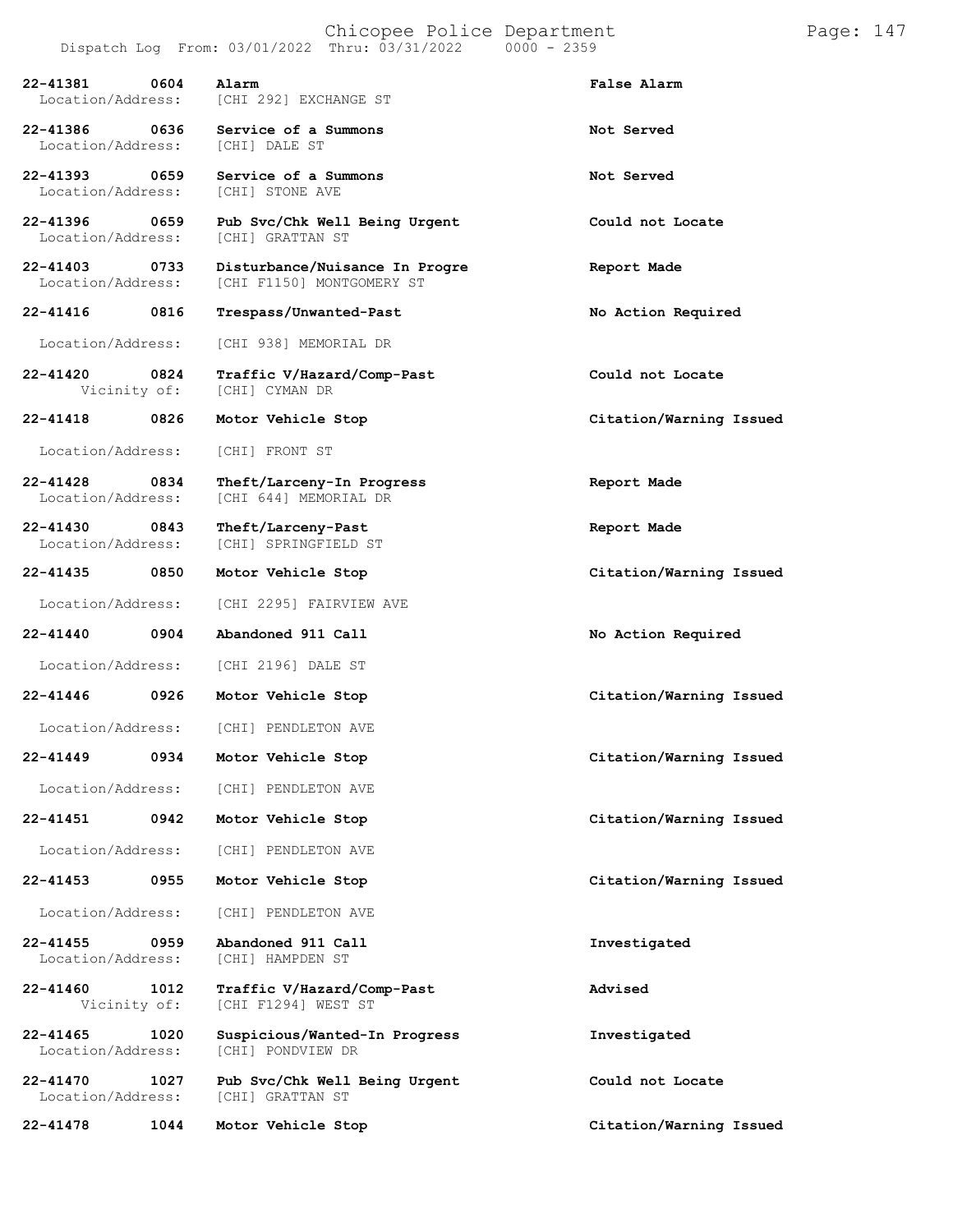| Location/Address:                         | [CHI] PROSPECT ST                                      |                            |
|-------------------------------------------|--------------------------------------------------------|----------------------------|
| 22-41480<br>1046<br>Location/Address:     | Abandoned 911 Call<br>[CHI] AUSTIN ST                  | Dispatch Handled           |
| 22-41483<br>1056                          | Motor Vehicle Stop                                     | Citation/Warning Issued    |
| Location/Address:                         | [CHI 1041] JAMES ST                                    |                            |
| 22-41486<br>1104                          | Motor Vehicle Stop                                     | Citation/Warning Issued    |
| Location/Address:                         | [CHI] JAMES ST                                         |                            |
| 22-41488<br>1106<br>Location/Address:     | Administrative<br>[CHI] FRONT ST                       | Dispatch Handled           |
| 22-41492<br>1129                          | Abandoned 911 Call                                     | No Action Required         |
| Location/Address:                         | [CHI] LABELLE DR                                       |                            |
| $22 - 41496$<br>1135<br>Location/Address: | Pub Svc/Chk Well Being Urgent<br>[CHI] FAIRVIEW AVE    | Advised                    |
| 22-41500<br>1151                          | Alarm                                                  | Appears Secure After Check |
| Location/Address:                         | [CHI] EDWARD ST                                        |                            |
| 22-41510<br>1206<br>Location/Address:     | Pub Svc/Chk Well Being Urgent<br>[CHI] HOMER AVE       | Assist Given               |
| $22 - 41513$<br>1214<br>Vicinity of:      | Traffic Incident/Crash<br>[CHI] DALE ST                | Services Rendered          |
| $22 - 41515$<br>1218<br>Location/Address: | Disturbance/Nuisance/Past<br>[CHI 2187] BROADWAY       | Report Made                |
| 22-41517<br>1223<br>Location/Address:     | Suspicious/Wanted-In Progress<br>[CHI 1886] GRATTAN ST | Could not Locate           |
| 22-41526<br>1309                          | Motor Vehicle Stop                                     | Citation/Warning Issued    |
| Location/Address:                         | [CHI] GRANBY RD                                        |                            |
| 22-41532<br>1320                          | Motor Vehicle Stop                                     | Citation/Warning Issued    |
| Location/Address:                         | [CHI] PENDLETON AVE                                    |                            |
| $22 - 41536$<br>1329                      | Motor Vehicle Stop                                     | Citation/Warning Issued    |
| Location/Address:                         | [CHI] SIMARD DR                                        |                            |
| $22 - 41540$<br>1338                      | Motor Vehicle Stop                                     | Citation/Warning Issued    |
| Location/Address:                         | [CHI] PENDLETON AVE                                    |                            |
| 22-41544<br>1348                          | Motor Vehicle Stop                                     | Citation/Warning Issued    |
| Location/Address:                         | [CHI] PENDLETON AVE                                    |                            |
| 22-41545<br>1349<br>Location/Address:     | Theft/Larceny-In Progress<br>[CHI 644] MEMORIAL DR     | Assist Given               |
| 22-41548<br>1359                          | Motor Vehicle Stop                                     | Citation/Warning Issued    |
| Location/Address:                         | [CHI] PENDLETON AVE                                    |                            |
| 22-41553<br>1418<br>Location/Address:     | Police Response<br>[CHI] INGHAM ST                     | Advised                    |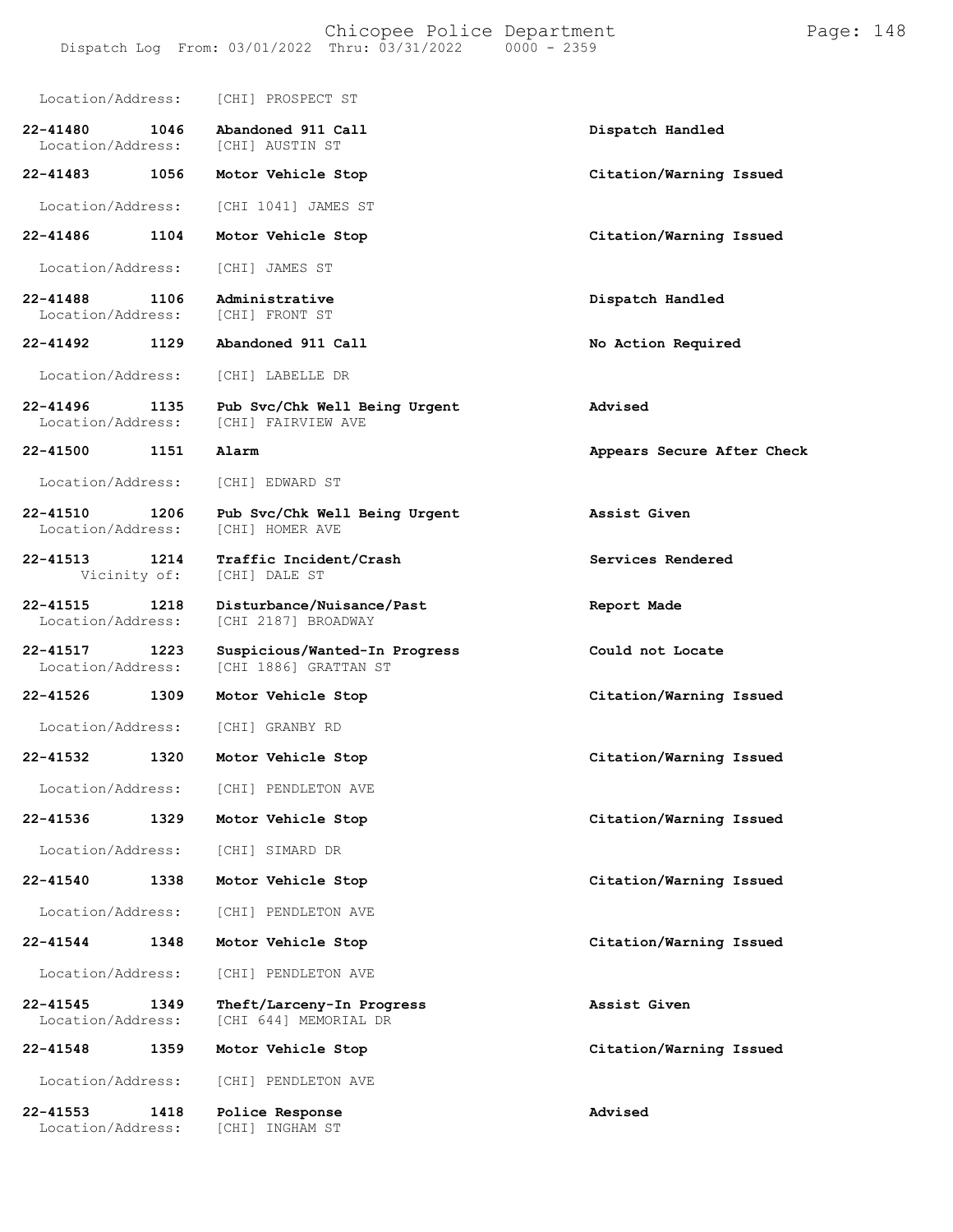Chicopee Police Department Form Page: 149

| 22-41557                          | 1434      | Motor Vehicle Stop                                  | Citation/Warning Issued      |
|-----------------------------------|-----------|-----------------------------------------------------|------------------------------|
| Location/Address:                 |           | [CHI F734] MONTGOMERY ST                            |                              |
| 22-41559                          | 1437      | Suspicious/Wanted-In Progress                       | Complaint Taken Care Of      |
| Location/Address:                 |           | [CHI F368] FRONT ST                                 |                              |
| 22-41568                          | 1457      | Motor Vehicle Stop                                  | Citation/Warning Issued      |
| Location/Address:                 |           | [CHI] DALE ST                                       |                              |
| $22 - 41569$<br>Location/Address: | 1505      | Alarm<br>[CHI 638] MEMORIAL DR                      | False Alarm                  |
| 22-41570                          | 1507      | Motor Vehicle Stop                                  | Citation/Warning Issued      |
| Location/Address:                 |           | [CHI] DALE ST                                       |                              |
| $22 - 41575$<br>Location/Address: | 1522      | Abandoned 911 Call<br>[CHI] HAMPDEN ST              | False Alarm                  |
| $22 - 41581$<br>Location/Address: | 1529      | Investigation/Follow Up<br>[CHI] CHATEAUGAY ST      | Investigated                 |
| 22-41591<br>Location/Address:     | 1541      | Harassment/Stalk/Threat-In Pro<br>[CHI] PLANTE CIR  | Advised                      |
| $22 - 41592$<br>Vicinity of:      | 1545      | Abandoned 911 Call<br>[CHI] CENTER ST               | Dispatch Handled             |
| 22-41594<br>Location/Address:     | 1555      | Suspicious/Wanted-In Progress<br>[CHI] REED AVE     | Report Made                  |
| 22-41601                          | 1601      | Administrative                                      | No Action Required           |
| Location/Address:                 |           | [CHI] UNION ST                                      |                              |
| 22-41603                          | 1604      | Traffic Incident/Crash                              | Taken/Referred /Other/Agency |
|                                   | Location: | [CHI] EAST ST HEADING TOWARDS INDIAN ORCHARD        |                              |
| $22 - 41606$<br>Location/Address: | 1609      | Theft/Larceny-Past<br>[CHI 1658] SPRINGFIELD ST     | Report Made                  |
| 22-41607<br>Location/Address:     | 1610      | Fraud/Deception<br>[CHI] OAKHILL CIR                | Report Made                  |
| 22-41610<br>Location/Address:     | 1613      | Abandoned 911 Call<br>[CHI F1216] WESTOVER RD       | False Alarm                  |
| $22 - 41615$<br>Location/Address: | 1618      | Abandoned 911 Call<br>[CHI] GRANBY RD               | Dispatch Handled             |
| 22-41617<br>Location/Address:     | 1621      | Traffic Incident/Crash-Past<br>[CHI] BROADWAY       | Report Made                  |
| 22-41623<br>Location/Address:     | 1632      | Motor Vehicle Stop<br>[CHI] WILSON AVE + CHESTER ST | Advised                      |
| 22-41628<br>Location/Address:     | 1641      | Water/Ice/Mud Rescue<br>[CHI] PLAINFIELD ST         | Unfounded                    |
| 22-41631<br>Location/Address:     | 1645      | Assault Past<br>[CHI 838] DARE WAY                  | Report Made                  |
| 22-41632<br>Location/Address:     | 1650      | Service of a Summons<br>[CHI] EASTERN DR            | Served in Hand               |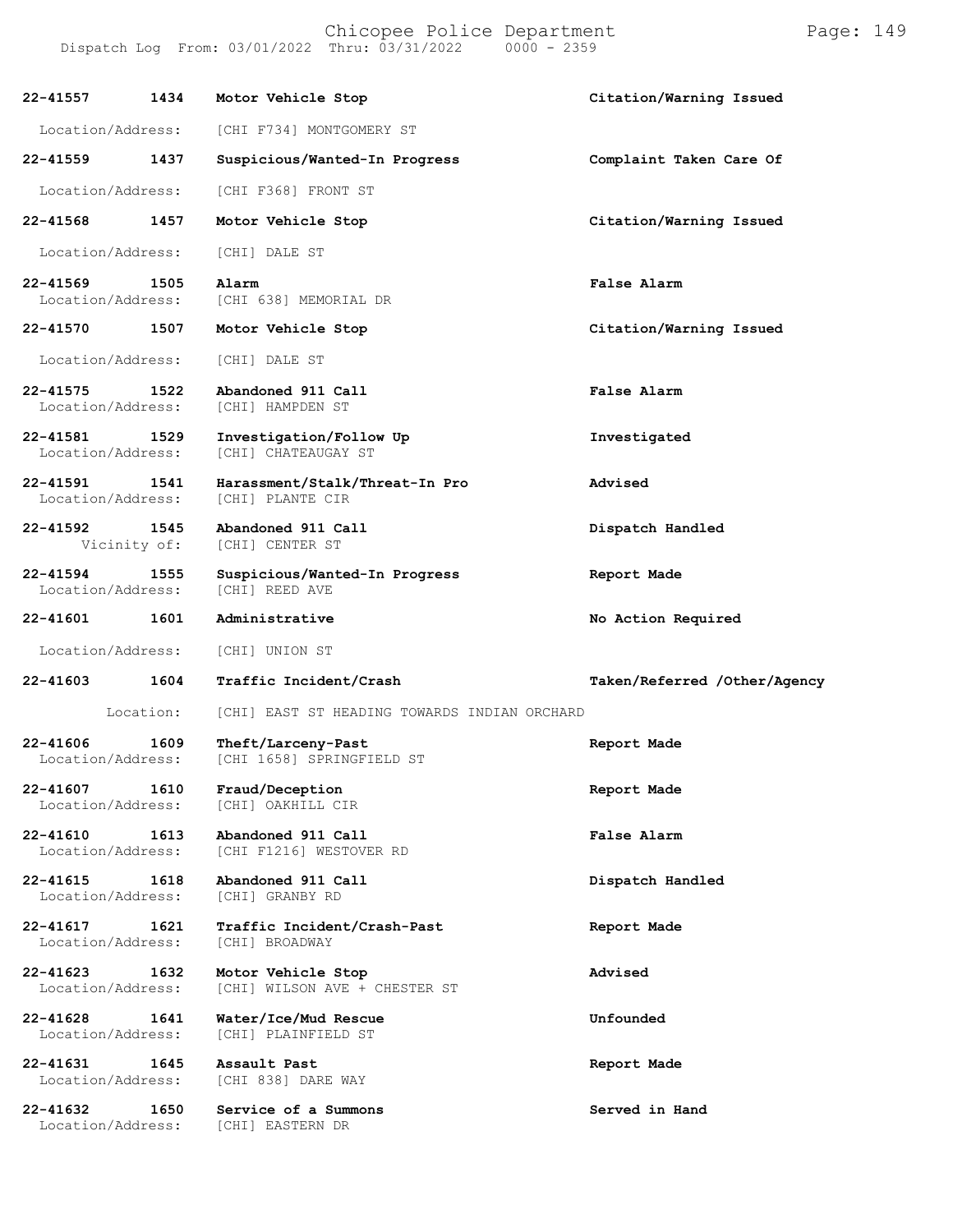**22-41640 1706 Disturbance/Nuisance/Past Advised** [CHI 1712] ASSELIN ST **22-41641 1706 Disturbance/Nuisance In Progre Assist Given** Location/Address: [CHI 2187] BROADWAY **22-41647 1729 Alarm False Alarm** [CHI 338] SECOND AVE **22-41648 1729 Transport Service Services Rendered** [HOY F1] BEECH ST **22-41650 1734 Traffic V/Hazard/Comp-In Progr Advised** [CHI] BONNEVILLE AVE **22-41657 1745 Fraud/Deception Report Made** Location/Address: **22-41654 1747 Alarm False Alarm** Location/Address: [CHI 1499] GRANBY RD **22-41662 1803 Disturbance/Nuisance/Past Dispatch Handled** [CHI] SPRINGFIELD ST + LEMUEL AVE

Location/Address: [CHI] WINTHROP ST

**22-41663 1804 Warrant Service Arrest Made** [CHI] CROSBY ST

**22-41665 1812 Assist Other Agency/Urgent Advised** [CHI] PLANET FITNESS IN SPRINGFIELD PLAZA

**22-41669 1821 Traffic V/Hazard/Comp-In Progr Assist Given** [CHI F1393] MEMORIAL DR

**22-41672 1827 Motor Vehicle Stop Arrest Made** [CHI 2498] CHURCH ST

**22-41675 1845 Transport Service Transport Complete**

Location/Address: [CHI F182] CENTER ST

**22-41676 1846 Suspicious/Wanted-In Progress Services Rendered** Location/Address:

**22-41677 1849 Transport Service Transport Complete**

Location/Address: [LUD 1] RANDALL RD

**22-41683 1911 Traffic Incident/Crash Unfounded** Location/Address:

**22-41684 1911 Abandoned 911 Call False Alarm** Location/Address:

**22-41685 1920 Trespass/Unwanted-In Progress Report Made** [CHI 444] GRANBY RD

Location/Address: [CHI] FRONT ST

**22-41698 1949 Disturbance/Nuisance In Progre Advised** Location/Address:

**22-41699 1953 Motor Vehicle Stop Citation/Warning Issued**

Location/Address: [CHI] MEADOW ST + EMPIRE ST

**22-41689 1926 Trespass/Unwanted-In Progress Complaint Taken Care Of**